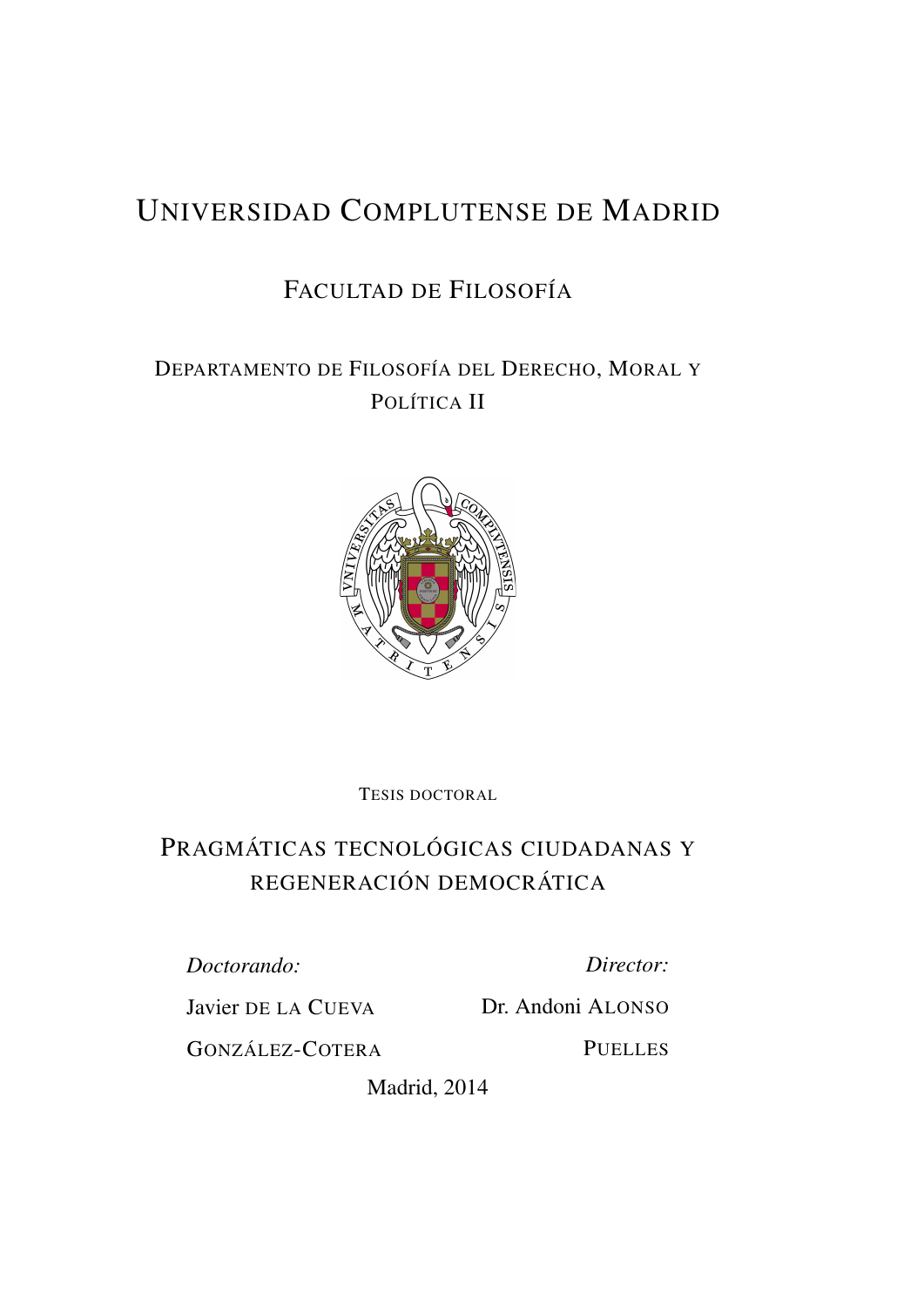Esta tesis doctoral fue defendida por su autor el día 30 de septiembre de 2014 en la Facultad de Filosofía de la Universidad Complutense de Madrid ante el tribunal formado por Dr. Graciano González Rodríguez Arnáiz (Presidente), Dr. Javier Echeverría Ezponda, Dr. Luis Joyanes Aguilar, Dr. Josep María Esquirol Calaf (Vocales) y Dr. Joaquín María Rivera Alvarez (Secretario).

El tribunal calificó la tesis con la nota de sobresaliente *cum laude*.

 c Esta obra está sujeta a la licencia Reconocimiento-Compartir Igual 3.0 España de Creative Commons. Para ver una copia de esta licencia, visite [http:](http://creativecommons.org/licenses/by-sa/3.0/es/) [//creativecommons.org/licenses/by-sa/3.0/es/.](http://creativecommons.org/licenses/by-sa/3.0/es/)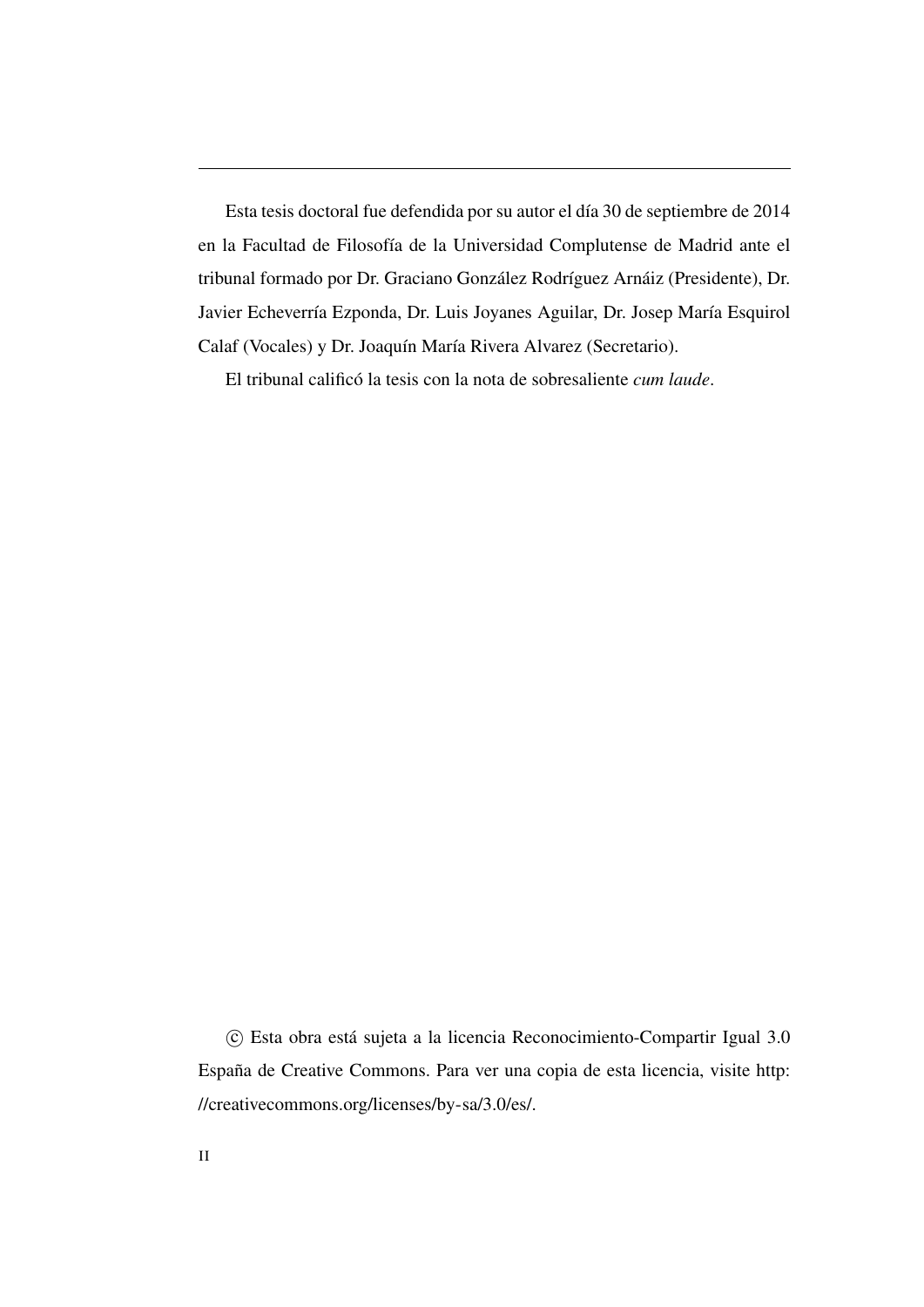A mi abuela Eloína, a mi padre Javier y a Ana, *in memoriam*.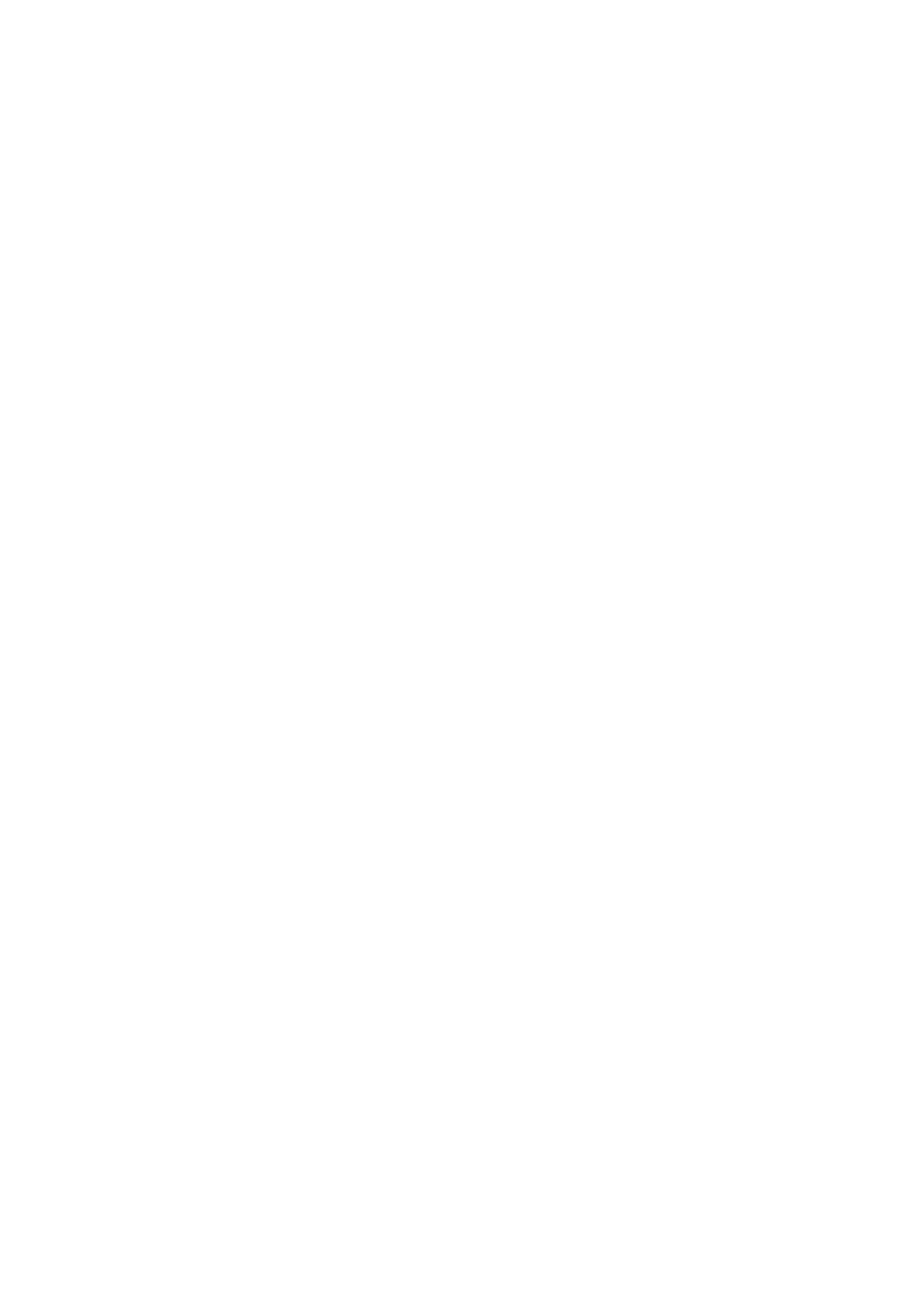# ÍNDICE GENERAL

|   | <b>English abstract</b>        | $\mathbf{I} \mathbf{X}$ |
|---|--------------------------------|-------------------------|
|   |                                | IX                      |
|   |                                | IX                      |
|   |                                | IX                      |
|   |                                | X                       |
|   |                                | XII                     |
|   | <b>Agradecimientos</b>         | XV                      |
|   | Notas sobre la edición         | XIX                     |
|   | <b>Acrónimos</b>               | <b>XXV</b>              |
| 1 | <b>Introducción</b>            | $\mathbf{1}$            |
|   | Estado actual del tema<br>1.1. | 8                       |
|   | 1.2.                           | 10                      |
|   |                                | 11                      |
|   |                                | 19                      |
| 2 | <b>Praeter Orwell</b>          | 25                      |
|   | 2.1.                           | 26                      |
|   | 2.2.                           | 31                      |
|   | 2.3.                           | 37                      |
|   |                                | 47                      |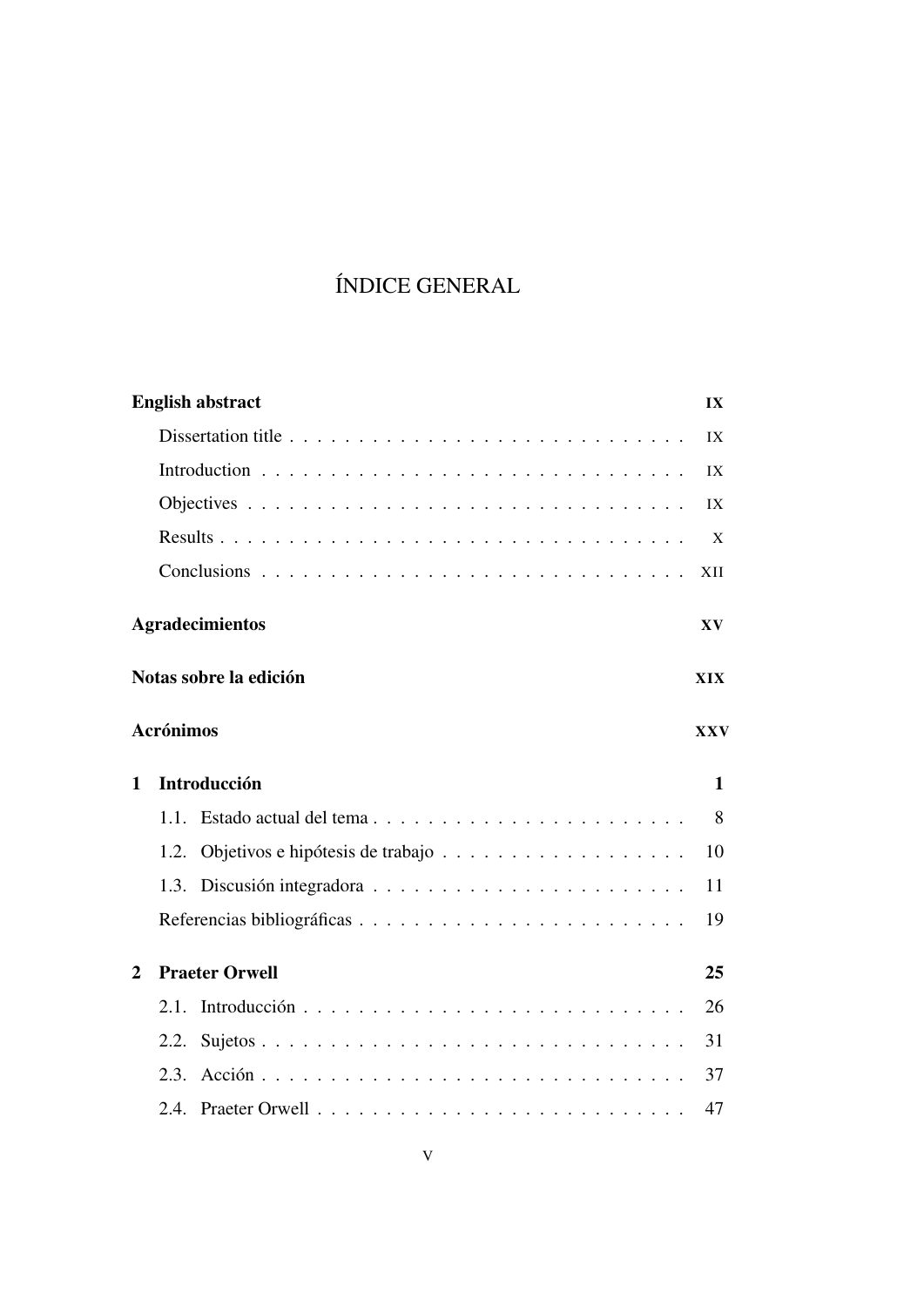|                  |      |                                                                      | 53  |
|------------------|------|----------------------------------------------------------------------|-----|
|                  |      |                                                                      | 55  |
| 3                |      | Innovación y conocimiento libre                                      | 57  |
|                  | 3.1. |                                                                      | 58  |
|                  | 3.2. | Dificultades para el desarrollo del conocimiento libre               | 60  |
|                  | 3.3. | Las soluciones en pro del conocimiento libre                         | 68  |
|                  |      |                                                                      | 72  |
|                  |      |                                                                      | 80  |
| $\boldsymbol{4}$ |      | Internet como entorno de la opinión pública                          | 87  |
|                  | 4.1. |                                                                      | 88  |
|                  | 4.2. | Internet como entorno                                                | 91  |
|                  | 4.3. |                                                                      | 98  |
|                  | 4.4. | Envolviendo los derechos fundamentales en derechos ordinarios        | 102 |
|                  |      | 4.5. El espacio de la opinión pública como procomún digital          | 110 |
|                  |      |                                                                      |     |
| 5                |      | El nuevo canon a las universidades                                   | 123 |
|                  | 5.1. |                                                                      |     |
|                  | 5.2. | Apropiándose de lo público: el canon digital 126                     |     |
|                  |      | 5.3. Apropiándose del procomún: el <i>open access</i> 131            |     |
|                  |      |                                                                      |     |
| 6                |      | <b>Conclusiones</b>                                                  | 143 |
|                  |      | 6.1. Apertura y conversación pública como prius 144                  |     |
|                  |      | 6.2. Consideraciones sobre la creación y publicación del conocimien- |     |
|                  |      |                                                                      |     |
|                  |      | 6.3. Consideraciones sobre el entorno tecnológico 150                |     |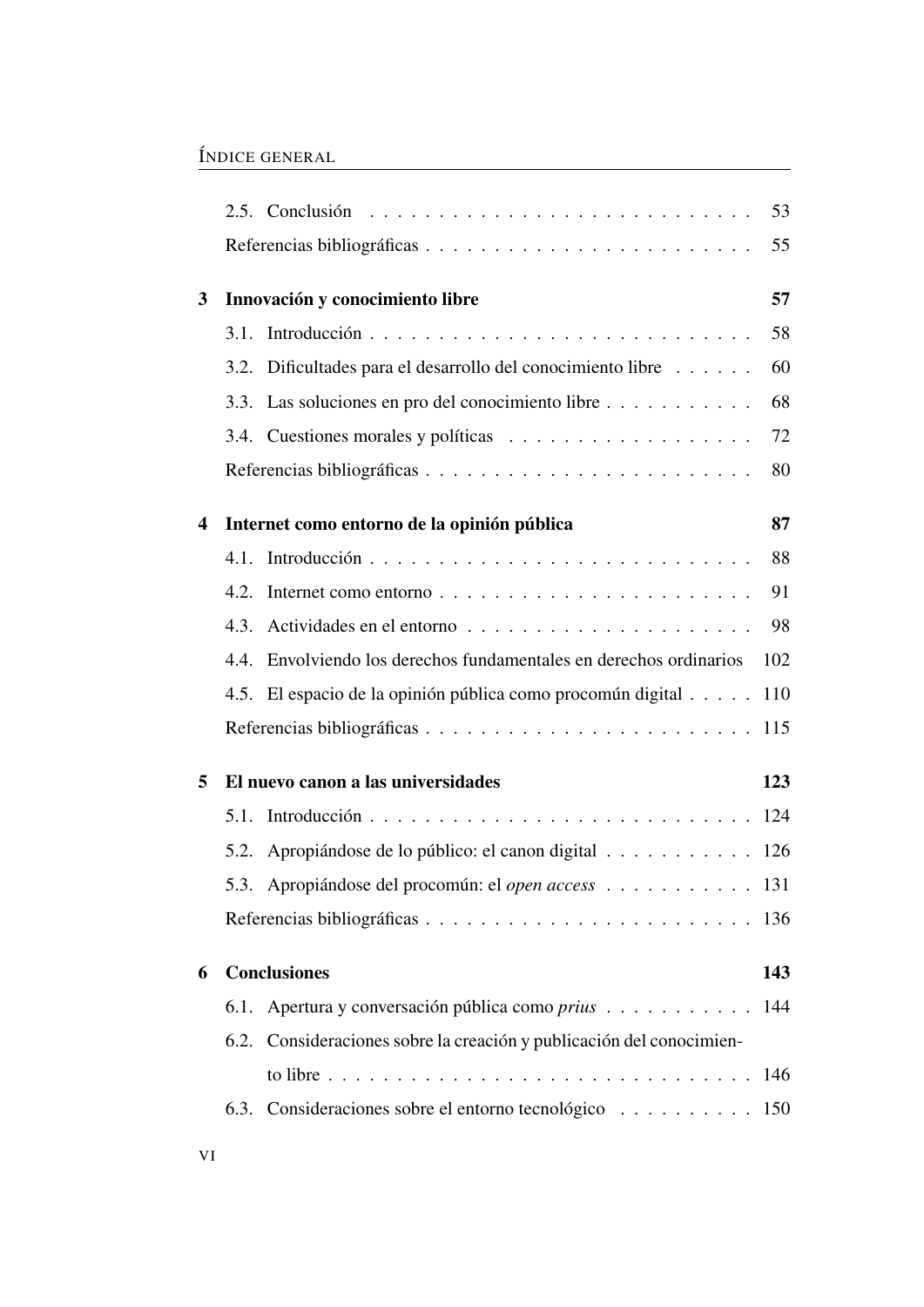| Índice onomástico                                                                  |  |  |  |  |  |  |  |  | 185 |
|------------------------------------------------------------------------------------|--|--|--|--|--|--|--|--|-----|
| Bibliografía agrupada                                                              |  |  |  |  |  |  |  |  | 165 |
|                                                                                    |  |  |  |  |  |  |  |  |     |
|                                                                                    |  |  |  |  |  |  |  |  |     |
| 6.4. El paradigma de lo <i>open</i> y la finalidad de regeneración democrática 153 |  |  |  |  |  |  |  |  |     |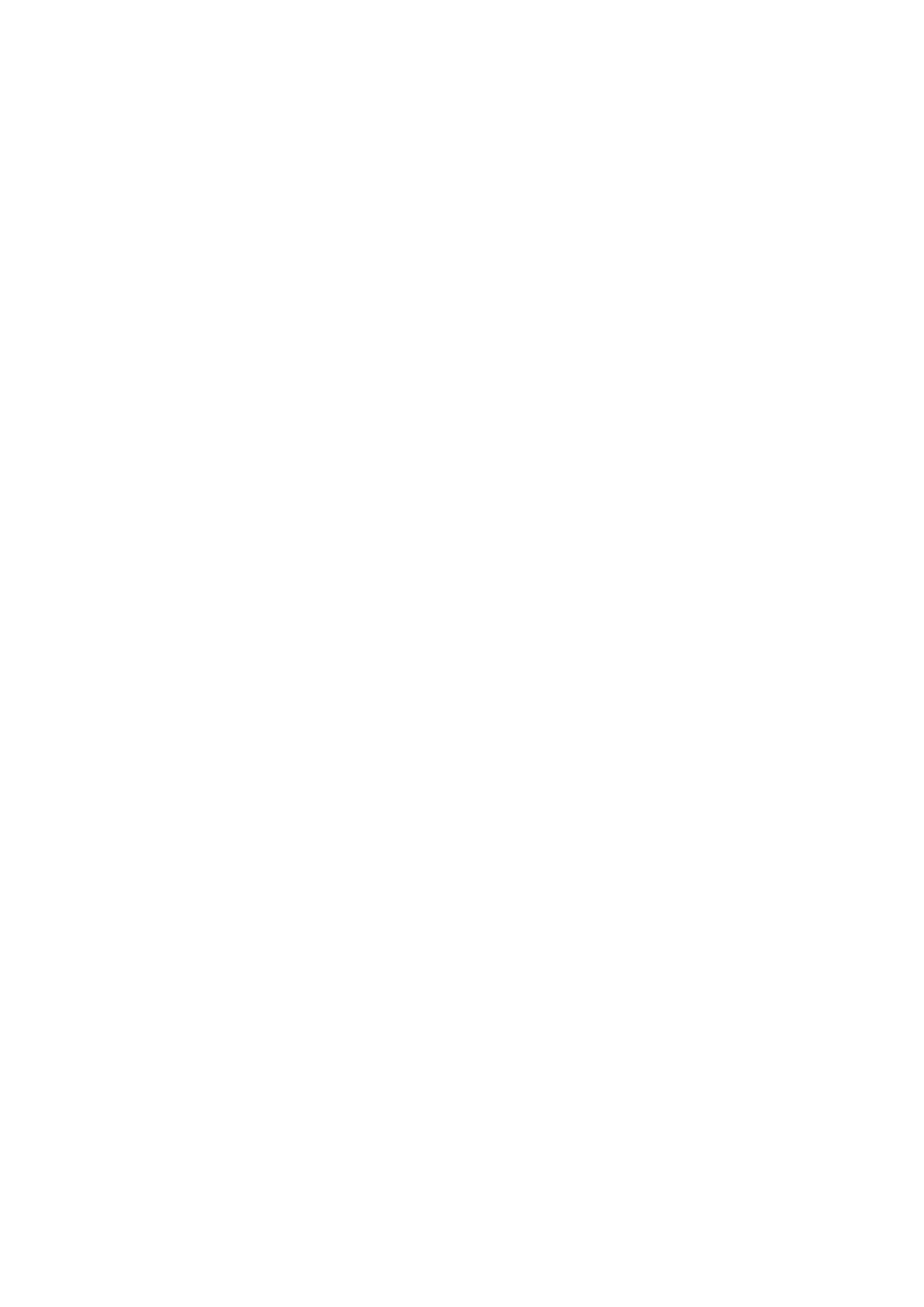## ENGLISH ABSTRACT

### <span id="page-8-1"></span><span id="page-8-0"></span>DISSERTATION TITLE

Citizen technological pragmatics and democratic regeneration.

### <span id="page-8-2"></span>**INTRODUCTION**

Kant's question *What can I know?* is linked closely to the context of discovery of scientific theories. This context has close relations with how we materialize knowledge in tangible objects and how we copy, distribute or disseminate intellectual works. The four papers assembled in this dissertation address these issues comprehensively. We begin analyzing the type of knowledge that is obtained building *open data* and writing scientific texts under *open access* conditions, studying afterwards the proprietary environment in which these activities take place. This common body of knowledge suffers today a taxation in favour of the content industry and collecting societies, which is the final step of our dissertation. Studying the annual reports of Spanish collecting agencies of intellectual property we challenge the ordinary understanding of their assignment: far from them favoring the transmission of knowledge, a looting of public and common goods is happening.

### <span id="page-8-3"></span>**OBJECTIVES**

This dissertation aims to provide a conceptual framework that allows us to understand and report certain events that occur in the techno-scientific environment called internet and how the content industry and collecting agencies benefit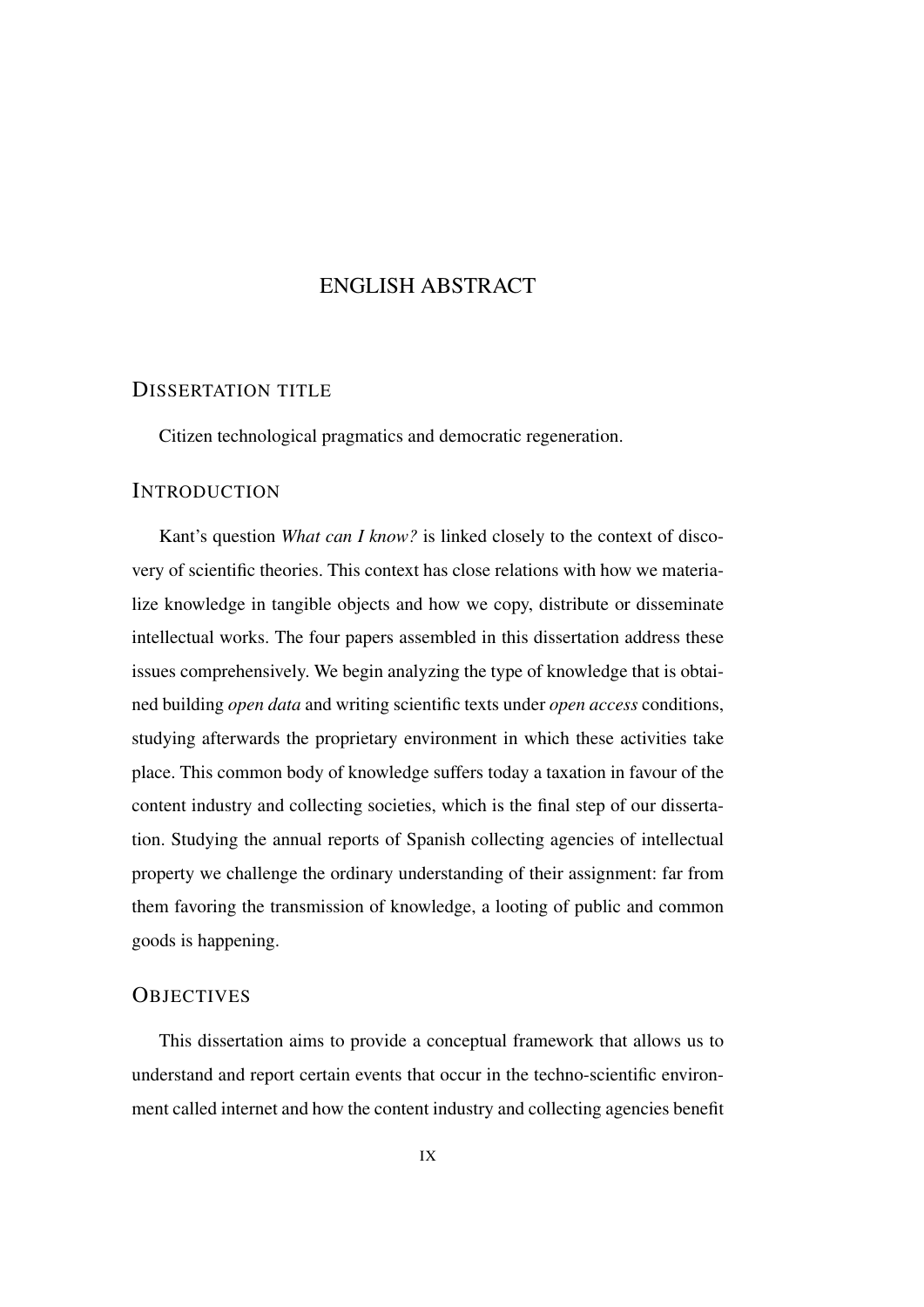#### ENGLISH ABSTRACT

through the taxation of this phenomena. Web technology, online since around twenty years ago, is composed by software used to serve pages, browsers used to read them and hypertext as a language in which we write them. The web is a publication system and as such it is full with written signs, a sign meaning everything that represents other thing for someone else (Hierro, 1989, p. 23). Using this technology and signs, citizens do activities that far from seeking a perfect language, represent pragmatic linguistic practices. Usage of technology and signs model the construction of open data, which is integrated into the digital commons where also open science pours its content, serving the paradigm of the open (open data, open access, open science, open government) to the purpose of regenerating democratic systems, proposing new political practices of governance, new organizations and new techno-scientific mechanisms of control and transparency through citizen empowerment.

#### <span id="page-9-0"></span>RESULTS

In order to prove our hypothesis, we analyzed it in four academic papers, using categories brought from different fields of knowledge: law, philosophy of language, political philosophy and technology.

Our first paper studied a case which draw the attention of Spanish media. It consisted in the collective online extraction of data from *pdf* files published by the Spanish Senate in its website. The content of the files was the senators income and wealth official declarations. The items studied in our paper were the subjects of these online activities, the different steps incurred during the process and the final result: an open content file, free for all to use, transform or publish and in an open standard format to avoid technological –software– limitations. As we pointed out in the abstract of our paper, the advent of information and communications technology has led to global spread of information by citi-

X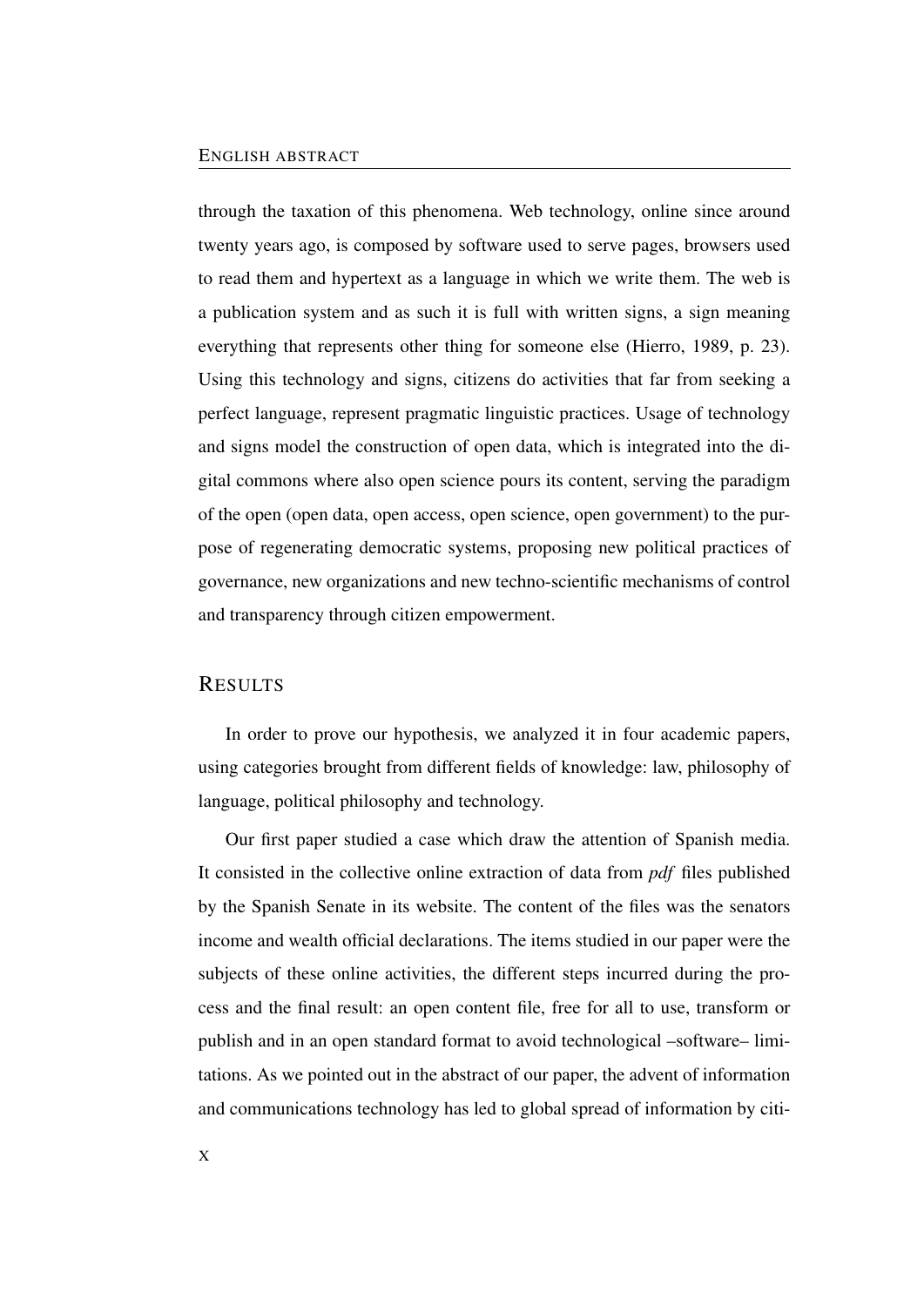zens. Currently, many initiatives for political action are emerging on the internet, ranging from generation of public opinion outside the traditional media to software projects which purpose is to process public data proposing simultaneously its openness. The actors involved in these initiatives use organizations that do not necessarily correspond to the ones traditionally formalized (political parties, unions, associations). We examined the agents involved in this type of activities and their actions, describing the Sunlight Foundation "open data" principles and finally we proposed a basic information structure that can be taken into account by all initiatives to facilitate future exchanges of information and coordination between them.

Our second paper deepened into free knowledge as a more compelling abstract category. We assumed that innovation requires transmission of information and described how the content of the transmitted information is currently subject to legal regulation, which is typically intellectual property. Regulation is made compulsory worldwide through public law international treaties (WIPO) or through private partnerships (WTO). In our standing regulation the agents involved in the transmission of information need permission of the rightholders to communicate the works to others. Two type of solutions are being implemented to solve this issue: the first solution is being pursued through legal code designing standard licenses (General Public License, Creative Commons) while the second solution is being achieved ignoring the law and developing computer code. As we defend in our paper, these solutions are rooted on ethical foundations and have political consequences as to determine the kind of society we can build using the transmitted knowledge.

The third part of our dissertation studied the domain used nowadays to lodge public opinion. Several thinkers mention internet space (also called cyberspace) as a locus where discussions, deliberation, proposals or policy implementing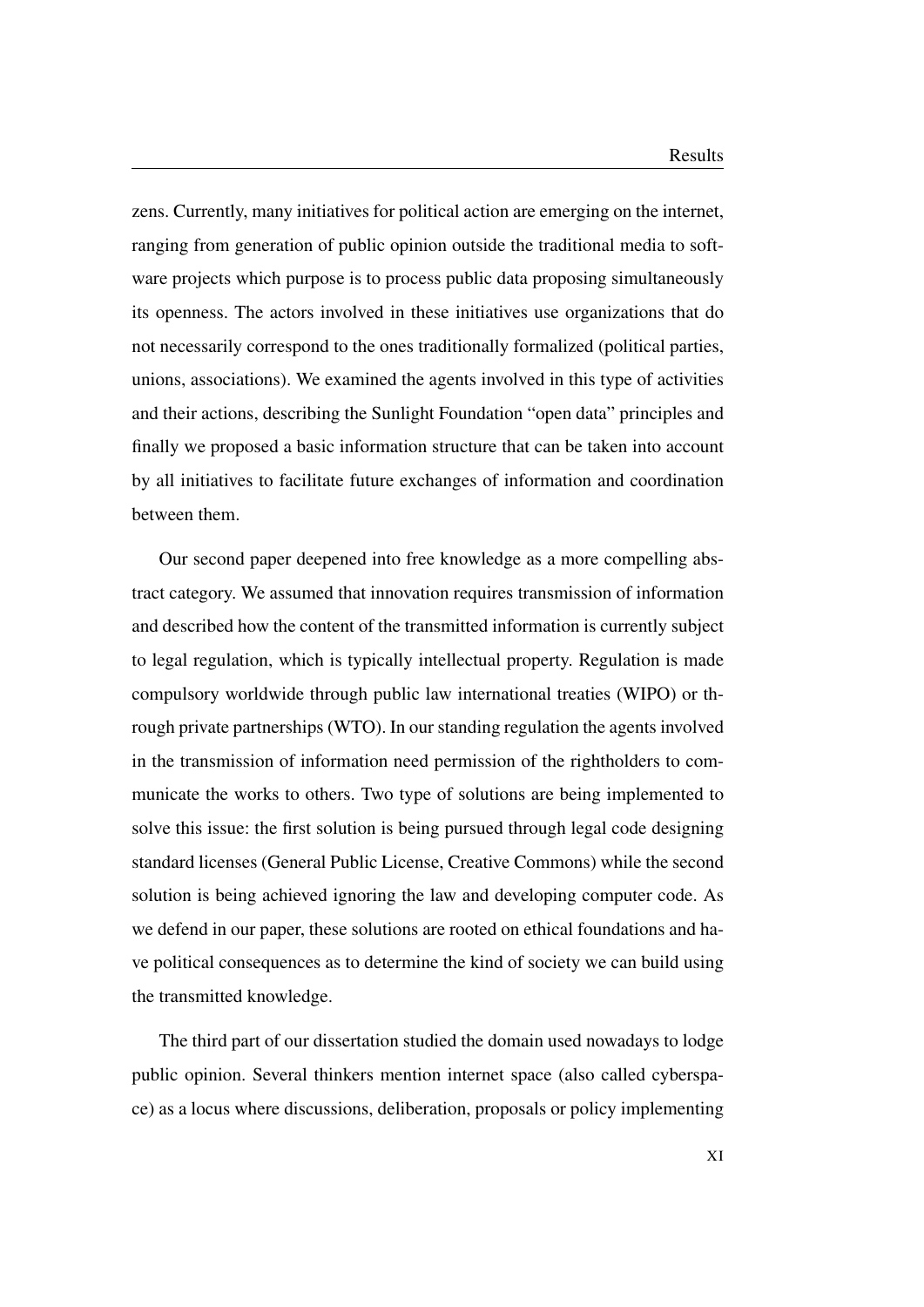actions are being held by citizens. We support the fact that this locus is replacing the traditional environment for the exchange of views, finding necessary the study of the special problems posed by people exercising fundamental rights with informational substance (freedom of expression, right to information, participation, etc.) within private environments ruled by ordinary rights, as intellectual property or telecommunications law.

Our fourth and last part analyzes the current reform of Spanish copyright law. The new act, still in the legislative premises, incorporates a new levy on universities that tax open access to publications. This new levy will be managed by the Spanish collecting agency Cedro (Centro Español de Derechos Reprográficos) and will be imposed on the virtual campuses of universities. We analyze a regulatory precedent in Spain for this legal reform, the levy on the equipment used to make any kind of digital and analogical copies and on blank CDs and DVDs. This precedent has common features with the current reform: the levy on private copying was an appropriation of public goods (public administration was the heavier payer), while the levy on universities implies the appropriation of the digital commons. In the blank CDs and DVDs levy, XXI century paper was taxed while in the open access levy the taxation is imposed on knowledge.

### <span id="page-11-0"></span>**CONCLUSIONS**

After describing and reporting the activities that are being held by citizens using the net, we conclude asserting the existence of a movement that exercises its duties with a special purpose. The open movement is using technology not only to produce open data and open science but also to implement solutions for democratic regeneration based upon the built knowledge. The problems that these initiatives face are the classic epistemological ones as the main question remains untouched: *What knowledge must be published online in order to reach*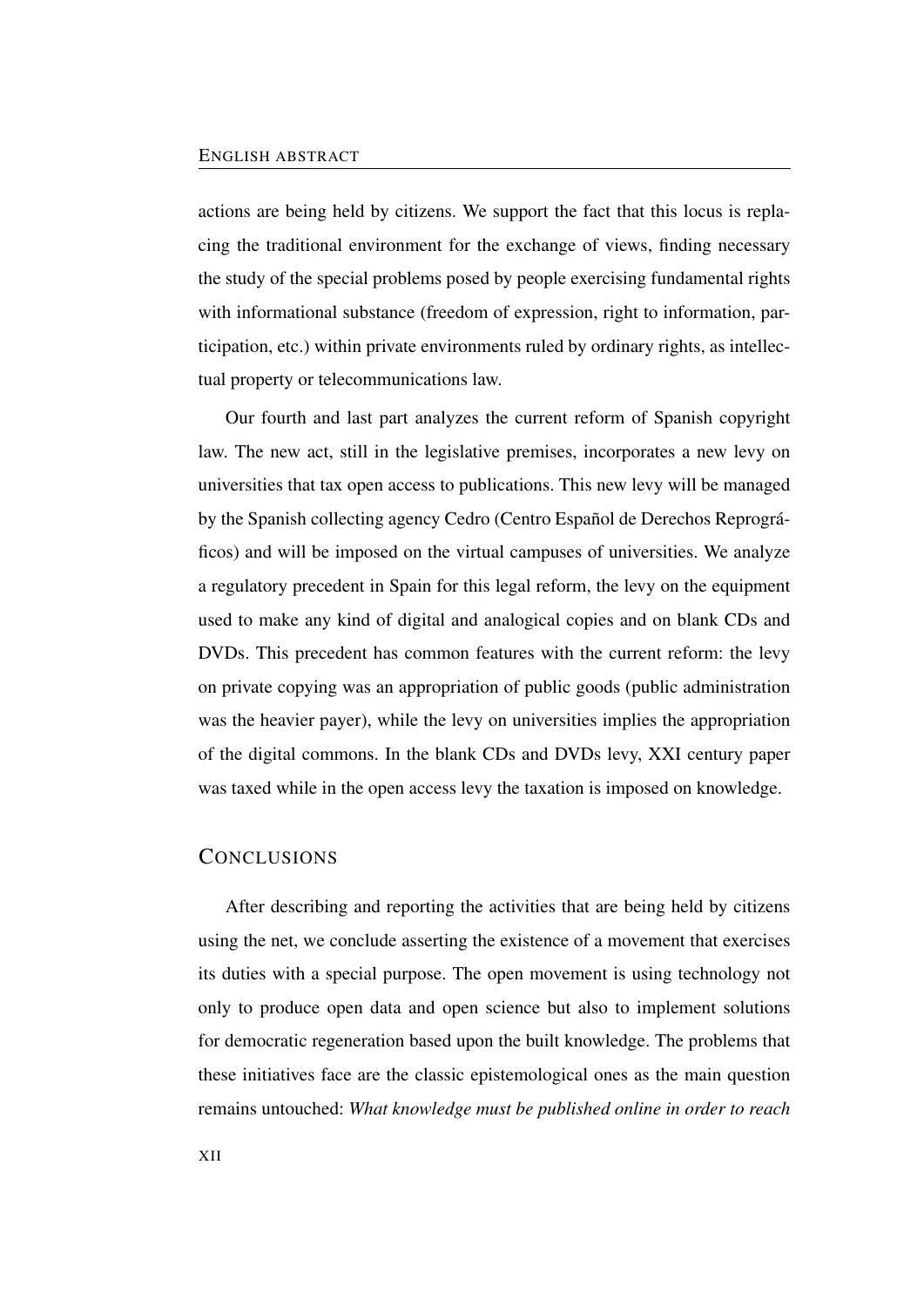*the collective aims?* But the results of our investigation have gone further. As stated by John Searle, reality is built with language, conversations build worlds (Searle, 2012, p. 131). Institutions and organizations are the result of our public language interchange. Until now, we have used natural languages to build the world. The new and final question that arises from our dissertation is: if we have used natural languages to build our world, what new institutions will be created using the net and formal languages? Our final question remains unanswered, our dissertation remains open.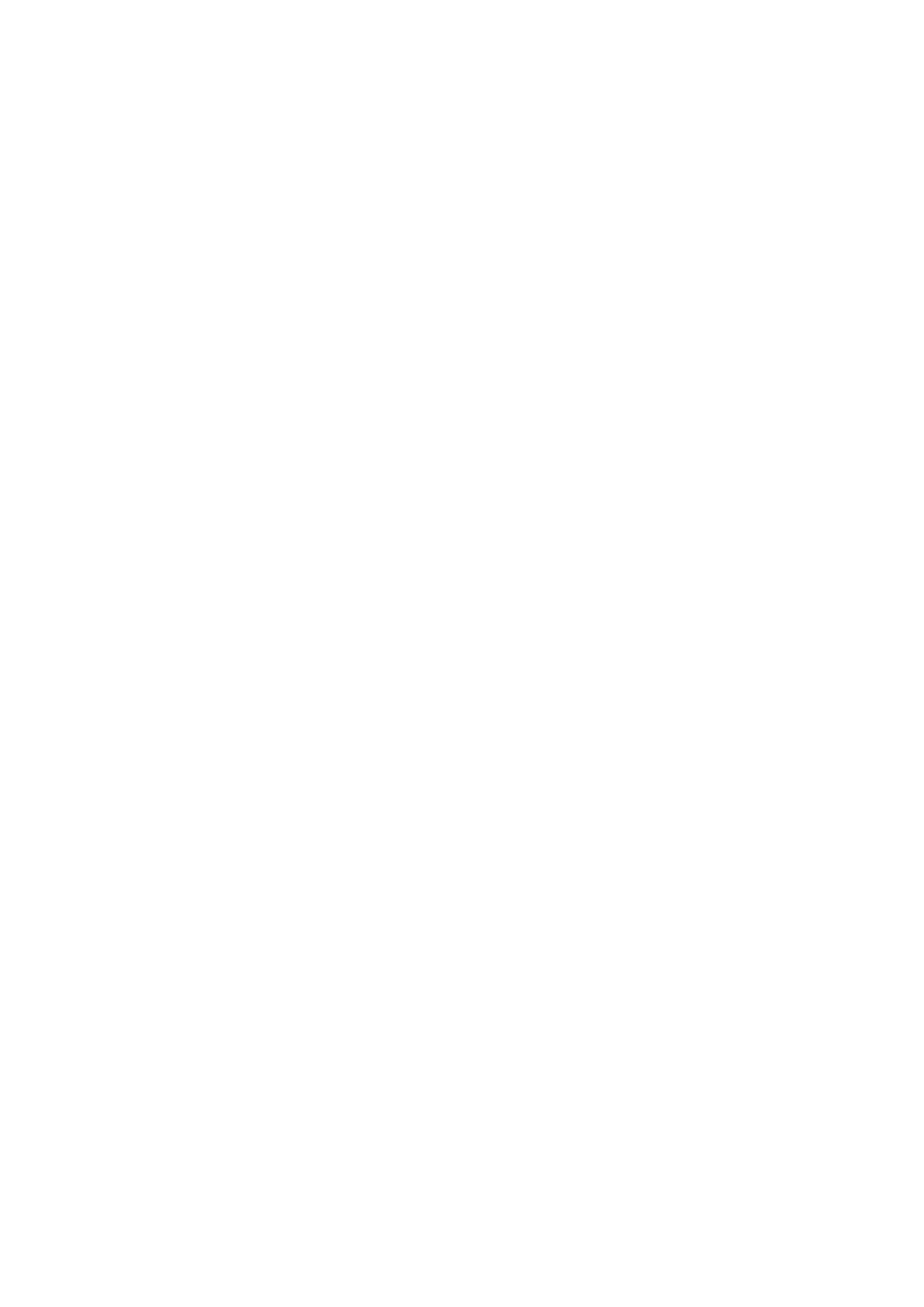## AGRADECIMIENTOS

<span id="page-14-0"></span>En primer lugar y en contra de su expresa petición de no aparecer en esta sección, he de agradecer la tutela del Dr. Andoni Alonso Puelles, quien se ha ocupado no sólo de las tareas propias de un director de tesis sino que también se ha preocupado por aspectos que entran más de lleno en la *philias* aristotélica o en la *convivencialidad* ilichiana. Entre muchos otros, suyo es el mérito de abordar los vericuetos administrativos que acompañan a la primera tesis doctoral por publicaciones que se presenta en la Facultad de Filosofía de la Universidad Complutense de Madrid. El hecho de que ésta sea una *tesis de madurez* me permite tener la edad suficiente para hacer caso omiso de sus expresas instrucciones en esta cuestión. Además, conociendo los casos de otros doctorandos, tutelados por auténticos depredadores que deberían ser expulsados de la *Academia*, encuentro de Justicia señalar con estas palabras mi reconocimiento a su labor.

Junto con el Dr. Alonso, más personas del ámbito académico de cuya amistad me precio merecen mi agradecimiento: las conversaciones con el Dr. Antonio Lafuente García han sido una referencia constante para tejer las relaciones conceptuales entre los bienes públicos, los bienes privados y el procomún como *tertium genus* sobre el que se construye una riqueza privativa tantas veces excluyente o, simplemente, tan ilegítimamente apropiada, del que el capítulo [«El nuevo](#page-152-0) [canon a las universidades»](#page-152-0) es un ejemplo más; el Dr. Roberto Yanguas Gómez realizó precisas observaciones sobre contenido del trabajo que a continuación pueden leer; la doctoranda Helena Nadal Sánchez no sólo leyó con atención los artículos de esta tesis sino que los enriqueció con sus atinados comentarios, sin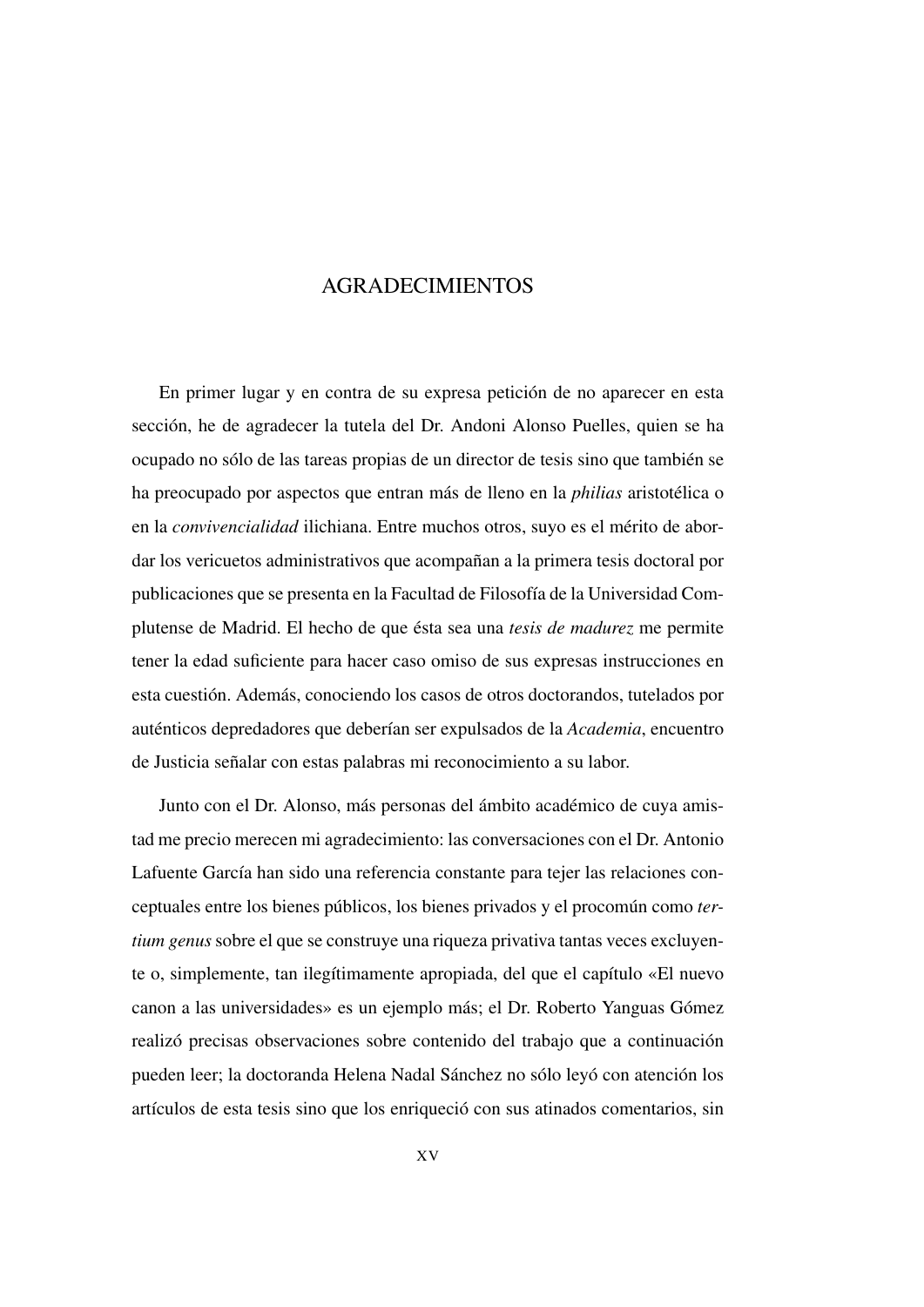perjuicio de que su sólido conocimiento de la Filosofía me sirvió para enmarcar las diversas ideas manejadas en esta tesis dentro de los contextos históricos y conceptuales adecuados y el Dr. Florencio Cabello Fernández-Delgado, quien me hizo conocer y guió a través de bibliografía manejada para esta tesis.

También dentro del ámbito académico debo agradecer la labor de quienes en las revistas «Argumentos de Razón Técnica», «Isegoría», «Revista Internacional de Pensamiento Político» y «El Profesional de la Información» se encargaron de la revisión ciega, de las correcciones, del contacto con los autores, de la edición y de la publicación. El trato de aquellas personas con las que he tenido contacto no ha podido ser más cordial, debiendo destacar mi agradecimiento a Tomàs Baiget por su paciencia tras mi demora de muchos meses en una de las entregas.

No debo olvidar a mis compañeros de despacho Alejandro Herrera Camacho y Rubén Cañizares Gómez, quienes constantemente cubrieron mis jornadas de ausencia dedicadas a actividades académicas o a redactar los textos que tienen ante ustedes, y a quienes he de agradecer especialmente su lealtad demostrada durante tantos años de profesión liberal compartida.

Ni tampoco puedo olvidar a los *hackers* de escomposlinux, con quienes participé en uno de los grupos de *academia expandida* donde más he aprendido. Los conocimientos allí adquiridos sobre tecnología y organización en el ámbito de las redes no se imparten en ningún centro de enseñanza y sólo pueden aprenderse en este tipo de entornos informales. Igual agradecimiento debo manifestar a los también *hackers*, Vicente Ruiz Jurado e Iván Sánchez Ortega, a quienes debo tantas ideas tras mantener con ellos largas conversaciones, siempre enriquecedoras y de bellas tramas.

El entorno de Medialab Prado me sirvió para experimentar muchas de las categorías que son mostradas en esta tesis. Es por ello que he de agradecer en especial la labor de Marcos García, sin olvidar a los mediadores que nos ayu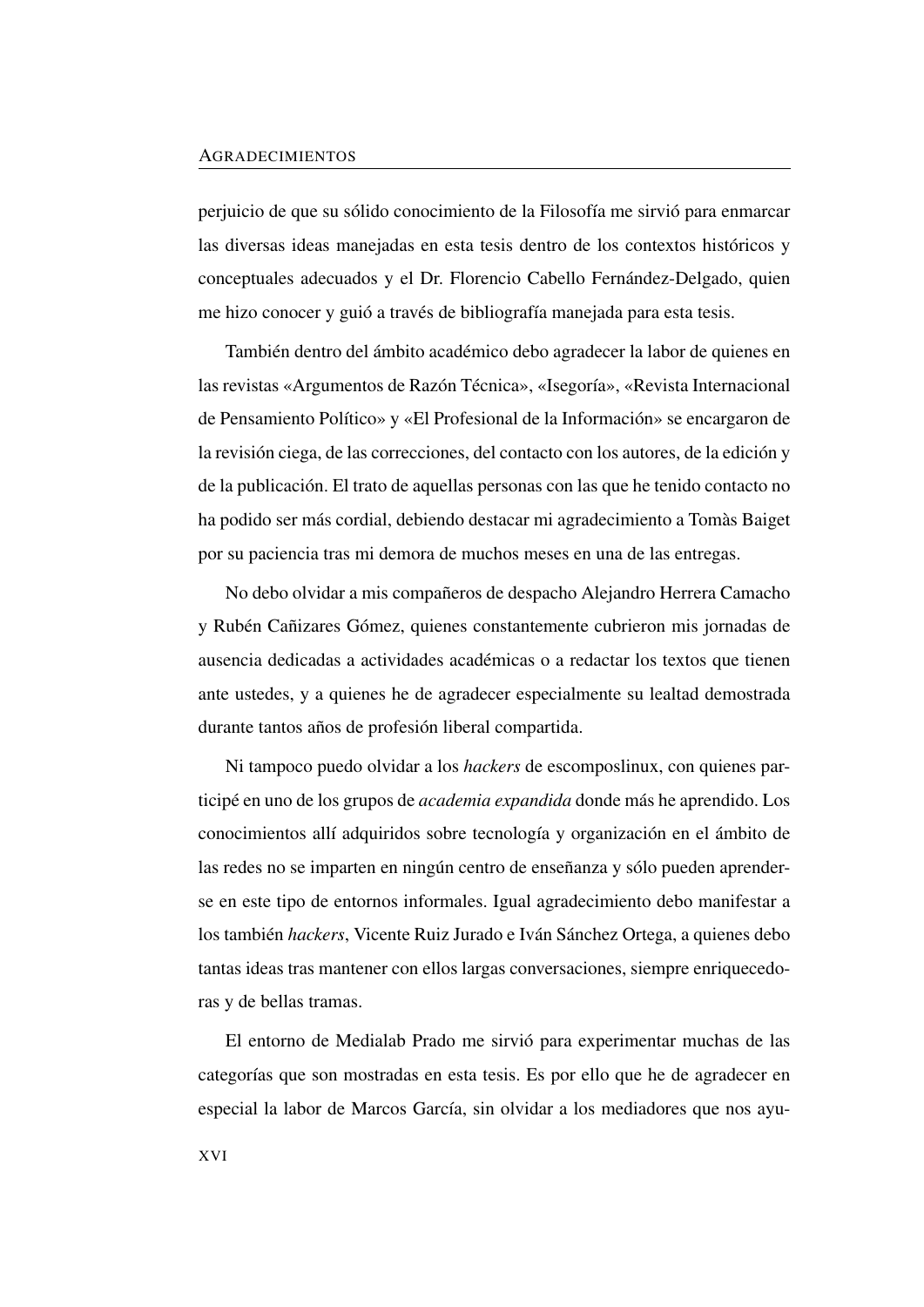daron en el Laboratorio del Procomún y en las jornadas de lectura compartida de la obra de Lawrence Lessig, *El Código 2.0*, ni a tantas personas con las que intercambié ideas en las improvisadas charlas que se formaban después de cada actividad.

Por último, y como no podía ser menos, mi agradecimiento es también para las personas de mi entorno más íntimo, sin cuya ayuda cotidiana me hubiera sido imposible terminar esta tesis. Su relevancia en mi vida hace innecesario nombrarles explícitamente, si bien merecen un especial recuerdo los últimos tiempos pasados en Castelló d'Ampurias, al cuidado de un ser muy querido que hoy ya no está con nosotros y que, a pesar de su enfermedad, me ayudó a llegar hasta aquí.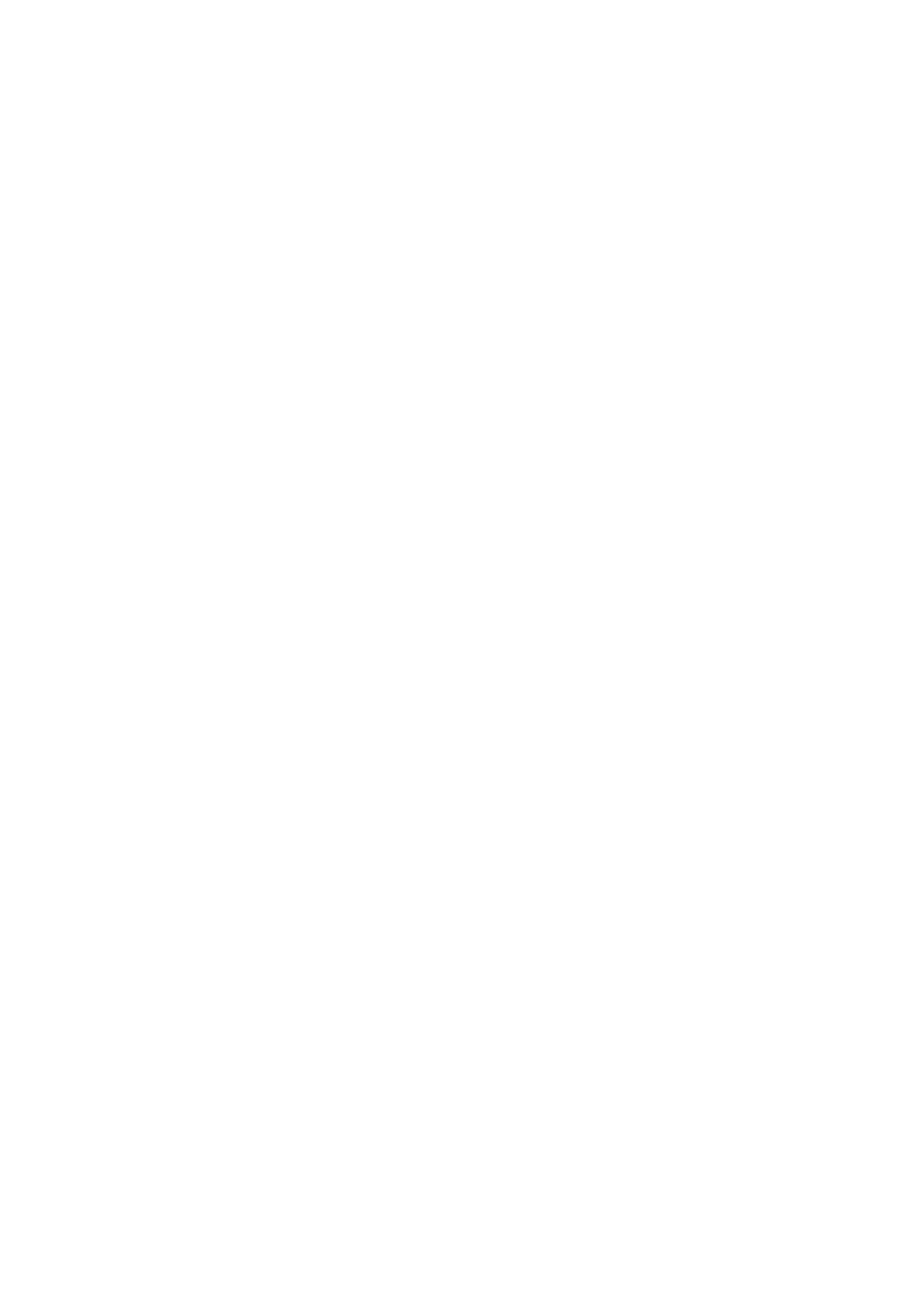## <span id="page-18-0"></span>NOTAS SOBRE LA EDICIÓN

Los capítulos que integran esta tesis doctoral son transcripción literal de cuatro artículos publicados desde septiembre de 2011 hasta marzo de 2014 en las revistas (por orden cronológico) «Argumentos de Razón Técnica», «Isegoría», «Revista Internacional de Pensamiento Político» y «El Profesional de la Información». Los nombres completos de los artículos publicados son, respectivamente: «Praeter Orwell: Sujetos, acción y open data ciudadana», «Innovación y conocimiento libre: cuestiones morales y políticas», «Internet como entorno de la opinión pública: envolviendo los derechos fundamentales en derechos ordinarios» y «El nuevo canon a las universidades: tras la apropiación del canon digital para las copias privadas, la del *open access*». A lo largo de la presente edición, haremos referencia a cada artículo por su título resumido, por el número de orden de su publicación o por el número de capítulo que ocupa en esta edición, utilizándose indistintamente alguna de las nomenclaturas siguientes:

- 1. El artículo [«Praeter Orwell»](#page-54-0) fue el primer artículo publicado y constituye el capítulo segundo de esta edición.
- 2. El artículo [«Innovación y conocimiento libre»](#page-86-0) fue el segundo artículo publicado y constituye el capítulo tercero de esta edición.
- 3. El artículo [«Internet como entorno de la opinión pública»](#page-116-0) fue el tercer artículo publicado y constituye el capítulo cuarto de esta edición.
- 4. El artículo [«El nuevo canon a las universidades»](#page-152-0), fue el cuarto artículo publicado y constituye el capítulo quinto de esta edición.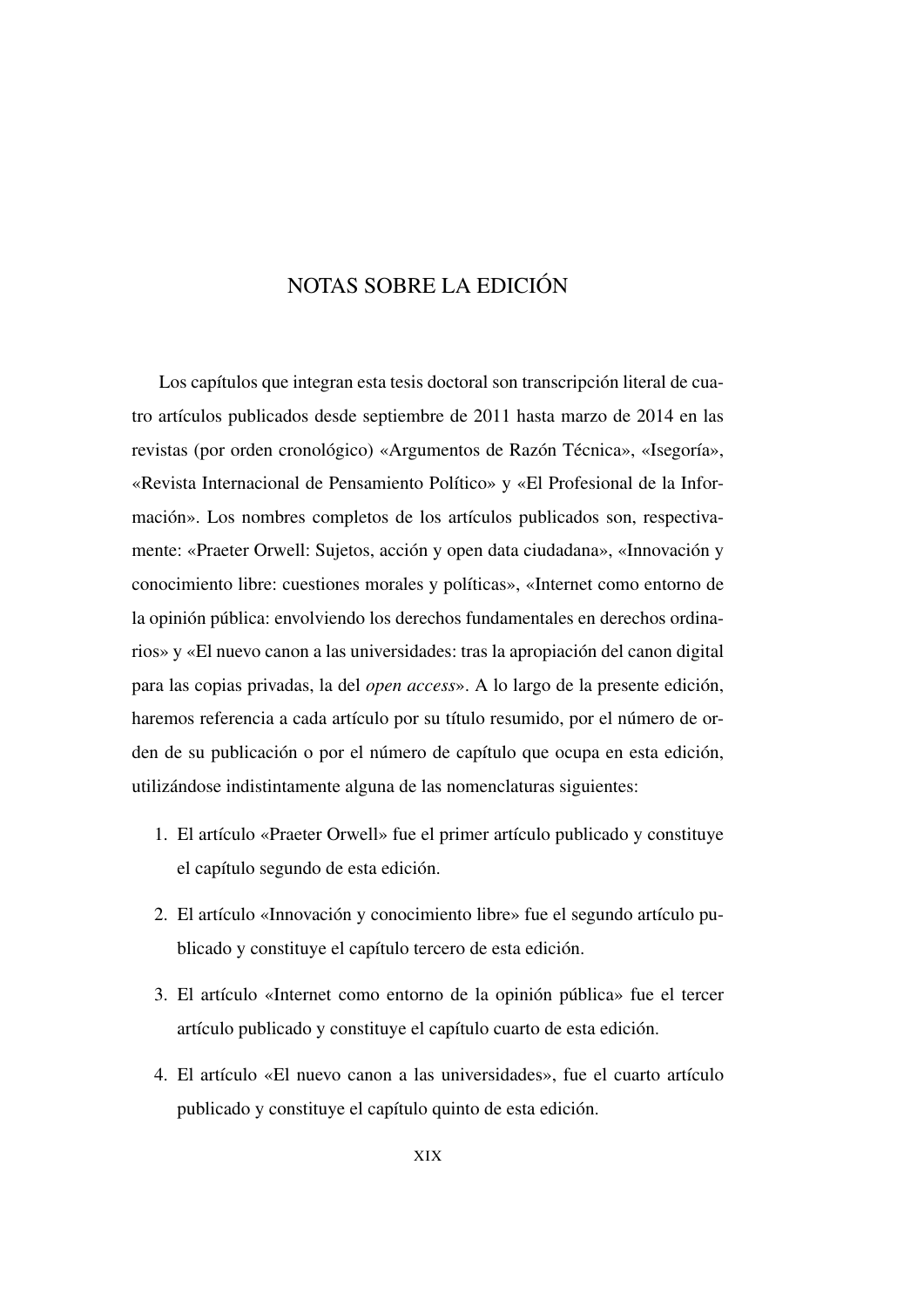El hecho de tener que integrar en un mismo documento cuatro artículos editados en diferentes revistas, cada una con sus propias normas de publicación, ha obligado a introducir diferencias tipográficas entre los formatos tal y como se publicaron en su momento y los de la presente edición. Estas diferencias tipográficas se enumeran a continuación:

- <span id="page-19-1"></span>1. Modificaciones tipográficas realizadas en todos los artículos:
	- 1.1. Se han suprimido los metadatos de los artículos, tales como el nombre y apellidos, correo electrónico o adscripción universitaria del autor, puesto que estos metadatos ya figuran al inicio de esta edición.
	- 1.2. Se han suprimido las marquillas  $\langle y \rangle$  en todas las referencias a las *Uniform Resource Locator* [\(URL\)](#page-27-0).
	- 1.3. Se han revisado todos y cada uno de los enlaces a [URL](#page-27-0) actualizándose en su caso la fecha de consulta.
	- 1.4. Se ha unificado el sistema de citas y referencias bibliográficas. Se ha optado por utilizar el sistema APA, que fue el usado en las revistas Argumentos de Razón Técnica e Isegoría.
	- 1.5. En esta edición se ha incorporado una relación de acrónimos. La primera vez que aparece un acrónimo en el texto se señalan los términos que representa, utilizándose el acrónimo en las subsiguientes apariciones.
	- 1.6. Se ha unificado el sistema de notas del texto, habiéndose optado por notas a pie de página en lugar de notas al final del capítulo.
- <span id="page-19-0"></span>2. En la nota número [27](#page-64-0) (página [35\)](#page-64-0) del artículo [«Praeter Orwell»](#page-54-0) se ha insertado el enlace correspondiente al Tribunal Constitucional [\(TC\)](#page-26-0) en lugar

XX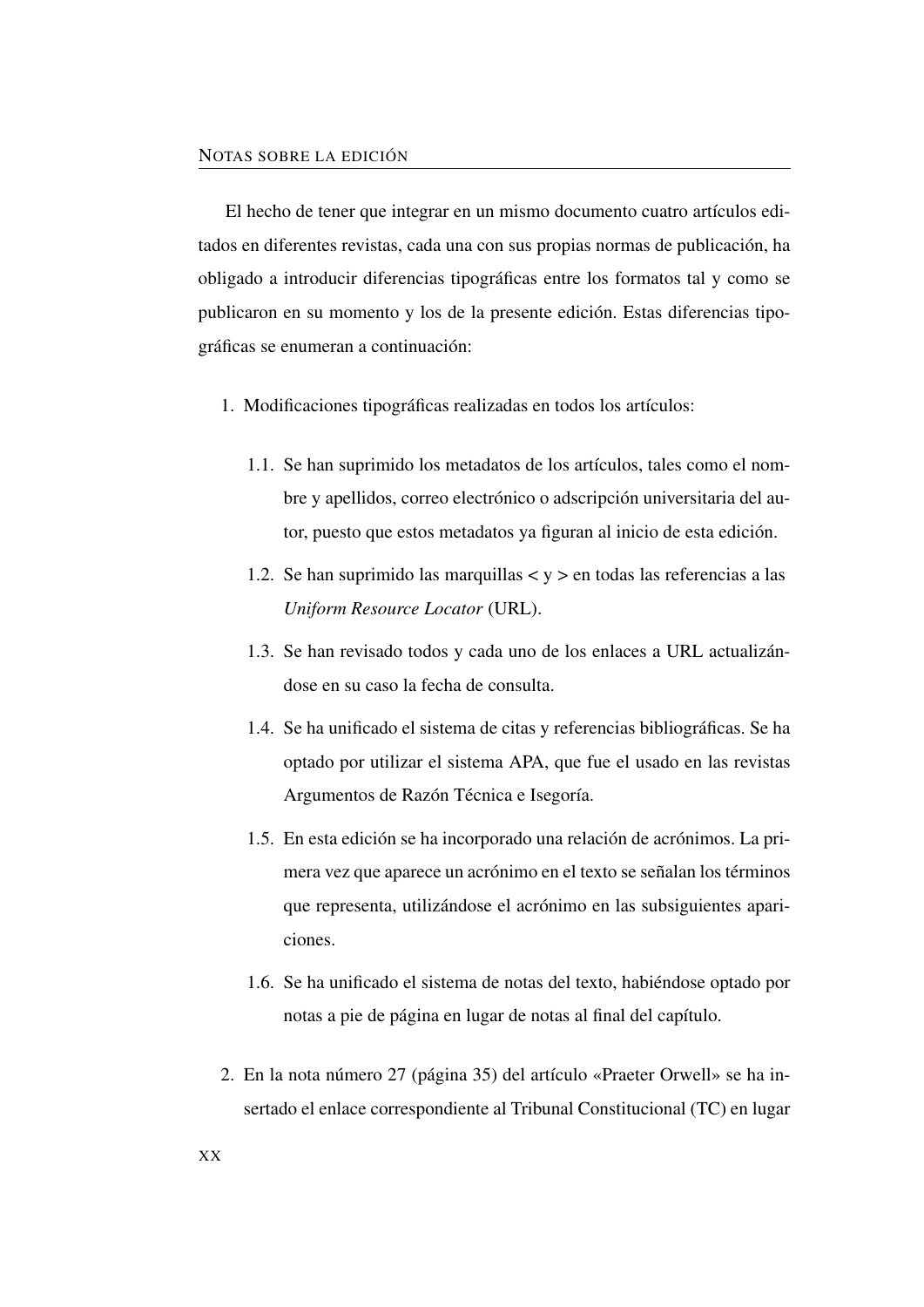<span id="page-20-0"></span>de la URL del Boletín Oficial del Estado [\(BOE\)](#page-24-1), que se halla inoperativa y remite al [TC.](#page-26-0)

- 3. En la conclusión del artículo [«Praeter Orwell»](#page-54-0) (apartado [2.5,](#page-82-0) página [53\)](#page-82-0) se ha utilizado en esta edición un párrafo aparte para la cita de Langdon Winner dado que la misma ocupa ocho líneas.
- 4. En el artículo [«Innovación y conocimiento libre»](#page-86-0) se ha corregido la referencia bibliográfica del autor «Rajkumar, Vaikhari». En el artículo publicado en la revista Isegoría se había confundido el nombre con el apellido, habiéndose corregido en la presente edición. Las causas del error corresponden a este autor y en ningún caso a la revista, que publicó lo enviado.
- 5. En el artículo [«Internet como entorno de la opinión pública»](#page-116-0) se han incorporado al texto principal las notas de final de artículo cuyo contenido consistía en referencias bibliográficas.

Otra cuestión que hemos cuidado es la actualización de hechos incidentales señalados en los artículos. Se han producido novedades que no alteran en modo alguno el contenido de la tesis, novedades que hemos incorporado en esta edición en las notas a pie de página sin modificar el texto de los artículos publicados. Las adiciones incluidas son las siguientes:

- 1. En el artículo [«Innovación y conocimiento libre»](#page-86-0) se ha actualizado la información correspondiente a los procedimientos judiciales citados en las notas números [18,](#page-95-0) [21](#page-96-0) y [22](#page-96-1) (páginas [66,](#page-95-0) [67](#page-96-1) y [67,](#page-96-1) respectivamente). Se trata de señalar el estado actual de los litigios.
- 2. En el artículo [«Internet como entorno de la opinión pública»](#page-116-0) se ha actualizado la información correspondiente a la denominada «Comisión Sinde»,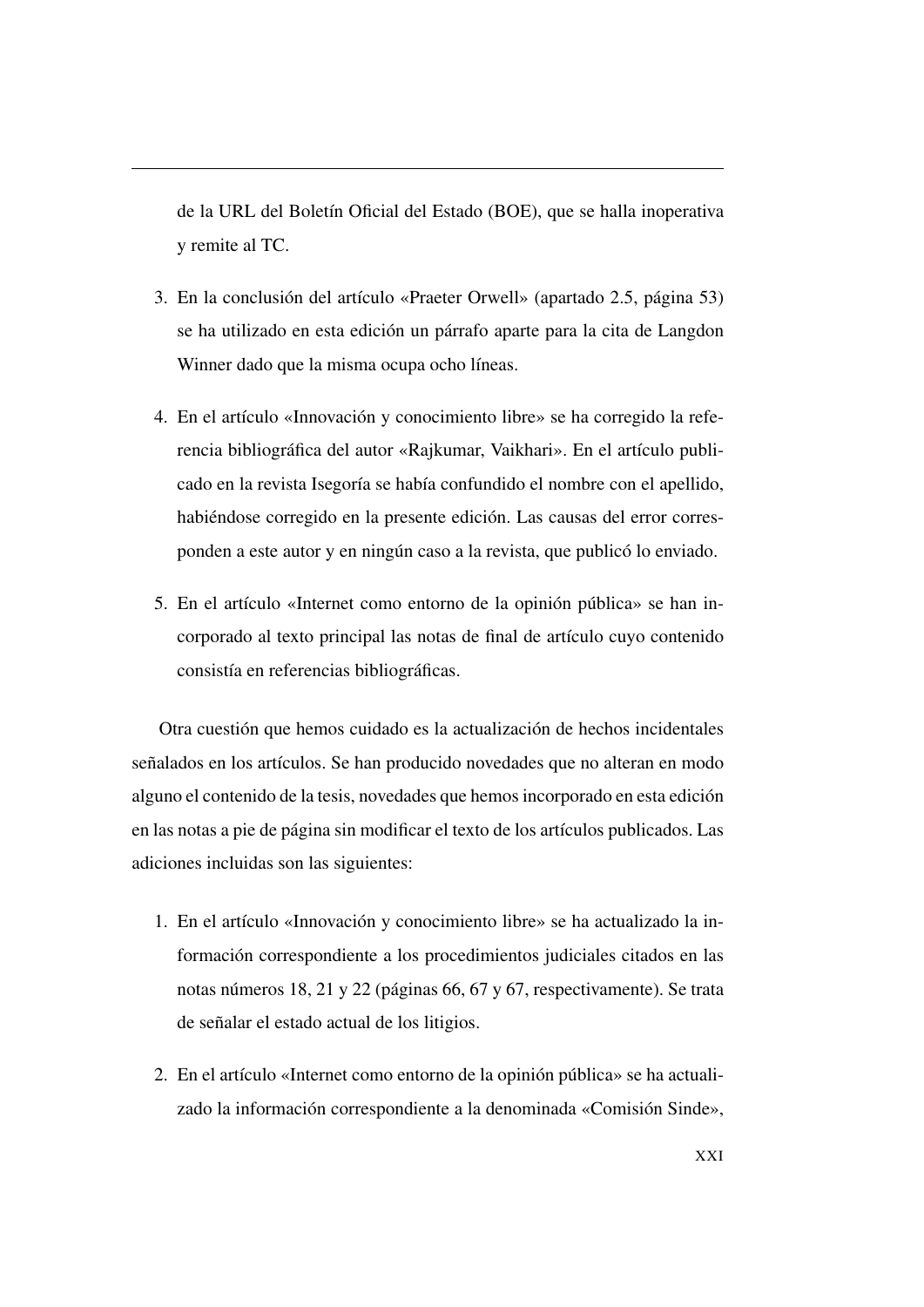órgano del Ministerio de Educación, Cultura y Deportes con competencia sobre vulneraciones de la propiedad intelectual cometidas en internet. En la nota a pie de página número [67](#page-138-0) (página [109\)](#page-138-0) se ha incorporado el hecho del descubrimiento de su composición, secreta en el momento de publicación del artículo. Asimismo, se ha incluido en las referencias bibliográficas el artículo periodístico donde se publicó la identidad de los miembros que componían la Comisión.

En cuanto a las referencias bibliográficas, se ha mantenido al final de cada capítulo la relación de las que fueron publicadas con el artículo al que corresponden, para así mantener la máxima literalidad de lo publicado en la revista. Se ha seguido igual criterio con los capítulos de «Introducción» y de «Conclusiones» de publicar sus referencias al final de los mismos si bien se ha incluido al final de la edición una «Bibliografía agrupada», que agrega las referencias bibliográficas de los seis capítulos, para facilitar la consulta conjunta de las fuentes utilizadas.

Por último, hemos de referirnos al programa de composición de textos utilizado para confeccionar la presente edición. Se trata del programa de *software* libre LATEX. La elección de este sistema de edición de textos no es casual: LATEX es un ejemplo vivo de técnicas que son objeto de estudio en esta tesis doctoral y que se fundamentan en la actividad de procesar información de forma automatizada o manual, actividad llevada a cabo por una ciudadanía iniciada que se aglutina en organizaciones informales. Si el primero de los artículos, [«Praeter Orwell»](#page-54-0), tiene como objeto de estudio este tipo de sujetos y acciones (apartados [2.2](#page-60-0) y [2.3\)](#page-66-0), el segundo artículo, [«Innovación y conocimiento libre»](#page-86-0) nos muestra las soluciones que se han utilizado para que este tipo de técnicas pueda ponerse a disposición pública global (apartado [3.3\)](#page-97-0), reiterándose el análisis de este tipo de actividades en el tercero de los artículos de los que consta esta obra, [«Internet como entorno](#page-116-0) [de la opinión pública»](#page-116-0).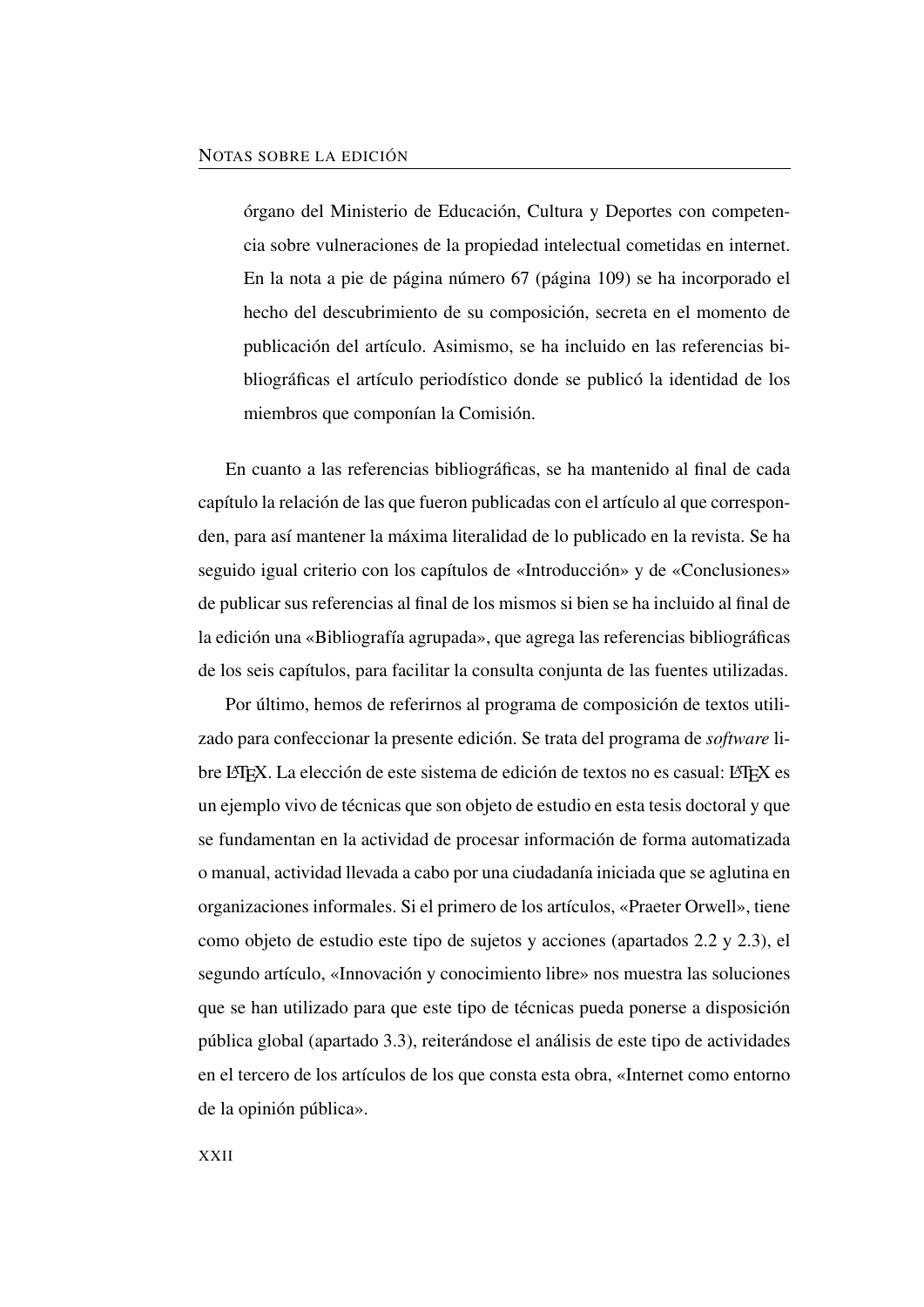Pero la elección de LATEX no sólo se debe a ser un ejemplo vivo de este nuevo *procomún*; si sólo fuese por esta razón, también podría haberse utilizado *softwa-*re como LibreOffice<sup>[1](#page-22-0)</sup>. Fundamentalmente se ha elegido por la belleza tipográfica de los documentos generados con este sistema, por su potencia para la composición de índices, referencias cruzadas y enlaces y porque al escribirse en archivos de texto plano permite someterlos a control de versiones, para lo que se ha usado Git[2](#page-22-1) y un repositorio en un servidor interno. Los textos se han compuesto utilizando el editor Emacs<sup>[3](#page-22-2)</sup>, con el paquete Auctex<sup>[4](#page-22-3)</sup> para ficheros L<sup>AT</sup>EX. Todo *software* utilizado para la redacción y edición de esta tesis ha sido *software* libre. El sistema operativo de los diversos ordenadores (servidor y clientes) es Debian<sup>[5](#page-22-4)</sup>.

<span id="page-22-0"></span><sup>1</sup>*Vid*.<http://www.libreoffice.org/>

<span id="page-22-1"></span><sup>2</sup>*Vid*.<http://git-scm.com/>

<span id="page-22-2"></span><sup>3</sup>*Vid*.<https://www.gnu.org/software/emacs/>

<span id="page-22-3"></span><sup>4</sup>*Vid*.<https://www.gnu.org/software/auctex/>

<span id="page-22-4"></span><sup>5</sup>*Vid.* <https://debian.org/>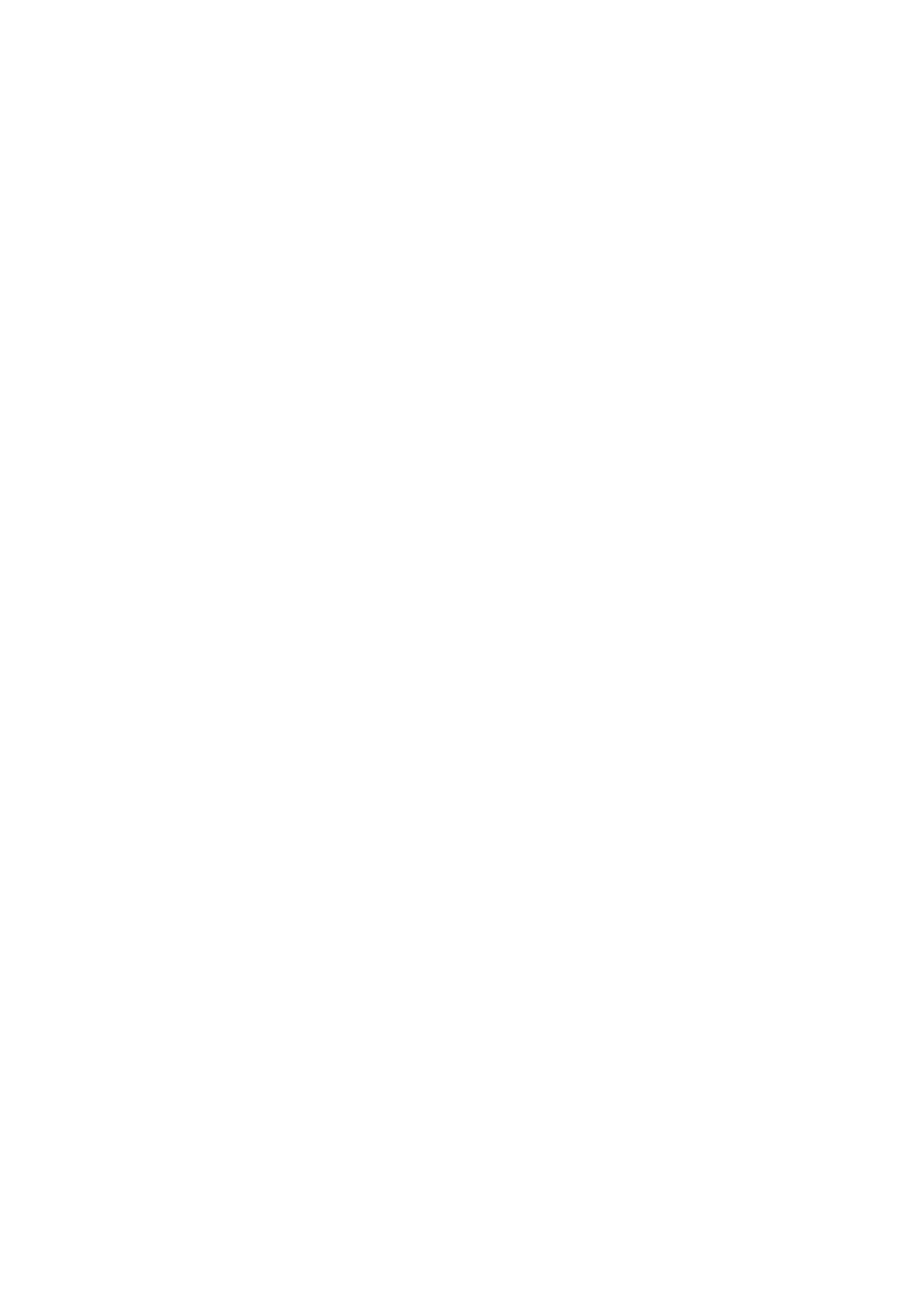# ACRÓNIMOS

<span id="page-24-1"></span><span id="page-24-0"></span>

| ADESE Asociación Española de Distribuidores y Editores de Software de En- |
|---------------------------------------------------------------------------|
| ADPIC Aspectos de los Derechos de Propiedad Intelectual Relacionados con  |
|                                                                           |
|                                                                           |
|                                                                           |
| AIE Artistas Intérpretes o Ejecutantes, Sociedad de Gestión de España68   |
|                                                                           |
|                                                                           |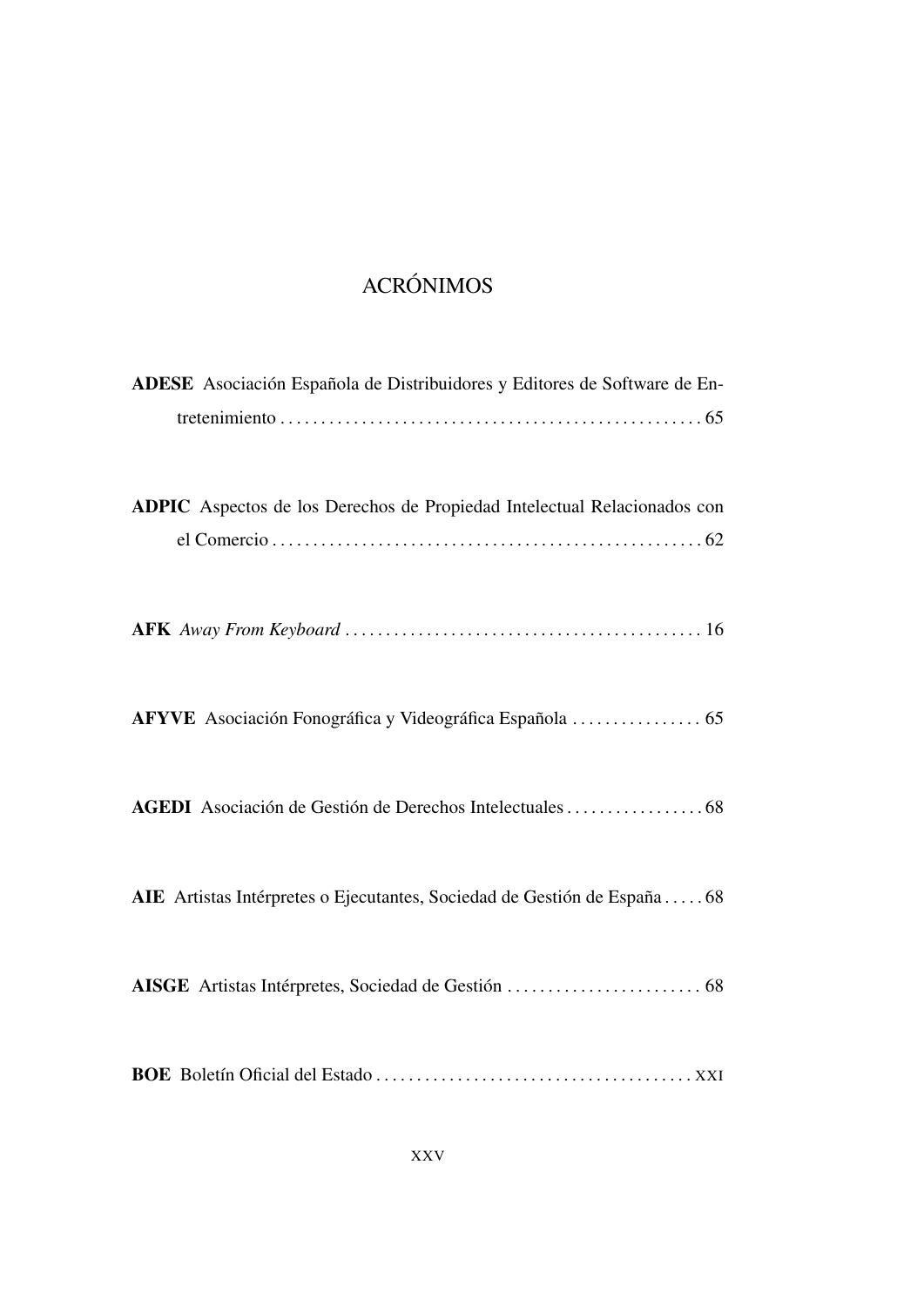<span id="page-25-1"></span><span id="page-25-0"></span>

| CRUE Conferencia de Rectores de las Universidades Españolas  134                |
|---------------------------------------------------------------------------------|
| CSIC Consejo Superior de Investigaciones Científicas 147                        |
|                                                                                 |
|                                                                                 |
| <b>EGEDA</b> Entidad de Gestión de Derechos de los Productores Audiovisuales 66 |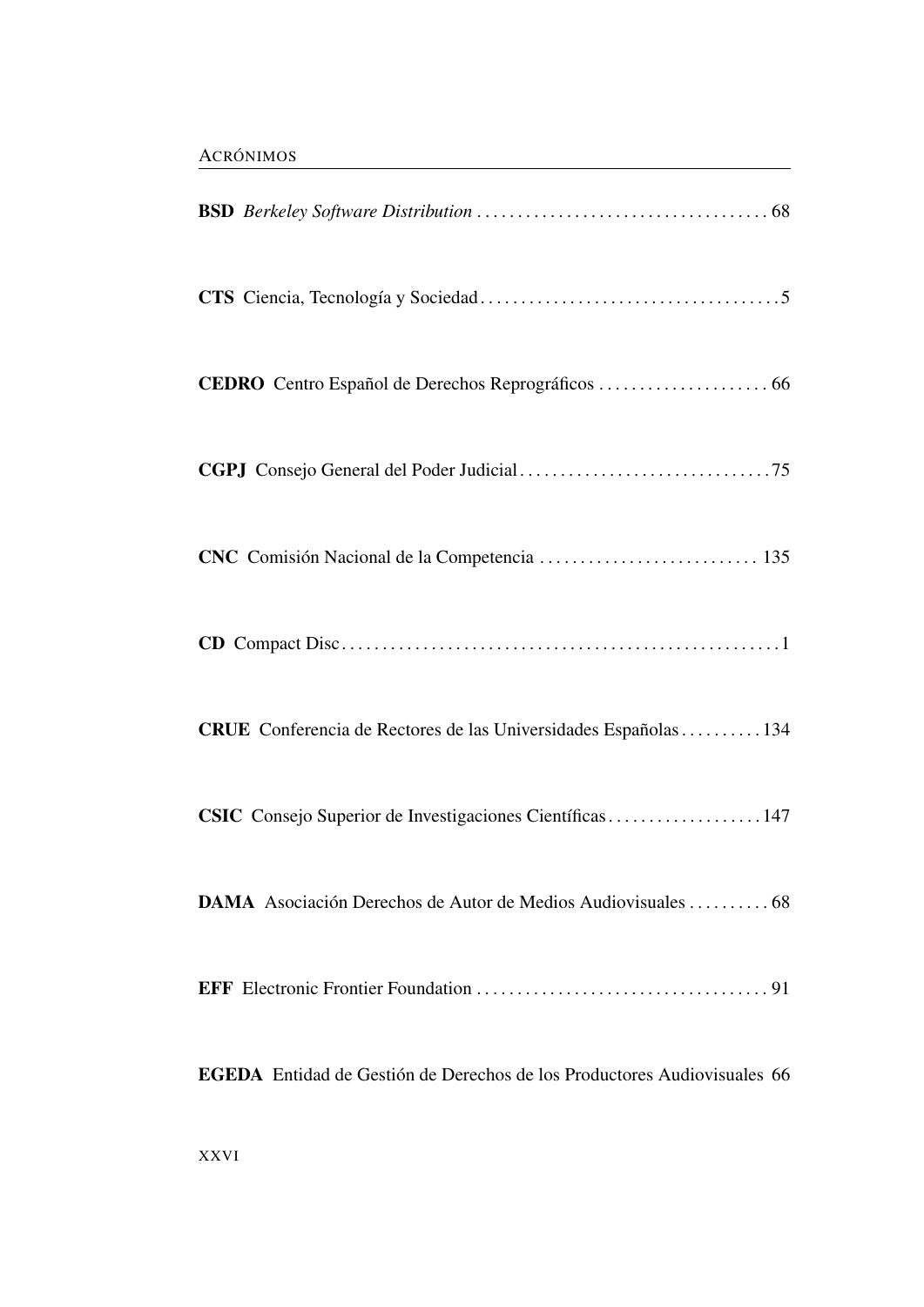<span id="page-26-0"></span>

| REBIUN Red de Bibliotecas Universitarias Españolas  147 |
|---------------------------------------------------------|
|                                                         |
|                                                         |
|                                                         |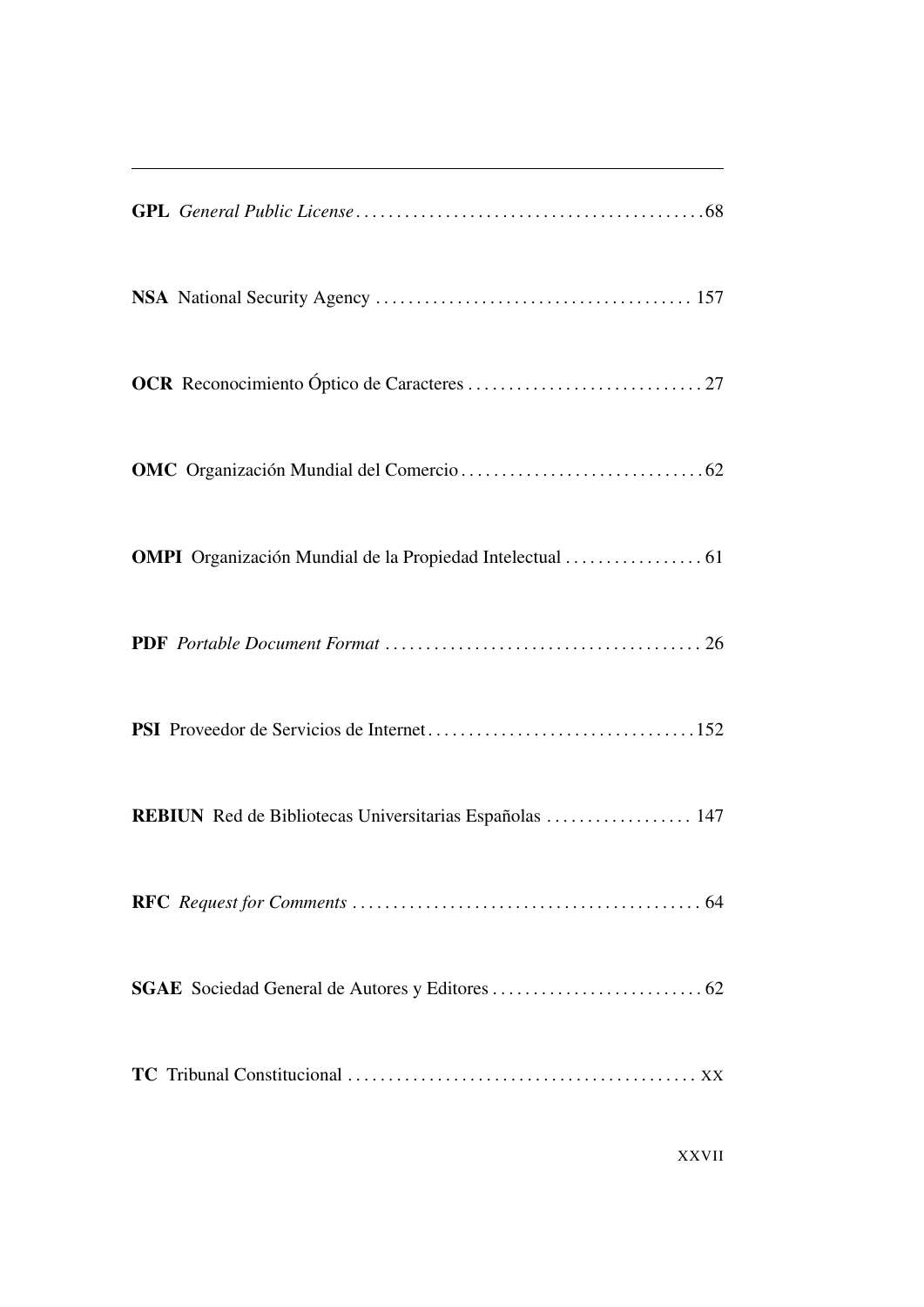<span id="page-27-1"></span><span id="page-27-0"></span>

| TIC Tecnologías de la Información y Comunicación3          |  |
|------------------------------------------------------------|--|
| TJUE Tribunal de Justicia de la Unión Europea102           |  |
|                                                            |  |
|                                                            |  |
| VEGAP Visual, Entidad de Gestión de Artistas Plásticos  68 |  |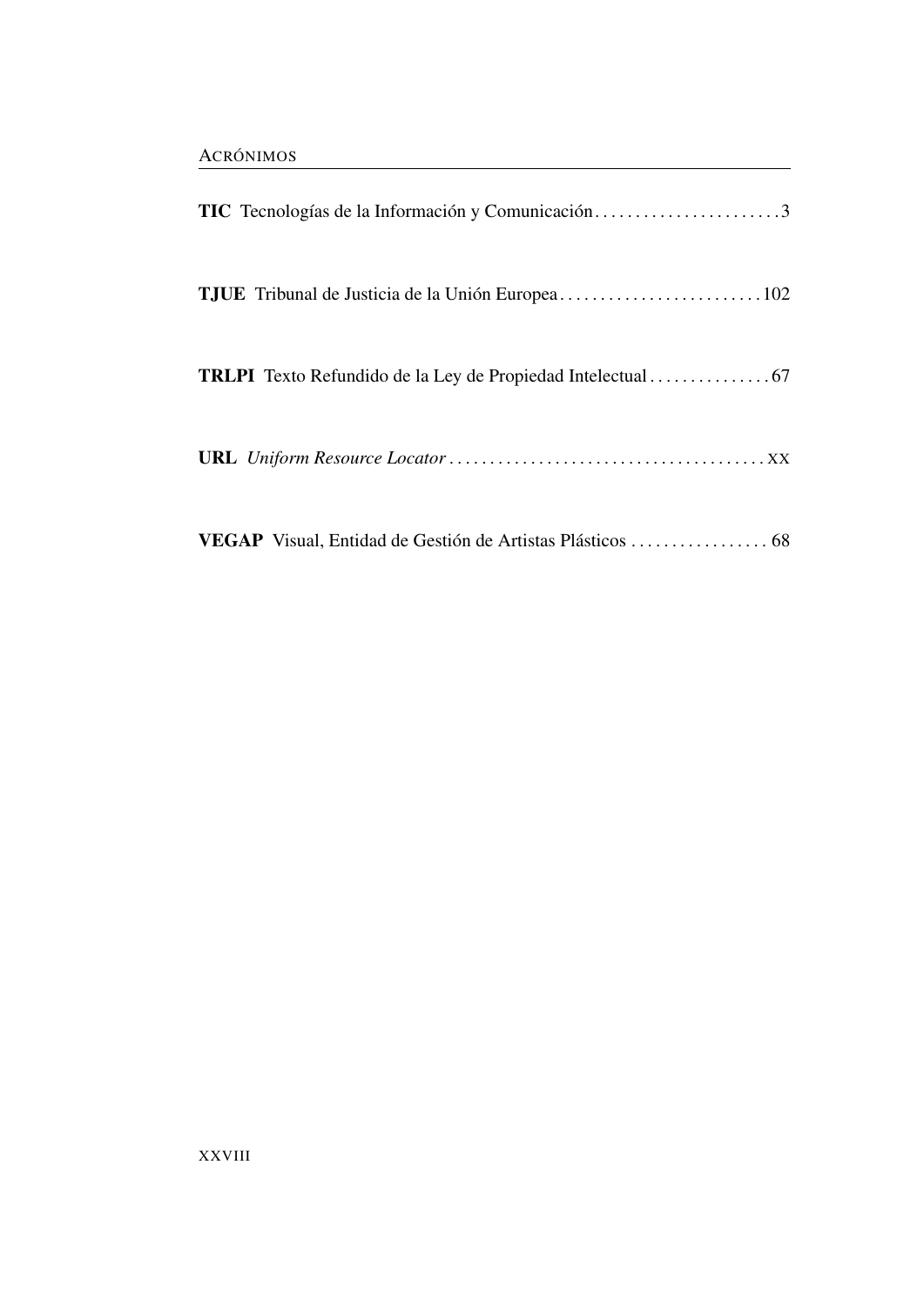Solomon saith, There is no new thing upon the earth. So that as Plato had an imagination, That all knowledge was but remembrance; so Solomon giveth his sentence, That all novelty is but oblivion.

Francis Bacon. (1601). Of Vicissitude of Things. *The Essays*.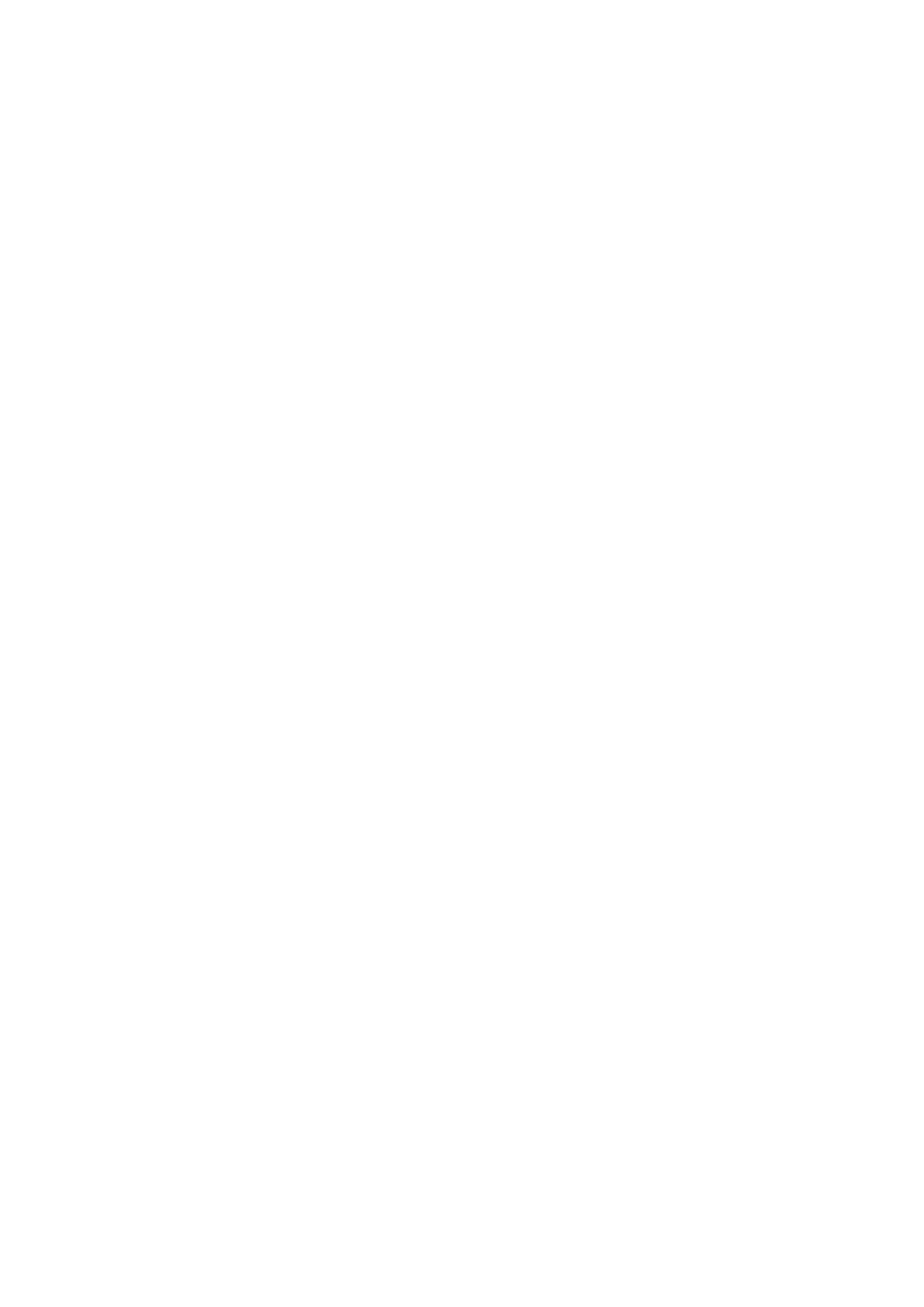### CAPÍTULO 1

# INTRODUCCIÓN

<span id="page-30-0"></span>La pregunta kantiana acerca de *qué puedo conocer*[1](#page-30-2) se halla íntimamente ligada al contexto de descubrimiento<sup>[2](#page-30-3)</sup> de las teorías científicas. A su vez, éste último mantiene estrechas relaciones con la fijación del conocimiento en sopor-tes materiales y la distribución o difusión de los mismos<sup>[3](#page-30-4)</sup>. Los cuatro artículos que componen esta tesis doctoral inciden plenamente en estas cuestiones: se comienza en los mismos analizando la materialización de un tipo de conocimiento que se obtiene mediante la construcción ciudadana de *open data*[4](#page-30-5) y a través de la escritura de textos científicos bajo condiciones de *open access*<sup>[5](#page-30-6)</sup>, mostrándose a continuación el entorno privativo en el que se desarrollan estas actividades de extracción, construcción y publicación<sup>[6](#page-30-7)</sup>. Este cuerpo común de conocimiento sufre en nuestros días un gravamen del que se beneficia de forma espuria la industria de los contenidos, de lo que se ocupa el final de nuestro análisis, en este caso realizado a través del estudio y revisión de las memorias anuales de las entidades de gestión de la propiedad intelectual quienes, bajo la excusa de la protección de esta propiedad especial, lejos de favorecer la transmisión del conocimiento, están realizando en nuestro país un auténtico saqueo de lo público y de lo común<sup>[7](#page-30-8)</sup>.

<span id="page-30-2"></span><sup>1</sup>*Vid*. Kant [\(2009,](#page-51-0) p. 353).

<span id="page-30-4"></span><span id="page-30-3"></span><span id="page-30-1"></span><sup>2</sup>*Vid*. Reichenbach [\(1961,](#page-53-0) pp. 7 y 382).

<sup>3</sup>Hacemos uso de la precisión de la terminología jurídica por la que la distribución se produce cuando el soporte es tangible –un libro, un Compact Disc [\(CD\)](#page-25-0)– y la difusión cuando no lo es –una conferencia, una emisión de radio, de televisión o mediante redes de comunicaciones–.

<span id="page-30-5"></span><sup>4</sup>*Vid*. De la Cueva [\(2012d\)](#page-50-0).

<span id="page-30-6"></span><sup>5</sup>*Vid*. De la Cueva [\(2013\)](#page-50-1).

<span id="page-30-7"></span><sup>6</sup>*Vid*. De la Cueva [\(2012b\)](#page-50-2).

<span id="page-30-8"></span><sup>7</sup>*Vid*. De la Cueva [\(2014\)](#page-50-3).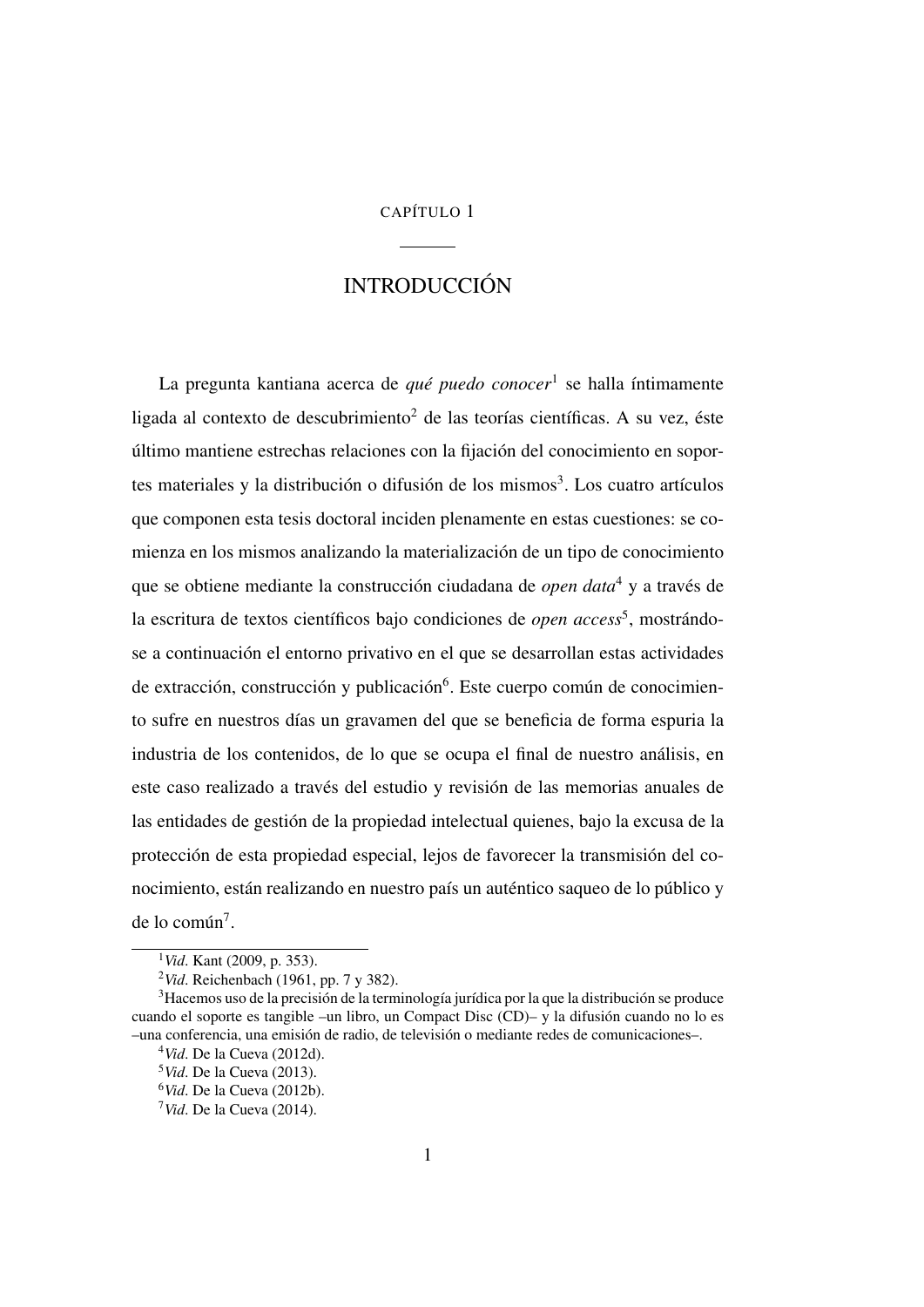Kuhn señaló la importancia de las fuentes de autoridad como apoyatura de un paradigma científico, afirmando que tales fuentes eran, *sobre todo, los libros de texto científicos junto con las divulgaciones y las obras filosóficas moldeadas sobre ellos* [\(2001,](#page-51-1) p. 213). Lo apuntado por Kuhn no es más que la madurez de un modelo de publicación de la ciencia cuyo inicio podemos cifrarlo a mediados del siglo XVII, en los comienzos de las *sociedades científicas*<sup>[8](#page-31-0)</sup>. Shapin [\(2000,](#page-53-1) p. 139) relata lo siguiente:

[L]a realización de experimentos era una de las características rutinarias de las reuniones de la *Royal Society* y con el fin de que los testigos pudieran dar fe de los resultados experimentales se abrió un *Register-Book* [. . . ] Boyle introdujo la recomendación [. . . ] de que los informes experimentales se escribieran de un modo que permitiera a los lectores distantes [. . . ] repetir los efectos relevantes. Había que describir detalladamente los métodos reales, los materiales y las circunstancias de modo que los lectores que así lo decidieran pudieran reproducir los mismos experimentos y, de esa forma, se convirtieran en testigos directos.

Johns entra en un mayor detalle de las prácticas de publicación que dieron lugar al nacimiento de la ciencia tal y como la entendemos. Este autor señala *cuatro estados relativamente discretos*, a los que denomina *presentation, perusal, registration and publication* (Johns, [2011,](#page-51-2) p. 61). Nos narra Johns que, prácticamente cada semana, se producía una presentación de *papers* y libros en la *Royal Society*, presentación cuyo contenido era contestado mediante un examen detallado: los *perusals*. Dos personas se llevaban la presentación y la estudiaban durante una o dos semanas, al cabo de las cuales presentaban a la *Royal Society*

<span id="page-31-0"></span><sup>8</sup>*Vid*. Burke [\(2012,](#page-49-0) p. 60)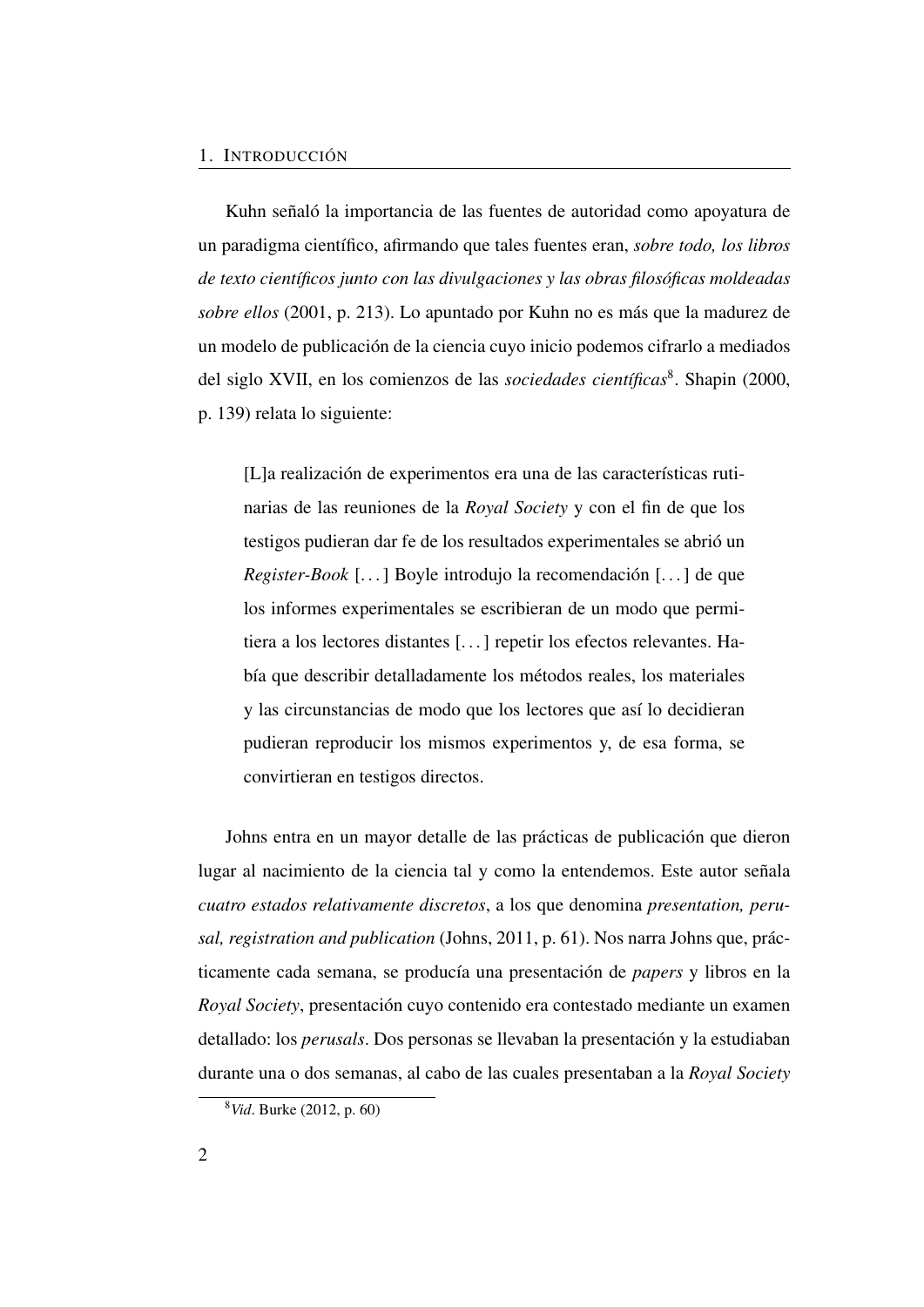sus conclusiones en forma de contestación al texto inicial. Tanto la presentación como este examen se anotaban en un libro registro que se mantenía secreto para evitar la usurpación (*ibídem*, 62), lo que hoy llamarían *piratería*. El problema de este método era que no permitía la extensión del conocimiento por lo que, para solucionarlo, Henry Oldenburg desarrolló un nuevo tipo de registro que se imprimiría y distribuiría públicamente (*ídem*). De esa manera nacieron las *Philosophical Transactions*, creándose en 1665 la primera revista científica de la que se tiene conocimiento.

Se inaugura así un proceso que Lafuente y Pimentel denominan *mundanización de la ciencia*, que consiste en que ésta puede *estar en la boca de todos y ser la afición de quienes cultivaban plantas, comerciaban con restos arqueológicos, sembraban nuevos cultivos o decían admirar el universo y la utilidad de las máquinas o regadíos* [\(2012,](#page-52-0) p. 158). En definitiva, si no lo era todavía, el contexto de descubrimiento se convirtió en mundano ya en época de la Ilustración, encontrándonos incluso con la circunstancia de que, de los libros en circulación en aquellos momentos, *la mayoría de los títulos nos son completamente desconocidos y su existencia sugiere que había mucha morralla mezclada con la idea dieciochesca de la filosofía* (Darnton, [2003,](#page-50-4) p. 16), afirmación que continúa la línea de la que ya Hobbes se había quejado en 1651 [\(1980,](#page-51-3) p. 125): *conviene que os haga ver en todas las ocasiones y de paso, qué cosas podrían corregirse allí. Entre ellas está la frecuencia de discursos triviales*.

<span id="page-32-0"></span>Si ya durante la Ilustración las publicaciones que formaban parte del contexto de descubrimiento científico se hallaban por doquier, en la época actual de las Tecnologías de la Información y Comunicación [\(TIC\)](#page-27-1), no sólo el contexto es ubicuo sino que la difusión alcanza con mayor inmediatez a un mayor número de personas. Tal y como señala Olivé [\(2007,](#page-52-1) p. 36), *la ciencia se genera y se desarrolla mediante interacciones entre diversos contextos: el de la investiga-*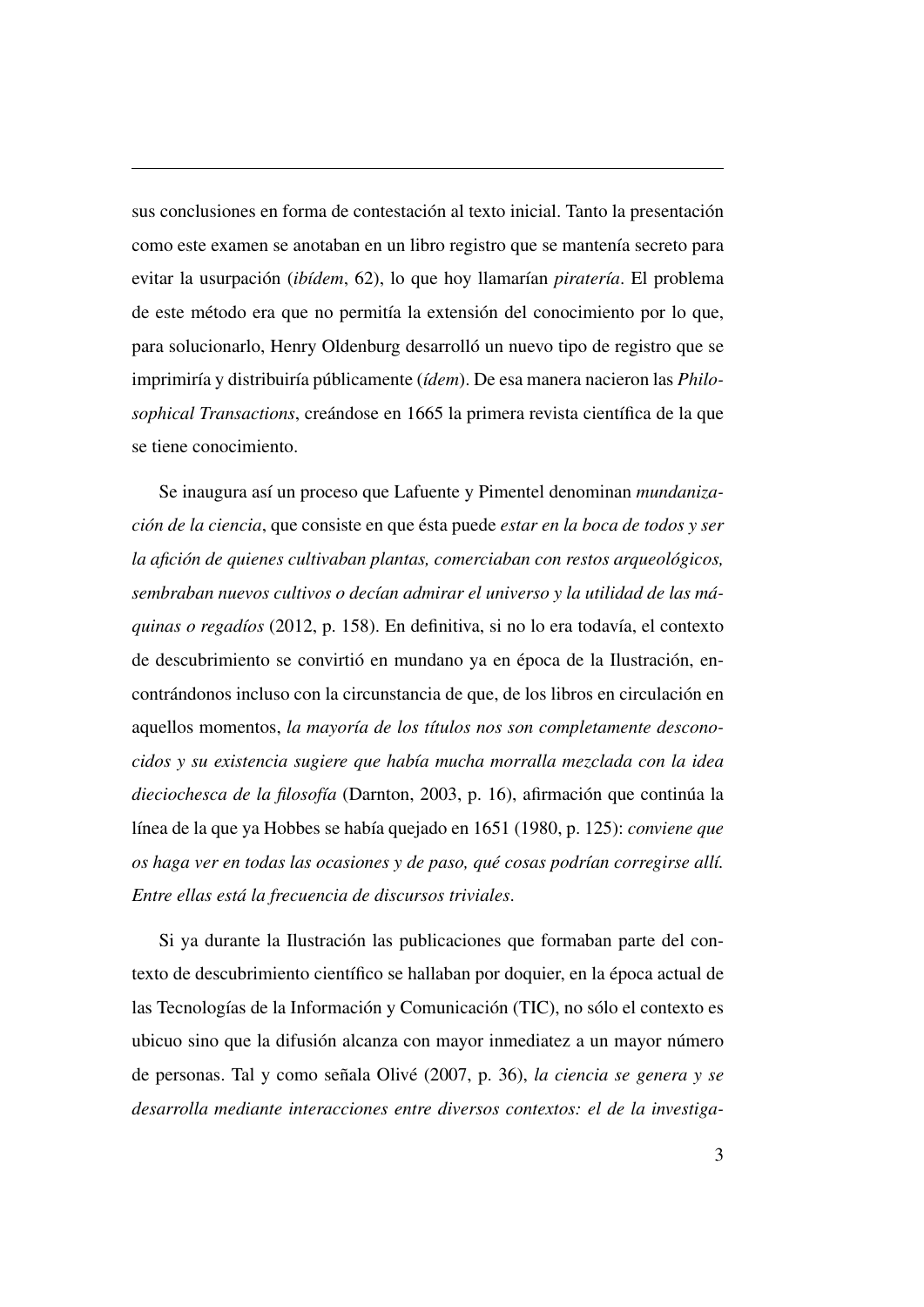#### 1. INTRODUCCIÓN

*ción y la innovación en sentido estricto*, [. . . ] *los contextos de comunicación y los contextos de evaluación y gestión*. Por tanto, plantearnos en estos momentos los efectos de la tecnología *web*, nacida hace unos veinticinco años<sup>[9](#page-33-0)</sup>, sería como si nos hubiésemos planteado en el año 1465<sup>[10](#page-33-1)</sup> las secuelas de la imprenta, por lo que sólo podemos especular sobre unos frutos que desconocemos. En este sentido, Quintanilla [\(2005,](#page-52-2) pp. 236–237) acierta al resaltar que las consecuencias de la actual tecnología no sólo son imprevisibles racionalmente por su propio devenir, sino también por la modificación que nos producen en el esquema de valores con el que las analizamos:

[L]as tecnologías actuales no sólo tienen efectos profundos y radicales sobre la seguridad de las personas o sobre el ambiente, sino ante todo sobre la propia estructura de nuestras sociedades, sobre la cultura, los sistemas de valores, etc. Cualquier cambio tecnológico de cierta magnitud supone abrir un nuevo camino para el cambio social cuya dirección no podemos prever y cuyas consecuencias no podemos valorar racionalmente puesto que entre ellas, tarde o temprano, habrá que incluir un cambio en el propio esquema de valores con que ahora las afrontamos.

Los movimientos de lo que se ha venido a llamar ciencia ciudadana (Lafuente y Alonso, [2011;](#page-51-4) Lafuente, Alonso y Rodríguez, [2013\)](#page-52-3) y las actividades que se llevan a cabo en los cuatro *open* (*access, science, data y government*) (Ariño, [2009\)](#page-48-1) están apostando por esta línea de cambio del sistema de valores apuntada por Quintanilla y conforman el contexto de descubrimiento en el que operamos

<span id="page-33-0"></span><sup>9</sup>Tomamos como fecha de invención de la web la de la primera propuesta pública de Tim Berners-Lee, que Naughton [\(1999,](#page-52-4) p. 234) señala como marzo de 1989.

<span id="page-33-1"></span> $10$ Tomamos como fecha de invención de la imprenta la de 1440, señalada por Clair [\(1998,](#page-49-1) p. 28).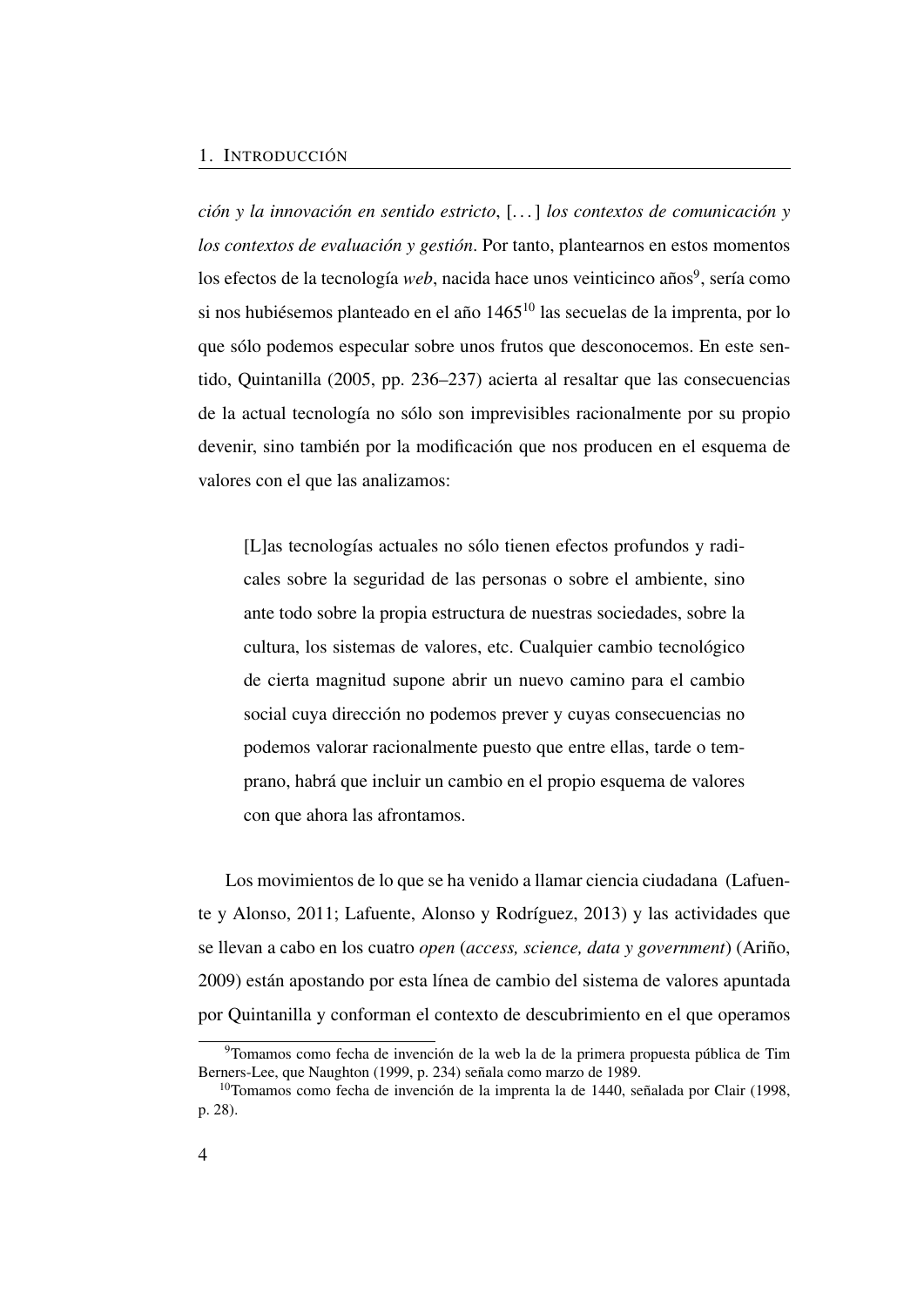hoy en día que se compone (i) de un entorno tecnológico que permite publicaciones de acceso universal e instantáneo, (ii) de un contenido *open* –libre– y (iii) de unos valores que propugnan intentar una tercera Ilustración<sup>[11](#page-34-1)</sup>, valores que llevan a Benkler y Nissenbaum [\(2006,](#page-49-2) p. 419) a *recomendar un apoyo vigoroso para este excepcional fenómeno socio-tecnológico que sirve no sólo como fuente de conocimiento y de información sino como una plataforma para prácticas virtuosas y el desarrollo de la virtud en sus participantes*. Se trata, por tanto, de escapar de ese *sonambulismo tecnológico* apuntado por Winner [\(1977,](#page-53-2) p. 324), sonambulismo que sigue pensando que la tecnología es neutra, y tener en cuenta a Echeverría [\(1995,](#page-50-5) p. 48) cuando nos señala que:

La enseñanza de la ciencia está basada en valores. [. . . ] la ciencia se enseña para modificar y transformar a los seres humanos, tratando de que estén en mejores condiciones para actuar en el mundo (natural, social, histórico, etc.). La enseñanza de la ciencia depende estrictamente del imperativo de lo mejor, por muchos defectos que su práctica empírica ulterior pueda tener.

<span id="page-34-0"></span>En los artículos que componen esta tesis doctoral se describen y analizan estos presupuestos y esta tendencia. Tal objeto de estudio nos permite afirmar que la presente tesis se encuadra dentro de un área disciplinar delimitada por la filosofía política, los estudios de Ciencia, Tecnología y Sociedad [\(CTS\)](#page-25-1), la filosofía del lenguaje y el Derecho<sup>[12](#page-34-2)</sup>, sin perjuicio de poderla englobar en un marco muy general de filosofía práctica, si por filosofía práctica entendemos la disciplina que nos permite preguntarnos sobre el uso práctico de la razón<sup>[13](#page-34-3)</sup>.

<span id="page-34-2"></span><span id="page-34-1"></span> $11$ Siendo la primera Ilustración la que se produce en Grecia en el siglo V a.C.

<sup>12</sup>Continuamos la tradición del lenguaje jurídico de escribir el término «derecho» con mayúscula cuando se hace referencia al Derecho objetivo (la disciplina) y con minúscula cuando se refiere al derecho subjetivo de una persona.

<span id="page-34-3"></span><sup>13</sup>*Vid*. Kant [\(2003\)](#page-51-5).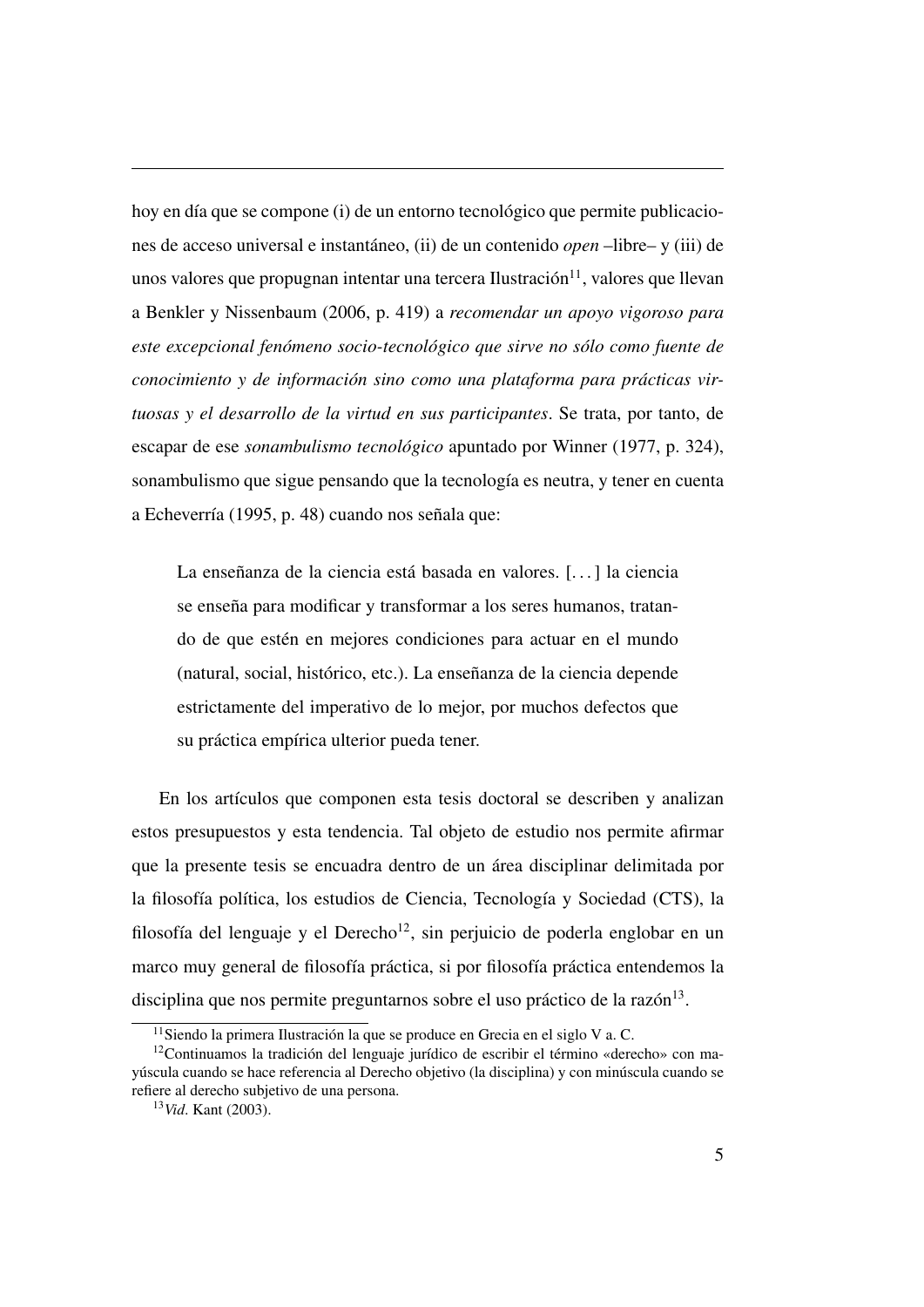En esta tesis doctoral nos encontramos en sede de filosofía política cuando nos planteamos el problema del conocimiento en una sociedad democrática, conocimiento que necesariamente supone la participación de la ciudadanía en las preguntas que nos plantea la ciencia y la tecnología y que tratamos en nuestro segundo artículo. A este respecto, Olivé [\(2007,](#page-52-1) p. 32), nos presenta el dilema de que

[...] por una parte el Estado y los gobernantes deberían responder a la voluntad popular; por otra, la ciencia y la tecnología han alcanzado altísimos niveles de complejidad [lo que hace inaccesible el conocimiento necesario para tomar decisiones no sólo] para el ciudadano de la calle, sino para el resto de los científicos, quienes tienen que especializarse cada vez más tan sólo en una estrecha rama de su disciplina.

Este dilema no es, ni más ni menos, que el núcleo de la dicotomía «democracia directa–democracia representativa» y supone el planteamiento del problema *político* de cómo organizarnos ya que ninguna de las dos opciones posibles es perfecta: la democracia directa tiene como límite epistemológico el conocimiento del objeto de la decisión, mientras que la democracia representativa nos plantea el problema de la honestidad de los representantes. Y este tema de la participación del público en las decisiones tecnocientíficas es precisamente uno de los asuntos más tratados en los estudios de [CTS](#page-25-1) (Aibar & M. Quintanilla, [2012\)](#page-48-0), estudios que *trascienden los estrechos márgenes de los campos técnico y económico e invocan el carácter de totalidad de la vida política* (Mitcham, [1989,](#page-52-5) p. 120) existiendo incluso una parte de [CTS](#page-25-1) mas orientada a la acción (Cutcliffe, [2003,](#page-49-3) pp. 150–158).

La parcela de filosofía del lenguaje la encontramos en el primero de los ar-

6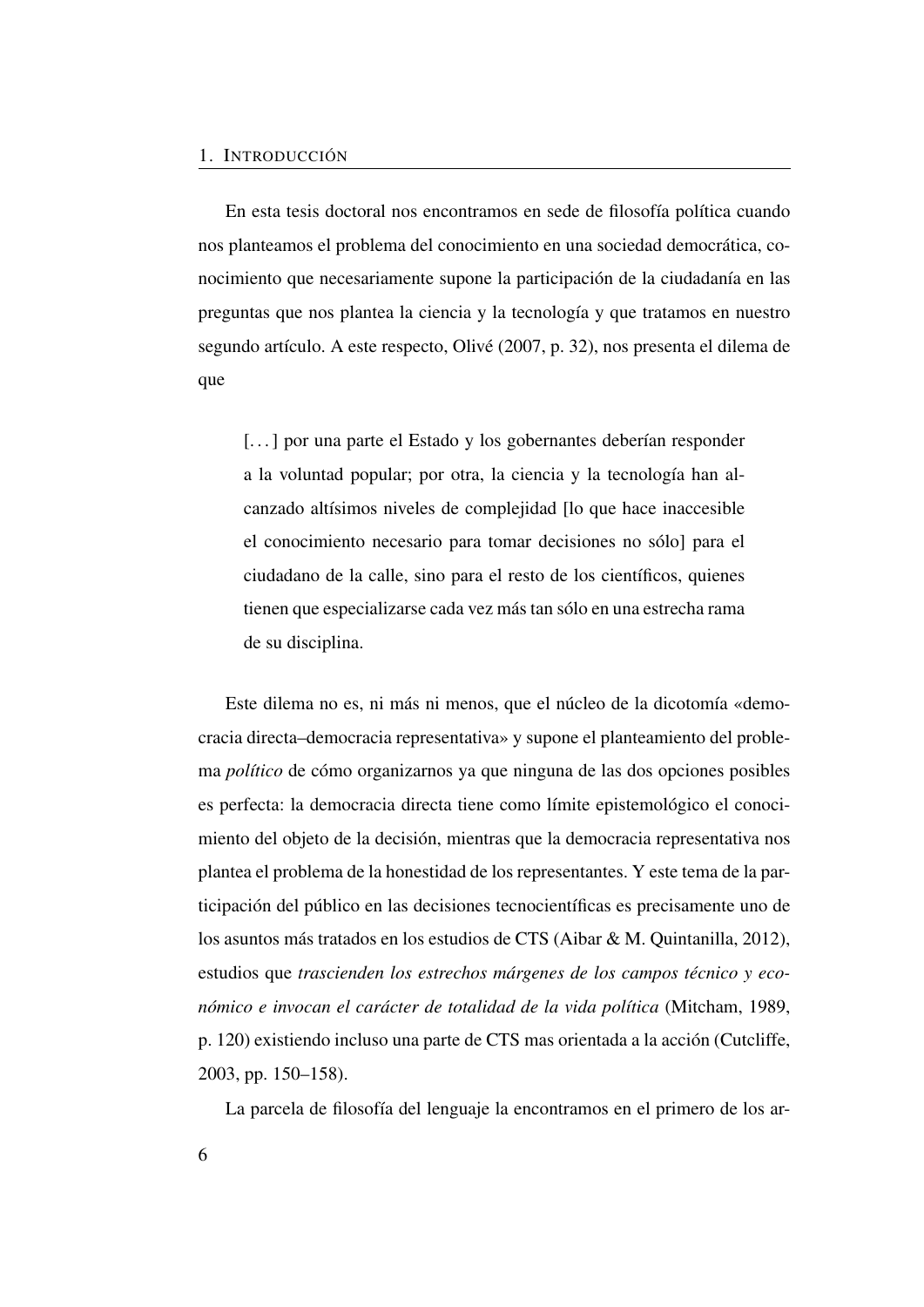tículos, [«Praeter Orwell»](#page-54-0), donde se explica y estudia cómo los ciudadanos extraemos datos con los que construimos contenidos novedosos. Con ellos construimos la *web semántica*, una de las legatarias de la lógica descriptiva, que permite mediante un lenguaje formal la representación del conocimiento (Horrocks, Patel-Schneider, McGuinness y Welty, [2003;](#page-51-0) Allemang y Hendler, [2008;](#page-48-0) Schreiber y Raimond, [2014](#page-53-0) y Cyganiak, Wood y Lanthaler, [2014\)](#page-50-0) pero, además, vamos señalando criterios de demarcación para la validez de la transformación de unos datos en otros, lo que nos permite reformular en el contexto tecnológico actual el antiguo concepto de *isegoría*, que *implica tomar como iguales los open data con independencia de su origen y siempre y cuando se cumplan tanto los criterios señalados por la Sunlight Foundation*[14](#page-36-0) *como los de demarcación para su validez* (Nadal & de la Cueva, [2012\)](#page-52-0).

Por último, la parcela jurídica aparece por doquier. Podemos afirmar que las capas lógica y de contenidos de internet son propiedad intelectual: sus protocolos son textos escritos (los *Request for Comments*[15](#page-36-1)) y como tales textos son objeto de las normas sobre derechos de autor. Así también lo son las aplicaciones que se ejecutan en los ordenadores y los contenidos en forma de texto, audio o imagen que encontramos en internet.

Precisamente la diversidad de las parcelas analizadas en esta tesis ha hecho fácil la elección de la disciplina donde poder defenderla. No se trata de una tesis jurídica, si bien tiene partes en las que es necesario analizar la legalidad como requisito de posibilidad; tampoco se trata de una tesis tecnológica, si bien sería imposible analizar el campo tratado sin un conocimiento adecuado de cómo funciona la tecnología digital; ni es una tesis de filosofía del lenguaje, a pesar de la importancia de la nueva pragmática que será sin duda alguna una pieza esencial para una buena formación de la opinión pública; y, por último, tampoco se trata

<span id="page-36-0"></span><sup>14</sup>Estos criterios se tratan en el primero de los artículos.

<span id="page-36-1"></span><sup>15</sup>*Vid*. [http://www.rfc-editor.org/rfc.html.](http://www.rfc-editor.org/rfc.html) Fecha de consulta: 6 de mayo de 2014.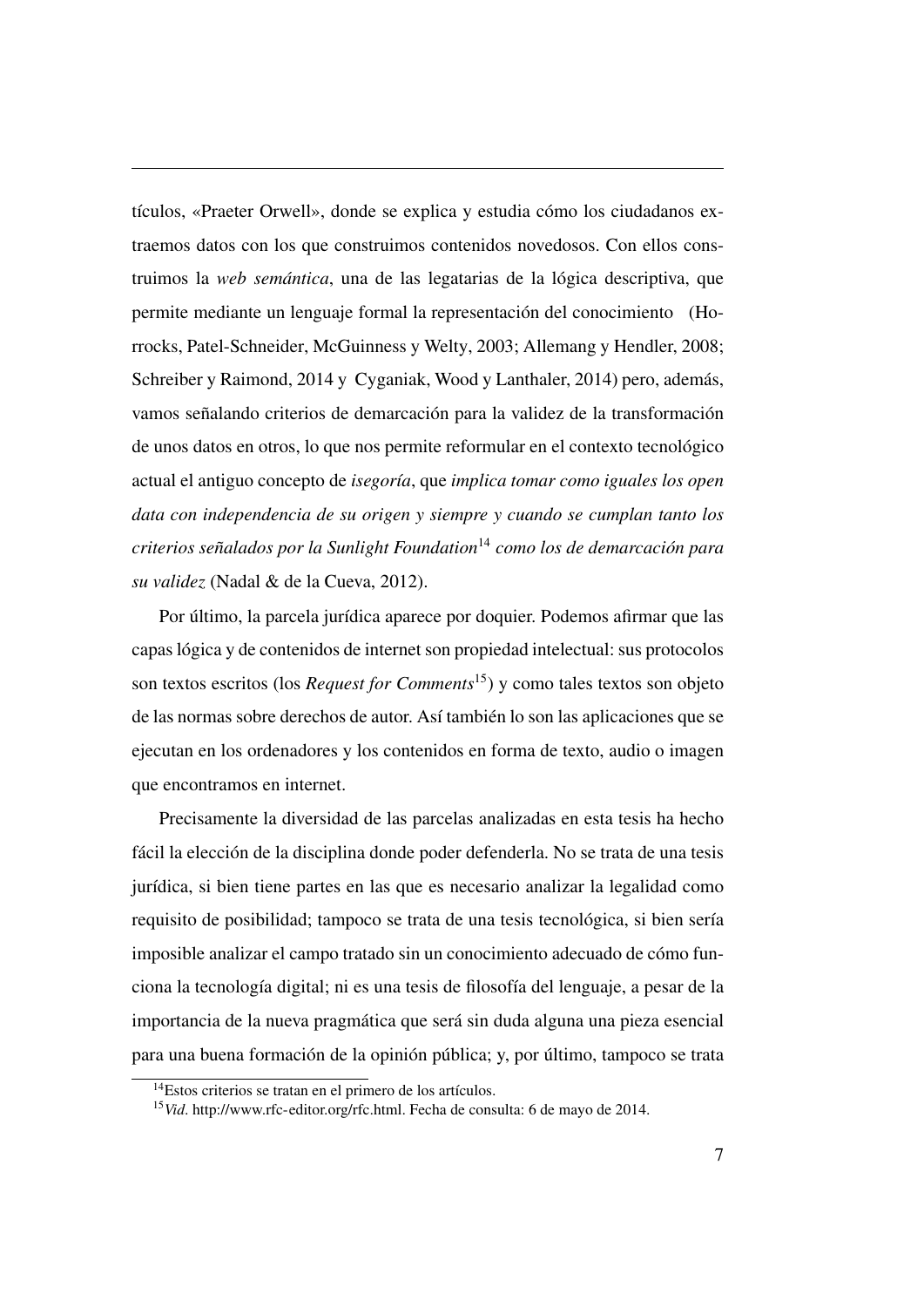de una tesis cuyo objeto íntegro sea la filosofía política, dada la existencia de partes que corresponden estrictamente a las disciplinas anteriormente señaladas. Es por ello que anteriormente mencionamos que el lugar de esta tesis doctoral es el de la filosofía práctica ya que continuamente nos encontramos ante el uso práctico de la razón.

## <span id="page-37-0"></span>1.1. ESTADO ACTUAL DEL TEMA

En lo que se refiere a la situación actual del objeto investigado, entendemos que es pertinente trabajar en este campo por su actualidad, por su importancia y por la necesidad de revisar qué está ocurriendo con el activismo ciudadano que se practica utilizando conocimiento que proviene de datos y acceso libres. La elección del título de la tesis, «Pragmáticas tecnológicas ciudadanas y regeneración democrática», hace referencia a estos tres aspectos de actualidad, importancia y necesidad de revisión.

Si bien el fenómeno de extracción y transformación de datos por parte de los ciudadanos no es novedoso, sin embargo, tal y como relatamos en la introducción del primero de los artículos que componen esta tesis, en la actualidad se está ejercitando un nuevo tipo de activismo político cuyas características son las de ser realizado por personas organizadas en estructuras no formales que extraen, transforman y publican información utilizando unos criterios firmes que atienden a requisitos tecnológicos y legales cuyo fin es el de permitir su reutilización. Estas actividades se están realizando en dos escalas: una primera (analizada en nuestro primer artículo), cuyo objeto son los datos, y una segunda (analizada en el segundo artículo), cuyo objeto es el conocimiento libre en general. La actualidad de estas actividades las hace merecedoras de nuestra curiosidad, si bien no necesariamente por ello de nuestro estudio más profundo.

Sin embargo, sí que ha de merecer nuestro análisis cuando conocemos la im-

8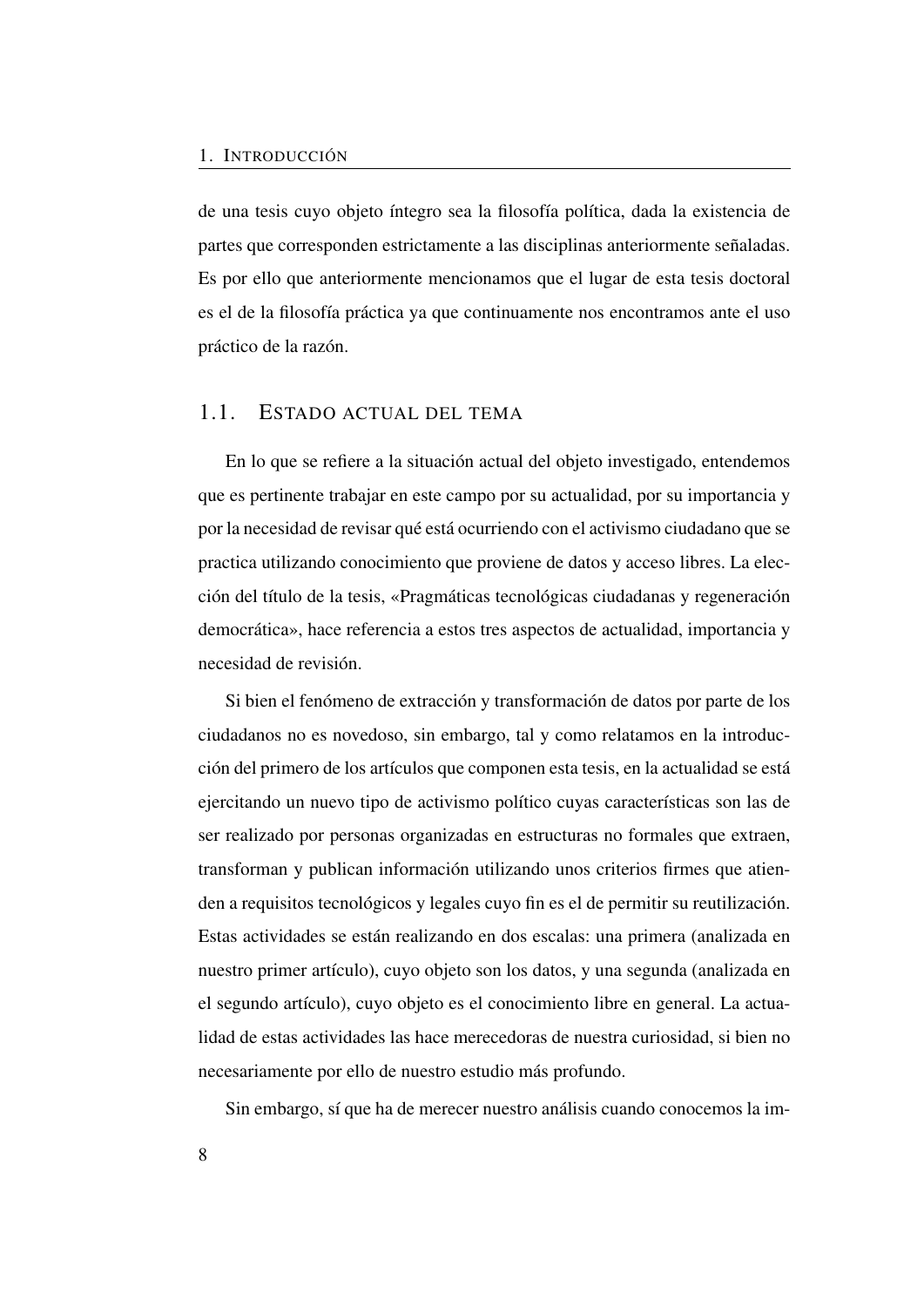portancia del fenómeno. Si existe una posibilidad de regeneración democrática, ésta ha de fundamentarse en una previa calidad informativa desde la que poder estudiar *críticamente* la realidad. Situaciones tales como la adulteración informativa procedente de los medios de comunicación social, pero también de los estudios académicos en campos claves como, por ejemplo, los del calentamiento global o de los productos farmacéuticos, nos obligan a repensar cómo conseguir una información fiable, lo que no deja de ser un problema epistemológico clásico si bien en esta ocasión con herramientas nuevas. La pregunta a la que se enfrentan los activistas cuando se proponen una nueva campaña en internet siempre es la misma: ¿que conocimiento es el que hay que poner a disposición de los ciudadanos en la página web sede de la campaña? El problema, que no es nimio ya *per se*, se agrava por la naturaleza de la interfaz<sup>[16](#page-38-0)</sup> y por las tenden-cias a la reducción de la longitud de la información<sup>[17](#page-38-1)</sup>, cuando no de su calidad. Nada más importante, pues, que la regeneración democrática, que sólo puede fundamentarse en el conocimiento, lo que es objeto del segundo de los artículos.

Y por último, la necesaria revisión de viejas cuestiones: en el tercero de los artículos estudiamos cómo la acción política ciudadana, inicialmente ejercitada en el ágora, se realiza ahora utilizando unos servicios de telecomunicaciones de naturaleza privada, que pueden ser cortados unilateralmente por el suministrador de los mismos sin más responsabilidad que la meramente contractual, lo que en la práctica tiene consecuencias nulas para la empresa. Las pragmáticas ciudadanas, que utilizan datos y *papers*, han abandonado el mundo de la imprenta y lo han cambiado por redes de telecomunicaciones, lo que nos conduce a dos novedosas fragilidades: la primera de ellas es la ya señalada de abandonar un espacio público-privado<sup>[18](#page-38-2)</sup> de distribución para optar por una difusión que se rea-

<span id="page-38-0"></span><sup>16</sup>*Vid*. Shneiderman [\(1998\)](#page-53-1) y Raskin [\(2000\)](#page-53-2).

<span id="page-38-1"></span><sup>17</sup>*Vid*. Carr [\(2011\)](#page-49-0).

<span id="page-38-2"></span><sup>18</sup>Hacemos uso de la distinción de Castoriadis [\(2006,](#page-49-1) p. 21) que señala la existencia de tres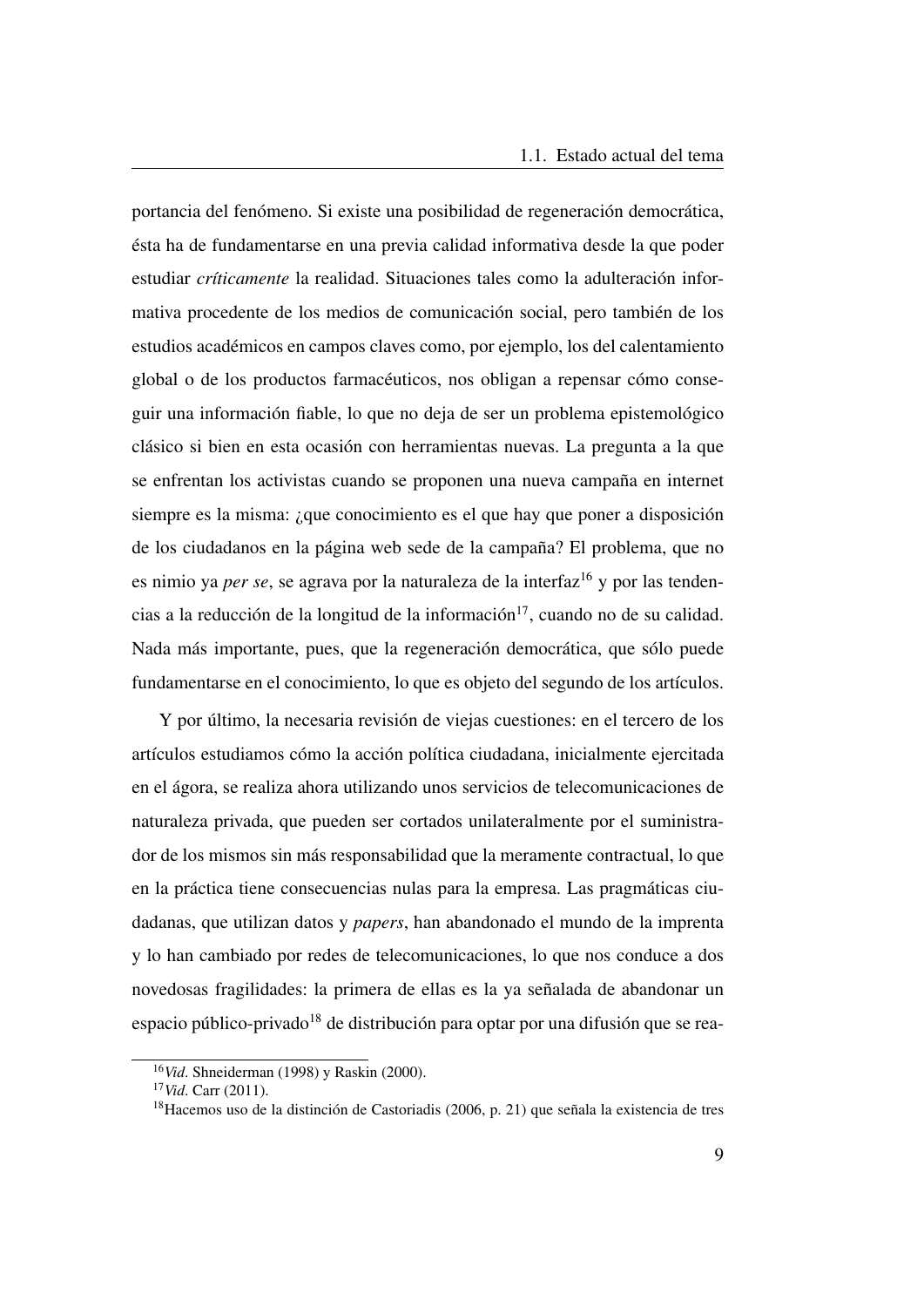liza únicamente a través de entornos privados y la segunda de ellas consistente en que esta digitalización de los contenidos y su difusión a través de redes ha sido aprovechada por las entidades de gestión de la propiedad intelectual para imponer gravámenes en forma de cánones, cuyo estudio es el objeto de nuestro cuarto artículo.

## 1.2. OBJETIVOS E HIPÓTESIS DE TRABAJO

Esta tesis doctoral se propone dotar de un marco conceptual que nos permita comprender y relacionar determinados hechos que suceden en el entorno tecnocientífico en que internet consiste (objeto de los artículos primero a tercero) y la reacción apropiatoria que se produce con la excusa de los mismos (objeto del cuarto artículo). Desde hace unos veinticinco años poseemos la tecnología de la *web*, compuesta por *software* para servir las páginas, navegadores para leerlas e hipertexto para escribirlas. Como sistema de publicación que es, la *web* se halla llena de signos escritos, entendiendo por signo *todo cuanto representa otra cosa en algún aspecto para alguien* (J. Hierro, [1989,](#page-51-1) p. 23). Utilizando esta tecnología y signos, los ciudadanos realizan unos usos que, lejos de buscar un lenguaje perfecto, suponen una pragmática: la construcción de *open data*. Este *open data* se integra en un procomún digital del que forma parte también la *open science*, accesible en abierto, sirviendo el paradigma de lo *open* (*open data, open access, open science, open government*) a la finalidad de la regeneración del sistema democrático, propugnándose nuevas prácticas políticas de gobernanza, esto es, de organización, y de control y transparencia del poder mediante mecanismos de participación tecnocientífica.

esferas: pública, privada y *una esfera que puede llamarse público-privada, abierta a todos, pero donde el poder político, aunque es ejercido por la colectividad, no debe intervenir: la esfera donde la gente discute, publica y compra libros, va al teatro, etc.*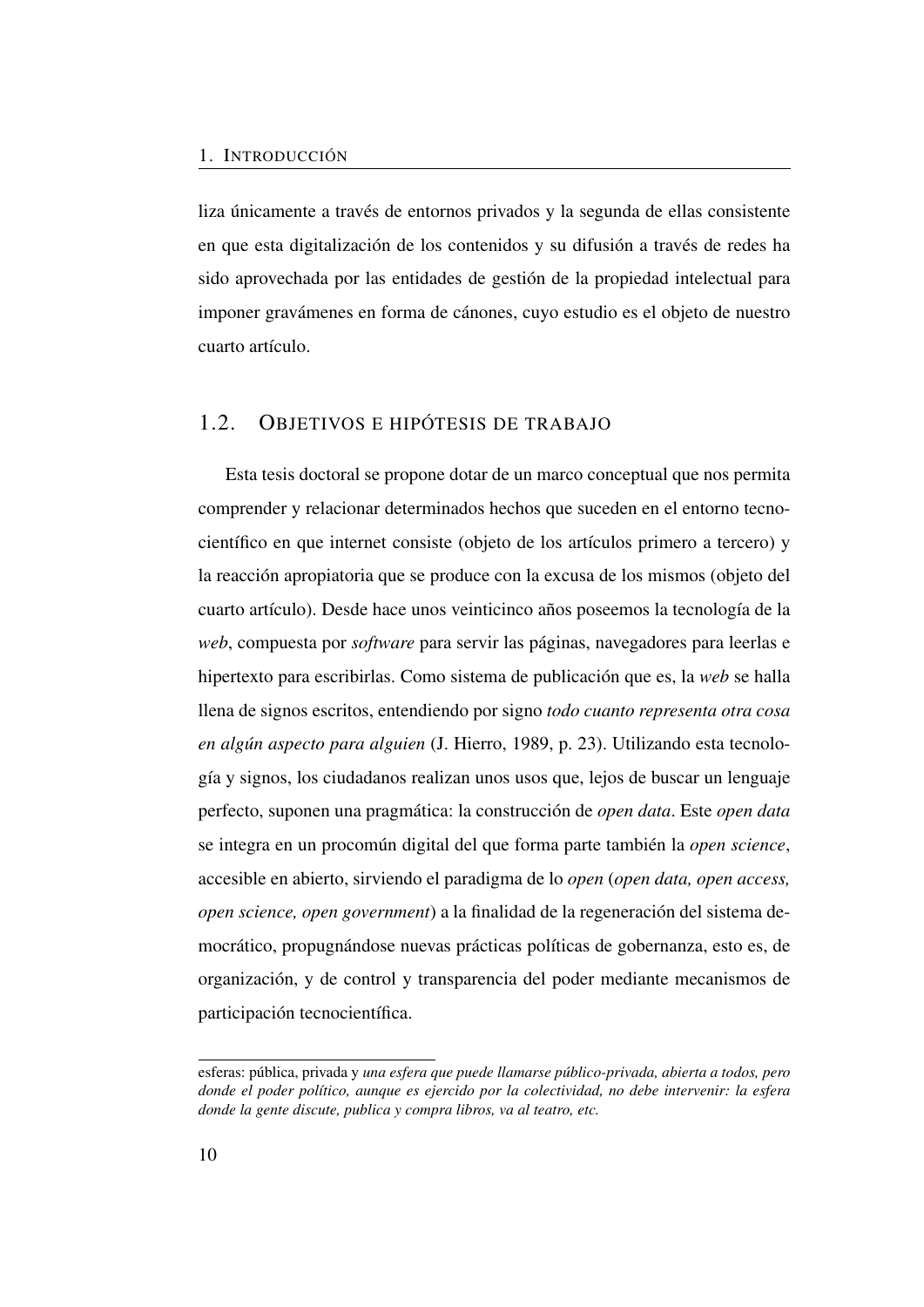### 1.3. DISCUSIÓN INTEGRADORA

Para finalizar con los apartados de este capítulo introductorio, hemos de realizar una discusión que integre los cuatro artículos objeto de la tesis doctoral.

En el «Breve proyecto de tesis doctoral», aprobado en fecha 26 de septiembre de 2012 por la Comisión de Doctorado de la Facultad de Filosofía de la Universidad Complutense de Madrid, adelantábamos la línea de investigación que se ha seguido, consistente en la continuación del trabajo de investigación presentado en el Máster en Estudios Avanzados en Filosofía, de nombre «Metodología y codificación de las acciones micropolíticas. Acciones políticas ciudadanas en internet» (de la Cueva, [2012c\)](#page-50-1). Decíamos en el «Breve proyecto» que:

la pragmática ciudadana utilizando redes, procedimientos y datos, conjuntamente con los principios de los cuatro movimientos *open data, open government, open access* y *open science*, ha de inspirar una nueva generación de *tecnologías de la objetividad* que sirvan como control del poder político y que permitan, además del desarrollo de un procomún digital y mejores regímenes de gobernanza, la producción de pruebas útiles para la exigencia de responsabilidad a los gobernantes, responsabilidad con consecuencias políticas o jurídicas que habrán de definirse.

Y en este sentido se compusieron los cuatro artículos que integran esta tesis. La base desde la que parte la investigación es la del trabajo de Máster, cuyo esquema nos sirve de trama argumental, pues permite mostrar con claridad la conexión entre los mencionados artículos.

El punto de partida que tomamos es el del momento histórico actual, que se descubre como un contexto de déficit democrático, sobre cuya existencia existe un consenso evidente (Gilens & Page, [2014\)](#page-51-2), y como un entorno en el que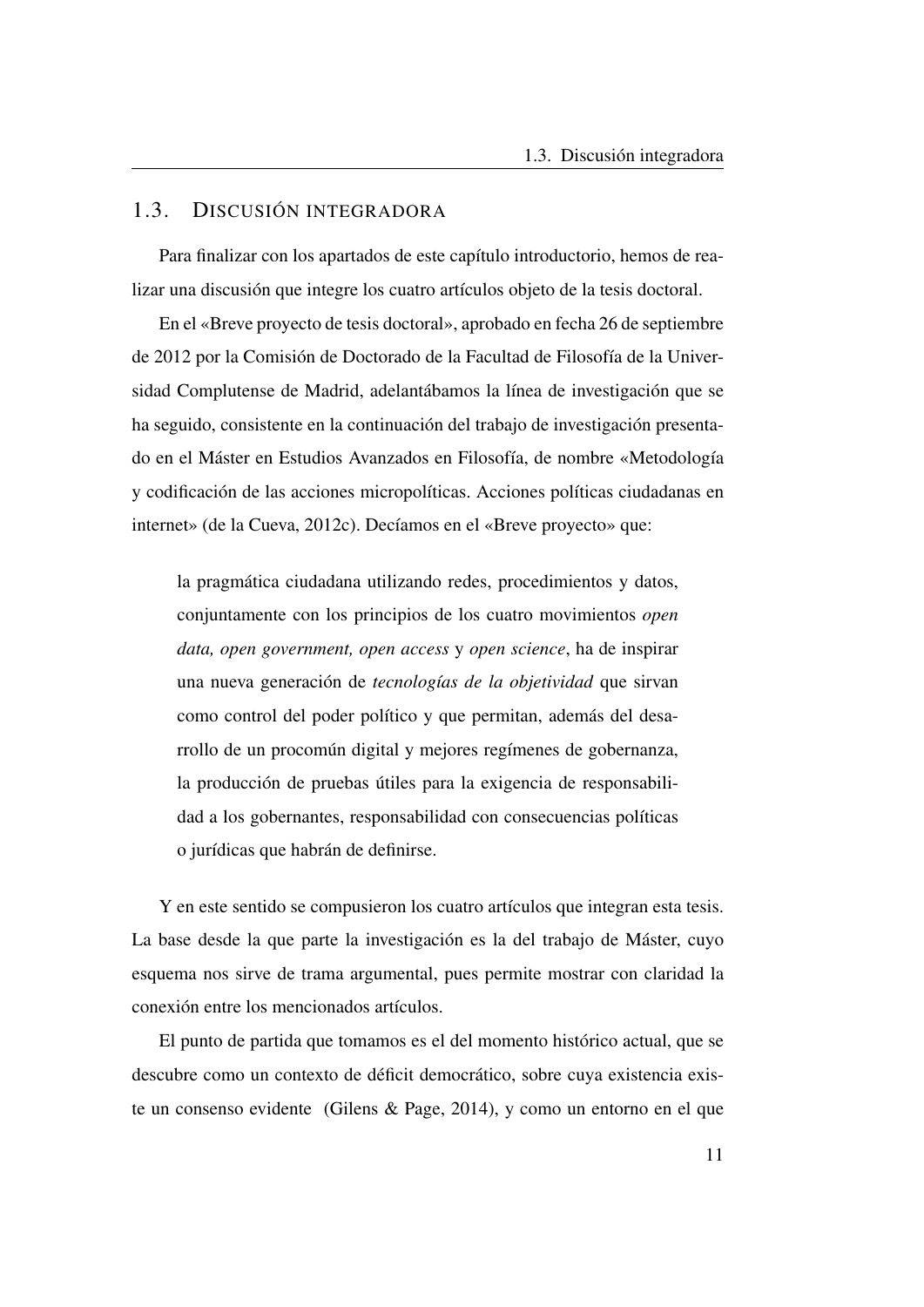#### 1. INTRODUCCIÓN

estamos realizando el *tránsito de la ciudadanía urbana e industrial* [. . . ] *a la infociudadanía* (Echeverría, [2003,](#page-51-3) p. 90). En esta situación, se halla en crisis tanto el modelo de participación política en que consisten los partidos y los sindicatos, como el concepto de *representación*, y los ciudadanos, utilizando los medios tecnológicos propios de su *entorno*, sin delegar en terceros que les representen, realizan una serie de actos que estudiamos en el apartado [«Actividades en el](#page-127-0) [entorno»](#page-127-0) del artículo [«Internet como entorno de la opinión pública»](#page-116-0).

Tal y como señalamos en ese citado apartado, algunos de los actos realizados por los ciudadanos consisten en *hacer cosas con palabras* (Austin, [2010\)](#page-49-2) a través (i) de una discusión auto-referencial sobre cómo construir el propio entorno, lo que se realiza mediante canales paralelos a la escritura de código informático en los que se comenta éste, (ii) del ejercicio de derechos fundamentales de naturaleza informacional y (iii) del ejercicio de acciones focalizadas para la resolución de problemas políticos concretos (el canon sobre los soportes digitales, los desahucios, la privatización de la sanidad, la instalación de Eurovegas. . . ).

Centrándonos en estas últimas acciones, que buscan solucionar un problema específico, hemos de resaltar que en todas ellas existe un patrón común consistente en compartir en línea, de forma públicamente accesible, un cuerpo de conocimiento que se compone de dos elementos: una información libremente reproducible y una propuesta de procedimiento. En el trabajo de Máster le dimos a estas acciones, por su objetivo concreto y contraste con la macropolítica, la denominación de *acciones micropolíticas*[19](#page-41-0) .

Seguimos siendo conscientes de la dificultad de delimitar su ámbito dada la

<span id="page-41-0"></span> $19$  Sartori [\(2011,](#page-53-3) pp. 134–135) habla de microintervenciones, que consisten en "un programa" de acción" en pequeña escala, que verse sobre problemas localizados específicos. Por su parte, Beck (Beck, [2010,](#page-49-3) p. 307) habla de subpolíticas, si bien no ha de confundirse este término con el que utilizamos, puesto que Beck se refiere a una cuestión totalmente diferente: *el desarrollo técnico y económico se ubica entre la categoría de lo político y lo no político. Se convierte en un tercer ámbito y adquiere el ambiguo estatus de algo* subpolítico *en el cual el alcance de los cambios sociales desencadenados resulta inversamente proporcional a su legitimación*.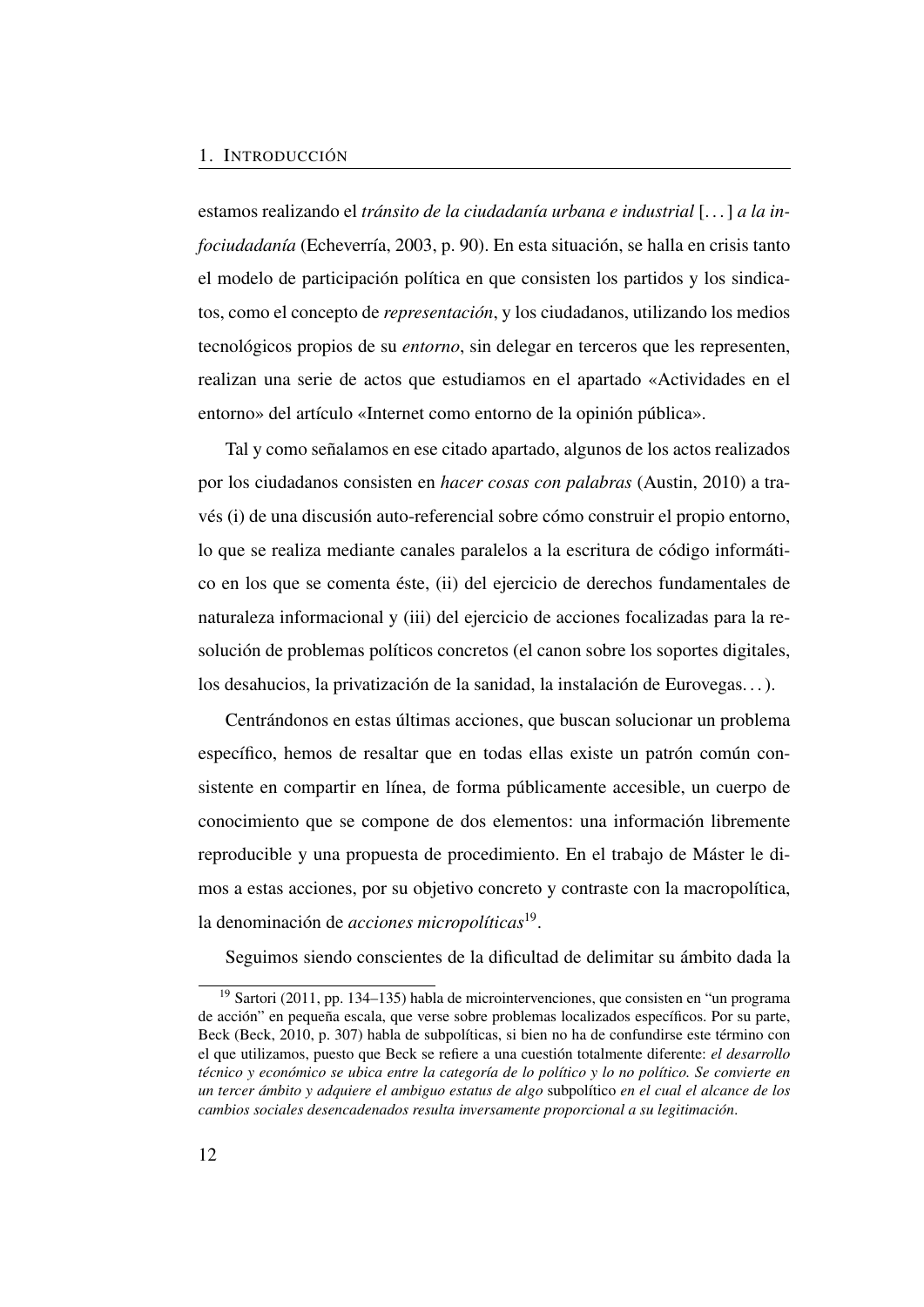existencia de acciones en las que la conexión entre la actividad realizada y los resultados buscados o conseguidos no es tan evidente, tal y como ocurre en los casos del desarrollo del software libre o de las redes p2p que buscan transformar la sociedad mediante la utilización de herramientas tecnológicas específicas o de sistemas de difusión de información entre pares. Pero, a pesar de esta dificultad de delimitación conceptual, propusimos entonces tres categorías en las que se podía afirmar que se realizaban acciones vinculadas con la política, consistentes en aquéllas donde el objeto era (i) la capacidad instituyente de los ciudadanos, (ii) los derechos fundamentales o (iii) los derechos ordinarios donde la acción se ejerciese ante un agente político consistente no sólo en los organismos públicos sino en *los agentes económicos involucrados visible o invisiblemente en la toma de decisiones de tales organismos* (de la Cueva, [2012c,](#page-50-1) pp. 11–12).

En el apartado [2.2](#page-60-0) del artículo [«Praeter Orwell»](#page-54-0) estudiamos los sujetos protagonistas de este tipo de acciones, señalándose que normalmente se trata de una agrupación efímera de personas estudiada por Raymond [\(1999,](#page-53-4) pp. 27–78), Wallace [\(2001,](#page-53-5) pp. 81–146), Rheingold [\(2004,](#page-53-6) pp. 57–88), Benkler [\(2006,](#page-49-4) pp. 59– 90), Bauman [\(2010,](#page-49-5) pp. 173–174), agrupación en la que no es necesaria ninguna credencial para entrar a formar parte de ella ni se requiere ningún pretexto para abandonarla. Asimismo, detallamos en la [«Introducción»](#page-55-0) de este artículo un caso real de formación de uno de estos grupos que se dedicó a extraer manualmente los datos de los archivos en formato gráfico cuyo contenido era la relación del patrimonio de los senadores. Con la información extraída se compuso un archivo tratable mediante las [TIC,](#page-27-0) a diferencia de la manera en la que el Senado había publicado los datos. En el artículo [«Praeter Orwell»](#page-54-0) incluimos todas las [URL](#page-27-1)[20](#page-42-0) para que cualquier investigador que lo desee pueda comprobar los pasos que se dieron desde el mensaje inicial que dio lugar a la actividad, enviado por el autor

<span id="page-42-0"></span> $^{20}$ En la edición digital del presente texto, hacer clic sobre las [URL](#page-27-1) conduce a los mensajes originales publicados en las *webs* correspondientes.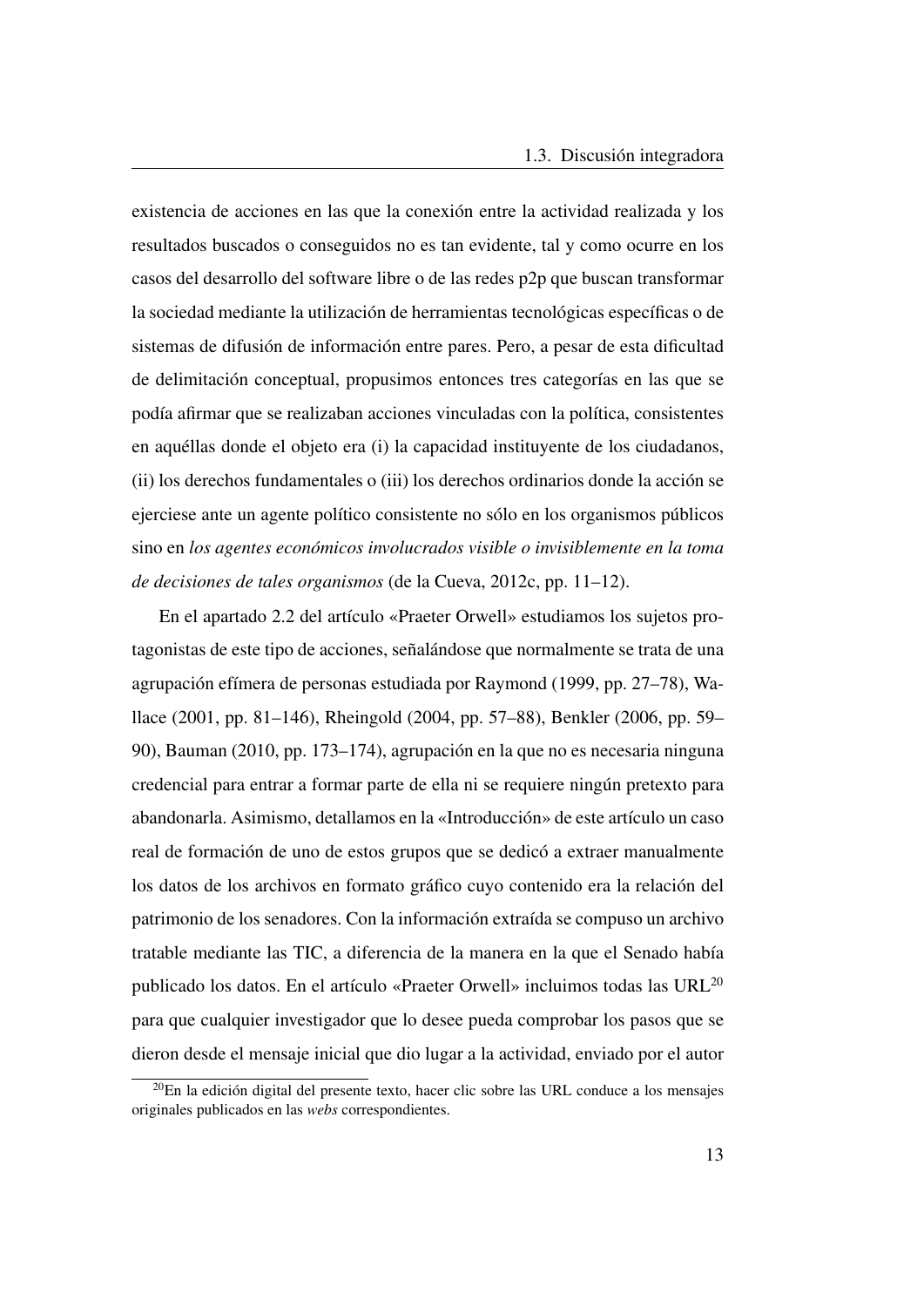de esta tesis, hasta la obtención del resultado final que consistió en un archivo libremente accesible, que se halla a disposición pública y que permite la libre reutilización.

Señalados los sujetos de esta actividad, podemos entrar en el análisis del primero de los dos elementos del patrón de las *acciones micropolíticas*: la puesta a disposición pública de información. La pregunta crucial que se hacen los sujetos de estas acciones, que ya adelantamos en el apartado [1.1](#page-37-0) de esta introducción, es la de *¿qué conocimiento es el que debe ponerse a disposición de los ciudadanos en la página web sede de la campaña?* La respuesta a esta vieja pregunta se halla determinada por el entorno tecnológico donde se vierte el conocimiento, lo que permite un análisis desde tres puntos de vista: jurídico, de la filosofía del lenguaje y tecnológico.

Desde un punto de vista jurídico, no todo conocimiento puede publicarse ya que, por muy relevante que pudiera ser una información para el desarrollo de una *acción micropolítica*, este conocimiento sólo puede ser difundido si se dispone de los derechos de puesta a disposición del mismo. Es por ello que la solución consiste en *crear* el conocimiento *ex novo* o *recrearlo* de fuentes que permitan su reutilización, lo que se realiza en dos niveles: un primer nivel de datos, que se liberan como *open data*, y un segundo nivel de elaboración de teorías, que se publican en acceso abierto libre, *open access*; la diferencia entre ambos es el tipo de conocimiento a que se hace referencia: el primero tiene por objeto datos, mientras que el segundo trata sobre textos que constituyen el *corpus* de conocimiento *amateur*, profesional o académico aplicable al problema al que se enfrentan los activistas. Los artículos [«Praeter Orwell»](#page-54-0) e [«Innovación y](#page-86-0) [conocimiento libre»](#page-86-0) tratan sobre cómo se crea y pone a disposición de los demás estos dos tipos de información: el primero de los artículos hace referencia al *open data*, mientras que el segundo estudia el fenómeno más amplio del conocimiento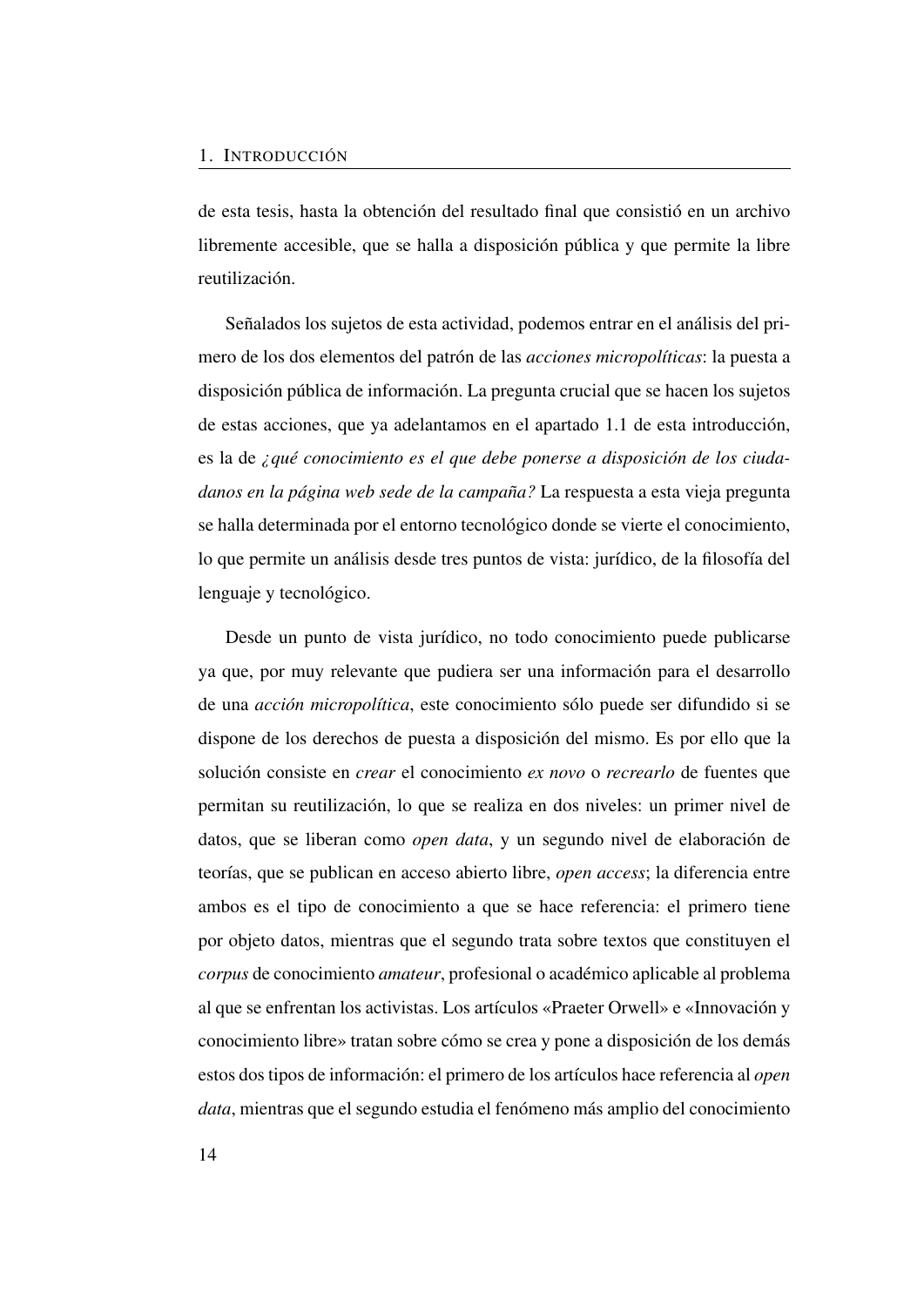libre, donde podemos englobar el *open access* y la *open science*.

Ahora bien, las disposiciones de la normativa de propiedad intelectual que tutelan esta puesta a disposición fueron pensadas para unas obras formadas por átomos, lo que condicionaba la posibilidad de la copia, mientras que ahora nos hallamos en presencia de obras cuyos componentes elementales son listas de unos y ceros (Negroponte, [1996,](#page-52-1) pp. 14–19). Este tema es tratado con profusión en los apartados [3.2](#page-89-0) y [3.3](#page-97-0) del artículo sobre [«Innovación y conocimiento](#page-86-0) [libre»](#page-86-0), señalando que el conocimiento es un procomún que ahora se nos presenta también en formato digital, lo que supone un nuevo modelo ante el cual la industria de los contenidos reacciona mediante un cabildeo no sólo para que se modifiquen las leyes extendiendo la vigencia de sus derechos, aumentando la punibilidad de las infracciones de los derechos de autor y aminorando los límites de la propiedad intelectual, sino ahora también mediante la expropiación al autor del derecho a decidir si quiere ceder obras al movimiento *open*, lo que es tratado en el artículo sobre [«El nuevo canon a las universidades»](#page-152-0).

Bajo un punto de vista lingüístico y siguiendo a Austin [\(2010\)](#page-49-2), *decir algo es hacer algo*. La teoría de los actos de habla de este autor es muy útil para comprender los fenómenos que se producen utilizando la *web*. Austin distingue tres tipos de actos que se realizan simultáneamente cuando el hablante profiere un acto de habla: el acto locucionario, el acto ilocucionario y el acto perlocucionario. Es bien conocido que el primero consiste en el acto de decir algo, mientras que el segundo estriba en lo que se realiza mediante el acto de habla, pero es el tercero de los actos el que nos interesa resaltar, pues conecta directamente la teleología de las *acciones micropolíticas* con los efectos que los sujetos de esas acciones causan en los *sentimientos, pensamientos o acciones* de la audiencia. Los sujetos de las acciones combinan el *open data* y el conocimiento bajo *open access* para realizar una pragmática en la que buscan efectos más allá de la mera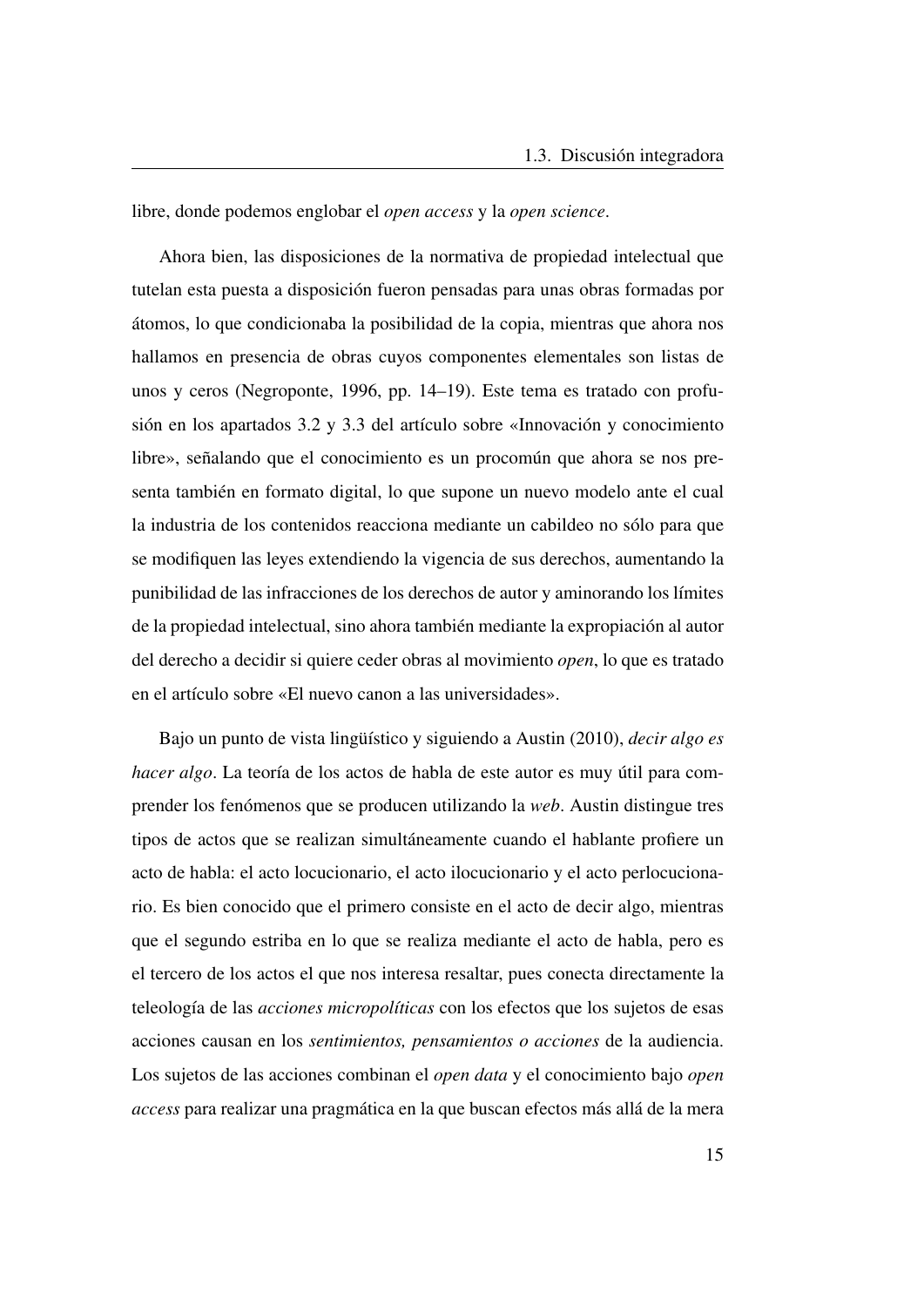#### 1. INTRODUCCIÓN

formación de una opinión pública que les apoye en sus intenciones.

Este punto de vista sirve como criterio delimitador de lo que se ha venido a llamar *activismo de salón, activismo de sofá, activismo de clic o clictivismo*, que consiste en la adhesión o en la mera replicación de la información sin aportar nada más, activismo que sería el típico de la firma de los manifiestos, de la firma de campañas *online*, de los *retuits* o del clic sobre el icono de «Me gusta» de la *web Facebook*. Se trata de meras acciones realizadas en la interfaz de la pantalla del ordenador pero que no se traducen en actividades *Away From Keyboard* [\(AFK\)](#page-24-0), esto es, se trata de expresiones realizativas que no solidifican en actos externos al entorno tecnológico. En caso de que este tipo de activismo tenga algún valor, éste sólo puede incidir en el ámbito de la formación de una opinión pública, pero incluso en este caso es evidente que el trabajo cognitivo que se realiza para procesar la información a la que se adhiere el destinatario de la campaña, usuario de las redes, no es el mismo que el que se realiza cuando se elabora *open data* o se crean los textos que se utilizan como conocimiento compartido entre quienes apuestan por una de estas acciones. El activismo de sofá se puede realizar sin pensar, pero fundamentar, por ejemplo, por qué el canon por copia privada sobre los soportes digitales equivale a imponer una póliza sobre el papel del siglo XXI y poner esta información a disposición de los activistas contra el canon, requiere una complejidad en cierta medida mayor que la necesaria para hacer clic sobre un «Me gusta».

Y en lo que se refiere al punto de vista tecnológico, el apartado [4.2](#page-120-0) del artículo [«Internet como entorno de la opinión pública»](#page-116-0) utiliza la aproximación que Echeverría [\(1999\)](#page-50-2) nos propone acerca de los tres entornos de la humanidad, que nos parece muy útil para nuestros propósitos de estudiar internet como el *locus* de la opinión pública. Para la formación de este conocimiento colectivo, pilar básico de la democracia, hemos de incluir la información que proviene de las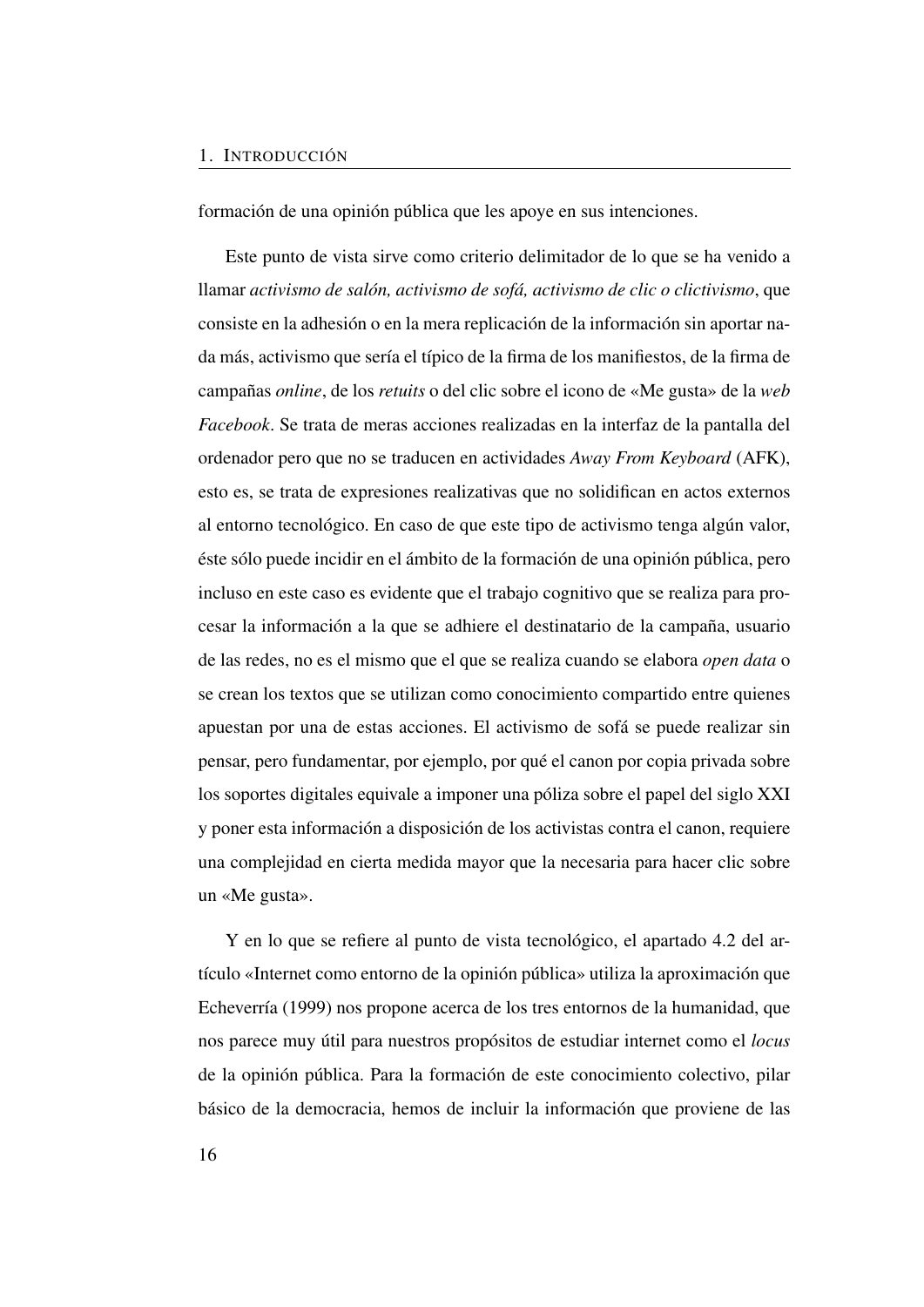*acciones micropolíticas* y del ejercicio de los derechos fundamentales *informacionales*. Internet no es un espacio, sino un entorno, con diversas capas según sean los autores que lo han estudiado y que se sintetizan, en definitiva, en listas de unos y ceros, máquinas que procesan las listas y conexiones entre las máquinas. Lejos de la naturaleza del espacio público donde se discutía políticamente, el entorno de internet es una suma de bienes privados con una arquitectura que determina sus posibilidades y que analizamos tanto en los apartados [2.3](#page-66-0) y [2.4](#page-76-0) del artículo [«Praeter Orwell»](#page-54-0) como en el apartado [4.4](#page-131-0) del artículo [«Internet como](#page-116-0) [entorno de la opinión pública»](#page-116-0), en el primer artículo en cuanto a las posibilidades que nos permite la relación de la información a través de grafos y en el segundo en cuanto a cómo el caso *Wikileaks* ha supuesto una demostración empírica de cómo el gobierno del Estado más potente de la Tierra no ha podido impedir la difusión de una información a través de la Red, si bien ha servido para comprobar los puntos débiles del sistema actual de su difusión.

Nuevos acontecimientos han ocurrido desde la publicación de estos artículos que nos han demostrado el funcionamiento real de internet. Hacemos referencia al caso Snowden y la intervención masiva en la privacidad de los ciudadanos de los diferentes gobiernos con la complicidad de las empresas de telecomunicaciones o de quienes poseían los datos masivos de los usuarios (Mayer-Schönberger & Cukier, [2013,](#page-52-2) pp. 187–196). Pero el espionaje masivo no se ha limitado a los ciudadanos sino también a representantes de otros gobiernos (Spiegel Staff, [2013\)](#page-53-7), lo que nos dará ocasión para actualizar en su caso nuestro análisis en una futura publicación; por ahora ya habíamos señalado en el primero y segundo de los artículos que, de acuerdo con Winner [\(2008,](#page-53-8) p. 134), la tecnología no es salvífica.

En cuanto al segundo de los elementos que integran las *acciones micropolíticas*, la propuesta de un procedimiento, éste puede ser tan simple como el de la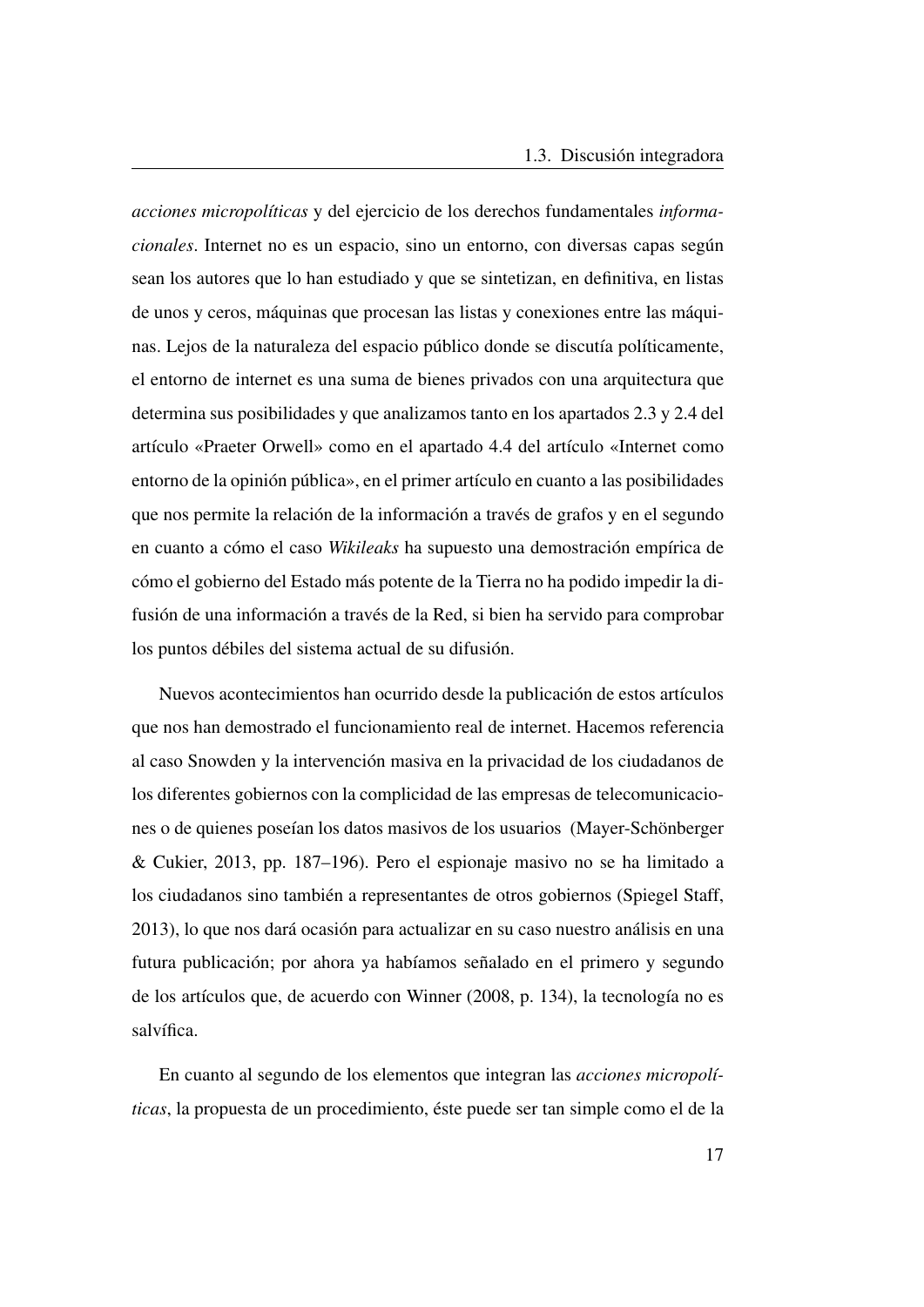#### 1. INTRODUCCIÓN

mera replicación de la información (el típico «Por favor:  $RT^{21}$  $RT^{21}$  $RT^{21}$ »), o tan complejo como la interposición de una demanda contra un establecimiento en reclamación del canon por copia privada en los soportes digitales o la propuesta de sistemas de *webscraping* para extraer información de las *webs* de los boletines oficiales u organismos públicos que puedan servirnos, axiomáticamente, para generar *open data*. En el apartado [2.3](#page-66-0) sobre [«Acción»](#page-66-0) del artículo [«Praeter Orwell»](#page-54-0) se ilustra acerca de este tipo de procedimientos, sin perjuicio del ejemplo real que se narra en su [«Introducción»](#page-55-0). Debemos señalar que la propuesta de procedimiento no se refiere a una propuesta de autorregulación del grupo que impulsa la acción, sino que hace referencia al procedimiento que debe seguirse bien para completar el estudio del problema político específico, bien para actuar mediática, jurídica, físicamente o de cualquier otra manera mediante la realización de actividades de comunicación, de interposición de acciones judiciales, o de intervención en el espacio a través de convocatorias de manifestaciones, de lo que se ha venido a denominar escrache o de la paralización de desahucios, por ejemplo.

Habiendo tratado los sujetos y los componentes de las *acciones micropolíticas*, nos queda por analizar el último de los conceptos que hemos intentado vertebrar a través de nuestra investigación: la regeneración democrática a través del uso de las [TIC.](#page-27-0) Esta cuestión la hemos tratado detalladamente en los apartados [2.4](#page-76-0) del artículo [«Praeter Orwell»](#page-54-0) y [3.4](#page-101-0) del artículo [«Innovación y conoci](#page-86-0)[miento libre»](#page-86-0), si bien se trata de una idea que atraviesa los cuatro artículos pues sólo desde el conocimiento adquirido mediante la educación es posible impulsar el cambio. Somos conscientes de que lo señalado hasta ahora si bien supone una manera abierta de proceder no tiene necesariamente que imponer prácticas virtuosas; es más, las *acciones micropolíticas* pueden ser ejercitadas con finalidades ilegítimas. En este sentido, participan de la misma necesidad que tienen

<span id="page-47-0"></span><sup>21</sup>Con esta expresión se hace una petición de retuitear la información que se ha difundido en un tuit.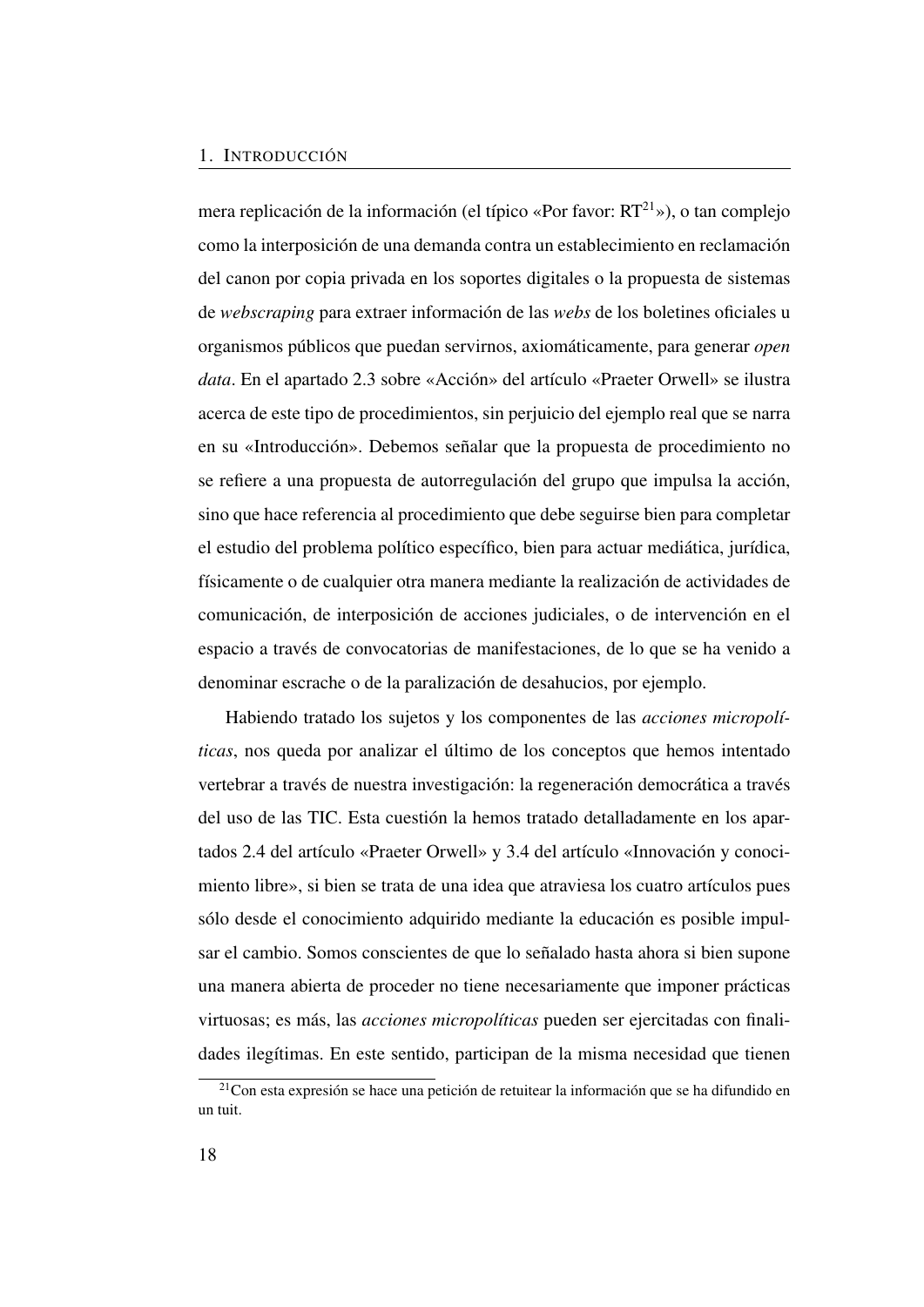la fijación de los valores, y la fijación del procedimiento u ordenación interna del debate colectivo, que es la de añadirles la fijación de un orden democrático (Bermudo, [2001,](#page-49-6) p. 64), apuntado en el apartado [3.4](#page-101-0) del artículo [«Innovación y](#page-86-0) [conocimiento libre»](#page-86-0).

Para concluir, señalaremos que con los cuatro artículos se ha ido dibujando la trama inicial con la que trazamos nuestra hipótesis: ciudadanos que realizan acciones libremente replicables en un entorno tecnocientífico como nueva expresión de la acción política y la consiguiente reacción de la industria de los contenidos, aliada del poder político. A lo largo de su publicación sucesiva se ha intentado incluir en los cuatro artículos el menor número posible de repeticiones conceptuales, viéndonos obligados a ellas en aras a la mejor comprensión del artículo concreto donde se insertaban. También hemos intentando respetar al máximo las previsiones iniciales de nuestros objetivos e hipótesis de trabajo a pesar de este sistema de publicación. Esperamos haberlo conseguido y, en el caso de que no fuere así, sólo nos queda solicitar la gracia de la comprensión del Tribunal.

#### REFERENCIAS BIBLIOGRÁFICAS

- Aibar, E. & Quintanilla, M. (Eds.). (2012). *Ciencia, Tecnología y Sociedad*. Madrid: Editorial Trotta - CSIC.
- <span id="page-48-0"></span>Allemang, D. & Hendler, J. (2008). *Semantic web for the working ontologist. Effective modeling in RDFs and OWL*. Burlington, MA. (EE. UU.): Morgan Kaufmann Publications.
- Ariño, A. (2009). *El movimiento Open. La creación de un dominio público en la era digital*. Valencia: Universitat de València.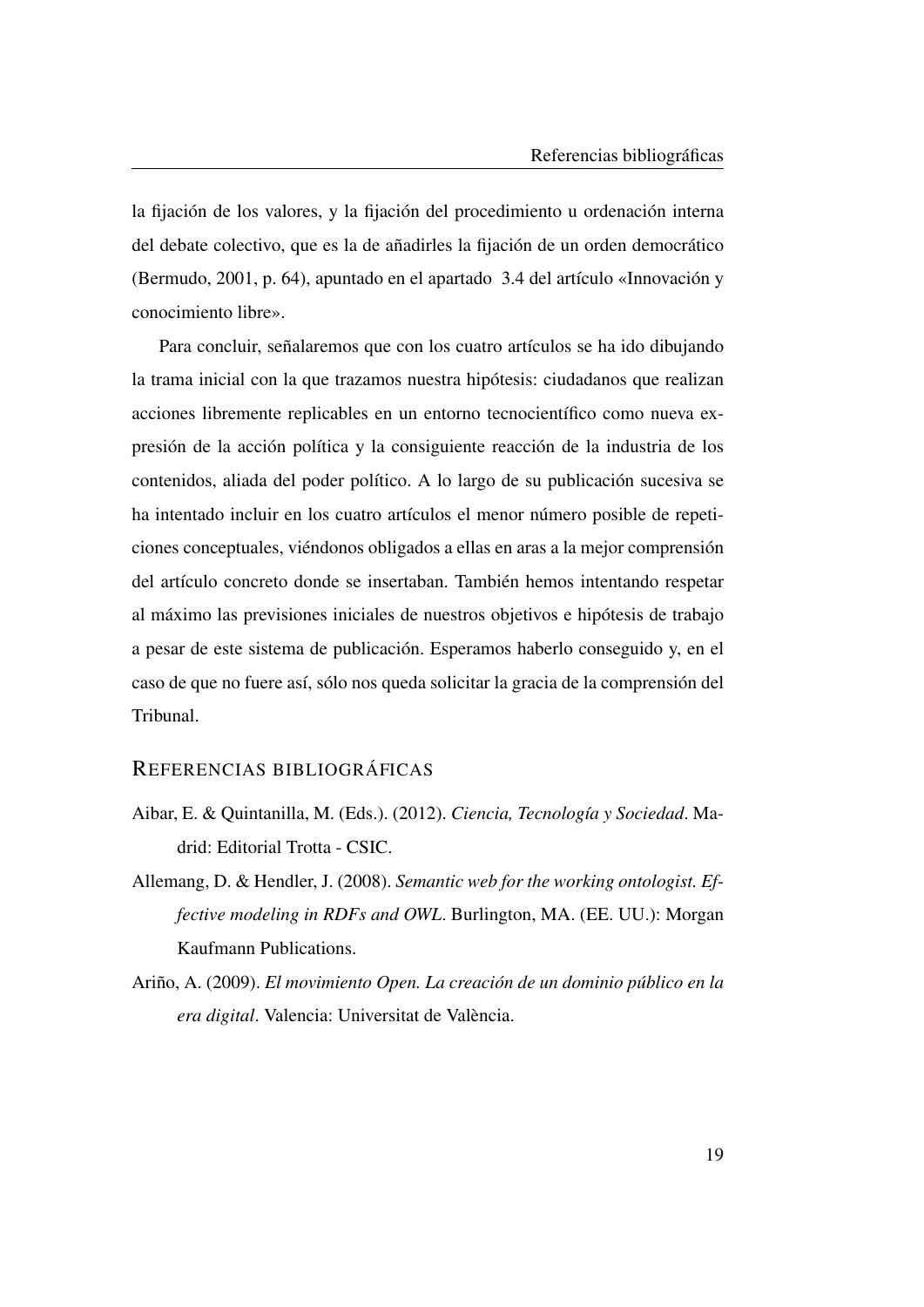- <span id="page-49-2"></span>Austin, J. L. (2010). *Cómo hacer cosas con palabras*. Barcelona: Paidós. Recuperado desde [http://www. philosophia.cl/ biblioteca/austin/C%C3%](http://www.philosophia.cl/biblioteca/austin/C%C3%B3mo%20hacer%20cosas%20con%20palabras.pdf) [B3mo%20hacer%20cosas%20con%20palabras.pdf](http://www.philosophia.cl/biblioteca/austin/C%C3%B3mo%20hacer%20cosas%20con%20palabras.pdf)
- <span id="page-49-5"></span>Bauman, Z. (2010). *Mundo consumo. Etica del individuo en la aldea global*. Barcelona: Paidós contextos.
- <span id="page-49-4"></span><span id="page-49-3"></span>Beck, U. (2010). *La sociedad del riesgo*. Barcelona: Paidós.
- Benkler, Y. (2006). *The Wealth of Networks. How Social Production Transforms Markets and Freedom*. New Haven y Londres: Yale University Press. Recuperado desde [http://www.benkler.org/Benkler\\_Wealth\\_Of\\_Networks.](http://www.benkler.org/Benkler_Wealth_Of_Networks.pdf) [pdf](http://www.benkler.org/Benkler_Wealth_Of_Networks.pdf)
- Benkler, Y. & Nissenbaum, H. (2006). Commons-based Peer Production and Virtue. *The Journal of Political Philosophy*, *14*(4), 394-419. Recuperado desde [http://www.nyu.edu/projects/nissenbaum/papers/jopp\\_235.pdf](http://www.nyu.edu/projects/nissenbaum/papers/jopp_235.pdf)
- <span id="page-49-6"></span>Bermudo, J. M. (2001). *Filosofía política. I. Luces y sombras de la ciudad*. Barcelona: Ediciones del Serbal.
- Burke, P. (2012). *Historia social del conocimiento. De Gutenberg a Diderot*. Barcelona: Paidós.
- <span id="page-49-0"></span>Carr, N. G. (2011). *Superficiales. ¿Qué está haciendo internet con nuestras mentes?* Madrid: Taurus.
- <span id="page-49-1"></span>Castoriadis, C. (2006). *Una sociedad a la deriva: entrevistas y debates, 1974- 1997*. Buenos Aires: Katz.
- Clair, C. (1998). *Historia de la imprenta en Europa*. Madrid: Ollero y Ramos, Editores.
- Cutcliffe, S. H. (2003). *Ideas, máquinas y valores. Los Estudios de Ciencia, Tecnología y Sociedad*. Rubí (Barcelona): Anthropos Editorial y Universidad Nacional Autónoma de México.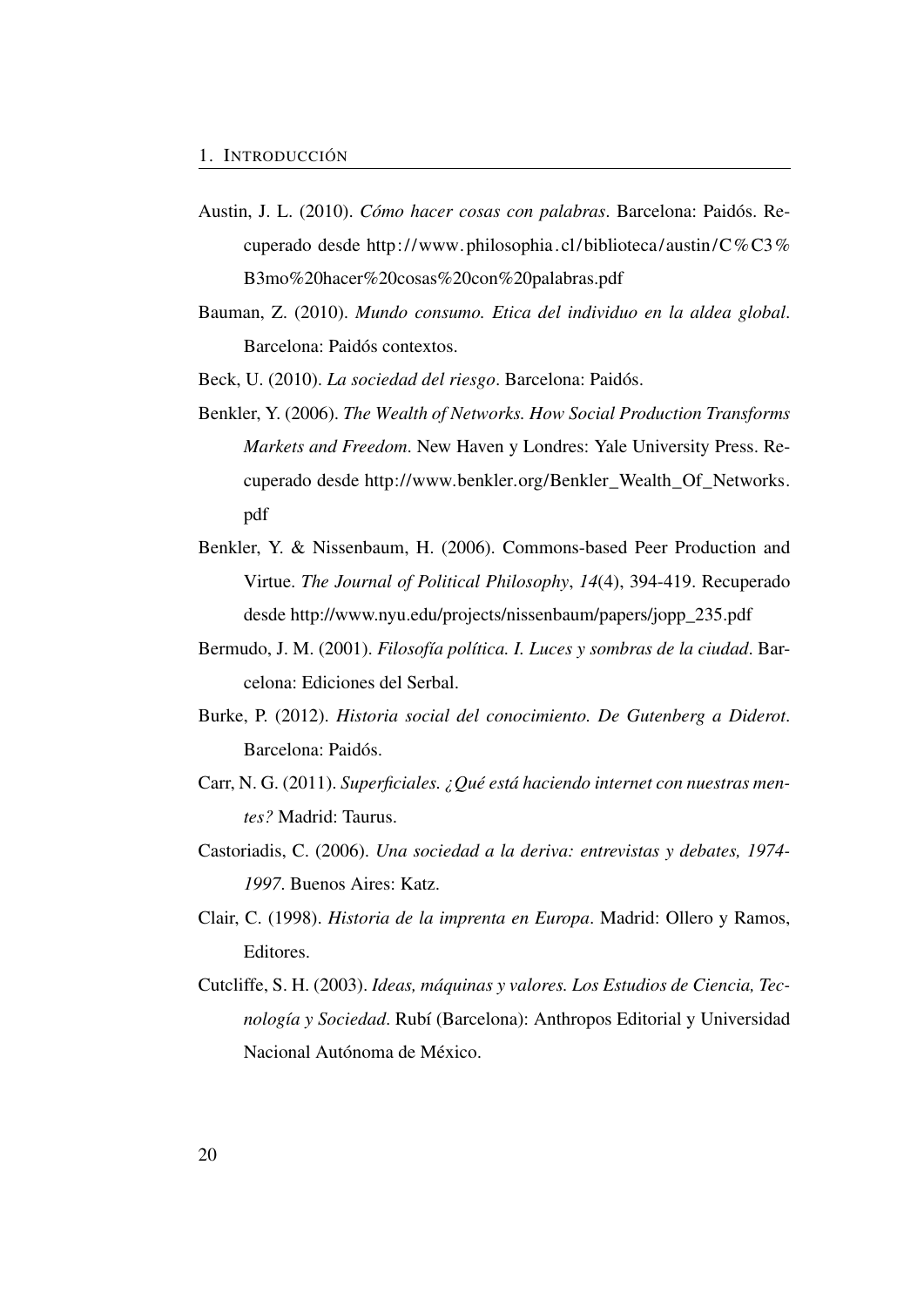- <span id="page-50-0"></span>Cyganiak, R., Wood, D. & Lanthaler, M. (2014, febrero). RDF 1.1 Concepts and Abstract Syntax. Recuperado desde [http://www.w3.org/TR/rdf11](http://www.w3.org/TR/rdf11-concepts/) [concepts/](http://www.w3.org/TR/rdf11-concepts/)
- Darnton, R. (2003). *Edición y subversión*. Madrid: Turner Fondo de Cultura Económica.
- de la Cueva, J. (2012b). Internet como entorno de la opinión pública: envolviendo los derechos fundamentales en derechos ordinarios. *Revista internacional de pensamiento político*, *7*, 93-115. Recuperado desde [http:](http://www.pensamientopolitico.org/Descargas/RIPP07093115.pdf) [//www.pensamientopolitico.org/Descargas/RIPP07093115.pdf](http://www.pensamientopolitico.org/Descargas/RIPP07093115.pdf)
- <span id="page-50-1"></span>de la Cueva, J. (2012c, septiembre). *Metodología y codificación de la acción micropolítica. Acciones políticas ciudadanas en internet* (Tesina de máster, Facultad de Filosofía. Universidad Complutense de Madrid, Madrid). 9,5. Recuperado desde [http:// derecho - internet. org/files/ 2012 - 09 - 09 \\_](http://derecho-internet.org/files/2012-09-09_metodologia-codificacion-acciones-micropoliticas.pdf) [metodologia-codificacion-acciones-micropoliticas.pdf](http://derecho-internet.org/files/2012-09-09_metodologia-codificacion-acciones-micropoliticas.pdf)
- de la Cueva, J. (2012d). Praeter Orwell: Sujetos, acción y open data ciudadanos. *Argumentos de Razón Técnica*, (15), 13-37. Recuperado desde [http:](http://institucional.us.es/revistas/argumentos/15/art_1.pdf) [//institucional.us.es/revistas/argumentos/15/art\\_1.pdf](http://institucional.us.es/revistas/argumentos/15/art_1.pdf)
- de la Cueva, J. (2013, enero). Innovación y conocimiento libre: cuestiones morales y políticas. *Isegoría. Revista de filosofía moral y política*, (48), 51-74. doi[:10.3989/isegoria.2013.048.03](http://dx.doi.org/10.3989/isegoria.2013.048.03)
- de la Cueva, J. (2014, marzo). El nuevo canon a las universidades: tras la apropiación del canon digital por copia privada, la del open access. *El profesional de la información*, *23*(2), 183-189.
- Echeverría, J. (1995). *Filosofía de la ciencia*. Madrid: Akal.
- <span id="page-50-2"></span>Echeverría, J. (1999). *Los señores del aire: Telépolis y el Tercer Entorno*. Barcelona: Destino.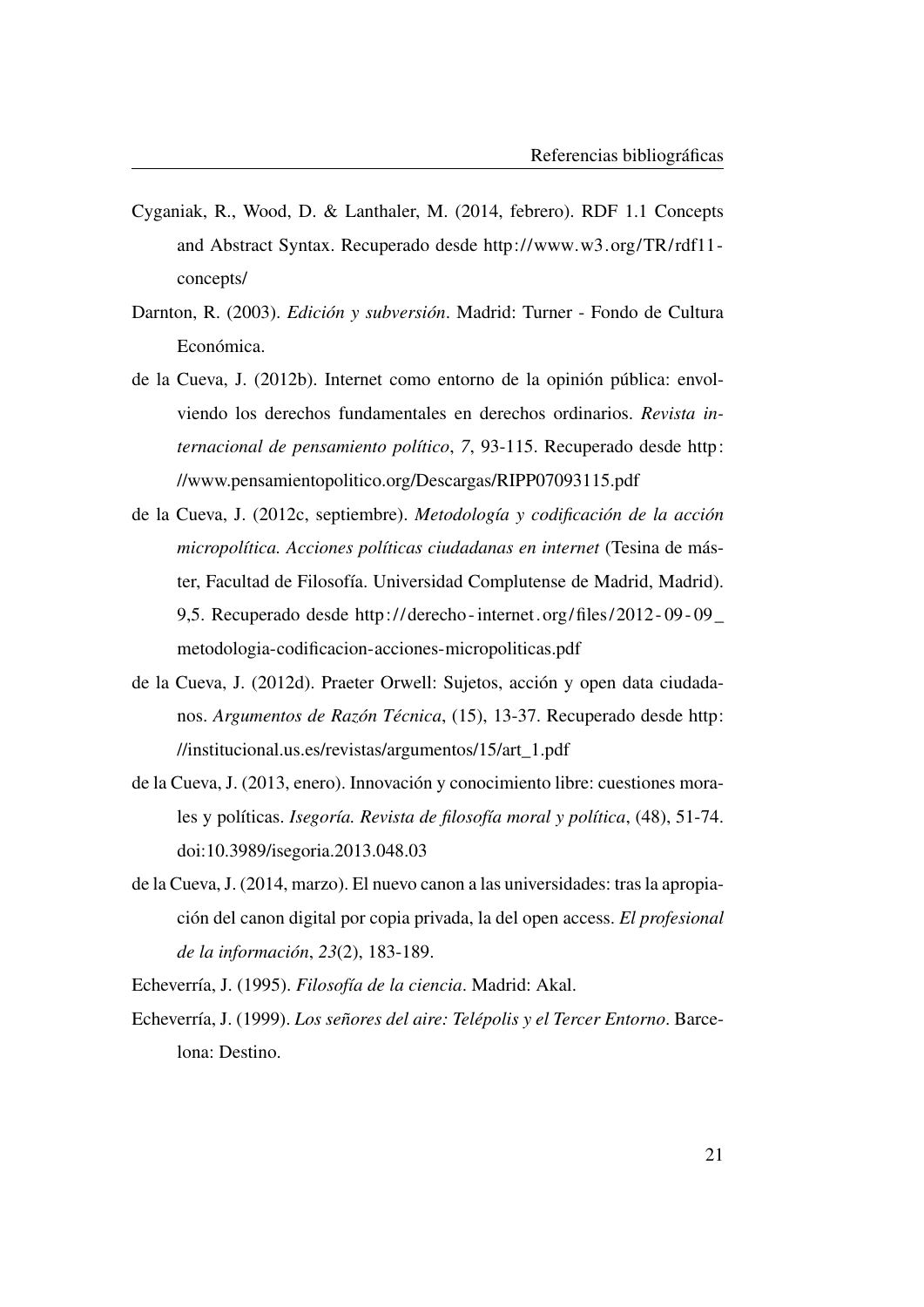- <span id="page-51-3"></span>Echeverría, J. (2003). Tecnociencias de la información y participación ciudadana. *Isegoría. Revista de filosofía moral y política*, (28), 73-92. Recuperado desde [http://isegoria.revistas.csic.es/index.php/isegoria/article/view/507/](http://isegoria.revistas.csic.es/index.php/isegoria/article/view/507/507) [507](http://isegoria.revistas.csic.es/index.php/isegoria/article/view/507/507)
- <span id="page-51-2"></span>Gilens, M. & Page, B. I. (2014). Testing Theories of American Politics: Elites, Interest Groups, and Average Citizens. *Perspectives on Politics*. Recuperado desde [http://www.princeton.edu/~mgilens/Gilens%20homepage%](http://www.princeton.edu/~mgilens/Gilens%20homepage%20materials/Gilens%20and%20Page/Gilens%20and%20Page%202014-Testing%20Theories%203-7-14.pdf) [20materials/Gilens%20and%20Page/Gilens%20and%20Page%202014-](http://www.princeton.edu/~mgilens/Gilens%20homepage%20materials/Gilens%20and%20Page/Gilens%20and%20Page%202014-Testing%20Theories%203-7-14.pdf) [Testing%20Theories%203-7-14.pdf](http://www.princeton.edu/~mgilens/Gilens%20homepage%20materials/Gilens%20and%20Page/Gilens%20and%20Page%202014-Testing%20Theories%203-7-14.pdf)

<span id="page-51-1"></span>Hierro, J. (1989). *Principios de filosofía del lenguaje*. Madrid: Alianza Editorial. Hobbes, T. (1980). *Leviathán*. Madrid: Editora Nacional.

- <span id="page-51-0"></span>Horrocks, I., Patel-Schneider, P. F., McGuinness, D. L. & Welty, C. A. (2003). OWL: a Description-Logic-Based Ontology Language for the Semantic Web. En *The Description Logic Handbook* (Cap. 14, pp. 458-486). Cambridge (Reino Unido): Cambridge University Press.
- Johns, A. (2011). *Piracy. The intellectual property wars from Gutenberg to Gates*. Chicago (EE. UU.) y Londres (Reino Unido): The University of Chicago Press.
- Kant, I. (2003). *Crítica de la razón práctica*. Buenos Aires (Argentina): Editorial Losada.
- Kant, I. (2009). *Crítica de la razón pura*. Madrid: Editorial Tecnos.
- Kuhn, T. S. (2001). *La estructura de las revoluciones científicas*. Madrid: Fondo de Cultura Económica.
- Lafuente, A. & Alonso, A. (2011). *Ciencia expandida, naturaleza común y saber profano*. Bernal (Buenos Aires, Argentina): Universidad Nacional de Quilmes.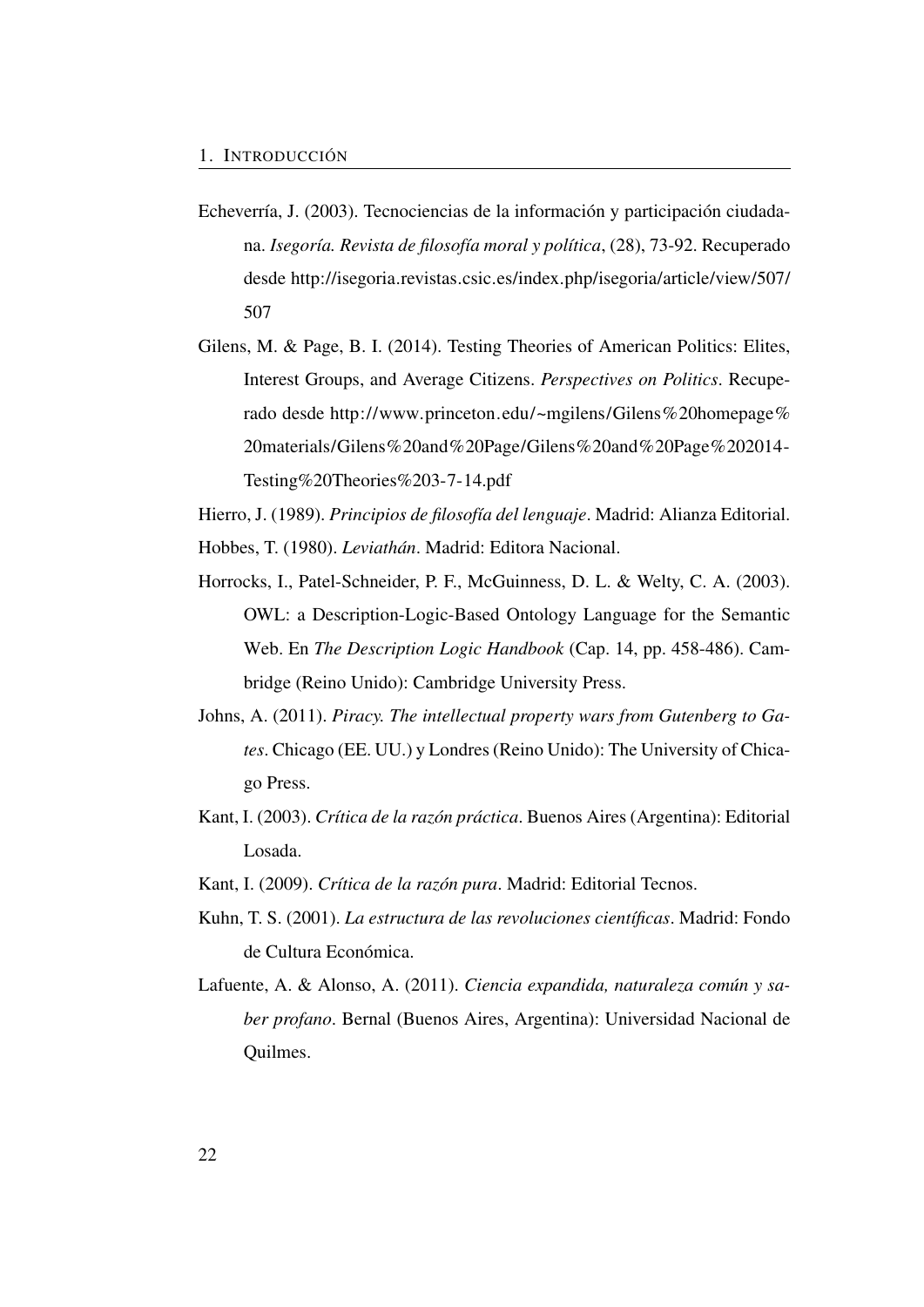- Lafuente, A., Alonso, A. & Rodríguez, J. (2013). *¡Todos sabios! Ciencia ciudadana y conocimiento expandido*. Madrid: Cátedra.
- Lafuente, A. & Pimentel, J. (2012). La construcción de un espacio público para la ciencia: escrituras y escenarios en la Ilustración española. En *Las dos orillas de la ciencia. la traza pública e imperial de la ilustración española* (pp. 145-186). Madrid: Marcial Pons.
- <span id="page-52-2"></span>Mayer-Schönberger, V. & Cukier, K. (2013). *Big data. La revolución de los datos masivos*. Madrid: Turner.
- Mitcham, C. (1989). *¿Qué es la filosofía de la tecnología?* Barcelona: Anthropos Editorial y Servicio Editorial de la Universidad del País Vasco.
- <span id="page-52-0"></span>Nadal, H. & de la Cueva, J. (2012, julio 9–10). Redefiniendo la isegoría: open data ciudadanos. En A. Cerrillo i Martínez, M. Peguera, I. Peña-López, M. Pifarré de Moner & M. Vilasau Solana (Eds.), *Retos y oportunidades del entretenimiento en línea. Actas del VIII Congreso Internacional, Internet, Derecho y Política* (pp. 283-300). Universitat Oberta de Catalunya. Barcelona: UOC-Huygens Editorial. Recuperado desde [http://openaccess.uoc.](http://openaccess.uoc.edu/webapps/o2/bitstream/10609/15121/6/IDP_2012.pdf) [edu/webapps/o2/bitstream/10609/15121/6/IDP\\_2012.pdf](http://openaccess.uoc.edu/webapps/o2/bitstream/10609/15121/6/IDP_2012.pdf)
- Naughton, J. (1999). *A Brief History of the Future. The origins of the internet*. Londres: Weidenfeld & Nicolson.
- <span id="page-52-1"></span>Negroponte, N. (1996). *Being Digital*. Londres (Reino Unido): Hodder & Stoughton.
- Olivé, L. (2007). *La ciencia y la tecnología en la sociedad del conocimiento: ética, política y epistemología*. Ciencia, Tecnología, Sociedad Series. México: Fondo de Cultura Económica.
- Quintanilla, M. A. (2005). *Tecnología: un enfoque filosófico y otros ensayos de Filosofía de la tecnología*. México: Fondo de Cultura Económica.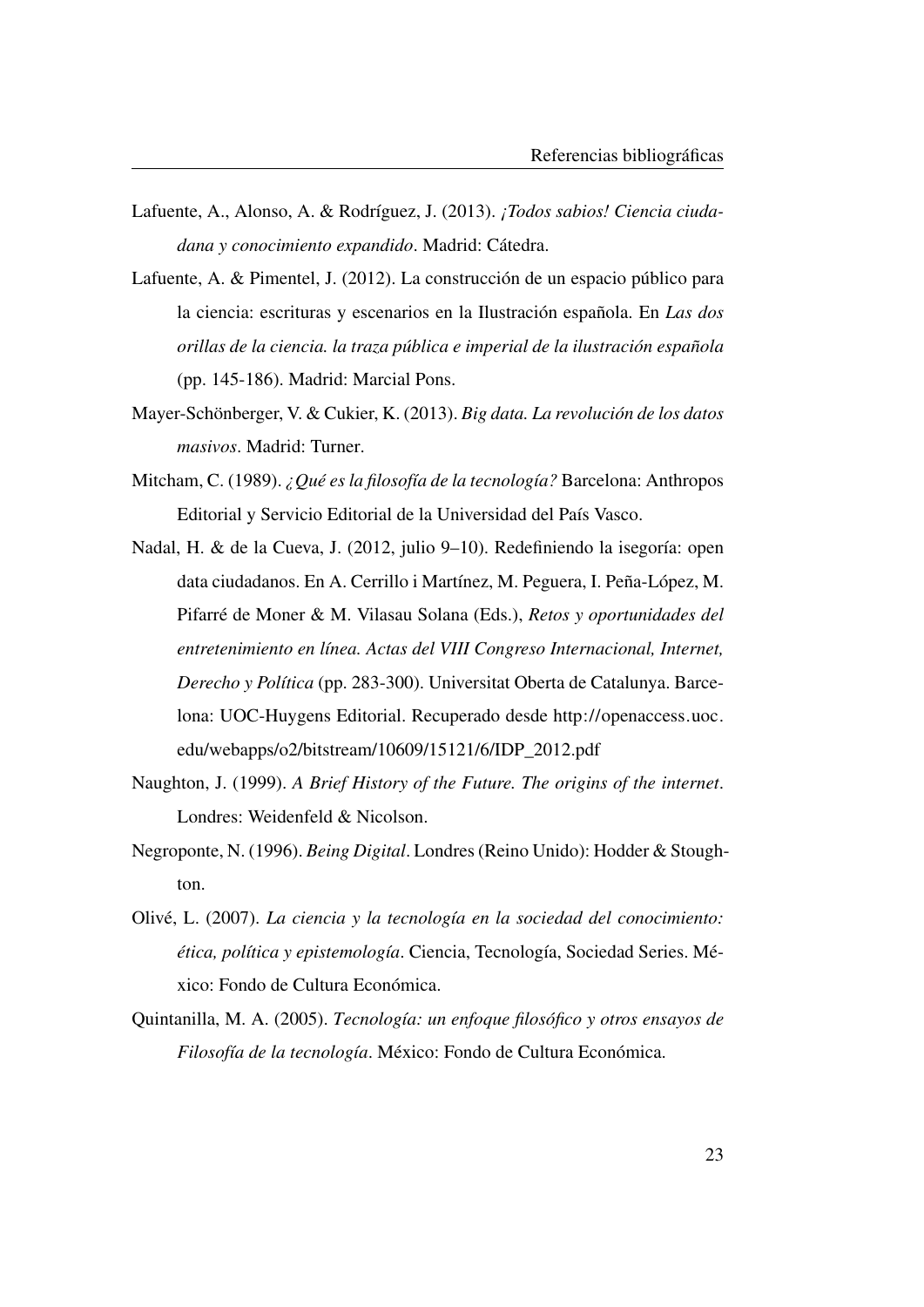- <span id="page-53-2"></span>Raskin, J. (2000). *The human interface: New Directions for Designing Interactive Systems*. Reading, Massachusetts (EE. UU.): Addison Wesley.
- <span id="page-53-4"></span>Raymond, E. S. (1999). *The Cathedral & The Bazaar*. Sebastopol (EE. UU.): O'Reilly. Recuperado desde [http://catb.org/~esr/writings/homesteading/](http://catb.org/~esr/writings/homesteading/cathedral-bazaar/index.html) [cathedral-bazaar/index.html](http://catb.org/~esr/writings/homesteading/cathedral-bazaar/index.html)
- Reichenbach, H. (1961). *Experience and Prediction*. Chicago (Illinois, EE. UU): The University of Chicago Press.
- <span id="page-53-6"></span>Rheingold, H. (2004). *Multitudes inteligentes*. Barcelona: Gedisa Editorial.
- <span id="page-53-3"></span>Sartori, G. (2011). *La política. Lógica y método en las ciencias sociales* (3.ª ed.). México: Fondo de Cultura Económica.
- <span id="page-53-0"></span>Schreiber, G. & Raimond, Y. (2014, febrero). RDF 1.1 Primer. W3C Working Group Note 25 February 2014. Recuperado desde [http://www.w3.org/TR/](http://www.w3.org/TR/2014/NOTE-rdf11-primer-20140225/) [2014/NOTE-rdf11-primer-20140225/](http://www.w3.org/TR/2014/NOTE-rdf11-primer-20140225/)
- Shapin, S. (2000). *La revolución científica. Una interpretación alternativa*. Barcelona: Paidós.
- <span id="page-53-1"></span>Shneiderman, B. (1998). *Designing the user interface*. Reading, Massachusetts (EE. UU.): Addison Wesley.
- <span id="page-53-7"></span>Spiegel Staff. (2013, octubre 27). Embassy Espionage: The NSA's Secret Spy Hub in Berlin. Recuperado desde [http://www. spiegel. de/international/](http://www.spiegel.de/international/germany/cover-story-how-nsa-spied-on-merkel-cell-phone-from-berlin-embassy-a-930205.html) [germany/cover-story-how-nsa-spied-on-merkel-cell-phone-from-berlin](http://www.spiegel.de/international/germany/cover-story-how-nsa-spied-on-merkel-cell-phone-from-berlin-embassy-a-930205.html)[embassy-a-930205.html](http://www.spiegel.de/international/germany/cover-story-how-nsa-spied-on-merkel-cell-phone-from-berlin-embassy-a-930205.html)
- <span id="page-53-5"></span>Wallace, P. (2001). *La psicología de internet*. Barcelona: Paidós.
- Winner, L. (1977). *Autonomous Technology: Technics-out-of-control as a Theme in Political Thought*. Cambridge, Massachusetts (EE. UU.): MIT Press.
- <span id="page-53-8"></span>Winner, L. (2008). *La ballena y el reactor. Una búsqueda de los límites en la era de la alta tecnología*. Barcelona: Gedisa Editoria.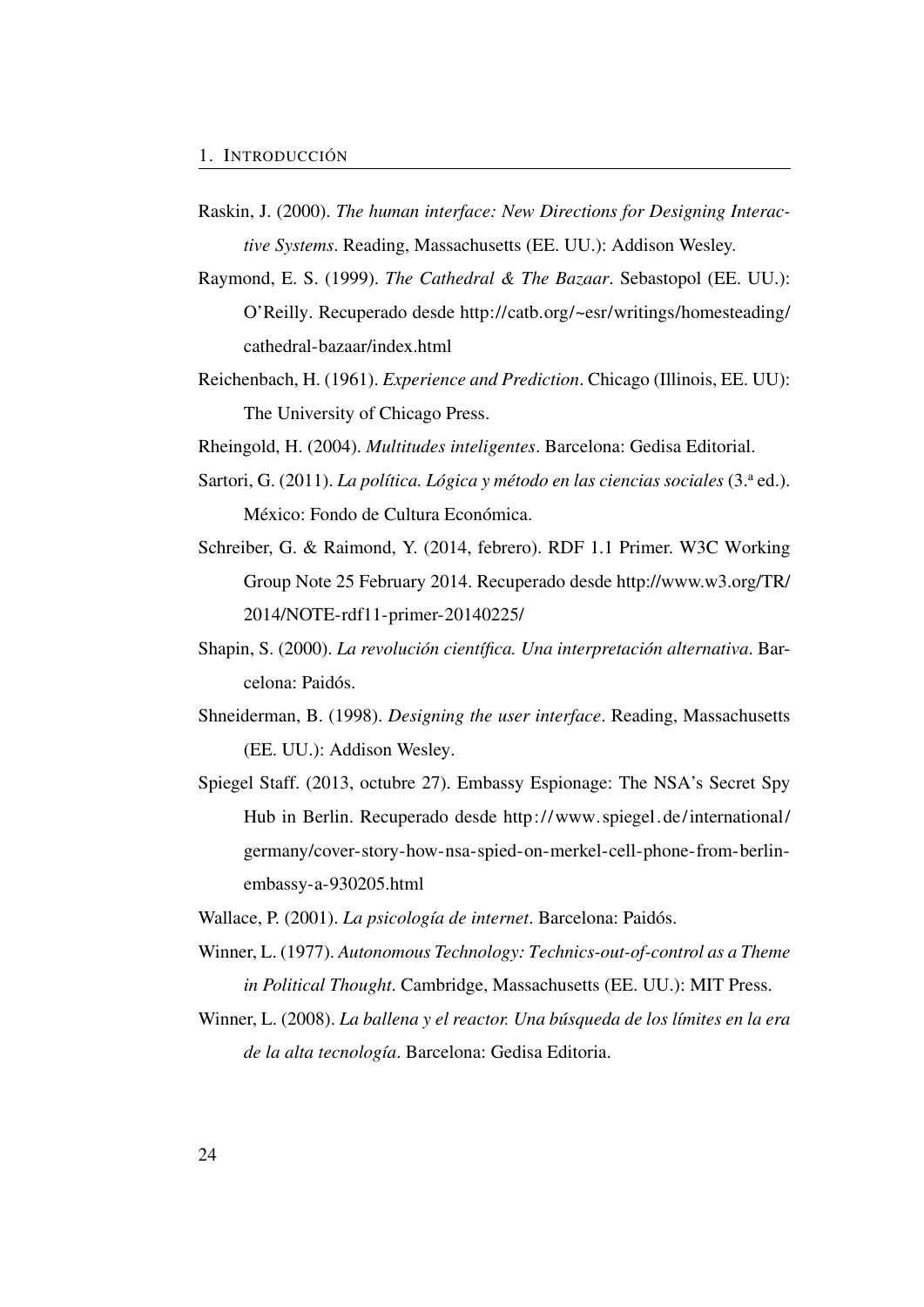#### CAPÍTULO 2

# <span id="page-54-0"></span>PRAETER ORWELL: SUJETOS, ACCIÓN Y OPEN DATA CIUDADANA

#### Resumen

La aparición de las tecnologías de la información y comunicación ha supuesto la difusión de información con ámbito territorial universal por parte de los ciudadanos. En la actualidad, están surgiendo numerosas iniciativas de acción política en internet que abarcan desde la generación de una opinión pública al margen de los medios de comunicación tradicionales hasta proyectos de software cuyo objeto es el tratamiento de datos públicos promoviendo simultáneamente la apertura de los mismos. Los actores intervinientes en estas iniciativas adoptan organizaciones que no necesariamente corresponden con las formalizadas tradicionalmente (partidos políticos, sindicatos, asociaciones). En el presente trabajo se analizan los agentes intervinientes en este tipo de actividades y su acción, se describen los principios «open data» y se propone una estructura informacional básica que pueda ser tenida en cuenta por todas las iniciativas para facilitar en el futuro la coordinación de los intercambios de información entre ellas.

*Palabras clave:* Activismo, democracia, control del poder, internet, hacktivismo, open data, scraping, web semántica.

#### Abstract

Abstract: The advent of information and communications technology has led to global spread of information by citizens. Currently, many initia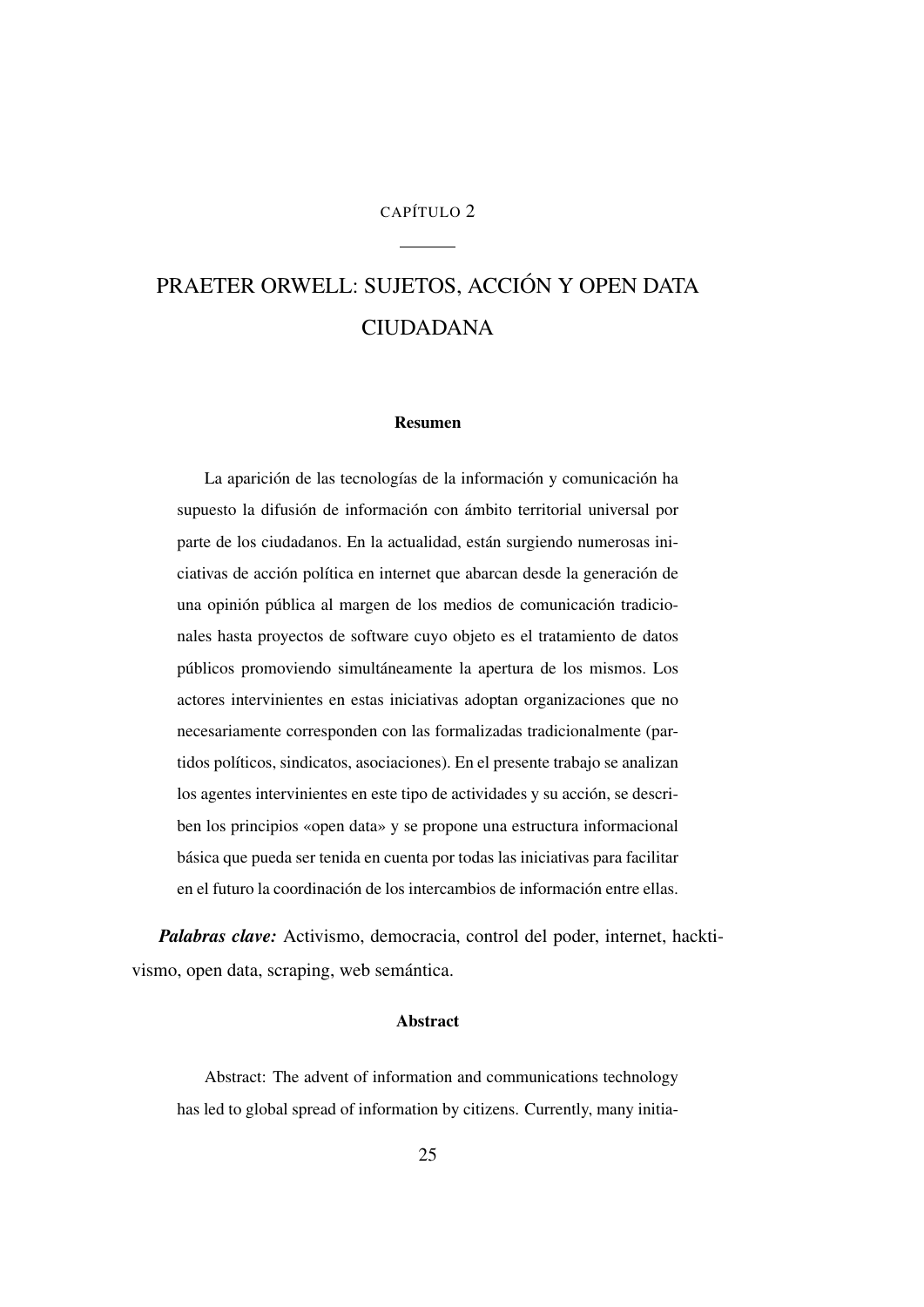tives for political action are emerging on the internet, ranging from generation of public opinion outside the traditional media to software projects which purpose is to process public data proposing simultaneously its openness. The actors involved in these initiatives use organizations that do not necessarily correspond to the ones traditionally formalized (political parties, unions, associations). This paper examines the agents involved in this type of activities and their actions, describes "open data" principles and proposes a basic information structure that can be taken into account by all initiatives to facilitate future exchanges of information and coordination between them.

*Keywords:* Activism, democracy, power control, Internet, hacktivism, open data, scraping, semantic web.

## <span id="page-55-0"></span>2.1. INTRODUCCIÓN

Narro una situación real: El día 8 de septiembre de 2011, las *webs* del Con-greso de los Diputados y del Senado de España publicaron<sup>[1](#page-55-1)</sup> por primera vez en su historia las declaraciones patrimoniales de los parlamentarios. El formato que se utilizó para poner a disposición pública los archivos era *Portable Document Format* [\(PDF\)](#page-26-0) con imágenes incrustadas, igual formato en el que la Cámara de los Comunes británica publicó en junio de 2009 casi un millón de documentos que contenían las declaraciones de gastos efectuadas por los miembros del par-lamento<sup>[2](#page-55-2)</sup>. El problema de este tipo de formato con imágenes incrustadas es que los datos que contienen los documentos no pueden tratarse automatizadamente: no se puede realizar estadística con el contenido de unas fotografías ni seguir

<span id="page-55-1"></span><sup>&</sup>lt;sup>1</sup>La publicación trae causa de lo establecido en el artículo único de la Ley Orgánica 7/2011, de 15 de julio, de modificación del artículo 160 de la Ley Orgánica 5/1985, de 19 de junio, del Régimen Electoral General.

<span id="page-55-2"></span><sup>2</sup>[http://mpsallowances.parliament.uk/mpslordsandoffices/hocallowances/](http://mpsallowances.parliament.uk/mpslordsandoffices/hocallowances/allowances-by-mp/) [allowances-by-mp/](http://mpsallowances.parliament.uk/mpslordsandoffices/hocallowances/allowances-by-mp/) Fecha de consulta: 6 de mayo de 2014.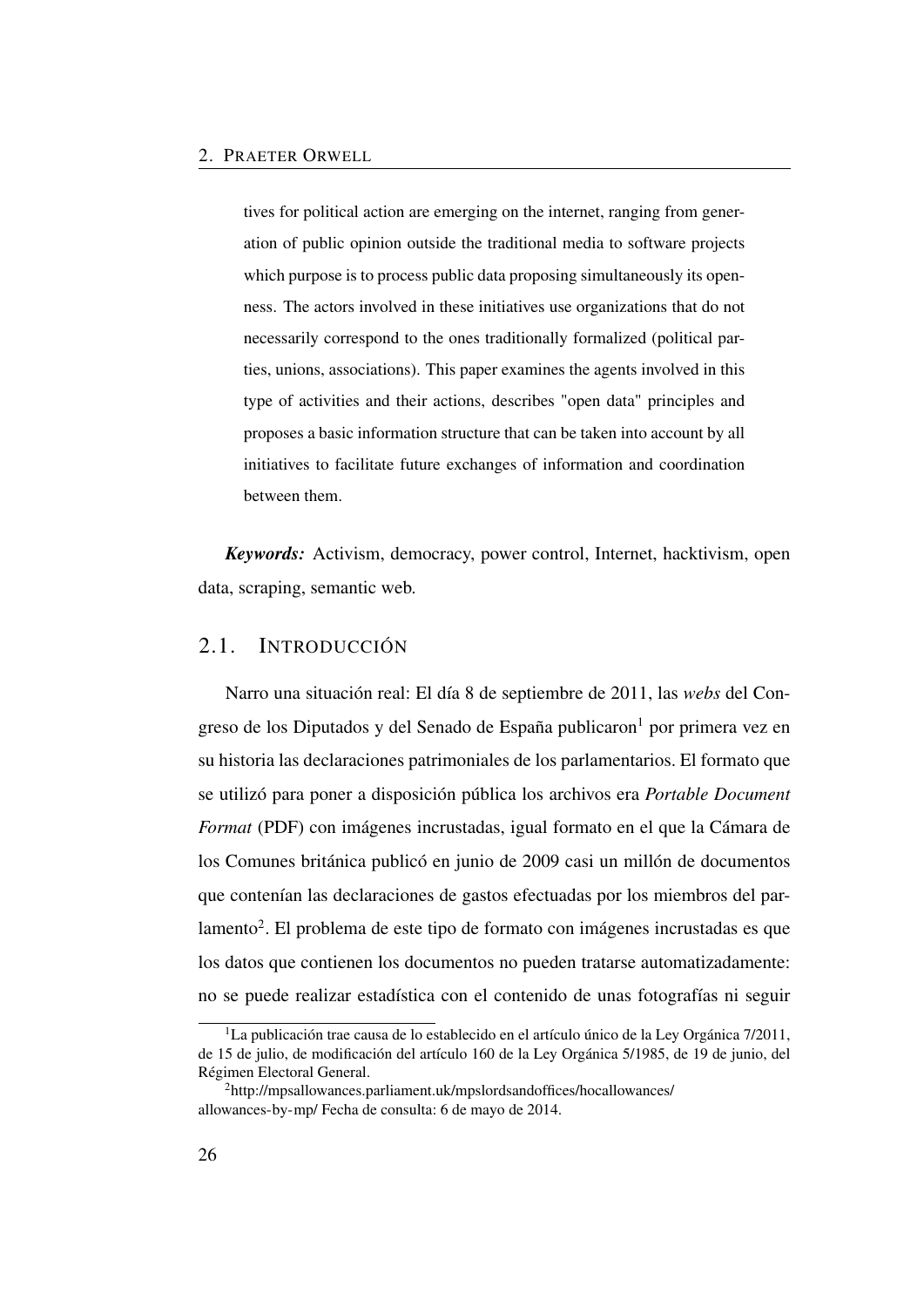evoluciones históricas de los datos, por lo que hay que extraerlos y transcribirlos mediante mecanismos bien de Reconocimiento Óptico de Caracteres [\(OCR\)](#page-26-1), bien a mano.

En los casos español y británico hubo una diferencia: si bien en el Reino Unido el periódico *The Guardian* publicó un software[3](#page-56-0) para que los lectores fueran consultando los documentos y los fuesen transcribiendo, en España esta labor se realizó por un grupo de voluntarios sin intervención de organización ninguna. Tras haber aplicado *software* [OCR](#page-26-1) a dos archivos [PDF](#page-26-0) publicados por el Senado y verificar la dificultad de la extracción de los datos por medios automa-tizados, el día 8 por la noche publique el tuit<sup>[4](#page-56-1)</sup> «Algún periódico de este país se anima a copiar al *Guardian* con los pdfs del patrimonio de los parlamentarios? http://mps-expenses.guardian.co.uk»<sup>[5](#page-56-2)</sup>, tuit al que inmediatamente me contestó David Cabo (miembro de la Asociación Pro Bono Público y conocido paladín del *open data*): «@jdelacueva si no tendremos que hacerlo nosotros»[6](#page-56-3) . Así que nos pusimos a ello.

Los servidores del Congreso y del Senado se hallaban saturados por el interés del público en las declaraciones así que, para no depender de conexiones a dichos servidores, David Cabo, que ya había descargado todos los archivos PDF, los comprimió, subió el archivo resultante al servidor<rapidshare.com><sup>[7](#page-56-4)</sup> y me co-

<span id="page-56-1"></span><span id="page-56-0"></span><sup>3</sup><http://mps-expenses.guardian.co.uk/page/237840/> Fecha de consulta: 6 de mayo de 2014.

<sup>4</sup>Un tuit es un mensaje enviado en la plataforma Twitter [http://twitter.com.](http://twitter.com) El término en inglés es tweet, castellanizado como tuit.

<span id="page-56-2"></span><sup>5</sup><http://twitter.com/jdelacueva/status/111866169249632256> Fecha de consulta 6 de mayo de 2014.

<span id="page-56-3"></span><sup>6</sup><http://twitter.com/dcabo/status/111916491867308032> Fecha de consulta 6 de mayo de 2014.

<span id="page-56-4"></span> $<sup>7</sup>$ <http://rapidshare.com> es un servidor muy utilizado para subir al mismo archivos de gran</sup> tamaño que luego pueden ser descargados por los usuarios que conozcan la URL (el enlace) a los mismos.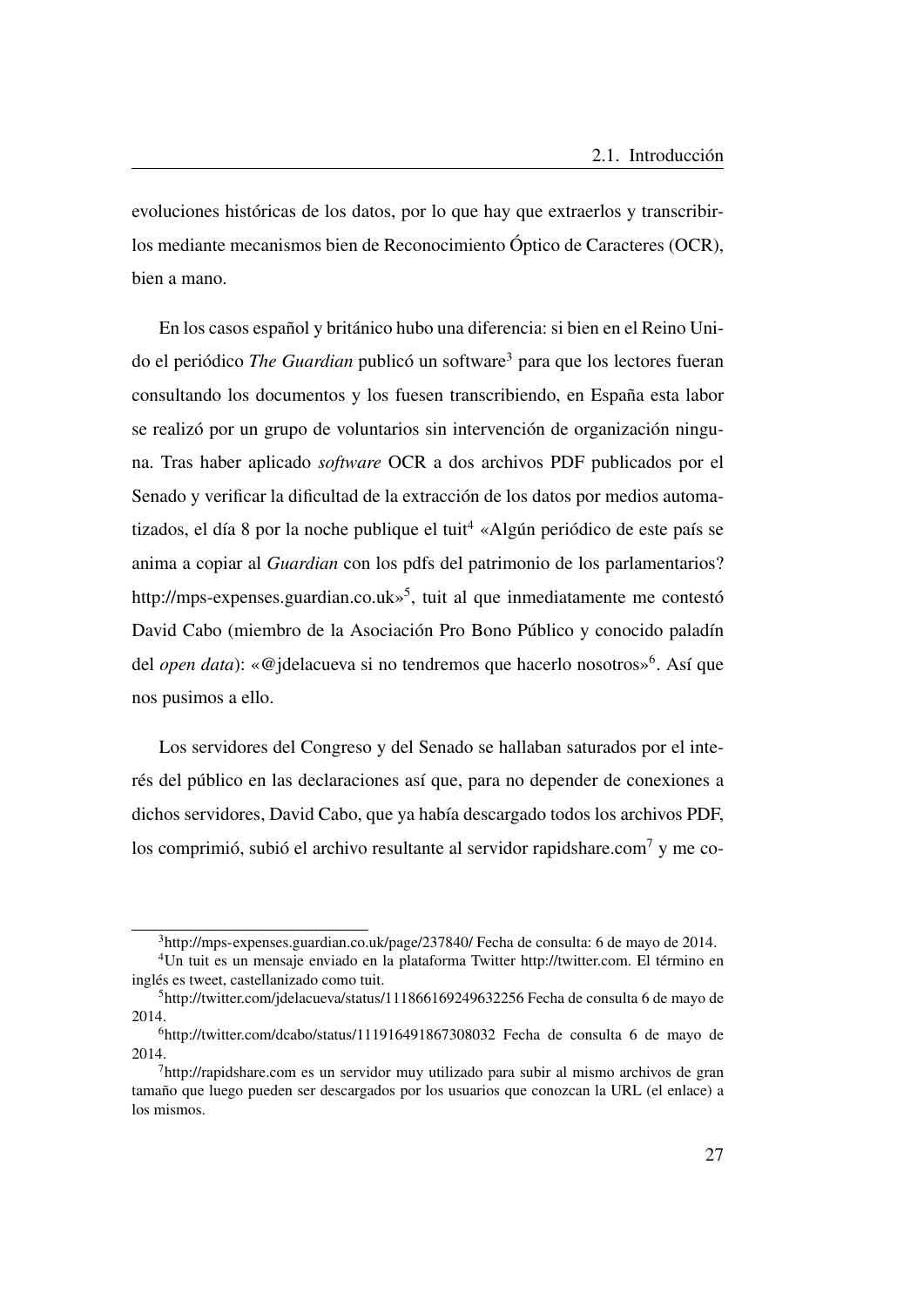municó $^8$  $^8$  la URL<sup>[9](#page-57-1)</sup> desde donde todos podíamos descargarlos<sup>[10](#page-57-2)</sup> en caso de seguir con los problemas de saturación. Además, creó una plantilla<sup>[11](#page-57-3)</sup> de hoja de cálculo en *Google Docs* cuyos títulos de columnas correspondían con las divisiones del documento de declaración patrimonial de los parlamentarios y nos propuso a Pablo Soto, Alberto Abella y a mí iniciar la campaña «Adopta a un Senador»<sup>[12](#page-57-4)</sup>. Debe mencionarse que los mensajes que cruzamos David Cabo y yo son públicos por lo que en nuestra conversación entraron estas dos personas más, que son ampliamente conocidas por sus trabajos en el sector de los datos y de las tecno- $logías de la información<sup>13</sup>$  $logías de la información<sup>13</sup>$  $logías de la información<sup>13</sup>$ . Ya desde el inicio, en una de las celdas bien visibles de la hoja[14](#page-57-6), se anunció que la licencia de lo que se estaba construyendo era el dominio público.

En la madrugada del día 9 publiqué un pequeño artículo en mi blog<sup>[15](#page-57-7)</sup> en el que explicaba el trabajo que debíamos realizar, «se trata de utilizar colectivamen-

<span id="page-57-0"></span><sup>8</sup>«@jdelacueva lo miraré. de momento me he bajado todos los pdfs de los senadores, por comodidad y por guardar registro rapidshare.com/files/24839753. . . » En [http://twitter.com/dcabo/](http://twitter.com/dcabo/status/111926994383540224) [status/111926994383540224](http://twitter.com/dcabo/status/111926994383540224) Fecha de consulta 6 de mayo de 2014.

<span id="page-57-1"></span><sup>9</sup>Acrónimo de Uniform Resource Locator, una cadena de caracteres única mediante la que se localiza un recurso en Internet. Es lo que se conoce coloquialmente como "enlace".

<span id="page-57-2"></span> $10$ https://rapidshare.com/#!download|1cg|2483975347|Declaraciones de Bienes [Senadores\\_20110908.zip|184818|R~8B11F399A457CE7067502CA579325DCF|0|0](https://rapidshare.com/#!download|1cg|2483975347|Declaraciones_de_Bienes_Senadores_20110908.zip|184818|R~8B11F399A457CE7067502CA579325DCF|0|0) Fecha de consulta 12 de septiembre de 2011. [N. de la E.: en fecha 6 de mayo de 2014 ya no se halla operativa].

<span id="page-57-3"></span><sup>11</sup>La plantilla son los títulos de las columnas de lo que finalmente es archivo construido entre los voluntarios participantes en la actividad y se halla en la siguiente URL: [https://docs.google.com/spreadsheet/ccc?key=](https://docs.google.com/spreadsheet/ccc?key=0AowzHU9kHzeudG9aSjVVOEQxVHpzR2E4ZDdhVXJLQlE&hl=es#gid=0) [0AowzHU9kHzeudG9aSjVVOEQxVHpzR2E4ZDdhVXJLQlE&hl=es#gid=0](https://docs.google.com/spreadsheet/ccc?key=0AowzHU9kHzeudG9aSjVVOEQxVHpzR2E4ZDdhVXJLQlE&hl=es#gid=0)<br><sup>12</sup>@pablomp2p @idelacueva @aabella chicos, qué os parec

<span id="page-57-4"></span><sup>@</sup>jdelacueva @aabella chicos, qué os parece iniciar una campaña "adopta un senador"? [https://docs.google.com/spreadsheet/ccc?key=](https://docs.google.com/spreadsheet/ccc?key=0AowzHU9kHzeudG9aSjVVOEQxVHpzR2E4ZDdhVXJLQlE&hl=en_US#gid=0) [0AowzHU9kHzeudG9aSjVVOEQxVHpzR2E4ZDdhVXJLQlE&hl=en\\_US#gid=0](https://docs.google.com/spreadsheet/ccc?key=0AowzHU9kHzeudG9aSjVVOEQxVHpzR2E4ZDdhVXJLQlE&hl=en_US#gid=0) (o diputado, vamos) En<http://twitter.com/dcabo/status/111944699778043904> Fecha de consulta 6 de mayo de 2014.

<span id="page-57-5"></span><sup>&</sup>lt;sup>13</sup>No es relevante si las personas que participan en este tipo de iniciativas se conocen personalmente, si bien existe un núcleo en el que existe un conocimiento personal y relaciones [AFK](#page-24-0) – (fuera del teclado).

<span id="page-57-6"></span><sup>&</sup>lt;sup>14</sup>En la celda E1, que se halla en la cabecera de la tabla, se destacó: «Licencia del fichero: dominio público»

<span id="page-57-7"></span><sup>15</sup>Por la transparencia: adopta un senador<http://derecho-internet.org/node/569> Fecha de consulta 6 de mayo de 2014.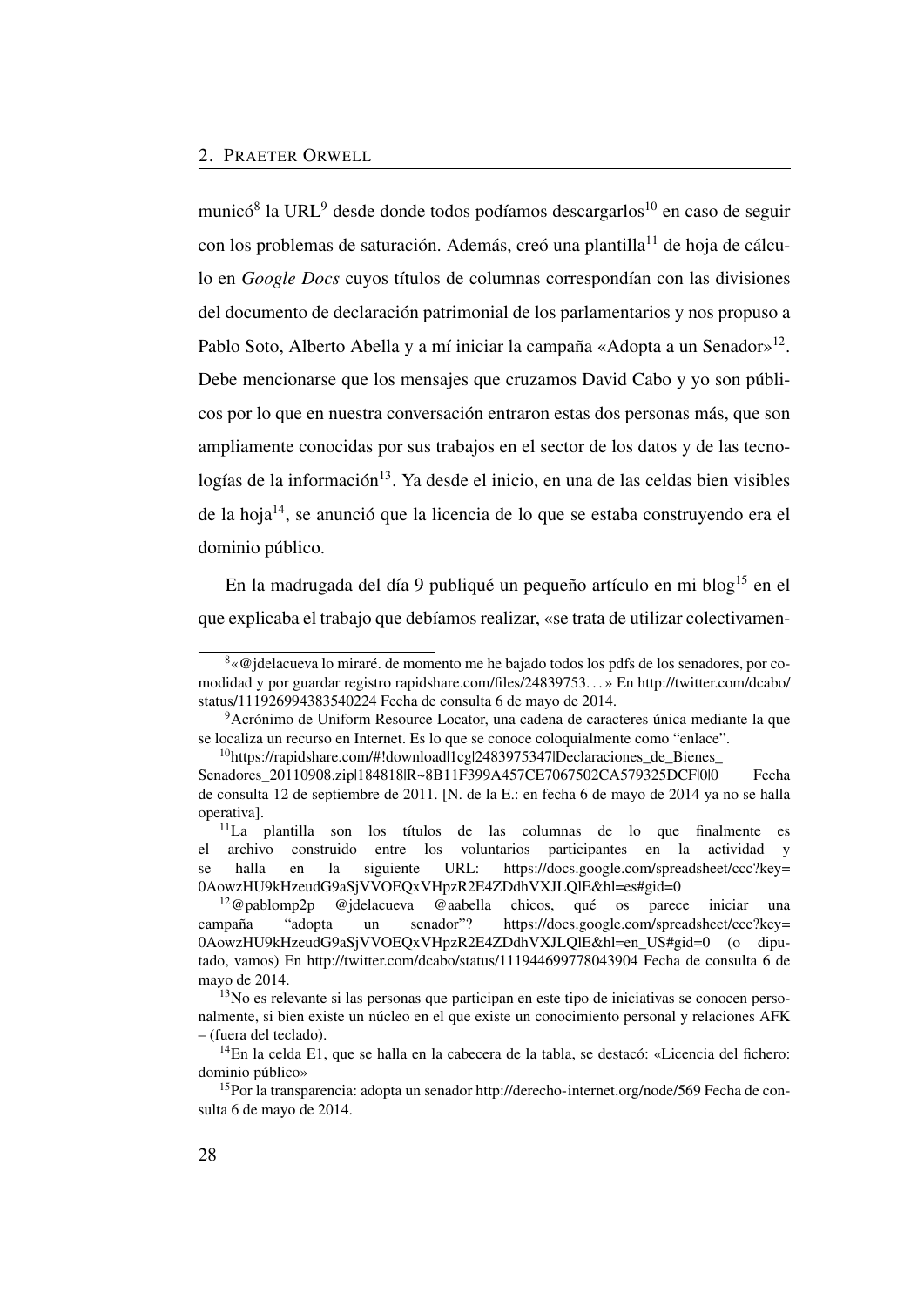te una hoja de cálculo de *Google Docs* donde David ha diseñado una plantilla e ir transcribiendo los datos», le dimos difusión en *Twitter* y a la mañana siguiente ocupó la portada en Meneame.net[16](#page-58-0). La tarde del día 9, el diario *El País*[17](#page-58-1) dedicó a esta iniciativa un artículo en su web y el día 10 un artículo en su edición de papel.

Muchas personas colaboraron<sup>[18](#page-58-2)</sup> para transcribir los datos hasta tal punto que la plataforma utilizada, *Google Docs*, estuvo un tiempo saturada. Se produjo vandalismo y *spam* en los datos ya extraídos por lo que hubo que cambiar los permisos de la hoja de cálculo desde una configuración en la que todas las personas podían modificar la misma a otra en la que se debía solicitar permiso. Finalmente, el día 12 de septiembre, David Cabo verificó que los datos de los 261 senadores que habían presentado la declaración patrimonial se habían trans-crito correctamente en la hoja de cálculo<sup>[19](#page-58-3)</sup>. El archivo comprimido de los [PDF](#page-26-0) de las declaraciones patrimoniales publicado por los órganos parlamentarios ocupa  $184.818.156$  bytes mientras el archivo de la hoja de cálculo<sup>[20](#page-58-4)</sup> con todos los datos tratado por los ciudadanos ocupa 158.991 bytes, esto es, un  $0.086\%$  de aquél $^{21}$  $^{21}$  $^{21}$ .

<span id="page-58-0"></span><sup>&</sup>lt;sup>16</sup>Meneame.net es el agregador de noticias más visitado de la lengua española. Cualquier usuario envía una noticia con un enlace a una publicación electrónica. Esta noticia entra en la sección "menear pendientes" donde es votada por los lectores de Meneame, pasando a portada únicamente las más votadas. [http://www.meneame.net/story/transparencia-adopta-senador.](http://www.meneame.net/story/transparencia-adopta-senador) Fecha de consulta: 6 de mayo de 2014.

<span id="page-58-1"></span><sup>17</sup>«Transparencia política con carencias» [http://politica.elpais.com/politica/2011/09/09/](http://politica.elpais.com/politica/2011/09/09/actualidad/1315584504_266528.html) [actualidad/1315584504\\_266528.html](http://politica.elpais.com/politica/2011/09/09/actualidad/1315584504_266528.html) Fecha de consulta: 6 de mayo de 2014.

<span id="page-58-2"></span><sup>&</sup>lt;sup>18</sup>Tuit de David Cabo: «Wow @aabella: Hay 50 personas trabajando simultáneamente en #adoptaunsenador docs.google.com/spreadsheet/cc. . . recuperando datos #transparencia #opendata» En [http://twitter.com/dcabo/status/112100394359996416.](http://twitter.com/dcabo/status/112100394359996416) Fecha de consulta: 6 de mayo de 2014.

<span id="page-58-3"></span><sup>19</sup>«Ya están los datos de todos los senadores revisados, gracias a todos bit.ly/qL9efc Ahora, #adaptaundiputado bit.ly/ruO6zn»<http://twitter.com/dcabo/status/113252014040948736> Fecha de consulta: 6 de mayo de 2014.

<span id="page-58-4"></span><sup>&</sup>lt;sup>20</sup>[https://docs.google.com/spreadsheet/ccc?key=0AowzHU9kHzeudG9aSjVVOEQxVHpzR2](https://docs.google.com/spreadsheet/ccc?key=0AowzHU9kHzeudG9aSjVVOEQxVHpzR2E4ZDdhVXJLQlE&usp=drive_web#gid=0)E4ZDdhVXJLQlE& [usp=drive\\_web#gid=0](https://docs.google.com/spreadsheet/ccc?key=0AowzHU9kHzeudG9aSjVVOEQxVHpzR2E4ZDdhVXJLQlE&usp=drive_web#gid=0) Fecha de consulta: 6 de mayo de 2014.

<span id="page-58-5"></span><sup>21</sup>A la hora de tratar la información, cuanto menos ocupe más fácil será de transmitir, trabajar en ella y almacenar.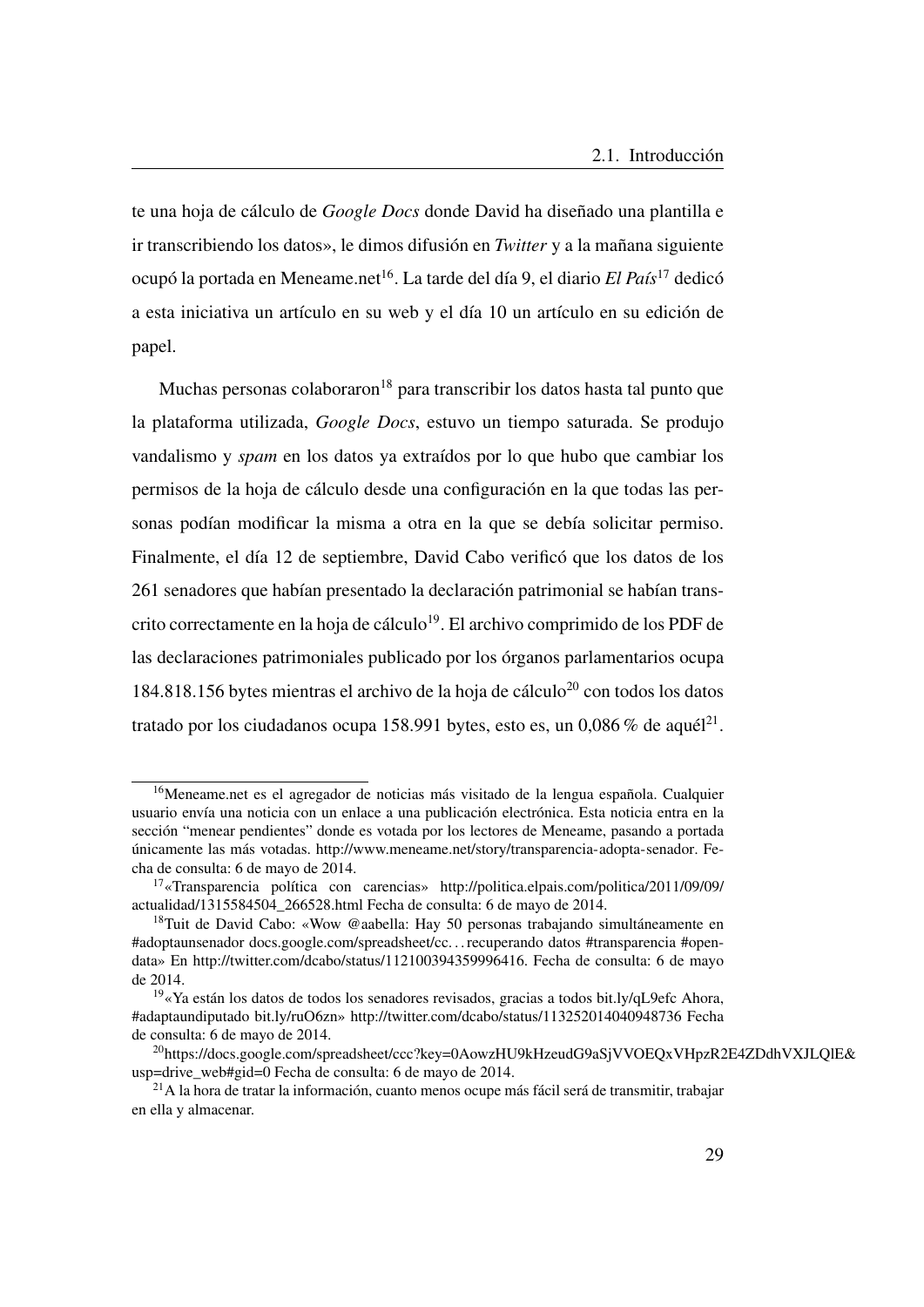Ese mismo día 12, David Cabo envió un correo electrónico<sup>[22](#page-59-0)</sup> al grupo Pro Bono Público en el que bajo el asunto «Adopta un senador: post-mortem» realizaba un resumen final de la experiencia compartiendo públicamente el aprendizaje obtenido.

Este tipo de acciones colaborativas no planificadas de antemano son frecuentes. En la narración anterior encontramos todos los elementos de un nuevo ejercicio de activismo político: (i) El sujeto es un grupo de personas no organizado en estructuras formales; (ii) La acción consiste en extraer el contenido de una documentación de los poderes públicos, transformarlo y publicarlo siguiendo los criterios de (iii) *open data*, cuidando que el formato y la licencia del producto final permita su uso, difusión y transformación libres. Partiendo de estas características, el presente artículo propone ir más allá mediante la descripción de un modelo que permita establecer campos comunes a todas las acciones de esta naturaleza que se realizan en la actualidad para así favorecer la interoperabilidad entre las iniciativas.

Por último, ha de señalarse que estos trabajos colaborativos buscan una mejor transparencia de los poderes públicos dada la existencia de déficits democráticos y el desplazamiento de la acción política que éstos producen (cfr. Marres, [2005,](#page-85-0) pp. 26–30). Sin embargo, no vamos a caer en la ingenuidad de pensar que mediante la puesta a disposición de los datos públicos más su posible análisis por los ciudadanos van a aflorar los verdaderos intereses y la realidad de las transacciones económicas subyacentes en el ejercicio del poder político. Si bien este paso por sí sólo no es suficiente, sin embargo, es totalmente necesario no sólo para el control político sino para perseguir la corrupción y proteger a quienes la denuncian.

<span id="page-59-0"></span><sup>&</sup>lt;sup>22</sup><https://groups.google.com/d/msg/pro-bono-publico/euSNKX4C9QQ/0Sgi8rQdOlMJ> Fecha de consulta: 6 de mayo de 2014.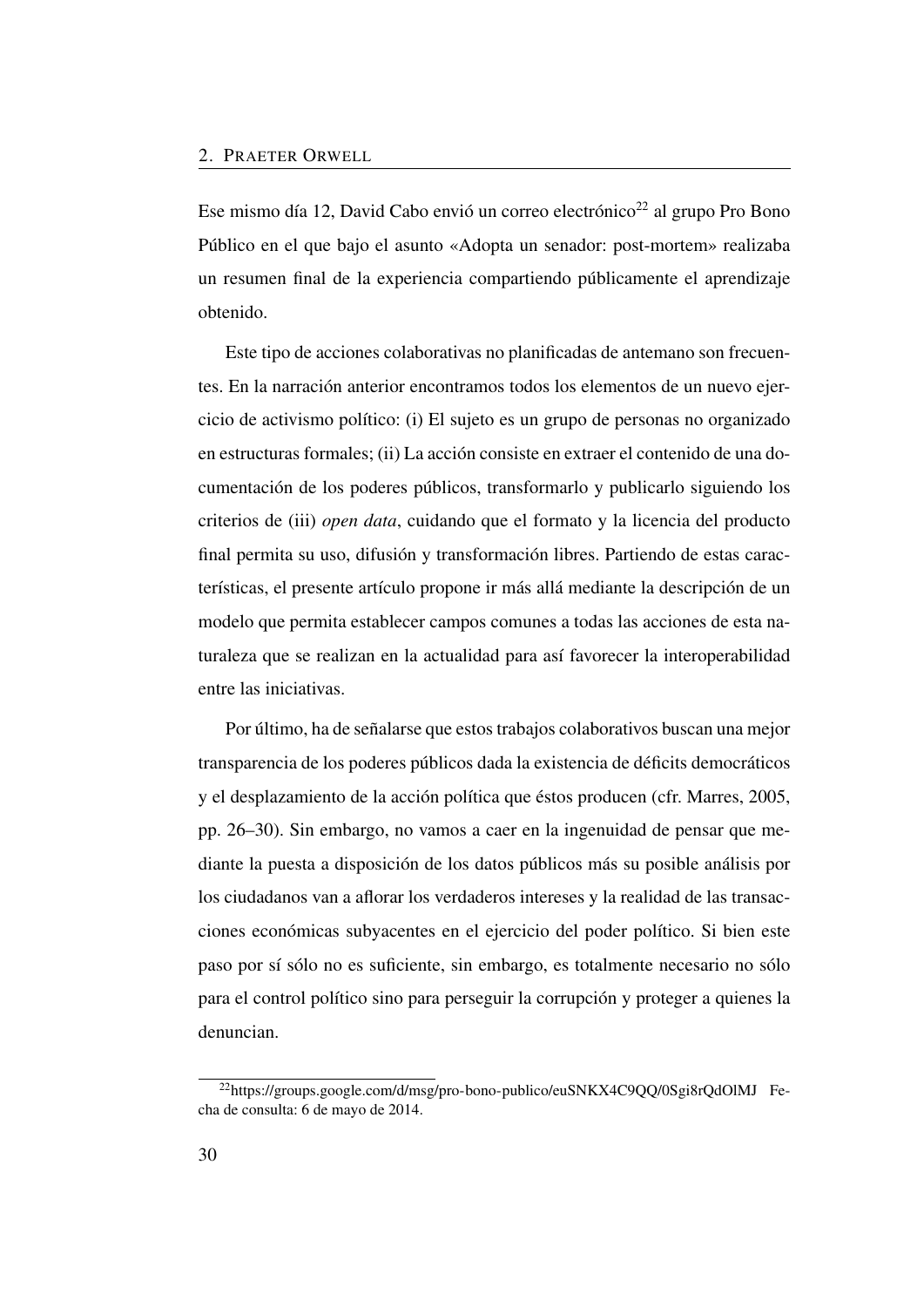## <span id="page-60-0"></span>2.2. SUJETOS

Las actividades descritas en la introducción fueron realizadas por un grupo de personas interconectadas entre sí. Se trata de un grupo heterogéneo de personas cuya afinidad es la de hallarse interesadas en el fenómeno de "open data" y dedicarse cada uno en la medida de su voluntad, a proponer iniciativas, ejecutar o difundir las mismas sin recibir retribución alguna a cambio. Los sistemas "tradicionales" basados en premisas tales como la unión $^{23}$  $^{23}$  $^{23}$  de sus integrantes y la existencia de un histórico en la adscripción de los miembros, mutan en redes:

Si la "fraternidad" implicaba una estructura preexistente que predeterminaba y predefinía las reglas vinculantes para la conducta, las actitudes y los principios de la interacción, las "redes" carecen de historia previa; nacen en el transcurso de la acción y se mantienen con vida (o, mejor dicho, son continua y repetitivamente recreadas/resucitadas) únicamente gracias a sucesivos actos comunicativos (Bauman, [2010,](#page-49-5) p. 173).

En el activismo *online*, se producen dinámicas de trabajo en red donde los sistemas de entrada y salida o adscripción a estos grupos informales son efímeras, aunque, añadimos, altamente eficaces siendo «el rasgo más trascendental de las redes [...] la inusitada flexibilidad con la que puede modificarse su composición: se suman o se restan elementos individuales sin más esfuerzo que el preciso para introducir (o borrar) un número en la agenda de un teléfono móvil» (2010, 173). Se generan de esta manera relaciones con vínculos fácilmente disolubles, sin una duración determinada y sin los compromisos a largo plazo que el citado autor (2010, p. 29) caracteriza como enjambres: «los grupos (y sus líderes, jerarquías y escalafones característicos) tienden a ser reemplazados por los

<span id="page-60-1"></span><sup>&</sup>lt;sup>23</sup>La tradicional consigna que se corea en las manifestaciones de "El pueblo unido jamás será vencido" hace referencia a este concepto de unión como fuente de poder.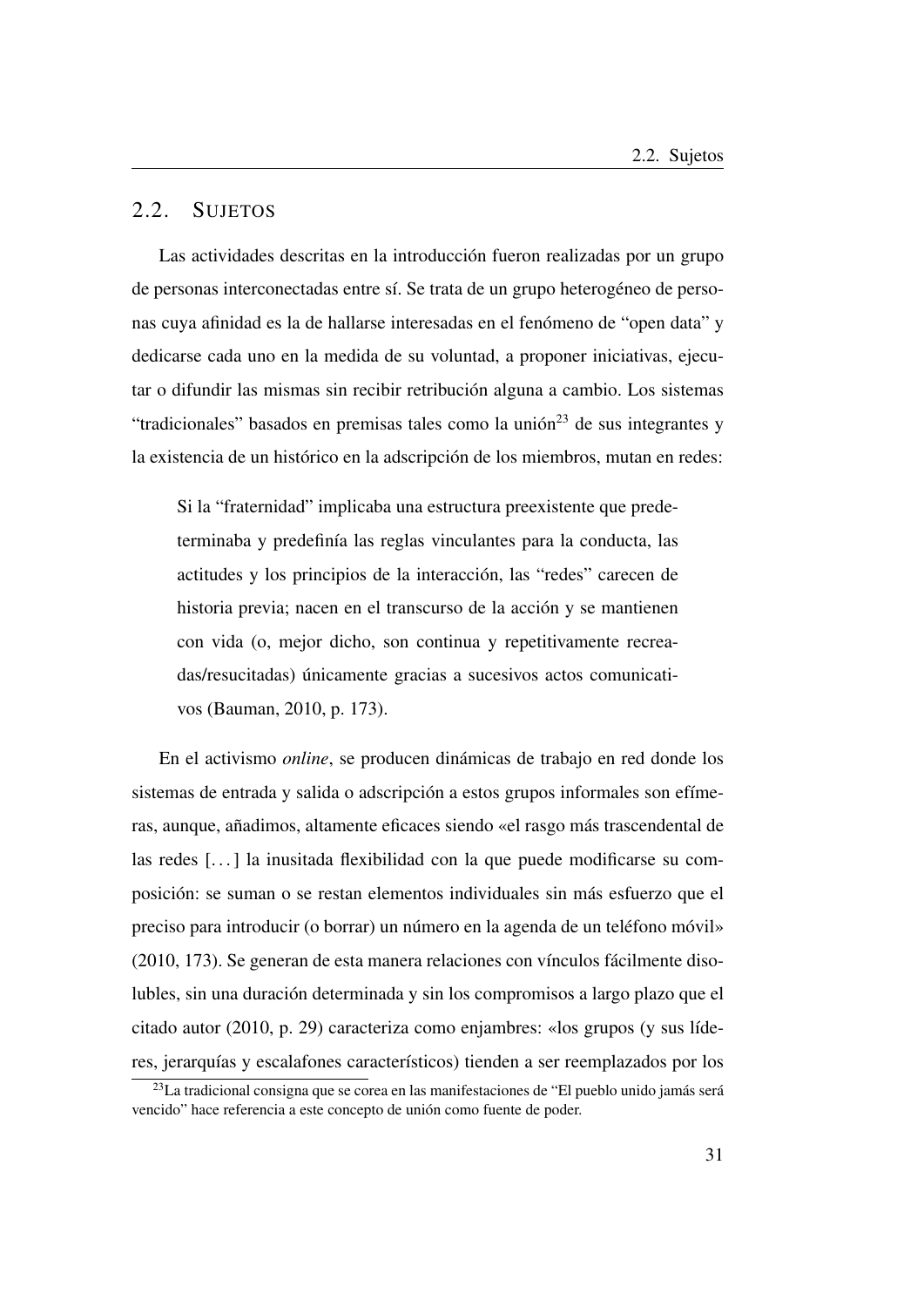enjambres. . . se juntan, se dispersan y se vuelven a reunir en ocasiones sucesivas, guiados cada vez por temas relevantes diferentes y siempre cambiantes».

Estos grupos son sujetos del ejercicio de acciones de reivindicación política a través de nuevos modelos de actividades. Ya no se trata de ejercer el derecho de manifestación, de asociación política o de generar una opinión pública a través de la repetición goebbeliana de la información, sino de generar datos que puedan ser utilizados por todos libremente y que tengan las menores limitaciones posibles (bien barreras por su formato, bien por su licencia legal) para así facilitar su distribución en soportes tangibles o su difusión mediante procedimientos intangibles.

La procedencia de los integrantes de estos grupos es variada, si bien se les puede caracterizar por su conocimiento y uso del Software Libre, el seguimien-to del lema «information wants to be free»<sup>[24](#page-61-0)</sup> y, como acertadamente señalan Carceler y López [\(2003,](#page-84-0) p. 256), la intersección de sus valores «con los que según Merton definen la actividad del científico –universalidad, comunidad de los conocimientos, escepticismo organizado y desinterés– no sería vacía en ningún caso», pudiendo incluso especularse que son continuación de la teoría política tecnocrática en la que «la política considerada como diálogo, conflicto o pluralidad, es sustituida por la certeza de la ciencia y de la técnica, convirtiéndose la eficacia en un criterio fundamental para la adopción de decisiones políticas» (Valencia Sáiz, [1995,](#page-85-1) p. 418). Su método de trabajo consiste en la *peer production*, de la que Benkler [\(2006\)](#page-49-4) se ha ocupado con profundidad y extensión.

<span id="page-61-0"></span><sup>24</sup>El origen del lema «la información quiere ser libre» proviene de una intervención de Stewart Brand en la primera conferencia *hacker* celebrada en otoño de 1984: «In fall 1984, at the first Hackers' Conference, I said in one discussion session: "On the one hand information wants to be expensive, because it's so valuable. The right information in the right place just changes your life. On the other hand, information wants to be free, because the cost of getting it out is getting lower and lower all the time. So you have these two fighting against each other." That was printed in a report/transcript from the conference in the May 1985 -Whole Earth Review, p. 49». [http://www.rogerclarke.com/II/IWtbF.html.](http://www.rogerclarke.com/II/IWtbF.html) Fecha de consulta: 6 de mayo de 2014.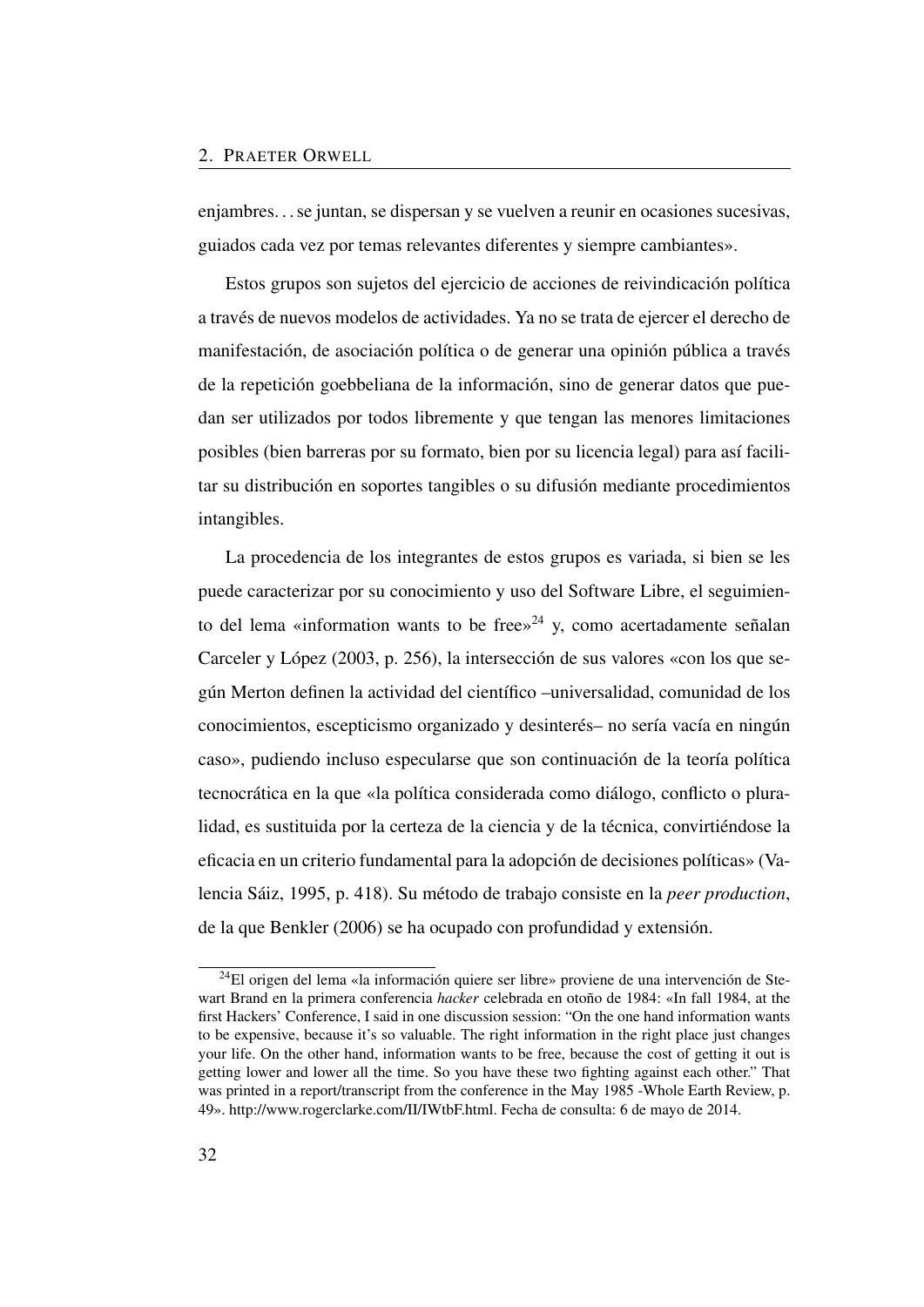Habremos de plantearnos si un sujeto informal como el anterior es susceptible de protección y amparo legal, lo que requerirá un estudio más extenso que no puede realizarse en este artículo. No obstante, se ha de señalar que el Tribunal Constitucional español ha declarado reiteradamente que el ejercicio del derecho de información y de la libertad de expresión son la parte nuclear de la democracia pues permiten que los ciudadanos puedan hacerse una opinión fundada que utilicen luego a la hora de ejercitar el voto. Ahora bien, a nadie le es desconocida la quiebra de la confianza en los mecanismos tradicionales de generar opinión, que son los medios de comunicación social, y la aparición de nuevos canales de adquisición de conocimiento como lo son los de acudir a las fuentes primarias $^{25}$  $^{25}$  $^{25}$  ya que todos disponemos de la posibilidad de distribuir nuestra información a todos los confines del globo y por un precio despreciable cuando no nulo. Ya adelanto que la respuesta a la protección legal de estos grupos como contribuyentes de datos soporte de una fundada opinión pública ha de ser positiva por las mismas razones que la tienen los medios de comunicación. A mayor abundamiento, los trabajos de estos grupos son utilizados por los medios de comunicación tradicional en lo que se ha venido a denominar «Data-Driven Journalism»[26](#page-62-1) .

El Derecho no ha sido ajeno a contemplar la existencia de derechos y obligaciones dentro de grupos no formalizados legalmente. Sin pretender un carácter exhaustivo, podemos señalar los siguientes ejemplos en los que un colectivo in-

<span id="page-62-0"></span> $^{25}$ En el mundo jurídico, ya no es admisible la lectura online de una noticia sobre una resolución judicial si la noticia no va acompañada con un enlace a la resolución. Es más, en todos los procedimientos sobre propiedad intelectual que derivaron en la falta de infracción de la propiedad intelectual de las webs de enlaces y en los procedimientos contra el canon en los soportes digitales, las fuentes primarias han sido los blogs de los abogados intervinientes en los procedimientos, que siempre han enlazado a la resolución para su descarga por los lectores y posibilidad de comprobación de las afirmaciones del articulista. En otros sectores, basta el ejemplo del CERN suizo en cuya página web se va informando sobre los resultados del colisionador de partículas en su búsqueda del bosón de Higgs

<span id="page-62-1"></span> $^{26}$ Data-Driven Journalism se está traduciendo indiferentemente por «periodismo de datos» o por «periodismo basado en datos».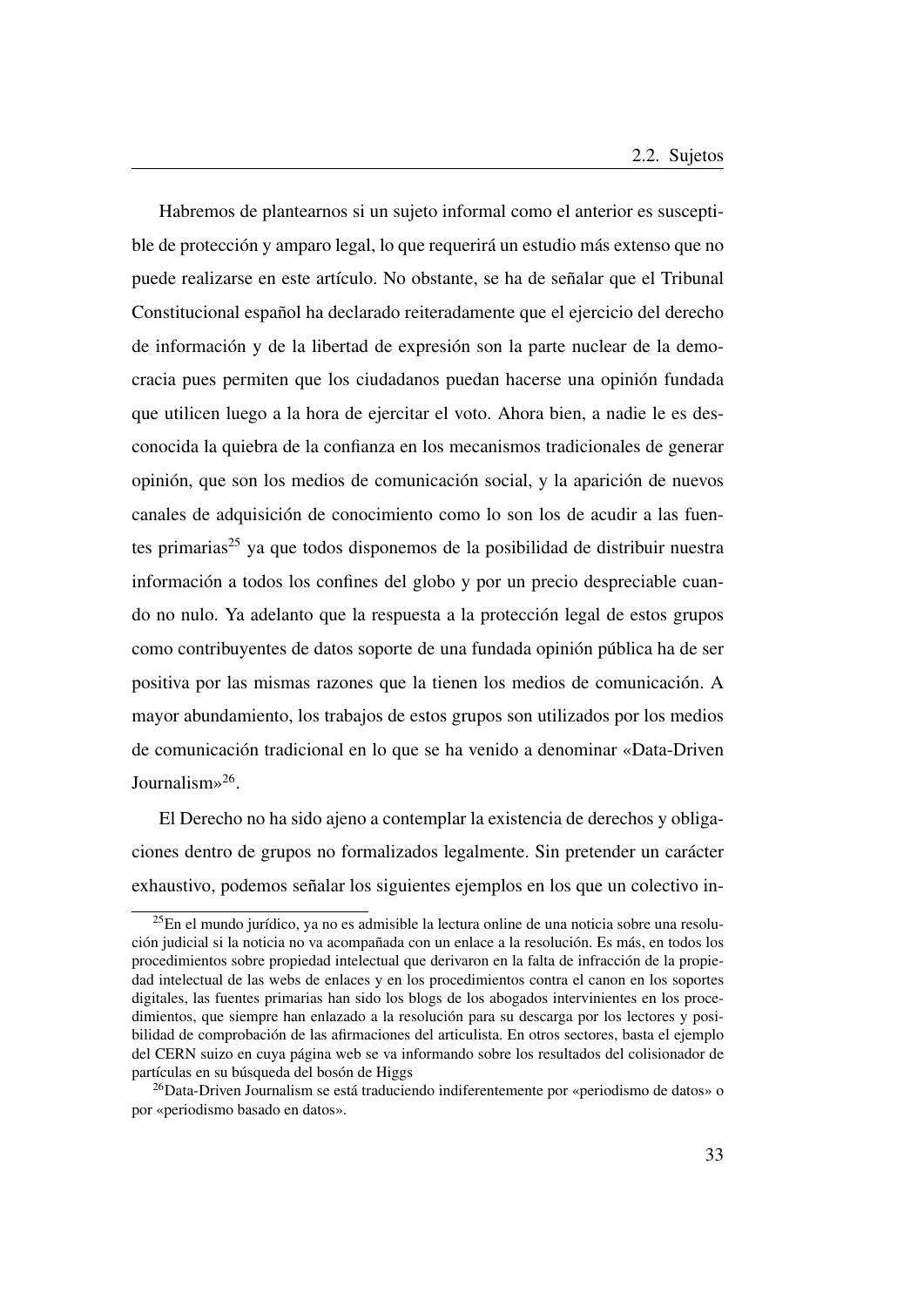determinado es susceptible de ejercitar derechos y responder a obligaciones:

1. En el ámbito del Derecho procesal civil, el titular legitimado para comparecer en el proceso ha sufrido una evolución histórica en la que, con Montero Aroca [\(1997,](#page-85-2) p. 51), «podemos decir que hemos pasado de la nada hasta un final que no se descubre todavía». En lo que nos interesa para este estudio, en los litigios en los que pueden concurrir pluralidad de partes, el autor citado diferencia entre los intereses colectivos y los intereses difusos:

> Lo característico de los intereses colectivos es que los mismos corresponden a una serie de personas, más o menos numerosa, que están o pueden estar determinadas, o que por lo menos no son absolutamente indeterminables, entre las cuales existe un vínculo jurídico [. . . ] existiendo una entidad que es persona jurídica a la cual se atribuye por ley la "representación institucional" para la defensa de ese interés [\(1997,](#page-85-2) p. 48),

mientras que los intereses difusos:

se caracterizan porque corresponden a una serie de personas que están absolutamente indeterminadas, no existiendo entre ellas vínculo jurídico alguno, de modo que la afectación a todas ellas deriva sólo de razones de hecho contingentes (como ser posibles consumidores de un mismo producto, vivir en el mismo lugar, ser destinatarios de una campaña de publicidad [\(1997,](#page-85-2) p. 48).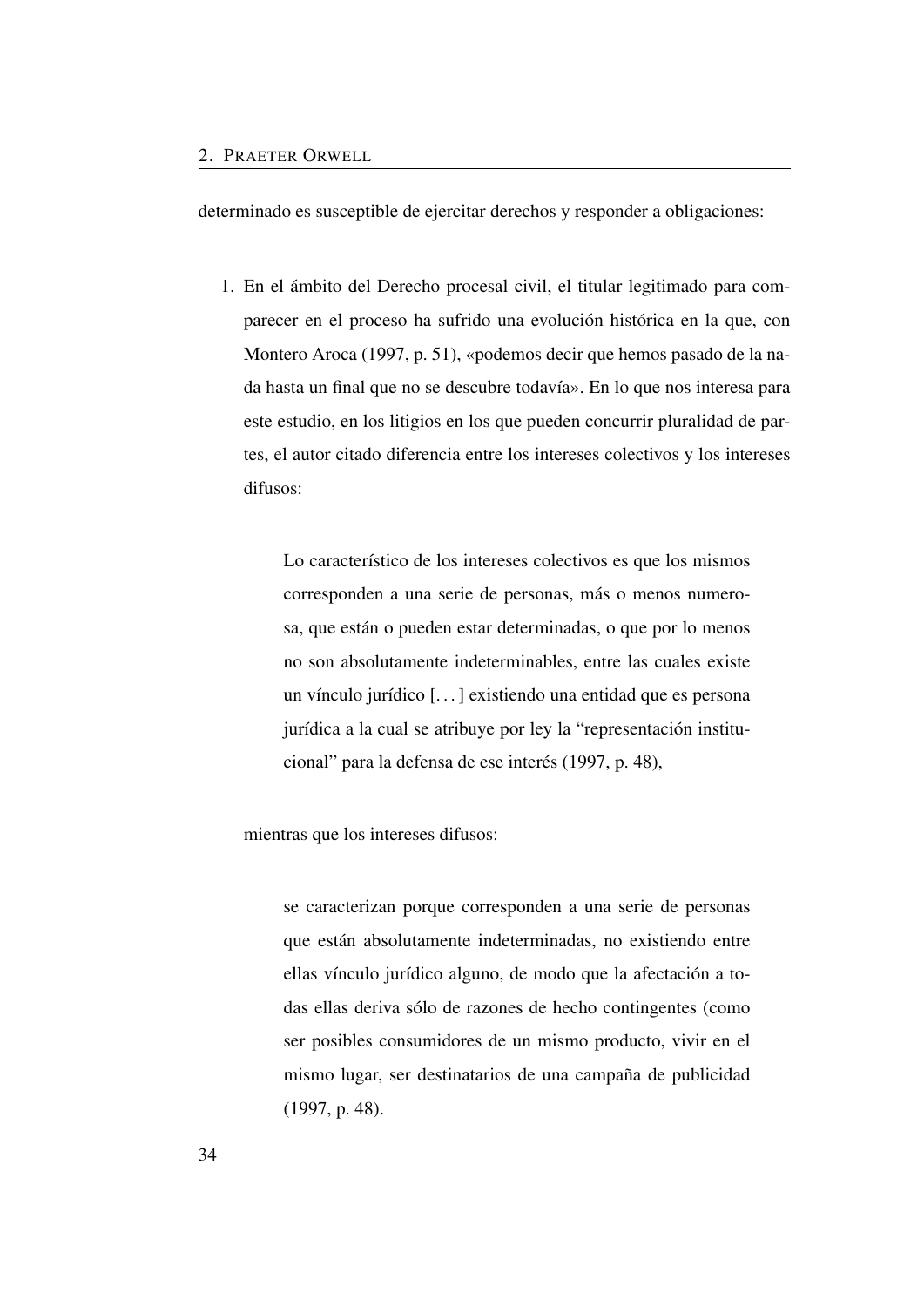También, añadimos nosotros, la afectación de los intereses difusos deriva de ser activistas del *open data* y hallarse ejercitando acciones de significado político.

2. El Tribunal Constitucional inauguró una corriente jurisprudencial en el caso Violeta Friedman contra Leon Degrelle y el semanario Tiempo median-te la sentencia 214/1991 de fecha 11 de noviembre<sup>[27](#page-64-0)</sup>. En dicha resolución se admitió la legitimación activa de una persona física en representación de colectivos sin personalidad jurídica, estableciéndose que también un colectivo es susceptible de tener honor. Señaló la sentencia en su Fundamento de Derecho 3 que:

> Pero esta legitimación originaria no excluye, ni la existencia de otras legitimaciones [. . . ] ni que haya de considerarse también como legitimación originaria la de un miembro de un grupo étnico o social determinado, cuando la ofensa se dirigiera contra todo ese colectivo [. . . ]. En tal supuesto, y habida cuenta de que los tales grupos étnicos, sociales e incluso religiosos son, por lo general, *entes sin personalidad jurídica y, en cuanto tales, carecen de órganos de representación a quienes el ordenamiento pudiera atribuirles el ejercicio de las acciones, civiles y penales*[28](#page-64-1), en defensa de su honor colectivo, de no admitir el art. 162.1 b) C.E., la legitimación activa de todos y cada uno de los tales miembros, residentes en nuestro país, para poder reaccionar jurisdiccionalmente contra las intromisiones en el honor de dichos grupos, no sólo permanecerían indemnes las lesiones a

<span id="page-64-0"></span><sup>27</sup><http://hj.tribunalconstitucional.es/HJ/es/Resolucion/Show/1853> Fecha de consulta: 6 de mayo de 2014.

<span id="page-64-1"></span><sup>&</sup>lt;sup>28</sup>Sin cursivas en el original.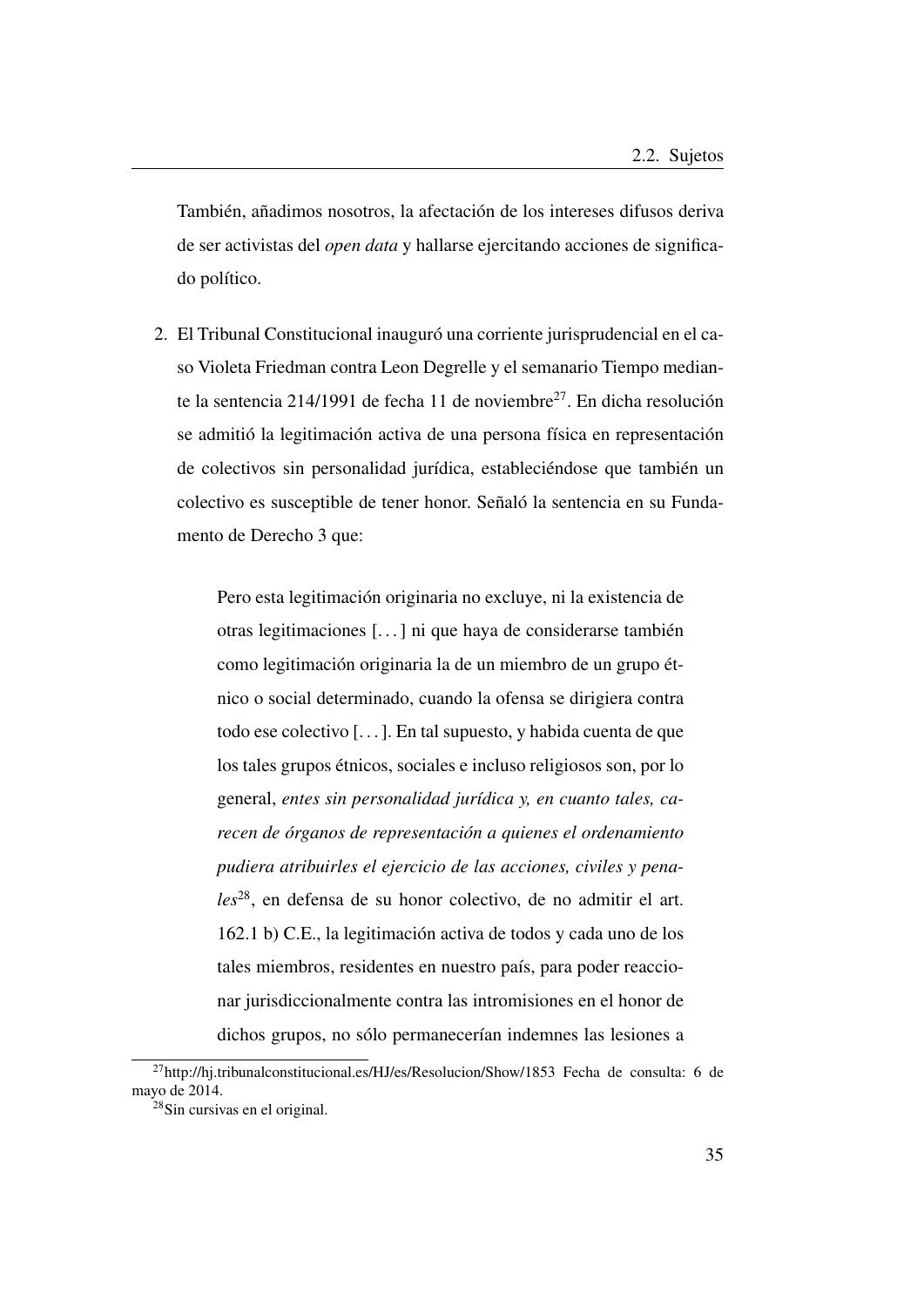este derecho fundamental que sufrirían por igual todos y cada uno de sus integrantes, sino que también el Estado español de Derecho permitiría el surgimiento de campañas discriminatorias, racistas o de carácter xenófobo, contrarias a la igualdad  $[\ldots]$ 

- 3. En Derecho fiscal, se estableció el reconocimiento de grupos informales como sujetos tributarios. Obviamente la finalidad era la de someter a los grupos informales a los supuestos de tributación, señalándose como ejemplo típico a los grupos de personas que organizaban una tómbola en la que parte de lo recaudado se destinaba a premios, y parte a beneficio sin tributar. En este sentido, la Ley 58/2003, de 17 de diciembre, General Tributaria, establece en su artículo 35 apartado 4 que «Tendrán la consideración de obligados tributarios, en las leyes en que así se establezca, las herencias yacentes, comunidades de bienes y demás entidades que, *carentes de personalidad jurídica*[29](#page-65-0), constituyan una unidad económica o un patrimonio separado susceptibles de imposición.»
- 4. En Derecho penal basta señalar el apartado 6 del artículo 177 del Código penal, que establece la imposición de una pena superior en grado cuando el culpable perteneciera a una organización o asociación de más de dos personas, «incluso de carácter transitorio», que se dedicase a la realización de las actividades de la trata de seres humanos. Otro ejemplo es el artículo 515, que contempla específicamente el delito de asociación ilícita.

En resumen, si bien el Derecho y la jurisprudencia no son ajenos a la regulación del ejercicio de derechos y obligaciones en ámbitos grupales no formalizados legalmente, las resoluciones judiciales todavía no han tenido la oportunidad

<span id="page-65-0"></span><sup>29</sup>Sin cursivas en el original.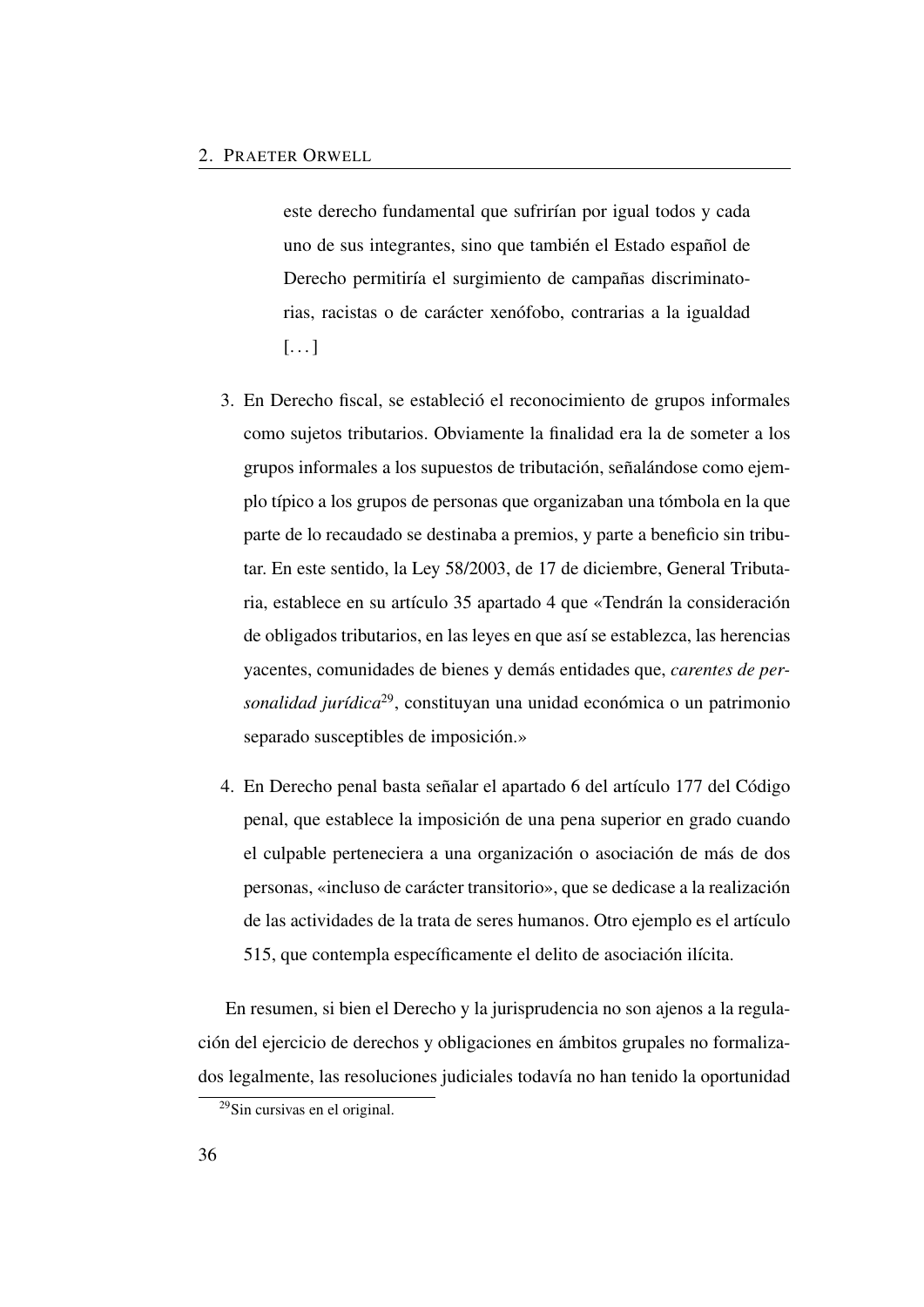de pronunciarse sobre las bondades que estos grupos efímeros, mediante sus trabajos espontáneos, aportan en favor de una opinión pública soporte de democracia. La jurisprudencia favorable a la función de los medios de comunicación social como constructores de *prius* de la democracia deberá actualizarse con el reconocimiento y defensa de este tipo de grupos, máxime dada la pérdida de confianza generalizada que están sufriendo los medios tradicionales por sus vinculaciones con los poderes económicos y políticos y que según Castells [\(2009,](#page-85-3) p. 262) «No son el Cuarto Poder. Son mucho más importantes: son el espacio donde se crea el poder [. . . ] en conjunto no son neutrales»

## <span id="page-66-0"></span>2.3. ACCIÓN

Las acciones llevadas a cabo por los grupos informales suponen una extracción de la información y una reestructuración de la misma bajo los principios, que posteriormente detallaremos, de los denominados «open data». La acción se halla finalísticamente determinada puesto que se conoce *ab initio* tanto el formato como la estructura en la que se archivará la información tratada. Las actividades que el grupo de voluntarios realiza consisten en la (i) extracción de la información, su (ii) transformación para adecuarla a una estructura y un formato determinados y, por último, su (iii) puesta a disposición pública (la publicación *online*).

En el caso concreto del ejemplo señalado en la introducción, las plataformas utilizadas para la realización de las diversas acciones fueron [http://twitter.com,](http://twitter.com) [http://derecho-internet.org,]( http://derecho-internet.org) [http://groups.google.com,](http://groups.google.com)<http://meneame.net> y [http:](http://docs.google.com) [//docs.google.com.](http://docs.google.com) Tal y como se ha relatado, en *Twitter* se intercambiaron los primeros mensajes y se obtuvo una primera difusión del proyecto. La web De-recho de Internet<sup>[30](#page-66-1)</sup> se utilizó para una explicación más detallada del proyecto, lo

<span id="page-66-1"></span><sup>30</sup><http://derecho-internet.org>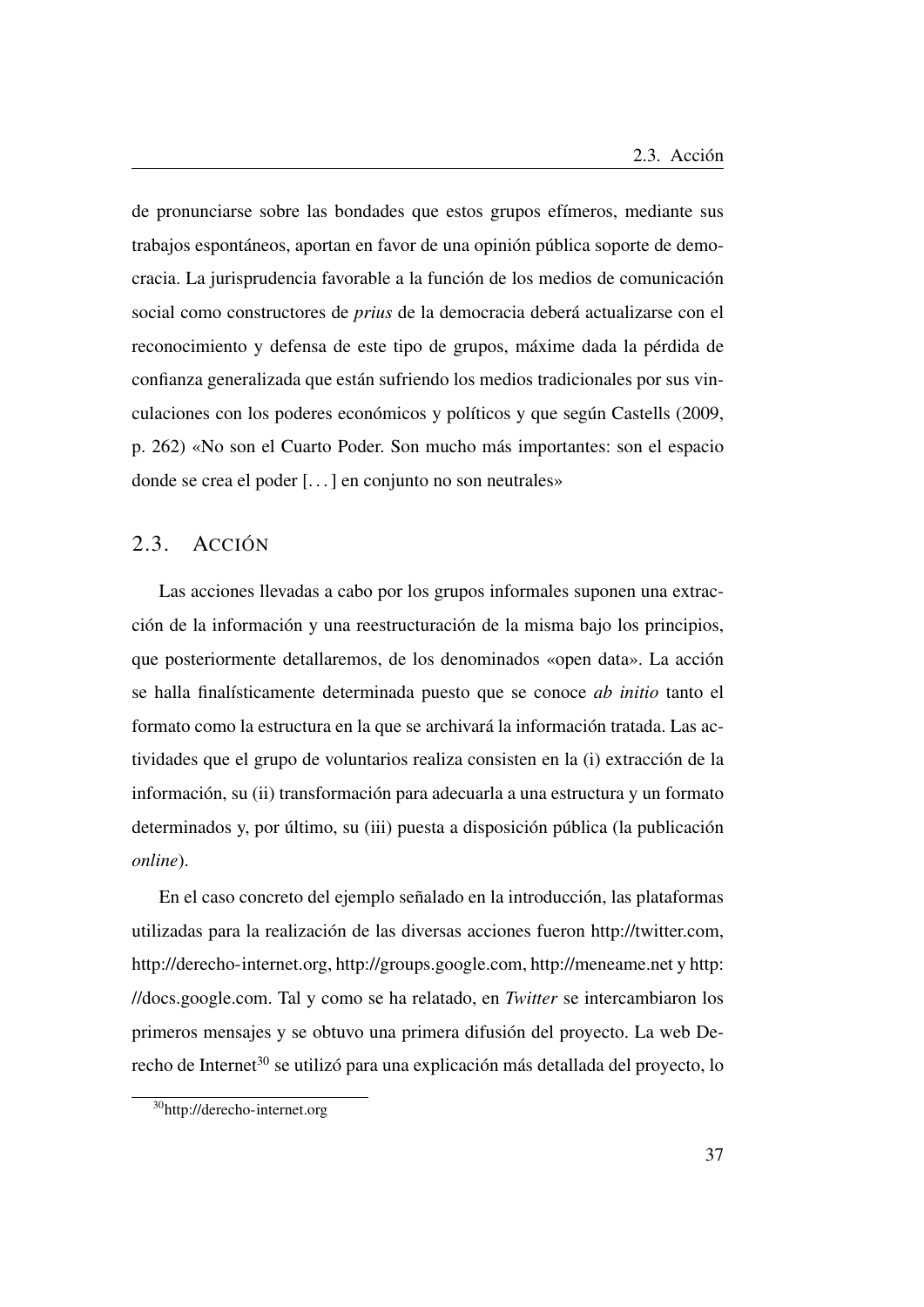que hubiera sido imposible en Twitter dada la limitación de sus mensajes a 140 caracteres. Sin concertarlo con nadie, el usuario GotMilk<sup>[31](#page-67-0)</sup> publicó la noticia en Menéame, siendo votada por los usuarios pasando a portada, lo que extendió la difusión del proyecto. Por otra parte, Google Docs fue utilizada por los voluntarios para la transcripción simultánea de los archivos PDF a la hoja de cálculo y finalmente el análisis post mortem fue enviado por David Cabo mediante un co-rreo electrónico al grupo Pro Bono Público<sup>[32](#page-67-1)</sup>. Salvo la web Derecho de Internet, los participantes iniciales utilizaron recursos gratuitos accesibles por todos. Los gastos que ha costado la acción han sido cero euros $33$ . En este tipo de acciones, la barrera de entrada no es la económica sino la del conocimiento.

#### LA EXTRACCIÓN DE LA INFORMACIÓN

Las técnicas que se utilizan para la extracción de la información dependen de la capacidad de aplicar métodos automatizados al documento contenedor de la información inicial, siendo residual la técnica manual cuando no existe ninguna otra posibilidad más eficaz. La técnica manual consiste en la visualización del documento y la transcripción en texto de los datos relevantes contenidos en el mismo[34](#page-67-3). Los formatos del documento inicial habitualmente son archivos PDF o páginas web, a los que habrá de aplicárseles técnicas diferentes:

Documentos en formato PDF. Se utiliza un *software* de reconocimiento óptico de caracteres, que en muchas ocasiones logra transcribir de una manera más o menos exacta la información, debiéndose siempre verificar

<span id="page-67-1"></span><span id="page-67-0"></span><sup>31</sup><http://www.meneame.net/user/GotMilk/>

 $32$ Un grupo de Google es una lista de correo de suscripción más o menos abierta. El grupo de Google de Pro Bono Público es una lista abierta a cualquier suscriptor.

<span id="page-67-2"></span><sup>&</sup>lt;sup>33</sup>En pro del rigor ha de señalarse que el servidor que aloja Derecho de Internet tiene un coste de 50 USD mensuales, que han de repartirse entre diversas webs alojadas, siendo utilizado por el autor de este artículo para muchos más servicios que los de la mera publicación de un artículo.

<span id="page-67-3"></span><sup>34</sup>Coloquialmente: picar un documento.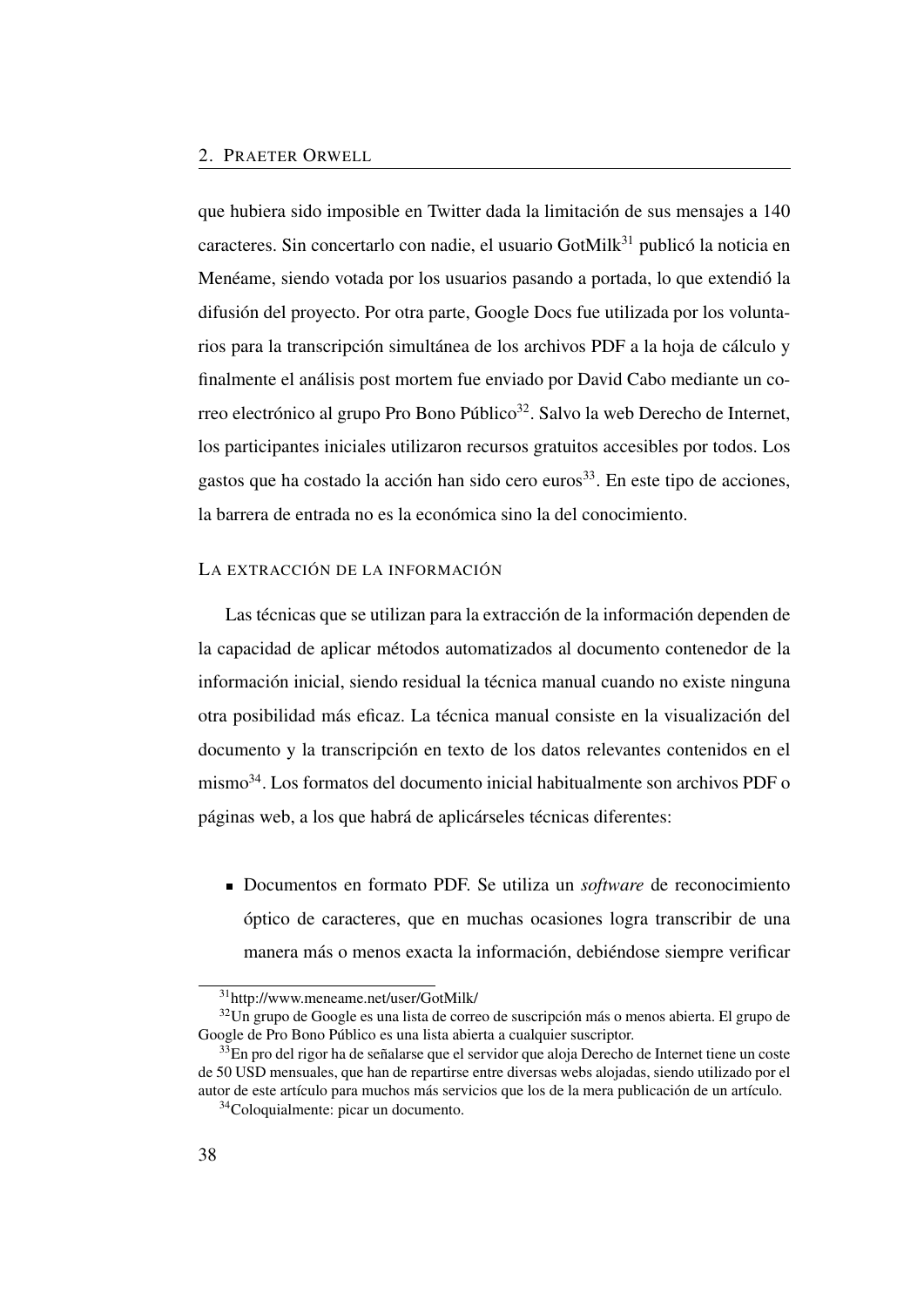y, en su caso, corregir los datos obtenidos (actividad que se conoce como «data massage», masaje de datos).

Documentos en formato HTML. Se aplican técnicas de *scraping* (raspado), consistentes en verificar el código fuente de una página web y escribir un programa de software que la descargue, la recorra y extraiga la información relevante. Para comprender cómo se utiliza esta técnica, pongamos un ejemplo partiendo de un documento HTML muy básico: una página web que contiene una lista con dos diputados. Tal y como puede observarse a continuación, el nombre y apellido de los diputados se halla entre las etiquetas <li>y </li>, que en lenguaje HTML se utilizan para señalar los elementos de una lista. La técnica de scraping consiste en construir un «parser» (analizador) que extraerá del archivo únicamente los datos «Abad Abad, José» y «Avila Avila, María» que son los que se hallan entre las etiquetas <li>y </li>indicadoras de los elementos de la lista.

```
<html>
  <header>
  ...
  <header>
  <body>
    <h1>Diputados</h1>
       <sub>u</sub>1></sub>
         <li>Abad Abad, José</li>
          <li>Avila Avila, María</li>
       \langle/ul>
  </body>
</html>
```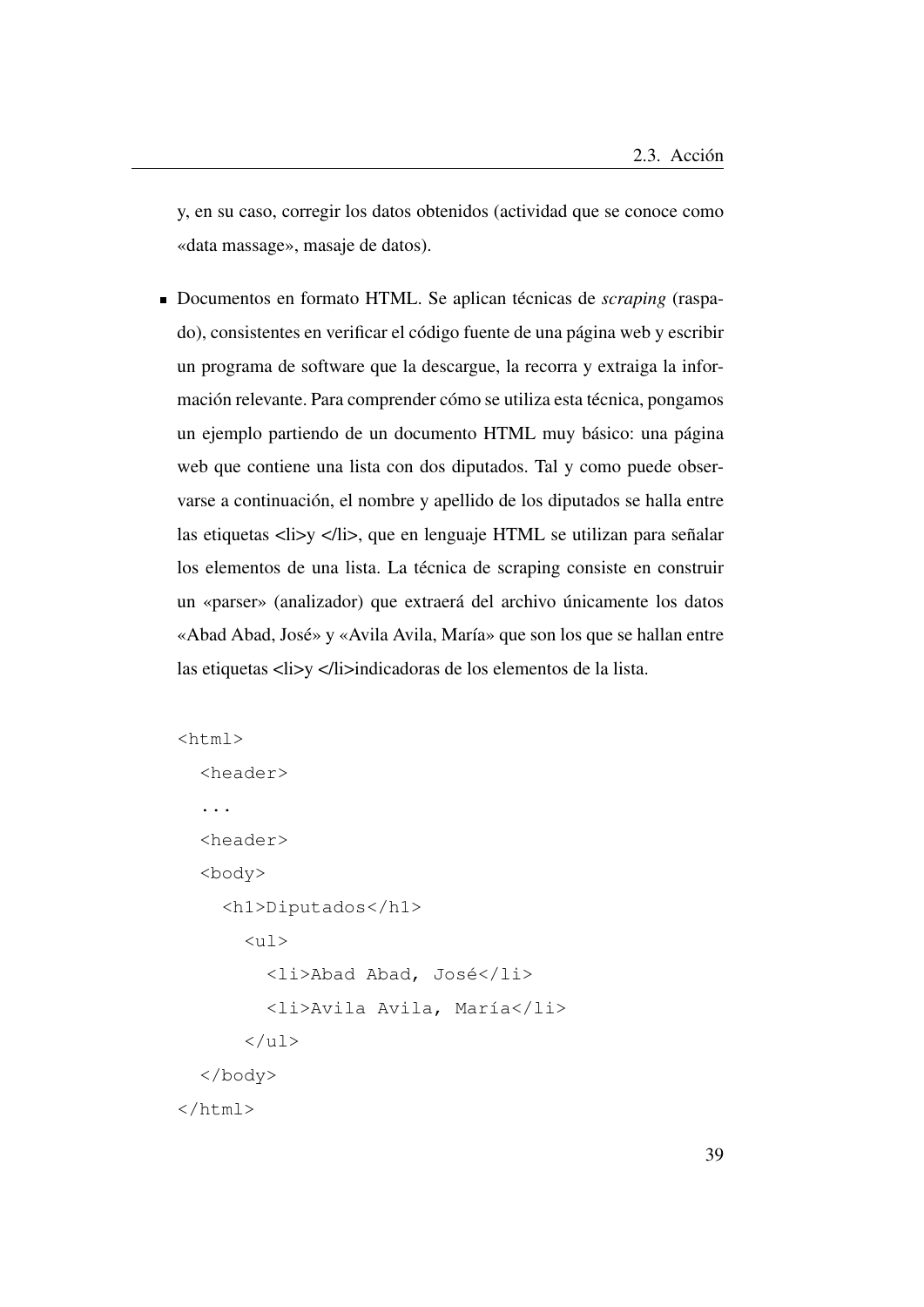Dado que cada página web tiene diferente contenido, para conocer qué ha de extraerse se verifica su código fuente y se escribe el programa de extracción. Para facilitar la verificación de los datos obtenidos mediante la extracción, es aconsejable publicar no sólo los datos sino también el software creado para generarlos<sup>[35](#page-69-0)</sup>.

#### TRANSFORMACIÓN

La transformación también se automatiza todo lo posible mediante la utilización de un software escrito *ad hoc*. Con la información extraída se construye un archivo en un formato que permita su reutilización y se verifica la corrección de los datos (ejemplos típicos a verificar son los diferentes formatos de fechas según los países «dd/mm/aa», «aa/mm/dd», y la utilización del punto o coma para señalar los decimales en los datos numéricos), si bien con elevada frecuencia nos encontramos con diferentes plantillas a través de las que se genera la información. Por ejemplo, el [BOE](#page-24-1) utiliza diferentes sistemas para formatear las fechas de una disposición según el período histórico de la norma. Así encontramos que en las órdenes ministeriales, hasta el 31 de diciembre de 2001 se utilizaba un formato, cambiando a partir del 1 de enero de 2002, lo que nos obliga a utilizar técnicas de scraping variables por fecha, formatos que vemos a continuación.

Antes del 31 de diciembre de 2001:

ORDEN de 28 de diciembre de 2001 sobre los Convenios de Promoción de Fondos de Titulización de Activos para favorecer la financiación empresarial.

<span id="page-69-0"></span>A partir del 1 de enero de 2002:

<sup>35</sup>Los *scripts* de *scraping* de los datos de los diputados del Congreso y de los senadores son públicos: «*Script* para extraer los datos de los senadores de la novena legislatura» [http:](http://derecho-internet.org/node/568) [//derecho-internet.org/node/568,](http://derecho-internet.org/node/568) fecha de consulta 6 de mayo de 2014, y «*Script* para extraer los datos de correo electrónico, blog, Twitter, Facebook y Youtube de los diputados del Congreso» [http://derecho-internet.org/node/567,](http://derecho-internet.org/node/567) fecha de consulta 6 de mayo de 2011.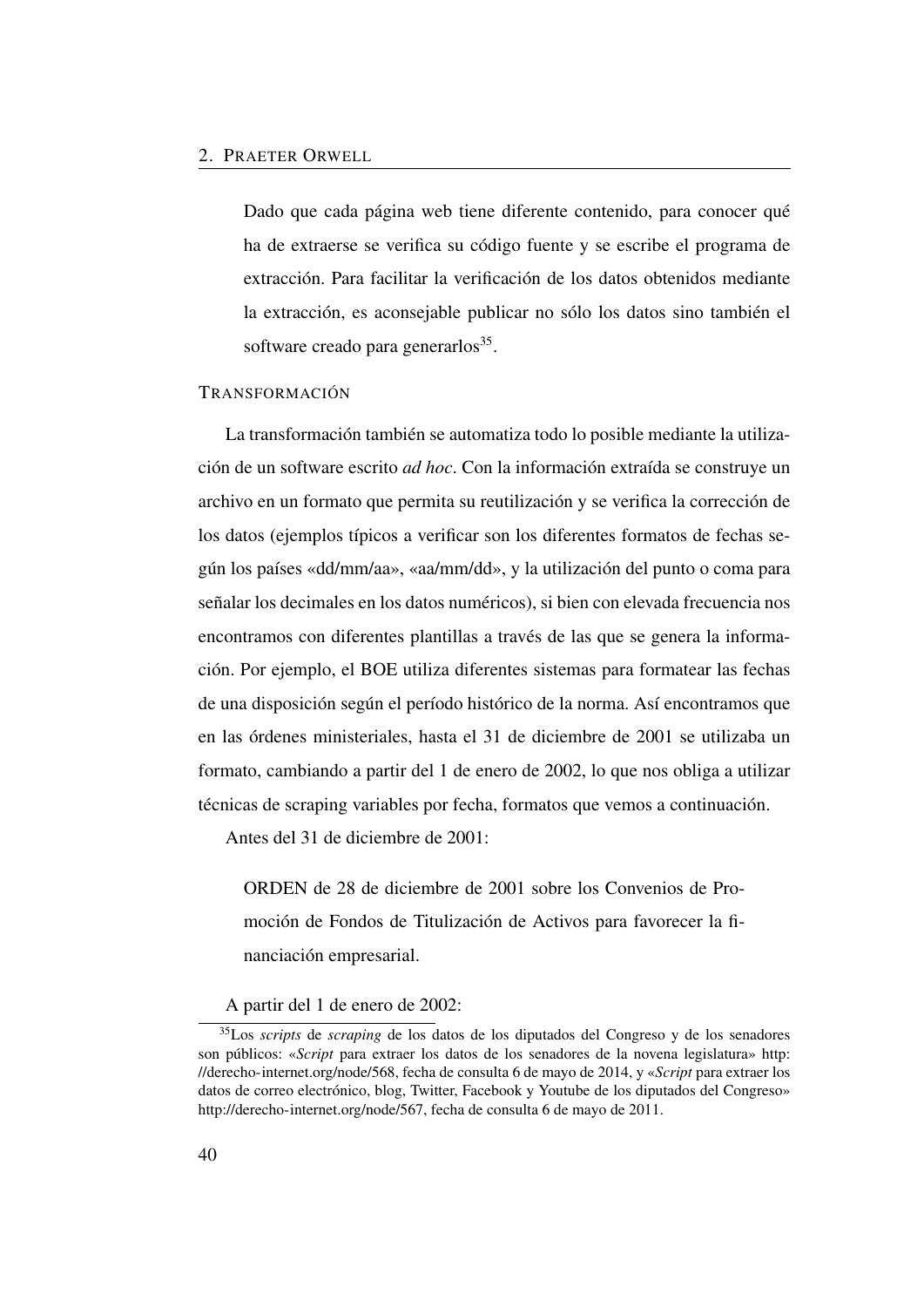ORDEN APA/16/2002, de 2 de enero, por la que se establece un plan de pesca para la pesquería de arrastre de fondo en el Caladero Nacional del Cantábrico y Noroeste.

En cuanto a las omisiones de un dato o errores de tipografía (por ejemplo, diferencia tipográfica septiembre – setiembre), dos son los posibles sistemas de trabajo: refinar el analizador para resolver todas las diferencias (que admita ambos términos septiembre y setiembre) o corregir la alteración de las fuentes de los datos, documentar esta alteración y hacerla pública para que los organismos oficiales, a su vez, puedan verificar estos extremos y corregir las fuentes en origen. Los dos sistemas de trabajo pueden observarse en las figuras [2.1](#page-71-0) y [2.2.](#page-72-0)

En este primer sistema de trabajo, se modifican las fuentes, que hemos guardado en el ordenador, y se publican finalmente tanto los datos como las modificaciones en las fuentes en un formato estándar para diferencias –diff patch–.

En este segundo sistema de trabajo, se modifica el analizador, concretamente una parte del mismo denominada «expresión regular», que es el patrón para identificar los caracteres que se están buscando. Por ejemplo, para encontrar una fecha como «28 de diciembre de 2001», el patrón que se utiliza es: [uno o dos dígitos cualesquiera] [espacio] [preposición «de»] [el nombre de un mes] [espacio] [preposición «de»] [cuatro dígitos de los que los dos primeros han de ser «19» o «20»].

## LA PUESTA A DISPOSICIÓN DE LA INFORMACIÓN EXTRAÍDA: LOS PRINCIPIOS DE OPEN DATA

Los días 7 y 8 de diciembre de 2007, treinta personas  $36$  se reunieron en Se-bastopol, California, convocadas<sup>[37](#page-70-1)</sup> por Carl Malamud y Tim O'Reilly y bajo

<span id="page-70-0"></span><sup>36</sup>Relación de asistentes en [https://public.resource.org/open\\_government\\_meeting.html](https://public.resource.org/open_government_meeting.html) Fecha de consulta: 6 de mayo de 2014.

<span id="page-70-1"></span><sup>&</sup>lt;sup>37</sup>Texto de la convocatoria en [https://public.resource.org/open\\_government\\_meeting.html](https://public.resource.org/open_government_meeting.html) Fecha de consulta: 6 de mayo de 2014.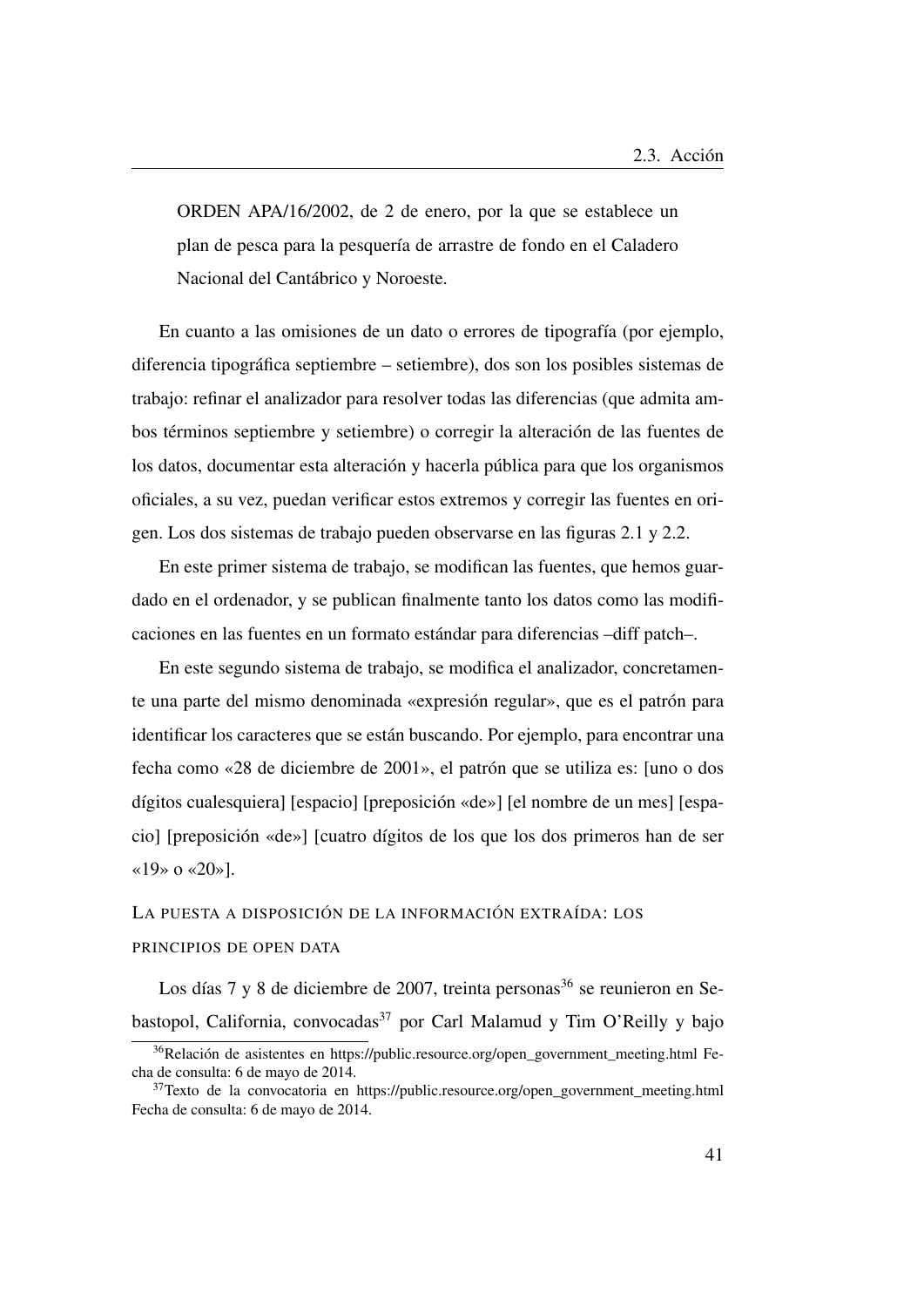2. PRAETER ORWELL



<span id="page-71-0"></span>Figura 2.1: Refinar analizador

el patrocinio de la Sunlight Foundation, Google y Yahoo. La cita tenía como objetivo discutir cómo deberían los órganos públicos almacenar la información electrónica para uso público. En esa reunión se establecieron los iniciales ocho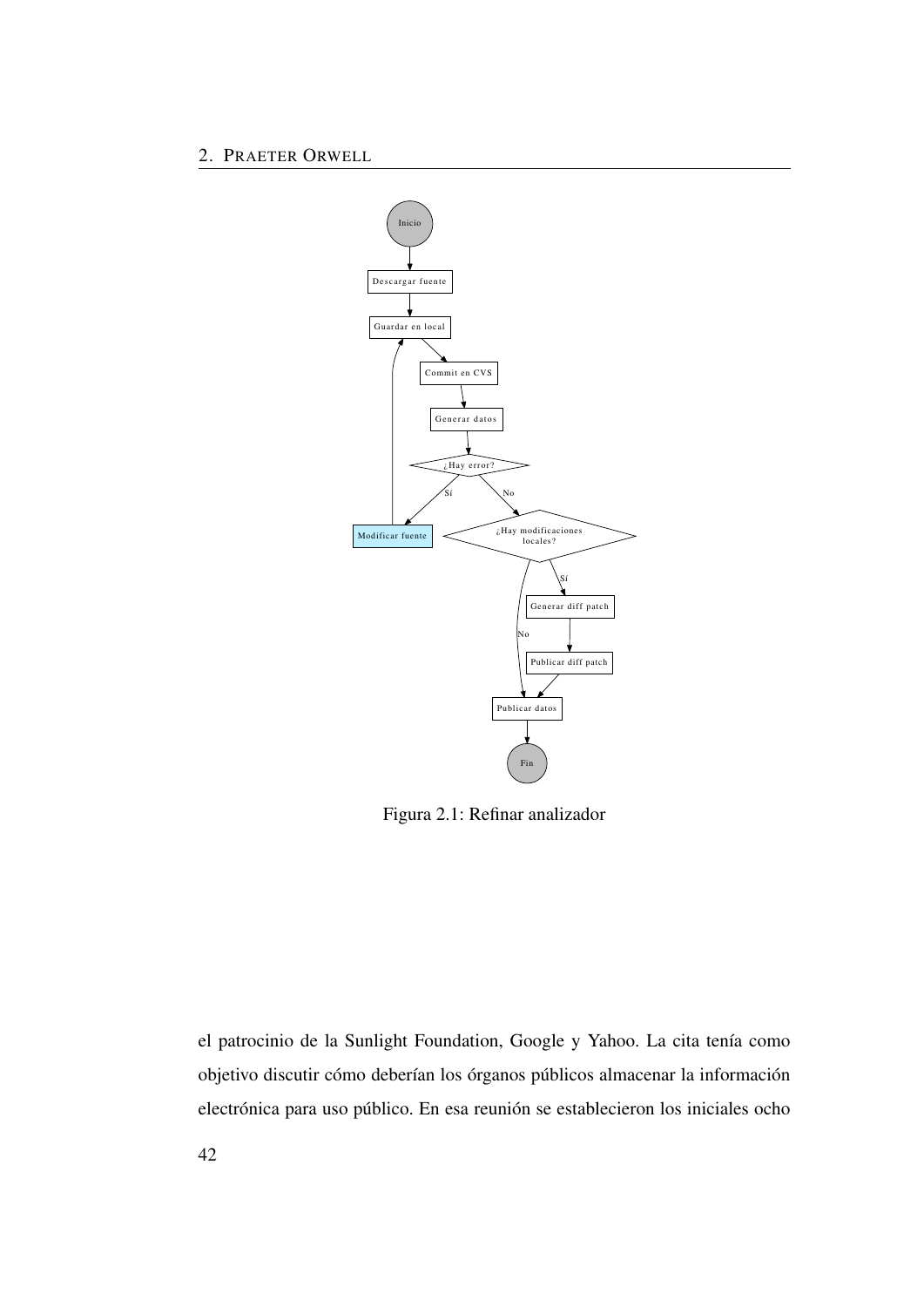

Figura 2.2: Corregir las fuentes

principios[38](#page-72-0) de *open data*[39](#page-72-1), luego más tarde ampliados a diez por la *Sunlight Foundation*, que señala que los principios son un continuo de apertura, teniendo

<span id="page-72-0"></span><sup>&</sup>lt;sup>38</sup>Open Government Data Principles. Government data shall be considered open if it is made public in a way that complies with the principles below:

<sup>1.</sup> Complete All public data is made available. Public data is data that is not subject to valid privacy, security or privilege limitations.

<sup>2.</sup> Primary Data is as collected at the source, with the highest possible level of granularity, not in aggregate or modified forms.

<sup>3.</sup> Timely Data is made available as quickly as necessary to preserve the value of the data.

<sup>4.</sup> Accessible Data is available to the widest range of users for the widest range of purposes.

<sup>5.</sup> Machine processable Data is reasonably structured to allow automated processing.

<sup>6.</sup> Non-discriminatory Data is available to anyone, with no requirement of registration.

<sup>7.</sup> Non-proprietary Data is available in a format over which no entity has exclusive control.

<sup>8.</sup> License-free Data is not subject to any copyright, patent, trademark or trade secret regula-

tion. Reasonable privacy, security and privilege restrictions may be allowed.

Compliance must be reviewable.

<span id="page-72-1"></span><sup>39</sup><http://www.opengovdata.org/home/8principles> Fecha de consulta: 6 de mayo de 2014.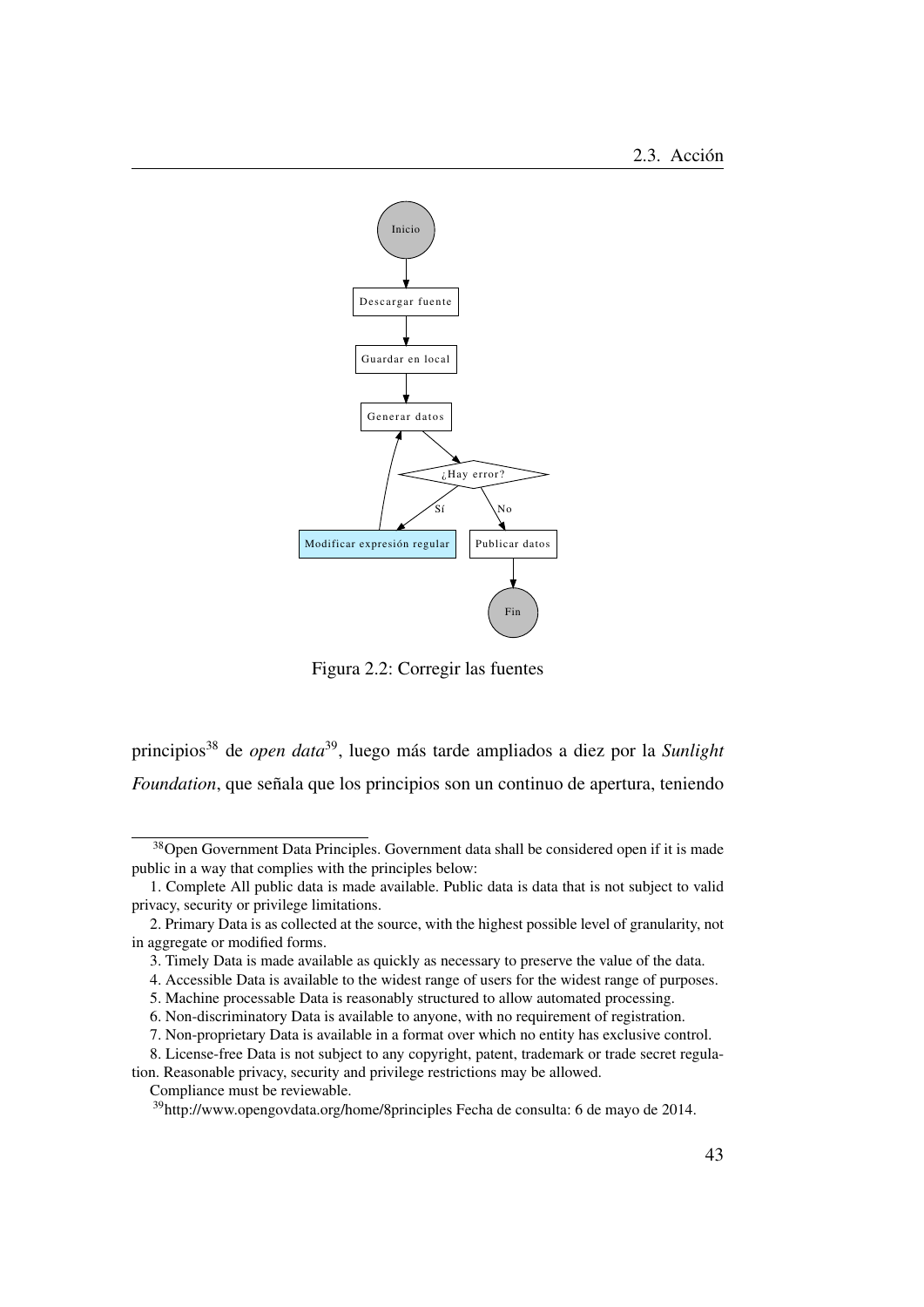su listado carácter descriptivo y no normativo $40$ . Los diez principios señalados son los que se resumen a continuación $41$ :

- Datos completos: Los datos puestos a disposición pública por el gobierno deben ser lo más completos posibles, debiendo incluir toda la información en bruto (obviamente respetando la privacidad de las personas), los metadatos y las fórmulas y explicaciones de cómo se han calculado los datos.
- Primariedad: Debe tratarse de fuentes primarias, esto es, las fuentes e información original recolectadas por el gobierno, así como los detalles de cómo se recolectaron.
- Oportunidad: Siempre que sea posible, la información deberá ser puesta a disposición tan rápidamente como es recogida y reunida. Deberá darse prioridad a los datos cuya utilidad sea sensible al tiempo.
- Facilidad de acceso físico y electrónico: Los conjuntos de datos publicados por el gobierno deberán ser lo más accesibles posible. La accesibilidad es la facilidad con la que se puede obtener la información, ya sea a través de medios físicos o electrónicos. Se evitarán las barreras para el acceso físico (por ejemplo, visitar personalmente una oficina) y para el acceso electrónico (por ejemplo, la imposición de una tecnología o la previa presentación de formularios).

Lectura por máquinas: La información debe ser almacenada en formatos que,

<span id="page-73-0"></span>siendo ampliamente utilizados, permitan el procesamiento por máquinas<sup>[42](#page-73-2)</sup>.

 $40\text{~}$  Each one exists along a continuum of openness, and the list writ large is intended as a guidebook, not a rulebook.» en [http://sunlightfoundation.com/blog/2010/08/11/](http://sunlightfoundation.com/blog/2010/08/11/a-principled-look-at-open-data/) [a-principled-look-at-open-data/](http://sunlightfoundation.com/blog/2010/08/11/a-principled-look-at-open-data/) Fecha de consulta: 6 de mayo de 2014.

<span id="page-73-1"></span><sup>41</sup><http://sunlightfoundation.com/policy/documents/ten-open-data-principles/> Fecha de consulta: 6 de mayo de 2014.

<span id="page-73-2"></span><sup>42</sup>El caso descrito en la introducción vulnera este principio, puesto que los archivos PDF con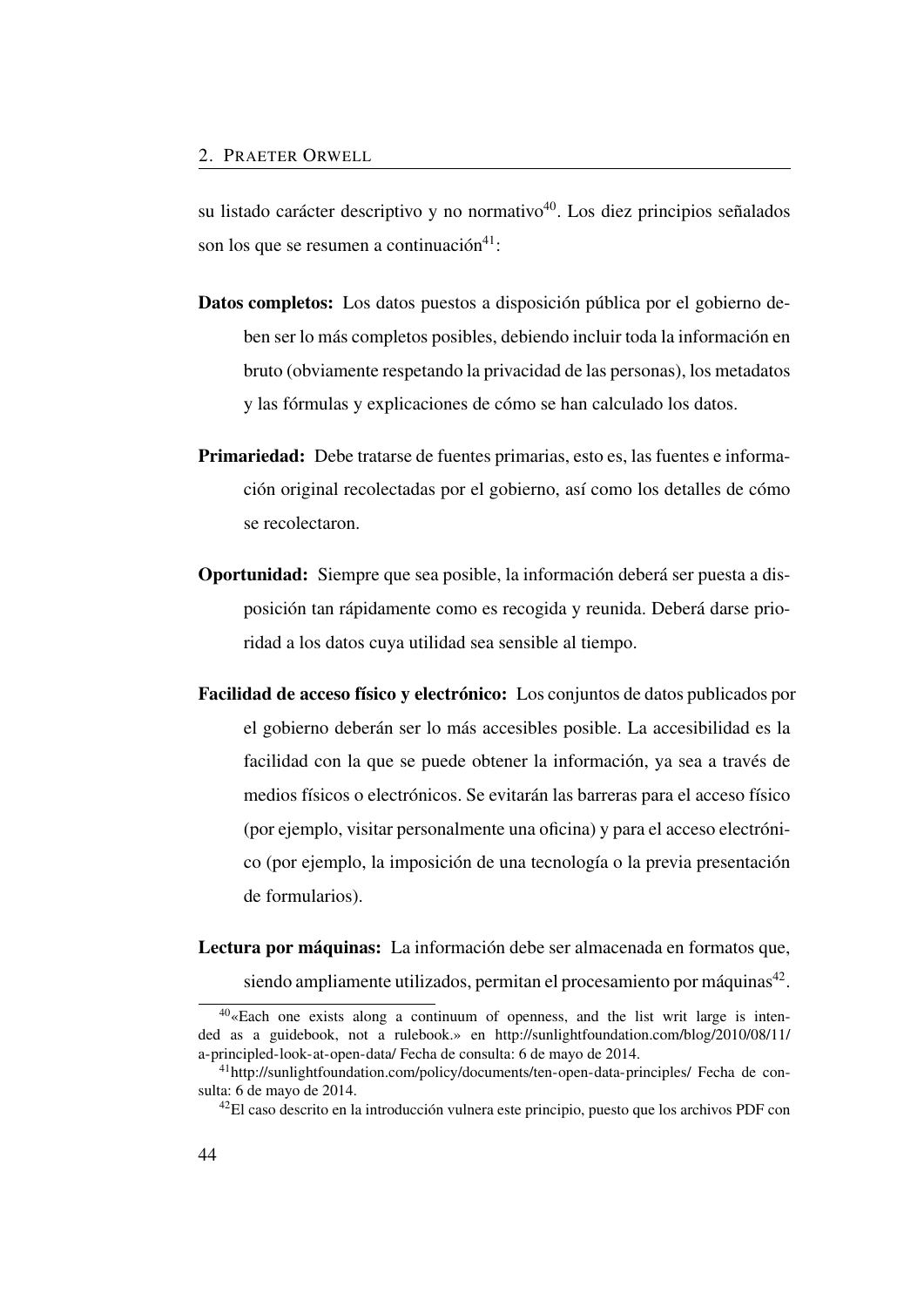- No discriminación: Cualquier persona debe poder acceder a los datos en cualquier momento sin necesidad de identificarse o dar ninguna justificación por realizar dicho acceso.
- Utilización de estándares abiertos: Los datos deben estar almacenados en un formato que corresponda a un estándar no privativo, esto es, que no sea necesaria una licencia de software para acceder a los mismos.
- Licencia: Los datos no deben tener condiciones legales, requisitos de atribución de autoría, restricciones de difusión que actúen como barreras para su uso público.
- Permanencia: La permanencia es la capacidad de encontrar información a través del tiempo. La información debiera estar accesible a perpetuidad mediante archivos en línea en los que, además, se indiquen las fechas de actualización, cambio o borrado, cuestiones también aplicables a cualquier flujo de información.
- Costes de uso: El coste de uso debe ser el mínimo posible, sin que deban trasladarse al usuario de los datos los costes que hubiera tenido que pagar el gobierno en cualquier caso.

Si bien los principios señalados por la *Sunlight Foundation* señalan cómo el gobierno ha de poner a disposición la información pública, estos principios deben entenderse aplicables a todo ejercicio de transparencia no sólo de cualquier organismo público (incluyendo los de cualquier poder constitucionalmente diseñado) sino también a la información que deben publicar por obligación legal las entidades privadas (por ejemplo declaraciones ante la Comisión Nacional de Valores o cualquier declaración sobre responsabilidad social corporativa).

imágenes incrustadas no pueden tratarse por las máquinas. De ahí el trabajo colaborativo para extraer la información y escribirla en una hoja de cálculo.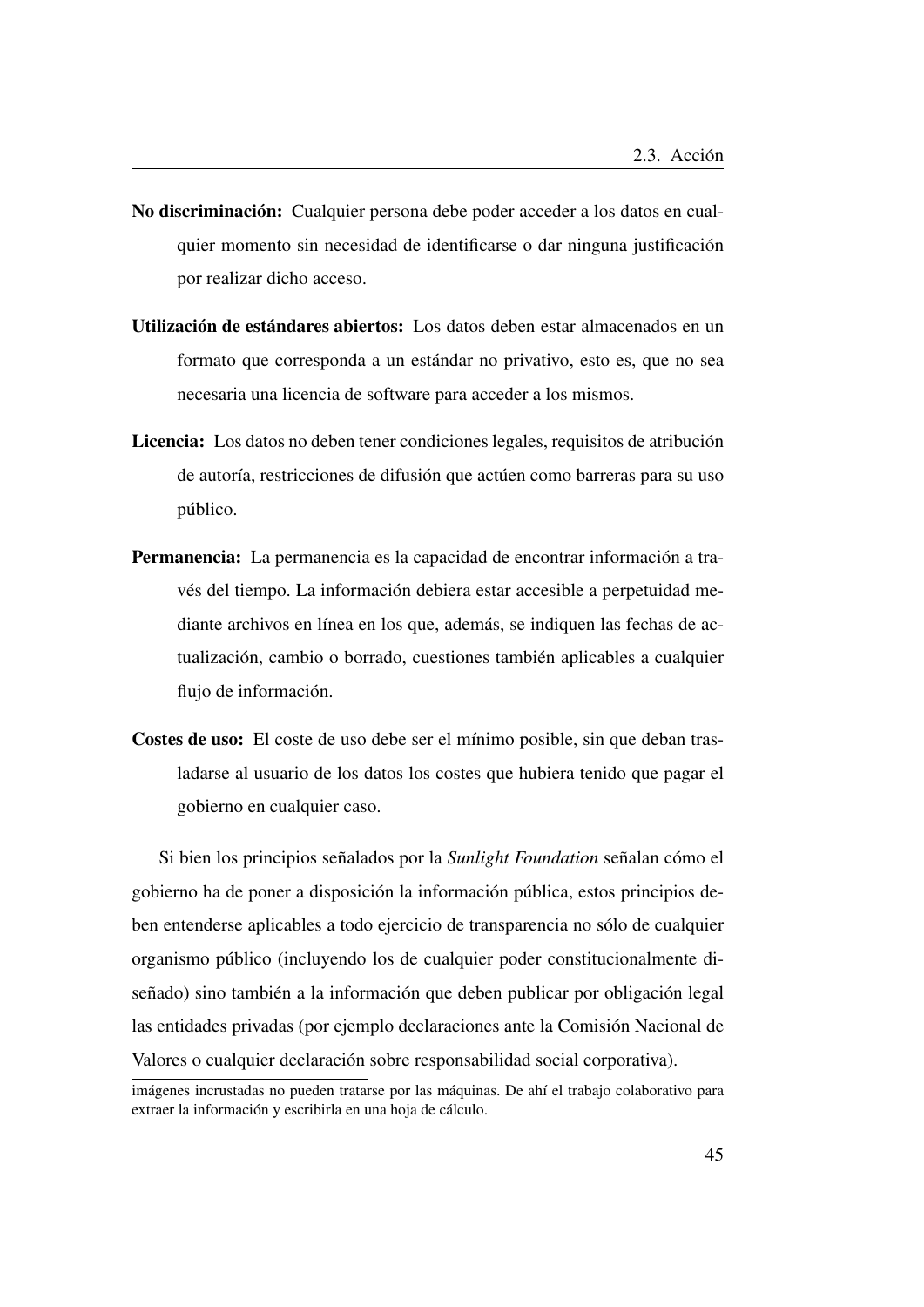#### 2. PRAETER ORWELL

Además de los requisitos que acabamos de enumerar, los activistas se preocupan de las condiciones legales aplicables en la jurisdicción desde la que operan. Particularmente en Europa existe sobre las bases de datos el denominado derecho «sui generis» que consiste en un derecho del fabricante de la base de datos por el tiempo y los recursos efectuados en la construcción de la misma. De esta manera, en la obra producida por estos grupos existe una doble regulación: la de la propiedad intelectual por la originalidad de la obra y la del derecho «sui generis» en favor del fabricante de la base de datos. Para garantizar la libertad del producto resultante, se especifican tres cuestiones legales: (i) se adhiere una licencia libre sobre la obra, (ii) se establece una cláusula liberando el derecho «sui generis» y (iii) se especifica si los datos contenidos en la obra son meras cuestiones fácticas, en cuyo caso no son susceptibles de regulación por propiedad intelectual.

Es un hecho que los principios de *open data* se incumplen sistemáticamente[43](#page-75-0) e incluso en España se produce una situación peor, ya que es uno de los cinco países europeos que no dispone de una ley de transparencia de los datos públicos[44](#page-75-1) por lo que se dificulta sobremanera el acceso ciudadano a los datos hasta en formato papel. Sin embargo, los principios de *open data* suponen una guía para los activistas que extraen y liberan el material documental. Se produce de esta manera la paradoja de que funciones y competencias que debieran ser obligación de los organismos públicos se están realizando por parte de ciudadanos que emplean su tiempo y sus recursos personales en ello, sin coste alguno

<span id="page-75-0"></span><sup>43</sup>Son excepciones a fecha de escritura de este artículo las iniciativas de las administraciones del Principado de Asturias, Islas Baleares, Ayuntamiento de Barcelona, Cataluña, Ayuntamiento de Córdoba, Ayuntamiento de Gijón, Navarra y País Vasco. El Ayuntamiento de Zaragoza, si bien publicita su portal como de *open data*, sin embargo requiere que el usuario rellene un formulario electrónico donde ha de ingresar sus datos personales y manifestar el propósito de su tratamiento de la información, por lo que no puede considerarse *open data*.

<span id="page-75-1"></span><sup>44</sup>Los otros cuatro países que, junto con España, no disponen de ley de transparencia son: Chipre, Grecia, Luxemburgo y Malta.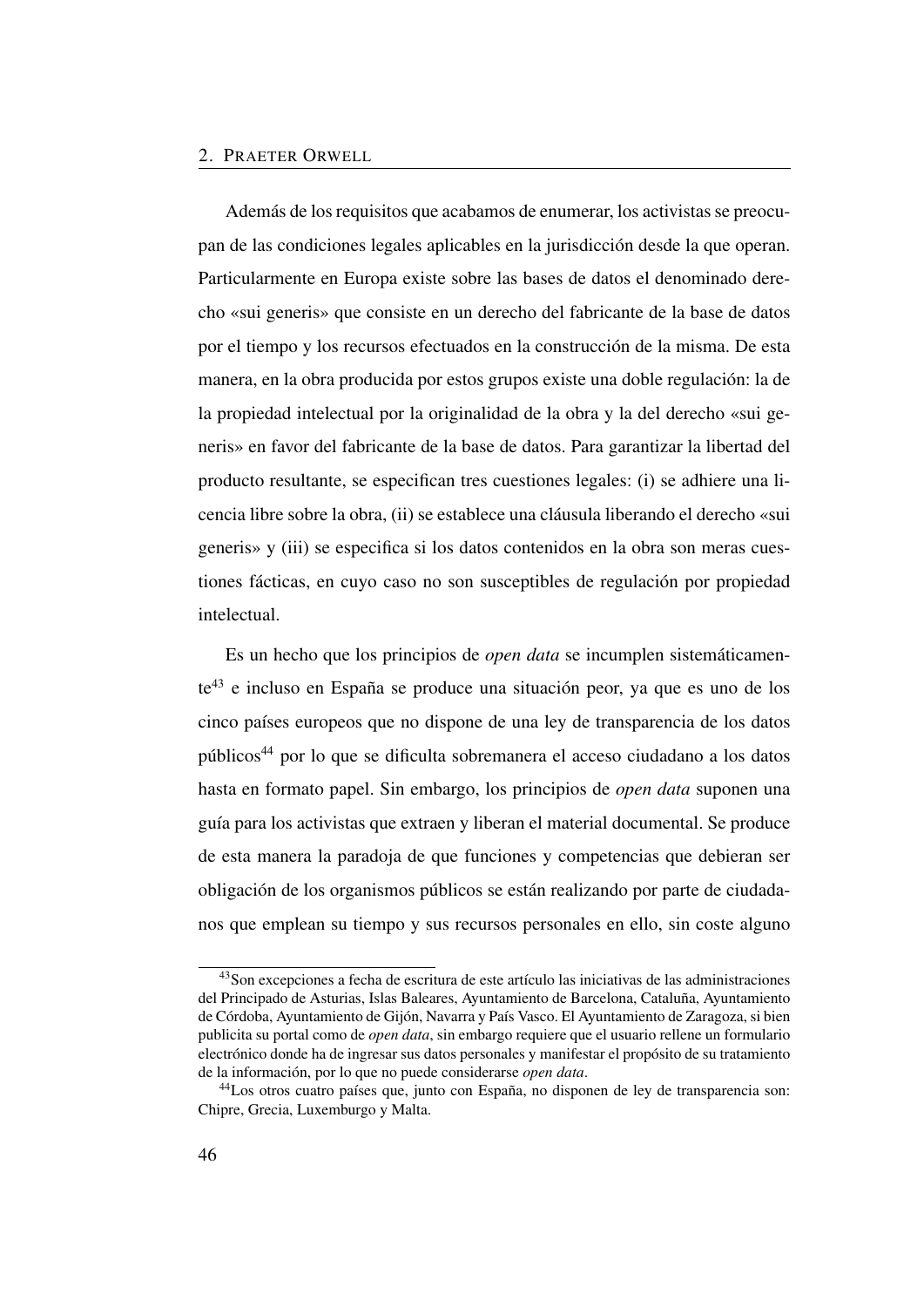para el Estado. La motivación de la ciudadanía ha sido estudiada<sup>[45](#page-76-0)</sup> por los economistas Ariely et al. [\(2005,](#page-84-0) p. 21) quienes hallaron que los incentivos no tienen efectos a partir de un determinado nivel de ingresos e incluso, dado que los incentivos suponen costes para quienes los entregan, la subida de los incentivos a partir de un determinado punto puede ser una propuesta perdedora. Se trata de la misma motivación que la que encontramos entre los voluntarios que escriben en la Wikipedia o producen Software Libre y que nunca será evaluable económicamente para quienes contribuyen. Tal y como se señaló, la actividad de los grupos de voluntarios se enmarca en los procesos de «peer production» estudiados por Benkler [\(2006\)](#page-49-0) y si bien no existe ninguna obligación legal para los participantes en estos procesos de realizar sus acciones conforme unos determinados principios, sin embargo su cumplimiento se realiza debido a que suponen la mejor *lex artis* y tienen en cuenta dinámicas de reutilización de la información en las que se intenta evitar cualquier obstáculo para los siguientes reutilizadores. En definitiva, se procura enriquecer ese «common pool of information» estudiado por Hess y Ostrom [\(2001\)](#page-85-0) desde una perspectiva no economicista sino de necesidad de transparencia democrática, conscientes de que para insistir en dicha transparencia los datos han de ser de acceso libre y deben poderse tratar de manera automatizada.

# 2.4. PRAETER ORWELL

Es bien conocida la premonición orwelliana de la utilización de la tecnología por parte del poder político para controlar a los ciudadanos<sup>[46](#page-76-1)</sup>. Sin embargo, hasta fechas recientes no se ha tomado conciencia de que la tecnología puede cumplir

<span id="page-76-0"></span><sup>45</sup>Federal Reserve. Bank of Boston: Large Stakes and Big Mistakes [http://www.bos.frb.org/](http://www.bos.frb.org/economic/wp/wp2005/wp0511.htm) [economic/wp/wp2005/wp0511.htm](http://www.bos.frb.org/economic/wp/wp2005/wp0511.htm) Fecha de consulta: 6 de mayo de 2014.

<span id="page-76-1"></span><sup>46</sup>La Constitución española es legataria de este sistema de pensamiento orewelliano al establecer en su artículo 18.4 que «La ley limitará el uso de la informática para garantizar el honor y la intimidad personal y familiar de los ciudadanos y el pleno ejercicio de sus derechos».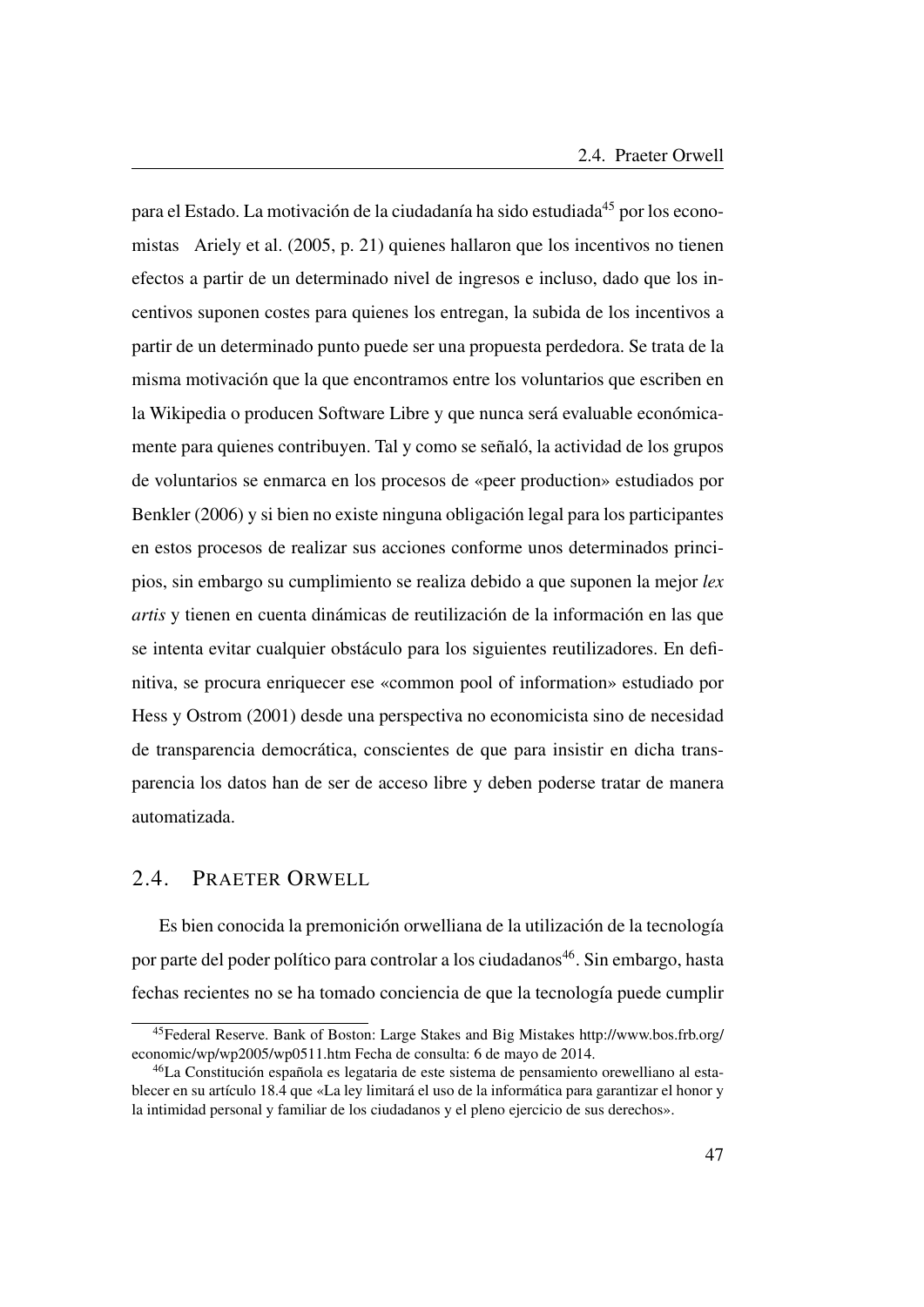la función inversa, praeterorwell, y que seamos los ciudadanos los que la utilicemos para ejercer un control sobre las personas y organismos que gestionan la res publica. Hay que mencionar como punteras las iniciativas de la *Sunlight Foundation*<sup>[47](#page-77-0)</sup> y de la *Open Knowledge Foundation*<sup>[48](#page-77-1)</sup> en los Estados Unidos y Gran Bretaña, respectivamente, quienes se hallan desarrollando software para el control de las actividades públicas. Los proyectos que realizan abarcan los ámbitos ejecutivo, legislativo y judicial pero no existe una vinculación de los datos entre las diferentes iniciativas que realizan. Por ejemplo, la iniciativa sobre el Congreso Abierto<sup>[49](#page-77-2)</sup> no contempla cruzar los datos de un congresista con los de la Administración pública, cruce de datos que podría permitir conocer si ha existido un sistema de «puertas giratorias» entre los poderes ejecutivo y legislativo.

Ahora bien, las preguntas que debemos hacernos son: ¿Es posible sistematizar la información de tal manera que permita la conexión entre iniciativas de control político? Y, en el supuesto de que la sistematización fuera posible, ¿cómo podrían implantarse unos estándares que fueran seguidos por las diversas iniciativas?

A continuación, realizo un esbozo de propuesta como respuesta a la primera cuestión. Con respecto a la segunda de las preguntas, será necesario desarrollar el código para la interoperabilidad y darle la suficiente difusión para intentar su implantación por parte de los activistas políticos.

Para sistematizar el control del poder que pudieran intentar los ciudadanos utilizando la tecnología a su alcance, los datos necesarios inicialmente se indican en la siguiente tabla:

<span id="page-77-0"></span><sup>47</sup><http://sunlightfoundation.com/> Fecha de consulta: 6 de mayo de 2011.

<span id="page-77-2"></span><span id="page-77-1"></span><sup>48</sup><http://okfn.org/> Fecha de consulta: 6 de mayo de 2011.

<sup>49</sup>Open Congress<http://opencongress.org> es una iniciativa conjunta de la Sunlight Foundation y la ONG<http://www.participatorypolitics.org/> Fecha de consulta: 6 de mayo, 2011.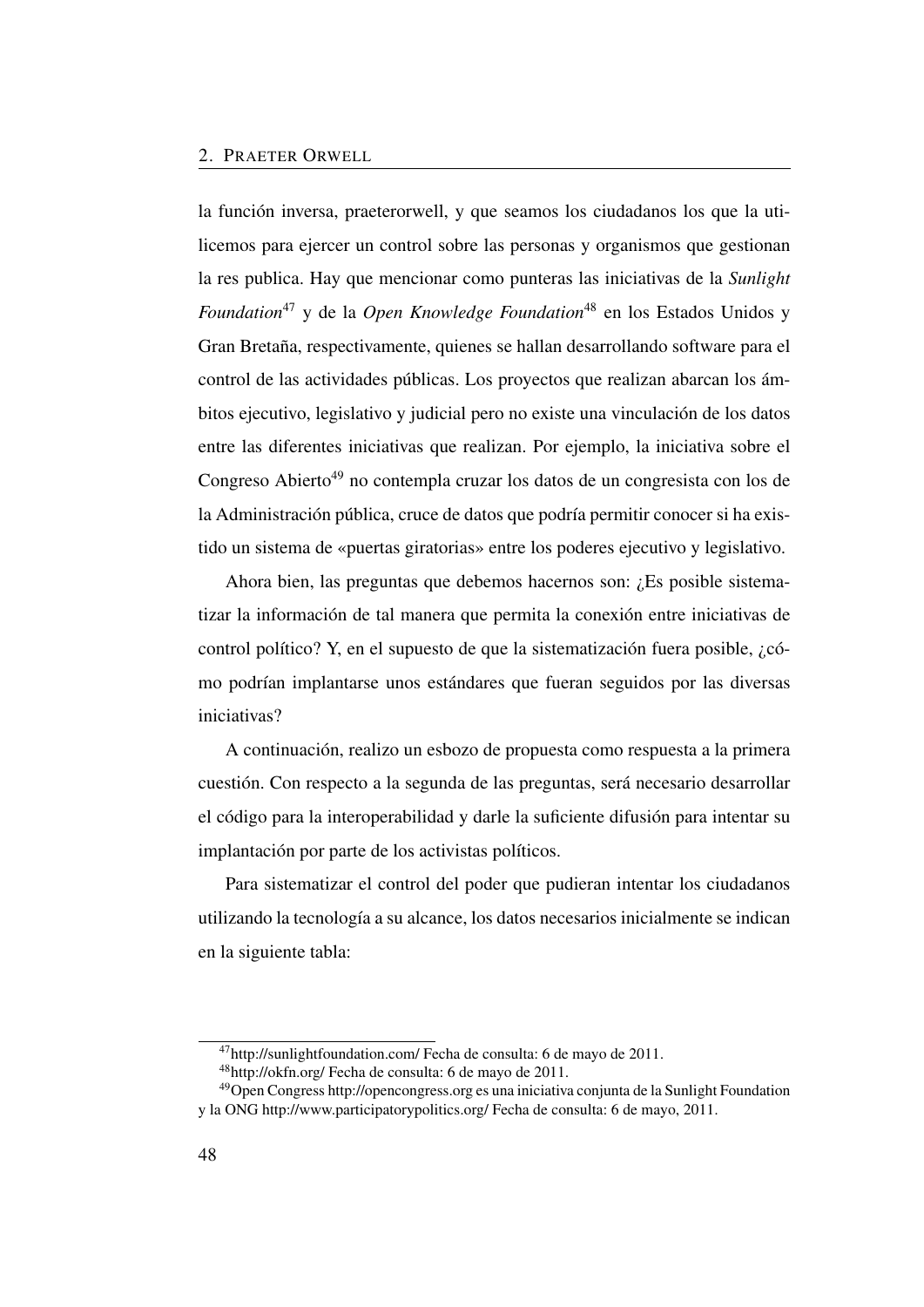| Poder                    | Personas           | Órganos             | Información pro- |
|--------------------------|--------------------|---------------------|------------------|
|                          |                    |                     | ducida           |
| Constituyente            | Pueblo soberano    | Cortes<br>constitu- | Constitución     |
|                          |                    | yentes              |                  |
| Ejecutivo                | Políticos y fun-   | Gobierno y órga-    | Actos<br>admi-   |
|                          | cionarios          | nos administrati-   | nistrativos<br>y |
|                          |                    | <b>VOS</b>          | reglamentos      |
| Legislativo              | Parlamentarios     | Parlamentos         | Leyes            |
| Judicial                 | Jueces y Magis-    | Juzgados y Tri-     | Resoluciones ju- |
|                          | trados             | bunales             | diciales         |
| órganos<br>Otros         | Miembros<br>$(Ma-$ | Órganos (Tribu-     | Nombre de<br>la  |
| constitucionales         | gistrados, Conse-  | nal Constitucio-    | información      |
|                          | $jeros \dots$      | nal, Tribunal de    | (sentencias,     |
|                          |                    | $Cuentas$ )         | informes)        |
| Legislativos<br>au-      | Parlamentarios     | Parlamentos         | Normas autonó-   |
| tonómicos                |                    |                     | micas            |
| Ejecutivos auto-         | Políticos y fun-   | Gobierno y órga-    | Actos<br>admi-   |
| nómicos                  | cionarios          | nos administrati-   | nistrativos<br>y |
|                          |                    | <b>VOS</b>          | reglamentos      |
| Administración           | Diputados          | Diputaciones        | Normativa local  |
| local                    | provinciales,      | provinciales<br>y   |                  |
|                          | alcaldes, conce-   | municipios          |                  |
|                          | jales              |                     |                  |
| Organización territorial |                    |                     |                  |

Los datos anteriores no son suficientes para ejercer un control político, pero sí son necesarios para cualquier desarrollo informático que se quiera programar. Los datos se han clasificado en función de una tríada compuesta por dos ele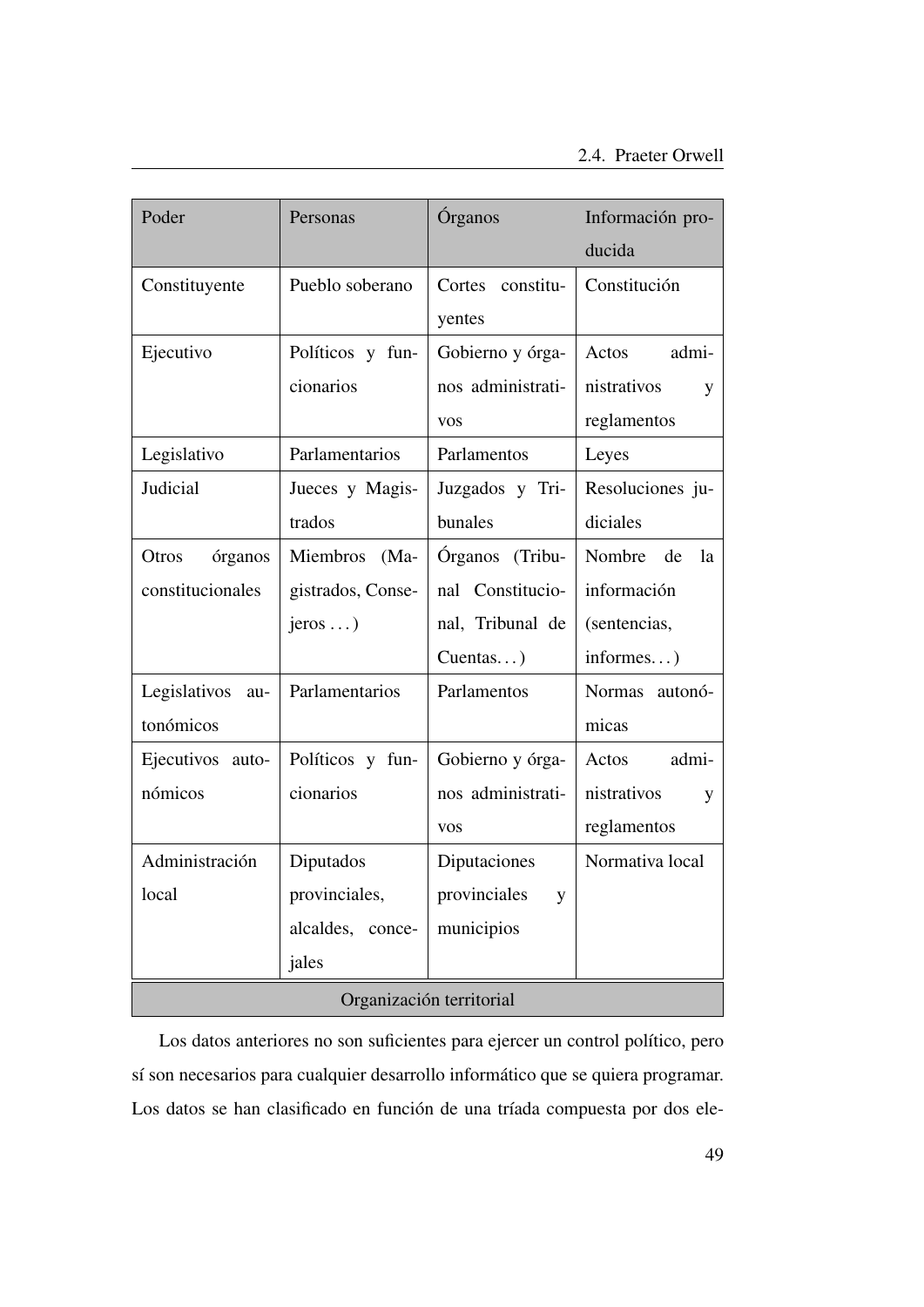mentos subjetivos (personas y órganos formados por personas) que generan un elemento objetivo, que es la información. La relación entre los componentes se realiza mediante grafos, que se muestran en la figura [2.3:](#page-79-0)



<span id="page-79-0"></span>Figura 2.3: Grafos entre componentes

Toda información producida por el Estado puede ser clasificada utilizando estos tres parámetros: la (i) persona que compone el (ii) órgano para generar la (iii) información. En la figura [2.4,](#page-80-0) se representa una hipotética denominada «Ley Sinde» para señalar un ejemplo de relaciones entre personas que usan órganos para generar una información. Los grafos corresponden a una hipotética norma ya que la denominada «Ley Sinde» se tramitó en comisión, no en el pleno del Congreso. Lo relevante de la representación es ver las relaciones entre personas, órganos e información generada por las personas utilizando los órganos.

Toda la información *open data* que se extraiga por los ciudadanos puede incluirse en alguna de las 24 categorías propuestas: una relación de diputados son las personas pertenecientes al poder legislativo y que son parlamentarios, su relación de bienes se vincula a los mismos y expresándose tal vinculación, pertenecerá al agregado informacional predicable de un miembro del parlamento que integre el sumatorio de toda la información que pueda difundirse en línea sobre él. Imaginemos que el parlamentario es propietario de, por ejemplo, un establecimiento farmacéutico; en ese caso puede verificarse qué votaciones ha realizado en normas jurídicas de ese sector. La estructura propuesta, al contemplar a la persona como primer elemento de la tríada, permite vincular a la misma todos y cada uno de los órganos con los que ha estado relacionado y, a su vez, la información que dichos órganos han generado hallándose la persona vinculada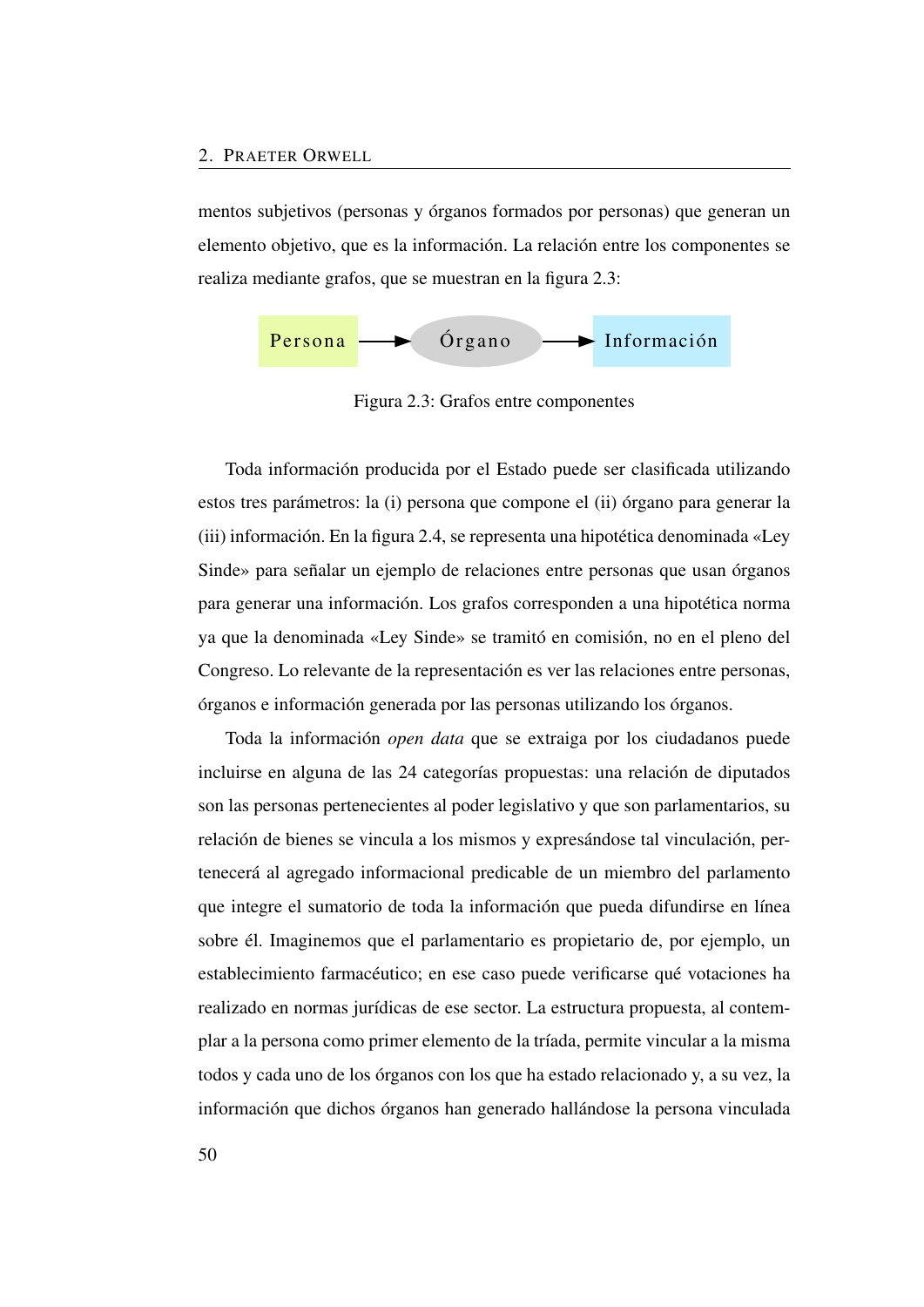

<span id="page-80-0"></span>Figura 2.4: Relaciones entre personas, órganos e información

al órgano.

Las categorías propuestas sirven de poco sin las herramientas informáticas que las utilicen. El modelo ha de completarse con los siguientes elementos:

Una múltiple estructuración de los datos a fin de facilitar cualquier utilización de los mismos. Inicialmente, los datos han de archivarse en formato de valores separados por comas  $(CSV)^{50}$  $(CSV)^{50}$  $(CSV)^{50}$  que los estructura por filas y columnas, pero ha de hacerse una propuesta para bases de datos relacionales y otra para tripletes de la web semántica<sup>[51](#page-80-2)</sup>. Se busca de esta manera evitar los problemas de integración de las fuentes en las bases de datos, liberando

<span id="page-80-2"></span><span id="page-80-1"></span><sup>50</sup>Acrónimo de «Comma Separated Values».

<sup>51</sup>La web semántica utiliza un sistema de tripletes para modelar la información. Cada triplete consta de un sujeto (S), un predicado (P) y un objeto (O). Por ejemplo: (S) Cervantes (P) escribió (O) El Quijote.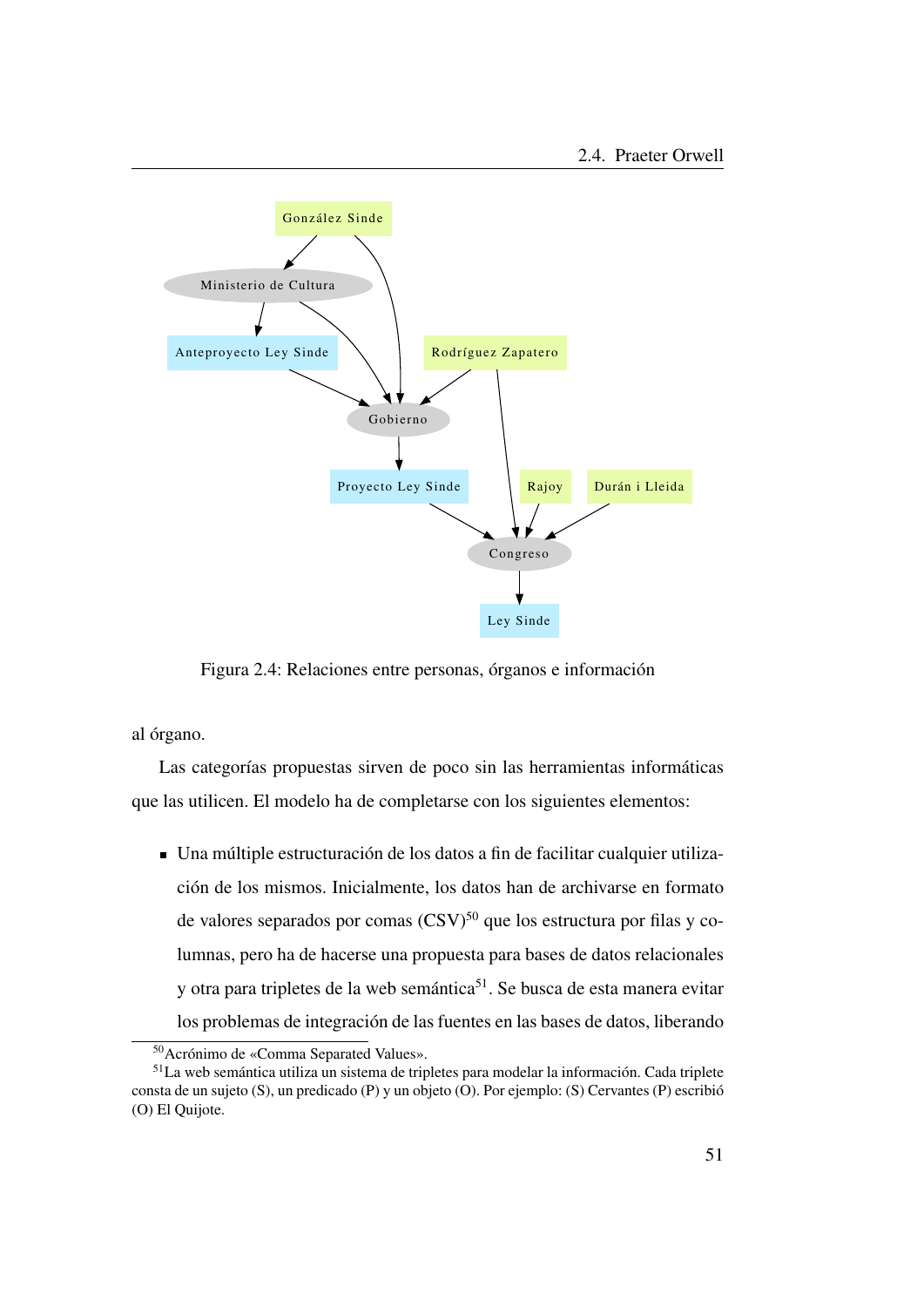al usuario de tareas tales como encontrar las fuentes relevantes (Borgida, Lenzerini & Rosati, [2003,](#page-84-1) p. 517).

- Un directorio de enlaces a los archivos de datos extraídos, ya operativo en la URL<http://opengov.es><sup>[52](#page-81-0)</sup>.
- Una ontología jurídica libre para modelar las 24 categorías y la estructura de la información (por ejemplo, las partes de una norma jurídica) conforme los requisitos de la web semántica. Esta ontología se halla actualmente en desarrollo en la URL [http://purl.org/derecho.](http://purl.org/derecho)
- Por último, aplicaciones de gestión y visualización de los datos extraídos.

## LÍMITES DE LA PROPUESTA

Ahora bien, pensar que mediante la estructura propuesta se puede lograr un control del poder significa que se desconocen las relaciones económicas u otras relevantes e intervinientes en la toma de decisiones. La experiencia nos demuestra que el poder no se manifiesta de una manera transparente, sino ocultando las relaciones verdaderamente importantes: por ejemplo las relaciones de corrupción, de intereses o incluso las sentimentales cuando pudieran recibir un reproche público. Tampoco se incluye en las categorías propuestas actores fundamentales en el ejercicio del poder como lo pudieran ser los partidos políticos o los sindicatos. Como ya se ha mencionado anteriormente, los datos que se proponen son necesarios, pero no son suficientes y es de sentido común que si se desea programar aplicaciones para conocer el voto de los parlamentarios, lo primero que se necesita es la relación nominal de los mismos y, en estructuras políticas como las de un estado central y varios estados federados (o un siste-

<span id="page-81-0"></span><sup>52</sup>Actualmente, el servidor sito en<http://opengov.es> donde se indican los enlaces a los datos que se van extrayendo.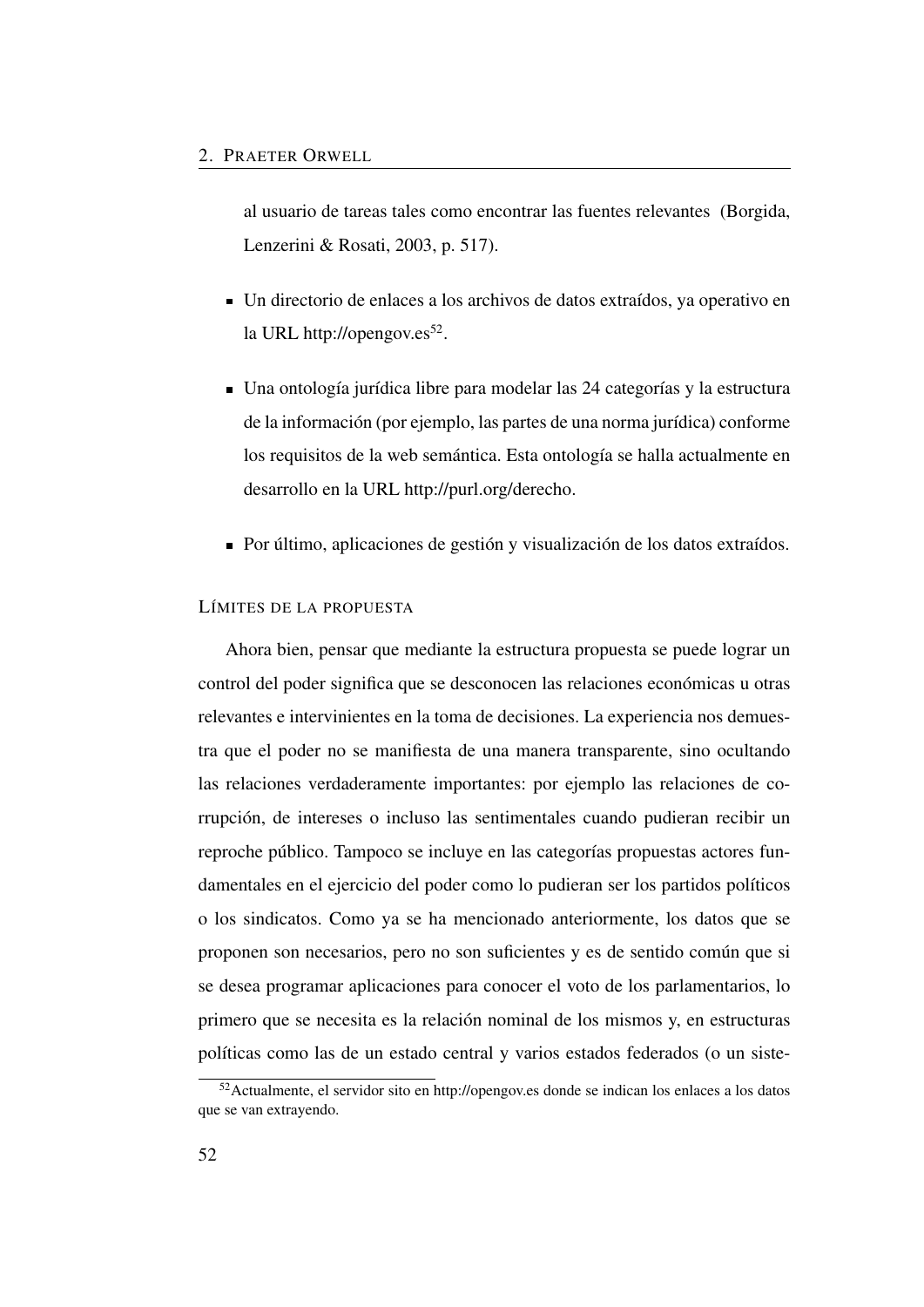ma con Comunidades Autónomas o *Länder*), lo más básico es una relación de parlamentos más la relación de parlamentarios por cada una de las cámaras.

Además de lo que nos muestra el sentido común, el actual sistema político se halla lleno de lo que podríamos denominar lagunas informacionales no documentadas, de las que simplemente señalamos dos: En primer lugar, los textos de las enmiendas transaccionales en el procedimiento de aprobación de una norma jurídica no aparecen más que en su redactado final, no existiendo la documentación de la discusión en comisión, lo que es fundamental para la explicación de la *ratio legis* y privándonos de ella cuando queremos investigar los antecedentes de una norma para encontrar su hermenéusis. En segundo lugar, existe información relevante relativa al diseño constitucional que no es competencia de ninguna de las administraciones públicas y sobre la que no existe documentación online, por lo que escapa a cualquier técnica manual o automatizada de obtención de información y ha de ser construida *ex novo*, siendo el mejor ejemplo el de la relación de domicilios y teléfonos de los parlamentos autonómicos, relación que ha de construirse a mano.

# 2.5. CONCLUSIÓN

En la actualidad, tenemos unos actores, unas herramientas, una forma de trabajar en red y unos contenidos que puestos a disposición universal pueden lograr que cualquiera pueda acceder al conocimiento con independencia de su lugar de nacimiento y origen social. Sin embargo, se siguen estableciendo barreras físicas y legales al acceso a la información y al conocimiento, perpetuándose el *statu quo* de un modelo de sociedad que cada día más nos demuestra que es esencialmente injusto. Hemos de recurrir a la tecnología, pero Winner [\(2008,](#page-53-0) p. 134) nos advirtió contra los entusiasmos de la «tecnología adecuada»:

Son evidentes las insuficiencias de estas ideas. Los tecnólogos ade-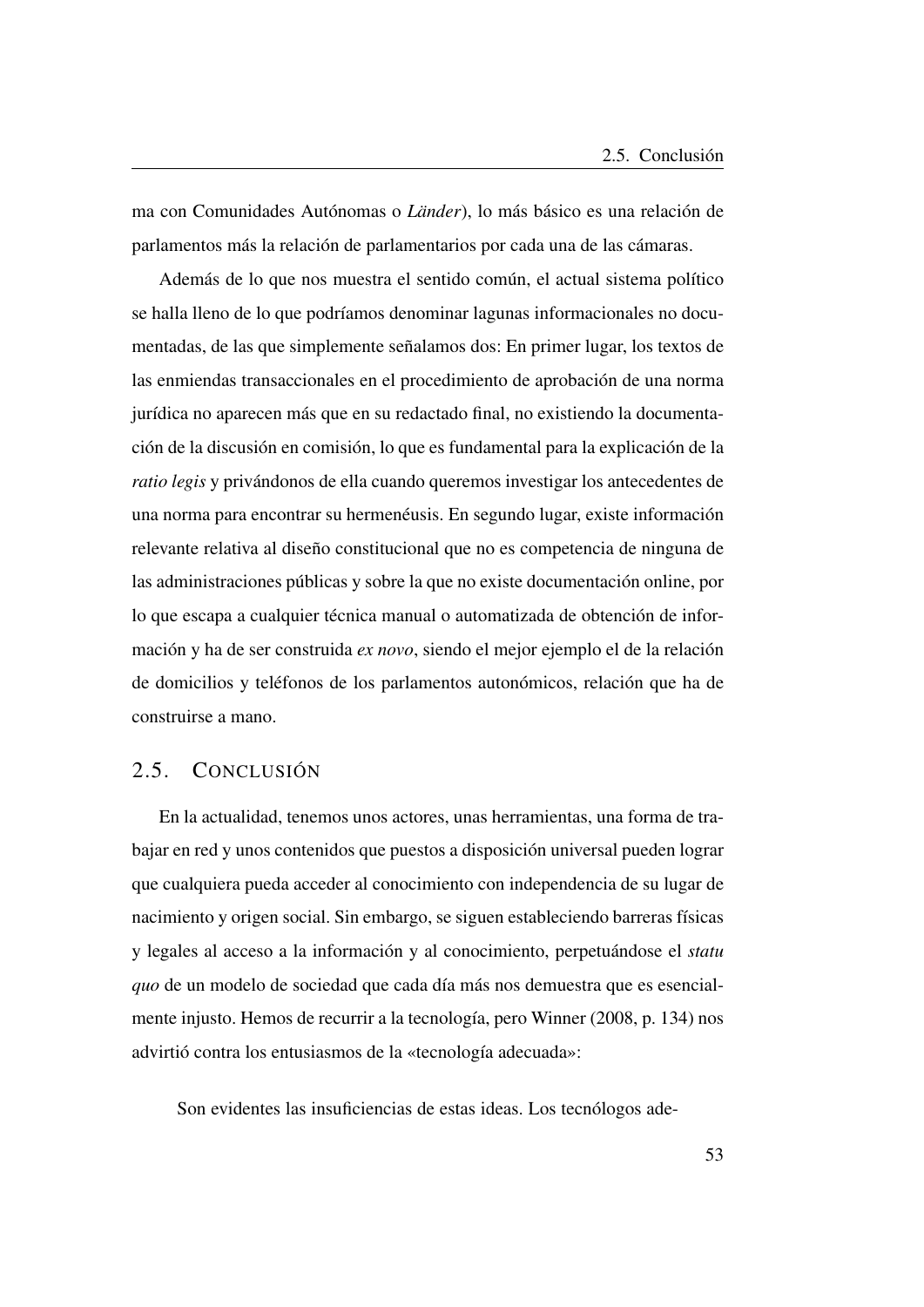cuados no estaban dispuestos a enfrentar los hechos del poder social y político organizado. Fascinados por el sueño de una revolución espontánea y de base, evitaron todo análisis profundo de las instituciones que controlan la dirección del desarrollo tecnológico y económico. En medio de esta feliz confianza en sí mismos, no se preocuparon por elaborar las estrategias que podrían haberlos ayudado a superar los evidentes puntos de resistencia.

Coincidiendo con él, no debemos pensar que basta la mera existencia de una tecnología para que surja la Justicia o se evite la desigualdad.

Por ello, como ciudadanos debemos ir más allá. No es aceptable éticamente un sistema en el que la ciudadanía financia la creación de datos a los que luego se le impide el acceso o se le entregan por los poderes públicos de una manera desestructurada y en formatos inverosímiles. Tampoco puede aceptarse gerencialmente tamaña incompetencia: si nuestros poderes públicos no saben tratar los datos correctamente, ¿cómo pueden pretender el ejercicio de una correcta gestión? Es un sinsentido del mundo al revés que los poderes públicos hagan mal las cosas, teniendo luego que venir los ciudadanos a reparar en cuatro días lo que los organismos públicos no han sabido hacer. Además, se permiten legislar sobre temas que desconocen, por lo que generan normas injustas e ineficaces: «si se quiere legislar sobre tecnología, habrá que estudiar tecnología»[53](#page-83-0). Y, por último, políticamente se le está hurtando a la ciudadanía un capital civil que le pertenece (Tauberer, [2009\)](#page-85-1).

Y como no puede aceptarse ni ética ni gerencial ni políticamente la solución actual, la toma de la bastilla digital consistirá en que si el poder no nos da los datos, los ciudadanos los retomaremos en el legítimo ejercicio de la vie-

<span id="page-83-0"></span><sup>53</sup><http://twitter.com/jdelacueva/status/114370344537702401> Fecha de consulta: 6 de mayo de 2014.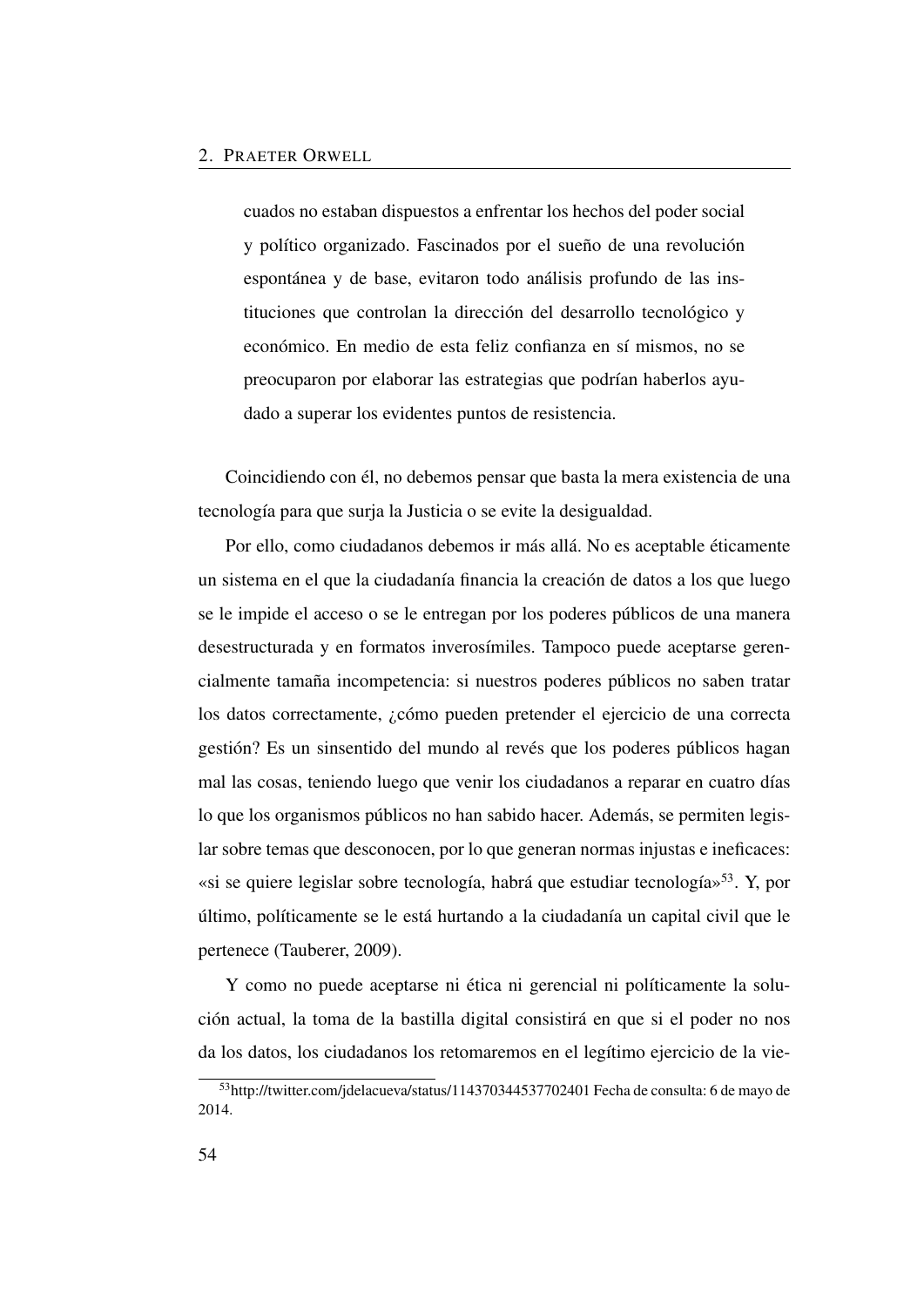ja desobediencia civil y cuya responsabilidad tan adecuadamente nos justifica Rawls [\(1995,](#page-85-2) p. 354):

Empero, si la desobediencia civil justificada parece amenazar la concordia cívica, la responsabilidad no recae en los que protestan, sino en aquellos cuyo abuso de poder y de autoridad justifica tal oposición, porque emplear el aparato coercitivo del Estado para mantener instituciones manifiestamente injustas es una forma de fuerza ilegítima a la que los hombres tienen derecho a resistir.

## REFERENCIAS BIBLIOGRÁFICAS

- <span id="page-84-0"></span>Ariely, D., Gneezy, U., Loewenstein, G. & Mazar, N. (2005). Large Stakes and Big Mistakes. *Working Papers of the Federal Reserve. Bank of Boston*, *Working Paper 05-11*. Recuperado desde [http://www.bos.frb.org/economic/](http://www.bos.frb.org/economic/wp/wp2005/wp0511.htm) [wp/wp2005/wp0511.htm](http://www.bos.frb.org/economic/wp/wp2005/wp0511.htm)
- Bauman, Z. (2010). *Mundo consumo. Etica del individuo en la aldea global*. Barcelona: Paidós contextos.
- Benkler, Y. (2006). *The Wealth of Networks. How Social Production Transforms Markets and Freedom*. New Haven y Londres: Yale University Press. Recuperado desde [http://www.benkler.org/Benkler\\_Wealth\\_Of\\_Networks.](http://www.benkler.org/Benkler_Wealth_Of_Networks.pdf) [pdf](http://www.benkler.org/Benkler_Wealth_Of_Networks.pdf)
- <span id="page-84-1"></span>Borgida, A., Lenzerini, M. & Rosati, R. (2003). Description Logics for Databases. En *The Description Logic Handbook* (Cap. 16, pp. 500-524). Cambridge (Reino Unido): Cambridge University Press.
- Carceler Hontoria, V. & López Arnal, S. (2003). Ética hacker-científica contra ética mercantil: del software propietario al software libre. En S. López Arnal, A. Domingo Curto, P. de la Fuente Collell & F. Tauste (Eds.), *Popper / Kuhn. Ecos de un debate* (pp. 253-279). Barcelona: Editorial Montesinos.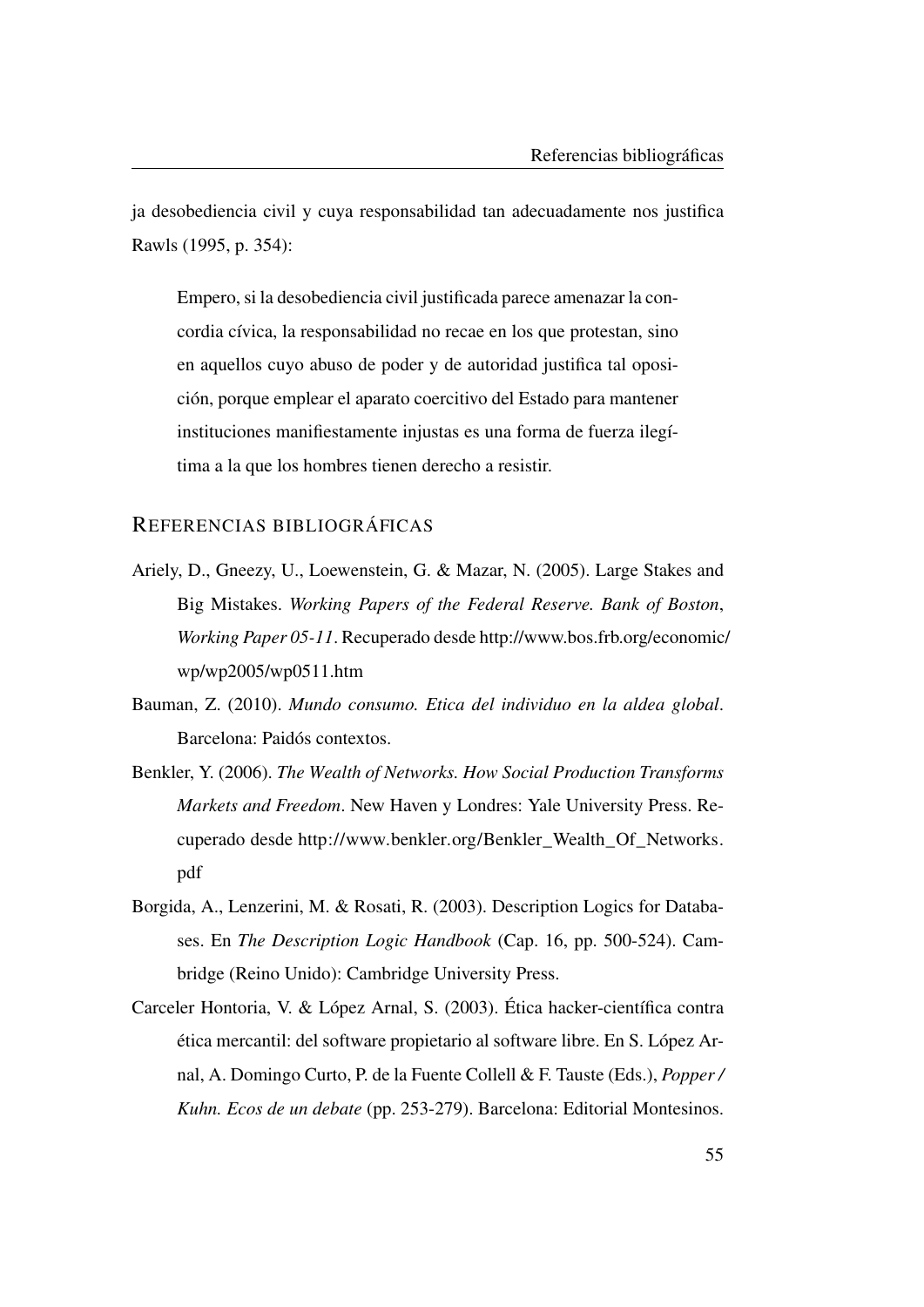<span id="page-85-4"></span>Castells, M. (2009). *Comunicación y poder*. Madrid: Alianza Editorial.

- <span id="page-85-0"></span>Hess, C. & Ostrom, E. (2001). Artifacts, Facilities, and Content: Information as a Common-pool Resource. Recuperado desde [http://www.law.duke.edu/](http://www.law.duke.edu/pd/papers/ostromhes.pdf) [pd/papers/ostromhes.pdf](http://www.law.duke.edu/pd/papers/ostromhes.pdf)
- Marres, N. S. (2005). *No issue, no public: democratic deficits after the displacement of politics* (Tesis doctoral, Amsterdam). Recuperado desde [http:](http://dare.uva.nl/document/17061) [//dare.uva.nl/document/17061](http://dare.uva.nl/document/17061)
- <span id="page-85-3"></span>Montero Aroca, J. (1997). *La legitimación colectiva de las entidades de gestión de la propiedad intelectual*. Granada: Comares.
- <span id="page-85-2"></span><span id="page-85-1"></span>Rawls, J. (1995). *Teoría de la Justicia*. México: Fondo de Cultura Económica.
- Tauberer, J. (2009). Open Data is Civic Capital: Best Practices for Open Government Data. Recuperado desde [http : / / razor. occams . info / pubdocs /](http://razor.occams.info/pubdocs/opendataciviccapital.html) [opendataciviccapital.html](http://razor.occams.info/pubdocs/opendataciviccapital.html)
- Valencia Sáiz, A. (1995). La teoría política en la era de la tecnocracia. En F. Vallespín Oña (Ed.), *Historia de la teoría política* (Vol. 6). Madrid: Alianza Editorial.
- Winner, L. (2008). *La ballena y el reactor. Una búsqueda de los límites en la era de la alta tecnología*. Barcelona: Gedisa Editoria.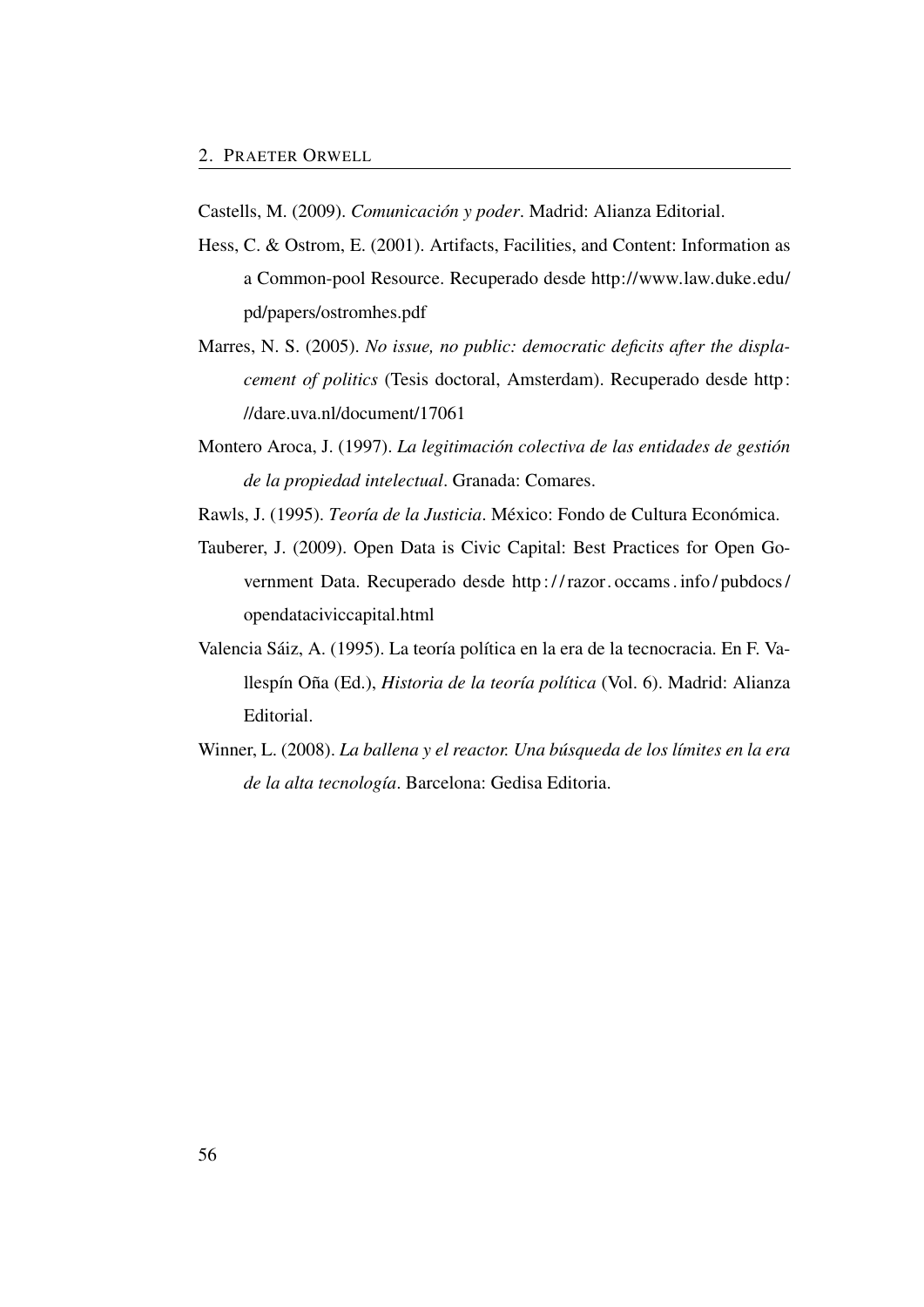## CAPÍTULO 3

# INNOVACIÓN Y CONOCIMIENTO LIBRE: CUESTIONES MORALES Y POLÍTICAS

### Resumen

En el presente trabajo se parte de que la innovación requiere transmisión de información. En la actualidad, el contenido de la transmisión de información se halla sometido a una regulación legal, habitualmente la propiedad intelectual, donde los agentes intervinientes y su requisito de sistema de permisos dificultan la transmisión libre. Para solucionar esta problemática, se están promoviendo dos tipos de soluciones: el primero mediante código legal y el segundo mediante código informático. Estas soluciones, que se fundamentan en razones morales, tienen consecuencias políticas y determinan el modelo de sociedad que podemos construir mediante el conocimiento transmitido.

*Palabras clave:* Innovación, conocimiento libre, democracia, transparencia, propiedad intelectual

### Abstract

In this paper we assume that innovation requires transmission of information. The content of the transmitted information currently is subject to legal regulation, typically intellectual property, where the agents and the requirement of a needed consent hinder free transmission. To solve this problem, two type of solutions are being implemented: first through legal code and second through computer code. These solutions, rooted on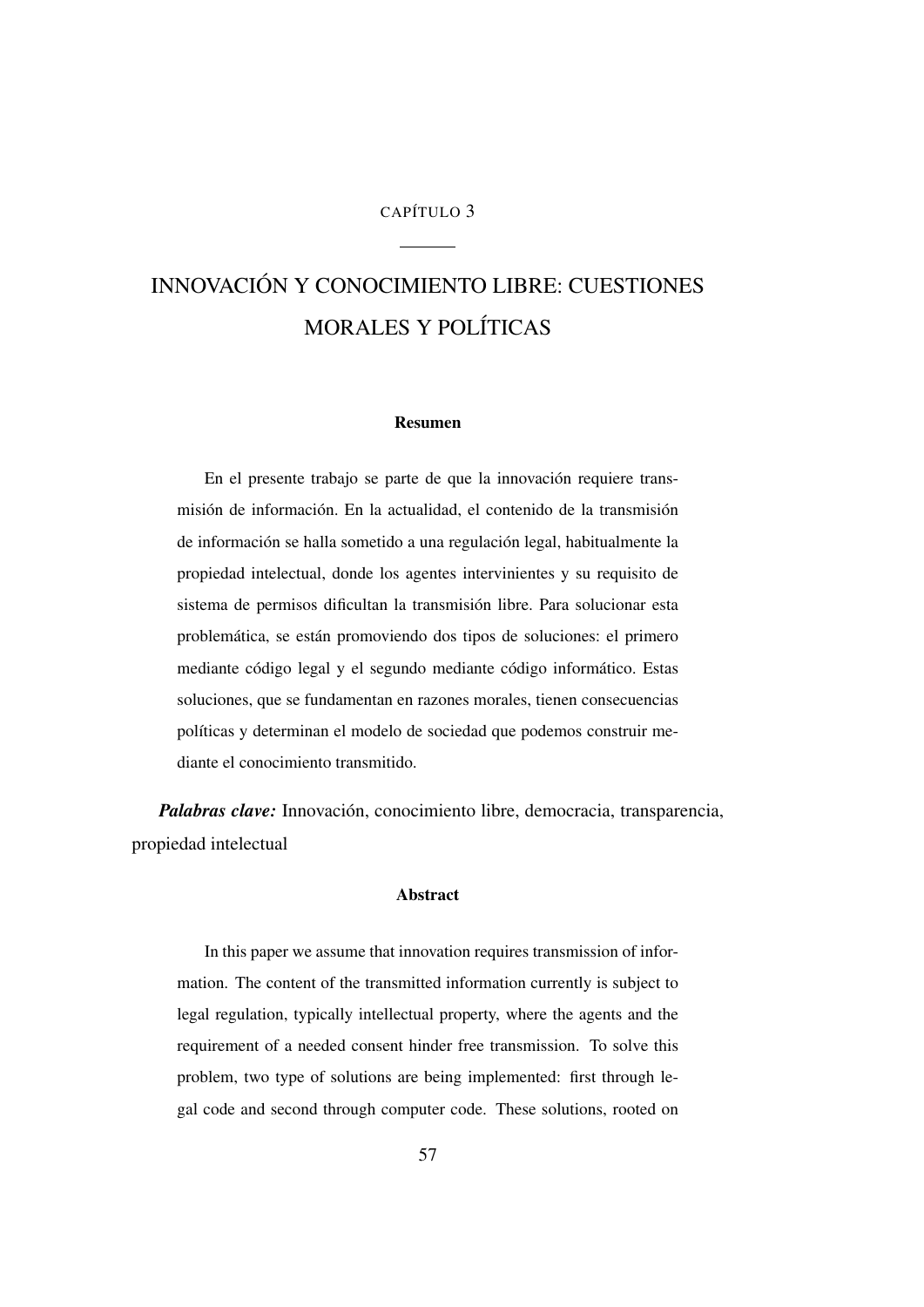ethical foundations, have political consequences and determine the kind of society we can build using the transmitted knowledge.

*Keywords:* Innovation, open knowledge, democracy, transparency, intellectual property.

## 3.1. INTRODUCCIÓN

Para que exista innovación, debe existir transmisión de conocimiento. En el actual período histórico, la transmisión de las obras literarias, artísticas y científicas, base del conocimiento, se halla regulada por una legislación de propiedad intelectual muy homogeneizada globalmente, lo que se logra mediante diversos tratados internacionales que marcan los rasgos generales del contenido de las normas, que luego los diversos Estados desarrollan para ser aplicadas en su territorio, y que hacen primar los derechos privados frente a los públicos. Es característico de esta regulación un *sistema de permisos* para cada uno de los usos *concretos* de una obra, lo que exige que para utilizarla legalmente se requiera bien un *consentimiento previo* para la utilización *específica* que se quiera realizar de la obra, consentimiento concedido al usuario por el titular del derecho, bien que el usuario pueda ampararse en un *límite* del derecho del titular específicamente contemplado en la ley, bien que la obra se halle en *dominio público*, lo que analizaremos sintéticamente en este artículo.

Partiendo de esta situación y utilizando el *modelo matemático de la comunicación* de Shannon [\(1948\)](#page-115-0), analizaremos cómo ciertos titulares de derechos de propiedad intelectual han litigado judicialmente en nuestra jurisdicción contra todos y cada uno de los sujetos que intervienen en el citado modelo en el entorno de las [TIC,](#page-27-0) operando así como reguladores de la transmisión del conocimiento.

Señalaremos cómo, frente a este contexto y para facilitar el conocimiento libre, diversos actores han aportado soluciones que podemos agrupar en legales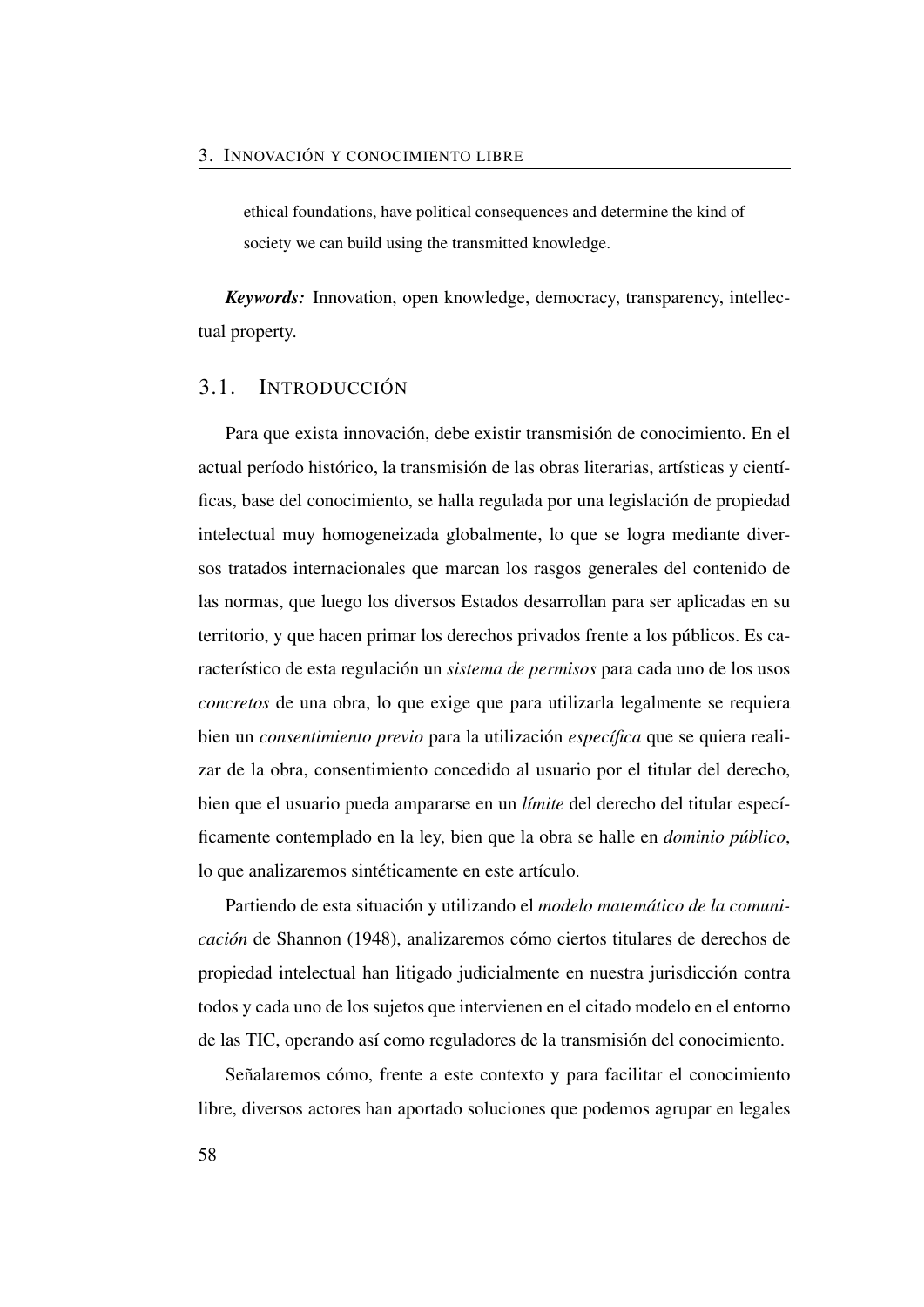y tecnológicas. Las soluciones legales comenzaron mediante la práctica de estandarizar licencias de propiedad intelectual para permitir la reutilización total o parcial de las obras, su distribución, difusión y transformación (las *licencias libres*). Posteriormente, y ante la existencia de información no sometida a propiedad intelectual pero sí a otros sistemas regulatorios (fundamentalmente la reutilización de la información del sector público), surgió la necesidad de concretar lo que se entiende por *libre/abierto*, surgiendo como herramienta conceptual la *open definition*, con cuya iniciativa se pretende diferenciar entre la diversa granularidad de los sistemas de reutilización. En lo que se refiere a las soluciones tecnológicas, el desarrollo de código informático bajo licencias libres ha facilitado la transmisión de información tanto haciendo inaplicables por obsoletas las regulaciones legales como tendiendo arquitecturas.

A continuación trataremos las cuestiones morales y políticas que se derivan del conocimiento libre. Partiendo de los derechos a la educación y a la igualdad y su incidencia en la *circulación de las élites*, señalaremos la ilegitimidad que se introduce en los sistemas democráticos a través de la intervención en la calidad de la información, lo que se sintetiza en la perversa relación de los elementos de la tríada dinero, información y política: *dinero para hacer política e información, información para hacer dinero y política, política para hacer dinero e información* (Ferrajoli, [2010a,](#page-111-0) p. 271; Ferrajoli, [2011,](#page-111-1) p. 53). Dado que las políticas públicas (*policy*) sobre conocimiento e innovación son una subclase de las políticas generales, podremos presumir que si la información utilizada para tomar decisiones políticas sobre aspectos generales está sujeta a la voluntad de grupos que regulan su transmisibilidad en favor de intereses privados, también lo estarán las informaciones sobre las que se deban apoyar el conocimiento y la innovación<sup>[1](#page-88-0)</sup>.

<span id="page-88-0"></span><sup>1</sup>Sobre el concepto de innovación, *cfr*. Gurrutxaga y Echeverría, [2012,](#page-111-2) pp. 125–129).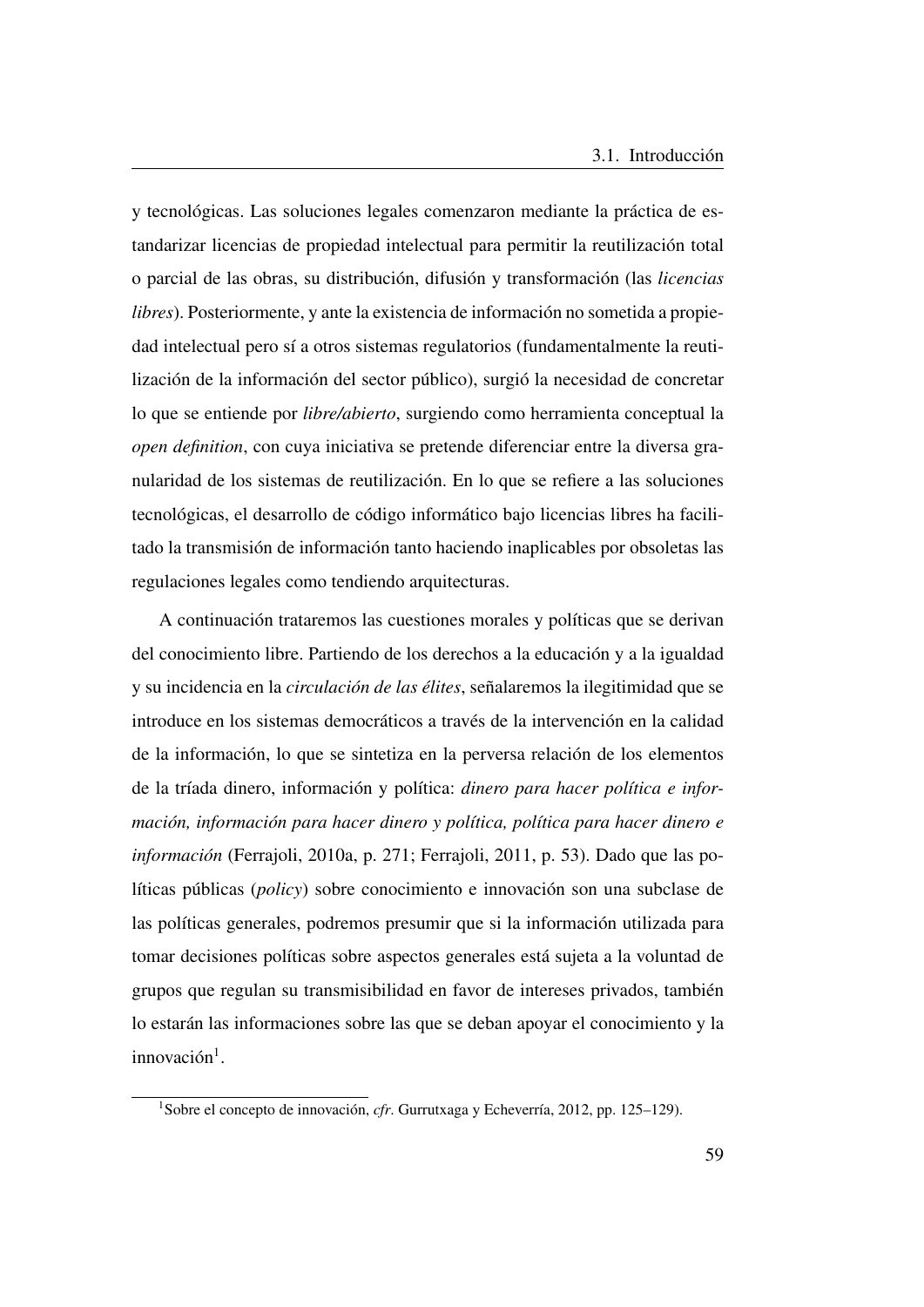### 3. INNOVACIÓN Y CONOCIMIENTO LIBRE

Posteriormente, tras apuntar que el conocimiento libre es consustancial a las normas jurídicas y resoluciones judiciales, encontraremos cómo la incidencia de este fenómeno de pérdida de la calidad de la información alcanza a los tres elementos sustrato de una sociedad democrática: los valores encarnados por los derechos fundamentales, la ordenación del debate y la fijación del orden democrático. Sobre los derechos fundamentales, y de acuerdo con la necesidad de *reflexionar a fondo sobre las componentes básicas de una sociedad [. . . ] democrática cuyo contexto es [e]l tránsito de la ciudadanía urbana e industrial [. . . ] a la infociudadanía* (Echeverría, [2003,](#page-51-0) p. 90), analizaremos cómo existen derechos fundamentales con sustrato informacional incorporado mientras que otros no participan de esta característica. Sobre el aspecto organizacional, estudiaremos cómo la permanente búsqueda de una *sociedad abierta* democrática dependerá no sólo de cómo se produzca la transmisión del conocimiento sino del *retorno de la información* entre los diversos agentes y los órganos estatales, donde encontraremos un derecho de participación de naturaleza informacional que se manifiesta mediante el derecho a saber y mantiene relaciones con la existencia de la corrupción y la necesidad de transparencia, en definitiva, el orden democrático. La conclusión final a la que llegaremos es que el conocimiento libre, lejos de tratarse únicamente de una cuestión de propiedad intelectual, es una forma de promover innovación y de ejercer políticas públicas para sociedades más democráticas.

# 3.2. DIFICULTADES PARA EL DESARROLLO DEL

## CONOCIMIENTO LIBRE

Nos hallamos en un mundo informacional donde cualquier uso de una obra objeto de propiedad intelectual se halla prohibido salvo (i) que se obtenga un *permiso* del titular de los derechos, (ii) que nos hallemos realizando una activi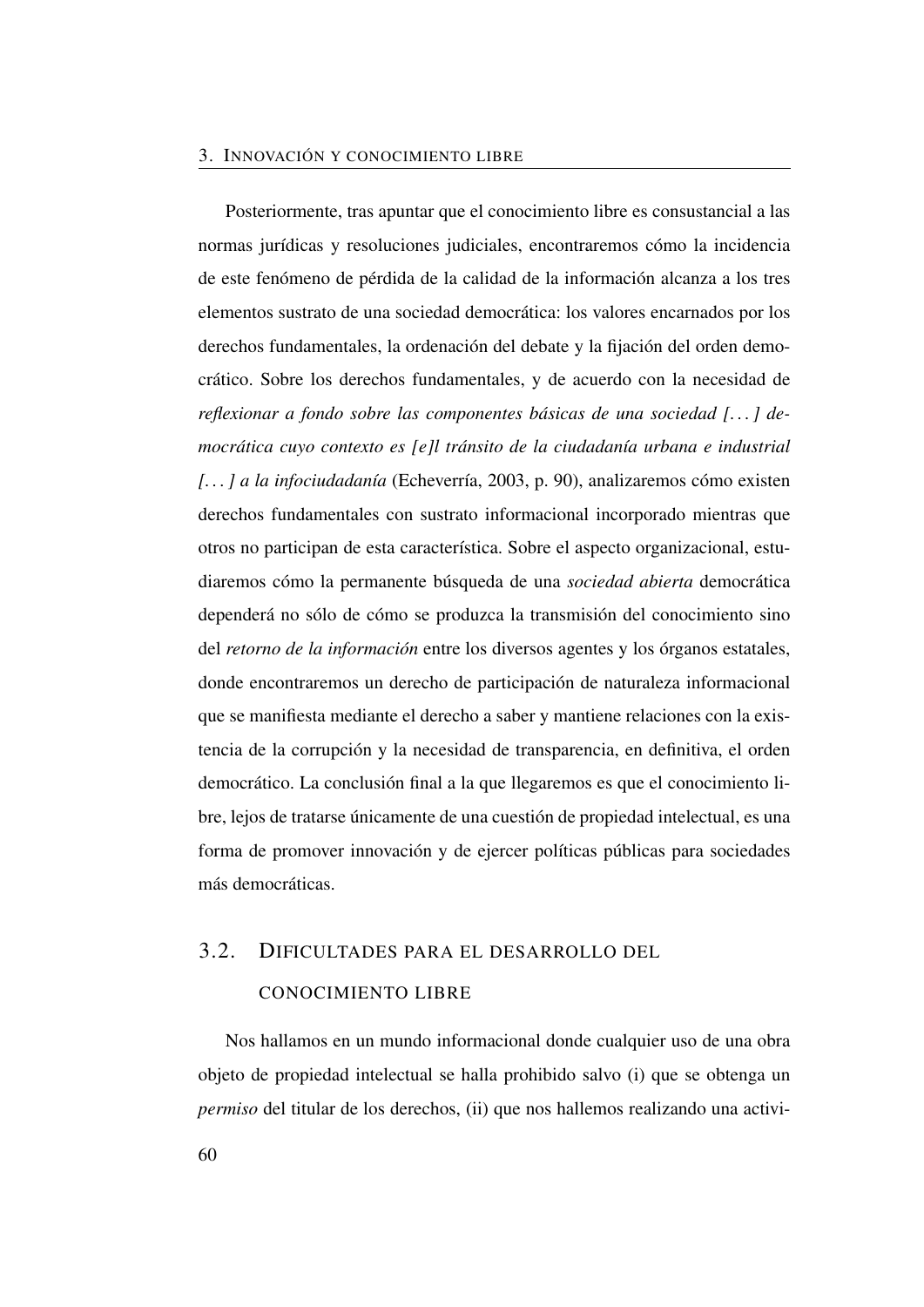dad englobada dentro de un *límite* de las leyes que rigen la propiedad intelectual o (iii) que la obra se halle en *dominio público* por transcurso del tiempo desde su creación. Aunque parezca obvio, merece la pena señalar que si bien nuestra regulación legal exige que para que nazcan los derechos de propiedad intelectual debe existir una obra que sea una creación original literaria, artística o científica<sup>[2](#page-90-0)</sup>, en la práctica *toda información* es susceptible de ser objeto de litigio, siendo un campo en el que la introducción de cualquier tecnología novedosa ha sido objeto de controversia judicial por parte de los titulares de los derechos. Esta litigiosidad tiene efectos negativos en el desarrollo de la tecnología, siendo más evidente en el sistema de patentes (Bessen y Meurer, [2008;](#page-110-0) Rajkumar, [2008;](#page-114-0) McCurdy, [2009;](#page-113-0) Bessen y Ford, [2011;](#page-110-1) Tucker, [2011\)](#page-115-1) y, por tanto, en la innovación derivada de lo que denominamos propiedad industrial<sup>[3](#page-90-1)</sup>.

Esta regulación legal es muy homogénea globalmente y su estructura, sintéticamente, se compone de una parte pública y una privada. En la parte pública, hallamos los tratados internacionales firmados en sede de la Organización Mundial de la Propiedad Intelectual [\(OMPI\)](#page-26-0), la agencia de las Naciones Unidas *dedicada al uso de la propiedad intelectual (patentes, derecho de autor, marcas, diseños –dibujos y modelos–, etc.) como medio de estimular la innovación y la creatividad*[4](#page-90-2) . Los tratados de la [OMPI](#page-26-0) una vez firmados por los Estados son incorporados a sus legislaciones nacionales y, además, en nuestro caso, la Unión Europea desarrolla unas Directivas<sup>[5](#page-90-3)</sup> (acordes con los tratados) que poste-

<span id="page-90-0"></span><sup>2</sup>Artículo 10.1 del Real Decreto Legislativo 1/1996, de 12 de abril, por el que se aprueba el texto refundido de la Ley de Propiedad Intelectual, regularizando, aclarando y armonizando las disposiciones legales vigentes sobre la materia (TRLPI). Boletín Oficial del Estado número 97 de 22 de abril de 1996. *Vid*. Bercovitz (2007a).

<span id="page-90-1"></span><sup>3</sup>En otros sistemas legales, la propiedad industrial se incluye dentro del concepto de propiedad intelectual. Lo relevante es que ambas son propiedades especiales que nacen de formalizaciones de ideas.

<span id="page-90-3"></span><span id="page-90-2"></span><sup>4</sup>*Vid*. [http://www.wipo.int/about-wipo/es/.](http://www.wipo.int/about-wipo/es/) Fecha de consulta: 6 de mayo de 2014.

<sup>5</sup>Para una consulta exhaustiva de la normativa europea aplicable, ver la web de la Unión Europea sobre propiedad intelectual: [http://europa.eu/legislation\\_summaries/internal\\_market/](http://europa.eu/legislation_summaries/internal_market/businesses/intellectual_property/index_es.htm) [businesses/intellectual\\_property/index\\_es.htm.](http://europa.eu/legislation_summaries/internal_market/businesses/intellectual_property/index_es.htm) Fecha de consulta: 6 de mayo de 2014.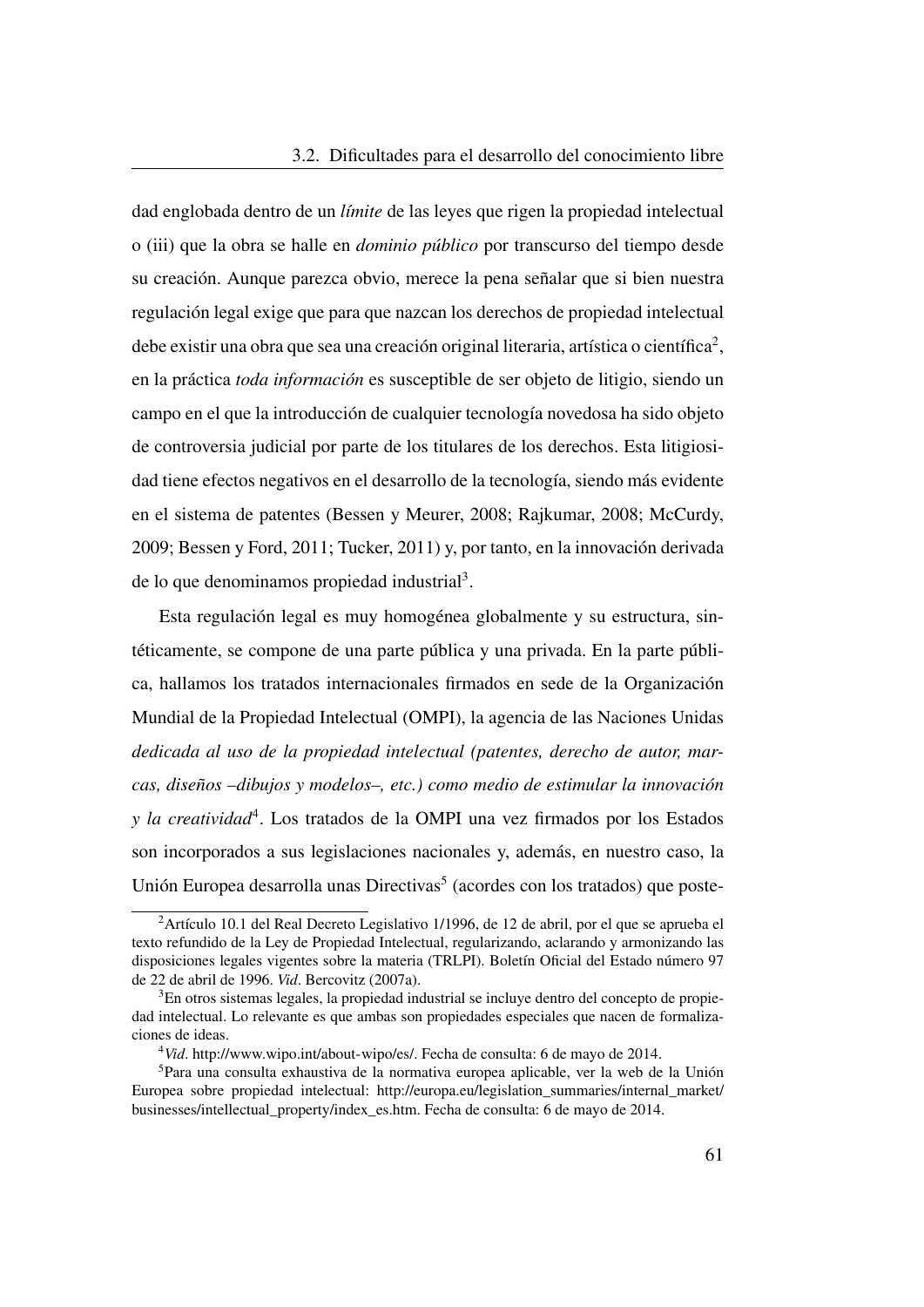riormente son objeto de transposición por los Estados miembros. Sin embargo, la [OMPI](#page-26-0) *carecía de un mecanismo coactivo para obligar a los países a adoptar las leyes del copyright* (Smiers, [2008,](#page-115-2) p. 58), por lo que se impuso una parte privada mediante las negociaciones multilaterales de la Ronda Uruguay (1986- 1994) que culminaron el 15 de abril de 1994 con la firma en Marraquech por representantes de la Unión Europea y de sus Estados miembros del Acta final del Acuerdo por el que se crea la Organización Mundial del Comercio [\(OMC\)](#page-26-1). Como Anexo 1C al acuerdo de creación de la [OMC](#page-26-1) se firmaron los Aspectos de los Derechos de Propiedad Intelectual Relacionados con el Comercio [\(ADPIC\)](#page-24-0) en cuyo preámbulo literalmente se establece que se reconoce *que los derechos de propiedad intelectual son derechos privados siendo los objetivos fundamentales de política general pública de los sistemas nacionales la protección de los derechos de propiedad intelectual, con inclusión de los objetivos en materia de desarrollo y tecnología*. De esta manera y mediante una estructura piramidal se logra la homogeneización de un campo en el que operan los intereses privados de los titulares de los derechos y se promueven políticas públicas que les benefi- $cian<sup>6</sup>$  $cian<sup>6</sup>$  $cian<sup>6</sup>$ , en un mercado muy concentrado<sup>[7](#page-91-1)</sup>.

Ahora bien, estamos hablando de información, un bien del que tanto Hess y Ostrom como Posner nos recuerdan que se trata de lo que los economistas clásicos categorizaron como un «bien público»: *un bien al alcance de todos donde el uso realizado por una persona no aminora el uso realizado por otra* (Hess & Ostrom, [2007,](#page-112-0) p. 8) y *[l]a información, definida ampliamente para*

<span id="page-91-0"></span><sup>6</sup>Sobre la operatividad entre intereses privados e intereses públicos, ver, con carácter general, Capella [\(2008,](#page-110-2) pp. 307–312), Ferrajoli [\(2011,](#page-111-1) pp. 52–58), y, específicamente con respecto a la propiedad intelectual, Drahos y Braithwaite [\(2002\)](#page-111-3) y Sell [\(2003\)](#page-114-1).

<span id="page-91-1"></span><sup>7</sup>Sobre la concentración en el ámbito de las publicaciones académicas, *vid*. Lafuente y Alonso [\(2011,](#page-51-1) p. 194) y en el ámbito de los beneficiarios de los derechos de propiedad intelectual, el informe de la Comisión Nacional de la Competencia es esclarecedor: conviene tener presente el caso de la Sociedad General de Autores y Editores [\(SGAE\)](#page-26-2), donde unos 600 titulares (un 1,7 % del total de titulares beneficiarios) concentran el 75 % de lo que se reparte (CNC – Comisión Nacional de la Competencia, [2009,](#page-110-3) pp. 26–27).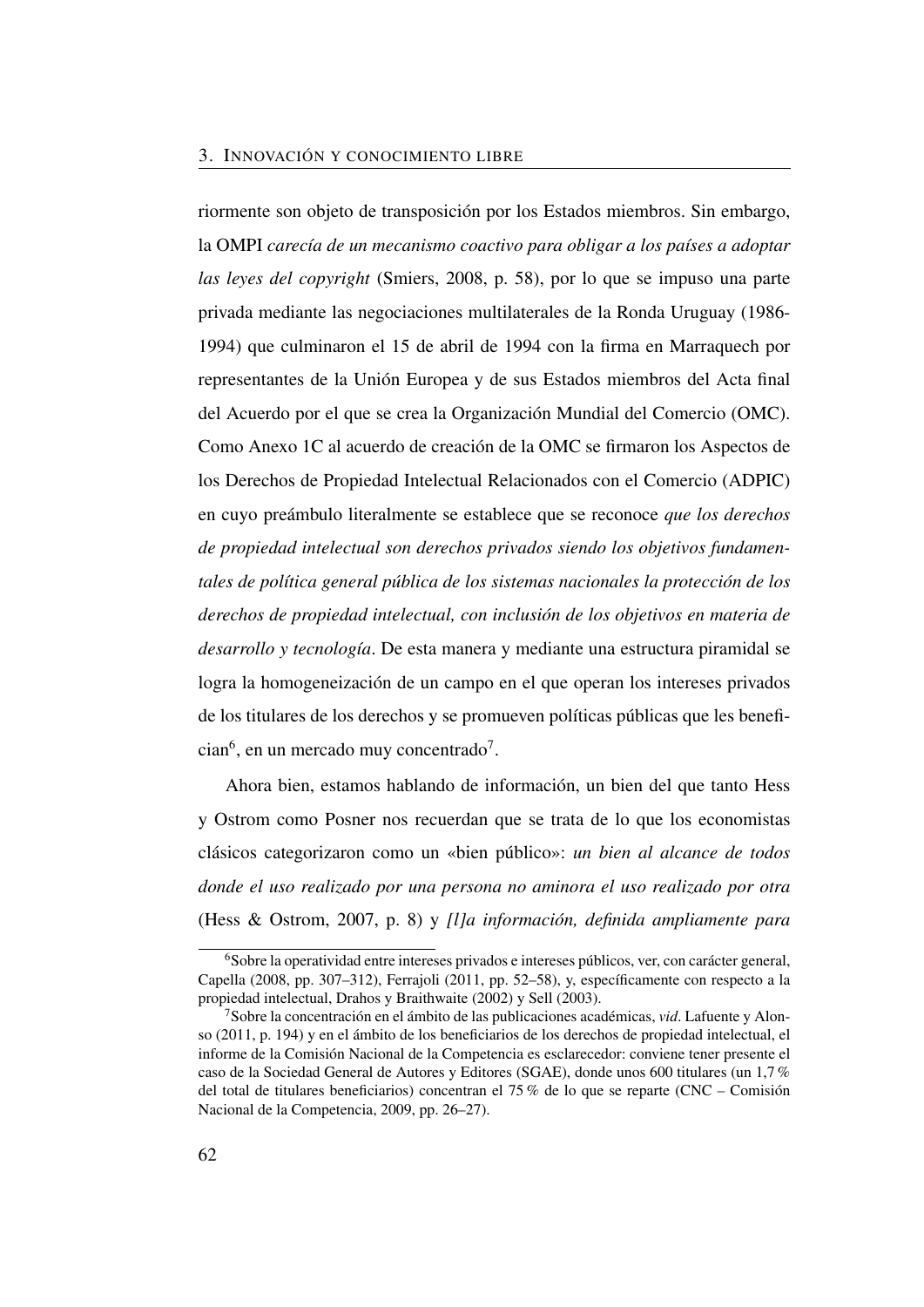*incluir los bienes simbólicos y expresivos, es un ejemplo de lo que llaman los economistas "bien público". Un bien público es un bien que puede consumirse sin reducir el consumo del mismo por parte de cualquier otra persona* (Posner, [2007,](#page-114-2) p. 82). Si bien no podemos afirmar que Posner esté pensando en las [TIC,](#page-27-0) es común a ambas posturas que la imposibilidad de agotamiento del bien impide su escasez y por tanto la célebre ley de la oferta y demanda señalaría que al existir una oferta infinita, el precio habría de tender hacia prácticamente cero con lo que, sin duda, nos hallamos con un sistema que no es propicio para los intereses de los titulares de los derechos de propiedad intelectual.

Para mantener los precios, los titulares de los derechos han desarrollado una serie de estrategias<sup>[8](#page-92-0)</sup>. Hemos señalado tres requisitos para poder utilizar obras de propiedad intelectual: tener el permiso de los titulares de los derechos, ejercitar un límite legal del derecho o que la obra se halle en dominio público. Pues bien, los titulares de las grandes carteras de derechos han presionado (y siguen presionando) a los gobiernos estatales para el desarrollo de legislaciones en las que la utilización de una obra sin permiso tenga castigos cada vez mayores, se reduzcan al máximo los límites de los derechos y se extienda el tiempo<sup>[9](#page-92-1)</sup> hasta que una obra entre en dominio público $10$ . La excusa es la de promover mercados de innovación y de creatividad, excusa que no se sustenta en prueba alguna

<span id="page-92-0"></span><sup>8</sup>Para un estudio profundo de las prácticas monopolísticas de las entidades de gestión nacionales, ver los informes de los órganos oficiales CNC (2009) y AEVAL (2008). La Comisión Nacional de la Competencia afirma literalmente que *no es del todo descartable conforme a la jurisprudencia comunitaria que la Comisión Europea pueda llegar a considerar que España es responsable de una infracción del artículo 86 del Tratado CE (actual art. 106 del Tratado de Funcionamiento de la Unión Europea) [. . . ] siendo así que el artículo 82 TCE (actual art. 102 del TFUE) prohíbe a las empresas la explotación abusiva de su posición dominante en el mercado*. [\(2009,](#page-110-3) p. 86). Ninguno de los gobiernos existentes desde entonces (PSOE y PP) ha hecho nada al respecto tras el informe de la CNC.

<span id="page-92-1"></span><sup>9</sup>La pretensión de prolongar a perpetuidad los derechos de autor viene de lejos. Patterson (1968, 163) señala que el primer caso fue en 1743, *Millar vs. Kinkaid*, ante la corte escocesa. En el mismo sentido, Rose [\(1993,](#page-114-3) pp. 67–91), quien asimismo detalla los litigios habidos en el siglo XVIII.

<span id="page-92-2"></span><sup>10</sup>*Vid*. Lessig [\(2005\)](#page-112-1).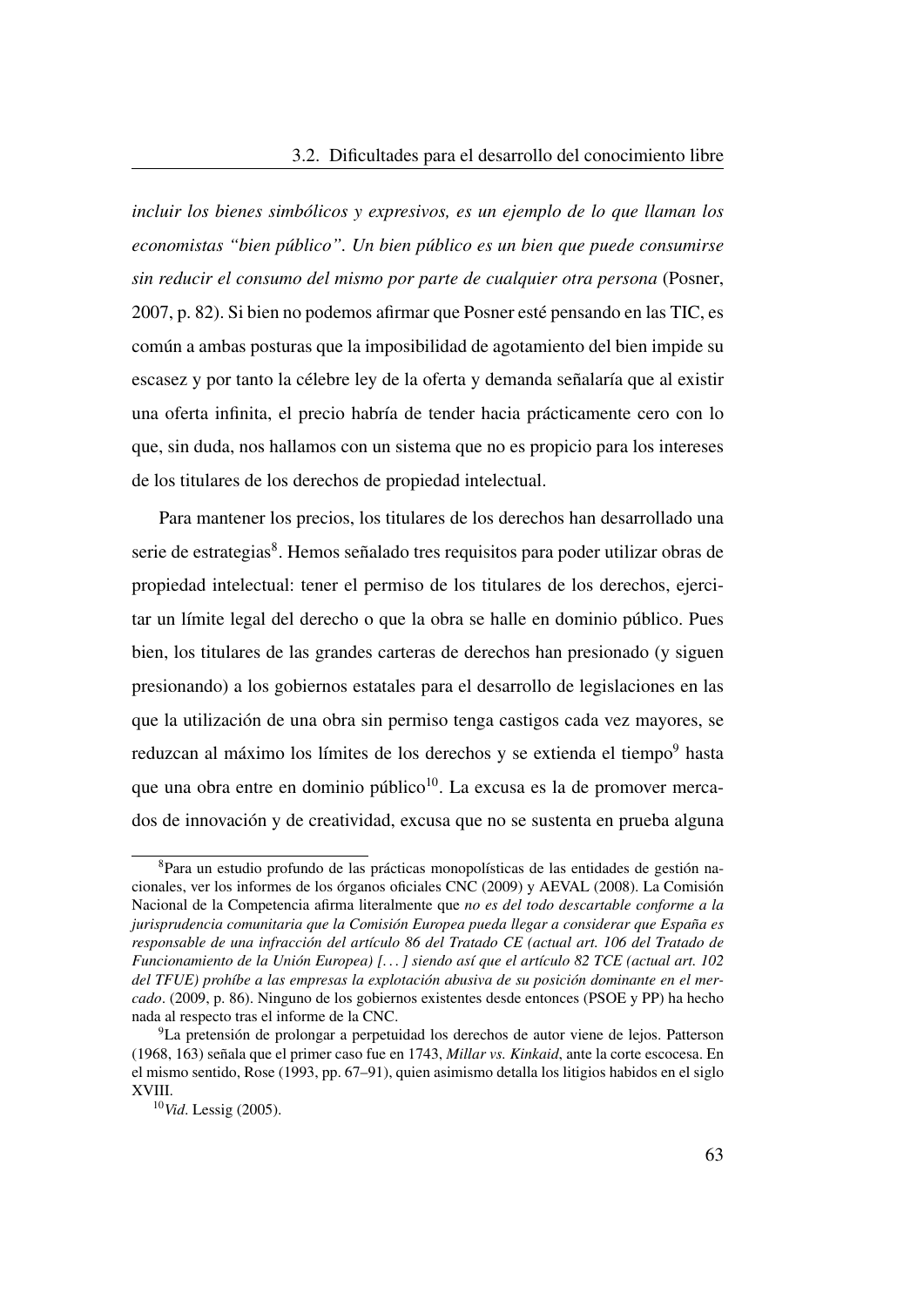más que en declaraciones de los interesados y que más bien parece haber logrado eliminar la diversidad local imponiendo la hegemonía de las corporaciones del entretenimiento (Smiers, [2006,](#page-115-3) pp. 147–159), cumpliéndose de esta manera lo anunciado por Horkheimer y Adorno en 1944 [\(2009,](#page-112-2) p. 166): *la técnica de la industria cultural ha llevado sólo a la estandarización y producción en serie y ha sacrificado aquello por lo cual la lógica de la obra se diferenciaba de la lógica del sistema social*. No cabe sostener que cuanto más punitivo, ilimitado y perpetuo sea un sistema de propiedad intelectual, mejor calidad e innovación generará puesto que, si así fuera, no se entendería cómo se ha producido toda la cultura anterior a la invención de esta figura jurídica ni tendría explicación la obra documental regulada por propiedad intelectual más relevante de los últimos tiempos, los *Request for Comments*  $(RFC)^{11}$  $(RFC)^{11}$  $(RFC)^{11}$  $(RFC)^{11}$ , que además de ser la base y fundamento de los protocolos de internet, es de libre copia, difusión, distribución y  $transformation<sup>12</sup>$  $transformation<sup>12</sup>$  $transformation<sup>12</sup>$ . En síntesis: ni Aristóteles ni internet tendrían posible explicación. Hay mucha vida más allá de la propiedad intelectual punitiva, ilimitada y perpetua.

Pero la intervención de los partidarios de este modelo de propiedad intelectual no se limita a la presión sobre los gobiernos para la modificación de las normas sino que realizan una actividad incesante en los foros procesales. Si tomamos como mapa conceptual el *modelo matemático de la comunicación* de Shannon [\(1948\)](#page-115-0), encontramos que la industria del entretenimiento y algunas entidades de gestión han litigado en España contra todos y cada uno de los eslabones de la cadena de comunicación. Nótese que no estamos defendiendo la validez del modelo de Shannon<sup>[13](#page-93-2)</sup>, sino que lo utilizamos como herramienta des-

<span id="page-93-1"></span><span id="page-93-0"></span><sup>11</sup>*Vid*. [http://www.rfc-editor.org/rfc.html.](http://www.rfc-editor.org/rfc.html) Fecha de consulta: 6 de mayo de 2014.

<sup>12</sup>Para las condiciones de propiedad intelectual aplicables a los RFCs, *ver IETF Trust Copyright Policy and Trust Legal Provisions (TLP). Frequently Asked Questions. June 22, 2010*. [http://trustee.ietf.org/docs/Copyright-FAQ-2010-6-22.pdf.](http://trustee.ietf.org/docs/Copyright-FAQ-2010-6-22.pdf) Fecha de consulta: 6 de mayo de 2014.

<span id="page-93-2"></span><sup>13</sup>Ni tampoco debemos confundir el modelo matemático de la comunicación con las *ecua-*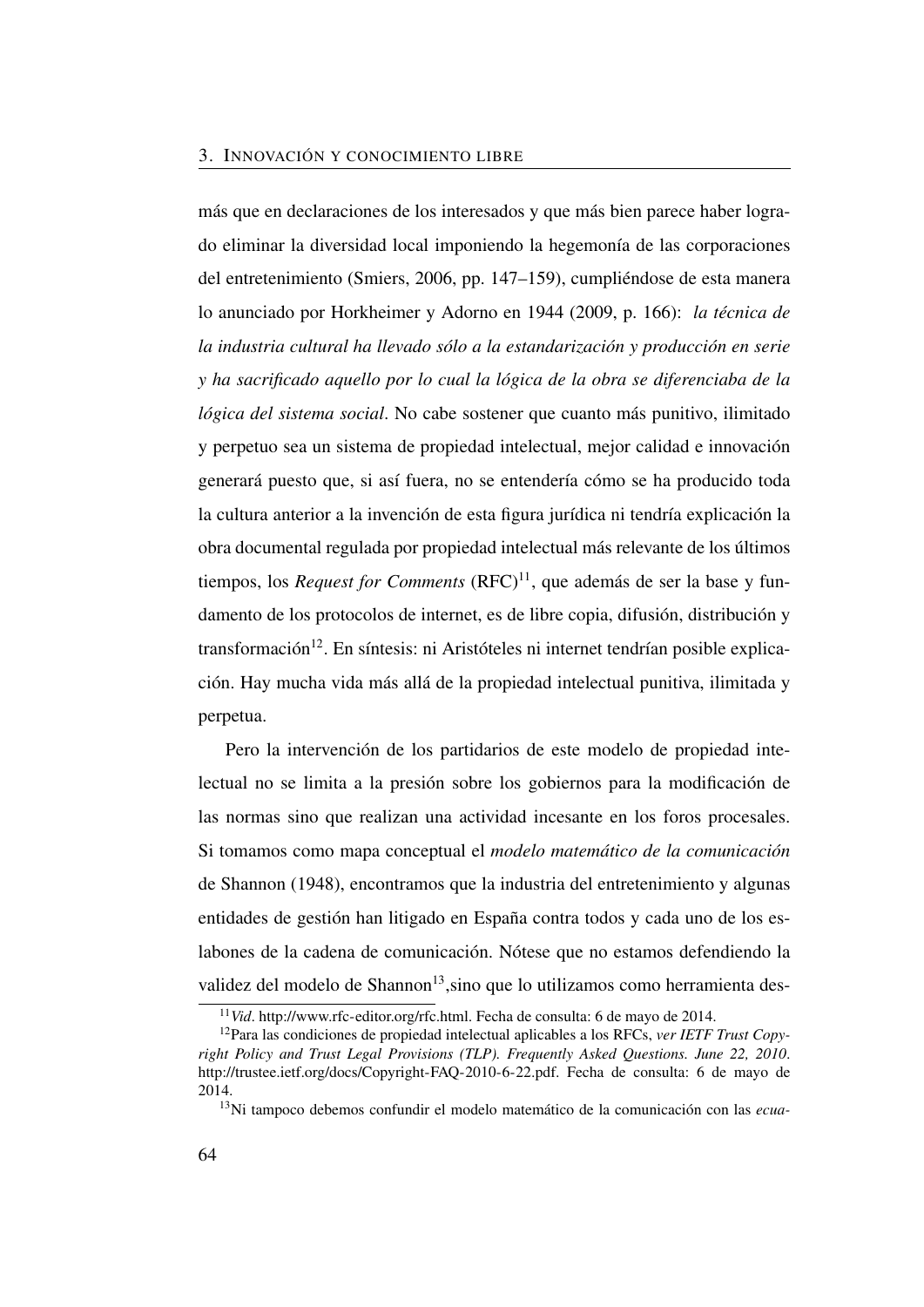criptiva para ordenar lo que aparentan ser procedimientos *aislados* y sin ninguna relación entre sí. El modelo de Shannon supone la existencia de los siguientes elementos: (1) un emisor que (2) codifica (3) un mensaje que transmite a través de (4) un canal, el cual llega a (5) un receptor que lo (6) descodifica; la acción se realiza en un entorno de (7) ruido. Una muestra de los litigios interpuestos es la siguiente $14$ :

- $(1)$  y (5): Emisor y receptor. La industria ha ejercitado la acusación penal contra los usuarios de las redes de transmisión de archivos entre pares, redes  $p2p^{15}$  $p2p^{15}$  $p2p^{15}$ .
- $(2)$  y (6): Codificación y descodificación del mensaje. En este caso, la acusación penal de la industria se ha ejercitado tanto contra los usuarios como los establecimientos que venden *modchips*, unos dispositivos tecnológicos para que las consolas de videojuegos puedan utilizar juegos de otros proveedores y también grabados por los usuarios<sup>[16](#page-94-2)</sup>.
- (3): Mensaje. La [SGAE](#page-26-2) interpone habitualmente procedimientos de reclamación de cantidad contra los establecimientos con independencia de que

*ciones de Shannon*. Para una explicación de las ecuaciones, ver Aleksander [\(2004\)](#page-109-0).

<span id="page-94-0"></span><sup>&</sup>lt;sup>14</sup>La persecución en los foros procesales no sólo se produce en nuestra jurisdicción sino que este modelo se reproduce en menor o mayor medida en múltiples jurisdicciones.

<span id="page-94-1"></span><sup>&</sup>lt;sup>15</sup>La sentencia de 18 de febrero de 2008 de la Audiencia Provincial de Cantabria desestimó la acusación penal de la Asociación Fonográfica y Videográfica Española [\(AFYVE\)](#page-24-1) (hoy denominada Promusicae –patronal de la industria fonográfica–), Columbia Tristar Home Entertainment, Walt Disney Company Ibérica y la Asociación Española de Distribuidores y Editores de Software de Entretenimiento [\(ADESE\)](#page-24-2) contra un usuario de redes p2p al que se le intervinieron en su ordenador 6.780 álbumes musicales, 204 películas y 172 juegos de ordenador. La Audiencia Provincial absolvió al acusado de un delito contra la propiedad intelectual.

<span id="page-94-2"></span><sup>16</sup>La última resolución que se conoce en la fecha de escribir este artículo es el Auto de 26 de abril de 2012 de la Audiencia Provincial de Barcelona por el que se archivó la denuncia de [ADESE](#page-24-2) contra un establecimiento que vendía programas de *software* utilizados para superar las barreras o códigos de protección que poseen los videojuegos y consolas originales.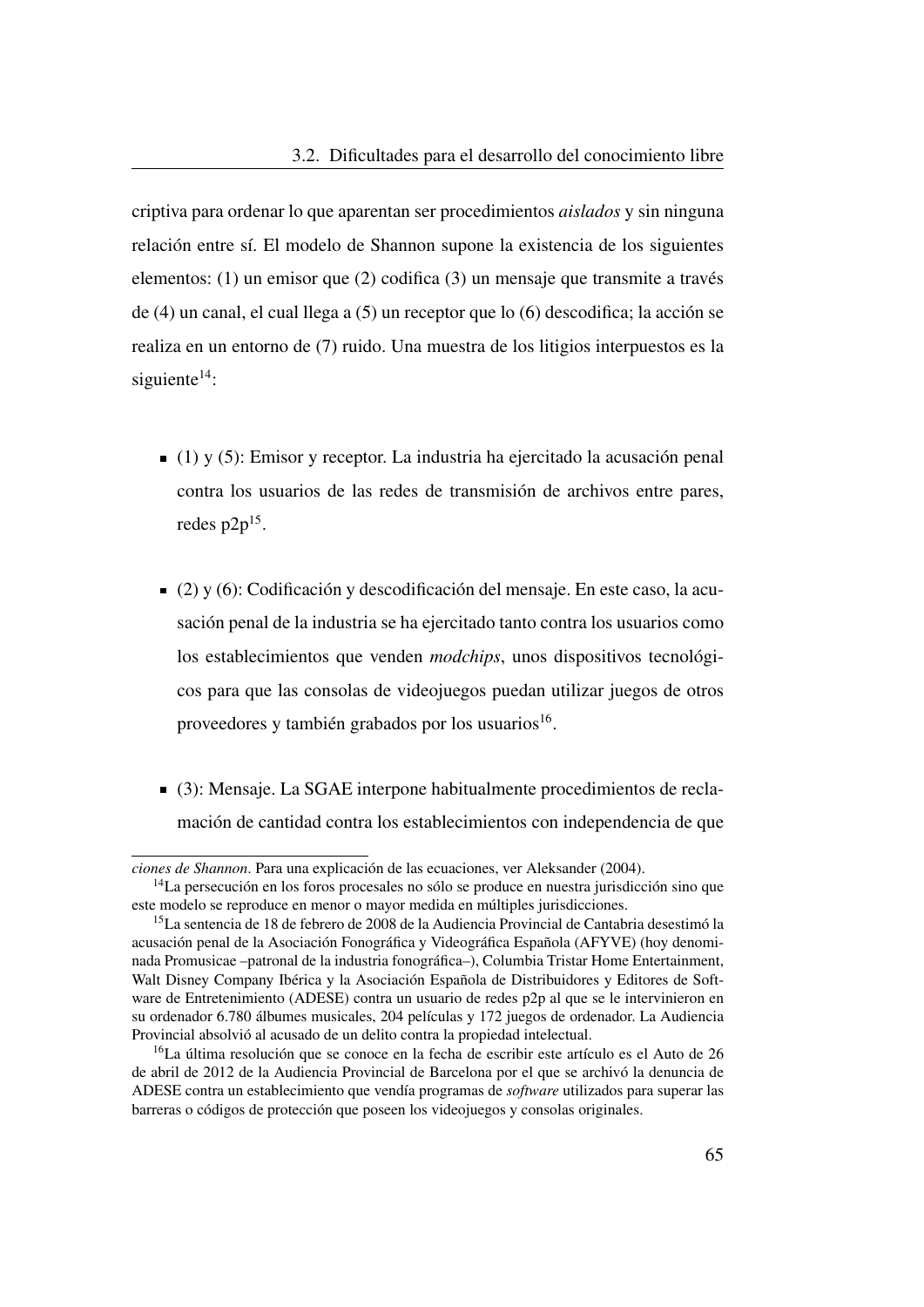se utilice el repertorio cuya gestión tiene encomendada $17$ . Igualmente, el Centro Español de Derechos Reprográficos [\(CEDRO\)](#page-25-0) ha interpuesto demandas contra tres universidades por utilización de lo que considera su repertorio<sup>[18](#page-95-1)</sup>.

(4): Canal. Sobre los soportes de los mensajes (cualquier aparato, equipo o material susceptible de hacer copias) sufrimos un gravamen por copia privada cuya regulación nacional anterior fue declarada ilegal por el Tribunal de Justicia de la Unión Europea<sup>[19](#page-95-2)</sup>. Además, la industria y las entidades de gestión han litigado contra las *webs* de enlaces a archivos en redes p2p<sup>[20](#page-95-3)</sup>,

<span id="page-95-2"></span><sup>19</sup>Sentencia de 21 de octubre de 2010 de la Sala Tercera del Tribunal de Justicia de la Unión Europea. A pesar de ser declarado ilegal el pago por las Administraciones públicas, empresas y profesionales del coloquialmente llamado *canon digital*, el Real Decreto 1657/2012, de 7 de diciembre, por el que se regula el procedimiento de pago de la compensación equitativa por copia privada con cargo a los Presupuestos Generales del Estado, Boletín Oficial del Estado número 295 de 8 de diciembre de 2012, establece sorprendentemente en su Disposición transitoria primera que serán irrecuperables las cantidades pagadas por los equipos, aparatos y soportes materiales de reproducción adquiridos con anterioridad al 1 de enero de 2012. En definitiva, se dispone en una norma nacional de rango reglamentario lo contrario de lo ordenado por el Tribunal de Justicia de la Unión Europea.

<span id="page-95-3"></span> $^{20}$ El auto de fecha 11 de septiembre de 2008 de la Audiencia Provincial de Madrid archivó definitivamente la acusación penal seguida contra los administradores de la *web* Sharemula por parte de [SGAE,](#page-26-2) Microsoft, Promusicae, Entidad de Gestión de Derechos de los Productores Audiovisuales [\(EGEDA\)](#page-25-1), Columbia Tristar Home Entertainment y Cía, SRC, The Walt Disney Company Iberia, Twentieth Century Fox Home Entertainment España S.A., Warner Home Video, Lauren Films Video Hogar S.A., Manga Films S.L., Universal Pictures (Spain) S.L., Paramount Home Entertainment (Spain) S.L., Twentieth Century Fox Film Corporation, Walt Disney Enterprises Inc., Columbia Pictures Industries Inc., Tristar Pictures, Sony Pictures Classic Inc., Mandalay Entertainment, Metro Goldwin Mayer Studios Inc., Orion Pictures Corporation, Paramount Pictures Corporation, Universal City Studios y Time Warner Entertainment Company L. New Line Productions Inc.

<span id="page-95-0"></span><sup>&</sup>lt;sup>17</sup>El Juzgado de lo Mercantil nº 5 de Madrid desestimó la demanda de la [SGAE](#page-26-2) contra la asociación cultural Ladinamo mediante sentencia de fecha 2 de febrero de 2006. Uno de los argumentos del letrado de la entidad de gestión fue el de que *estaba prohibido bajar música de internet*. El caso Ladinamo fue el primero de numerosos casos más. Puede verse una relación de resoluciones judiciales en [http://derecho-internet.org/svn/procedimientos-libres/copyleft.](http://derecho-internet.org/svn/procedimientos-libres/copyleft) Fecha de consulta: 6 de mayo de 2014.

<span id="page-95-1"></span><sup>18</sup>Se trata de las universidades Autónoma de Barcelona, Carlos III de Madrid y de Barcelona. El procedimiento de la Universidad Carlos III finalizó con una transacción entre las partes, mientras que los procedimientos contra la Universidad Autónoma de Barcelona y de Barcelona, tras dos sentencias condenatorias contra las universidades, se hallan actualmente *subjudice* pendientes de recurso de apelación ante la Audiencia Provincial de Barcelona.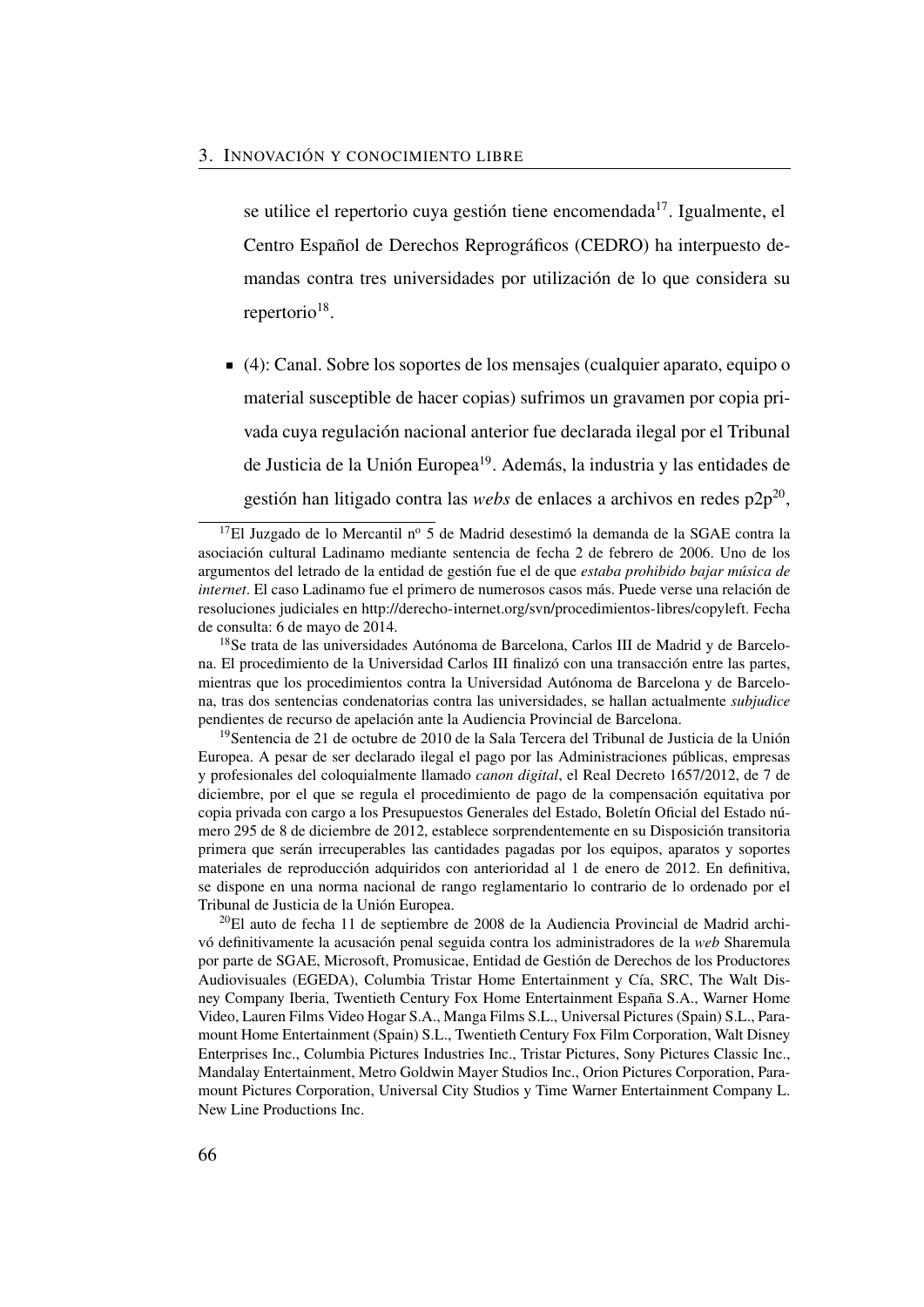contra los desarrolladores de redes  $p2p^{21}$  $p2p^{21}$  $p2p^{21}$ , contra la caché del buscador Google[22](#page-96-1) y contra la compañía Telefónica solicitando los datos personales de quienes se conectaban a las redes  $p2p^{23}$  $p2p^{23}$  $p2p^{23}$ .

(7): Ruido. En este supuesto los titulares de los derechos realizan una actividad consistente en invadir las redes con archivos basura que tienen el mismo nombre y *peso* del archivo original para desincentivar que los usuarios utilicen las redes p2p.

Características comunes a los anteriores litigios son la asimetría en los intervinientes en los procedimientos, puesto que se trata de importantes compañías transnacionales que pleitean contra particulares, así como la asimetría de las reglas procesales: en los litigios en ámbito civil sobre propiedad intelectual se invierte la carga de la prueba, concediéndose a las entidades de gestión por parte de la legislación y de la jurisprudencia una presunción de que representan a todos los titulares de los derechos<sup>[24](#page-96-3)</sup>, sin más requisito que aportar al *inicio del proceso copia de sus estatutos y certificación acreditativa de su autorización administrativa* otorgada en este caso por el Ministerio de Cultura<sup>[25](#page-96-4)</sup>. La inversión

<span id="page-96-0"></span><sup>&</sup>lt;sup>21</sup>La sentencia de 25 de noviembre de 2011 del Juzgado de lo Mercantil n<sup>o</sup> 4 de Madrid desestimó la demanda interpuesta por Sony BMG Music Entertainment Spain S.A., Warner Music Spain S.A., Universal Music Spain S.L., EMI Music Spain S.A. y Promusicae contra un desarrollador de software de redes p2p. Esta sentencia fue ratificada por la Sección 28 de la Audiencia Provincial de Madrid mediante resolución de fecha 31 de marzo de 2014.

<span id="page-96-1"></span> $^{22}$ La sentencia de 17 de septiembre de 2008 de la Audiencia Provincial de Barcelona desestimó la demanda interpuesta por el administrador de una web contra Google por la copia *caché* que el buscador conserva. Esta sentencia fue ratificada por el Tribunal Supremo mediante resolución de fecha 3 de abril de 2012.

<span id="page-96-2"></span><sup>23</sup>La sentencia de 29 de enero de 2008 de la Gran Sala del Tribunal de Justicia de la Unión Europea desestimó las pretensiones de la patronal de la industria fonográfica, Promusicae.

<span id="page-96-3"></span> $24$ No es éste el único tratamiento procesal favorable. Gozan de medidas cautelares desarrolladas *ad hoc* para sus intereses, régimen de control de aduanas y juzgados especializados (en España, los Juzgados de lo Mercantil).

<span id="page-96-4"></span><sup>25</sup>*Cfr*. artículo 150 Texto Refundido de la Ley de Propiedad Intelectual [\(TRLPI\)](#page-27-1). *Vid*. Montero [\(1997,](#page-85-3) pp. 73–74) y Marín [\(2007\)](#page-113-1).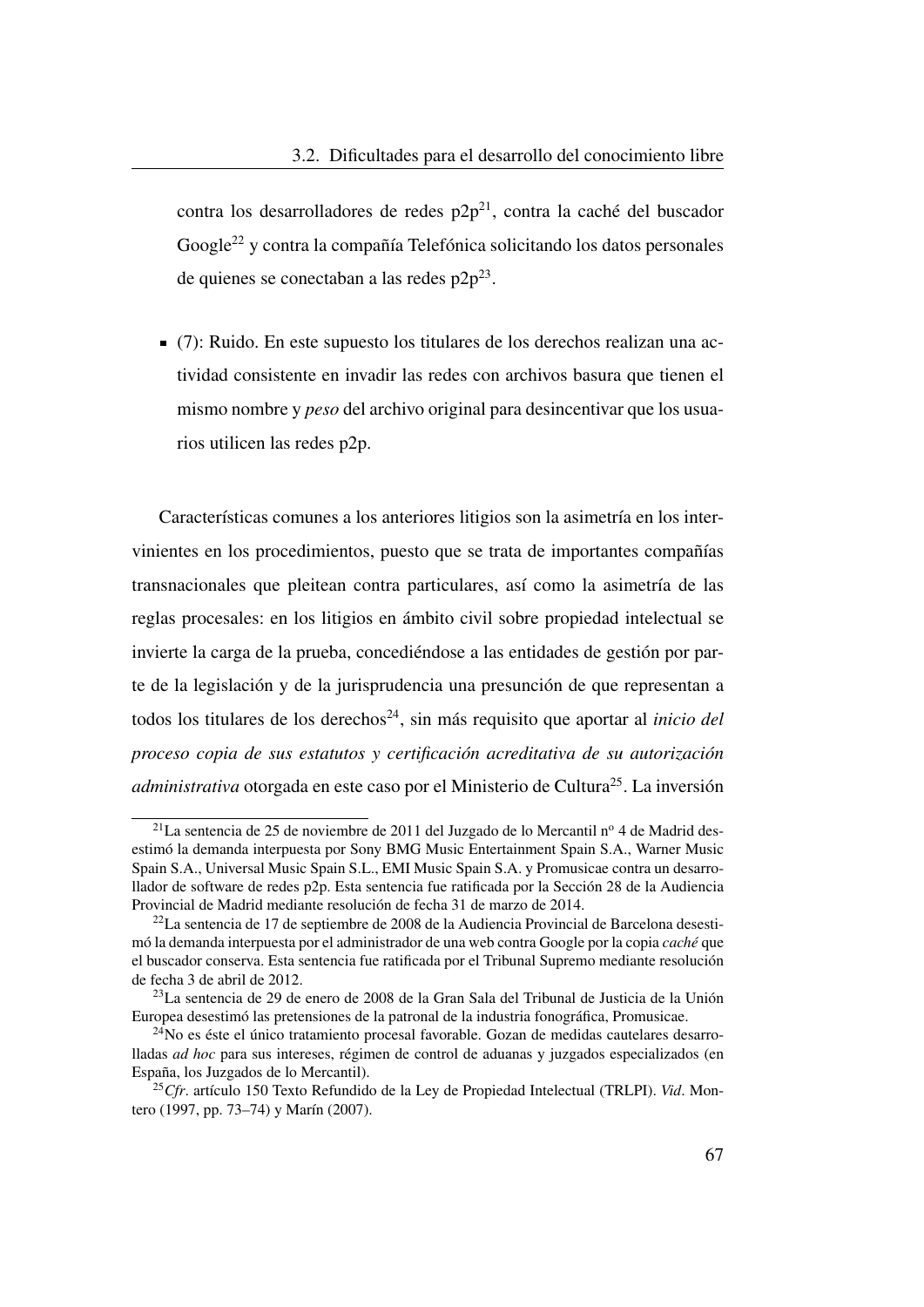de la carga de la prueba implica, en palabras de una resolución judicial<sup>[26](#page-97-0)</sup>, que *hemos caído jurisprudencialmente en un monopolio probatorio [en] favor de la [SGAE](#page-26-2)*[27](#page-97-1) .

Desde la perspectiva de la innovación, no cabe duda de que este sistema es contrario a cualquier desarrollo tecnológico que se realice fuera del consentimiento de las corporaciones ya que el problema práctico no es que un juzgado otorgue a un innovador la razón, sino el tiempo que tardará en hacerlo, los recursos que el innovador deberá destinar a su defensa legal desviándolos de otros fines más productivos y el padecimiento humano que produce el *matonismo procesal* practicado por las corporaciones y los organismos de su entorno, donde incluimos alguna entidad de gestión<sup>[28](#page-97-2)</sup>, que continúan pleiteando aunque hayan perdido casos análogos anteriores.

# 3.3. LAS SOLUCIONES EN PRO DEL CONOCIMIENTO LIBRE

Las soluciones que se han propuesto para evitar la limitación a la libre transmisibilidad del conocimiento han tomado dos guías: la del código legal y la del código informático.

En lo que se refiere al código legal, sobresale la iniciativa de la estandarización de las *licencias libres*, de las que las más conocidas son, para código informático[29](#page-97-3), las licencias *General Public License* [\(GPL\)](#page-26-4) y *Berkeley Software*

<span id="page-97-0"></span><sup>&</sup>lt;sup>26</sup>Se trata de la sentencia nº 166/2008 de 29 de diciembre de 2008 del Juzgado de lo Mercantil n<sup>o</sup> 7 de Madrid.

<span id="page-97-1"></span> $^{27}$ Si bien la SGAE es la entidad de gestión de derechos de propiedad intelectual más conocida, existen otras siete entidades más: [CEDRO,](#page-25-0) Artistas Intérpretes, Sociedad de Gestión [\(AISGE\)](#page-24-3), Artistas Intérpretes o Ejecutantes, Sociedad de Gestión de España [\(AIE\)](#page-24-4), Asociación Derechos de Autor de Medios Audiovisuales [\(DAMA\)](#page-25-2), Asociación de Gestión de Derechos Intelectuales [\(AGEDI\)](#page-24-5), [EGEDA](#page-25-1) y Visual, Entidad de Gestión de Artistas Plásticos [\(VEGAP\)](#page-27-2).

<span id="page-97-2"></span><sup>&</sup>lt;sup>28</sup>No olvidemos que miembros de la directiva anterior de la SGAE se hallan actualmente imputados por apropiación indebida de los derechos de los socios en el procedimiento ante el Juzgado Central de Instrucción nº 5 de la Audiencia Nacional, Diligencias Previas 90/2010. El Ministerio de Cultura nunca ha ejercitado su potestad de control de las entidades de gestión, por mucho que se le haya solicitado por escrito por parte de algún autor.

<span id="page-97-3"></span><sup>29</sup>Para un estudio de los diferentes tipos de licencias libres para código informático *vid*. Lind-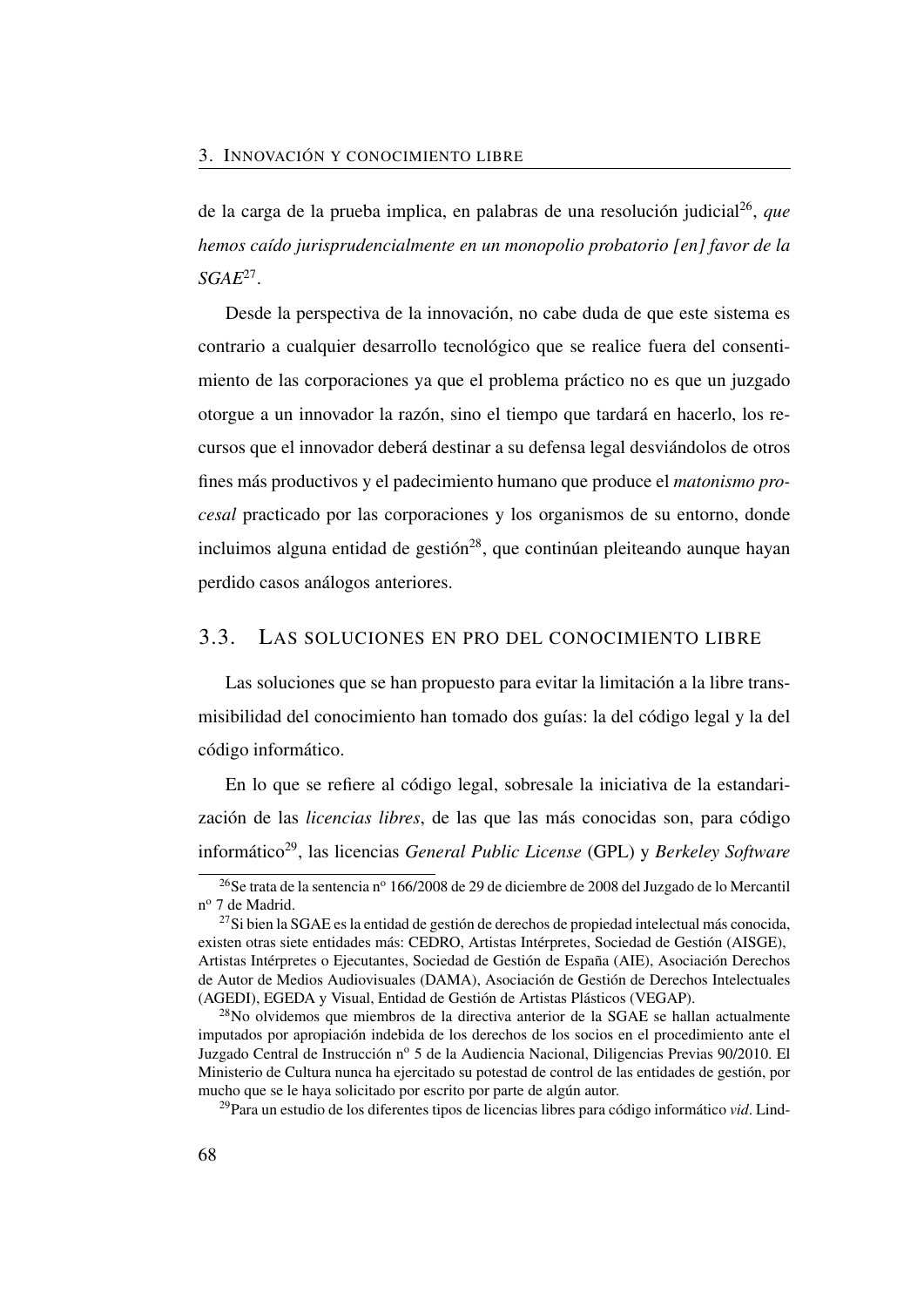*Distribution* [\(BSD\)](#page-25-3) y, para obras literarias, artísticas o científicas, las licencias *Creative Commons*. La piedra angular de las licencias de propiedad intelectual libre consiste en que, en ausencia de obligación normativa, el autor de una obra tiene el derecho exclusivo de decidir quién puede copiar, distribuir, difundir o transformar la misma<sup>[30](#page-98-0)</sup>, por lo que si expresa públicamente mediante una licencia libre estándar que otorga alguno de esos derechos a terceros, se entienden concedidos los permisos y, por tanto, cualquiera puede hacer con la obra los usos que el autor ha anunciado públicamente. De esta manera se vence el sistema de permisos y la presunción de que si un autor nada ha dicho de su obra, se entienden todos los derechos reservados. El conocimiento libre, al adjuntar la licencia libre a la obra, proclama *de antemano* qué permisos están ya concedidos, dándose así la vuelta a los fines de la normativa de la propiedad intelectual, que se fundamenta en el control de la copia para rentabilizarla económicamente, y propugnando la difusión de la obra como aportación a una riqueza común.

La legislación es deficitaria en implementaciones en pro del conocimiento libre por lo que las soluciones se han tomado desde la práctica descrita en el párrafo anterior. Si bien una de las reivindicaciones de los partidarios del conocimiento libre es que el conocimiento producido con dinero público ha de ser de libre acceso, no parece éste ser el camino que toma la legislación, siendo pertinente la pregunta de Lafuente y Alonso [\(2011,](#page-51-1) p. 198): *¿Cómo hemos organizado una empresa tan ruinosa y abusiva para los intereses públicos?* En nuestro país, dos normas<sup>[31](#page-98-1)</sup> transfieren la propiedad intelectual de las obras de los investigadores a los centros de los que dependen si bien no señalan si el centro

berg [\(2008\)](#page-112-3).

<span id="page-98-1"></span><span id="page-98-0"></span><sup>30</sup>*Cfr*. artículo 17 del [TRLPI.](#page-27-1) *Vid*. Rivero [\(2007\)](#page-114-4).

<sup>31</sup>Se trata del artículo 80 apartado 5 de la Ley Orgánica 6/2001, de 21 de diciembre, de Universidades, Boletín Oficial del Estado, número 307 de 24 de diciembre de 2001, y del artículo 54.2 de la Ley 2/2011, de 4 de marzo, de Economía Sostenible, Boletín Oficial del Estado, número 55 de 5 de marzo de 2011.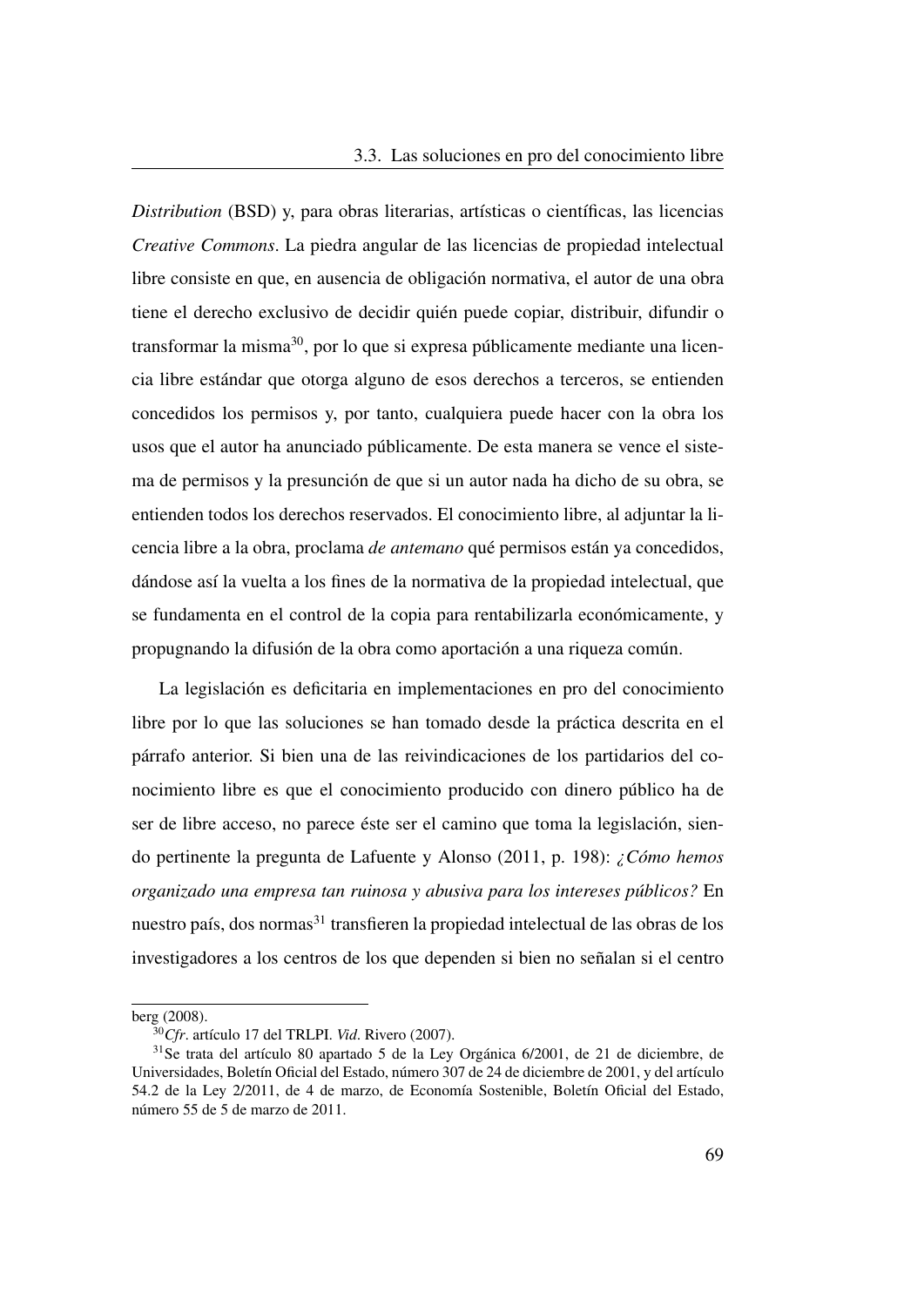ha de liberar esa propiedad, por mucho que nuestra Ley de la Ciencia, la Tecnología y la Innovación contenga en su artículo 37 la regulación de la difusión del acceso abierto, de redacción altamente confusa y técnicamente defectuosa<sup>[32](#page-99-0)</sup>.

Pero no toda información se halla sometida a regulación de propiedad intelectual (en el sentido amplio anglosajón comprensivo también de nuestra propiedad industrial), sino que encontramos elementos informacionales que por no tratarse de obras creativas quedan excluidas de esta regulación. Los ejemplos paradigmáticos son los datos meteorológicos o cartográficos, regulados por la normativa de la reutilización de la información del sector público. La solución que se ha dado en este caso por parte de los partidarios del conocimiento libre ha sido la de generar una definición de qué se entiende por *abierto*. Se han tenido que vencer problemas terminológicos entre los términos *abierto y libre* – Lindberg [\(2008,](#page-112-3) p. 154) y Vidal (Vidal, [2010\)](#page-115-4)– que nacen debido a la polisemia en inglés del término *free software*, traducible tanto por *software libre* como por *software gratuito*. Para evitar que pudiera pensarse que se trataba de un software gratuito, comenzó a utilizarse el término *open source*, del que posteriormente ha derivado la utilización de *open* como sinónimo de libre. Para homogeneizar conceptos por encima de las regulaciones, la *Open Knowledge Foundation* británica impulsó la iniciativa *Open Definition*[33](#page-99-1), en la que señala[34](#page-99-2) que *una obra es*

<span id="page-99-0"></span><sup>&</sup>lt;sup>32</sup>El apartado 6 del artículo 37 de la Ley de la Ciencia, la Tecnología y la Innovación (Ley 14/2011, de 1 de junio, Boletín Oficial del Estado, número 131 de 2 de junio de 2011) establece la excepción de que no será obligatorio el acceso abierto «cuando los derechos sobre los resultados de la actividad de investigación, desarrollo e innovación sean susceptibles de protección». Olvida, o confunde, que todas las obras literarias, artísticas o científicas, incluso aquellas en las que el autor permite su libre copia, distribución, difusión y transformación, son susceptibles de protección. La confusión terminológica proviene de una neolengua de algunas de las entidades de gestión interesadas en la confusión entre los conceptos de obras protegidas y obras gestionadas: todas las obras están protegidas, pero no todas están gestionadas por las entidades de gestión de la propiedad intelectual. Confundir ambos conceptos les dotaría de potestad universal sobre todas las obras de propiedad intelectual y no sólo sobre las de sus socios.

<span id="page-99-2"></span><span id="page-99-1"></span><sup>33</sup>*Vid*. [http://opendefinition.org/.](http://opendefinition.org/) Fecha de consulta: 6 de mayo de 2014.

<sup>34</sup>Para todos los requisitos, *vid*. [http://opendefinition.org/okd/espanol/.](http://opendefinition.org/okd/espanol/) Fecha de consulta: 6 de mayo de 2014.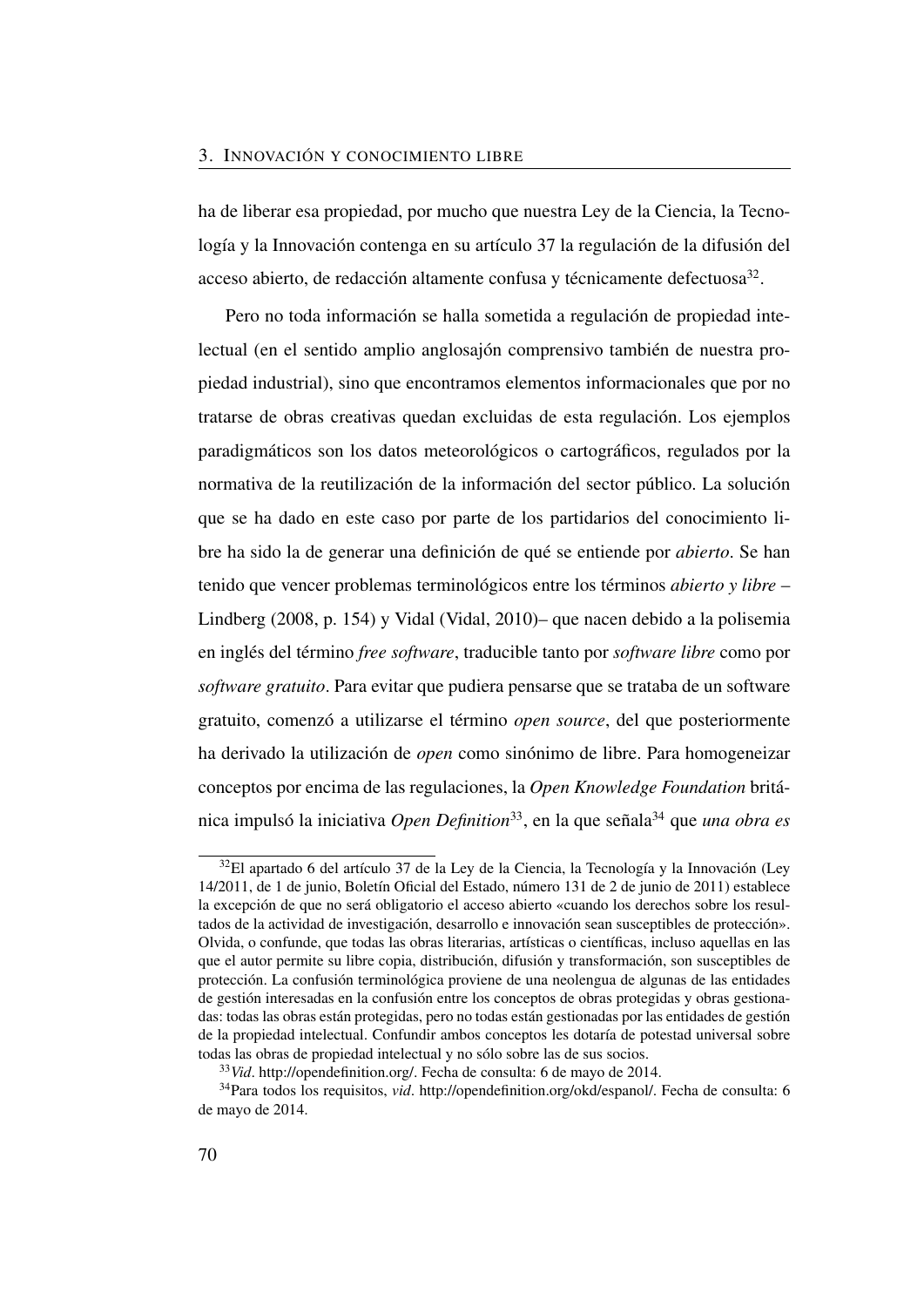*abierta* [libre] *si su forma de distribución* satisface una serie de condiciones que podemos sintetizar en que la obra sea libremente reutilizable con independencia del estatuto jurídico al que se halle sometida. De esta manera, las denominaciones *open data, open science, open content y open access* deberemos entenderlas en su acepción de libres.

Código jurídico y código informático trabajan tanto conjunta como opuestamente. Si bien el código jurídico establece las condiciones que regulan el código informático, éste se utiliza tanto para *instituir* la arquitectura tecnológica necesaria para facilitar el almacenamiento y la transmisión de las obras (el universo de gestores de contenidos, *wikis*, repositorios documentales. . . ) como para hacer de imposible aplicación las normas de propiedad intelectual que regulan las infracciones. De esta manera, una obra tecnológica protegida por la propiedad intelectual paradójicamente se utiliza como *troyano*[35](#page-100-0) de la propia parte del ordenamiento jurídico que la regula, hiriendo de muerte la aplicabilidad de la norma *cuando ésta prohíbe la reutilización*, como si fuera una venganza de una colecti-vidad<sup>[36](#page-100-1)</sup> que trabaja reforzando la economía del don<sup>[37](#page-100-2)</sup> contra quienes utilizan los recursos públicos en favor de intereses privados tal y como vimos en el apartado *supra* sobre las dificultades para el desarrollo del conocimiento libre. Podemos utilizar nuevamente el modelo de comunicación de Shannon para enumerar las obras jurídicas e informáticas que los *hackers*[38](#page-100-3) han escrito para facilitar la transmisión: software libre para que los emisores y receptores gestionen su sistema

<span id="page-100-0"></span><sup>35</sup>Un *troyano* es un *software* malicioso que se ejecuta en un ordenador y que crea una puerta trasera que permite la administración remota del mismo.

<span id="page-100-1"></span><sup>36</sup>Acerca de las colectividades que realizan aportaciones de trabajo desinteresado en red, *vid*. Benkler [\(2006\)](#page-49-0).

<span id="page-100-2"></span><sup>37</sup>Sobre la economía del don en el entorno digital, *vid*. Ortega y Rodríguez [\(2011,](#page-114-5) pp. 39–43) y con carácter general, *vid*. Mauss [\(2007\)](#page-113-2).

<span id="page-100-3"></span><sup>38</sup>Cualquier persona, sin necesidad de conocimientos informáticos, puede ser un *hacker*. Se utiliza el término *hacker* en su acepción originaria de experto, especialista, y sin la connotación de delincuencia a la que los medios de comunicación nos tienen acostumbrados. Sobre el término en su acepción originaria ver Sterling [\(1992,](#page-115-5) pp. 50–51), Hafner y Markoff [\(1995,](#page-111-4) p. 11) y, especialmente, Levy [\(2001,](#page-112-4) p. 23).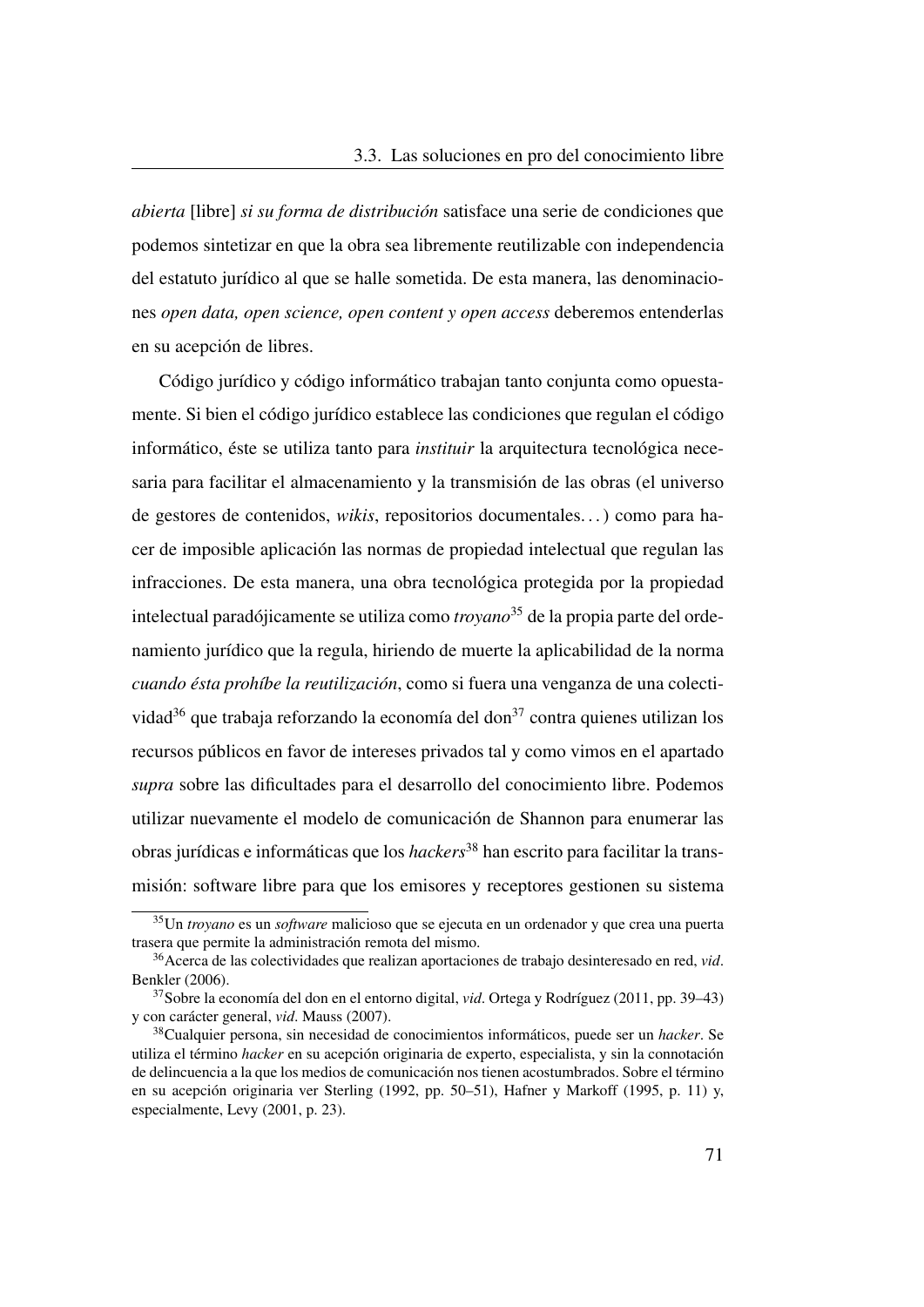de emisión y recepción de información; en lo que respecta al canal de comunicación, se han diseñado redes p2p, instalado servidores que borran sus registros, diseñado e implantado redes privadas virtuales (Openvpn $^{39}$  $^{39}$  $^{39}$ ), sistemas para nom-bres de dominio libres (Opendns<sup>[40](#page-101-1)</sup>), redes *wifi* ciudadanas (Guifi.net<sup>[41](#page-101-2)</sup>); en lo referente a los mensajes, contenidos libres y, por último, con respecto a la codificación, protocolos (TCP/IP, UDP, *email*, FTP, SSH. . . ), sistemas de cifrado  $(GPG<sup>42</sup>)$  $(GPG<sup>42</sup>)$  $(GPG<sup>42</sup>)$  y sistemas de elusión de zonas comerciales y protecciones tecnológicas (DeCSS[43](#page-101-4)). De esta manera, los *hackers* se postulan como *legisladores negativos*[44](#page-101-5) dotando a los usuarios de herramientas tecnológicas que éstos utilizan para incumplir las normas jurídicas que restringen la reutilización, haciendo caso omiso de los permisos de los titulares<sup>[45](#page-101-6)</sup>.

## 3.4. CUESTIONES MORALES Y POLÍTICAS

Una relevante cuestión moral acerca del conocimiento libre fue planteada por el profesor Eben Moglen en la conferencia que impartió el 29 de junio de 2003[46](#page-101-7) [\(2006,](#page-113-3) p. 197):

Si puedo proporcionar todos los bienes de valor intelectual o esté-

tico a todo el mundo por el mismo precio que puedo proporcionar

<span id="page-101-0"></span><sup>39</sup>*Vid*. [http://openvpn.net/.](http://openvpn.net/) Fecha de consulta: 6 de mayo de 2014.

<span id="page-101-1"></span><sup>40</sup>*Vid*. [https://www.opendns.com/.](https://www.opendns.com/) Fecha de consulta: 6 de mayo de 2014.

<span id="page-101-2"></span><sup>41</sup>*Vid*. [https://guifi.net/.](https://guifi.net/) Fecha de consulta: 6 de mayo de 2014.

<span id="page-101-3"></span><sup>42</sup>*Vid*. [http://www.gnupg.org/.](http://www.gnupg.org/) Fecha de consulta: 6 de mayo de 2014.

<span id="page-101-5"></span><span id="page-101-4"></span><sup>43</sup>*Vid*. [http://www.lemuria.org/DeCSS/decss.html.](http://www.lemuria.org/DeCSS/decss.html) Fecha de consulta: 6 de mayo de 2014.

<sup>44</sup>El concepto de legislador negativo proviene de la tradición constitucional y consiste en la facultad que tiene un tribunal de *borrar* del ordenamiento jurídico una norma que se considera no válida por ser contraria a una norma de rango superior. Sobre este concepto, *vid*. García de Enterría [\(1982,](#page-111-5) pp. 121–137), Loewenstein [\(1983,](#page-112-5) pp. 308-321)), Kelsen [\(1983,](#page-112-6) p. 280).

<span id="page-101-6"></span><sup>45</sup>Sobre cómo la arquitectura del código informático modela las normas jurídicas, *vid*. Lessig [\(1999\)](#page-112-7) y [\(2009\)](#page-112-8).

<span id="page-101-7"></span><sup>46</sup>Impartida en el seno de la IV Conferencia Anual sobre Ley y Tecnología, Universidad de Portland, Maine (EE.UU.). El texto original se halla en la página *web* personal del profesor Moglen: [http://moglen.law.columbia.edu/publications/maine-speech.html.](http://moglen.law.columbia.edu/publications/maine-speech.html) Fecha de consulta: 6 de mayo de 2014.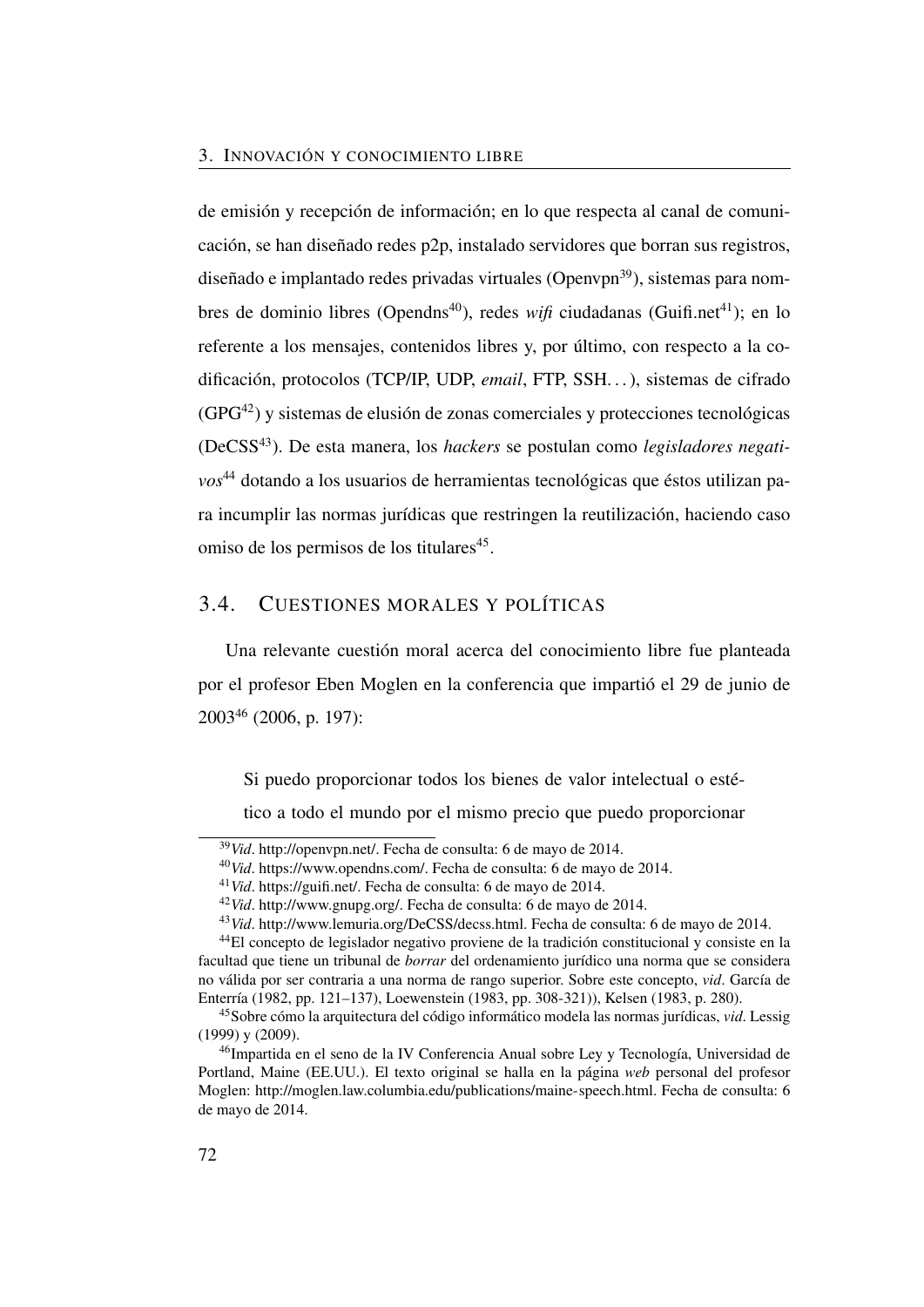a cualquiera la primera copia de estos trabajos, ¿por qué es moral excluir a cualquiera de cualquier cosa? Si se puede alimentar a toda la población del planeta tierra con el coste de hornear una barra de pan y apretar un botón, ¿qué fuerza moral tendría cobrar más por el pan de lo que algunos podrían permitirse pagar por él?

El planteamiento del profesor Moglen no es sólo teórico sino que tiene aplicaciones prácticas importantes y actuales. Por ejemplo, el estado del arte de la tecnología permite que los libros de texto de los alumnos de las educaciones primarias y secundarias puedan ser ediciones digitales descargables de un repositorio en internet. Sin embargo no existe iniciativa política alguna para desarrollar esta práctica donde lo que ahorrarían los padres dejaría de ingresarlo la industria editorial<sup>[47](#page-102-0)</sup>. De hecho, incluso, se cambian los textos de un año para otro para que los libros de un curso escolar no sean reutilizables en el siguiente. Parece que sería un caso paradigmático de intervención política máxime en tiempos de crisis y, sin embargo, nada se hace desde ninguna de las administraciones públicas para racionalizar este gasto familiar<sup>[48](#page-102-1)</sup>.

Pero las implicaciones son más profundas puesto que imponer barreras económicas de entrada al conocimiento produce la exclusión social de individuos dentro de una sociedad o de grupos sociales o naciones enteras si la escala en la que nos movemos es la de la comunidad internacional (Smiers, [2006,](#page-115-3) pp. 305–

<span id="page-102-0"></span><sup>&</sup>lt;sup>47</sup>El libro de texto de Lengua de 4<sup>o</sup> de Primaria (niños de 8 y 9 años) de Editorial Anaya contiene el siguiente texto: «Busca el significado de pirata y piratear en el diccionario. Debate con tus compañeros acerca de las acciones de los piratas en la actualidad: secuestros de barcos o de aviones, robos de obras de arte (música, cine...), de datos personales por internet... ¿Qué piensas de aquellos que 'piratean' la música o el cine? ¿Te gustaría que te 'piratearan' un trabajo tuyo?» La referencia completa de esta obra es la siguiente: Carmen Bello Crespo, Tomás Bernal Regalado, Carlos Lluva Mera, José Luis Magarzo Jiménez, Pilar Zaragoza García (2012). *En Línea, lengua, 4 Educación Primaria*. Madrid, Editorial Anaya, ISBN 13: 978-84-678-1689-1.

<span id="page-102-1"></span><sup>48</sup>Es interesante señalar que las modificaciones introducidas en la normativa de propiedad intelectual se han realizado siempre mediante un consenso entre los partidos PP, PSOE y CiU, situación excepcional puesto que prácticamente no se ha obtenido consenso en ninguna otra parcela política.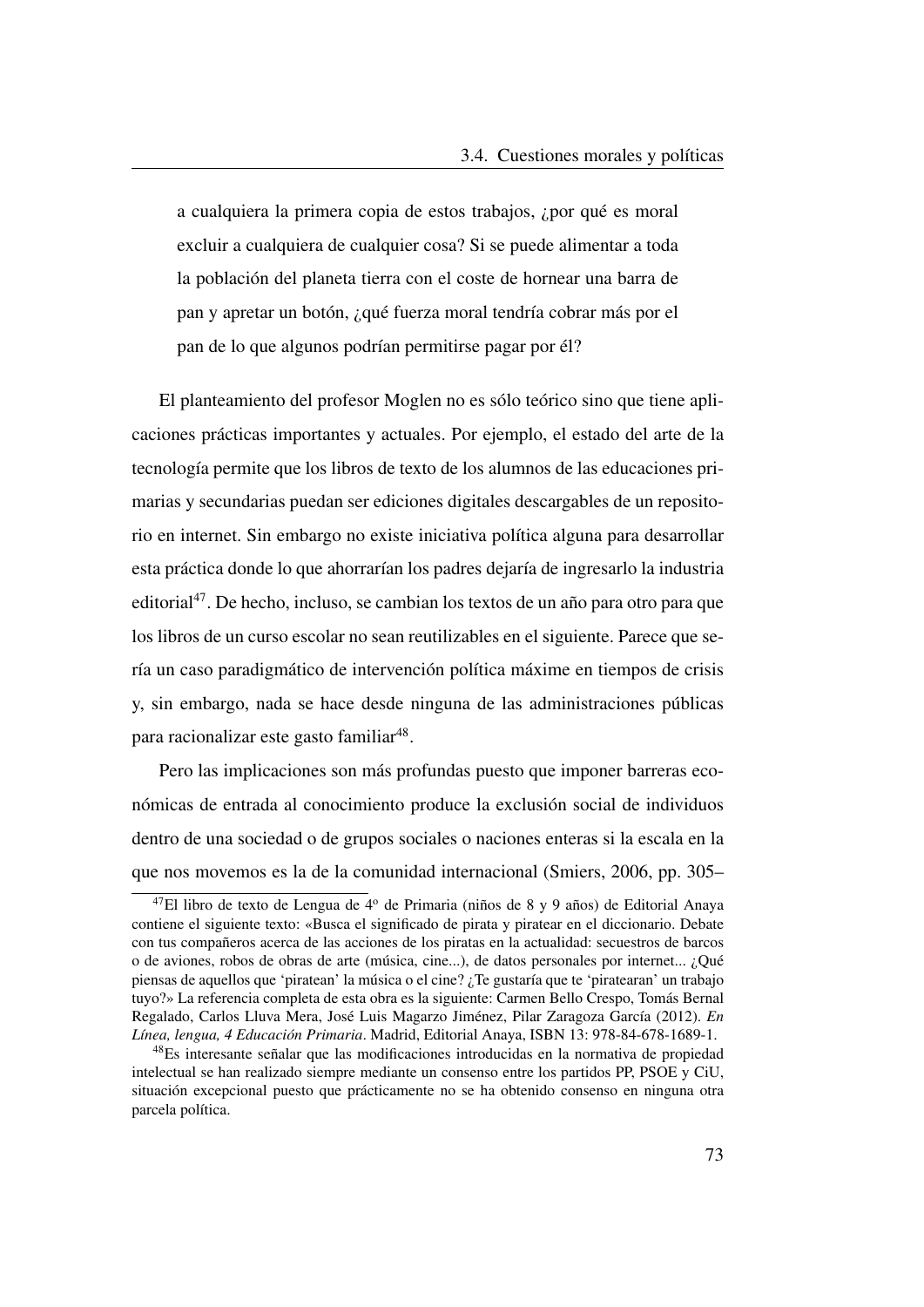312). Lo que está en la base de esta discusión es el derecho a la igualdad, al que podemos acercarnos desde dos perspectivas: la primera postura es la de una propiedad intelectual punitiva, ilimitada y perpetua, mediante el desarrollo de los derechos privados para cuya defensa se utilizan recursos públicos y defendiendo que sólo con este modelo es posible la inversión económica, la innovación, el progreso y las *obras de calidad*<sup>[49](#page-103-0)</sup>, mientras que la segunda perspectiva es la del conocimiento libre, facilitando la reutilización, máxime si el conocimiento se ha generado con dinero público, y vertiendo las obras desinteresadamente en el procomún digital (Lafuente, [2007\)](#page-112-9). Con su pregunta, el profesor Moglen está incidiendo en el derecho de igualdad pero precisamente en un campo clave para un sistema democrático, el de la educación. Nada ha cambiado en este sentido desde la *paideia: El nexo entre democracia y educación está inscrito en el código genético de la democracia* (Greppi, [2012,](#page-111-6) p. 149). El problema no escapa a Nussbaum [\(2010,](#page-113-4) pp. 20–21), para quien [e]*stamos en medio de una crisis de proporciones gigantescas y de enorme gravedad a nivel mundial* [. . . ] *me refiero a una crisis que pasa prácticamente inadvertida [. . . ] la crisis mundial en materia de educación*. Sólo mediante un sistema que haga la cultura y educación más accesible podemos satisfacer el ideal de permitir la igualdad de oportunidades a todas las personas con independencia del entorno social, económico o de cualquier otra naturaleza del que procedan, esto es, sólo así estamos en condiciones de favorecer la *circulación de las élites*<sup>[50](#page-103-1)</sup>, promoviendo el gobierno por los mejores y evitando la perpetuación de estirpes en el poder sin más mérito que el de la adscripción a una familia.

Si la educación es esencial para la democracia, entonces el conocimiento libre podrá ayudarnos a reflexionar sobre los dos problemas que Bermudo [\(2001,](#page-49-1)

<span id="page-103-0"></span><sup>49</sup>Nótese que los argumentos *inversión y obras de calidad* son permanentes en la terminología de los representantes de nuestro Ministerio de Cultura. *Cfr*. [http://www.mcu.es/industrias/](http://www.mcu.es/industrias/Ayudas/Ayudas_inversion.html) [Ayudas/Ayudas\\_inversion.html.](http://www.mcu.es/industrias/Ayudas/Ayudas_inversion.html) Fecha de consulta: 6 de mayo de 2014.

<span id="page-103-1"></span><sup>50</sup>Para una introducción a la teoría de las élites, vid. Morán (1994).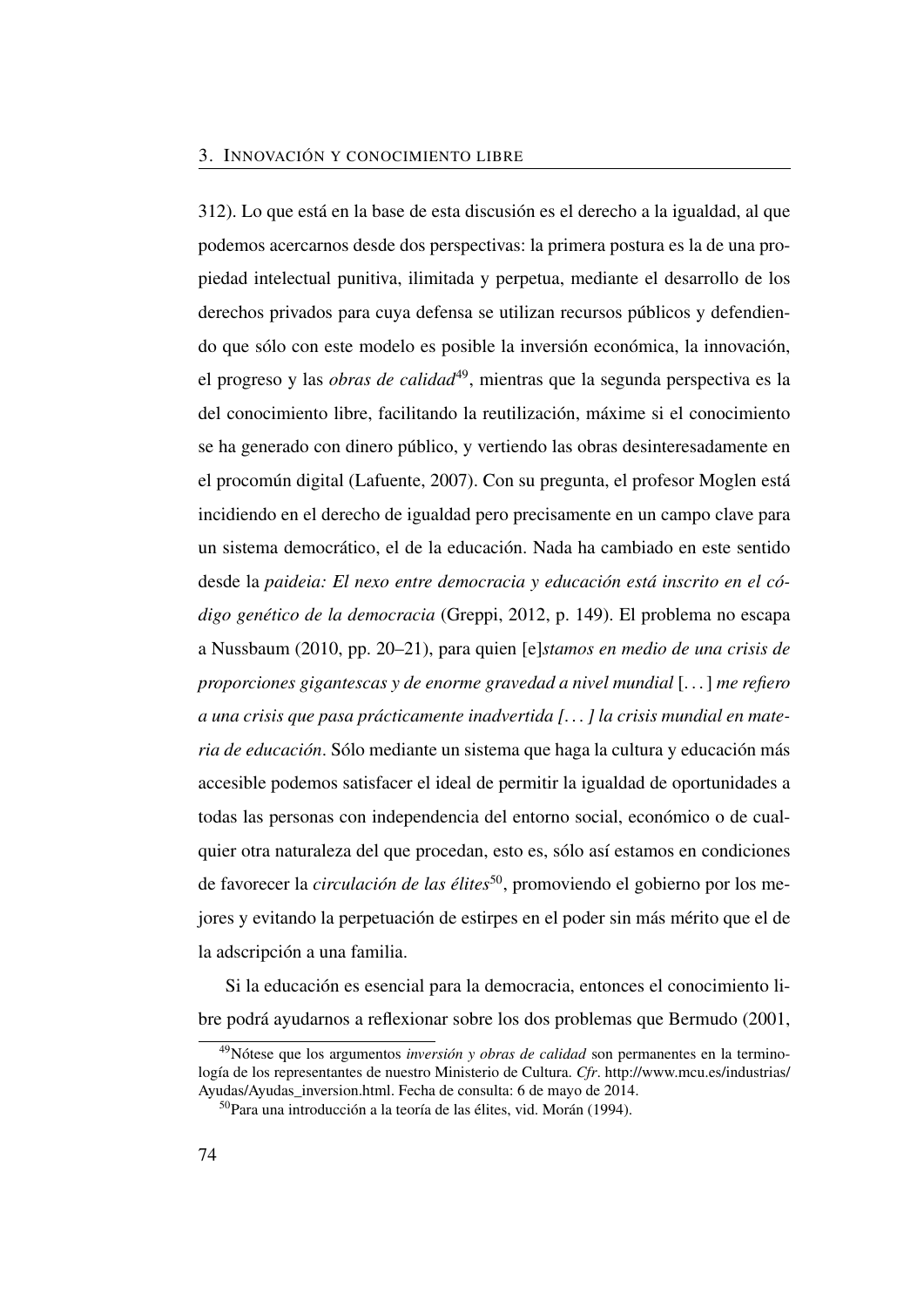p. 63), citando a Tenzer, asigna a la filosofía política: *la fijación de los fines o ideales*, esto es, los valores, y *la fijación del procedimiento u ordenación interna del debate colectivo*. Bermudo añade una tercera cuestión, *la fijación del orden democrático*, habida cuenta de que las dos primeras son políticamente neutras y *podrían cumplirse respecto a cualquier orden político* [\(2001,](#page-49-1) p. 64). Las tres cuestiones, como veremos a continuación, tienen su reflejo en normas jurídicas  $y$  se interpretan mediante resoluciones judiciales<sup>[51](#page-104-0)</sup>, que se hallan exentas de propiedad intelectual[52](#page-104-1), siendo inconcebible un sistema político democrático en el que no se pudieran copiar o difundir libremente. *Sólo si la ley puede copiarse pueden obtenerse dos de las premisas básicas de un sistema democrático: la seguridad jurídica y la publicidad de las normas, que tienen como misión la interdicción de la arbitrariedad de los poderes públicos.* (de la Cueva, [2006,](#page-110-4) p. 142)[53](#page-104-2). Por tanto, parafraseando a Greppi, también *el conocimiento libre está inscrito en el código genético de la democracia*. Ahora bien, donde nos desenvolvemos en el actual momento histórico es en el *tercer entorno*[54](#page-104-3) (Echeverría, [1999,](#page-50-0) pp. 48–57 y [2012,](#page-111-7) pp. 184–187), por lo que es dentro de este contexto

<span id="page-104-0"></span><sup>51</sup>En España tuvimos el «Acuerdo de 28 de octubre de 2010, del Pleno del Consejo General del Poder Judicial (CGPJ), por el que se aprueba el Reglamento 3/2010, sobre reutilización de sentencias y otras resoluciones judiciales», Boletín Oficial del Estado número 282 de 22 de noviembre de 2010. Este reglamento fue declarado nulo por una sentencia de 28 de octubre de 2011 del Pleno de la Sala Tercera del Tribunal Supremo que declaró que el Consejo General del Poder Judicial [\(CGPJ\)](#page-25-4) no tiene competencias para dictar un reglamento sobre la reutilización de las resoluciones judiciales.

<span id="page-104-1"></span><sup>52</sup>*Cfr*. artículo 13 [TRLPI.](#page-27-1) *Vid.* Bercovitz (2007b), si bien el análisis que realiza es meramente a los efectos de la propiedad intelectual y no del ordenamiento jurídico como núcleo estructural de la sociedad.

<span id="page-104-2"></span><sup>53</sup>El sector jurídico es una gran demostración empírica de cómo parte relevante de una población puede vivir de un conocimiento simbólico no sometido a propiedad intelectual y en continua ebullición creativa (jueces, parlamentarios, políticos, registradores, notarios, abogados, procuradores, funcionarios, policías, delincuentes. . . ).

<span id="page-104-3"></span><sup>54</sup>El primero de los entornos señalado por Echeverría es *el medio ambiente natural* [\(1999,](#page-50-0) p. 27); el segundo entorno *ya no es natural, sino cultural y social, y puede ser denominado entorno urbano* [\(1999,](#page-50-0) p. 41); el tercer entorno *es uno de los resultados de la tecnociencia* [\(1999,](#page-50-0) p. 49), *es un espacio básicamente artificial y está posibilitado por una serie de tecnologías, entre las cuales mencionaremos siete: el teléfono, la radio, la televisión, el dinero electrónico, las redes telemáticas, los multimedia y el hipertexto* [\(1999,](#page-50-0) p. 48).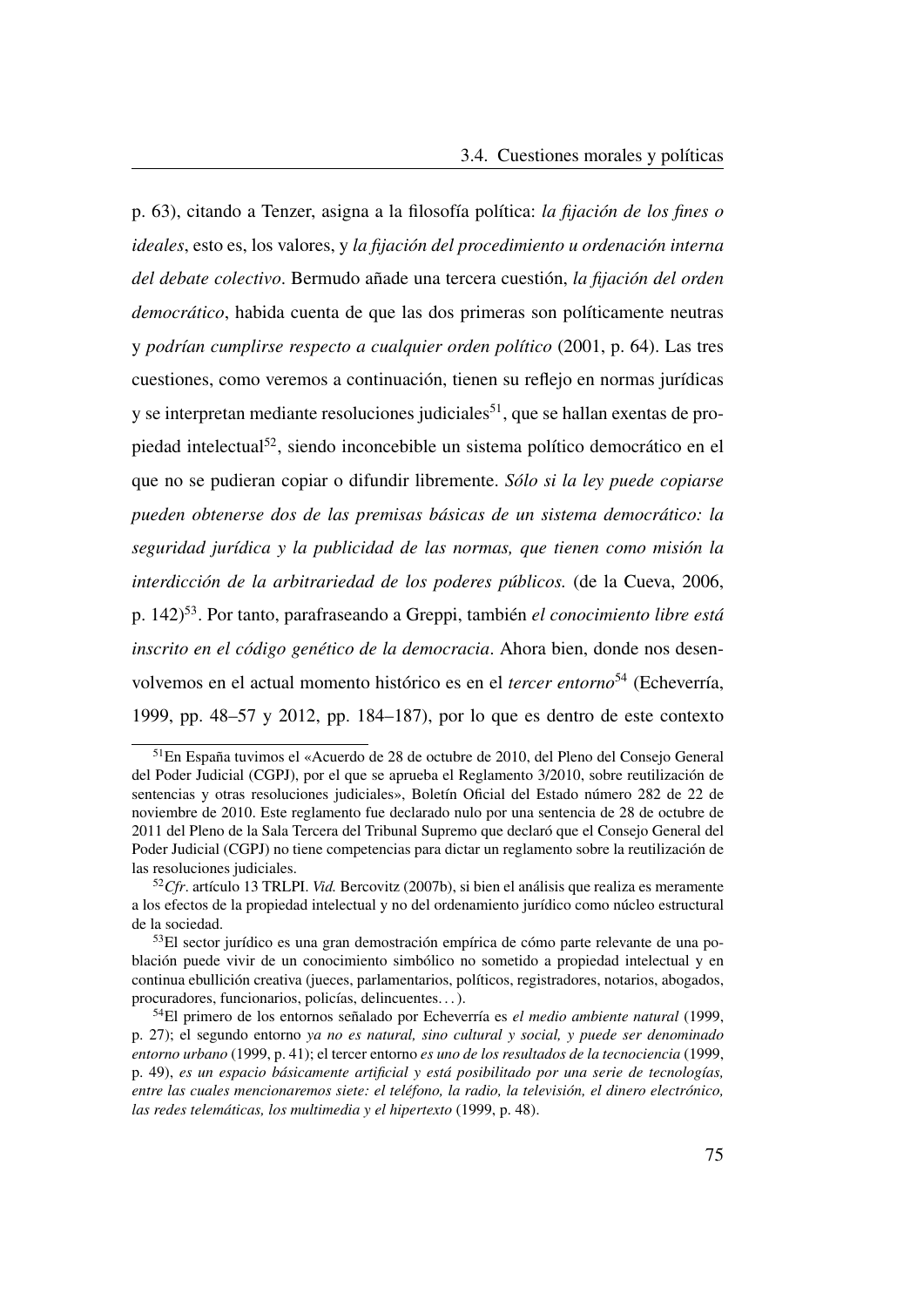#### 3. INNOVACIÓN Y CONOCIMIENTO LIBRE

tecnocientífico donde deberemos analizar las tres cuestiones.

Comenzaremos por la *fijación del orden democrático*. Existe un consenso en que nos hallamos en una era de déficit democrático de prevalencia de intereses privados frente a los públicos sintetizado, como ya expresamos, en una perversa relación entre el dinero, la información y la política: *dinero para hacer política e información, información para hacer dinero y política, política para hacer dinero e información* (Ferrajoli, [2010a,](#page-111-0) p. 271 y [2011,](#page-111-1) p. 53), donde la *doxa* se ha elevado a categoría de absoluto, donde la verdad tiene una dificultad real en hacerse visible y donde el ideal de un interés común situado por encima y más allá de los intereses de grupo [. . . ] es una ilusión metafísica o, mejor, metapolítica (Kelsen, [2006,](#page-112-10) p. 80). La agenda viene señalada desde los medios de comunicación social, actores en un mercado altamente concentrado en manos de unos pocos[55](#page-105-0). Mal puede fijarse un orden democrático de esta manera y mucho menos realizar innovación en pro del bien común cuando la información desde la que se parte es engañosa y en un espacio público en el que se negocia el mundo común, pero con dos graves problemas: *tanto con las conducciones, casi exclusivamente reducidas al sistema de los medios de comunicación, como con la fuente de energía, los ciudadanos, poco atentos en general a lo que debería concernirles* (Vallespín, [2012,](#page-115-6) p. 140) lo que, obviamente, generará déficits en la formación de la opinión pública<sup>[56](#page-105-1)</sup>. Para evitarlos, frecuentemente se trata el tema del recurso a los expertos para la formación de una correcta opinión, lo que se ha estudiado desde las dos parcelas de la ciencia política y de los estudios de [CTS](#page-25-5)  $^{57}$  $^{57}$  $^{57}$ , donde se plantean los problemas de la legitimidad y de la extensión: legitimidad en cuanto a si todos tenemos derecho a la participación en la toma de decisiones<sup>[58](#page-105-3)</sup> y

<span id="page-105-1"></span><span id="page-105-0"></span><sup>55</sup>*Vid*. Castells [\(2009,](#page-85-4) pp. 112–130).

<sup>56</sup>Sobre la formación de opinión, *vid*. Sartori [\(2010,](#page-114-6) pp. 169–200). Sobre la opinión pública, *vid*. Habermas [\(2006\)](#page-111-8).

<span id="page-105-3"></span><span id="page-105-2"></span><sup>57</sup>Para un compendio sobre los estudios [CTS,](#page-25-5) *vid*. Aibar y Quintanilla (ed.) [\(2012\)](#page-48-0).

<sup>58</sup>Existen, como no podía ser de otra manera, voces a favor y en contra. Señala Schwartz Cowan [\(1997,](#page-114-7) p. 223) que la opinión de los expertos no es desinteresada, y dado que todos los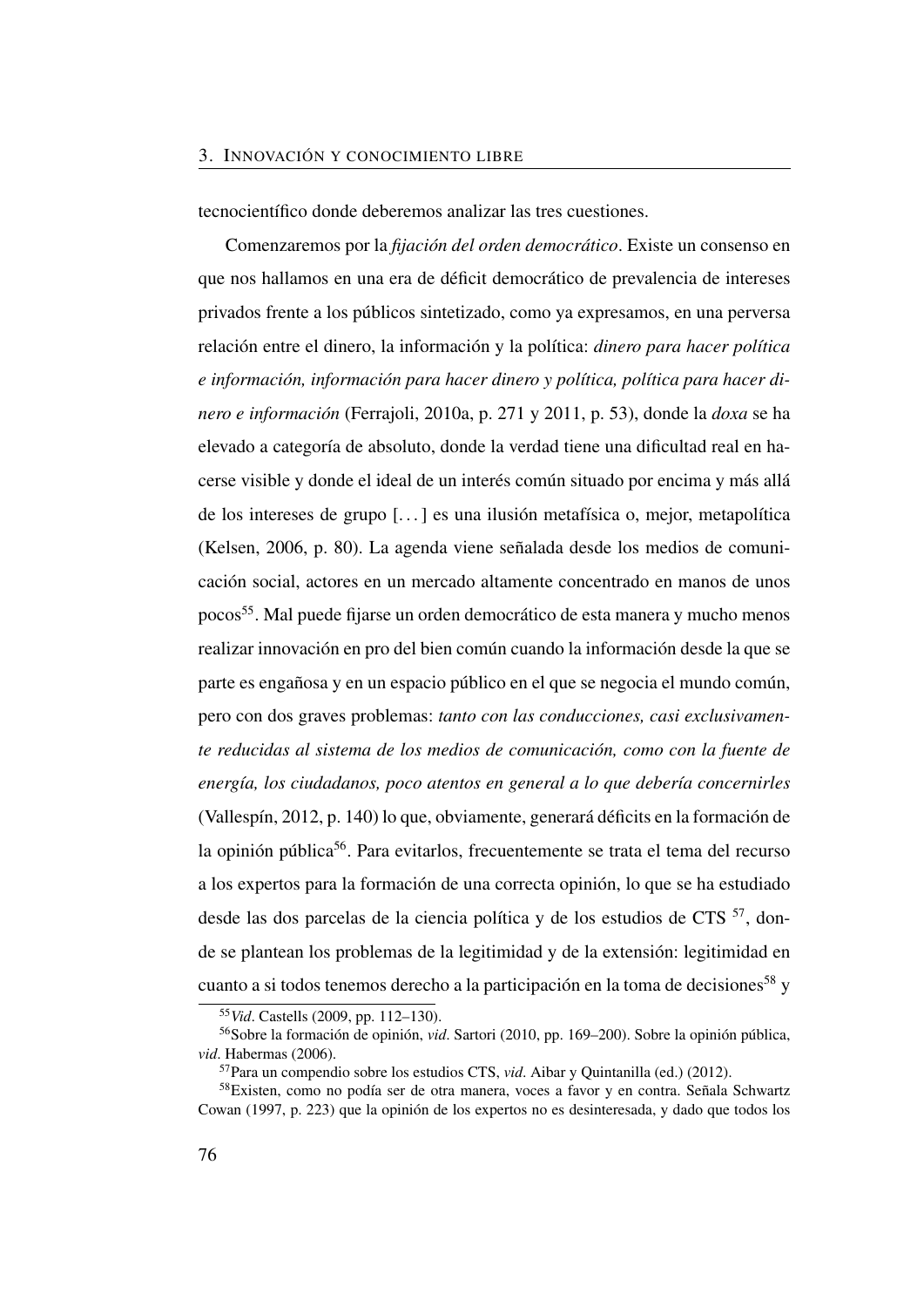extensión en cuanto a *hasta qué punto debe extenderse dicha participación* (Aibar, [2012,](#page-109-1) p. 310). En definitiva, se trata nuevamente del derecho a la igualdad, *la democracia moderna se caracteriza por la universalización del derecho de participación política* (Bovero, [2002,](#page-110-5) p. 26), y del viejo problema prometeico en Platón [\(2009,](#page-114-8) 322a-323d) pero con tecnologías nuevas y aunque éstas no sean salvíficas (Winner, [2008\)](#page-53-0), sí que permiten un *mejor acceso al conocimiento* permitiendo que las políticas públicas sobre cualquier innovación puedan ser más reflexivas y transparentes.

Sobre la *fijación de los fines o ideales*, los valores, no nos cabe duda que los derechos fundamentales constituyen el único dogma permisible. Ahora bien, en una sociedad que se desarrolla en el *tercer entorno*, tomando como inspiración a Quintanilla [\(2005,](#page-52-0) p. 277) y como guía a Ferrajoli, encontraremos derechos fundamentales de *cultura tecnológica incorporada y de cultura tecnológica no incorporada*, esto es, derechos de cultura tecnológica informacional incorporada o no incorporada, lo que traducimos en derechos cuyo núcleo es o no informacional. La libertad de expresión, el derecho a la información o el derecho de petición son puramente informacionales, pero el derecho de huelga, sin perjuicio de que pueda utilizarse información entre los ejercientes del mismo, no tiene un *núcleo informacional* ya que su *contenido sustancial* consiste en dejar de trabajar. Esta división nos permite, y nos exige, plantearnos una relectura de los derechos fundamentales de *carácter informacional* en el contexto del *tránsito de la ciudadanía urbana e industrial* [. . . ] *a la infociudadanía* (Echeverría, [2003,](#page-51-0) p. 90). Los derechos fundamentales de carácter *no informacional* no necesitarían una relectura tan exhaustiva puesto que su tradición no se ve afectada por un cambio de *entorno*, mientras que los informacionales requerirán una redefi-

*homo faber* no podemos escapar de las consecuencias de la tecnociencia, todos tenemos derecho a estar informados. En el mismo sentido, Lafuente y Alonso [\(2011,](#page-51-1) pp. 125–141).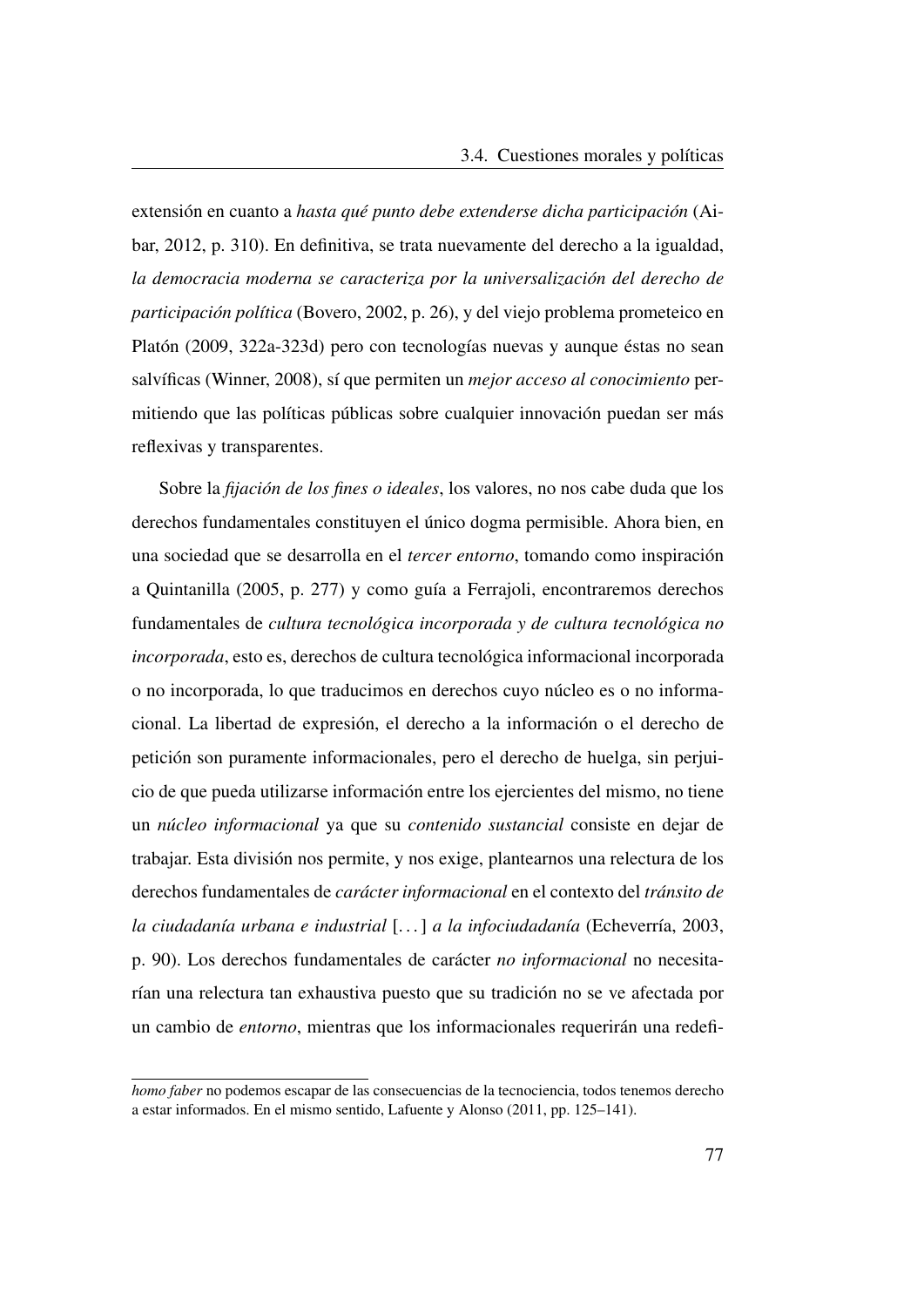nición<sup>[59](#page-107-0)</sup>. Ferrajoli [\(2010b,](#page-111-9) p. 40 y [2011,](#page-111-1) pp. 35–36) nos ofrece una tipología de cuatro grupos de derechos fundamentales que obtiene mediante la combinación de las categorías de derechos de la personalidad y derechos de la ciudadanía, por un lado, y de derechos primarios o secundarios, por otro: (i) los derechos humanos –vida, integridad, libertad personal, libertad de conciencia y de expresión, salud, educación, garantías penales y procesales– (ii) los derechos públicos –residencia, circulación, asociación, reunión, trabajo, derecho a la subsistencia y asistencia a discapacitados– (iii) los derechos civiles –potestad negocial, libertad contractual, libertad de elección de trabajo, libertad de empresa, derecho a accionar en juicio y en general los derechos relacionados con el mercado– y (iv) los derechos políticos –derechos de sufragio activo y pasivo, derecho al acceso a los cargos públicos y en general los relativos a la autonomía, representación y democracia políticas–. Estos son los derechos cuyo ejercicio tendremos que verificar en el *tercer entorno* y, en caso de ser de *información incorporada*, reflexionar sobre ellos.

Y, finalmente, acerca de la *ordenación interna del debate colectivo*, es difícil trazar una separación nítida con las dos cuestiones anteriores. Su ligazón con los *valores* es íntima: los derechos de información, participación, acceso a cargos públicos, petición, asociación y reunión presumen o suponen un sistema organizativo. Y su nexo con la *fijación del orden democrático*, lo encontramos a través la permanente búsqueda de que el debate colectivo debe realizarse en condiciones de transparencia pública, ejercitando el derecho de participación (de naturaleza informacional) que se manifiesta mediante el derecho a saber y busca la interdicción de la corrupción y el desarrollo de una *sociedad abierta*

<span id="page-107-0"></span><sup>59</sup> Este parece ser el camino que se está tomando. En este sentido, véase Organización de Naciones Unidas [\(2011,](#page-114-9) p. 22): *Given that the Internet has become an indispensable tool for realizing a range of human rights, combating inequality, and accelerating development and human progress, ensuring universal access to the Internet should be a priority for all States*.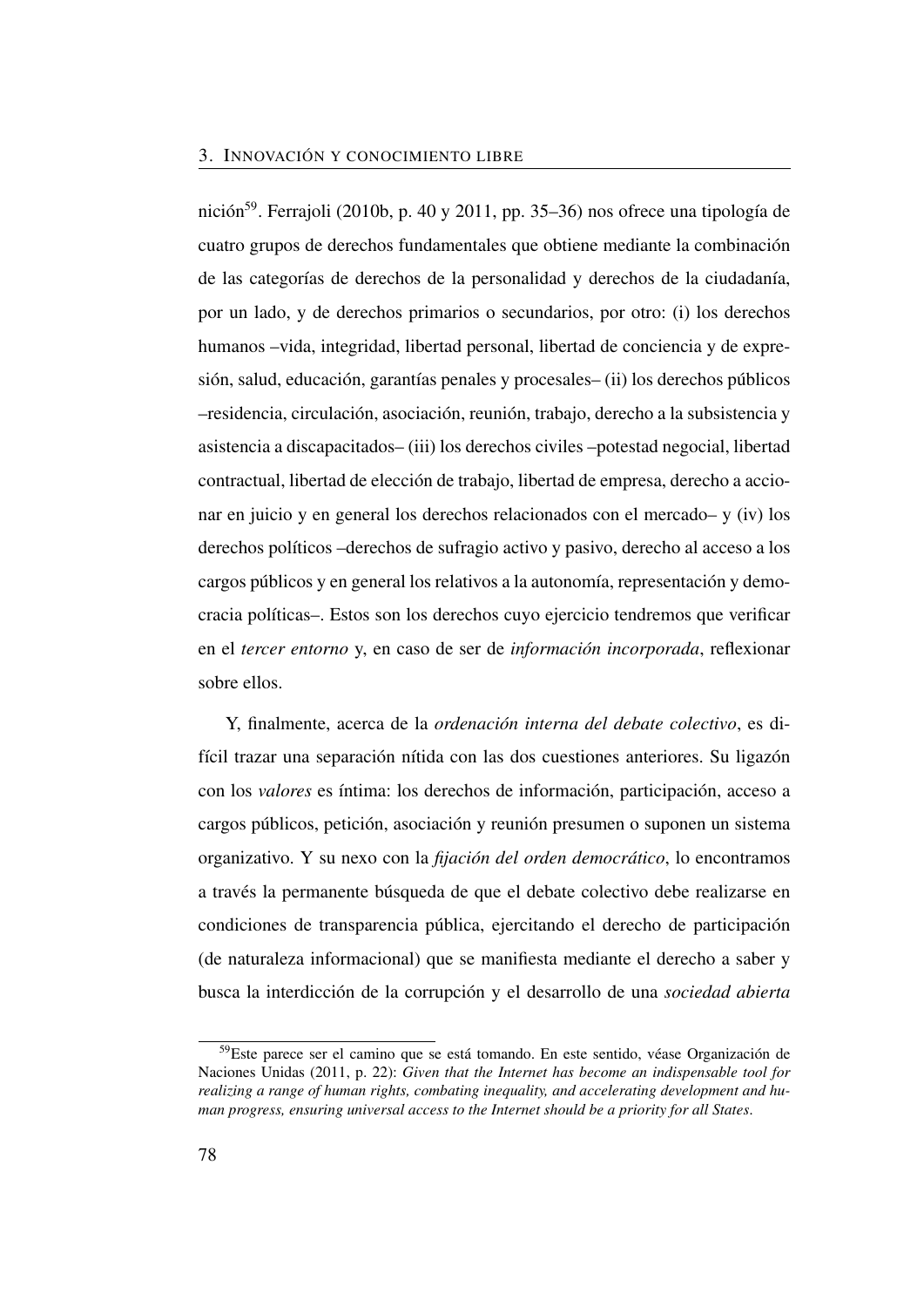democrática. Señala Nadal [\(2012\)](#page-113-0) que la sociedad abierta popperiana<sup>[60](#page-108-0)</sup> no garantiza la existencia de un régimen democrático, sino únicamente la posibilidad de falsabilidad de los actos de los gobernantes, de tal manera que los requisitos señalados por este autor si bien son importantes, lo son como algo necesario pero no suficiente: *la sociedad abierta de Popper*, continúa esta autora, *incumple* el principio de isegoría<sup>[61](#page-108-1)</sup>, esencial para considerar que una sociedad es par*ticipativa en el sentido pleno. No es lo mismo participar en la destitución de malos gobernantes que participar en los asuntos públicos entendido como toma de decisiones*. La participación *exige* retorno de la información y como tal derecho político fundamental no debe estar sometido a un envoltorio de propiedad intelectual restrictiva[62](#page-108-2). Pero este derecho a la participación ha de realizarse buscando un *poder en público. Utilizo esta expresión sintética para indicar todos aquellos mecanismos institucionales que obligan a los gobernantes a tomar sus decisiones a la luz del día, y permiten a los gobernados «ver» cómo y dónde se toman dichas decisiones* (Bobbio, [2009,](#page-110-0) p. 418). La transparencia<sup>[63](#page-108-3)</sup>, señalan Solimano, Tanzi y Del Solar [\(2008,](#page-115-0) p. 97), *es parte central de reformas específicas tendentes a modernizar el Estado y controlar el oportunismo y la discrecionalidad*. Y así es, puesto que no debemos sólo pensar que la transparencia es un elemento relacional entre gobernantes y gobernados sino, *también entre administraciones públicas*, puesto que el conocimiento libre en su faceta de información del Estado, al hacer más fluida la información, permite una mejor gestión de la *res publica*. Hacer más observables los procesos, continúan estos autores, favorece *una mayor probidad y genera un más alto respeto del interés público*

<span id="page-108-1"></span><span id="page-108-0"></span><sup>60</sup>*Vid*. Popper [\(2010\)](#page-114-0).

<sup>61</sup>Sobre la redefinición del concepto de isegoría acorde con las [TIC,](#page-27-0) *vid*. Nadal y De la Cueva [\(2012\)](#page-52-0).

<span id="page-108-2"></span><sup>62</sup>Sobre la problemática de que derechos ordinarios como la propiedad intelectual enmarquen derechos fundamentales, *vid*. De la Cueva [\(2012a\)](#page-110-1).

<span id="page-108-3"></span><sup>63</sup>Sobre las relaciones entre corrupción y transparencia, vid. Solimano, A., Tanzi, V, Del Solar [\(2008,](#page-115-0) pp. 94-104).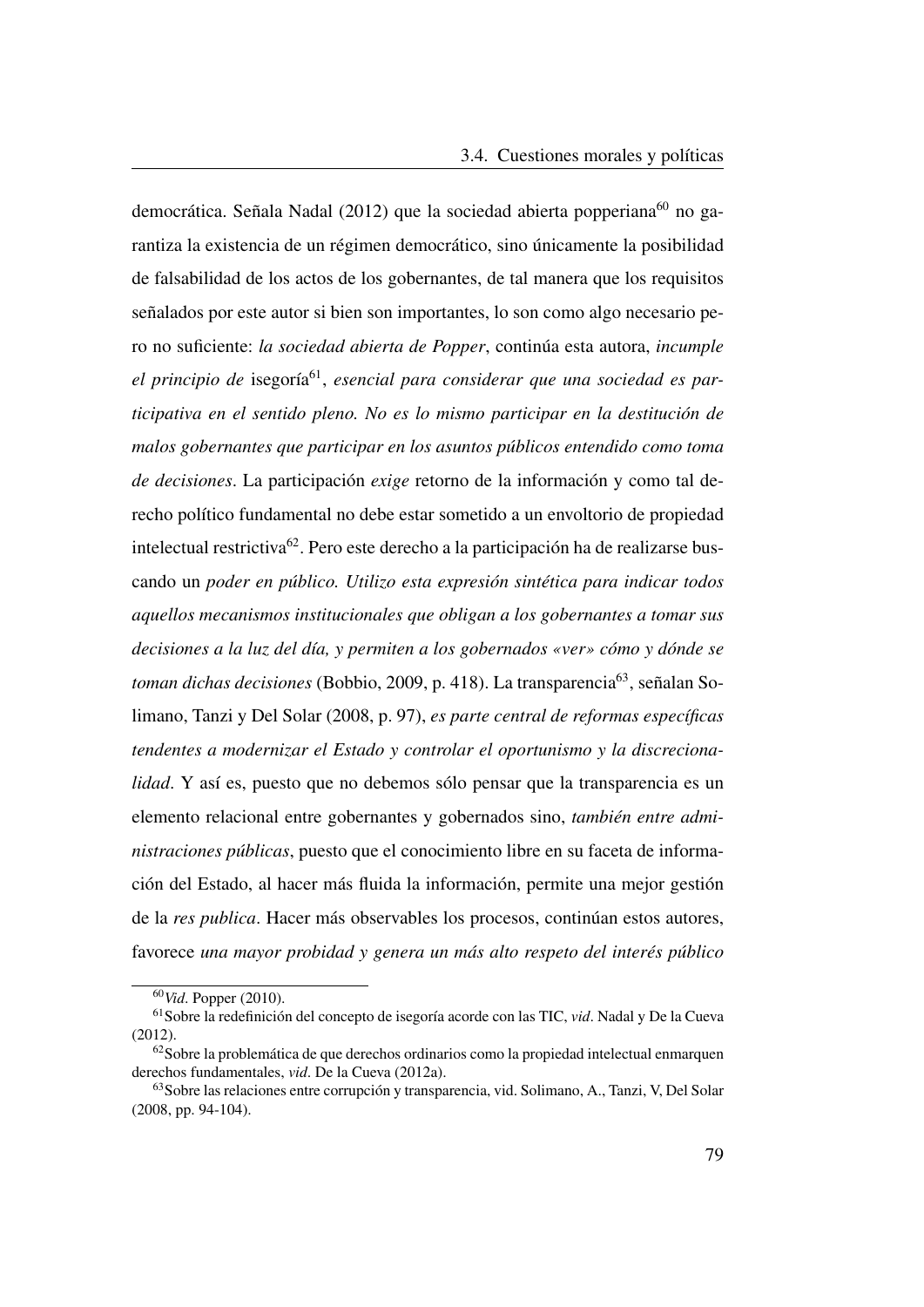#### *sobre intereses particulares.*

Para concluir, hemos de señalar que existen muchos motivos para reflexionar. Nos hallamos ante una nueva transformación del Estado en la que los aspectos morales y políticos del conocimiento, como hemos podido ver, son demasiado importantes para que los dejemos en manos de quienes, no nos cansaremos de decirlo, utilizan recursos públicos para sus fines privados y generan un conocimiento espurio. Hablar de conocimiento libre no es, por tanto, hablar de una cuestión de propiedad intelectual sino de un elemento estructural de la democracia: la información como soporte para el conocimiento, una parcela donde el silencio resulta ser un silencio cómplice<sup>[64](#page-109-0)</sup>.

### REFERENCIAS BIBLIOGRÁFICAS

- Aibar, E. & Quintanilla, M. (Eds.). (2012). *Ciencia, Tecnología y Sociedad*. Madrid: Editorial Trotta - CSIC.
- Aibar, E. (2012). El público en las decisiones científico-tecnológicas. En E. Aibar & M. Quintanilla (Eds.), *Ciencia, tecnología y sociedad* (Cap. El público en las decisiones científico-tecnológicas, pp. 303-323). Madrid: Editorial Trotta – CSIC.
- Aleksander, I. (2004). Comprender la información bit a bit. Las ecuaciones de Shannon. En G. Farmelo (Ed.), *Fórmulas elegantes* (pp. 189-212). Barcelona: Tusquets.
- Benkler, Y. (2006). *The Wealth of Networks. How Social Production Transforms Markets and Freedom*. New Haven y Londres: Yale University Press. Recuperado desde [http://www.benkler.org/Benkler\\_Wealth\\_Of\\_Networks.](http://www.benkler.org/Benkler_Wealth_Of_Networks.pdf) [pdf](http://www.benkler.org/Benkler_Wealth_Of_Networks.pdf)

<span id="page-109-0"></span><sup>64</sup>Y, como nota final, por si cupiera duda, hemos de señalar que no estamos en contra de la propiedad intelectual, sino en contra del injusto apropiacionismo constante y sistemático de los derechos de los más débiles realizado por los más fuertes.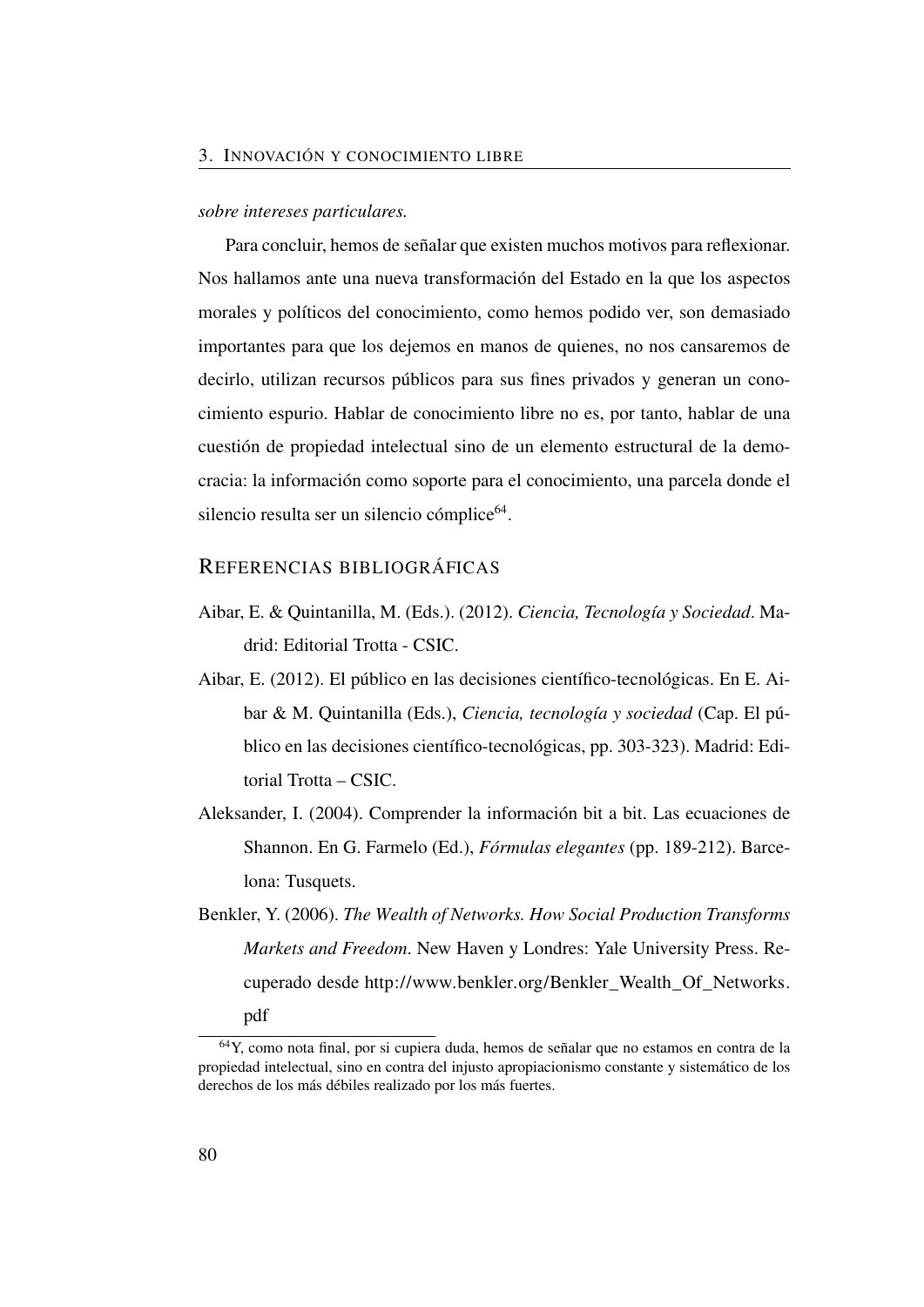- Bermudo, J. M. (2001). *Filosofía política. I. Luces y sombras de la ciudad*. Barcelona: Ediciones del Serbal.
- Bessen, J. & Ford, J. L. (2011, septiembre). The Private and Social Costs of Patent Trolls. *Boston University School of Law, Law and Economics Research Paper*, (11–45). Recuperado desde [http : / / ssrn . com / abstract =](http://ssrn.com/abstract=1930272) [1930272](http://ssrn.com/abstract=1930272)
- Bessen, J. & Meurer, M. (2008). *Patent Failure: How Judges, Bureaucrats, and Lawyers Put Innovators at Risk*. Princeton (Nueva Jersey, EE. UU.): Princeton University Press.
- <span id="page-110-0"></span>Bobbio, N. (2009). *Teoría general de la política*. Madrid: Editorial Trotta.
- Bovero, M. A. (2002). *Una gramática de la democracia. Contra el gobierno de los peores*. Madrid: Editorial Trotta.
- <span id="page-110-2"></span>Capella, J. R. (2008). *Fruta prohibida. Una aproximación histórico-teorética al estudio del derecho y del estado*. Madrid: Editorial Trotta.
- Castells, M. (2009). *Comunicación y poder*. Madrid: Alianza Editorial.
- CNC Comisión Nacional de la Competencia. (2009). Informe sobre la Gestión Colectiva de Derechos de Propiedad Intelectual. Recuperado desde [http : / / www. cncompetencia . es / Inicio / GestionDocumental / tabid / 76 /](http://www.cncompetencia.es/Inicio/GestionDocumental/tabid/76/Default.aspx?EntryId=125519&Command=Core_Download&Method=attachment) [Default.aspx?EntryId=125519&Command=Core\\_Download&Method=](http://www.cncompetencia.es/Inicio/GestionDocumental/tabid/76/Default.aspx?EntryId=125519&Command=Core_Download&Method=attachment) [attachment](http://www.cncompetencia.es/Inicio/GestionDocumental/tabid/76/Default.aspx?EntryId=125519&Command=Core_Download&Method=attachment)
- de la Cueva, J. (2006). El Derecho es Copyleft. O la libertad de copiar las leyes. En *Copyleft. manual de uso* (pp. 141-158). Madrid: Traficantes de Sueños. Recuperado desde [http:// www.traficantes. net/ sites/ default/ files/ pdfs/](http://www.traficantes.net/sites/default/files/pdfs/Manual%20Copyleft-Traficantes%20de%20Sue%C3%83%C2%B1os.pdf) [Manual%20Copyleft-Traficantes%20de%20Sue%C3%83%C2%B1os.](http://www.traficantes.net/sites/default/files/pdfs/Manual%20Copyleft-Traficantes%20de%20Sue%C3%83%C2%B1os.pdf) [pdf](http://www.traficantes.net/sites/default/files/pdfs/Manual%20Copyleft-Traficantes%20de%20Sue%C3%83%C2%B1os.pdf)
- <span id="page-110-1"></span>de la Cueva, J. (2012a). Copyright reform, commons, free knowledge and democracy. Recuperado desde<http://derecho-internet.org/node/581>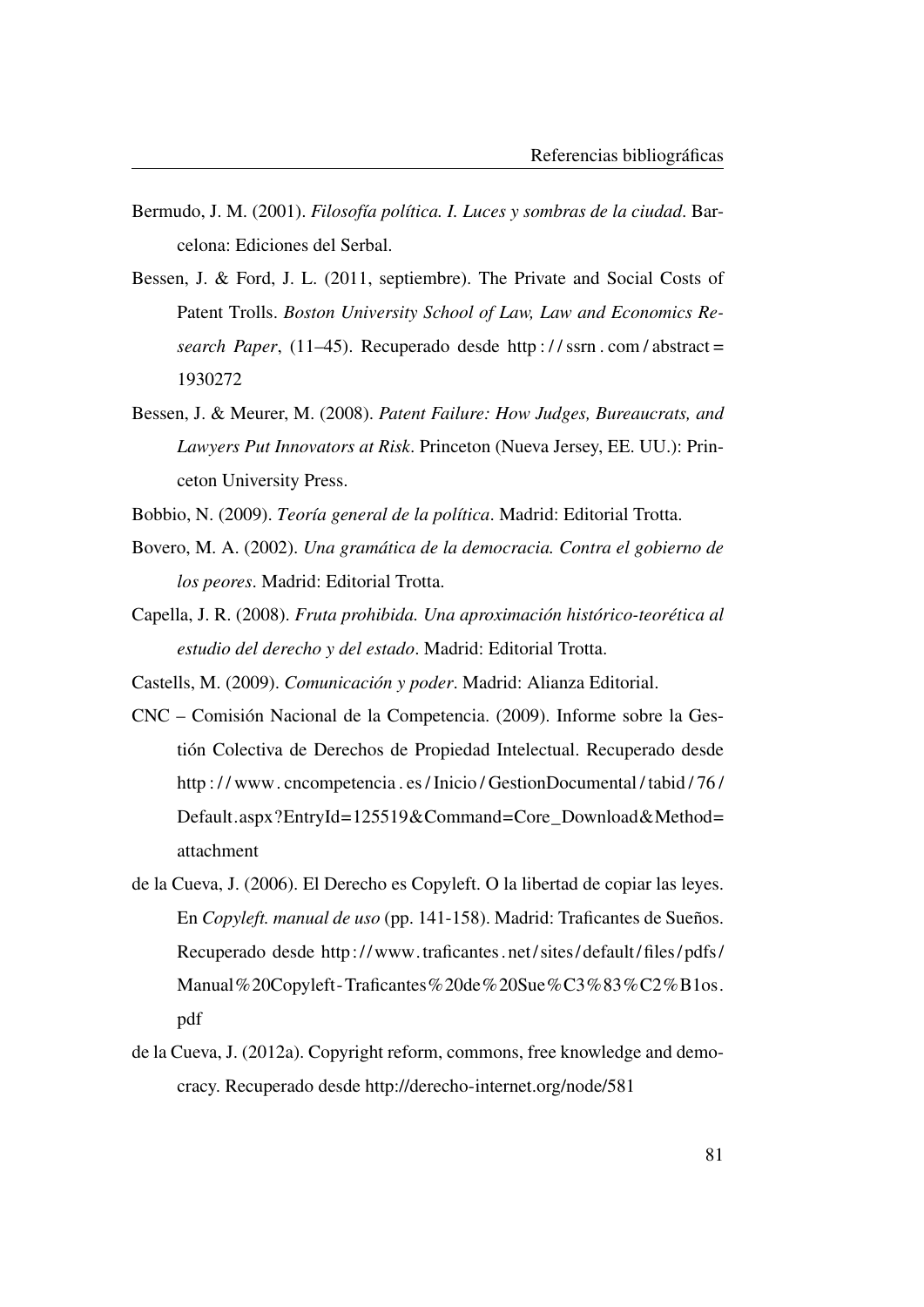- Drahos, P. & Braithwaite, J. (2002). *Information Feudalism. Who owns the knowledge economy?* Nueva York (EE. UU.): The New Press.
- Echeverría, J. (1999). *Los señores del aire: Telépolis y el Tercer Entorno*. Barcelona: Destino.
- Echeverría, J. (2003). Tecnociencias de la información y participación ciudadana. *Isegoría. Revista de filosofía moral y política*, (28), 73-92. Recuperado desde [http://isegoria.revistas.csic.es/index.php/isegoria/article/view/507/](http://isegoria.revistas.csic.es/index.php/isegoria/article/view/507/507) [507](http://isegoria.revistas.csic.es/index.php/isegoria/article/view/507/507)
- <span id="page-111-2"></span>Echeverría, J. (2012). ¿Democracia en internet? En S. Champeau & D. Innerarity (Eds.), *Internet y el futuro de la democracia* (pp. 179-199). Barcelona: Paidós.
- <span id="page-111-6"></span>Ferrajoli, L. (2010a). *Democracia y garantismo* (2.<sup>a</sup> ed.). Madrid: Editorial Trotta.
- <span id="page-111-5"></span>Ferrajoli, L. (2010b). *Derechos y garantías. La ley del más débil* (7.<sup>a</sup> ed.). Madrid: Editorial Trotta.
- <span id="page-111-4"></span>Ferrajoli, L. (2011). *Poderes salvajes. La crisis de la democracia constitucional*. Madrid: Editorial Trotta.
- García de Enterría, E. (1982). *La constitución como norma y el Tribunal Constitucional*. Madrid: Civitas.
- <span id="page-111-1"></span>Greppi, A. (2012). *La democracia y su contenido*. Madrid: Editorial Trotta.
- Gurrutxaga, A. & Echeverría, J. (2012). *La luz de la luciérnaga. Diálogos de innovación social*. Madrid: Plaza y Valdés.
- <span id="page-111-0"></span>Habermas, J. (2006). *Historia y crítica de la opinión pública. La transformación estructural de la vida pública*. Barcelona: Editorial Gustavo Gili.
- <span id="page-111-3"></span>Hafner, K. & Markoff, J. (1995). *Ciberpunk. Outlaws and Hackers on the Computer Frontier*. Nueva York (EE. UU.): Touchstone.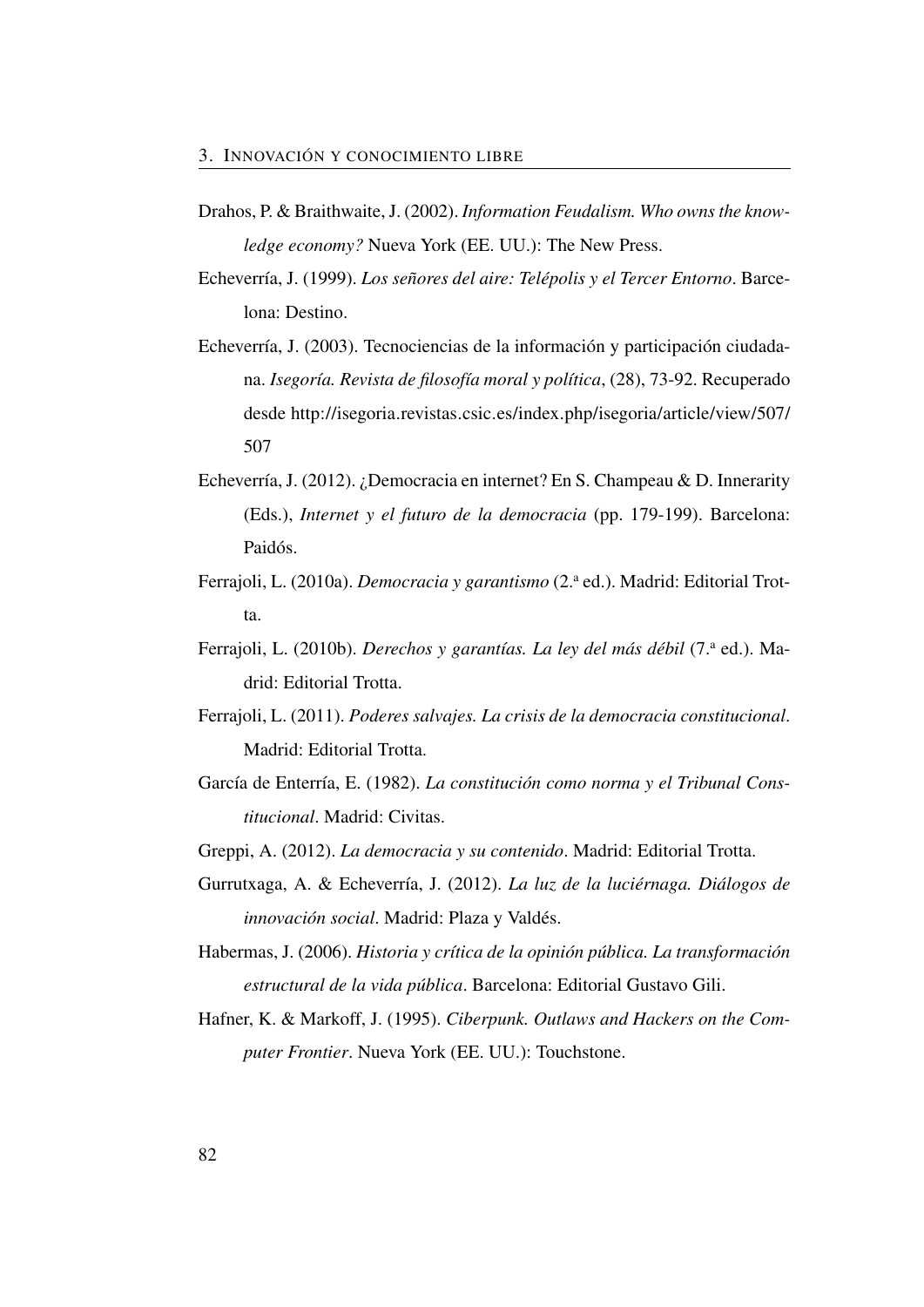- <span id="page-112-2"></span>Hess, C. & Ostrom, E. (2007). Introduction: An Overview of the Knowledge Commons. En C. Hess & E. Ostrom (Eds.), *Understanding knowledge as a commons. from theory to practice* (pp. 3-26). Massachusetts (EE. UU.): The MIT Press.
- Horkheimer, M. & Adorno, T. (2009). *Dialéctica de la Ilustración* (9.ª ed.). Madrid: Editorial Trotta.
- Kelsen, H. (1983). *Teoría pura del Derecho*. México: Universidad Nacional Autónoma.
- Kelsen, H. (2006). *De la esencia y valor de la democracia* (KRK, Ed.). Oviedo.
- <span id="page-112-3"></span>Lafuente, A. (2007, noviembre). Los cuatro entornos del procomún. *Archipiélago. Cuadernos de Crítica de la Cultura*, (77–78), 15-22. Recuperado desde [http://digital.csic.es/bitstream/10261/2746/1/cuatro\\_entornos\\_](http://digital.csic.es/bitstream/10261/2746/1/cuatro_entornos_procomun.pdf) [procomun.pdf](http://digital.csic.es/bitstream/10261/2746/1/cuatro_entornos_procomun.pdf)
- Lafuente, A. & Alonso, A. (2011). *Ciencia expandida, naturaleza común y saber profano*. Bernal (Buenos Aires, Argentina): Universidad Nacional de Quilmes.
- <span id="page-112-4"></span>Lessig, L. (1999). *Code and other laws of cyberspace*. Nueva York (EE. UU.): Basic Books.
- <span id="page-112-0"></span>Lessig, L. (2005). *Por una cultura libre. Cómo los grandes grupos de comunicación utilizan la tecnología y la ley para clausurar la cultura y la creatividad*. Madrid: Traficantes de Sueños.
- Lessig, L. (2009). *El código 2.0*. Madrid: Traficantes de Sueños.
- <span id="page-112-1"></span>Levy, S. (2001). *Hackers. Heroes of the Computer Revolution*. Nueva York (EE. UU.): Penguin Books.
- Lindberg, V. (2008). *Intellectual Property and Open Source. A Practical Guide to Protecting Code*. Sebastopol (California, EE. UU.): O'Reilly.
- Loewenstein, K. (1983). *Teoría de la Constitución*. Barcelona: Editorial Ariel.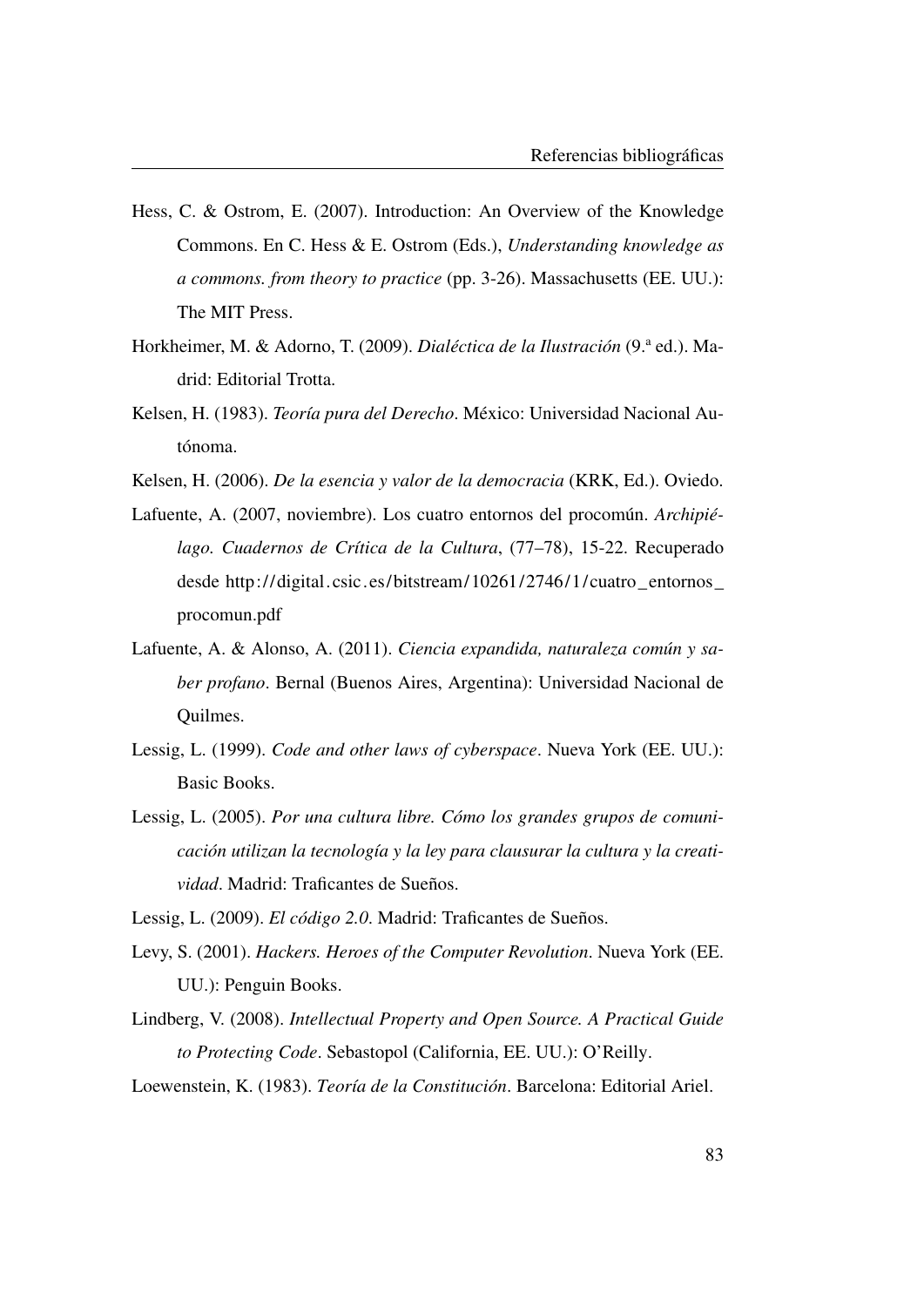Marín, J. J. (2007). Comentario al artículo 150 del TRLPI. En R. Bercovitz (Ed.), *Comentarios a la Ley de Propiedad Intelectual* (3.<sup>a</sup> ed., pp. 1831-1857). Madrid: Tecnos.

Mauss, M. (2007). *Essai sur le don* (PUF, Ed.). París.

- McCurdy, D. P. (2009). Patent Trolls Erode the Foundation of the U.S. Patent System. Recuperado desde [http://scienceprogress.org/2009/01/patent](http://scienceprogress.org/2009/01/patent-trolls-erode-patent-system/)  [trolls-erode-patent-system/](http://scienceprogress.org/2009/01/patent-trolls-erode-patent-system/)
- Moglen, E. (2006). Liberar la mente: el software libre y el fin de la cultura privativa. En *Copyleft. manual de uso* (pp. 193-215). Madrid: Traficantes de Sueños. Recuperado desde [http://www.traficantes.net/index.php/trafis/](http://www.traficantes.net/index.php/trafis/editorial/%20catalogo/otras/copyleft_manual_de_uso__1) [editorial/%20catalogo/otras/copyleft\\_manual\\_de\\_uso\\_\\_1](http://www.traficantes.net/index.php/trafis/editorial/%20catalogo/otras/copyleft_manual_de_uso__1)
- Montero Aroca, J. (1997). *La legitimación colectiva de las entidades de gestión de la propiedad intelectual*. Granada: Comares.
- <span id="page-113-0"></span>Nadal, H. (2012). El retorno de la información en el derecho de participación y en las políticas de open government. En C. Gorczevski (Ed.), *Direitos humanos e participacâo polìtica* (Vol. 3, pp. 261-304). Porto Alegre (Brasil): Imprensalivre.
- Nadal, H. & de la Cueva, J. (2012, julio 9–10). Redefiniendo la isegoría: open data ciudadanos. En A. Cerrillo i Martínez, M. Peguera, I. Peña-López, M. Pifarré de Moner & M. Vilasau Solana (Eds.), *Retos y oportunidades del entretenimiento en línea. Actas del VIII Congreso Internacional, Internet, Derecho y Política* (pp. 283-300). Universitat Oberta de Catalunya. Barcelona: UOC-Huygens Editorial. Recuperado desde [http://openaccess.uoc.](http://openaccess.uoc.edu/webapps/o2/bitstream/10609/15121/6/IDP_2012.pdf) [edu/webapps/o2/bitstream/10609/15121/6/IDP\\_2012.pdf](http://openaccess.uoc.edu/webapps/o2/bitstream/10609/15121/6/IDP_2012.pdf)
- Nussbaum, M. (2010). *Sin fines de lucro. Por qué la democracia necesita de las humanidades*. Madrid: Katz Editores.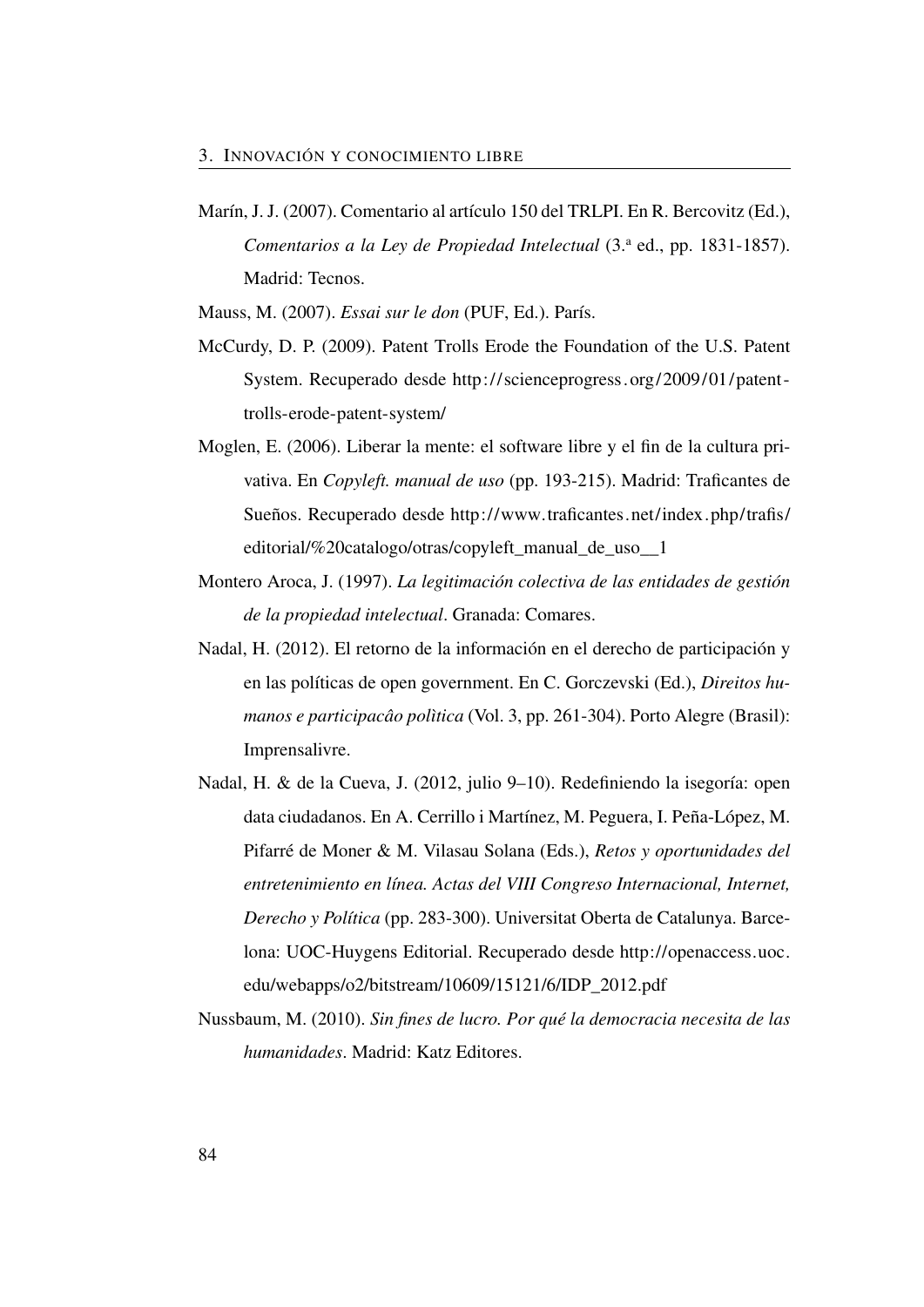- <span id="page-114-3"></span>ONU - Organización de Naciones Unidas. Asamblea General. Consejo de Derechos Humanos, Sesión nº 17. (2011, mayo 16). Report of the Special Rapporteur on the promotion and protection of the right to freedom of opinion and expression, Frank La Rue. Recuperado desde [http://www2.](http://www2.ohchr.org/english/bodies/hrcouncil/docs/17session/a.hrc.17.27_en.pdf) [ohchr.org/english/bodies/hrcouncil/docs/17session/a.hrc.17.27\\_en.pdf](http://www2.ohchr.org/english/bodies/hrcouncil/docs/17session/a.hrc.17.27_en.pdf)
- <span id="page-114-2"></span>Ortega, F. & Rodríguez, J. (2011). *El potlatch digital. Wikipedia y el triunfo del procomún y el conocimiento compartido*. Madrid: Cátedra.
- Platón. (2009). *Protágoras. Gorgias. Carta Séptima*. Madrid: Alianza.
- <span id="page-114-0"></span>Popper, K. (2010). *La sociedad abierta y sus enemigos*. Madrid: Paidós.
- Posner, R. (2007). *El análisis económico del derecho* (2.<sup>a</sup> ed.). México: Fondo de Cultura Económica.
- Quintanilla, M. A. (2005). *Tecnología: un enfoque filosófico y otros ensayos de Filosofía de la tecnología*. México: Fondo de Cultura Económica.
- Rajkumar, V. (2008, diciembre). The Effect of Patent Trolls on Innovation: A Multi-Jurisdictional Analysis. *Indian Journal of Intellectual Property Law*, *1*, 33-48. Recuperado desde<http://ssrn.com/abstract=1320553>
- Rivero, F. (2007). Comentario al artículo 17 del TRLPI. En R. Bercovitz (Ed.), *Comentarios a la Ley de Propiedad Intelectual* (3.ª ed., pp. 269-283). Madrid: Tecnos.
- Rose, M. (1993). *Authors and Owners. The Invention of Copyright*. Cambridge, Massachusetts (EE. UU.): Harvard University Press.
- <span id="page-114-1"></span>Sartori, G. (2010). *Elementos de teoría política*. Madrid: Alianza Editorial.
- Schwartz Cowan, R. (1997). *A Social History of American Technology*. Nueva York (EE. UU.): Oxford University Press.
- Sell, S. K. (2003). *Private Power, Public Law. The Globalization of Intellectual Property Rights*. Cambridge (Reino Unido): Cambridge University Press.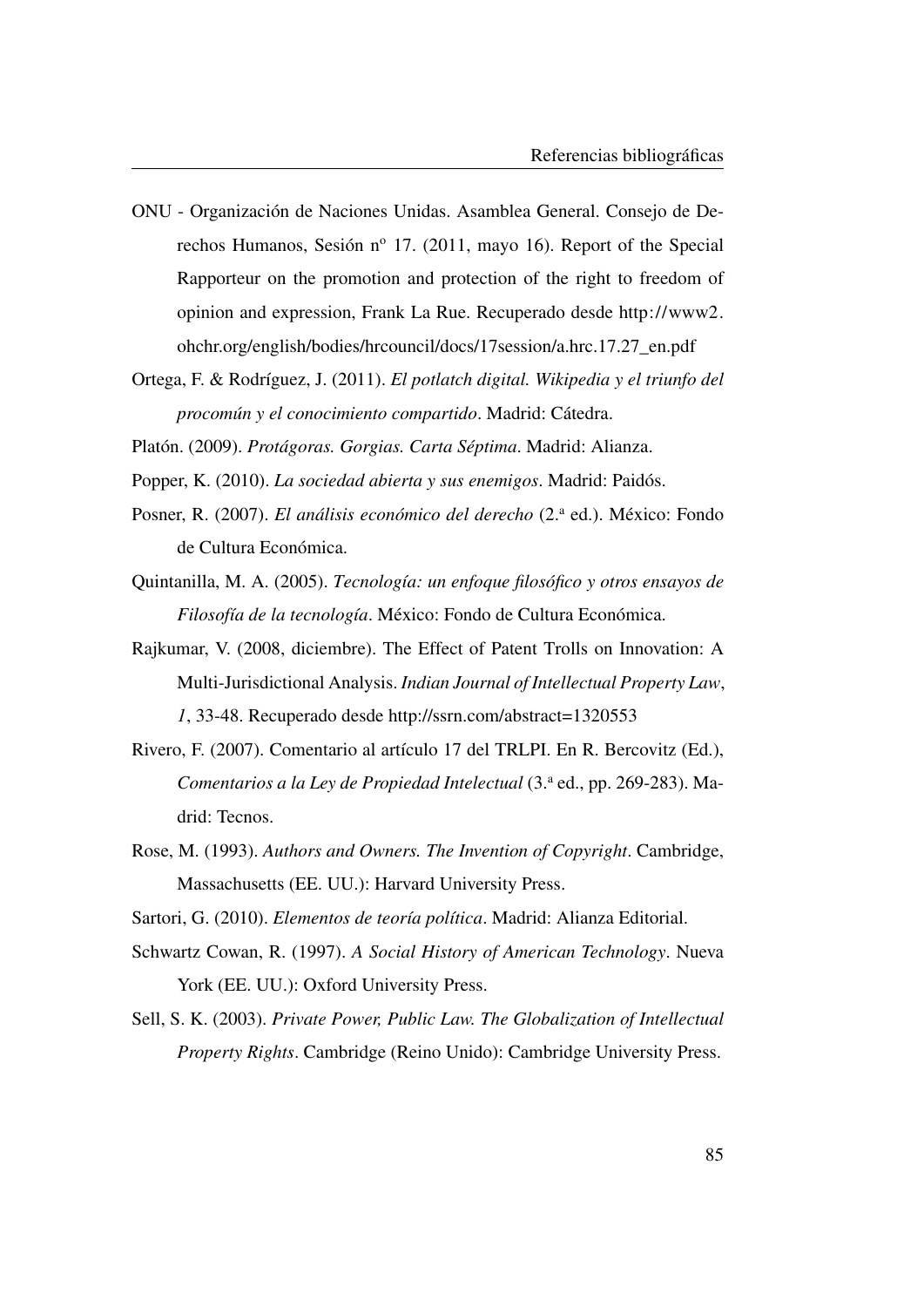<span id="page-115-3"></span>Shannon, C. (1948). A Mathematical Theory of Communication. *The Bell System. Technical Journal*, *27*, 379-423, 623-656. Recuperado desde [http :](http://www.mast.queensu.ca/~math474/shannon1948.pdf) [//www.mast.queensu.ca/~math474/shannon1948.pdf](http://www.mast.queensu.ca/~math474/shannon1948.pdf)

Smiers, J. (2006). *Un mundo sin copyright*. Barcelona: Gedisa Editorial.

<span id="page-115-0"></span>Smiers, J. (2008). *Imagine... No Copyright*. Barcelona: Gedisa Editorial.

- Solimano, A., Tanzi, V. & Del Solar, F. (2008). *Las termitas del Estado. Ensayos sobre corrupción, transparencia y desarrollo*. Chile: Fondo de Cultura Económica.
- <span id="page-115-2"></span>Sterling, B. (1992). *The Hacker Crackdown. Law and Disorder on the Electronic Frontier*. Nueva York (EE. UU.): Bantam Books.
- Tucker, C. (2011). Patent Trolls and Technology Diffusion. Recuperado desde [https://papers.ssrn.com/sol3/papers.cfm?abstract\\_id=1976593](https://papers.ssrn.com/sol3/papers.cfm?abstract_id=1976593)
- <span id="page-115-1"></span>Vallespín, F. (2012). *La mentira os hará libres. Realidad y ficción en la democracia*. Barcelona: Galaxia Gutenberg.
- Vidal, M. (2010, enero). Por qué evitar la expresión "Software de Fuentes Abiertas". *Novática*, (203), 67-69. Recuperado desde [http://gsyc.es/~mvidal/](http://gsyc.es/~mvidal/docs/no-sfa.pdf) [docs/no-sfa.pdf](http://gsyc.es/~mvidal/docs/no-sfa.pdf)
- Winner, L. (2008). *La ballena y el reactor. Una búsqueda de los límites en la era de la alta tecnología*. Barcelona: Gedisa Editoria.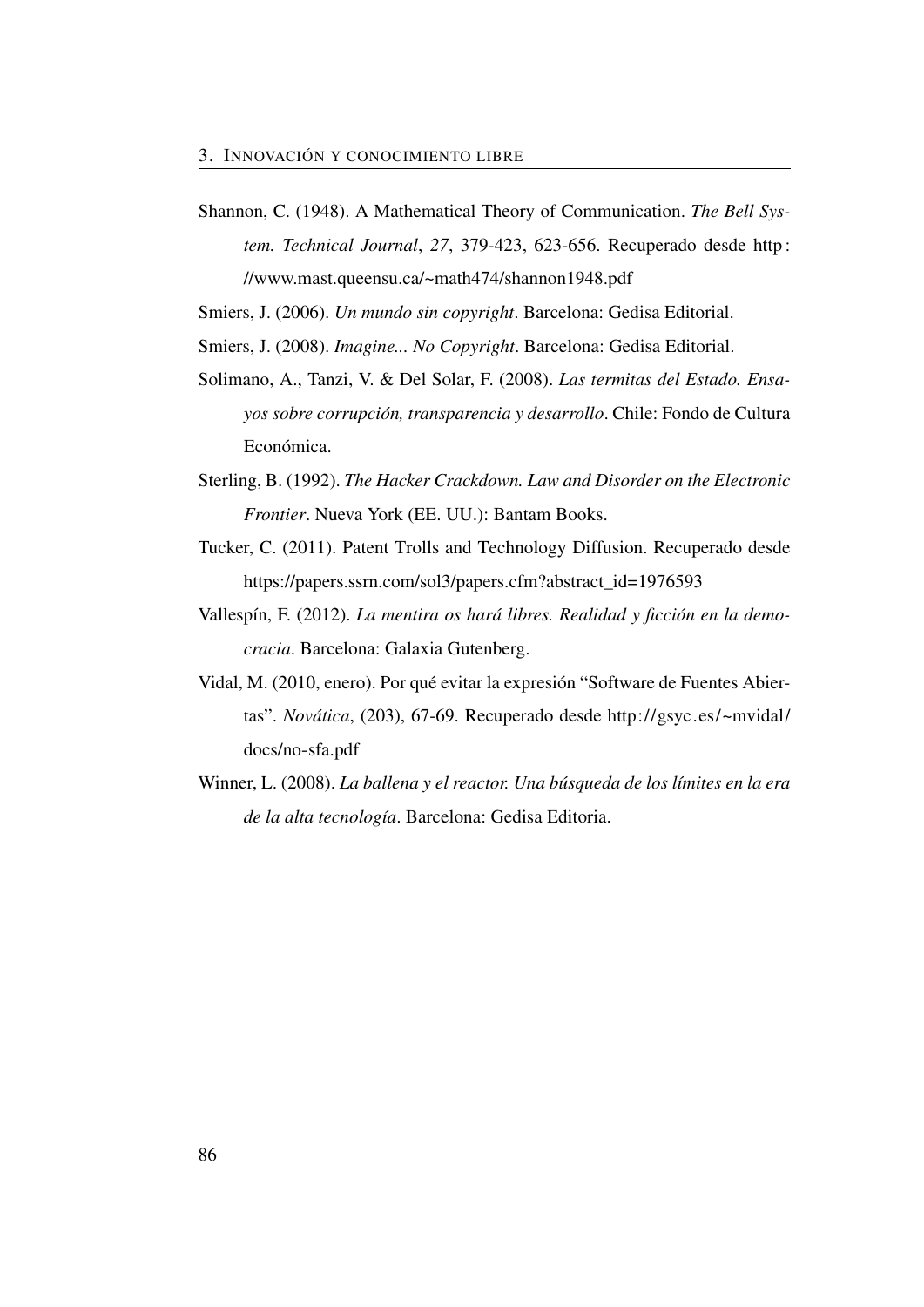#### CAPÍTULO 4

# INTERNET COMO ENTORNO DE LA OPINIÓN PÚBLICA: ENVOLVIENDO LOS DERECHOS FUNDAMENTALES EN DERECHOS ORDINARIOS

#### Resumen

Por parte de diversos pensadores se habla del *espacio* de internet, el *ciberespacio*, como un lugar donde se realizan actividades de discusión, deliberación, propuesta y ejecución de acciones políticas por parte de la ciudadanía. Este espacio está sustituyendo a los lugares tradicionales de intercambio de opiniones, siendo necesario estudiar cuál es la naturaleza de este *locus* y la especial problemática que plantea ejercitar derechos fundamentales de *contenido sustancial informacional* (la libertad de expresión, el derecho a la información o el de participación, entre otros) dentro de entornos privados donde rigen los derechos ordinarios de propiedad intelectual o de las telecomunicaciones.

*Palabras clave:* Democracia, derechos fundamentales, opinión pública, propiedad intelectual, procomún digital.

### Abstract

Several thinkers mention internet space, *cyberspace*, as a place where discussions, deliberation, proposals or policy implementing actions are being held by citizens. This space is replacing the traditional places for the exchange of views, being necessary to study the special problems posed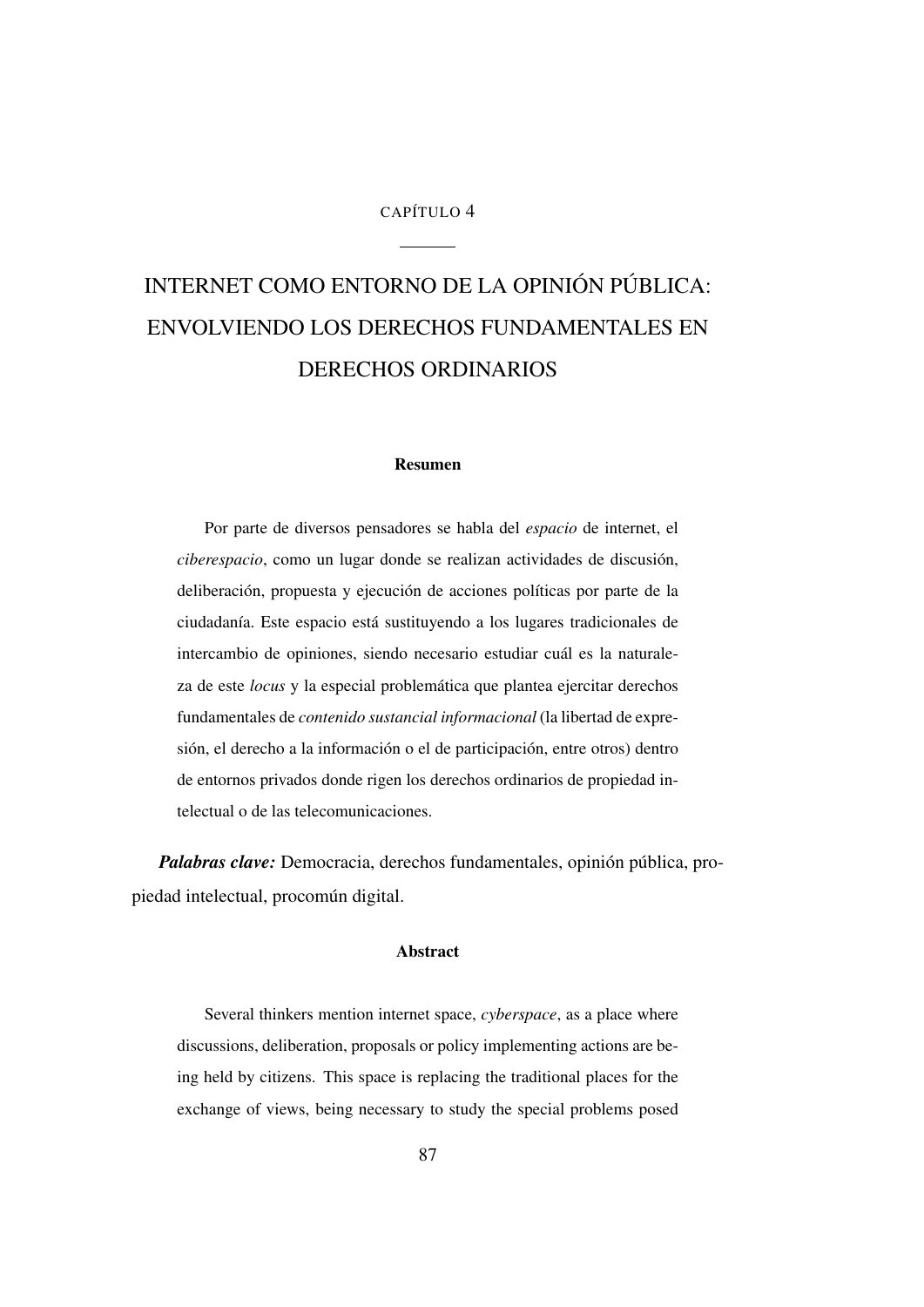by exercising fundamental rights with informational substance (freedom of expression, right to information or participation, etc.) within private environments where ordinary rights, like intellectual property or telecommunications law, govern.

*Keywords:* Democracy, fundamental rights, public opinion, intellectual property, digital commons.

## 4.1. INTRODUCCIÓN

El ágora fue el lugar donde se comenzó a intercambiar la información soporte de la democracia y, por tanto, de construcción de *opinión pública*[1](#page-117-0) . La información, primero oral, luego utilizó sucesivas tecnologías y formatos para extender su transmisión escrita y audiovisual mediante la imprenta, la radio y la televisión. En la actualidad, si bien internet se suma a los mecanismos tradicionales para la formación de la opinión pública, cierta corriente de la ciencia política está haciendo un análisis que Sartori [\(2012,](#page-149-0) pp. 119–120) sintetizó en 1997 con respecto a la televisión de la siguiente manera: *El saber es* logos, *no es* pathos, *y para administrar la ciudad política es necesario el* logos [. . . ] *la palabra produce siempre menos conmoción que la imagen. Así pues, la cultura de la imagen rompe el delicado equilibrio entre pasión y racionalidad*. Si bien se afirma por estos autores que esta pérdida del *logos* en favor del *pathos* o de la *episteme* en favor de la *doxa* también se produce en internet<sup>[2](#page-117-1)</sup>, sin embargo en las redes se realizan otras actividades de *carácter político* que no se limitan a la mera expresión o intercambio de opiniones, por lo que entendemos que el anterior análisis realizado por la ciencia política es incompleto.

<span id="page-117-1"></span><span id="page-117-0"></span><sup>1</sup>Sobre la opinión pública, *vid*. Habermas [\(2006\)](#page-111-0), Sartori [\(2010,](#page-114-1) pp. 169–200).

<sup>2</sup>Sobre diversas opiniones, *vid*. Lessig [\(2005\)](#page-112-0), Benkler [\(2006\)](#page-49-0), Sartori [\(2012\)](#page-149-0), Otte [\(2010\)](#page-149-1), Carr [\(2011\)](#page-49-1), Vallespín [\(2012,](#page-115-1) pp. 152–163), Greppi [\(2012,](#page-111-1) pp. 140–149) y Morozov [\(2012\)](#page-148-0).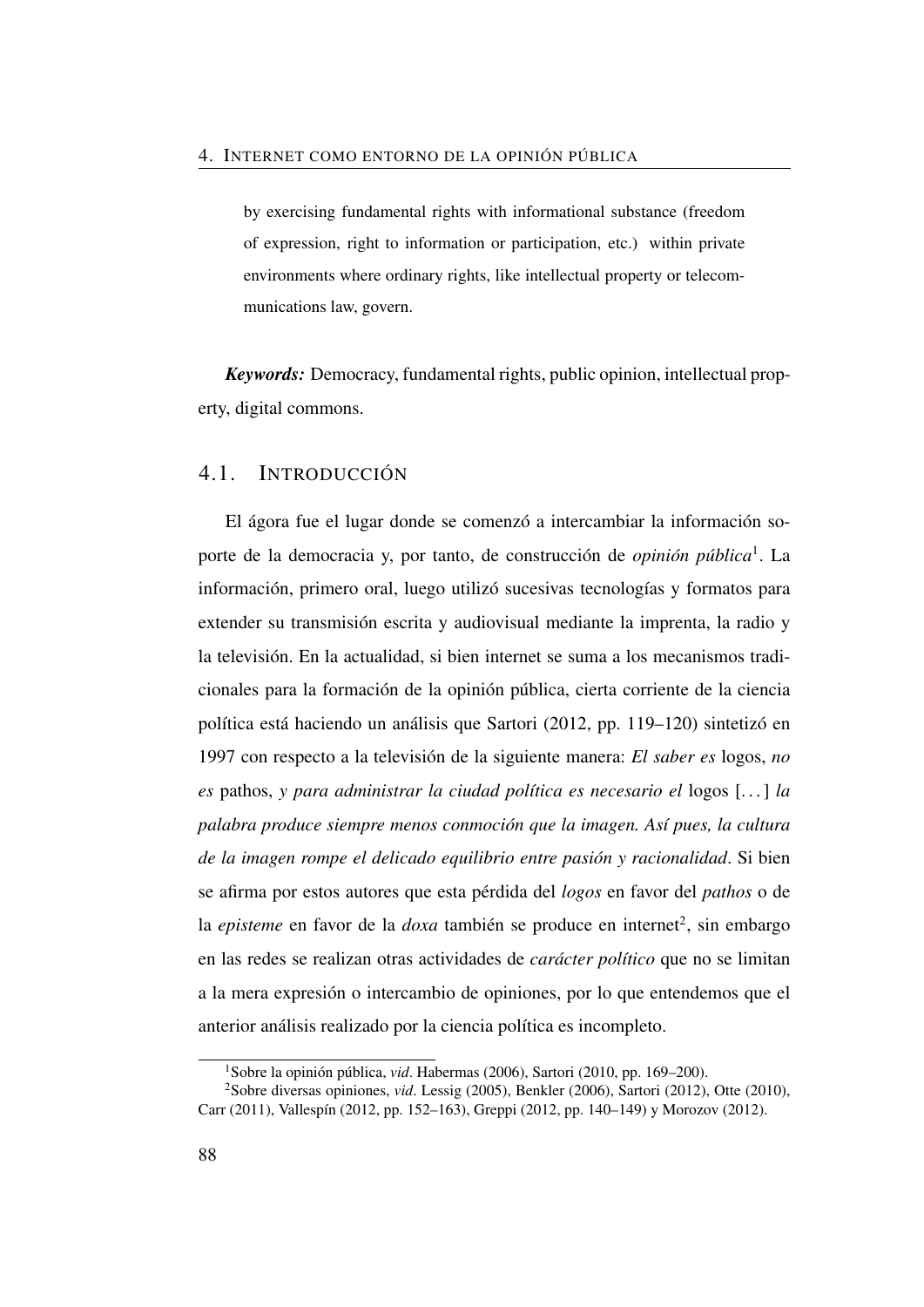Para fundamentar nuestra opinión, primero estudiaremos la naturaleza del *locus* configurado por las redes, rechazando su carácter de ciberespacio, utilizando el concepto del *tercer entorno* de Echeverría [\(1999,](#page-50-0) pp. 48–57, y [2012,](#page-111-2) pp. 184– 187) y la configuración en capas de los componentes de esta retícula, para lo que señalaremos las diversas capas física, lógica, de contenidos y de sujetos que pueblan o interactúan en este entorno, incluyendo una breve descripción de los puntos estratégicos de intervención en un caso práctico de intento de un Estado para evitar la reproducción de sus secretos oficiales (caso Wikileaks<sup>[3](#page-118-0)</sup>).

Para conocer qué otras actividades se realizan en las redes además del intercambio de opiniones, debemos reparar en que internet no sólo es una herramienta de ejercicio del derecho a la información y de la libertad de expresión (sirviendo así de extensión a los mecanismos tradicionales de prensa, radio y televisión donde el *pathos* puede prevalecer sobre el *logos* y la *doxa* sobre la *episteme*) sino que en las redes se mantienen discusiones tecnocientíficas autoreferenciales en las que se discute la propia arquitectura de los servicios; además, se ejercen derechos fundamentales de *contenido sustancial informacional* y se realizan *acciones micropolíticas* ciudadanas. Con respecto a los derechos fundamentales, dado que nos hallamos en un momento de *tránsito de la ciudadanía urbana e industrial [. . . ] a la infociudadanía* (Echeverría, [2003,](#page-51-0) p. 90), veremos que los derechos con *contenido sustancial informacional* son susceptibles de ser ejercitados utilizando [TIC,](#page-27-0) por lo que deberán ser reinterpretados a la luz del desarrollo tecnológico, y señalaremos cómo se están realizando aperturas hacia una definición de los derechos fundamentales de cuarta generación. En lo que se refiere a las acciones micropolíticas, si los bloques informacionales para la construcción de una opinión pública eran hasta ahora lo oral, lo escrito y lo audiovisual, trataremos en este artículo cómo a partir de internet debemos incluir el

<span id="page-118-0"></span><sup>3</sup>*Vid*. [http://wikileaks.org.](http://wikileaks.org) Fecha de acceso: 6 de mayo de 2014.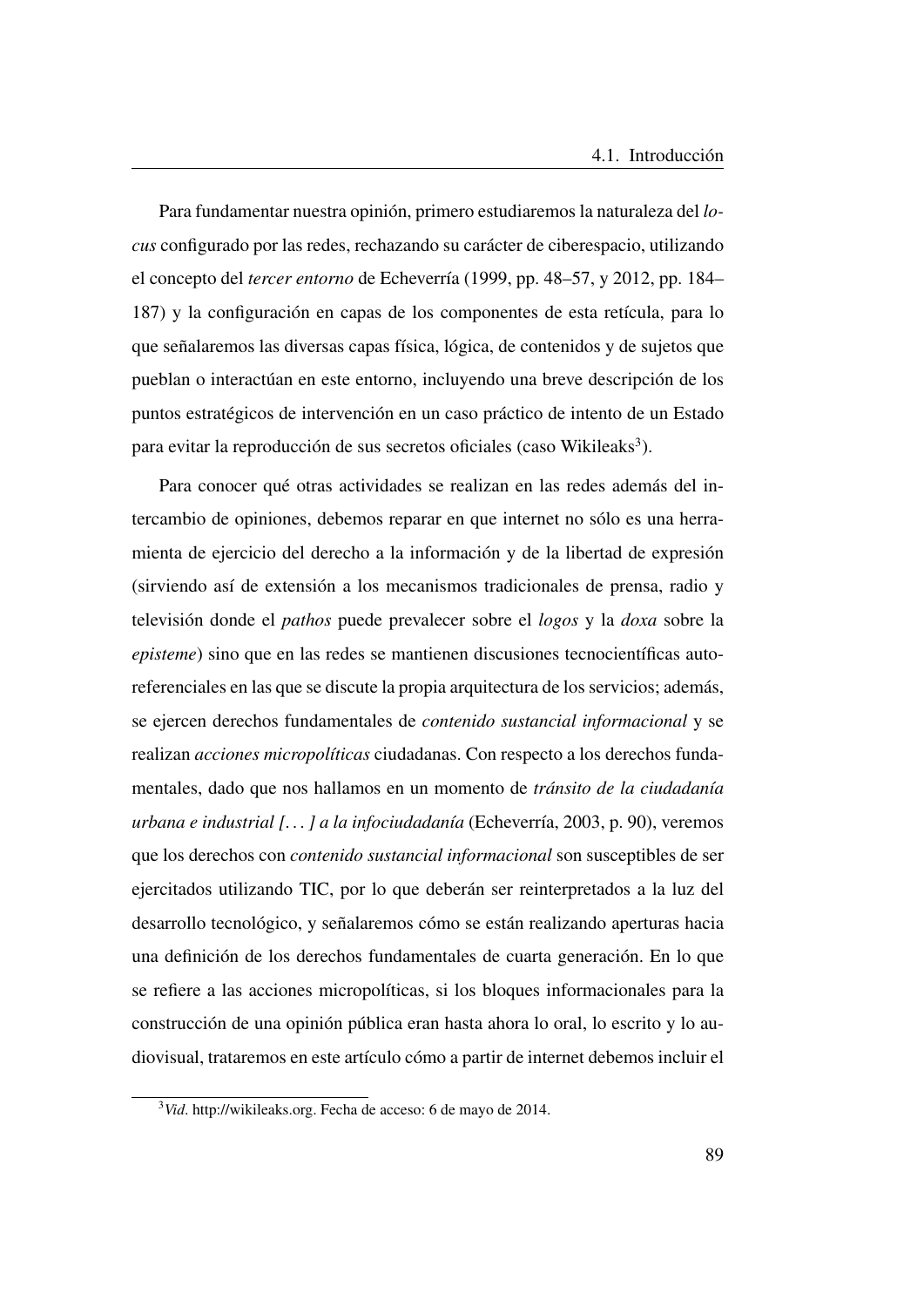salto cualitativo que supone el producto del trabajo de los ciudadanos con datos abiertos (*open data*) y la necesaria redefinición del concepto de *isegoría* (Nadal & de la Cueva, [2012\)](#page-52-0) que esta actividad conlleva. En estos casos entendemos que el *logos* prevalece sobre el *pathos* y la *episteme* sobre la *doxa*.

Por último, analizaremos la problemática que se produce al envolver los *derechos fundamentales* de contenido sustancial informacional y las acciones micropolíticas dentro de los *derechos de jerarquía ordinaria* (propiedad intelectual, reutilización de la información del sector público o de telecomunicaciones), problemática que se produce por el ejercicio de dichos derechos fundamentales o políticos en el seno de *webs* y mediante accesos a internet regulados por derechos privados, así como por las actuaciones derivadas de titulares de propiedad intelectual consistentes en su presión a los gobiernos para establecer sistemas donde sean los poderes ejecutivos quienes tengan competencia sobre las infracciones de derechos de autor en internet.

La conclusión final que alcanzaremos es que si el problema de la falta de calidad de la *doxa* es real, no es un fenómeno ajeno a la sociedad en su conjunto, si bien es más preocupante la privatización de los entornos donde ejercer derechos fundamentales y realizar política, lo que es una manifestación más del fenómeno de la preeminencia de los intereses privados frente a los públicos en el terreno de la soberanía. Sólo podremos luchar contra esta privatización mediante la escritura de código por parte de los *hackers*[4](#page-119-0) recuperando un modelo comunicacional que se caracterice por ser un procomún digital.

<span id="page-119-0"></span><sup>4</sup>Se utiliza el término *hacker* en su acepción originaria de experto, especialista, y sin la connotación de delincuencia a la que los medios de comunicación nos tienen acostumbrados. Nadie se puede autotitular *hacker* puesto que se trata de un término que denota el respeto que una persona recibe de una comunidad. Autotitularse *hacker* sería tan impropio como autotitularse sabio: ni un verdadero sabio ni un verdadero *hacker* se autodefinirían nunca como tales. Sobre el término en su acepción originaria ver Levy [\(2001,](#page-112-1) p. 23), Sterling [\(1992,](#page-115-2) pp. 50–51) y Hafner y Markoff [\(1995,](#page-111-3) p. 11).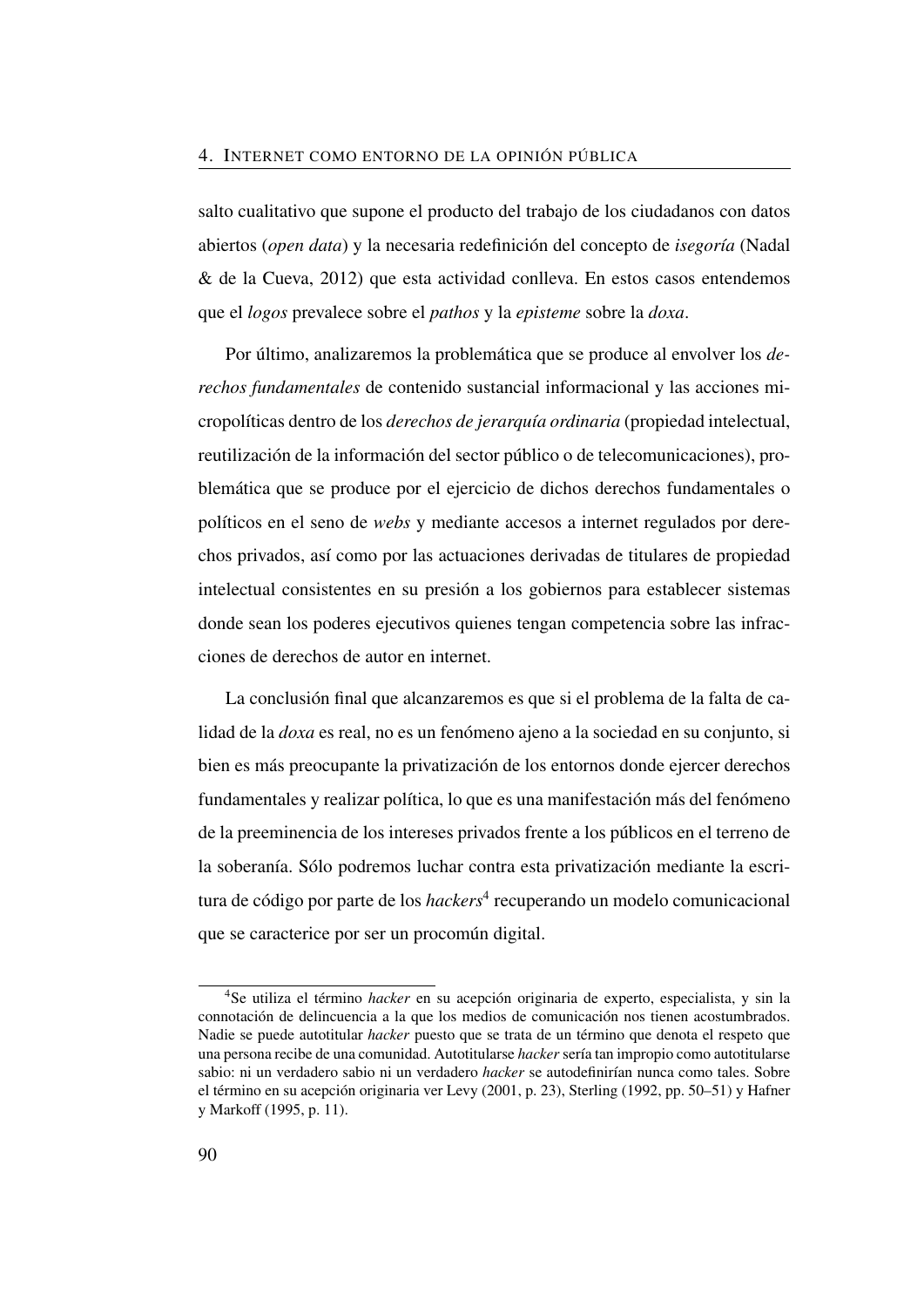## 4.2. INTERNET COMO ENTORNO

Si bien es común referirse a internet como un espacio, más concretamente un ciberespacio, sin embargo no parece que el concepto territorio sea muy aplicable a lo que simplemente se halla constituido, en su visión más genérica, por ordenadores y líneas de comunicación entre ellos. No entraremos en las razones de esta terminología pero sí hemos de señalar que no es exacta<sup>[5](#page-120-0)</sup>. Ni internet es un territorio, ni se *entra*<sup>[6](#page-120-1)</sup> en los ordenadores, sino que se les hace una petición de  $information<sup>7</sup>$  $information<sup>7</sup>$  $information<sup>7</sup>$  que es respondida por los mismos en un comportamiento exactamente igual que cuando insertamos datos en una calculadora y ésta nos responde también con datos, sin que por ello digamos que *entramos* en la calculadora. Así pues, internet no es un espacio en el que se *entra*, sino un conjunto de herramientas con las que se interactúa. Entendemos relevante empezar con esta precisión pues de esta manera evitamos muchas confusiones ya que en el pensamiento jurídico el concepto de la jurisdicción está íntimamente ligado con el territorio. Precisar que internet no es un territorio implica que no puede ser un territorio *independiente* por lo que no son de aplicación las posturas que, como las de John Perry Barlow [\(1996\)](#page-144-0), declararon la independencia del ciberespacio<sup>[8](#page-120-3)</sup> y, por tanto,

<span id="page-120-0"></span><sup>5</sup>En el mismo sentido de no considerar internet como un espacio, *vid*. Casacuberta [\(2008,](#page-145-0) p. 41).

<span id="page-120-1"></span><sup>6</sup>Este es un error común en el Derecho penal, donde incluso se definen tipos penales utilizando terminología espacial no aplicable a la realidad de los hechos. *Vid*. artículo 197.3, primer párrafo de la Ley Orgánica 10/1995, de 23 de noviembre, del Código Penal, que literalmente señala: «El que por cualquier medio o procedimiento y vulnerando las medidas de seguridad establecidas para impedirlo, acceda sin autorización a datos o programas informáticos contenidos en un sistema informático o en parte del mismo o se mantenga *dentro del mismo*. . . ».

<span id="page-120-2"></span><sup>7</sup>En los sistemas operativos UNIX existen tres tuberías de información: *standard input, standard output y stantard error*. Utilizando el símil de la calculadora, el *standard input* sería el teclado, y los *standards output* y *error* serían la pantalla de números de la calculadora si bien si la calculadora tuviera un altavoz podría utilizarse el mismo para señalar los errores en forma de un sonido. Lo que nos interesa señalar es que *no se entra* en los sistemas de procesamiento de información sino que se opera con sus tres sistemas de entrada y salida de datos: el *standard input* se utiliza para insertar datos, el *standard output* es por donde el sistema nos mostrará la respuesta y el *standard error* nos mostrará los mensajes de error.

<span id="page-120-3"></span><sup>8</sup> John Perry Barlow, uno de los fundadores de la afamada Electronic Frontier Foundation [\(EFF\)](#page-25-0), publicó su Declaración de Independencia del Ciberespacio en respuesta a la reforma de la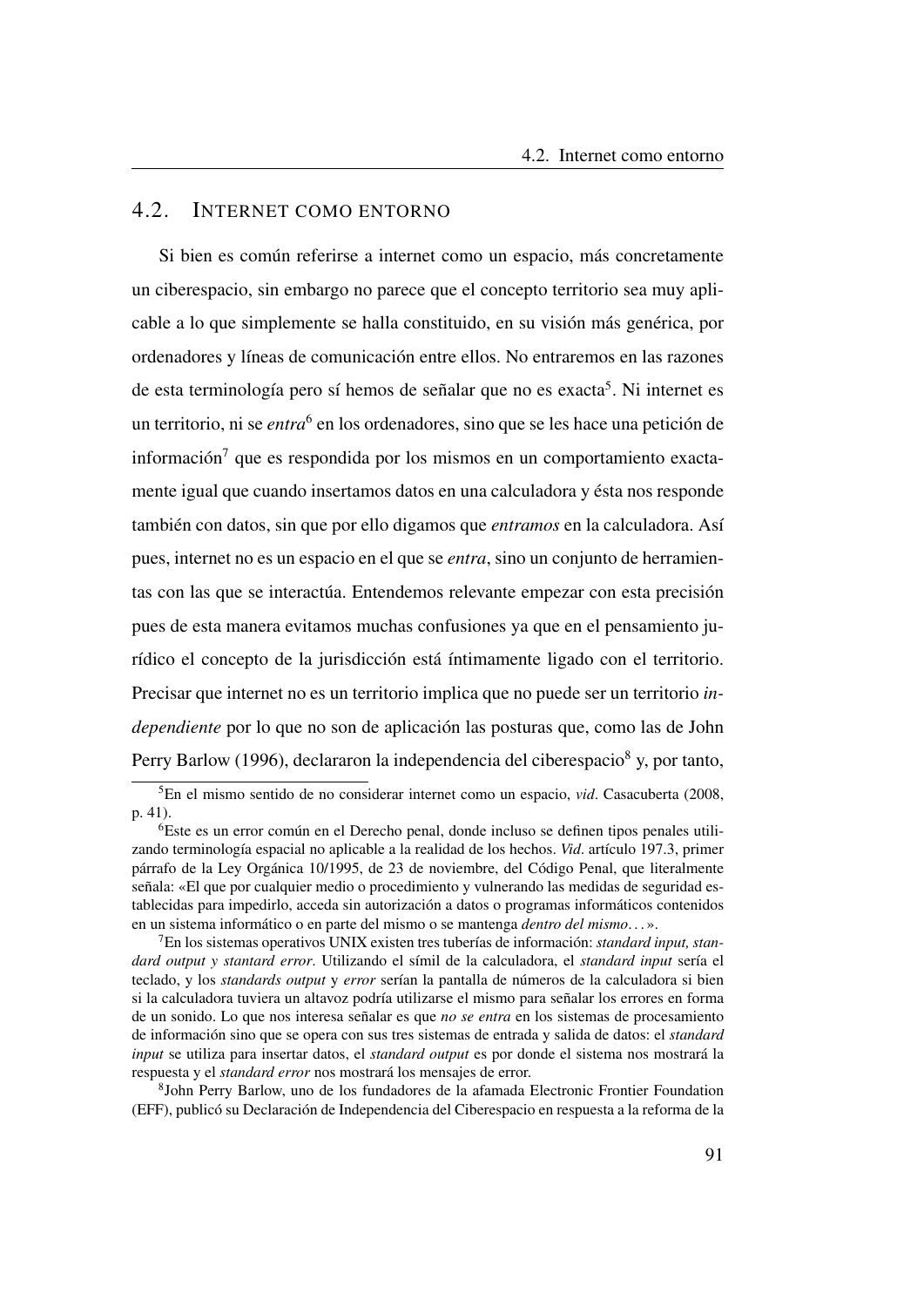su sometimiento a una jurisdicción que no correspondía a los Estados.

Frente a las tesis de considerar internet como un territorio, la aproximación que Echeverría nos propone de los tres entornos de la humanidad<sup>[9](#page-121-0)</sup> nos parece muy útil para nuestros propósitos de estudiar internet como *locus* de la opinión pública. Este autor explica que el primero de los entornos donde la especie humana se ha tenido que desenvolver es el *medio ambiente natural* (Echeverría, [1999,](#page-50-0) p. 27); el segundo entorno *ya no es natural, sino cultural y social, y puede ser denominado entorno urbano* [\(1999,](#page-50-0) p. 41), mientras que el tercer entorno, que *instituye un principio reticular que ha de ser formalizado por medio de grafos, no de recintos, rompiendo así con un sistema extensional basado en recintos y territorios* [\(1999,](#page-50-0) p. 85), es *uno de los resultados de la tecnociencia* [\(1999,](#page-50-0) p. 49), *un espacio básicamente artificial y está posibilitado por una serie de tecnologías, entre las cuales mencionaremos siete: el teléfono, la radio, la televisión, el dinero electrónico, las redes telemáticas, los multimedia y el hipertexto* [\(1999,](#page-50-0) p. 48). Echeverría señala que estas siete tecnologías *presuponen otras muchas para su buen funcionamiento* [\(1999,](#page-50-0) p. 49), cuestión que podemos enlazar con las tesis de Benkler  $^{10}$  $^{10}$  $^{10}$  [\(2000,](#page-144-1) p. 562; [2006,](#page-49-0) p. 469) quien, apartándose también del concepto espacial de internet, lo describe mediante una estructura de tres capas. Benkler señala que el entorno informacional de la red consta de *la capa de infraestructura física –cables y espectro de radio–, la capa de infraestructura lógica –software– y la capa de contenido*, capas donde podemos señalar algunos ejemplos de las tecnologías que las componen: La capa de la infraestructura se diseña para cumplir los requisitos de los estándares abiertos de

Ley de Telecomunicaciones de los EE. UU. de 1996: *vid*. [http://transition.fcc.gov/telecom.html.](http://transition.fcc.gov/telecom.html) Fecha de acceso: 6 de mayo de 2014. El texto original de Barlow se encuentra en [http://w2.eff.](http://w2.eff.org/Misc/Publications/John_Perry_Barlow/barlow_0296.declaration.txt) [org/Misc/Publications/John\\_Perry\\_Barlow/barlow\\_0296.declaration.txt.](http://w2.eff.org/Misc/Publications/John_Perry_Barlow/barlow_0296.declaration.txt) Fecha de acceso: 6 de mayo de 2014.

<span id="page-121-0"></span><sup>&</sup>lt;sup>9</sup>Vid. Echeverría (1999, 48-57) y (2012, 184-187).

<span id="page-121-1"></span><sup>10</sup>Retomo esta cita sobre Benkler y los ejemplos de (de la Cueva, [2012a,](#page-110-1) pp. 3–4).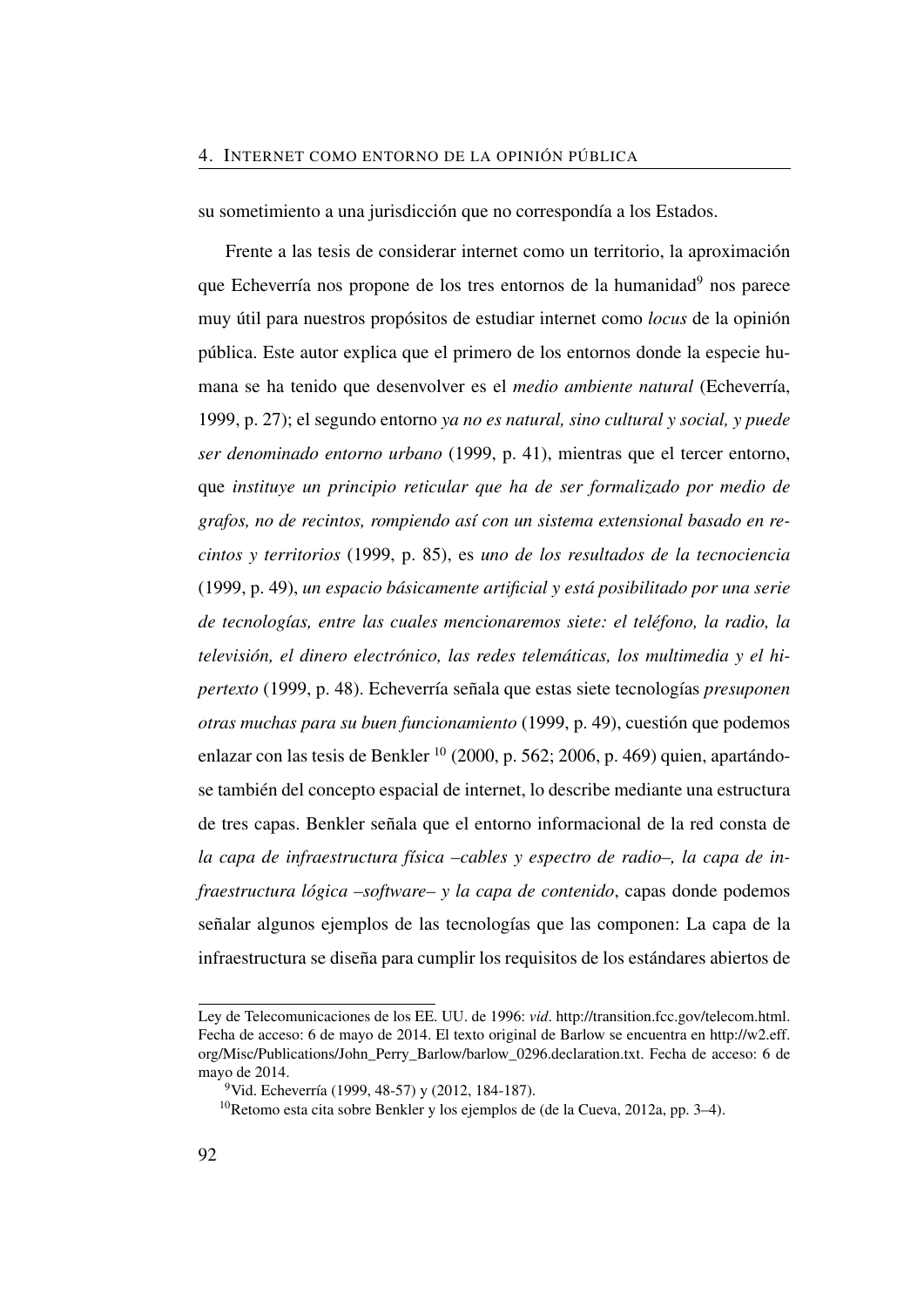internet<sup>[11](#page-122-0)</sup> (los RFC<sup>[12](#page-122-1)</sup>, *Request for Comments*), la capa lógica está compuesta por *software* que maneja entre otros el sistema de nombres de dominio<sup>[13](#page-122-2)</sup>, servidores *web*<sup>[14](#page-122-3)</sup> y servidores de correo electrónico<sup>[15](#page-122-4)</sup>, navegadores de la *web*<sup>[16](#page-122-5)</sup>, clientes de correo electrónico<sup>[17](#page-122-6)</sup> o sistemas operativos como  $GNU^{18}/Linux^{19}$  $GNU^{18}/Linux^{19}$  $GNU^{18}/Linux^{19}$  $GNU^{18}/Linux^{19}$  $GNU^{18}/Linux^{19}$ . En la capa de contenidos encontramos obras como la Wikipedia<sup>[20](#page-122-9)</sup>, OpenStreetMaps<sup>[21](#page-122-10)</sup>, la *web* semántica<sup>[22](#page-122-11)</sup> o los trabajos de Tim Berners-Lee abriendo gobiernos<sup>[23](#page-122-12)</sup>. Otros autores como Solum y Chung [\(2003,](#page-150-0) p. 3) dividen el entorno informacional en hasta siete capas: la capa de contenido, las aplicaciones, el transporte (TCP<sup>[24](#page-122-13)</sup>), el protocolo de internet (IP[25](#page-122-14)), la interfaz de enlace entre el ordenador y la red y, finalmente, la capa física o de conexión. Y otros autores (de la Cueva, [2009,](#page-145-1) p. 46) hemos sintetizado en cuatro los elementos del entorno informacional: listas de bits que funcionan como aplicaciones, listas de bits que funcionan como datos, aparatos que copian las listas y cables u ondas entre los aparatos.

Este es el nuevo *locus* donde habita la opinión pública, pero también donde

<span id="page-122-0"></span><sup>11</sup>Sobre los orígenes de internet, *vid*. Hafner y Lyon [\(1998\)](#page-147-0).

<span id="page-122-2"></span><span id="page-122-1"></span><sup>12</sup>*Vid*. [http://www.rfc-editor.org/rfc.html.](http://www.rfc-editor.org/rfc.html) Fecha de acceso: 6 de mayo de 2014.

<sup>13</sup>De [http://www.isc.org/software/bind:](http://www.isc.org/software/bind) *BIND is by far the most widely used DNS software on the Internet. It provides a robust and stable platform on top of which organizations can build distributed computing systems with the knowledge that those systems are fully compliant with published DNS standards*. Fecha de acceso: 6 de mayo de 2014.

<span id="page-122-4"></span><span id="page-122-3"></span><sup>14</sup>*Vid*. [http://apache.org,](http://apache.org) [http://nginx.org.](http://nginx.org) Fechas de acceso: 6 de mayo de 2014.

<sup>15</sup>*Vid*. [http://www.courier-mta.org/,](http://www.courier-mta.org/) [http://www.cyrusimap.org/,](http://www.cyrusimap.org/) [http://www.exim.org/.](http://www.exim.org/) Fechas de acceso: 6 de mayo de 2014.

<span id="page-122-5"></span><sup>16</sup>*Vid*. [http://www.mozilla.org/en-US/firefox/new/.](http://www.mozilla.org/en-US/firefox/new/) Fecha de acceso: 6 de mayo de 2014.

<span id="page-122-6"></span><sup>&</sup>lt;sup>17</sup>*Vid.* [http://www.mozilla.org/en-US/thunderbird/.](http://www.mozilla.org/en-US/thunderbird/) Fecha de acceso: 6 de mayo de 2014.

<span id="page-122-7"></span><sup>18</sup>*Vid*. [http://gnu.org.](http://gnu.org) Fecha de acceso: 6 de mayo de 2014.

<span id="page-122-8"></span><sup>19</sup>*Vid*. [http://kernel.org.](http://kernel.org) Fecha de acceso: 6 de mayo de 2014.

<span id="page-122-9"></span><sup>20</sup>*Vid*. [http://wikipedia.org.](http://wikipedia.org) Fecha de acceso: 6 de mayo de 2014.

<span id="page-122-10"></span><sup>21</sup>*Vid*. [http://openstreetmaps.org.](http://openstreetmaps.org) Fecha de acceso: 6 de mayo de 2014.

<span id="page-122-11"></span><sup>22</sup>*Vid*. [http://www.w3.org/2001/sw/.](http://www.w3.org/2001/sw/) Fecha de acceso: 6 de mayo de 2014.

<span id="page-122-13"></span><span id="page-122-12"></span><sup>23</sup>*Vid*. Berners-Lee, T. [\(2009\)](#page-144-2).

<sup>24</sup>TCP: *Transmission Control Protocol*, protocolo de control de transmisión. Sirve para trocear la información en octetos y enviarlos de un ordenador a otro, verificando que la transmisión entre ambos se ha completado. Sobre sus especificaciones técnicas, *vid*. [http://tools.ietf.org/html/](http://tools.ietf.org/html/rfc675) [rfc675.](http://tools.ietf.org/html/rfc675) Fecha de acceso, 6 de mayo de 2014.

<span id="page-122-14"></span><sup>25</sup>IP: *Internet Protocol*, protocolo de internet. Se utiliza para enrutar paquetes de información por una red.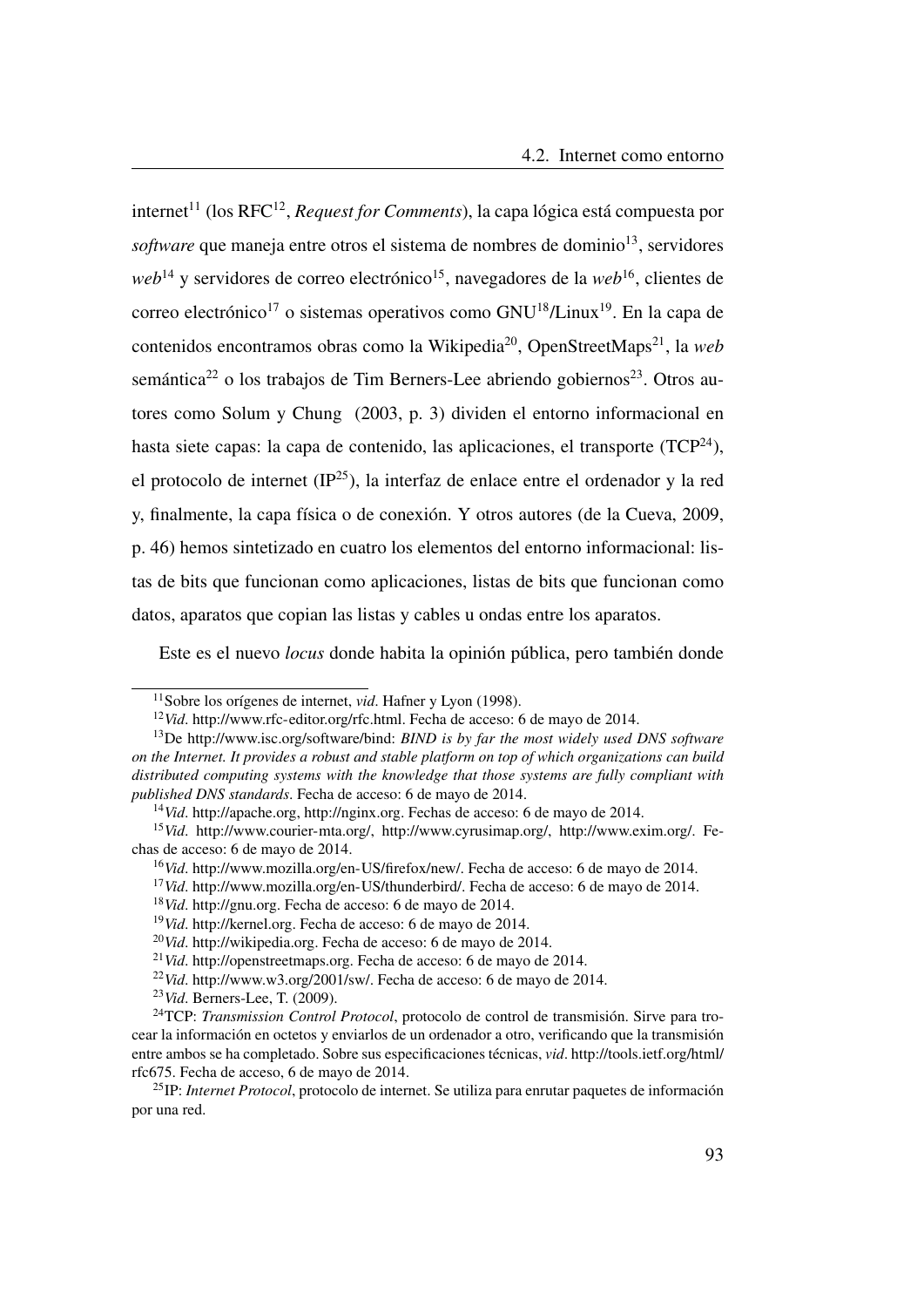continuamente se crea tecnología mediante una conversación auto-referencial y transparente tanto para los participantes como para el público en general. La producción de código lleva aparejada un canal de comunicación en forma de foro, lista o grupo de correo, que se utilizan como canal paralelo al del repositorio del código que se va escribiendo. Pero no sólo existen conversaciones sobre cómo desarrollar el código del *software* sino sobre cómo se organiza la publicación de la información. Cuando la organización Wikileaks comenzó a publicar secretos de los EE.UU., sirvió de campo de prueba para verificar la realidad de estas tecnologías que se habían propugnado como invulnerables para la transmisión de la información, mostrando la efectividad de la intervención de un Estado en el *tercer entorno* en su intento de evitar la reproducción de sus documentos. De las presiones recibidas por Wikileaks nos interesan los intentos de bloqueo tecnológico, que fueron tres: los ataques  $DDoS^{26}$  $DDoS^{26}$  $DDoS^{26}$ , el rechazo de alojamiento por parte del proveedor Amazon y la pérdida del direccionamiento de su nombre de dominio[27](#page-123-1). Ninguno de los tres intentos supuso un problema ya que los ataques *DDoS* se evitaron mediante la instalación de servidores espejo $^{28}$  $^{28}$  $^{28}$  por parte de muchos voluntarios (para lo cual se publicaron sencillos *scripts*[29](#page-123-3)), el alojamiento fue inmediatamente proporcionado por otros proveedores de servicios y la pérdida

<span id="page-123-0"></span><sup>26</sup>Un ataque DDoS (*Distributed Denial of Service*) consiste en el intento de dejar sin servicio a un ordenador, lo que se logra haciéndole múltiples peticiones saturando de esta manera la conexión e impidiendo el acceso a los usuarios.

<span id="page-123-1"></span> $27$ Cuando utilizamos un navegador de internet, estamos acostumbrados a introducir en la casilla de navegación el nombre de la web que queremos visitar. Nuestro ordenador se conectará entonces a unos servidores que se denominan *servidores de nombres de dominio* y que hacen exactamente lo mismo que las agendas de nuestros teléfonos móviles: cuando llamamos a un nombre en la agenda, el teléfono marca el número que corresponde al nombre. En el caso de Wikileaks, el nombre de dominio wikileaks.org no resolvía la dirección IP donde se alojaba la web, esto es, siguiendo con el ejemplo del móvil, es como si la agenda se negara a marcar el número de uno de los nombres.

<span id="page-123-2"></span><sup>28</sup>Para una lista de *mirrors* de Wikileaks, puede consultarse [http://wikileaks.info/.](http://wikileaks.info/) Fecha de acceso: 6 de mayo de 2014.

<span id="page-123-3"></span><sup>29</sup>*Vid*. *Diez líneas de* bash *y un* virtualhost *para el día de la Constitución*, en [http://](http://derecho-internet.org/node/539) [derecho-internet.org/node/539,](http://derecho-internet.org/node/539) un *script* para instalar un *mirror* de Wikileaks. Fecha de acceso: 6 de mayo de 2014.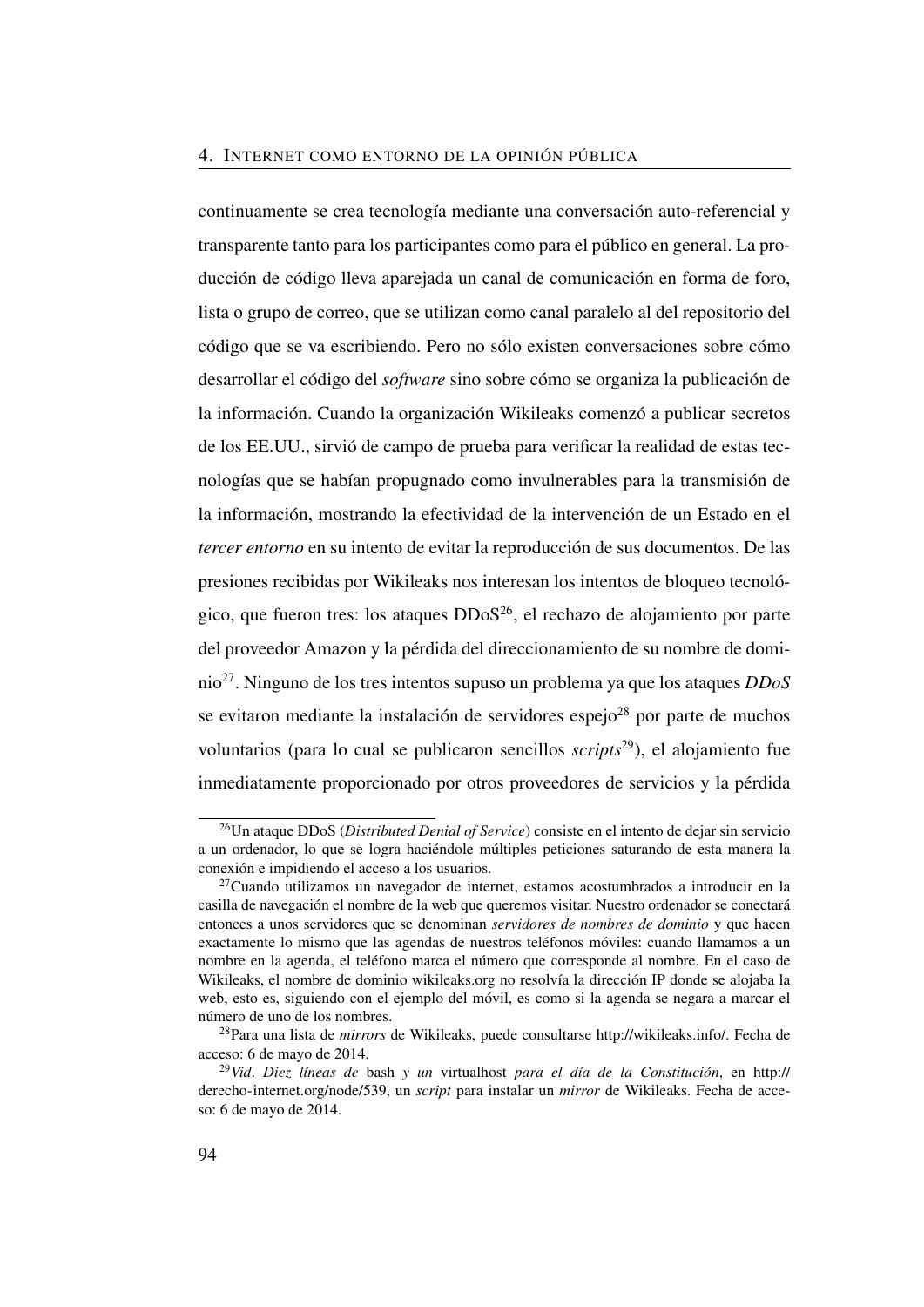del direccionamiento del nombre de dominio primero se solventó mediante la publicación de las direcciones IP de los nuevos servidores $30$  y luego mediante el dominio<wikileaks.ch> que puso a su disposición el Partido Pirata suizo. Las soluciones que se implantaron fueron objeto de conversaciones que se mantuvieron en el entorno de la opinión pública. Nos interesa, además, otra cuestión: la organización Wikileaks en un principio entregó los cables del Departamento de Estado a cinco periódicos<sup>[31](#page-124-1)</sup>, lo que según Francescutti et al. [\(2012,](#page-147-1) p. 201) indica la importancia de los medios tradicionales: *[q]ue WikiLeaks no haya tenido su caja de resonancia en la presunta horizontalidad del boca a boca de internet, sino en los procesos jerárquicos y explícitamente verticales de unos periódicos tradicionales es, a todas luces, un hecho que dice mucho de las dinámicas informativas y las relaciones entre viejos y nuevos medios*. Los periódicos filtraron las noticias y las publicaron tanto en sus ediciones en papel como vía *web*. No obstante, en un salto cualitativo, cuando la organización Wikileaks acabó su colaboración con los periódicos tradicionales, publicó la base de datos completa a disposición de quien quisiera descargarla e instalarla en su ordenador y, desde ahí, permitió a cualquiera usar la información de la manera que tuviese por conveniente. En esta fase ya no se trataba de ser depositarios o emisores de una información que unos publicaban y a la que los demás accedían a través de una publicación en papel o mediante una interfaz *web*, sino de poner la base de datos a disposición del ciudadano y de esa manera potenciar (*empower*) a quien tuviera capacitación técnica para utilizarla<sup>[32](#page-124-2)</sup>.

Poner una base de datos a disposición pública, en lugar de publicar el conte-

<span id="page-124-0"></span><sup>&</sup>lt;sup>30</sup>De esta manera para acceder a la web de Wikileaks bastaba introducir el número IP en la casilla de navegación en el navegador.

<span id="page-124-1"></span><sup>31</sup>Se trata de los periódicos Le Monde (Francia), El País (España), Der Spiegel (Alemania), The New York Times (EE.UU.) y The Guardian (Reino Unido).

<span id="page-124-2"></span><sup>32</sup>*Vid*.<http://cablegatesearch.net/> para un ejemplo de un buscador del contenido dentro de los cables construido utilizando la base de datos puesta a disposición pública. Fecha de acceso: 6 de mayo de 2014.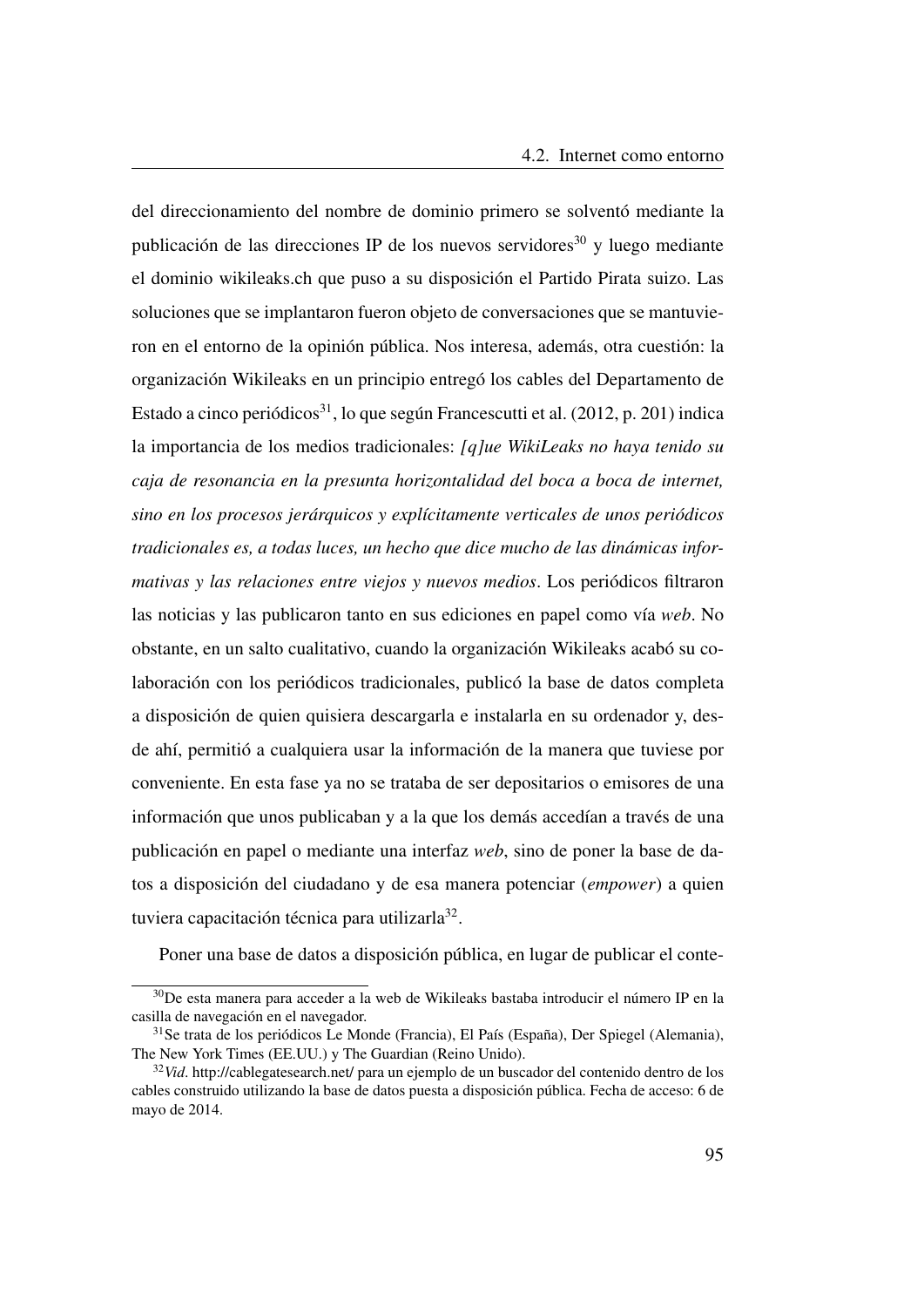nido de una base de datos, implica no sólo difundir una información sino *educar tecnológicamente para difundirla*, ahondando en formatos que no son el del texto linealmente escrito. Las discusiones *tecnocientíficas* practicadas por las comunidades que escriben código sirven como *modelo de aprendizaje* de quienes se van incorporando a la discusión o de quienes pretenden reutilizar el código ya que ambas actividades, la escritura del código y la discusión, se hacen a la luz pública y cualquiera puede adherirse puesto que se trata de comunidades  $33$  donde el único requisito para participar es el de la capacitación técnica, sin necesidad de título alguno. Dado que el aprendizaje se realiza mediante la reutilización de código, se opta por la práctica (y se está dando ya buena cuenta de los valores  $34$ ) de una propiedad intelectual infinitamente copiable, que está en la vanguardia de la calidad (es el soporte de los estándares de internet y del software libre) y que produce riqueza (un país sin internet es un país pobre).

Las consecuencias de las discusiones *tecnocientíficas* o de su inexistencia no son de poca importancia. Los protocolos de internet, el software libre o la Wikipedia<sup>[35](#page-125-2)</sup> son un ejemplo de sistema de producción horizontal abierta, donde se realiza en público una discusión, mientras que por otro lado tenemos procesos verticales que carentes de tal auditoría pública pueden llevar a situaciones tales como las del sistema de notificaciones procesales Lexnet<sup>[36](#page-125-3)</sup> implantado por el Ministerio de Justicia español y que se utiliza para notificar a las partes de los procedimientos judiciales los actos procesales que se van produciendo en el

<span id="page-125-0"></span><sup>33</sup>*Vid*. Raymond [\(1999,](#page-53-0) pp. 27–78), Wallace [\(2001,](#page-53-1) pp. 81–146), Rheingold [\(2004,](#page-53-2) pp. 57– 88), Benkler [\(2006,](#page-49-0) pp. 59–90), Bauman [\(2010,](#page-49-2) pp. 173–174).

<span id="page-125-1"></span><sup>34</sup>Sobre los valores, *vid*. Alonso [\(2013\)](#page-144-3).

<span id="page-125-3"></span><span id="page-125-2"></span><sup>35</sup>*Vid*. [\(2011\)](#page-114-2).

<sup>36</sup>*Cfr*. Real Decreto 84/2007, de 26 de enero, sobre implantación en la Administración de Justicia del sistema informático de telecomunicaciones Lexnet para la presentación de escritos y documentos, el traslado de copias y la realización de actos de comunicación procesal por medios telemáticos, Boletín Oficial del Estado, número 38 de 13 de febrero de 2007. Documento accesible en línea: [http://www.boe.es/diario\\_boe/txt.php?id=BOE-A-2007-2954.](http://www.boe.es/diario_boe/txt.php?id=BOE-A-2007-2954) Fecha de acceso: 6 de mayo de 2014.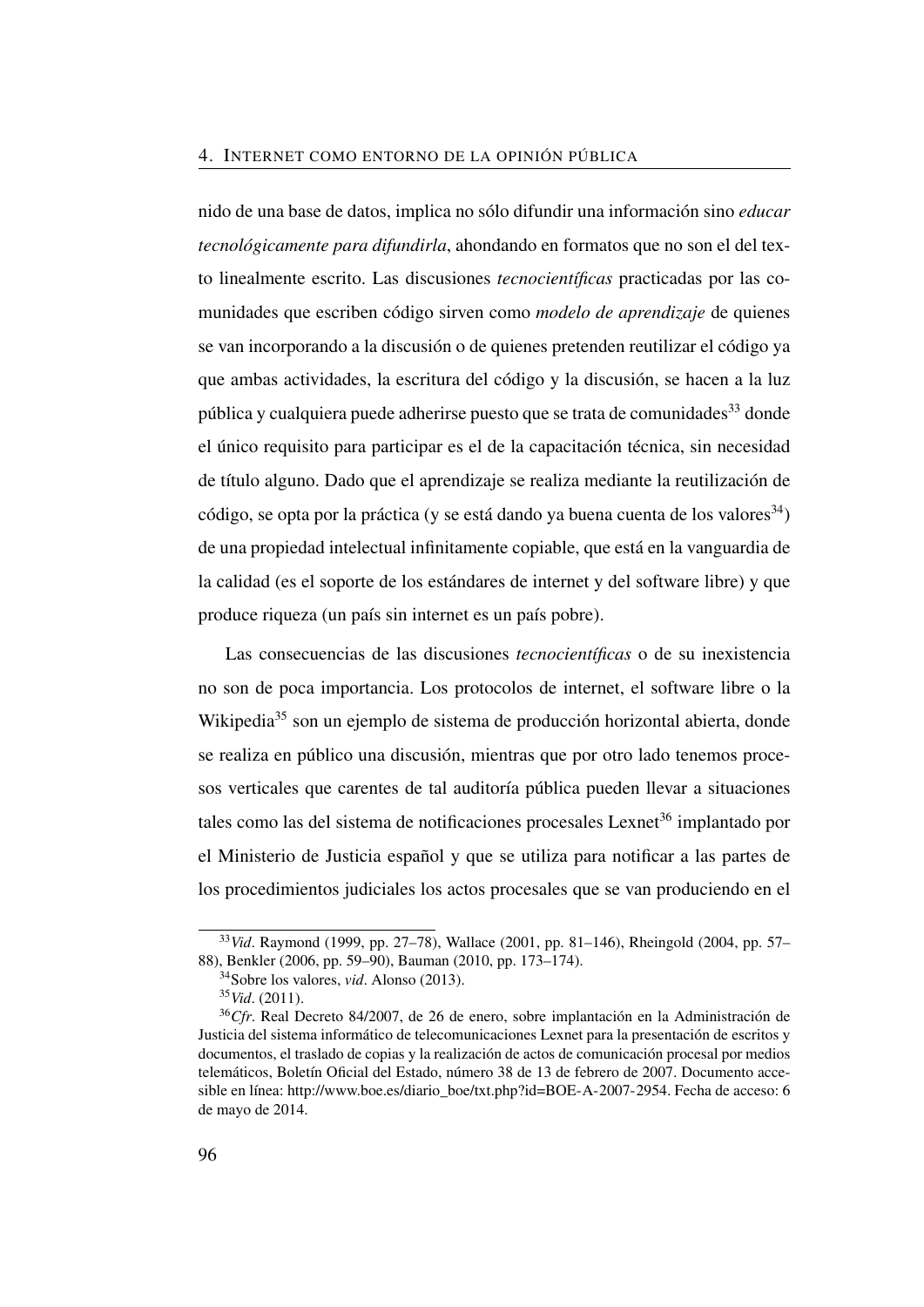litigio. En época anterior a la implantación de Lexnet, la información fluía vía documento en papel o vía fax del juzgado a las partes que intervenían en el procedimiento. Ahora, ya se utilizan documentos digitalizados pero la información fluye del juzgado a un servidor bajo la competencia del Ministerio de Justicia al que, a su vez, se conectan las partes que intervienen en el procedimiento para ser notificados. De esta manera se vulnera el principio de separación de poderes y se atenta contra el derecho de defensa de los ciudadanos al poner en manos del Ministerio de Justicia datos que le permiten conocer tanto a quién defiende un abogado como el perfil de su clientela. El problema no es solamente para el abogado, sino para el cliente y de una manera que afecta sus derechos fundamentales pues son sus datos los que obran indebidamente en posesión del poder ejecutivo. De esta manera, mediante la ejecución de una tecnología hemos inoculado en el sistema político un permiso al poder ejecutivo para acceder a unos datos, permiso que sería impensable concedérselo mediante una ley. Como bien señala Bustamante (en Winner, [2008,](#page-53-3) p. 15) no podemos poner un cartel señalando que se prohíbe la entrada a *personas con necesidades especiales*, pero sí poner un escalón que les impida su entrada *prohibiendo de facto la entrada de dichas personas en tales recintos*.

Por tanto, supondría un análisis incompleto afirmar que en internet se sustituyen el *logos* y la *episteme* por el *pathos* y la *doxa* sin analizar las prácticas y los valores que subyacen a quienes, creando el código tecnológico o ejecutándolo, están inoculando en la arquitectura tecnológica ciertos usos que corresponden a opciones políticas deseadas (diseño de internet) o que producen efectos de naturaleza política sobre los que no se ha reparado (sistema Lexnet). Ver las prácticas que se siguen en internet por las comunidades productoras de código en cualquiera de las capas nos permite analizar en toda su dimensión la influencia de internet y comprender que en su granularidad encontraremos servicios, pro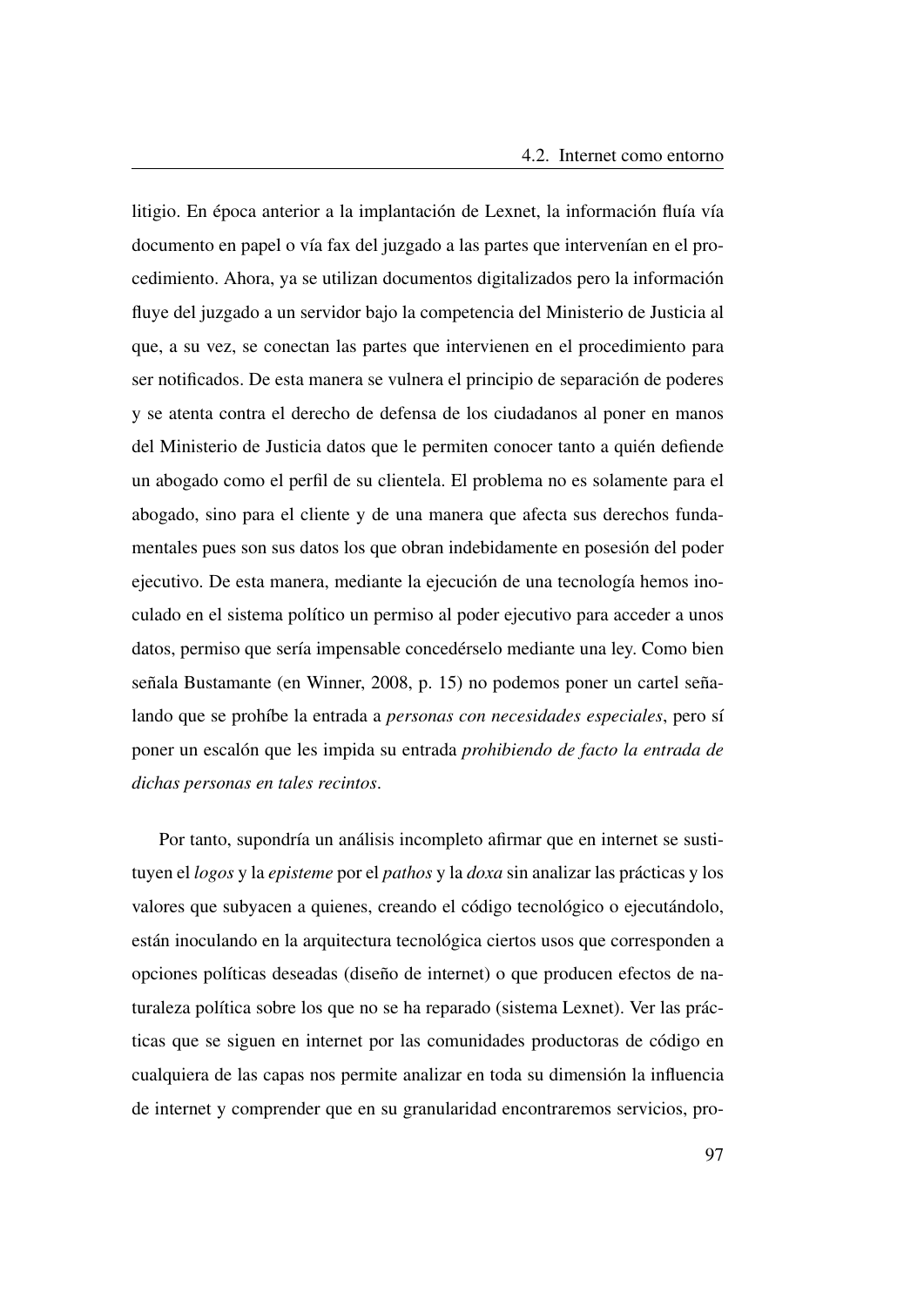tocolos o aplicaciones donde uno o la combinación de varios de los elementos *logos, pathos, doxa* y *episteme* sea la pauta relevante frente a los demás.

## 4.3. ACTIVIDADES EN EL ENTORNO

En este *tercer entorno* no sólo se discute auto-referencialmente sobre cómo se debe construir el código o la arquitectura de los servicios, tal y como hemos señalado en el apartado anterior, sino que se *hacen cosas con palabras*[37](#page-127-0). Queremos señalar dos de estas actividades, el *ejercicio de derechos fundamentales* y de las *acciones micropolíticas*[38](#page-127-1), y si bien la línea que las divide categóricamente no existe, entendemos conceptualmente útil reparar en ambas.

Con respecto a los derechos fundamentales que se ejercen en el entorno de internet, no sólo se ejercitan los ya bien conocidos del derecho a la información y a la libertad de expresión, sino otros que, siendo también de jerarquía fundamental, se hallan íntimamente relacionados con la información. Podemos pensar que todo derecho fundamental cuyo *contenido sustancial sea informacional* (por derechos fundamentales de *contenido sustancial informacional* entendemos los derechos cuyo núcleo es informacional) es susceptible de ejercicio bien de forma aislada, bien en relación con una acción micropolítica. En De la Cueva [\(2013,](#page-50-1) p. 66) señalábamos:

[t]omando como inspiración a Quintanilla [\(2005,](#page-52-1) p. 277) y como guía a Ferrajoli, encontraremos derechos fundamentales de *cultura tecnológica incorporada y de cultura tecnológica no incorporada*, esto es, derechos de cultura tecnológica informacional incorporada o no incorporada, lo que traducimos en *derechos cuyo núcleo es o no informacional*. La libertad de expresión, el derecho a la información

<span id="page-127-1"></span><span id="page-127-0"></span><sup>37</sup>Obviamente, hacemos referencia a la obra de Austin *Cómo hacer cosas con palabras*. <sup>38</sup>Sobre microintervenciones, *vid*. Sartori [\(2011,](#page-53-4) pp. 134–135).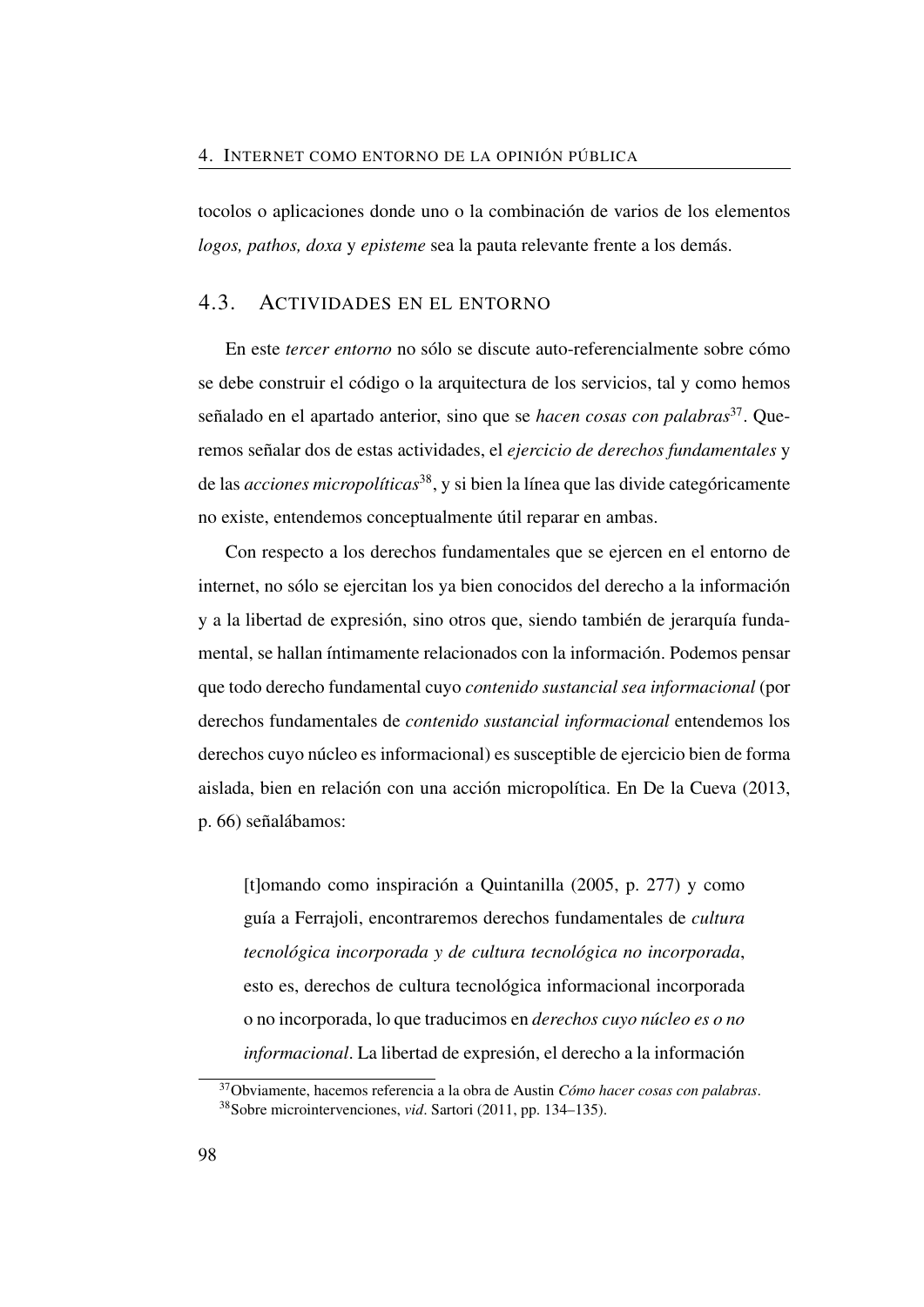o el derecho de petición son puramente informacionales, pero el derecho de huelga, sin perjuicio de que pueda utilizarse información entre los ejercientes del mismo, no tiene un *núcleo informacional* ya que su *contenido sustancial* consiste en dejar de trabajar. Esta división nos permite, y nos exige, plantearnos una relectura de los derechos fundamentales de *carácter informacional* en el contexto del *tránsito de la ciudadanía urbana e industrial [ldots] a la infociudadanía* (Echeverría, [2003,](#page-51-0) p. 90).

Este parece ser el camino que se está tomando. En este sentido, la Organización de Naciones Unidas está señalando el acceso a internet como una herramienta indispensable para el ejercicio de derechos fundamentales: *Given that the Internet has become an indispensable tool for realizing a range of human rights, combating inequality, and accelerating development and human progress, ensuring universal access to the Internet should be a priority for all States* (ONU [2011,](#page-114-3) p. 22). Asimismo, tribunales ordinarios están decidiendo aspectos tales como la tensión entre el derecho al olvido<sup>[39](#page-128-0)</sup> y el derecho a una información veraz donde, en definitiva, lo que se analiza no es si el derecho puede decidir mediante sus normas jurídicas cómo se escribe la historia[40](#page-128-1), sino cómo ha de hacerlo, puesto que ya existen litigios en los que personas físicas, amparándose en el derecho a la privacidad y el derecho al olvido, están exigiendo el *borrado* o el *completado* de una información que se halla en internet en formato digital. Y tampoco debemos olvidar las construcciones teóricas hechas desde la filosofía política, donde se está definiendo lo que se han de entender como *derechos fundamentales de cuarta generación* que para Bustamante [\(2010,](#page-144-4) p. 2) son una *expansión del concepto de ciudadanía digital, que presenta tres dimensiones:*

<span id="page-128-0"></span><sup>39</sup>*Vid*. De Terwangne [\(2012\)](#page-146-0), De Andrade [\(2012\)](#page-145-2) y De la Cueva [\(2012c,](#page-50-2) pp. 88–90).

<span id="page-128-1"></span><sup>40</sup>*Vid*. Galison [\(2012\)](#page-147-2).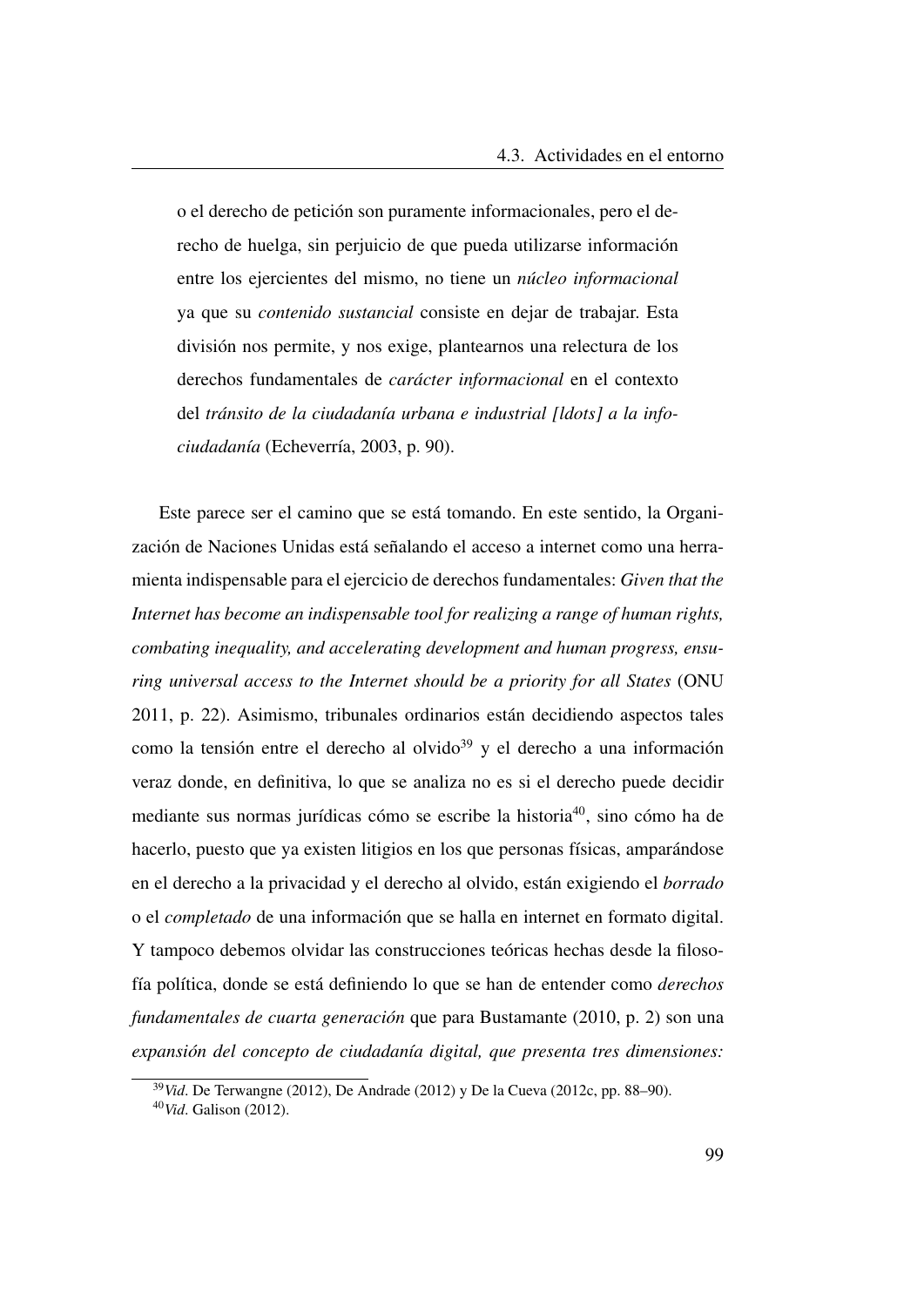*(i) los derechos de libre acceso, uso de información y conocimiento y exigencia de una interacción más simple y completa con las Administraciones Públicas a través de las redes telemáticas, [. . . ] (ii) la lucha contra la exclusión digital, [. . . ] y (iii) la exigencia de políticas de educación ciudadana*.

Referente a las acciones micropolíticas, éstas suponen una intervención del ciudadano en la esfera pública mediante la combinación del ejercicio de uno o varios derechos fundamentales de sustancia informacional y de otros actos tecnológicos[41](#page-129-0). En la actualidad los ciudadanos no se limitan a intercambiar opiniones, sino que realizan proyectos tecnológicos con marcados propósitos políticos:

Internet como foro político no se limita al uso de oraciones portadoras de ideas a través de las que producir el convencimiento de los votantes para que lleven a cabo una determinada elección, al estilo del *marketing* realizado hasta ahora en mítines, prensa, radio y televisión, ni tampoco se limita a generar contenedores de *software* que albergan gratuitamente publicaciones (foros y *blogs*) o agregadores de noticias, sino que asistimos a un nuevo fenómeno que es el de la ciudadanía obteniendo datos, transformándolos y publicándolos (Nadal & de la Cueva, [2012,](#page-52-0) p. 284).

Este tipo de actividades supone un cambio sustancial con respecto a las posibilidades que ofrecía la tecnología anterior. A las características de intervención en la esfera pública que ya venían dadas por las tecnologías previas a internet, se suman otras posibilidades de naturaleza diferente. Ya no se trata de extender a esta plataforma lo que antes podía hacerse mediante la prensa tradicional, la radio y la televisión, sino que pueden *hacerse cosas nuevas* que conllevan, tal y

<span id="page-129-0"></span><sup>41</sup>Como ejemplo de actos concretos, *vid*. De la Cueva [\(2012d,](#page-50-3) pp. 13–17) donde se narra cómo se ejecutó la iniciativa *Adopta a un Senador*, en la que se transcribieron colaborativamente a un formato tratable los datos patrimoniales de los miembros del Senado español que habían sido puestos a disposición pública en formatos *pdf*.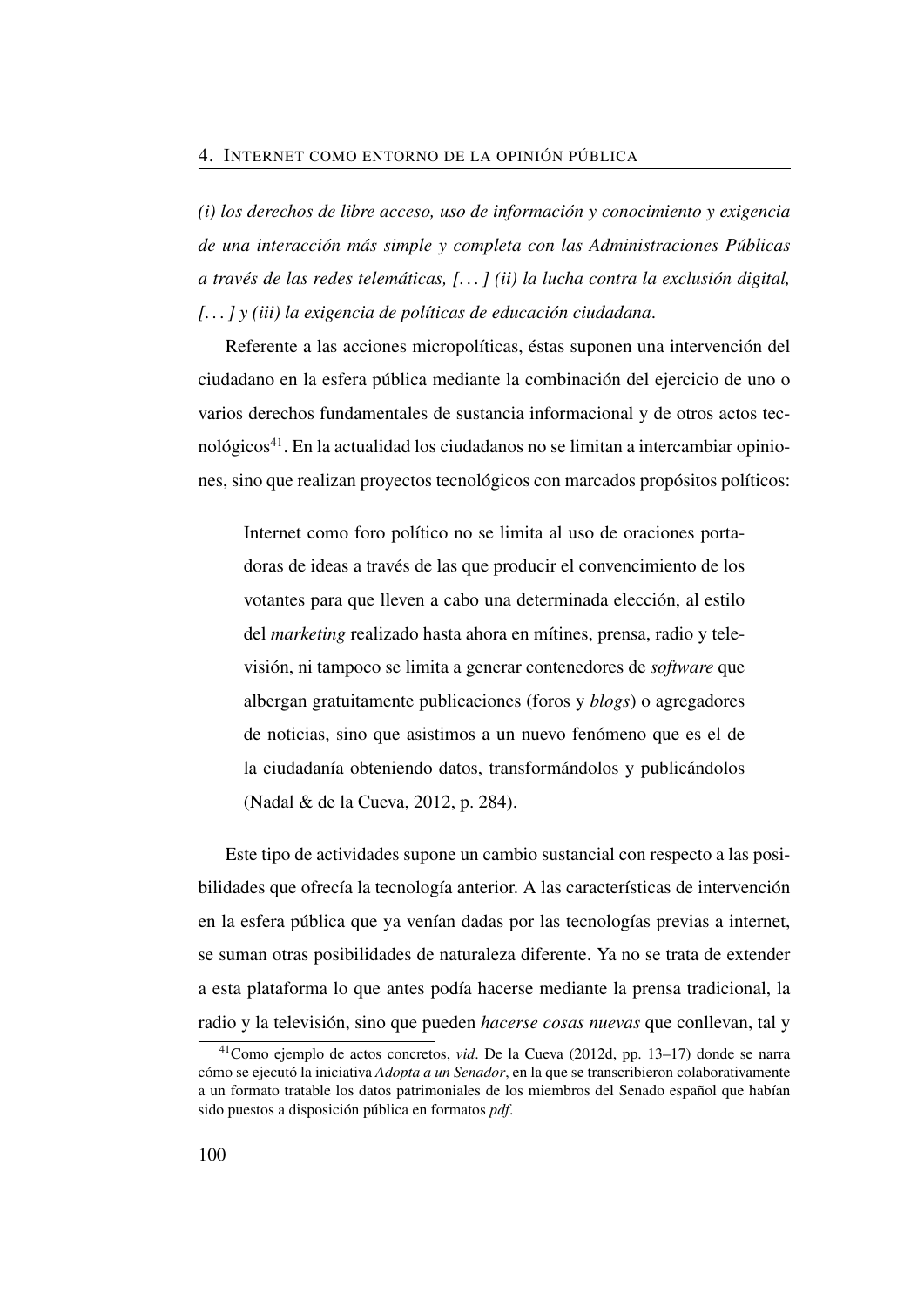como detallamos en Nadal y De la Cueva [\(2012\)](#page-52-0) una redefinición del concepto de *isegoría*. Lo novedoso tampoco es la aparición de datos abiertos<sup>[42](#page-130-0)</sup>, sino cómo podemos tratarlos u operar con ellos. No se trata de perfeccionar los usos de internet como una gigantesca hemeroteca con la que podemos publicar conjuntamente dos vídeos de un líder político haciendo unas declaraciones en un sentido y su contradictorio (máxime en tiempos de absoluto incumplimiento de los programas electorales), sino de *utilizar una especial potencialidad de herramienta de control crítico* que permite el nacimiento de una nueva generación de las denominadas *tecnologías de la objetividad* que Andler, Fagot-Largeault y Saint-Sernin [\(2011,](#page-144-5) p. 140) señalan como los métodos (de encuesta, análisis estadístico, modelos, etc.) a través de *los cuales una comunidad científica, en un ambiente democrático, asegura cierta representación no ideológica de la realidad sin ocultarse la complejidad del trabajo* y que interesan a Ian Hacking, del que citan de un taller informal sobre «Historical Epistemology» en Toronto en 1993: *Un Estado autoritario no requiere tecnologías de la objetividad, pero uno democrático –utilizo el término de manera descriptiva, no valorativa– no puede existir sin ellas. ¿Qué especie de concepto es la normalidad? Es valorativa; es descriptiva; es inseparable de la objetividad*.

En el actual momento de crisis, es evidente que muchas organizaciones cuyo diseño se había realizado para generar confianza o realizar controles no gozan ya de ningún crédito. El signo de los tiempos son compañías de auditoría que no han señalado oportunamente los problemas de la empresa auditada, empresas de calificación de riesgos que han dado calificaciones excelentes a productos que se ha demostrado eran *activos tóxicos*, compañías aseguradoras que no hacen frente a sus obligaciones sobre los impagos cuyo riesgo aseguraron y entidades bancarias que han propiciado, cuando no ejecutado directamente, estafas colectivas. En el

<span id="page-130-0"></span><sup>42</sup>Sobre la acepción de lo *open*, lo abierto, ver Alonso [\(2013\)](#page-144-3) y De la Cueva [\(2013\)](#page-50-1).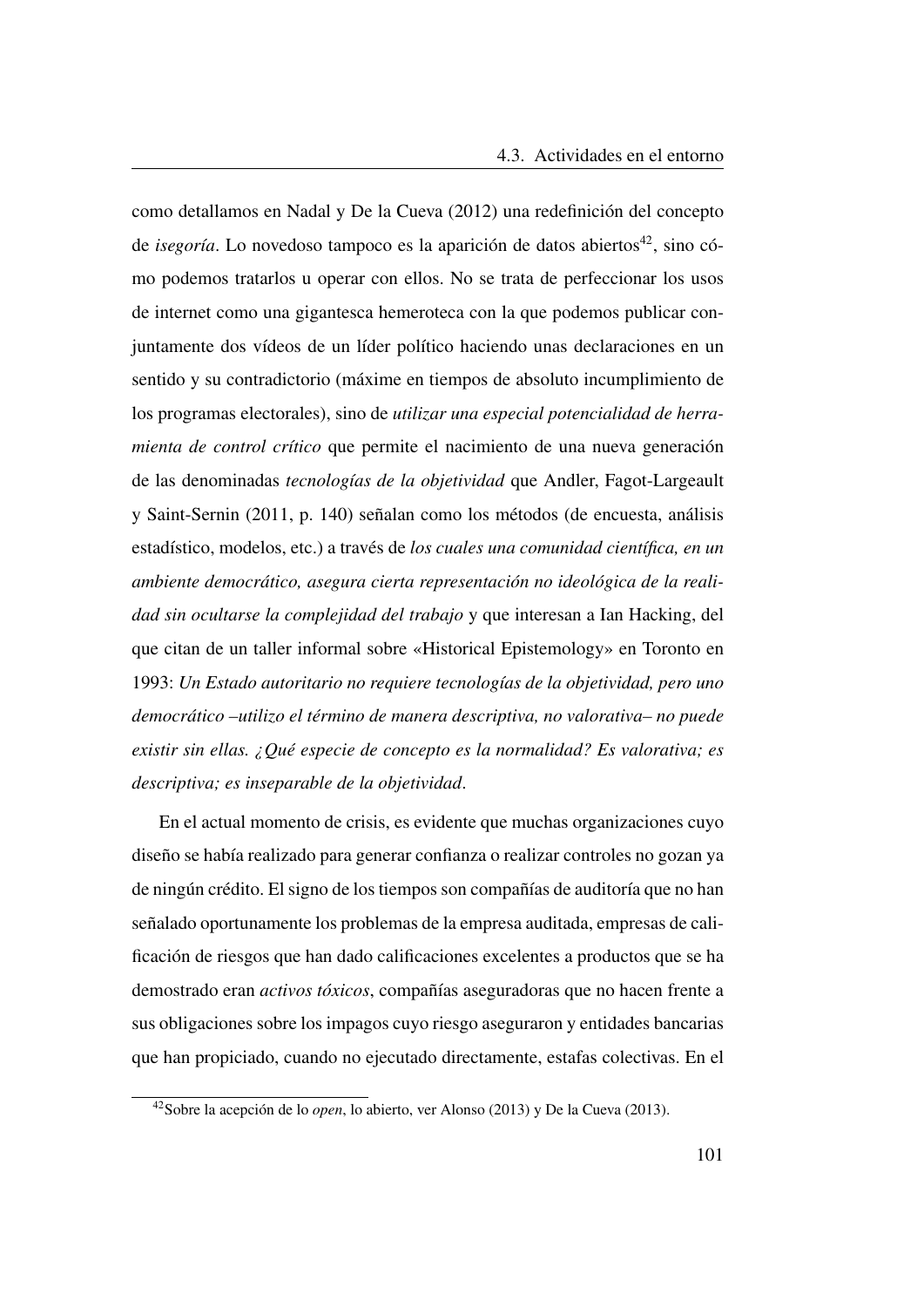estudio y análisis de estos casos, así como para el desarrollo de proyectos ciudadanos que utilizando estas tecnologías buscan un control *praeter orwelliano*[43](#page-131-0) del poder, el *logos* prevalece sobre el *pathos*, la *episteme* sobre la *doxa*, y los problemas que puedan surgir sobre la utilización de la herramienta no suponen una diferencia con respecto a las discusiones antropológicas, lógicas, gnoseológicas, éticas, ontológicas o epistémicas correspondientes a cualquier otra parcela del saber.

## 4.4. ENVOLVIENDO LOS DERECHOS FUNDAMENTALES EN DERECHOS ORDINARIOS

Tras los apartados anteriores, ya sabemos el entorno en el que nos hallamos y qué actividades realizamos en el mismo. Se trata de un entorno en el que las capas de la infraestructura física y de los programas informáticos que se ejecutan en ella son regulados por normas sobre propiedad intelectual, propiedad industrial, derecho la la reutilización de la información del sector público y derecho de las telecomunicaciones, que son derechos de jerarquía ordinaria, mientras que las actividades que ejercitamos en el entorno suponen el ejercicio de derechos de naturaleza fundamental.

El Tribunal de Justicia de la Unión Europea [\(TJUE\)](#page-27-1) ha tenido varias ocasiones para señalar que la propiedad intelectual es un derecho de carácter ordinario y que su vulneración no puede servir como excusa para que dejen de respetarse los derechos a la privacidad de los usuarios, al secreto de las comunicaciones y a la libertad de empresa. En el caso conocido como *Scarlet Extended*, una entidad

<span id="page-131-0"></span><sup>43</sup>*Vid*. De la Cueva [\(2012d\)](#page-50-3).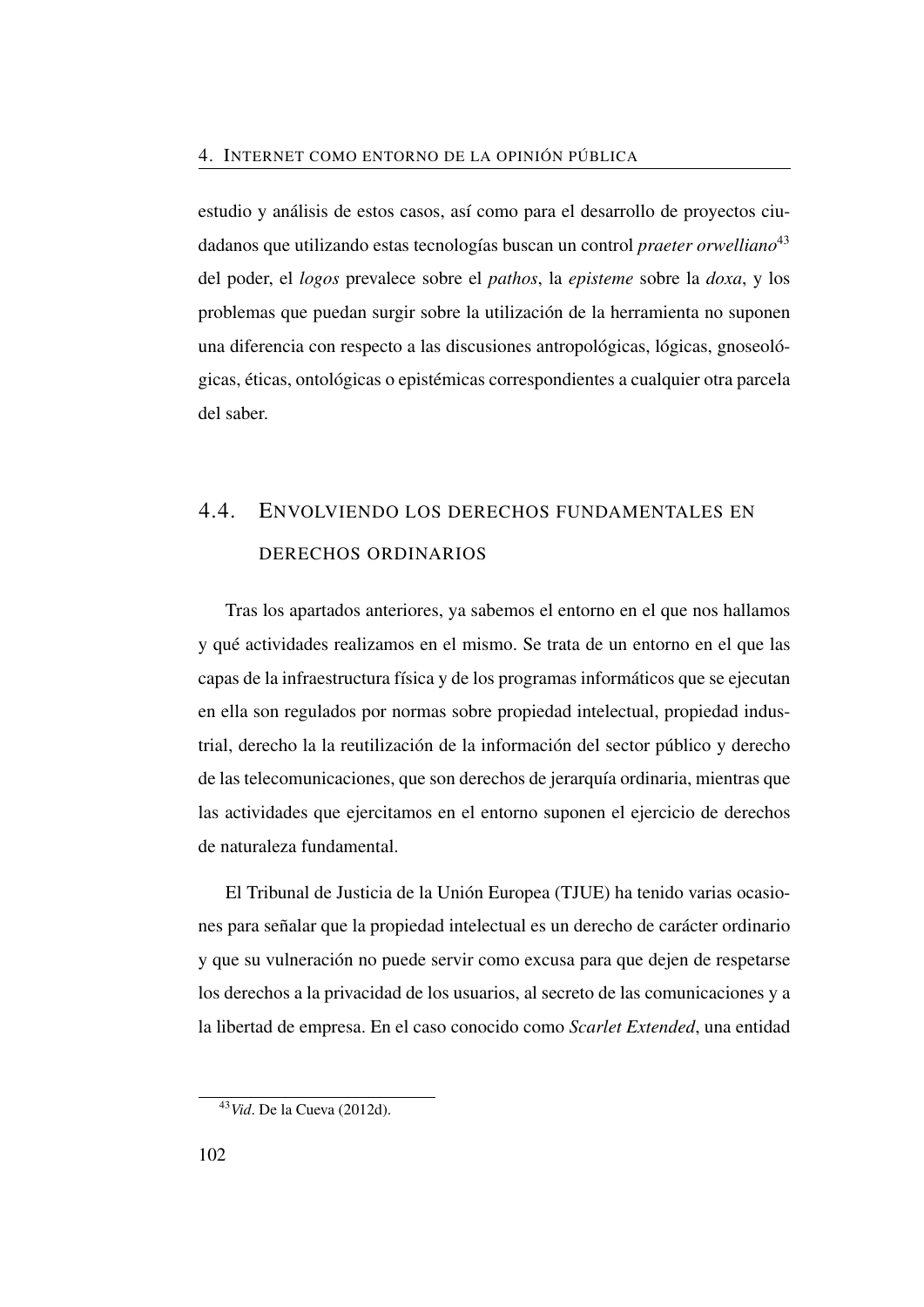de gestión de derechos de propiedad intelectual[44](#page-132-0) belga, *Sabam*[45](#page-132-1), solicitaba a un proveedor de servicios de internet la implantación de un sistema de filtrado en sus redes para así controlar las posibles vulneraciones de la propiedad intelectual. Sin embargo, el [TJUE](#page-27-1) señaló en su sentencia de 24 de noviembre de 2011[46](#page-132-2) que de la normativa europea *no se desprende en modo alguno que la protección de la propiedad intelectual deba garantizarse en términos absolutos sino que debe ponderarse con respecto a la protección de otros derechos fundamentales*[47](#page-132-3) y que obligar a la implantación del sistema de filtrado *no respetaría el requisito de garantizar un justo equilibrio entre, por un lado, el derecho de propiedad intelectual y, por otro, la libertad de empresa, el derecho a la protección de datos de carácter personal y la libertad de recibir o comunicar informaciones*[48](#page-132-4). En el mismo sentido, la sentencia de 16 de febrero de 2012 en el caso de *Sabam vs. Netlog*[49](#page-132-5), donde la misma entidad de gestión tenía la misma pretensión, la de implantar un sistema de filtrado, y la respuesta que le dio el [TJUE](#page-27-1) fue idéntica que en el caso Scarlet Extended: *el sistema de filtrado controvertido implicaría la identificación, el análisis sistemático y el tratamiento de la información rela-*

<span id="page-132-0"></span><sup>44</sup>Existen en nuestra jurisdicción ocho entidades de gestión de la propiedad intelectual. Se trata de asociaciones privadas que tienen encomendadas por ley la defensa de los derechos de autor. Su funcionamiento es el de recaudar los derechos de todos los autores, sean o no sus socios. Las ocho entidades son: SGAE (Sociedad General de Autores y Editores), CEDRO (Centro Español de Derechos Reprográficos),VEGAP (Visual Entidad de Gestión de Artistas Plásticos), DAMA (Derechos de Autor de Medios Audiovisuales), AIE (Artistas Intérpretes o Ejecutantes, Sociedad de Gestión de España, AISGE (Artistas Intérpretes, Sociedad de Gestión), AGEDI (Asociación de Gestión de Derechos Intelectuales), EGEDA (Entidad de Gestión de Derechos de los Productores Audiovisuales).

<span id="page-132-1"></span><sup>45</sup>SABAM: Société Belge des Auteurs, Compositeurs et Éditeurs SCRL. Es la análoga en Bélgica a a la SGAE española.

<span id="page-132-2"></span><sup>&</sup>lt;sup>46</sup>*Vid.* sentencia de 24 de noviembre de 2011. Accesible en línea: [http://eur-lex.europa.eu/](http://eur-lex.europa.eu/LexUriServ/LexUriServ.do?uri=CELEX:62010CJ0070:ES:HTML) [LexUriServ/LexUriServ.do?uri=CELEX:62010CJ0070:ES:HTML.](http://eur-lex.europa.eu/LexUriServ/LexUriServ.do?uri=CELEX:62010CJ0070:ES:HTML) Fecha de acceso: 6 de mayo de 2014.

<span id="page-132-3"></span><sup>47</sup>Apartado 44 de la sentencia.

<span id="page-132-5"></span><span id="page-132-4"></span><sup>48</sup>Apartado 53 de la sentencia.

<sup>49</sup>*Vid*. sentencia de 16 de febrero de 2012. Accesible en línea: [http://eur-lex.europa.eu/](http://eur-lex.europa.eu/LexUriServ/LexUriServ.do?uri=CELEX:62010CJ0360:EN:HTML) [LexUriServ/LexUriServ.do?uri=CELEX:62010CJ0360:EN:HTML.](http://eur-lex.europa.eu/LexUriServ/LexUriServ.do?uri=CELEX:62010CJ0360:EN:HTML) Fecha de acceso: 6 de mayo de 2014.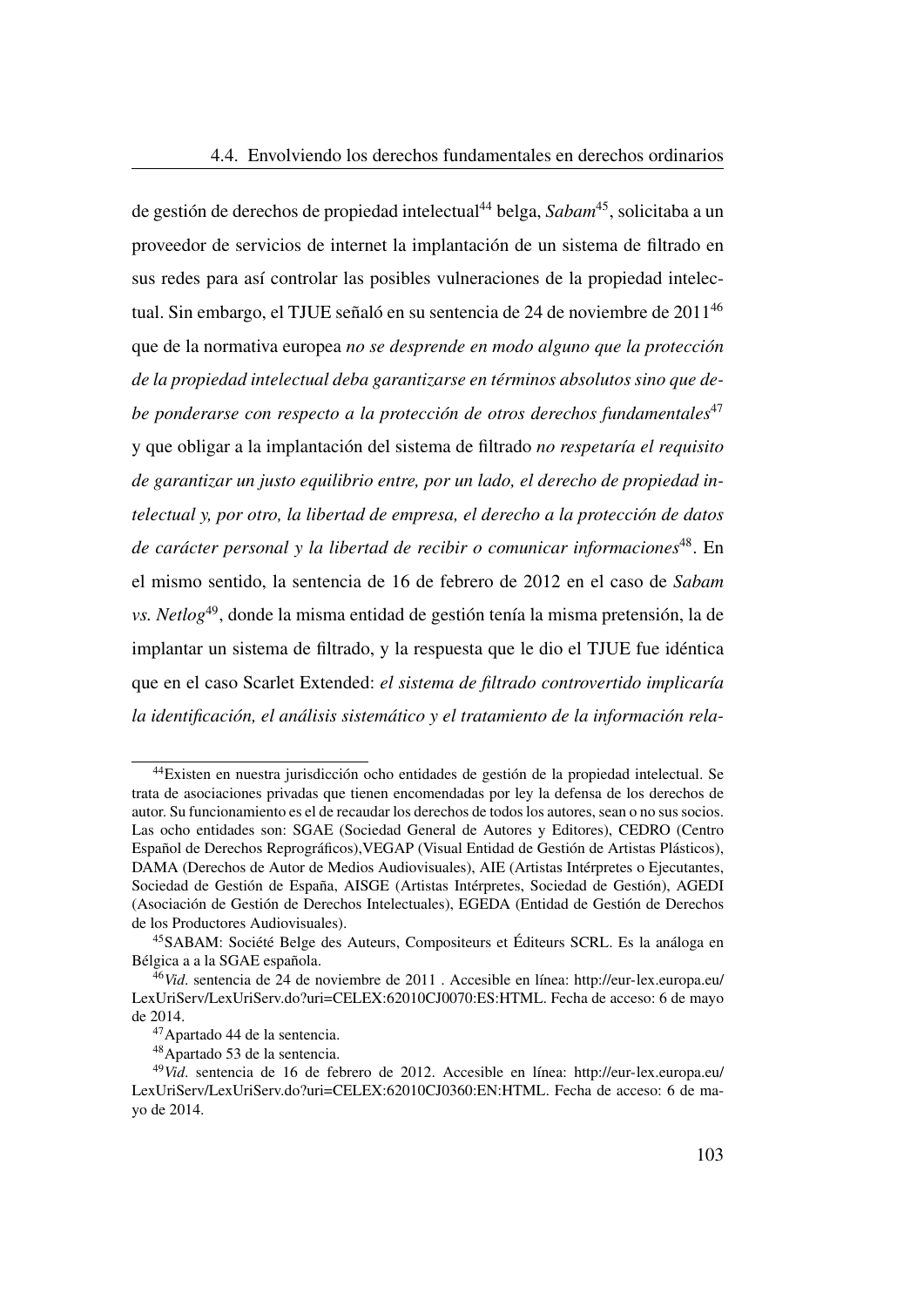*tiva a los perfiles creados en la red social por los clientes de ésta, dándose la circunstancia de que las informaciones relativas a esos perfiles son datos protegidos de carácter personal*[50](#page-133-0)*, [. . . ] podría vulnerar la libertad de información, dado que se corre el riesgo de que el citado sistema no distinga suficientemente entre contenidos lícitos e ilícitos, por lo que su establecimiento podría dar lugar al bloqueo de comunicaciones de contenido lícito*[51](#page-133-1) *[. . . ] no respetaría el requisito de garantizar un justo equilibrio entre, por un lado, el derecho de propiedad intelectual y, por otro, la libertad de empresa, el derecho a la protección de datos de carácter personal y la libertad de recibir o comunicar informaciones*[52](#page-133-2). En resumen: la libertad de empresa, la protección de los datos de carácter personal y la libertad de recibir o comunicar informaciones está por encima de la propiedad intelectual.

Asistimos pues a una situación peculiar: ejercitamos derechos fundamentales mediante el uso de unas tecnologías reguladas por derechos ordinarios, utilizando unas *webs* u otros servicios donde aceptamos términos y condiciones unilateralmente fijados por sus titulares (que habitualmente son corporaciones de derecho privado) y accedemos a internet mediante una conexión para la que hemos firmado un contrato de adhesión con un proveedor de servicios, también corporación privada. No sólo se trata de derechos fundamentales envueltos en derechos ordinarios sino que están *de facto* sometidos a unas relaciones jurídicas de derecho privado donde, al tratarse de contratos de adhesión, no existe la autonomía de la voluntad. Si la norma general en un régimen democrático es que está permitido todo lo que no está prohibido y en un régimen totalitario lo que no está permitido está prohibido, en el entorno de internet nos encontramos con dos circunstancias: en el uso de contenidos rigen unas normas de propiedad intelectual

<span id="page-133-0"></span><sup>50</sup>Apartado 49 de la sentencia.

<span id="page-133-1"></span><sup>51</sup>Apartado 50 de la sentencia.

<span id="page-133-2"></span><sup>52</sup>Apartado 51 de la sentencia.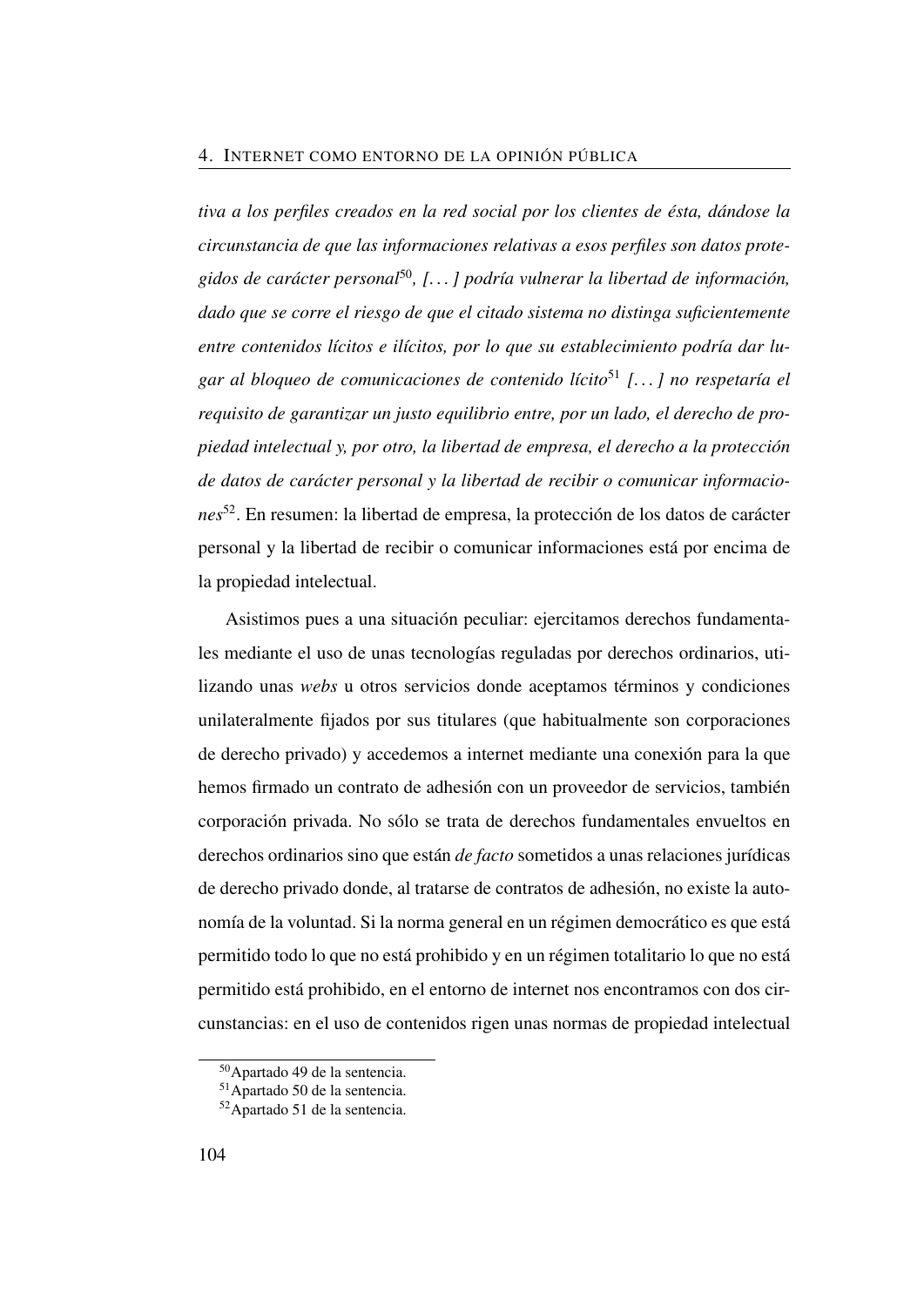que establecen que todo está prohibido salvo expresa autorización convencional o legal y en el acceso a la conexión y uso de los servicios, los términos y condiciones aplicables son unilaterales. Nos hallamos de esta manera ante un marco extremadamente tóxico para la democracia cuando el ciudadano utiliza la red (o desea utilizarla) para el ejercicio de un derecho fundamental de *contenido sustancial informacional* o de una acción micropolítica<sup>[53](#page-134-0)</sup>. Análogamente, Ferrajoli [\(2011,](#page-111-4) pp. 101–102) denuncia lo ocurrido con la tecnología tradicional de los medios de comunicación donde *se han confundido dos derechos* el primero de ellos fundamental, la libertad de expresión, y el segundo un derecho ordinario a la propiedad privada de los medios de comunicación. Para este autor, *el resultado es una inversión de la jerarquía constitucional de los derechos: la libertad de información y de expresión del pensamiento [. . . ] resulta de hecho sometida a un poder como es el de la propiedad de los medios*. Como acertadamente señala Winner [\(2008,](#page-53-3) p. 101), en nuestra época *la tékhné finalmente se ha convertido en politéia*[54](#page-134-1) .

Dado que en las redes estamos ejercitando derechos fundamentales utilizando una tecnología, en la relación entre los intermediarios o proveedores de servicios de la sociedad de la información y los ciudadanos *debe estar la impronta de los derechos fundamentales ejercitables*, además de los ya existentes sobre privacidad (cuyo cumplimiento se logra vía sanciones impuestas por el Estado a los infractores)<sup>[55](#page-134-2)</sup>. De lo que se trata es de diseñar qué parte de *indecidibilidad*<sup>[56](#page-134-3)</sup> para las partes contratantes tiene una relación jurídica entre un ciudadano y un

<span id="page-134-1"></span><span id="page-134-0"></span><sup>53</sup>En el mismo sentido, De la Cueva [\(2012a,](#page-110-1) p. 8).

<sup>54</sup>Lo que se puede verificar en su aspecto máximo en sistemas como el francés en el que la vulneración de los derechos de la propiedad intelectual mediante el uso de internet puede ocasionar que el ciudadano se vea privado de acceso a la red en aplicación de la llamada *Ley Hadopi*, formalmente la «LOI nº 2009-669 du 12 juin 2009 favorisant la diffusion et la protection de la création sur internet».

<span id="page-134-2"></span><sup>55</sup>*Vid*. Ley Orgánica 15/1999, de 13 de diciembre, de Protección de Datos de Carácter Personal, *Boletín Oficial del Estado*, núm. 298 de 14 de diciembre de 1999, páginas 43088 a 43099.

<span id="page-134-3"></span><sup>56</sup>Utilizo la terminología de Ferrajoli [\(2010b,](#page-111-5) p. 51; [2010a,](#page-111-6) pp. 102–109).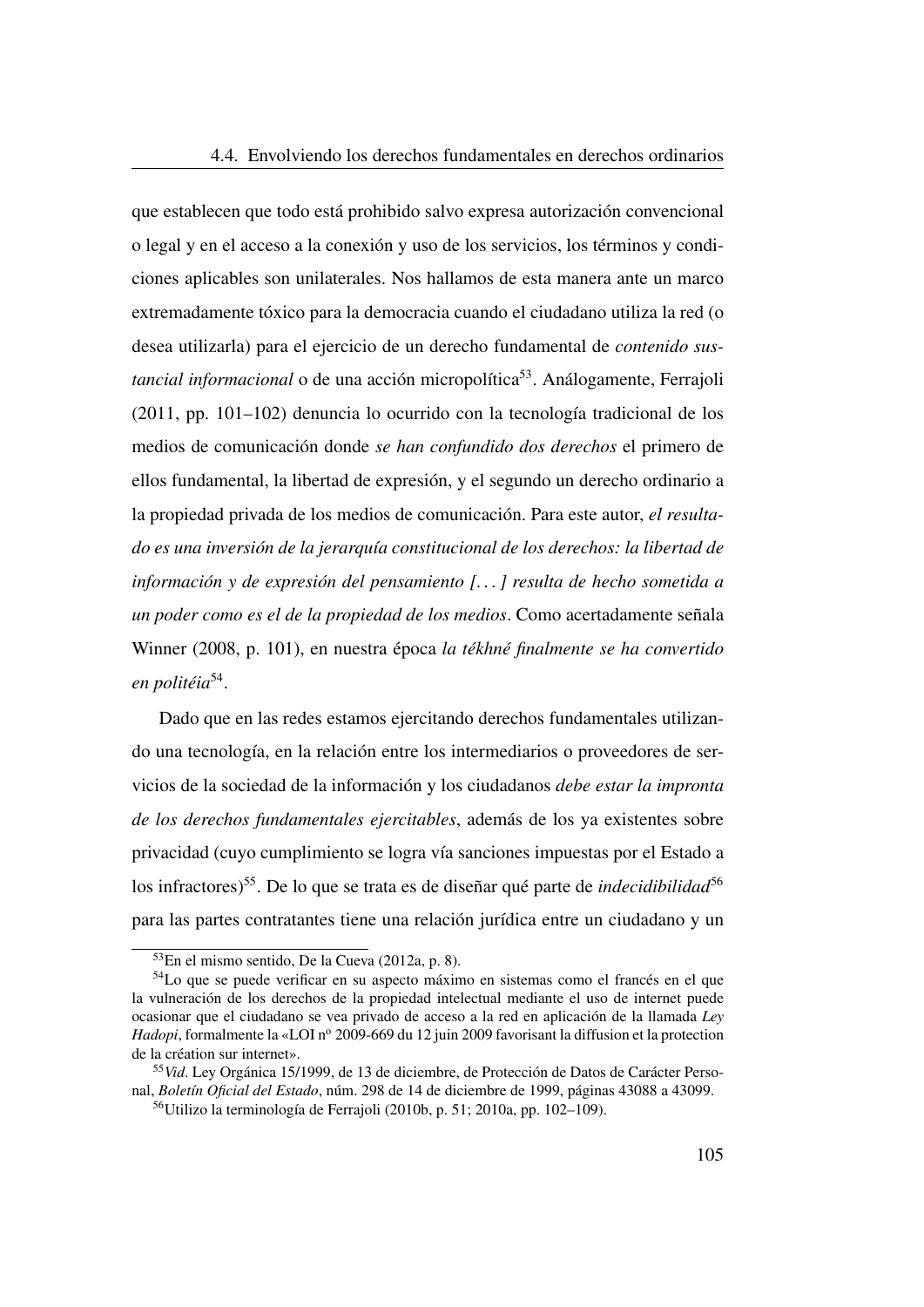proveedor de servicios o intermediario de la sociedad de la información habida cuenta del ejercicio de derechos fundamentales que sin duda se realizará durante la vigencia del contrato privado, esto es, se trata de perfilar cómo es la esfera que no puede ser contractualmente pactada puesto que es obligatoria para las partes. La pregunta a la que se atiende es, qué ámbito no se puede reservar un proveedor o intermediario en sus unilaterales términos legales y, si se lo reserva, se tendrá por nulo. Cómo se logre esta *impronta* de los derechos fundamentales en las relaciones de derecho privado en internet dependerá de la elección del poder político, que puede imponerla a través del legislativo mediante una declaración expresa en una ley, o si el poder lo ignora, deberá ser litigado buscando su construcción jurisprudencial.

Y no sólo con respecto a derechos fundamentales, sino en el ejercicio de la representación política o de un cargo público. Tal y como es notorio, órganos, funcionarios y políticos se hallan presentes en las denominadas *redes sociales*. Para ello tienen que adherirse a unas condiciones legales que remiten a una legislación y competencia de jurisdicción extranjeras. La adhesión a los términos y condiciones se realiza *de facto* y sin habilitación legal conocida. Este fenómeno alcanza a cualquier jerarquía de dentro de un Estado: la monarquía británica<sup>[57](#page-135-0)</sup>, el Papa Benedicto XVI[58](#page-135-1) y la Secretaría de Estado de Comunicación de nuestro Ministerio de la Presidencia[59](#page-135-2), por sólo citar unos ejemplos, tienen cuenta en Twitter. No parece muy lógico que el ejercicio de potestades de un Estado tales como las de su Jefe dirigiéndose a los ciudadanos se halle sometido a regulaciones privadas aplicando una legislación extranjera y ante unos tribunales de otro país<sup>[60](#page-135-3)</sup>.

<span id="page-135-0"></span><sup>57</sup>*Vid*. [http://twitter.com/BritishMonarchy.](http://twitter.com/BritishMonarchy) Fecha de acceso: 6 de mayo de 2013.

<span id="page-135-1"></span><sup>58</sup>*Vid*. [http://twitter.com/Pontifex.](http://twitter.com/Pontifex) Fecha de acceso: 6 de mayo de 2014.

<span id="page-135-3"></span><span id="page-135-2"></span><sup>59</sup>*Vid*. [http://twitter.com/desdelamoncloa.](http://twitter.com/desdelamoncloa) Fecha de acceso: 6 de mayo de 2014.

<sup>60</sup>La parlamentaria islandesa Birgitta Jonsdottir vio cómo datos de su cuenta de Twitter fueron solicitados a esta empresa por un tribunal de Virginia ante la petición del Departamento de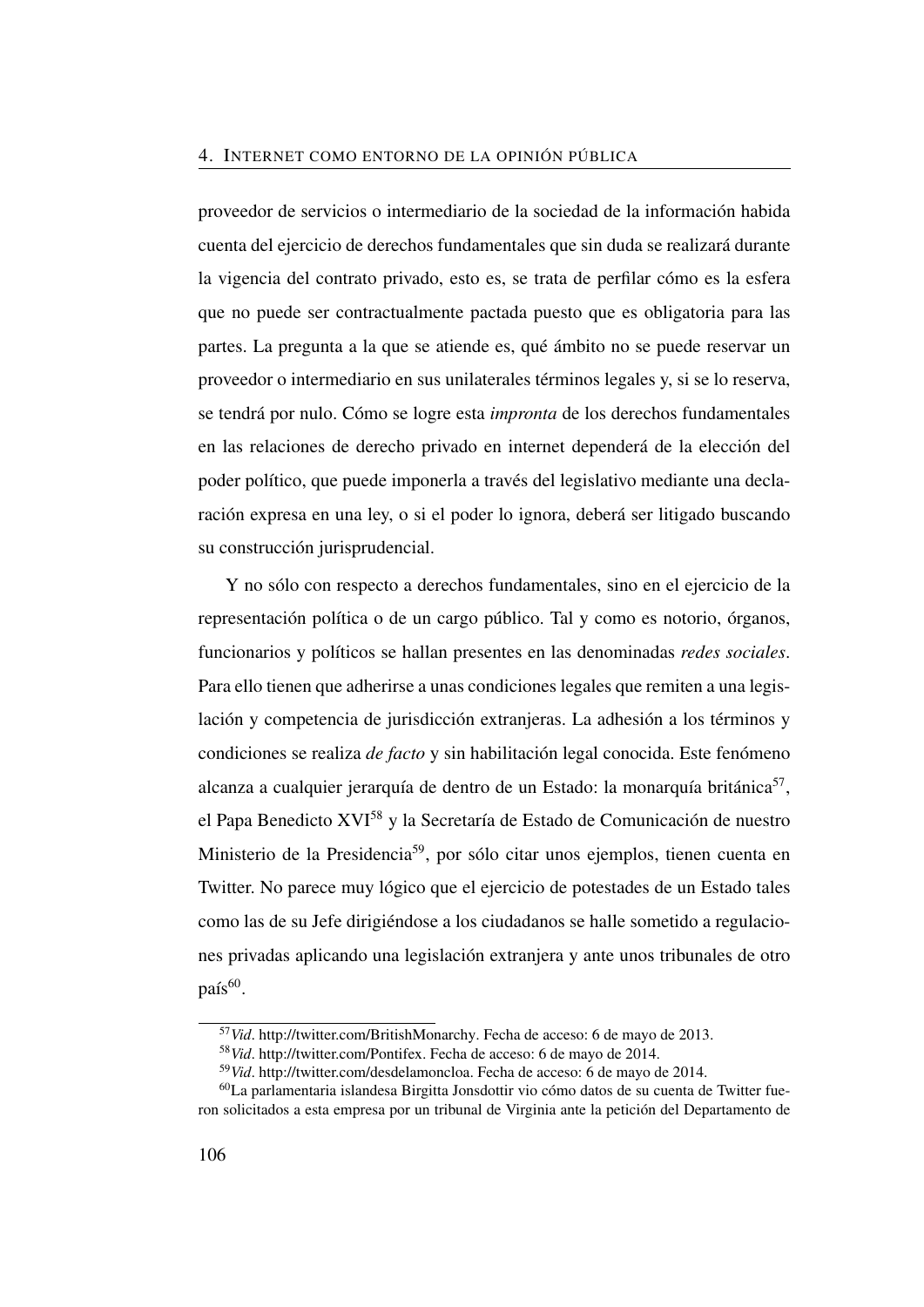Sin embargo, el problema no acaba aquí sino que existen otros actores en el uso de las redes, los titulares de la propiedad intelectual de contenidos, y que, sintetizando lo más ampliamente expuesto en De la Cueva [\(2013\)](#page-50-1), no sólo utili-zan recursos públicos para favorecer sus derechos privados gracias al Acuerdo<sup>[61](#page-136-0)</sup> sobre los [ADPIC](#page-24-0)<sup>[62](#page-136-1)</sup>, que es el anexo sobre propiedad intelectual del Acuerdo por el que se crea la [OMC,](#page-26-0) sino que litigan civil y penalmente $63$  contra todos los elementos de la cadena de comunicación integrados por los emisores, receptores, canal, mensaje, codificación y descodificación, convirtiéndose en grupos de presión para la promulgación de normas jurídicas en defensa de sus intereses y con total desprecio hacia los derechos fundamentales. En efecto, si algo nos demostró la publicación de los cables del Departamento de Estado de los EE.UU. por Wikileaks fue cómo los *lobbies* de la propiedad intelectual presionaron a nuestro gobierno para implantar un procedimiento específico de defensa de la propiedad intelectual para infracciones cometidas en internet, norma conocida como Ley Sinde, documentado por Elola [\(2010\)](#page-146-1): *Los tres embajadores de la etapa 2004-2010 se entrevistaron con todos los ministros de Cultura de este periodo (Carmen Calvo, César Antonio Molina y Ángeles González Sinde); con la vicepresidenta primera, María Teresa Fernández de la Vega; con el ministro de Industria, Miguel Sebastián; y con el líder de la oposición, Mariano Rajoy*. Finalmente, mediante la disposición final cuadragésima tercera de la Ley 2/2011, de 4 de marzo, de Economía Sostenible<sup>[64](#page-136-3)</sup> se incorporó a nuestro ordenamiento

Justicia estadounidense.

<span id="page-136-0"></span><sup>&</sup>lt;sup>61</sup>*Vid.* [http://www.wto.org/spanish/tratop\\_s/trips\\_s/trips\\_s.htm.](http://www.wto.org/spanish/tratop_s/trips_s/trips_s.htm) Fecha de acceso: 6 de mayo de 2014.

<span id="page-136-1"></span><sup>62</sup>En el preámbulo del tratado ADPIC literalmente se establece que *los derechos de propiedad intelectual son derechos privados* siendo *los objetivos fundamentales de política general pública de los sistemas nacionales* la *protección de los derechos de propiedad intelectual, con inclusión de los objetivos en materia de desarrollo y tecnología*.

<span id="page-136-3"></span><span id="page-136-2"></span><sup>63</sup>Para un desarrollo más extenso de los litigios civiles y penales, *vid*. De la Cueva [\(2013\)](#page-50-1).

<sup>64</sup>Ley 2/2011, de 4 de marzo, de Economía Sostenible, *Boletín Oficial del Estado*, núm. 55 de 5 de marzo de 2011, páginas 25033 a 25235.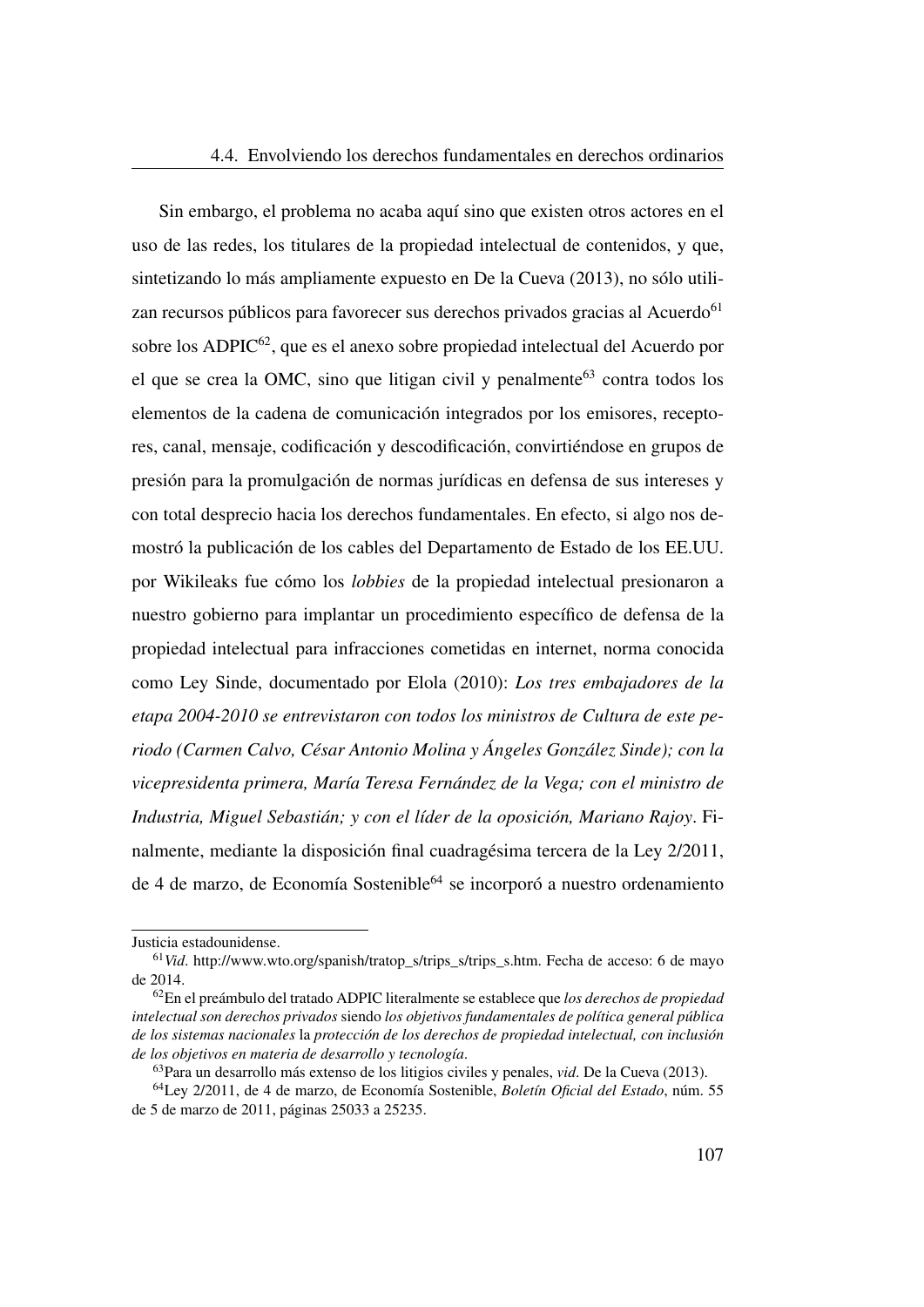jurídico la ley prometida por los políticos nacionales a los estadounidenses. A través de esta ley se crea una sección en el Ministerio de Cultura cuyas competencias son las de «salvaguardar los derechos de propiedad intelectual frente a su vulneración por los responsables de servicios de la sociedad de información».<sup>[65](#page-137-0)</sup> De esta manera, la competencia para las infracciones que antes correspondía a los órganos del poder judicial se desplaza bajo el control del poder ejecutivo, a quien se le da la potestad de cerrar páginas *web* o cualquier servicio de la sociedad de la información en un procedimiento donde única y exclusivamente se analiza la propiedad intelectual y no otros derechos. Las razones alegadas entonces fueron la necesidad de promover procedimientos que en plazos brevísimos pudieran resolver problemas de *piratería* en la red, celeridad que tras el tiempo transcurrido se ha demostrado falsa. La realidad es que los jueces nacionales no consideraban que un *hiperenlace* supusiera una infracción de la propiedad intelectual dado que no reproduce ni difunde un archivo $^{66}$  $^{66}$  $^{66}$  sino que éste se difunde por medio de quien lo aloja y no por quien *señala dónde está*, así que el legislador decidió sustituirlos por miembros del Ministerio de Cultura, más proclives a seguir las instrucciones de la industria de los contenidos y de las entidades de gestión de la propiedad intelectual. Un dato significativo es que la identidad de los componentes de la sección del Ministerio de Cultura es secreta, no se halla publicada en el *Boletín Oficial del Estado*, y si bien se afirma en la ley que la composición «bajo la presidencia del Subsecretario del Ministerio de Cultura o persona en la que éste delegue» consta de «un vocal del Ministerio de Cultura, un vocal del Ministerio de Industria, Turismo y Comercio, un vocal del Minis-

<span id="page-137-0"></span><sup>65</sup>Artículo 158.2 del Real Decreto Legislativo 1/1996, de 12 de abril, por el que se aprueba el texto refundido de la Ley de Propiedad Intelectual, regularizando, aclarando y armonizando las disposiciones legales vigentes sobre la materia (TRLPI). *Boletín Oficial del Estado* núm. 97 de 22 de abril de 1996, páginas 14369 a 14396.

<span id="page-137-1"></span><sup>66</sup>Un repositorio de las resoluciones judiciales habidas sobre las webs de enlaces se encuentra en la URL: [http://derecho-internet.org/svn/procedimientos-libres/defensa-webs-enlaces/](http://derecho-internet.org/svn/procedimientos-libres/defensa-webs-enlaces/resoluciones/) [resoluciones/.](http://derecho-internet.org/svn/procedimientos-libres/defensa-webs-enlaces/resoluciones/) Fecha de acceso: 6 de mayo de 2014.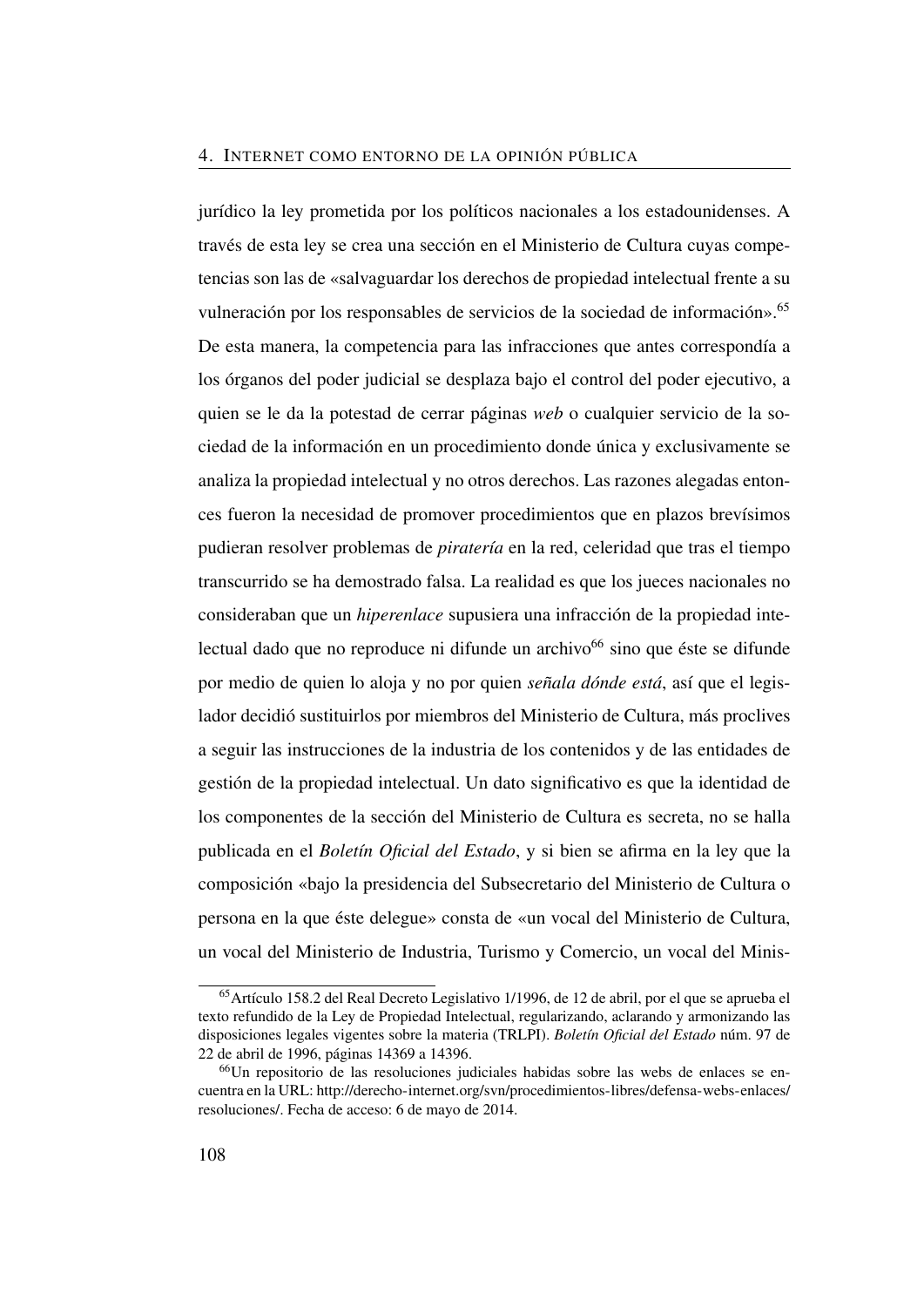terio de Economía y Hacienda y un vocal del Ministerio de la Presidencia» no se conoce la identidad de los funcionarios intervinientes, por lo que no se puede ejercer el derecho de recusación si tuvieren intereses en el asunto. La razón de este secretismo es la posibilidad de la interposición de una querella por delito de prevaricación que pende sobre los integrantes de esta sección<sup>[67](#page-138-0)</sup>.

Así pues, en el entorno de internet y para dilucidar un tema de propiedad intelectual, un órgano del poder ejecutivo hace abstracción de la posibilidad del ejercicio de algún derecho fundamental de contenido sustancial informacional o de una acción micropolítica y sólo analiza el derecho ordinario de propiedad intelectual, no cualquier derecho fundamental, lo que tiene consecuencias insólitas: permitir que una administración pública tenga un órgano competente para resolver sobre la legalidad de un contenido en internet implica permitirle competencias tan relevantes como la verificación de la correcta propiedad intelectual de las *cibercampañas* de sus adversarios políticos. Paradójicamente, el partido en el poder[68](#page-138-1) puede decidir la legalidad de la campaña en internet de todos los demás adversarios políticos dado que en el procedimiento que la administración pública practica no se analiza más allá de la propiedad intelectual y se obvia hacer un examen del *encaje constitucional* de la utilización de la información cuya difusión se pretende evitar, esto es, si la información se emite en el ejercicio de alguno de los derechos fundamentales de *sustancia informacional* o si se trata de una acción micropolítica en ejercicio de los derechos fundamentales de participación, de derecho a saber, de tutela judicial efectiva o de creación, por

<span id="page-138-0"></span><sup>67</sup>Esta afirmación no es especulativa. El autor de este artículo precisamente es uno de los letrados defensores en diversos procedimientos judiciales de la legalidad de estos hiperenlaces. N. de la E.: El 11 de febrero de 2013 finalmente se descubrió la composición de los miembros de la Comisión (Romero, [2013\)](#page-149-2).

<span id="page-138-1"></span><sup>68</sup>Esto denota el analfabetismo digital de nuestros gobernantes. El PSOE demostró una falta total de inteligencia al aprobar una ley, conociendo que iba a perder las elecciones, que permite a su ahora sucesor político PP verificar su comportamiento en las redes y, en su caso, cerrarle las webs con cualquier excusa de vulneración de propiedad intelectual.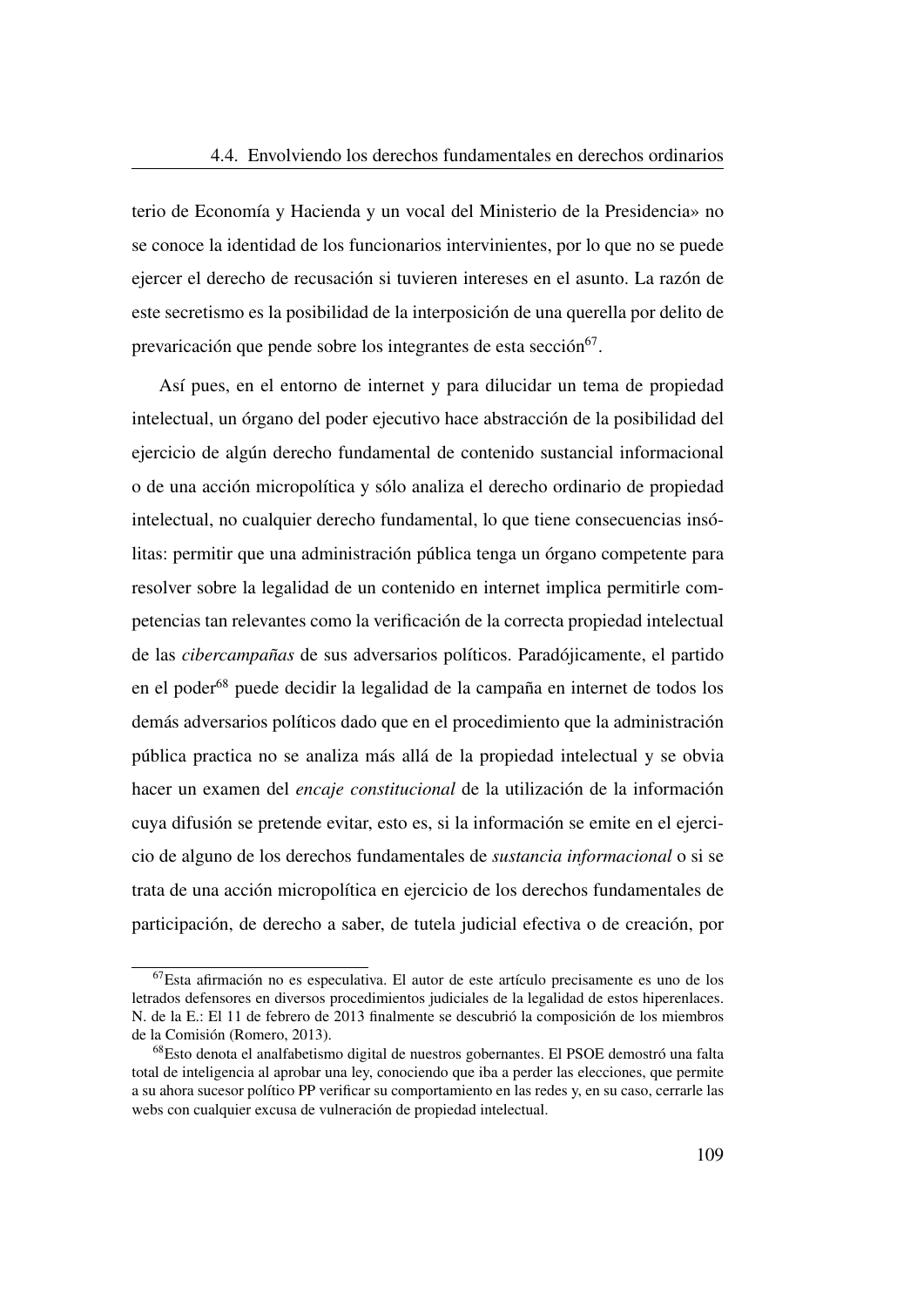citar unos ejemplos. Concluiremos con Ferrajoli [\(2010a,](#page-111-6) p. 301): *Está claro que el reconocimiento y la garantía de los derechos fundamentales también en estos ámbitos privados exige una articulación del Estado de derecho más compleja que la fundada hasta ahora, según el modelo liberal, sobre la clara diferenciación entre derecho público y derecho privado*.

## 4.5. EL ESPACIO DE LA OPINIÓN PÚBLICA COMO PROCOMÚN DIGITAL

Lafuente y Pimentel [\(2012,](#page-52-2) p. 157) nos recuerdan que el mismo problema que tenemos ahora, el de encontrar espacios públicos para la transmisión de las ideas, es antiguo. Para la ciencia, en nuestro país y en el siglo XVIII, se utilizaron unos *nuevos cauces por los que discurría un saber propagado desde el vértice de la Ilustración* y que eran *los periódicos, los folletos, las ediciones de bolsillo, la fórmula de las suscripciones o las bibliotecas públicas*. Si la Ilustración fue producto de la imprenta y los derechos fundamentales fueron producto de la Ilustración, podemos afirmar con Rodríguez [\(2010,](#page-149-3) p. 31) que *el fenómeno de la tipografía pone nuevamente de manifiesto que el canal por el que se transmite el conocimiento no es un medio neutro e independiente del contenido sino que afecta directamente a las formas de pensamiento y de comprensión*. Si bien no estamos todavía en situación de comprender qué nos puede deparar este nuevo modelo tecnológico, por lo que cualquier reflexión sería puramente especulativa, sin embargo sí que podemos realizar unas valoraciones y señalar unos deseos.

Si, tal y como señalamos en el apartado anterior, la tecnología con la que se gobierna el mundo envuelve los derechos fundamentales en derechos ordinarios, si una de las características del mundo actual según Capella [\(2008,](#page-110-2) p. 307) es que nos hallamos ante *soberanos supraestatales difusos, definidos como los titulares públicos, internacionales y privados de un poder supraestatal que pro-*

110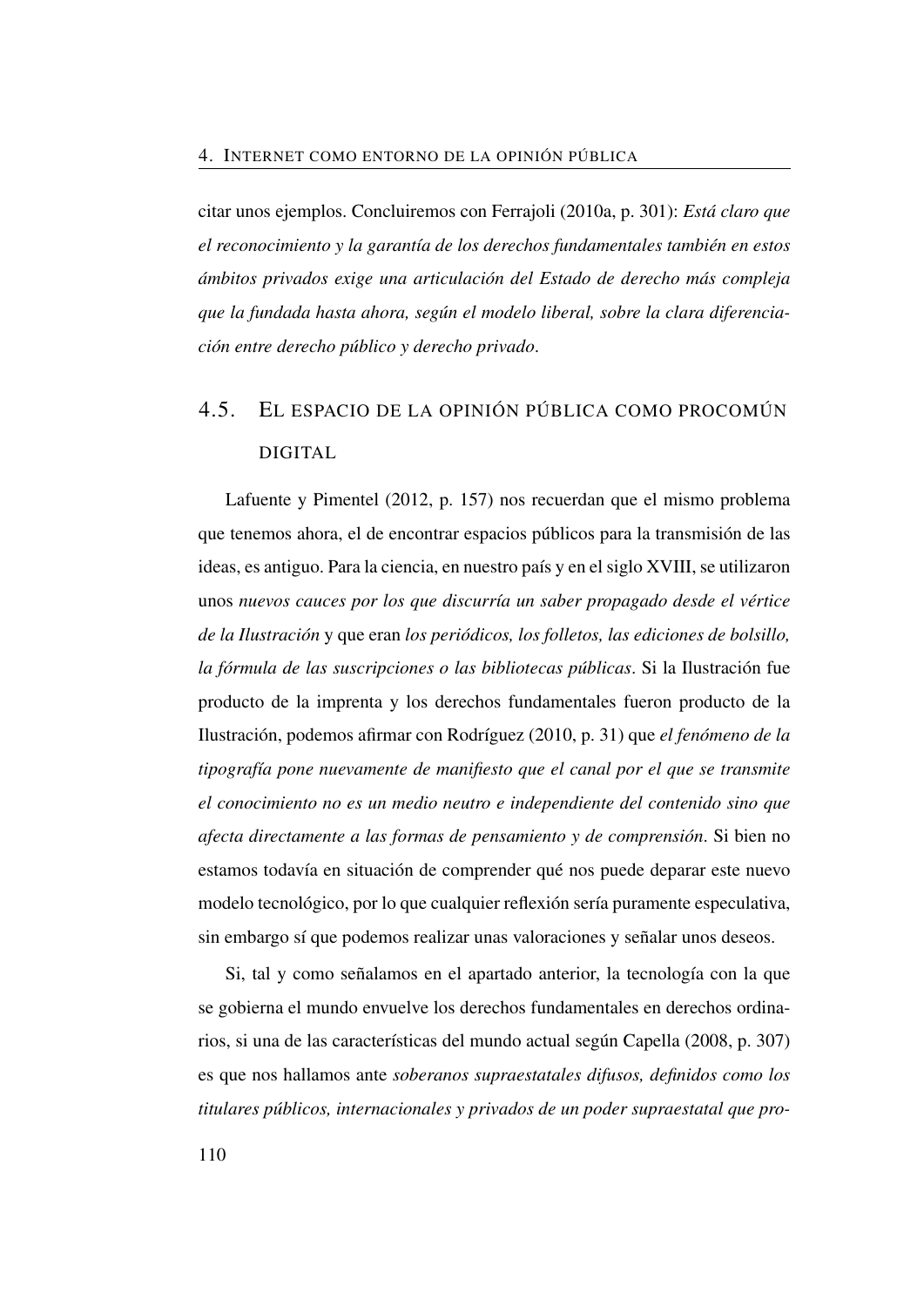*duce efectos de naturaleza pública o política*, lo que implica una redefinición del concepto de soberanía que de ser puramente pública está siendo trasvasada a intereses privados, y si una de las herramientas de estos soberanos supraestatales difusos es el manejo de la información en una perversa relación de la tríada dinero, información y política –dinero para hacer política e información, información para hacer dinero y política, política para hacer dinero e información–  $((2010a, p. 271); 2011, p. 53)$  $((2010a, p. 271); 2011, p. 53)$  $((2010a, p. 271); 2011, p. 53)$  $((2010a, p. 271); 2011, p. 53)$  $((2010a, p. 271); 2011, p. 53)$ , entonces no parece que los sistemas privativos de propiedad intelectual vayan a replegar su importancia ni dejar un hueco al desarrollo de los derechos fundamentales de *sustancia informacional* sin jaulas tecnológicas reguladas por derechos ordinarios.

Pero podemos atemperar este paisaje recurriendo a *un nuevo paradigma en la economía, el procomún, que busca un espacio propio entre lo privado y lo público y que se revela como una fuente de riqueza no solo para los individuos sino también para toda la comunidad* (Alonso, [2013\)](#page-144-3). El procomún es *[l]o que es de todos y de nadie al mismo tiempo. En el castellano antiguo más que describir una cosa, da cuenta de una actividad que se hace en provecho de todos. El procomún, los commons, en todo caso, no es definible, porque evoca la existencia de bienes muy heterogéneos que van desde los viejos pastos comunales a los nuevos mundos de la biodiversidad, el folclore o la gastronomía* (Lafuente en Gutiérrez [2012\)](#page-147-3). La importancia de este concepto supuso que, en el año 2009, Elinor Os-trom<sup>[69](#page-140-0)</sup> recibiera el premio Nobel de Economía<sup>[70](#page-140-1)</sup> por su análisis de la gobernanza económica y especialmente el procomún<sup>[71](#page-140-2)</sup>. Elinor Ostrom y Charlotte Hess fueron las primeras académicas en proponer en el año 2001 el tratamiento de la información como un *common pool resource* (un recurso comunal) cuya titula-

<span id="page-140-0"></span><sup>69</sup>Elinor Ostrom *curriculum vitae*: [http://www.indiana.edu/~workshop/people/lostromcv.](http://www.indiana.edu/~workshop/people/lostromcv.htm) [htm.](http://www.indiana.edu/~workshop/people/lostromcv.htm) Fecha de acceso: 6 de mayo de 2014.

<span id="page-140-1"></span><sup>70</sup>*Vid*. [http://www.nobelprize.org/nobel\\_prizes/economics/laureates/2009/ostrom.html.](http://www.nobelprize.org/nobel_prizes/economics/laureates/2009/ostrom.html) Fecha de acceso: 6 de mayo de 2014.

<span id="page-140-2"></span><sup>71</sup>*Vid*. Ostrom [\(2011\)](#page-149-4)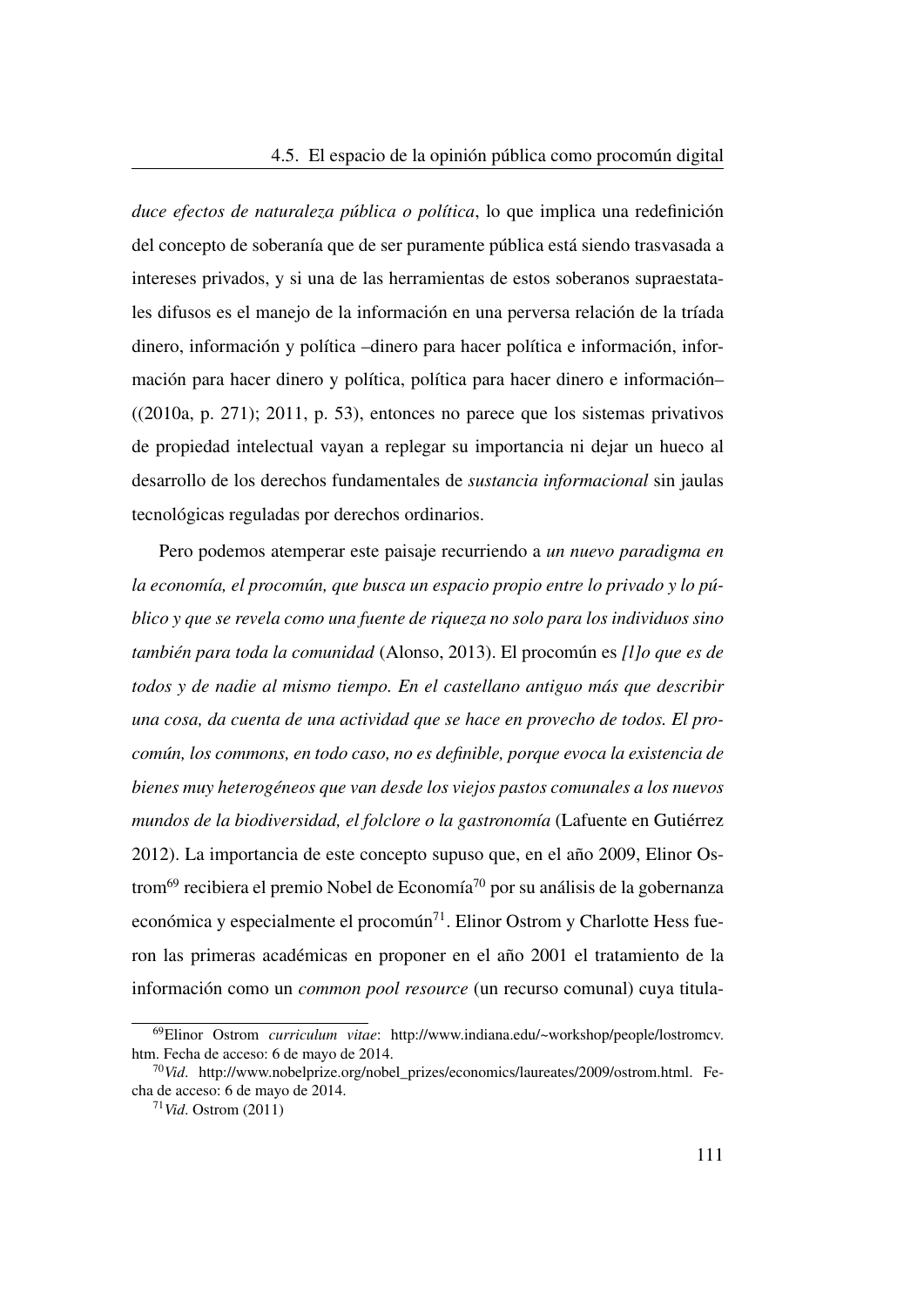ridad corresponde colectivamente a comunidades (Hess y Ostrom, [2001](#page-85-0) y [2007\)](#page-112-2) lo que supuso una posibilidad inmensa como construcción teórica y desarrollo práctico. Para enmarcar conceptualmente esta ya realidad, utilizaremos la tesis de los cuatro entornos del procomún desarrollada por Lafuente [\(2007\)](#page-112-3) quien, inspirándose en los tres entornos de Echeverría descritos en el segundo apartado de este artículo, defiende que el procomún desarrolla su existencia en cuatro entornos: el cuerpo, la naturaleza, la ciudad y el digital. Como ejemplos del procomún en cada entorno podemos citar: en el cuerpo, el ADN; en la naturaleza, el aire limpio, el espacio exterior, los lugares de pesca, los bosques y el mar; en la ciudad el sistema de alcantarillado, las actividades nacidas en la vida urbana tales como bailar el vals, jugar al fútbol o pintar grafiti; en el digital, los protocolos de internet, el *software* libre, la Wikipedia, OpenStreetMaps. . .

Se trata, por tanto, de un paisaje de construcción colaborativa sobre el que Benkler afirma que *tenemos una oportunidad de cambiar la forma en la que creamos e intercambiamos información, conocimiento y cultura*, podemos crear un siglo XXI en el que la democracia se sustente en una mayor autonomía individual pero no por ello menos solidaria (Benkler, [2006,](#page-49-0) p. 473), un entorno donde los *[v]alores como la libertad, la necesidad de lazos comunitarios (hospitalidad, granularidad y mediación), la potenciación (empowerment), la independencia y la convivencialidad se han mostrado como los incentivos para formar parte de un impulso de innovación social* (Alonso, [2013\)](#page-144-3) . Y esto se está construyendo mediante código jurídico y código informático<sup>[72](#page-141-0)</sup>. El primero propone licencias de propiedad intelectual en las que se evidencie de antemano la posibilidad legal de reutilización de la información, sin necesidad de petición de permiso alguno, mientras que el segundo desarrolla protocolos de internet para forjar la arquitectura global, así como los sistemas de almacenamiento, de búsqueda y de difusión

<span id="page-141-0"></span><sup>72</sup>Para un mayor detalle de cómo juegan entre sí los códigos jurídico e informático, *vid*. Lessig [\(1999\)](#page-112-4) y De la Cueva [\(2013\)](#page-50-1).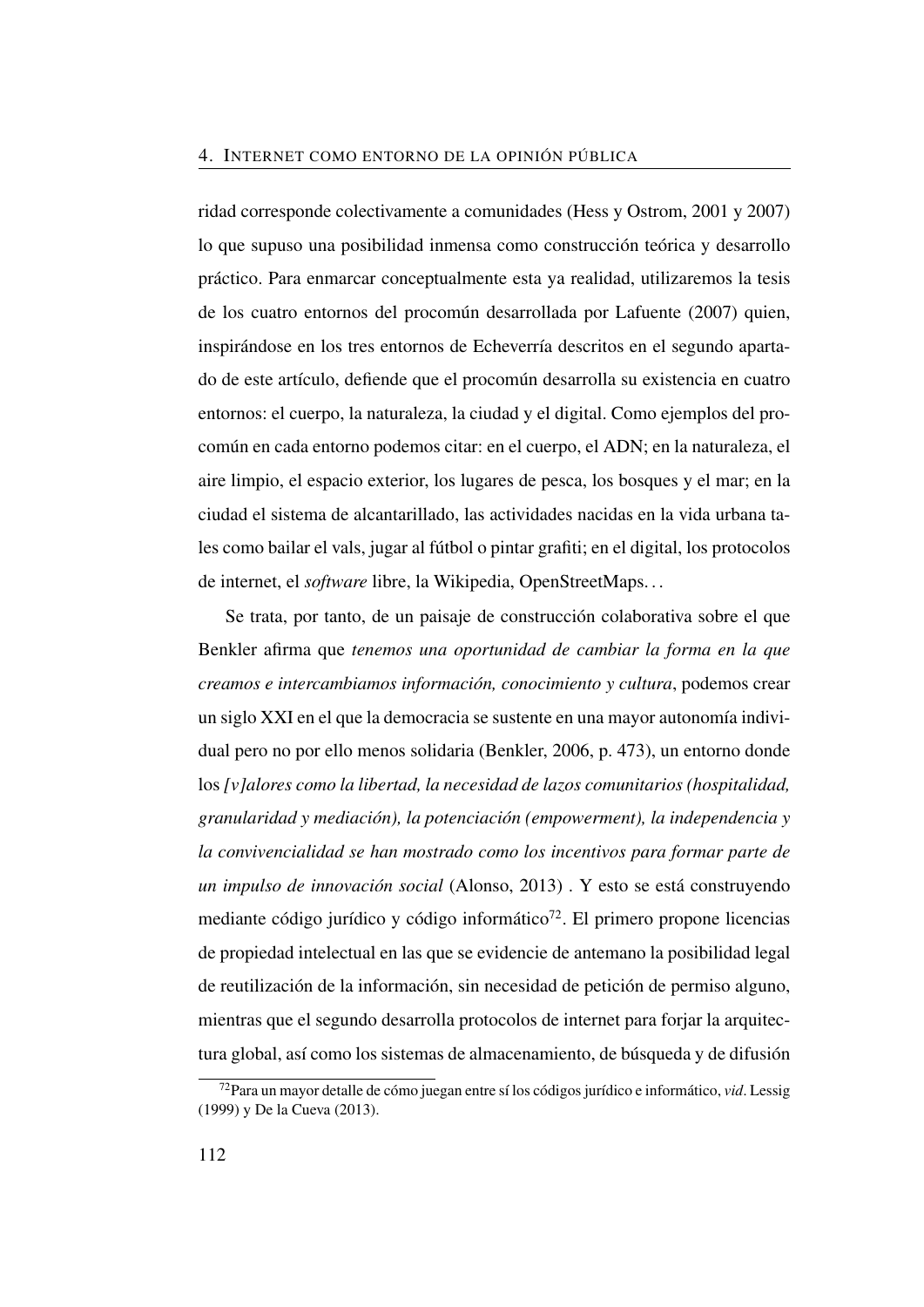por clonación de la información. De esta manera se optimiza la gestión de la información (se *des-gestiona* la propiedad intelectual) buscando parcelas donde el derecho no tenga protagonismo ya que prima la economía del don mediante un caso especial de *res derelictae*, el *copyleft*, que al ser infinitamente replicable puede ser infinitamente objeto de ocupación: todos podemos descargar una copia de la Wikipedia y todos podemos instalar una copia del Proyecto Kune[73](#page-142-0) para generar un *locus* procomunal.

Sin embargo, esto no basta. Si utilizamos como herramienta descriptiva<sup>[74](#page-142-1)</sup> el *modelo matemático de la comunicación* de Shannon [\(1948\)](#page-115-3) cuyos elementos son el emisor y el receptor, el canal por el que se transmite el mensaje y la codificación y descodificación del mismo, encontramos que tanto el canal de transmisión como los sistemas de búsqueda de información no se hallan en manos de los ciudadanos, por lo que urge construirlos. La adjudicación estatal del espectro electromagnético a particulares y las normas jurídicas que regulen las telecomunicaciones no deberían impedir o dificultar la construcción de redes ciudadanas bajo las condiciones que propone<Guifi.net> de un procomún de red abierta, libre y neutral (PRALN) donde los nodos que la componen sean *libres de utilizar la red para cualquier propósito mientras no perjudiquen el funcionamiento de la*

<span id="page-142-0"></span><sup>73</sup>*Vid*. [http://kune.ourproject.org/es.](http://kune.ourproject.org/es) Fecha de acceso: 6 de mayo de 2014. De su web: *¿Qué es entonces Kune? ¿Es una herramienta de comunicación? Sí, de varias maneras: chat (compatible con gmail y similares) y otras formas más avanzadas de mantenerse en contacto. . . ¿Es una red social? sí, aunque no está centralizada (como lo está una gran biblioteca) sino distribuida (como una red de bibliotecas interconectadas). ¿Es un sistema de creación de documentos en tiempo real como Google Docs? Sí ¿Es un sistema avanzado de correo electrónico? sí, te muestra tus conversaciones en curso y tus borradores de documentos en tu Carpeta de Entrada. ¿Es una herramienta colaborativa online? sí, en la que puedes compartir y construir con otras personas. ¿Es un espacio multimedia? sí, puedes integrar y compartir vídeos, fotos, mapas, twitter. . . ¿Es libre? Sí, es un software totalmente libre/abierto y los contenidos Creative Commons. ¿Puede ayudarnos a crear nuestra web? sí (aunque esta parte está actualmente en desarrollo). . . ¿Es extensible? sí, de igual forma que los es Firefox, con muchas extensiones para hacer muchas cosas. Además, protege vuestra privacidad y promueve la compartición de conocimiento y bienes comunes*.

<span id="page-142-1"></span><sup>&</sup>lt;sup>74</sup>Nótese que no estamos defendiendo la validez del modelo de Shannon, sino que lo utilizamos como herramienta descriptiva.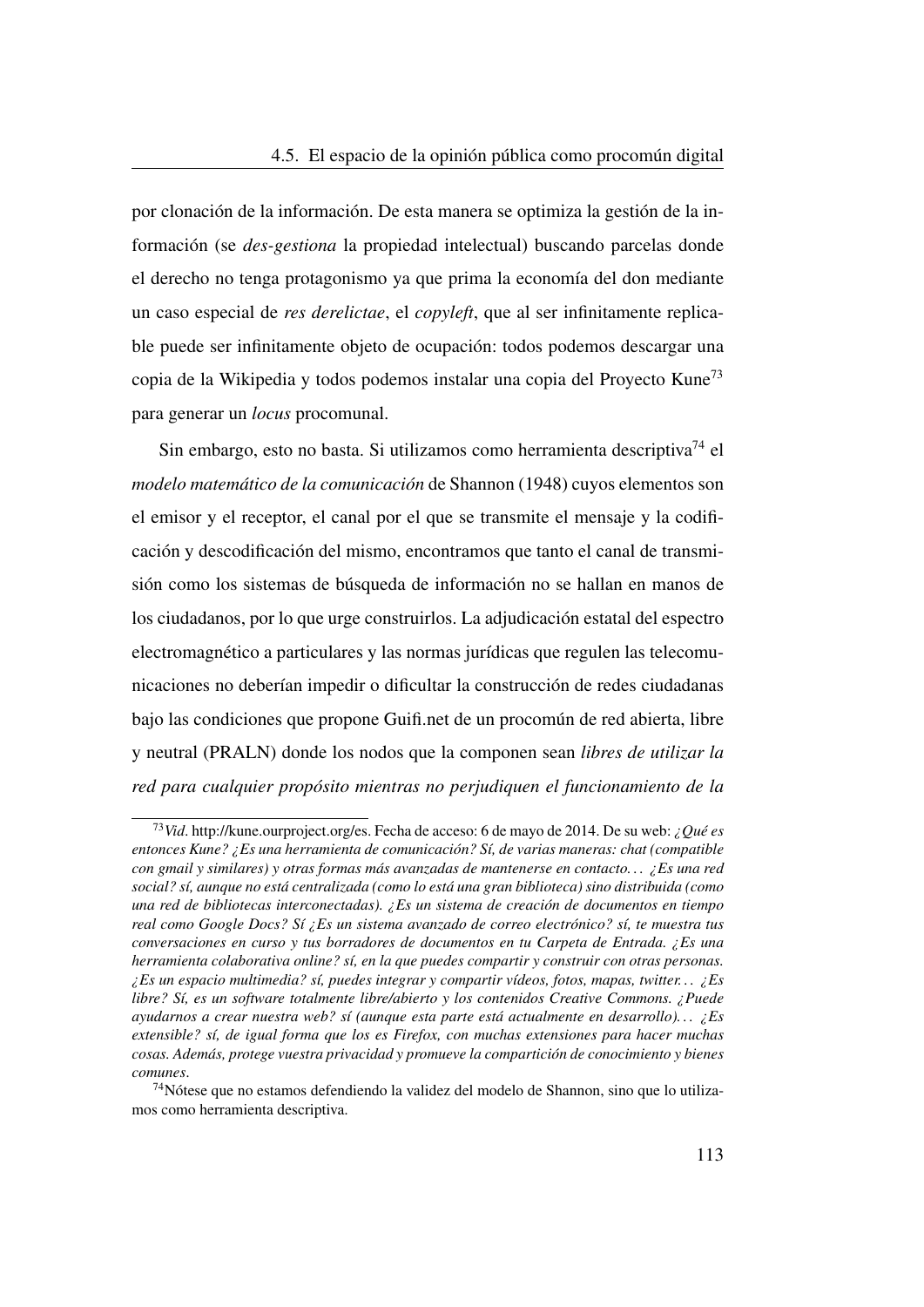*propia red, la libertad de otros usuarios, y respeten las condiciones de los contenidos y servicios que circulan libremente, [. . . ] de conocer cómo es la red, sus componentes y su funcionamiento, de incorporar servicios y contenidos a la red con las condiciones que se desee de incorporarse a la red y ayudar a extender estas libertades y condiciones*[75](#page-143-0). Asimismo, estamos carentes de un buscador que muestre los algoritmos utilizados para indexar la ingente información por la que nos debemos mover. Depender de Google no es una buena idea pues supone dejar en manos de unos algoritmos no transparentes, no auditables públicamente, nada menos que el criterio de relevancia de la información. Esta construcción deberá realizarse por los *hackers*, recuperando así un modelo comunicacional que se caracterice por ser un procomún digital.

Como corolario, hemos de señalar que lo que menos nos preocupa son las tensiones entre *doxa* y *episteme* o entre *logos* y *pathos*, propias de la especie humana y que se manifestarán necesariamente en todas las actividades que desarrollemos. La arquitectura de los sistemas de transmisión de información y la contaminación de entornos informacionales públicos con intereses espurios privados modelan la libertad de pensamiento sobre la que se construye la *polis*. En definitiva, de lo que estamos tratando es de cómo hemos de construir el nuevo modelo de Estado, por lo que sería conveniente que los politólogos y los constitucionalistas prestaran más atención a un campo minado por los derechos ordinarios. Obviamente, esta construcción no estará carente de problemas, como tampoco lo estará el desarrollo para que la tecnología de almacenamiento, búsqueda y difusión de la información soporte de la opinión pública sea procomún. Sin embargo, lo deseable será que se trate de problemas comunes a toda la humanidad y no sólo de una mayoría ignorante, reparando en la medida que sea posible la obscena cotidiana violación del derecho de igualdad entre quienes

<span id="page-143-0"></span><sup>75</sup>*Vid*. Procomún de la Red Abierta, Libre y Neutral «RALN» (Procomún de la XOLN): [http://guifi.net/procomunXOLN.](http://guifi.net/procomunXOLN) Fecha de acceso: 6 de mayo de 2014.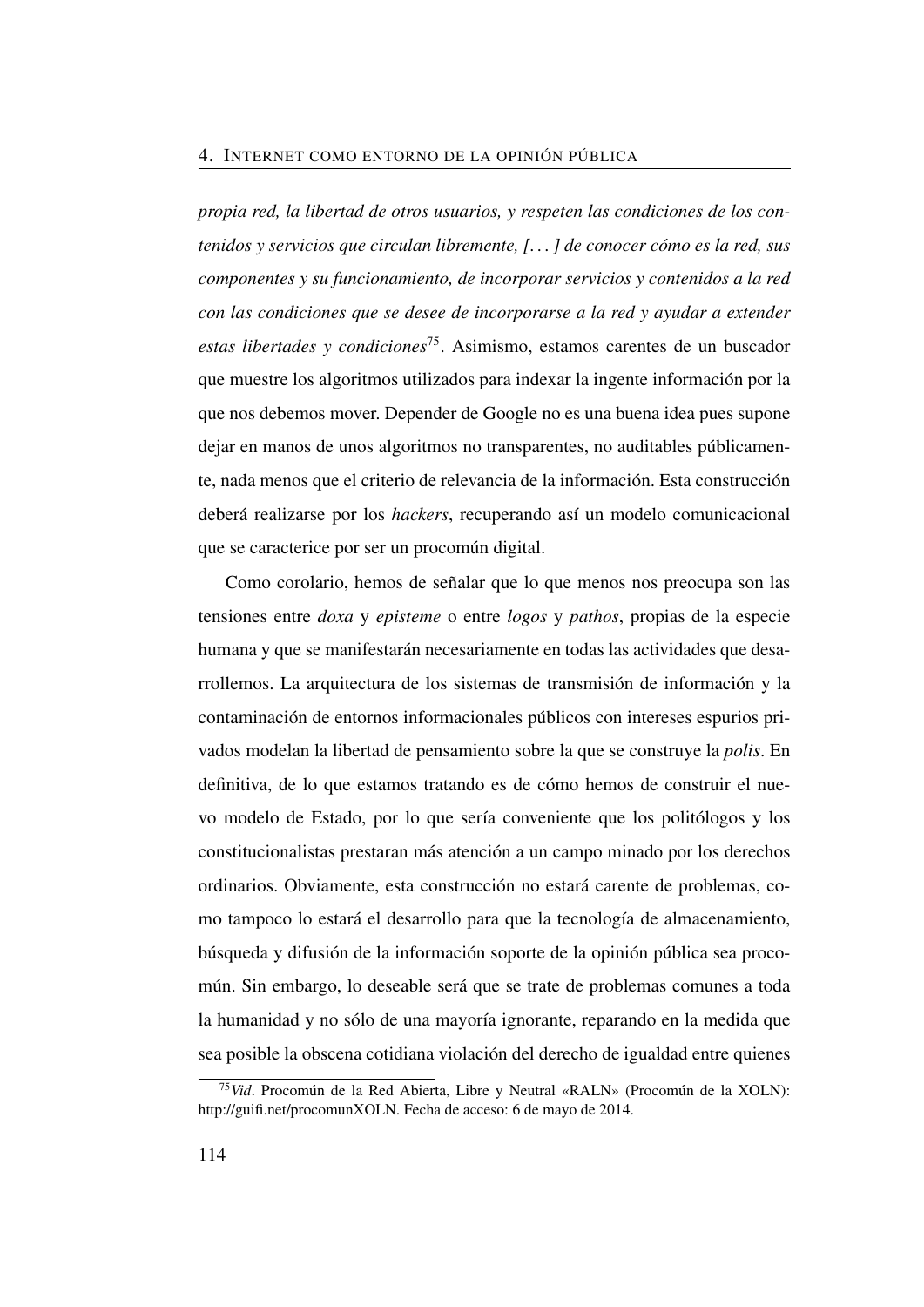habitamos el planeta.

# REFERENCIAS BIBLIOGRÁFICAS

- Alonso, A. (2013, enero). Ética en la innovación y el movimiento Open. *Isegoría. Revista de filosofía moral y política*, (48), 95-110. doi[:10.3989/isegoria.](http://dx.doi.org/10.3989/isegoria.2013.048.05) [2013.048.05](http://dx.doi.org/10.3989/isegoria.2013.048.05)
- Andler, D., Fagot-Largeault, A. & Saint-Sernin, B. (2011). *Filosofía de las Ciencias*. México: Fondo de Cultura Económica.
- Barlow, J. P. (1996). A Declaration of the Independence of Cyberspace. Recuperado desde<https://projects.eff.org/~barlow/Declaration-Final.html>
- Bauman, Z. (2010). *Mundo consumo. Etica del individuo en la aldea global*. Barcelona: Paidós contextos.
- Benkler, Y. (2000). From Consumers to Users: Shifting the Deeper Structures of Regulation. Toward Sustainable Common and User Access. *Federal Communications Law Journal*, *52*(3), 561-579. Recuperado desde [http:](http://www.repository.law.indiana.edu/cgi/viewcontent.cgi?article=1242&context=fclj) //www.repository.law.indiana.edu/cgi/viewcontent.cgi?article=1242 $\&$ [context=fclj](http://www.repository.law.indiana.edu/cgi/viewcontent.cgi?article=1242&context=fclj)
- Benkler, Y. (2006). *The Wealth of Networks. How Social Production Transforms Markets and Freedom*. New Haven y Londres: Yale University Press. Recuperado desde [http://www.benkler.org/Benkler\\_Wealth\\_Of\\_Networks.](http://www.benkler.org/Benkler_Wealth_Of_Networks.pdf) [pdf](http://www.benkler.org/Benkler_Wealth_Of_Networks.pdf)
- Berners-Lee, T. (2009). Putting Government Data Online. Recuperado desde <http://www.w3.org/DesignIssues/GovData.html>
- Bustamante, J. (2010, octubre). La cuarta generación de derechos humanos en las redes digitales. *Revista TELOS (Cuadernos de Comunicación e Innovación)*, 1-10.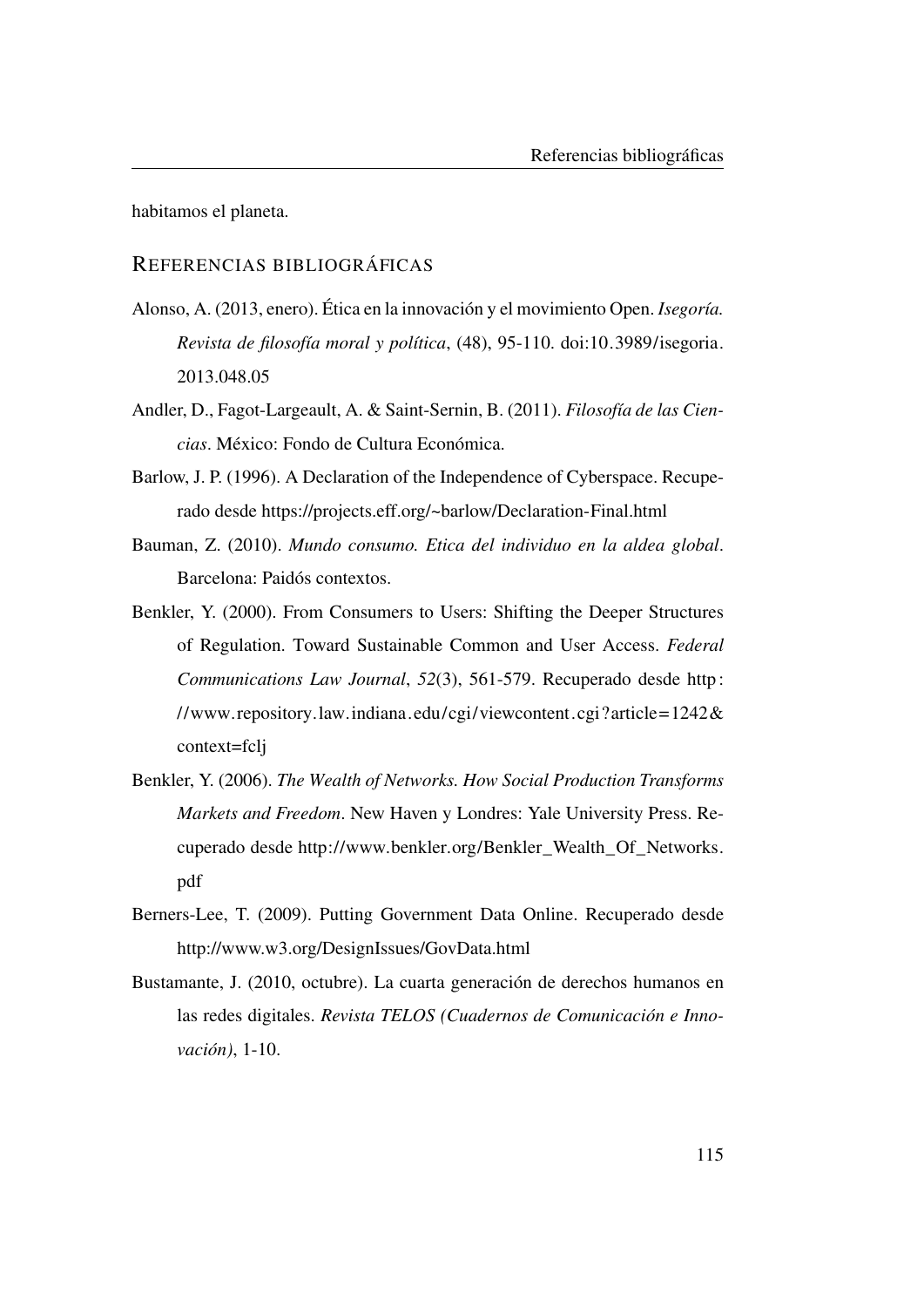- Capella, J. R. (2008). *Fruta prohibida. Una aproximación histórico-teorética al estudio del derecho y del estado*. Madrid: Editorial Trotta.
- Carr, N. G. (2011). *Superficiales. ¿Qué está haciendo internet con nuestras mentes?* Madrid: Taurus.
- Casacuberta, D. (2008). Reclaim the backbone: Repensar Internet como espacio público. En A. VV. (Ed.), *Arte y arquitectura digital net.art y universos virtuales conferencias presentadas en las jornadas internacionales celebradas los días 5 y 12 de marzo de 2008 en la facultad de geografia e historia de la universidad de barcelona,* (pp. 41-48). Universitat de Barcelona. Barcelona. Recuperado desde [http://issuu.com/humanoide\\_editorial/](http://issuu.com/humanoide_editorial/docs/arte_y_arquitectura_digital_netart_y_universos_vir) [docs/arte\\_y\\_arquitectura\\_digital\\_netart\\_y\\_universos\\_vir](http://issuu.com/humanoide_editorial/docs/arte_y_arquitectura_digital_netart_y_universos_vir)
- De Andrade, N. (2012, febrero). El olvido: El derecho a ser diferente... de uno mismo. Una reconsideración del derecho a ser olvidado. En *VII Congreso Internacional Internet, Derecho y Política. Neutralidad de la red y otros retos para el futuro de internet, [monográfico en línea]* (13, pp. 67-83). Universitat Oberta de Catalunya. Recuperado desde [http://idp.uoc.edu/](http://idp.uoc.edu/ojs/index.php/idp/article/view/n13-andrade_esp/n13-andrade_esp) [ojs/index.php/idp/article/view/n13-andrade\\_esp/n13-andrade\\_esp](http://idp.uoc.edu/ojs/index.php/idp/article/view/n13-andrade_esp/n13-andrade_esp)
- de la Cueva, J. (2009, abril). El Copyleft como superación del Copyright: Permitido copiar. *Abogados. Revista del Consejo General de la Abogacía Española*, (55), 46-48. Recuperado desde [http://javierdelacueva.es/documentos/](http://javierdelacueva.es/documentos/2009/04/01/1241000864537.pdf) [2009/04/01/1241000864537.pdf](http://javierdelacueva.es/documentos/2009/04/01/1241000864537.pdf)
- de la Cueva, J. (2012a). Copyright reform, commons, free knowledge and democracy. Recuperado desde<http://derecho-internet.org/node/581>
- de la Cueva, J. (2012c, septiembre). *Metodología y codificación de la acción micropolítica. Acciones políticas ciudadanas en internet* (Tesina de máster, Facultad de Filosofía. Universidad Complutense de Madrid, Madrid).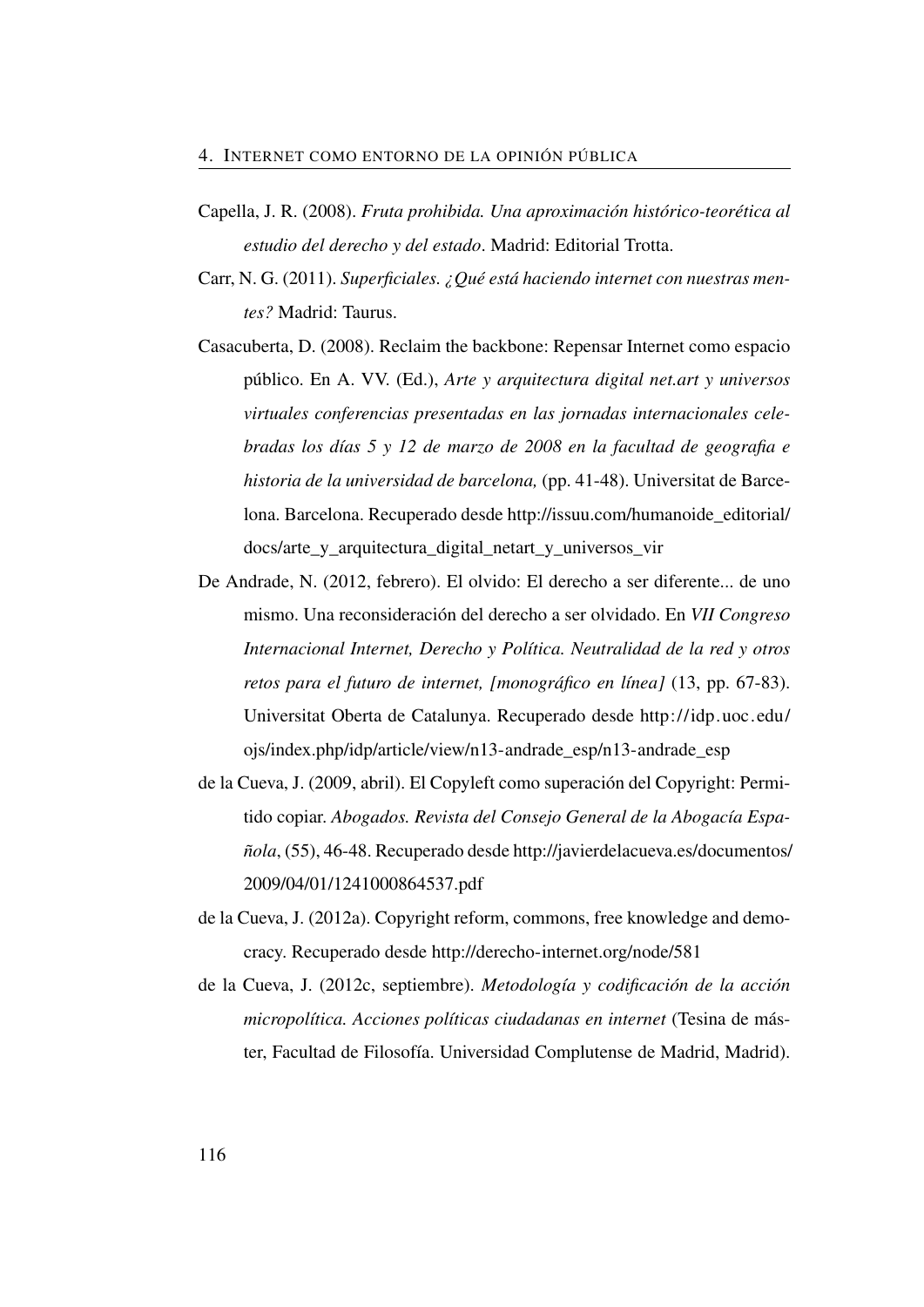9,5. Recuperado desde [http:// derecho - internet. org/files/ 2012 - 09 - 09 \\_](http://derecho-internet.org/files/2012-09-09_metodologia-codificacion-acciones-micropoliticas.pdf) [metodologia-codificacion-acciones-micropoliticas.pdf](http://derecho-internet.org/files/2012-09-09_metodologia-codificacion-acciones-micropoliticas.pdf)

- de la Cueva, J. (2012d). Praeter Orwell: Sujetos, acción y open data ciudadanos. *Argumentos de Razón Técnica*, (15), 13-37. Recuperado desde [http:](http://institucional.us.es/revistas/argumentos/15/art_1.pdf) [//institucional.us.es/revistas/argumentos/15/art\\_1.pdf](http://institucional.us.es/revistas/argumentos/15/art_1.pdf)
- de la Cueva, J. (2013, enero). Innovación y conocimiento libre: cuestiones morales y políticas. *Isegoría. Revista de filosofía moral y política*, (48), 51-74. doi[:10.3989/isegoria.2013.048.03](http://dx.doi.org/10.3989/isegoria.2013.048.03)
- De Terwangne, C. (2012). Internet Privacy and the Right to Be Forgotten/Right to Oblivion. En *VII Congreso Internacional Internet, Derecho y Política. Neutralidad de la red y otros retos para el futuro de internet, [monográfico en línea]* (13, pp. 109-121). UOC. Recuperado desde [http://idp.uoc.edu/](http://idp.uoc.edu/ojs/index.php/idp/article/view/n13-terwangne_esp/n13-terwangne_eng) [ojs/index.php/idp/article/view/n13-terwangne\\_esp/n13-terwangne\\_eng](http://idp.uoc.edu/ojs/index.php/idp/article/view/n13-terwangne_esp/n13-terwangne_eng)
- Echeverría, J. (1999). *Los señores del aire: Telépolis y el Tercer Entorno*. Barcelona: Destino.
- Echeverría, J. (2003). Tecnociencias de la información y participación ciudadana. *Isegoría. Revista de filosofía moral y política*, (28), 73-92. Recuperado desde [http://isegoria.revistas.csic.es/index.php/isegoria/article/view/507/](http://isegoria.revistas.csic.es/index.php/isegoria/article/view/507/507) [507](http://isegoria.revistas.csic.es/index.php/isegoria/article/view/507/507)
- Echeverría, J. (2012). ¿Democracia en internet? En S. Champeau & D. Innerarity (Eds.), *Internet y el futuro de la democracia* (pp. 179-199). Barcelona: Paidós.
- Elola, J. (2010, diciembre 3). EE. UU. ejecutó un plan para conseguir una ley antidescargas. Recuperado desde [http://www.elpais.com/articulo/espana/EE/](http://www.elpais.com/articulo/espana/EE/UU/ejecuto/plan/conseguir/ley/antidescargas/elpepuesp/20101203elpepunac_52/Tes) [UU/ejecuto/plan/conseguir/ley/antidescargas/elpepuesp/20101203elpepun](http://www.elpais.com/articulo/espana/EE/UU/ejecuto/plan/conseguir/ley/antidescargas/elpepuesp/20101203elpepunac_52/Tes)ac\_ [52/Tes](http://www.elpais.com/articulo/espana/EE/UU/ejecuto/plan/conseguir/ley/antidescargas/elpepuesp/20101203elpepunac_52/Tes)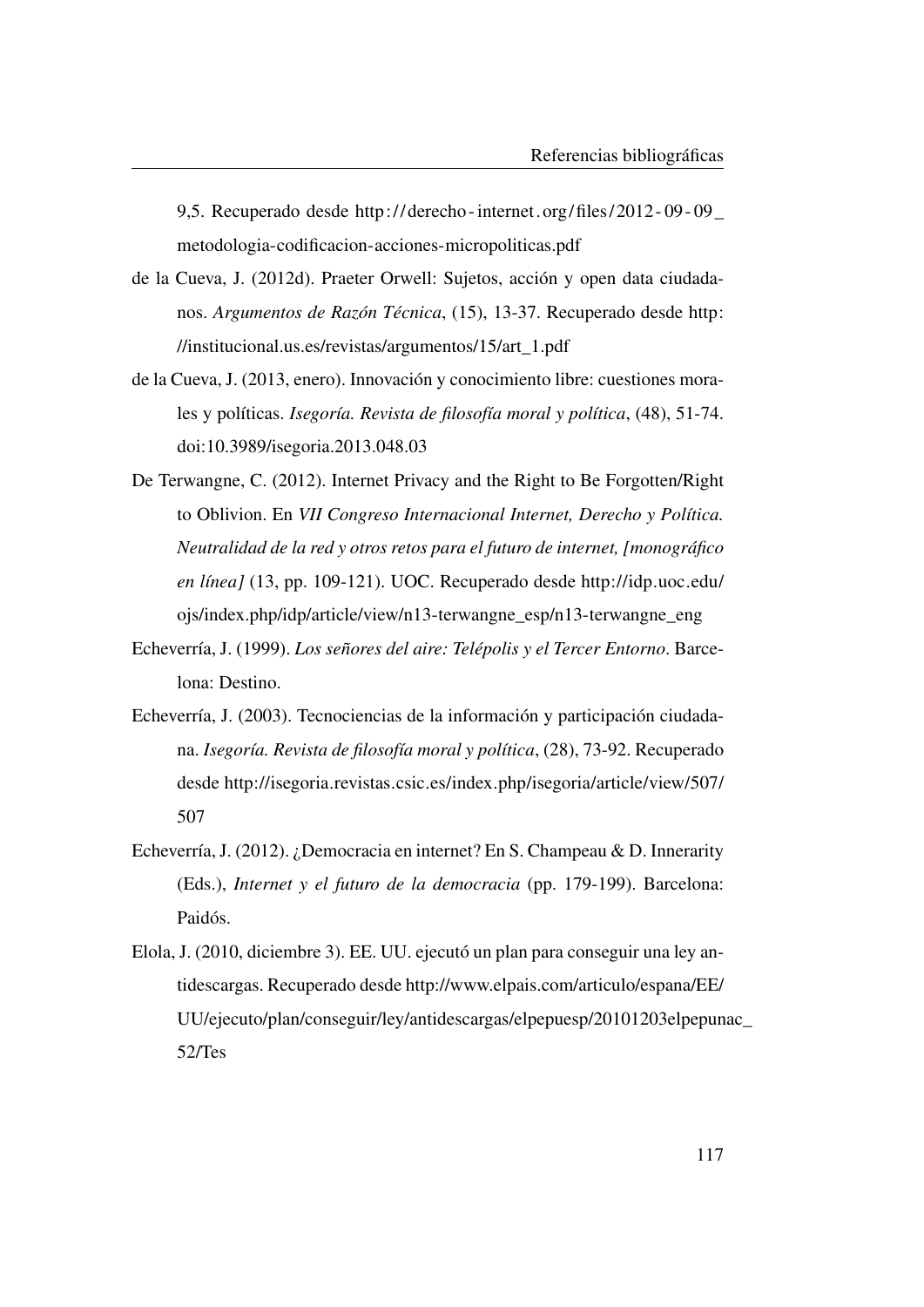- Ferrajoli, L. (2010a). *Democracia y garantismo* (2.<sup>a</sup> ed.). Madrid: Editorial Trotta.
- Ferrajoli, L. (2010b). *Derechos y garantías. La ley del más débil* (7.<sup>a</sup> ed.). Madrid: Editorial Trotta.
- Ferrajoli, L. (2011). *Poderes salvajes. La crisis de la democracia constitucional*. Madrid: Editorial Trotta.
- Francescutti, P., Serra, M., Gómez, O. & Magallón, R. (2012, julio). El fenómeno WikiLeaks: entre la teoría de la información y la comunicación estratégica. *Revista de Occidente*, (374–375), 197-211.
- <span id="page-147-1"></span>Galison, P. (2012, julio). La eliminación de conocimiento. *Revista de Occidente*, (374–375), 227-235.

Greppi, A. (2012). *La democracia y su contenido*. Madrid: Editorial Trotta.

- <span id="page-147-0"></span>Gutiérrez, B. (2012, enero 23). Entrevista a Antonio Lafuente: Los hackers son los científicos de la nueva Ilustración. Recuperado desde [http : / / blogs .](http://blogs.20minutos.es/codigo-abierto/2012/01/23/el-estado-nacion-es-torpe-burocratico-y-homogenizador/) [20minutos.es/codigo - abierto/2012/01/23/el - estado - nacion - es -torpe](http://blogs.20minutos.es/codigo-abierto/2012/01/23/el-estado-nacion-es-torpe-burocratico-y-homogenizador/)  [burocratico-y-homogenizador/](http://blogs.20minutos.es/codigo-abierto/2012/01/23/el-estado-nacion-es-torpe-burocratico-y-homogenizador/)
- Habermas, J. (2006). *Historia y crítica de la opinión pública. La transformación estructural de la vida pública*. Barcelona: Editorial Gustavo Gili.
- Hafner, K. & Lyon, M. (1998). *Where wizards stay up late. The origins of the internet*. Nueva York (EE. UU.): Touchstone.
- Hafner, K. & Markoff, J. (1995). *Ciberpunk. Outlaws and Hackers on the Computer Frontier*. Nueva York (EE. UU.): Touchstone.
- Hess, C. & Ostrom, E. (2001). Artifacts, Facilities, and Content: Information as a Common-pool Resource. Recuperado desde [http://www.law.duke.edu/](http://www.law.duke.edu/pd/papers/ostromhes.pdf) [pd/papers/ostromhes.pdf](http://www.law.duke.edu/pd/papers/ostromhes.pdf)
- Hess, C. & Ostrom, E. (2007). Introduction: An Overview of the Knowledge Commons. En C. Hess & E. Ostrom (Eds.), *Understanding knowledge as*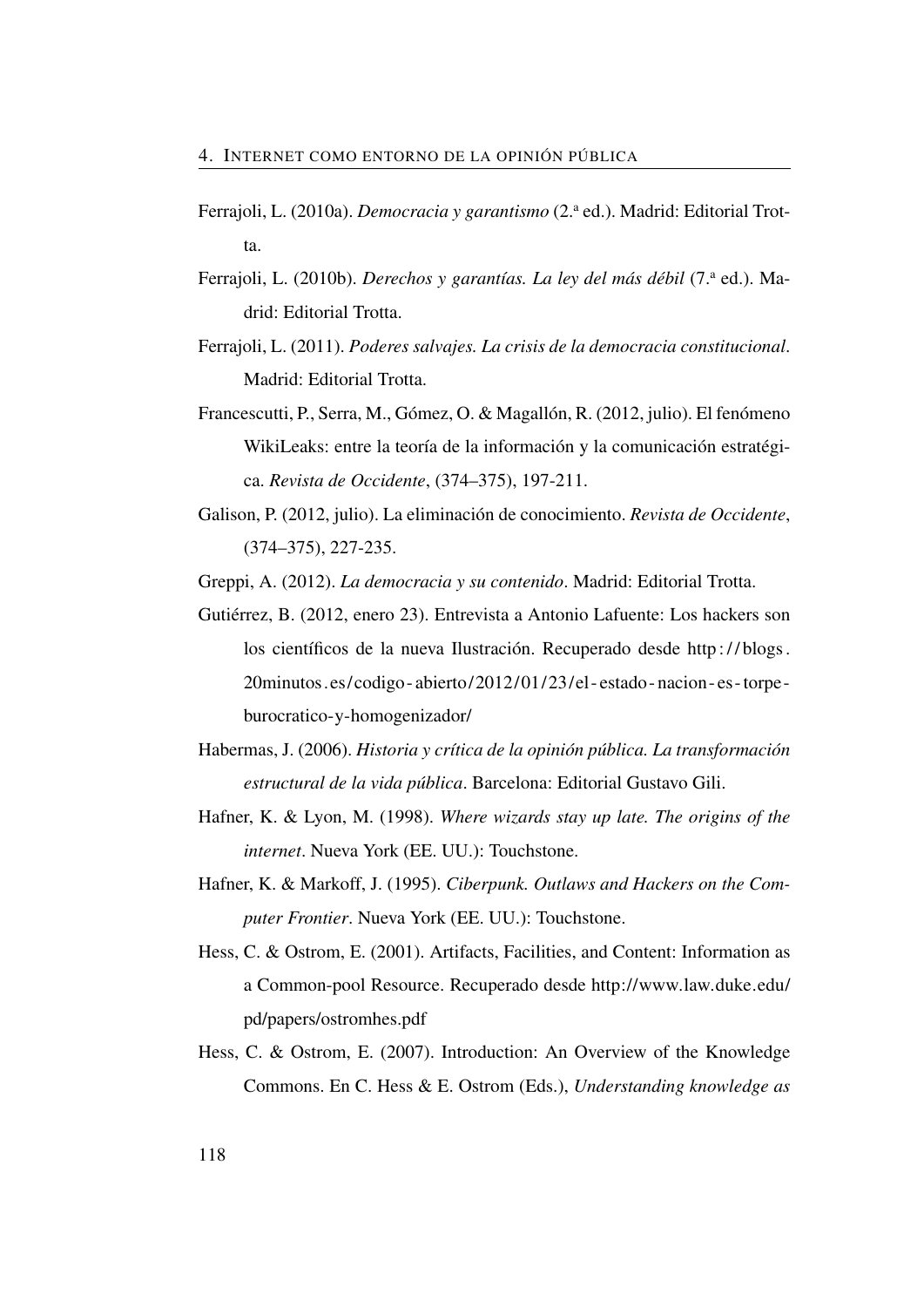*a commons. from theory to practice* (pp. 3-26). Massachusetts (EE. UU.): The MIT Press.

- Lafuente, A. (2007, noviembre). Los cuatro entornos del procomún. *Archipiélago. Cuadernos de Crítica de la Cultura*, (77–78), 15-22. Recuperado desde [http://digital.csic.es/bitstream/10261/2746/1/cuatro\\_entornos\\_](http://digital.csic.es/bitstream/10261/2746/1/cuatro_entornos_procomun.pdf) [procomun.pdf](http://digital.csic.es/bitstream/10261/2746/1/cuatro_entornos_procomun.pdf)
- Lafuente, A. & Pimentel, J. (2012). La construcción de un espacio público para la ciencia: escrituras y escenarios en la Ilustración española. En *Las dos orillas de la ciencia. la traza pública e imperial de la ilustración española* (pp. 145-186). Madrid: Marcial Pons.
- Lessig, L. (1999). *Code and other laws of cyberspace*. Nueva York (EE. UU.): Basic Books.
- Lessig, L. (2005). *Por una cultura libre. Cómo los grandes grupos de comunicación utilizan la tecnología y la ley para clausurar la cultura y la creatividad*. Madrid: Traficantes de Sueños.
- Levy, S. (2001). *Hackers. Heroes of the Computer Revolution*. Nueva York (EE. UU.): Penguin Books.
- Morozov, E. (2012). *El desengaño de internet*. Barcelona: Ediciones Destino.
- Nadal, H. & de la Cueva, J. (2012, julio 9–10). Redefiniendo la isegoría: open data ciudadanos. En A. Cerrillo i Martínez, M. Peguera, I. Peña-López, M. Pifarré de Moner & M. Vilasau Solana (Eds.), *Retos y oportunidades del entretenimiento en línea. Actas del VIII Congreso Internacional, Internet, Derecho y Política* (pp. 283-300). Universitat Oberta de Catalunya. Barcelona: UOC-Huygens Editorial. Recuperado desde [http://openaccess.uoc.](http://openaccess.uoc.edu/webapps/o2/bitstream/10609/15121/6/IDP_2012.pdf) [edu/webapps/o2/bitstream/10609/15121/6/IDP\\_2012.pdf](http://openaccess.uoc.edu/webapps/o2/bitstream/10609/15121/6/IDP_2012.pdf)
- ONU Organización de Naciones Unidas. Asamblea General. Consejo de Derechos Humanos, Sesión nº 17. (2011, mayo 16). Report of the Special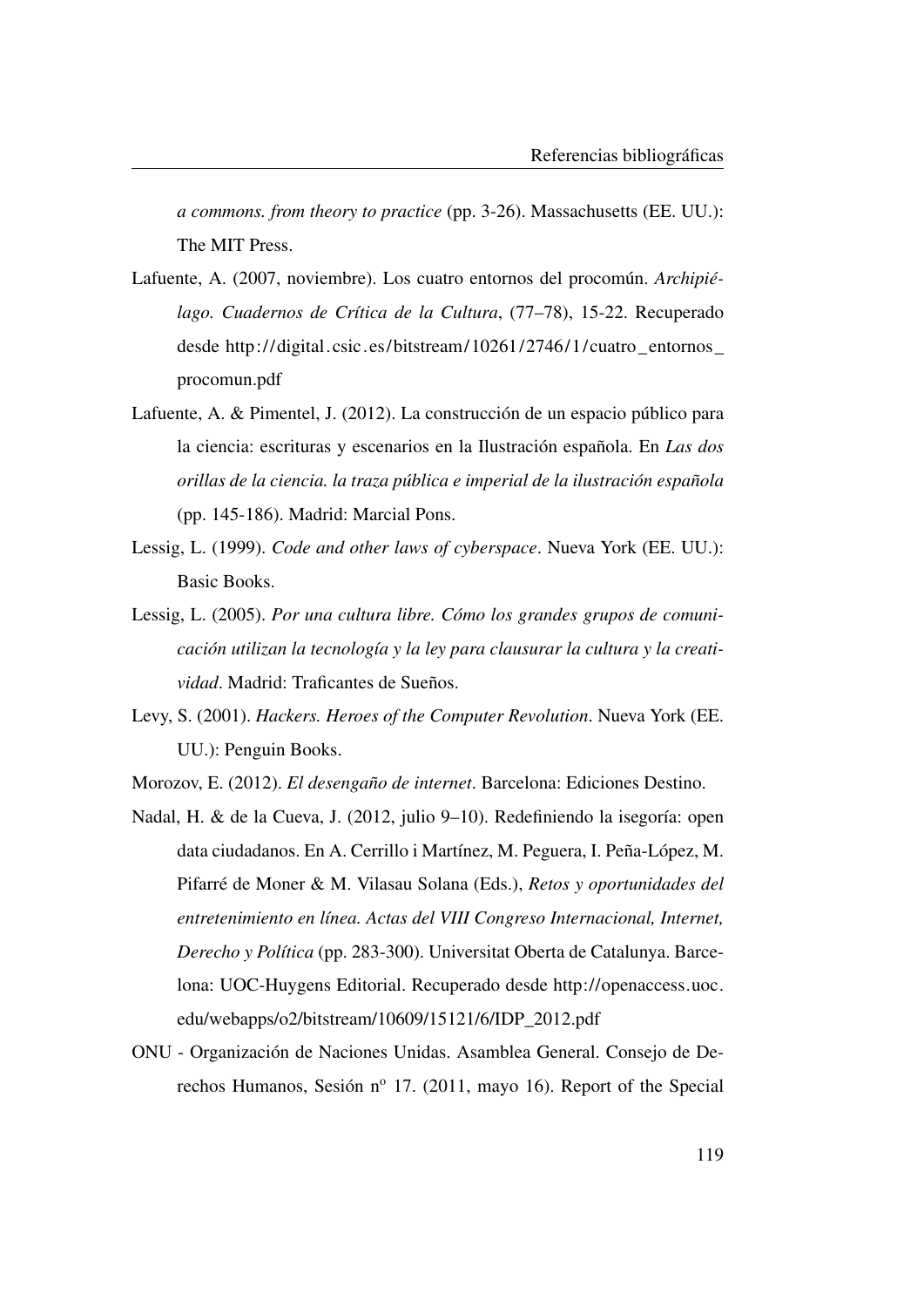Rapporteur on the promotion and protection of the right to freedom of opinion and expression, Frank La Rue. Recuperado desde [http://www2.](http://www2.ohchr.org/english/bodies/hrcouncil/docs/17session/a.hrc.17.27_en.pdf) [ohchr.org/english/bodies/hrcouncil/docs/17session/a.hrc.17.27\\_en.pdf](http://www2.ohchr.org/english/bodies/hrcouncil/docs/17session/a.hrc.17.27_en.pdf)

- Ortega, F. & Rodríguez, J. (2011). *El potlatch digital. Wikipedia y el triunfo del procomún y el conocimiento compartido*. Madrid: Cátedra.
- Ostrom, E. (2011). *El gobierno de los bienes comunes. La evolución de las instituciones de acción colectiva* (2.<sup>a</sup> ed.). México: Fondo de Cultura Económica.
- Otte, M. (2010). *El crash de la información. Los mecanismos de la desinformación cotidiana*. Barcelona: Editorial Ariel.
- Quintanilla, M. A. (2005). *Tecnología: un enfoque filosófico y otros ensayos de Filosofía de la tecnología*. México: Fondo de Cultura Económica.
- Raymond, E. S. (1999). *The Cathedral & The Bazaar*. Sebastopol (EE. UU.): O'Reilly. Recuperado desde [http://catb.org/~esr/writings/homesteading/](http://catb.org/~esr/writings/homesteading/cathedral-bazaar/index.html) [cathedral-bazaar/index.html](http://catb.org/~esr/writings/homesteading/cathedral-bazaar/index.html)
- Rheingold, H. (2004). *Multitudes inteligentes*. Barcelona: Gedisa Editorial.
- Rodríguez, A. (2010). *Arqueología de la palabra. Oralidad y escritura en el mundo antiguo.* Barcelona: Edicions Bellaterra.
- Romero, P. (2013, febrero 11). Ésta es la Comisión Sinde. Recuperado desde [http://www.elmundo.es/elmundo/2013/02/11/navegante/1360581254.](http://www.elmundo.es/elmundo/2013/02/11/navegante/1360581254.html) [html](http://www.elmundo.es/elmundo/2013/02/11/navegante/1360581254.html)
- Sartori, G. (2010). *Elementos de teoría política*. Madrid: Alianza Editorial.
- Sartori, G. (2011). *La política. Lógica y método en las ciencias sociales* (3.ª ed.). México: Fondo de Cultura Económica.

Sartori, G. (2012). *Homo videns* (9.ª ed.). Madrid: Taurus.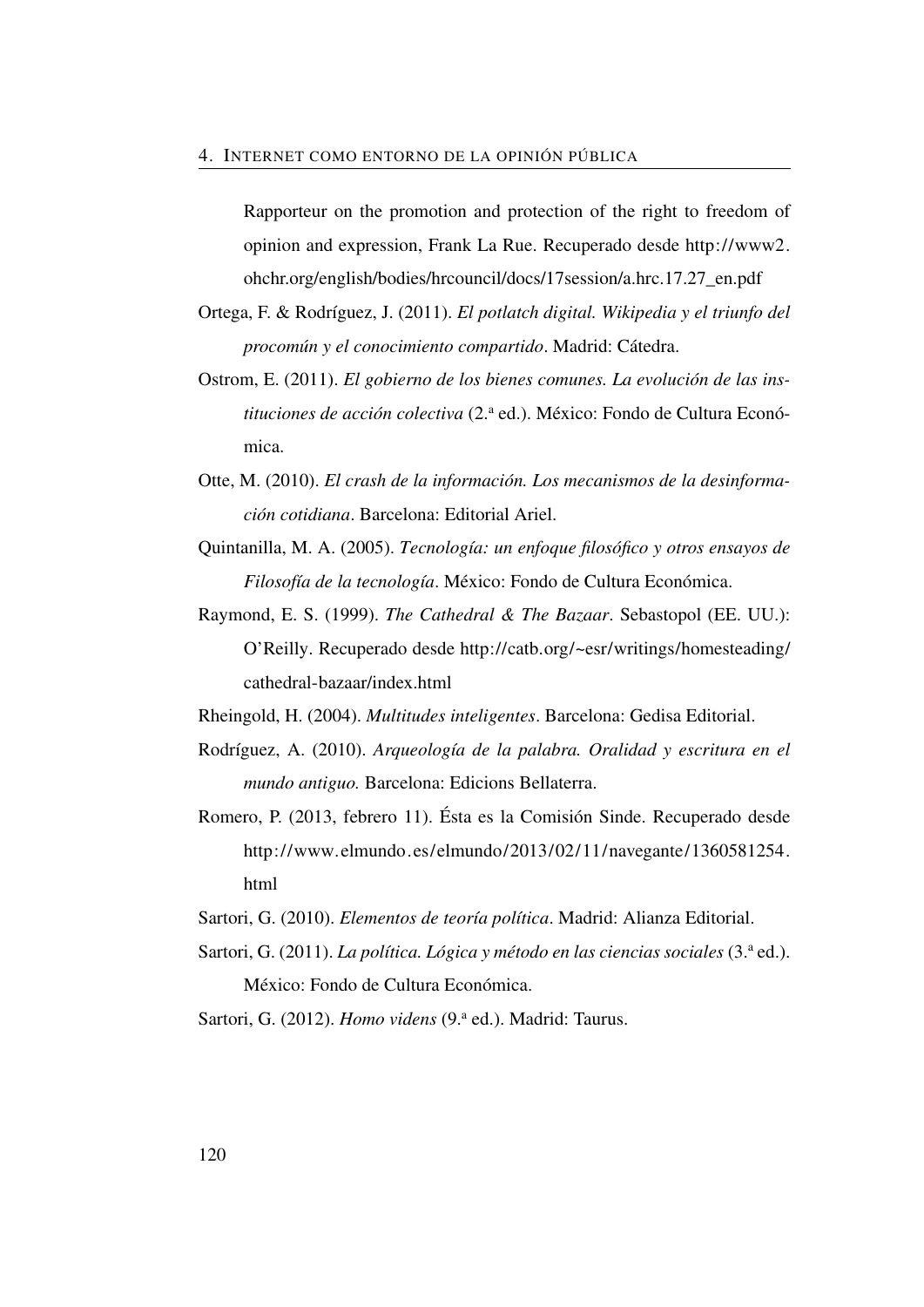- Shannon, C. (1948). A Mathematical Theory of Communication. *The Bell System. Technical Journal*, *27*, 379-423, 623-656. Recuperado desde [http :](http://www.mast.queensu.ca/~math474/shannon1948.pdf) [//www.mast.queensu.ca/~math474/shannon1948.pdf](http://www.mast.queensu.ca/~math474/shannon1948.pdf)
- Solum, L. B. & Chung, M. (2003, junio). The Layers Principle: Internet Architecture and the Law. *University of San Diego School of Law, Public Law and Legal Theory*, (Research Paper n. 55). Recuperado desde [http:](http://ssrn.com/abstract=416263) [//ssrn.com/abstract=416263](http://ssrn.com/abstract=416263)
- Sterling, B. (1992). *The Hacker Crackdown. Law and Disorder on the Electronic Frontier*. Nueva York (EE. UU.): Bantam Books.
- Vallespín, F. (2012). *La mentira os hará libres. Realidad y ficción en la democracia*. Barcelona: Galaxia Gutenberg.

Wallace, P. (2001). *La psicología de internet*. Barcelona: Paidós.

Winner, L. (2008). *La ballena y el reactor. Una búsqueda de los límites en la era de la alta tecnología*. Barcelona: Gedisa Editoria.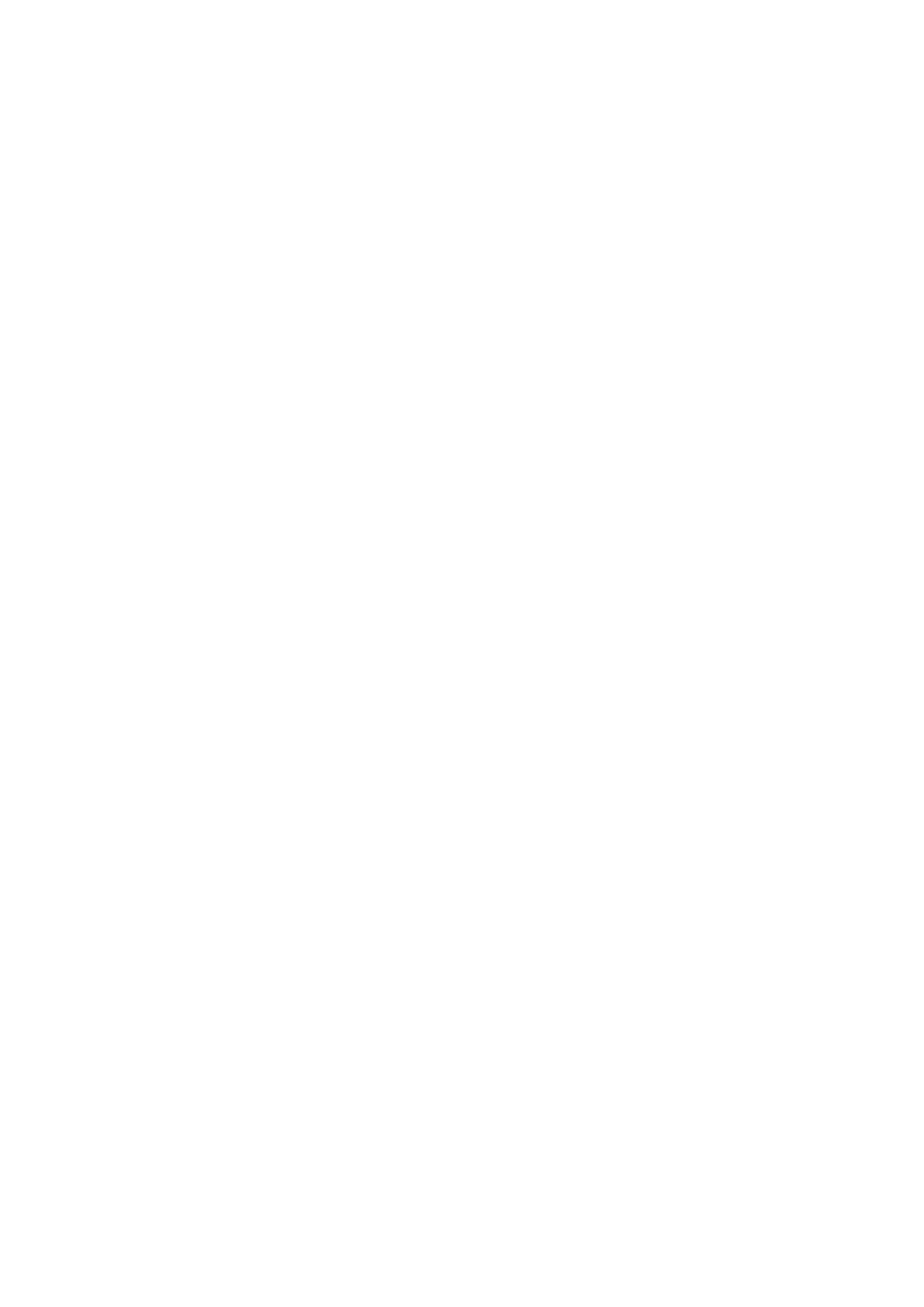### CAPÍTULO 5

# <span id="page-152-0"></span>EL NUEVO CANON A LAS UNIVERSIDADES: TRAS LA APROPIACIÓN DEL CANON DIGITAL PARA LAS COPIAS PRIVADAS, LA DEL *OPEN ACCESS*

#### Resumen

La actual reforma de la Ley de propiedad intelectual incorpora la novedad de la creación de un canon a las universidades, que supone la apropiación de obras licenciadas bajo *open access* y su administración en el ámbito de los campus virtuales por la entidad de gestión CEDRO. Se analiza un precedente normativo de la presente reforma legal, consistente en la regulación de la compensación por copia privada, que permitió a las entidades de gestión la apropiación durante años de dinero público. Dicho precedente tiene rasgos comunes con la actual reforma: el canon digital supuso la apropiación de lo público, mientras que el canon sobre las universidades representa la apropiación del procomún.

*Palabras clave:* CEDRO, Entidades de gestión, Propiedad intelectual, *Open access*, Conocimiento libre, Procomún.

### Abstract

The current reform of Spain's copyright law incorporates a new levy on universities that is related to open access to publications. It will be collected by the Spanish agency Cedro (Centro Español de Derechos Reprográficos) and the virtual campuses of universities will be required to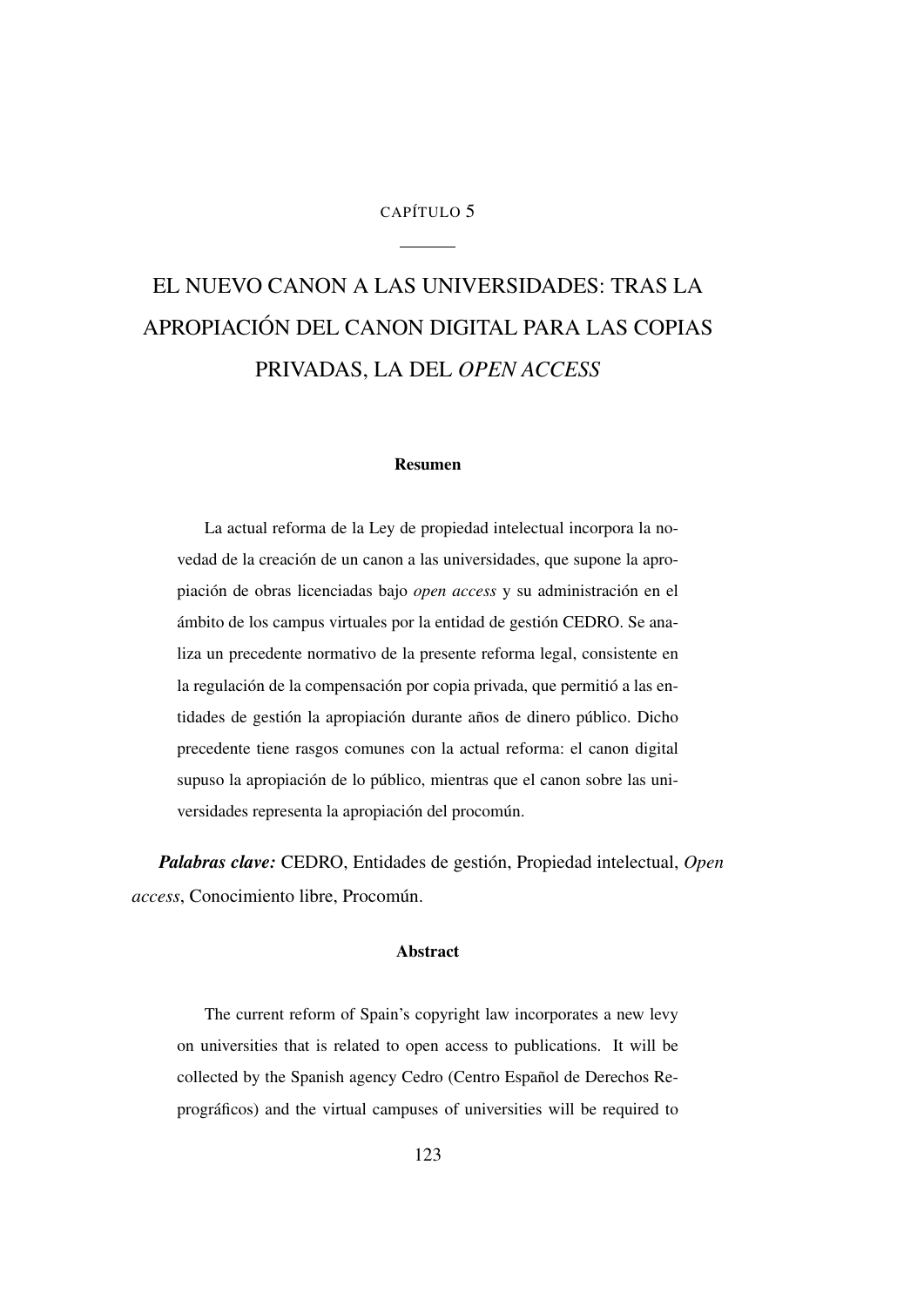comply. We analyze a regulatory precedent in Spain for this legal reform, which levied a tax on potential private photocopying (for personal or "fair" use). This precedent has common features with the current reform: the levy on private copying was an appropriation of public access to print information, while the levy on universities implies the appropriation of the digital commons.

*Keywords:* CEDRO, Collecting societies, Intellectual property, Open access, Free culture, Commons.

## 5.1. INTRODUCCIÓN

Las entidades de gestión de la propiedad intelectual fueron diseñadas como unas organizaciones con fines loables: defender a los autores de las obras de propiedad intelectual frente a los abusos que se podrían encontrar en el uso de sus obras, así como recaudar los derechos en aquellos supuestos en los que el autor así voluntariamente lo disponía o en que era inviable que pudiera hacerlo por sí solo. Sin embargo, su función hoy en día se halla sometida a una profunda crítica, a la que no son ajenas situaciones como las que se documentan en este artículo. Las entidades de gestión, apartándose de sus iniciales funciones, sirven en demasiadas ocasiones como mera cadena de transmisión de los intereses de terceros ajenos a los autores y se integran en la tríada perversa señalada por Ferrajoli [\(2010a,](#page-111-0) p. 271) de:

– Dinero para hacer política e información;

– Información para hacer dinero y política;

– Política para hacer dinero e información.

El proyecto de reforma del Texto Refundido de la Ley de Propiedad Intelectual (TRLPI) aprobado por el Consejo de Ministros el 14 de febrero de 2014 es un ejemplo perfecto de lo señalado por Ferrajoli pues contiene diseños lega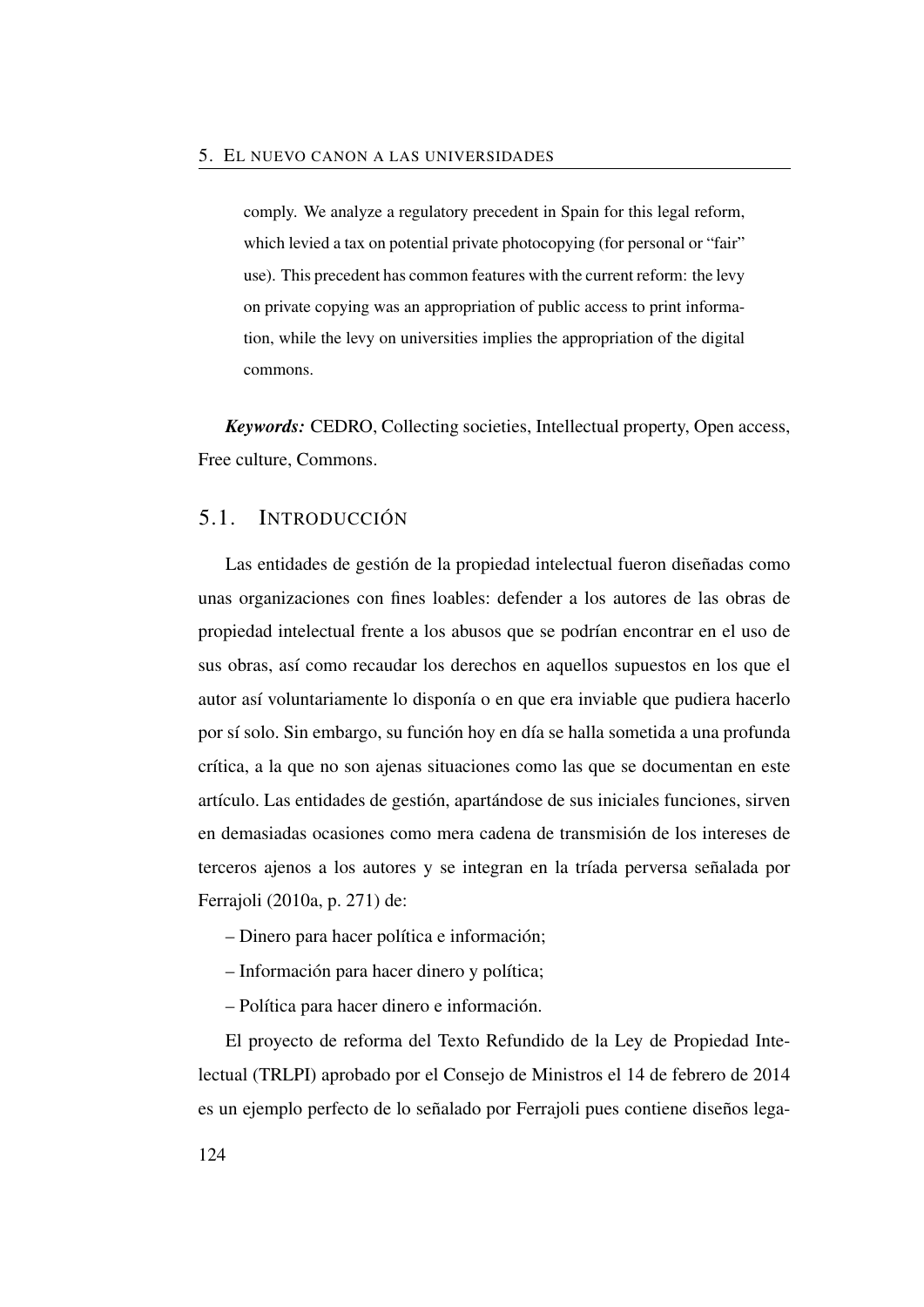les que suponen pagos, en especial a una de estas entidades, el Centro Español de Derechos Reprográficos (CEDRO), organización comandada por los grandes grupos editoriales que, a su vez, son los titulares de los medios de comunicación. La reforma legal diseña en su favor dos pagos:

– Uno, que no analizaremos, consistente en una tasa sobre los agregadores de noticias (cuyo objetivo principal es gravar el servicio de *Google News*);

– Otro pago generado mediante la creación de un nuevo canon a las universidades por el uso de obras en el campus virtual.

A lo largo de este artículo explicaremos el canon sobre las universidades pero, para comprender cómo se diseñan mecanismos apropiatorios, previamente analizaremos el caso de lo que mediáticamente se conoció como el *canon digital*. Su síntesis es que durante años tuvo vigencia en nuestro país una norma por la que se gravaba la actividad de almacenamiento y procesado de información de forma indiscriminada. La norma finalmente fue declarada contraria al Derecho europeo por lo que podría reclamarse la devolución de los pagos realizados hasta entonces. Sin embargo, para evitar estas reclamaciones por pagos indebidos, el Estado dictó el Real Decreto 1657/2012, de 7 de diciembre, señalando que *no procedía la devolución del importe abonado o repercutido* [. . . ] *satisfecho antes del 1 de enero de 2012*, convalidando de esta manera todos los pagos hechos durante años en concepto de canon.

Tras este primer supuesto de apropiación de lo público, analizaremos cómo en la reforma del TRLPI se diseña una apropiación del procomún, lo que es de todos y no es de nadie (Lafuente en Gutiérrez, [2012\)](#page-147-0). Para ejecutar esta segunda apropiación, el proyecto de reforma del TRLPI estipula la expropiación al autor de su derecho a decidir si entrega su obra a movimientos como el *open access*[1](#page-154-0) , obligándose a que la gestión de estas obras en los campus virtuales se realice en

<span id="page-154-0"></span><sup>1</sup>Sobre el *open access*, *vid*. Ariño [\(2009\)](#page-48-0), Lafuente y Alonso [\(2011,](#page-51-0) pp. 193–206), Lafuente et al. [\(2013,](#page-52-0) pp. 19–69).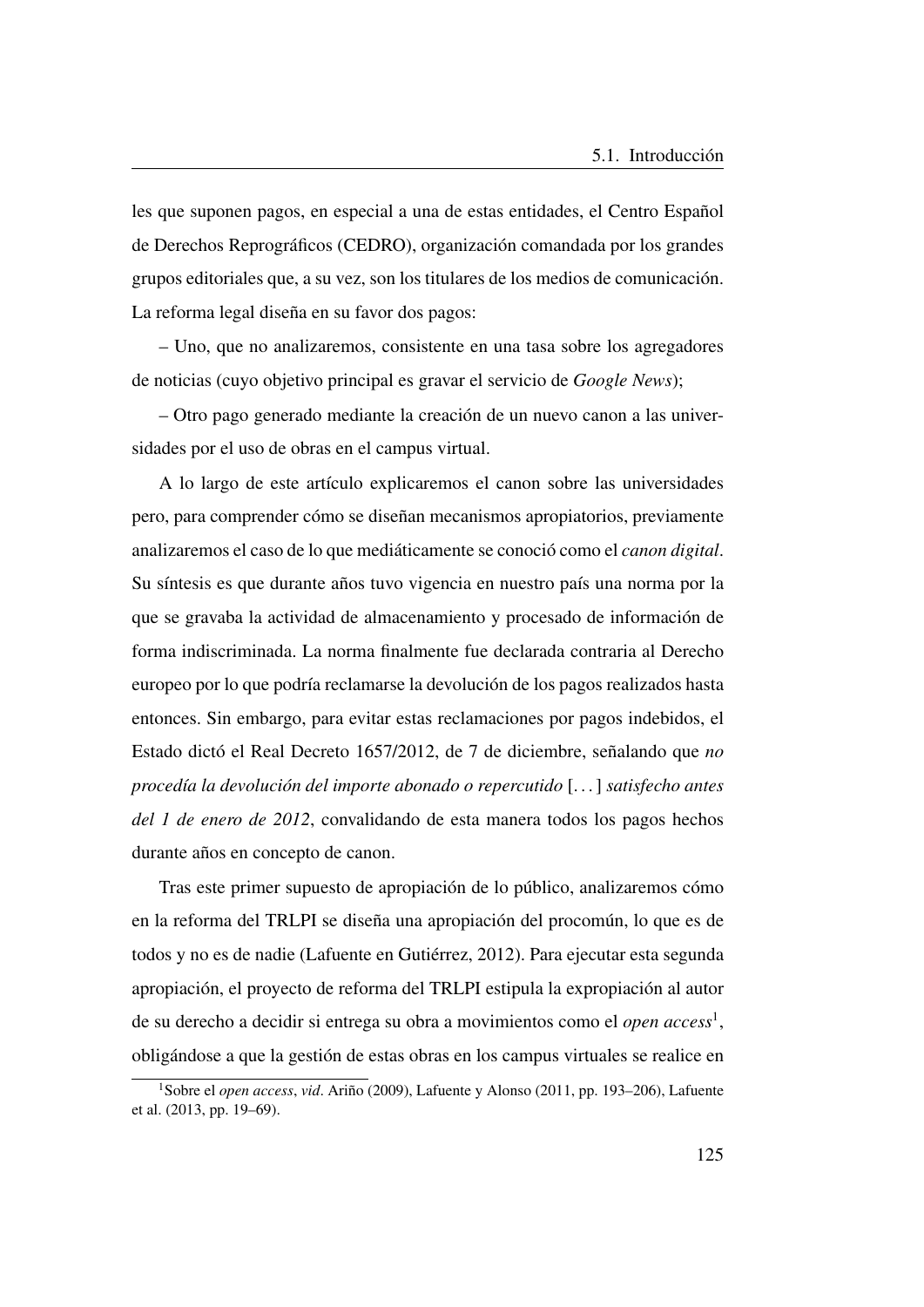exclusiva por una entidad de gestión, quien dispone de potestad unilateral para fijar las tarifas. Si bien quedan los trámites parlamentarios hasta que el proyecto sea ley, cualquiera que fuera el resultado final la voluntad del ejecutivo ya ha quedado reflejada.

## 5.2. APROPIÁNDOSE DE LO PÚBLICO: EL CANON DIGITAL

El 21 de octubre de 2010 el [TJUE](#page-27-0) dictó la sentencia del caso Padawan contra la [SGAE.](#page-26-0) El [TJUE](#page-27-0) resolvía lo que mediáticamente se conoció como el *canon digital*[2](#page-155-0) , consistente en un sobreprecio que se aplicaba a todos los equipos, aparatos y materiales que se vendían en nuestro país susceptibles de usarse para hacer copias de obras intelectuales. Los importadores y fabricantes de estos objetos satisfacían este sobreprecio a las entidades de gestión de la propiedad intelectual, quienes lo repartirían entre sus socios para así compensar a los autores, editores y productores por las ventas que se podían perder de sus obras debido a las copias privadas realizadas por los usuarios de tales equipos, aparatos y materiales. Se trataba de un sobreprecio en cadena: los importadores y fabricantes se lo repercutían a los mayoristas, éstos a los minoristas y éstos al usuario final.

La sentencia del [TJUE](#page-27-0) decretaba que el artículo 25 de nuestro [TRLPI](#page-27-1) no era conforme con el artículo 5, apartado 2, letra b) de la Directiva 2001/29/CE del Parlamento Europeo y del Consejo, de 22 de mayo de 2001. A esta situación se llegó debido a que, cuando se promulgó el [TRLPI](#page-27-1) (12 de abril de 1996), era una época en la que las tecnologías de registro utilizaban soportes variados, gravándose con canon aquellos cuyo uso estaba prácticamente predeterminado para copiar obras intelectuales. Sin embargo, cuando posteriormente se produjo una confluencia mayoritaria del sistema de registro en el formato digital, la aplicación literal de nuestra regulación legal generó que la actividad cotidiana de

<span id="page-155-0"></span><sup>2</sup>Vid. AEVAL [\(2008\)](#page-165-0) y CNC [\(2009\)](#page-110-0).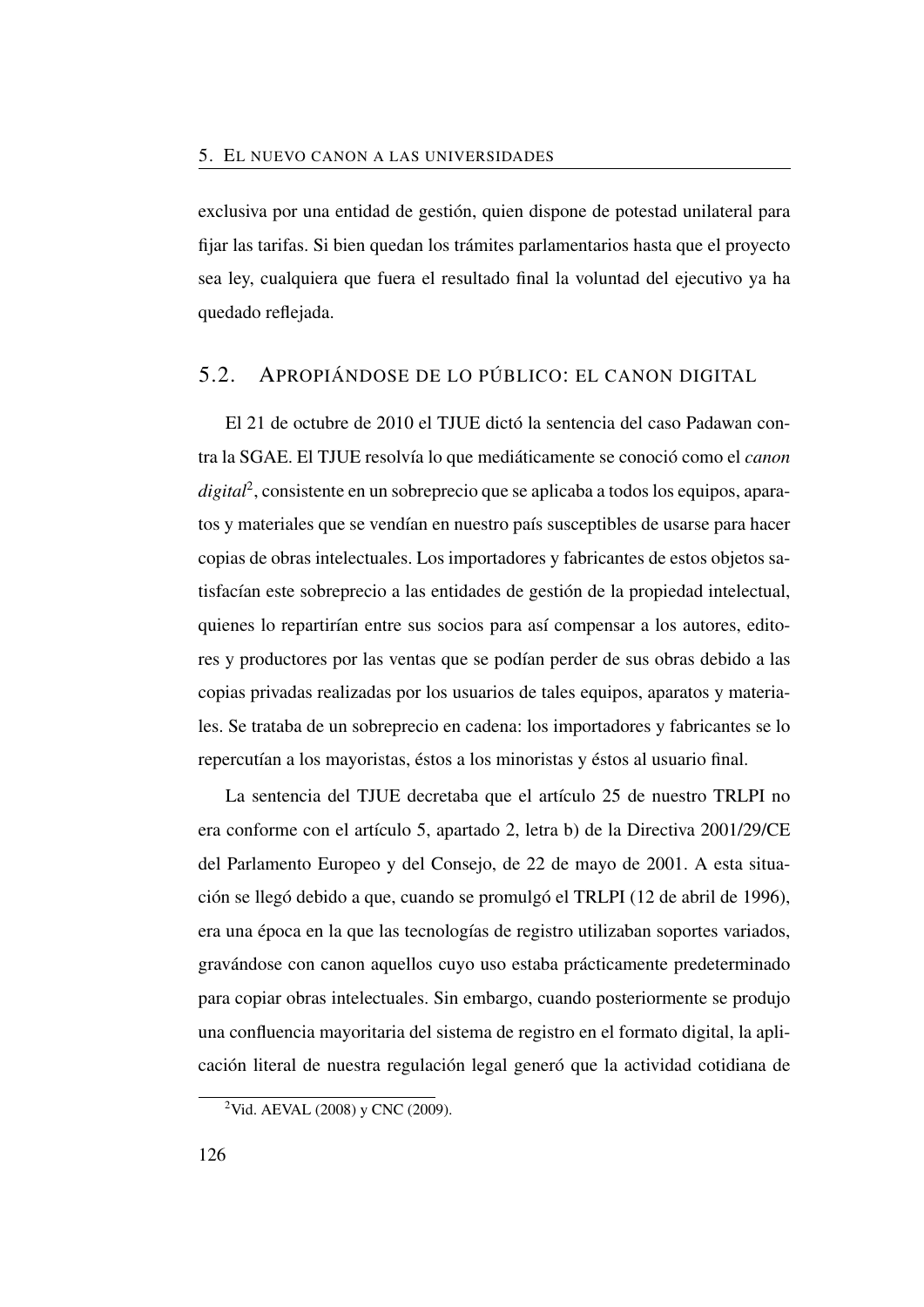almacenar información devengase un canon en favor de las entidades de gestión.

De esta manera sobrevenida se produjeron situaciones tan insólitas como que las grabaciones de los juicios orales en la jurisdicción civil, obligatorios en soporte videográfico conforme los artículos 147 y 187 de la Ley de Enjuiciamiento Civil, estuviesen tasadas con el canon. Las administraciones públicas, que son las que más soporte de información utilizan, fueron las grandes perjudicadas, hallándose sometida toda su actividad a un canon en favor de las entidades de gestión que, no olvidemos, se trata de asociaciones privadas. Las compras que las administraciones públicas realizaban de equipos, aparatos y materiales nun-ca estuvieron exentas de canon<sup>[3](#page-156-0)</sup>, que se repercutía por parte de los proveedores al Estado de la misma manera que lo repercutían a cualquier otro cliente. Esta situación se vio obligada a cambiar cuando el [TJUE](#page-27-0) dictaminó (STJUE, 21 octubre 2010) que *la aplicación indiscriminada del canon por copia privada, en particular en relación con equipos, aparatos y soportes de reproducción digital que no se hayan puesto a disposición de usuarios privados y que estén manifiestamente reservados a usos distintos a la realización de copias privadas, no resulta conforme con la Directiva 2001/29*. El [TJUE](#page-27-0) establecía así que si los equipos, aparatos y soportes no se utilizaban para el ejercicio de la copia privada, no debían hallarse gravados. Como resultaba lógico, se eximía del canon a los objetos destinados a las actividades de empresas, administraciones públicas y profesionales.

La sentencia del caso Padawan afectó gravemente a las entidades de gestión de los derechos de propiedad intelectual de nuestro país, que vieron mermados

<span id="page-156-0"></span><sup>&</sup>lt;sup>3</sup>Ello a pesar de que se le solicitó en dos ocasiones al Ministerio de Cultura, que tenía potestad reglamentaria para excluir a quien tuviera por conveniente. La primera de ellas, en fecha 19 de noviembre de 2003 por el autor de este artículo y la segunda en fecha 24 de febrero de 2004 por parte de la Junta de Delegados de la Facultad de Informática de la Universidad Politécnica de Madrid, dado que los alumnos encontraban gravados los soportes en los que debían presentar los trabajos a sus profesores. *Vid*. [http://derecho-internet.org/node/245.](http://derecho-internet.org/node/245)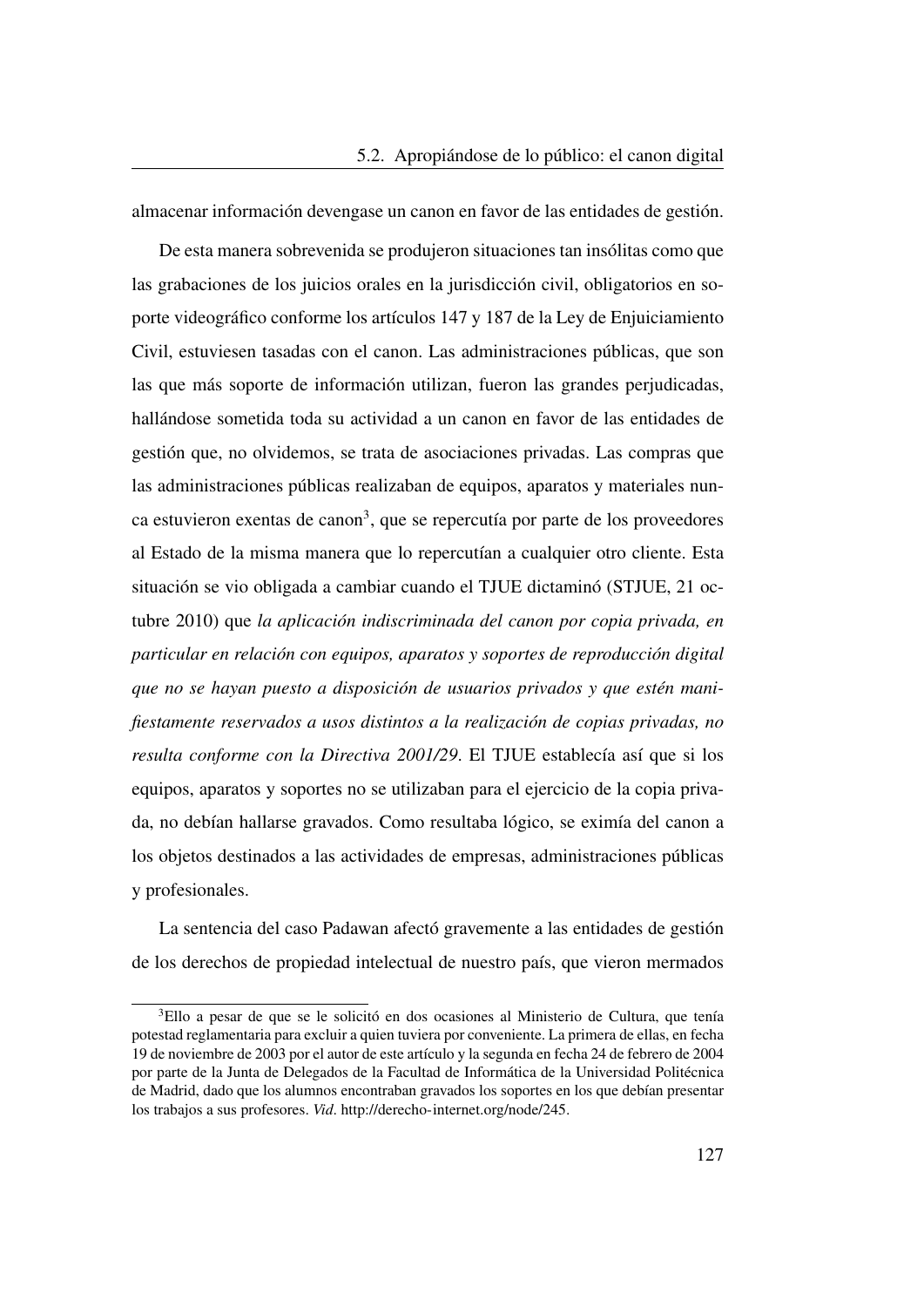sustancialmente sus ingresos. Las palabras de Juan Mollá, presidente entonces de [CEDRO,](#page-25-0) fueron las siguientes (CEDRO, [2011,](#page-167-0) p. 9):

A finales de año la Junta Directiva de la Entidad decidió suspender temporalmente la mayoría de las actividades incluidas en la función social de CEDRO. Esta decisión se debió a una medida de cautela por la incertidumbre que se plantea en la evolución de la recaudación de las cantidades de copia privada que sirven para financiar esta función de nuestra Entidad, tras la sentencia del Tribunal Europeo de Justicia sobre copia privada (conocida como «caso Padawan»).

Los efectos de la sentencia no fueron inmediatos: todavía se tardó dos años en adaptar la legislación estatal a lo dispuesto por el [TJUE.](#page-27-0) La modificación se llevó a cabo en dos etapas: en la primera de ellas se dispuso la derogación del canon (Real Decreto 20/2011, de 30 de diciembre, Disposición Adicional décima), disponiéndose que *el procedimiento de pago a los perceptores de la compensación equitativa por copia privada se establecería reglamentariamente por el Gobierno con cargo a los Presupuestos Generales del Estado*. Una vez suprimida la compensación por copia privada se procedió a regular el sistema de pago a cargo del Estado, lo que se realizó mediante el Real Decreto 1657/2012, de 7 de diciembre, que dispuso que la cuantía del canon se determinaría *mediante Orden del Ministro de Educación, Cultura y Deporte*. En aplicación de esta disposición se dictó la Orden ECD/2128/2013, de 14 de noviembre, en la que se dispuso que el importe del canon para el ejercicio 2012 sería de 8.636.728,09 euros.

La tardanza en adaptar nuestra legislación a la sentencia del caso Padawan (desde el 21 de octubre de 2010, fecha de la sentencia, hasta el Real Decreto 20/2011, de 30 de diciembre) tuvo un efecto directo en los ingresos de las entidades de gestión ya que les permitió un año más de este concepto, lo que se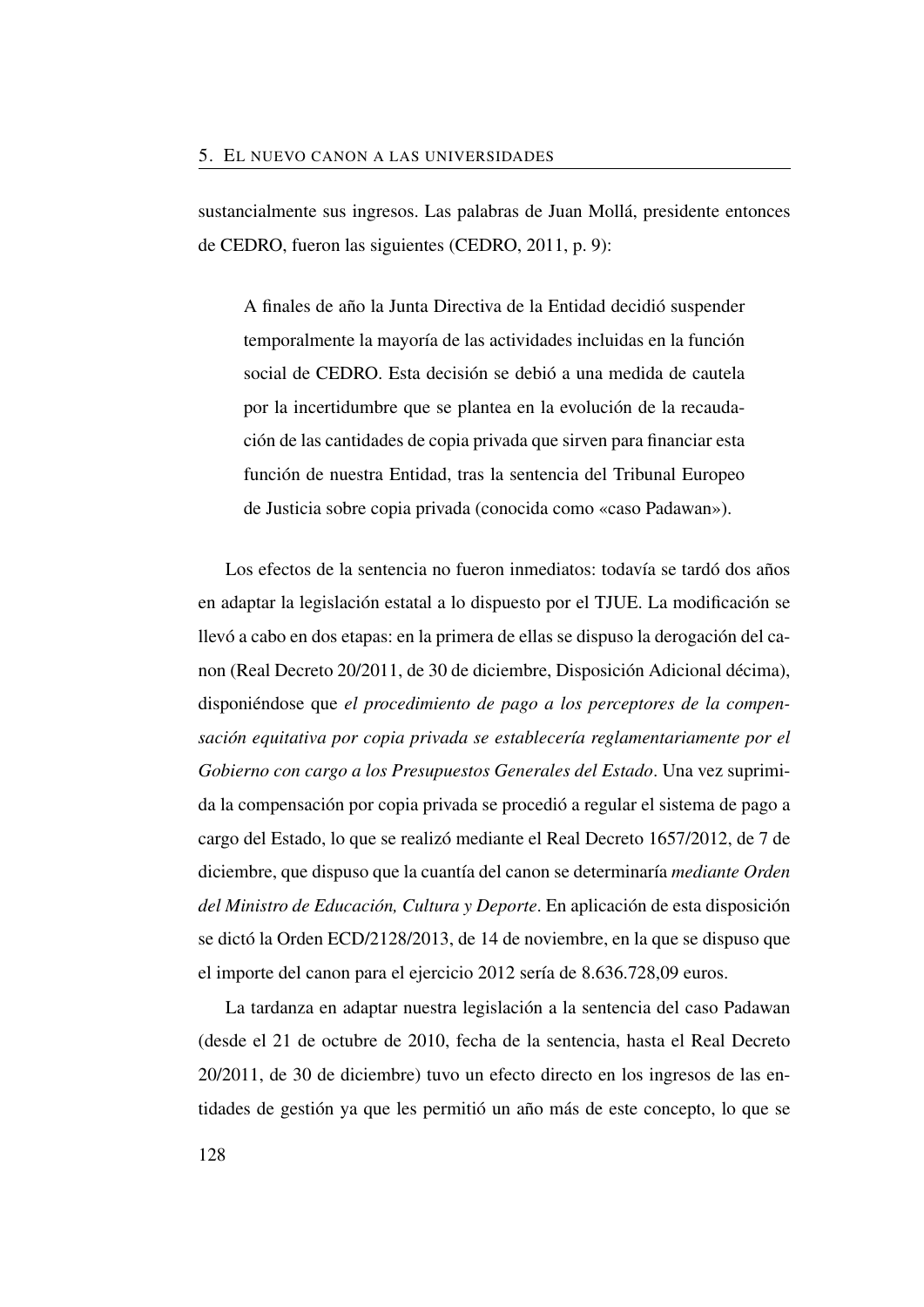aprecia claramente en el siguiente cuadro de facturación por copia privada de las entidades de gestión en los ejercicios de 2009 a 2012:

| Entidad      | 2009                        | 2010                        | 2011                       | 2012                    |
|--------------|-----------------------------|-----------------------------|----------------------------|-------------------------|
| <b>CEDRO</b> | 21.981.801 <sup>4</sup>     | 19.923.2315                 | 19.292.3396                | 4.891.2607              |
| <b>DAMA</b>  | 190.8748                    | 252.8809                    | 219.03310                  | $28.356^{11}$           |
| <b>SGAE</b>  | 27.677.000 <sup>12</sup>    | 28.156.000 <sup>13</sup>    | 20.247.000 <sup>14</sup>   | 4.231.000 <sup>15</sup> |
| <b>VEGAP</b> | 3.412.098 <sup>16</sup>     | 2.787.57217                 | 2.833.494 <sup>18</sup>    | 789.55319               |
| AIE          | 8.978.970 <sup>20</sup>     | 9.395.534,49 <sup>21</sup>  | $7.611.750^{22}$           | 1.552.470 <sup>23</sup> |
| <b>AISGE</b> | 11.898.934,73 <sup>24</sup> | 12.756.031,41 <sup>25</sup> | 8.436.286,92 <sup>26</sup> | $1.102.281,71^{27}$     |
| <b>AGEDI</b> | 6.498.300 <sup>28</sup>     | $6.198.400^{29}$            | 5.295.600 <sup>30</sup>    | $1.634.700^{31}$        |
| <b>EGEDA</b> | Sin datos                   | Sin datos                   | Sin datos                  | Sin datos               |
| Total        | 80.637.977,73               | 79.469.648,90               | 63.935.502,92              | 14.229.620,71           |

<span id="page-158-0"></span><sup>4</sup>CEDRO [\(2010,](#page-167-1) pp. 20–21).

<sup>5</sup>CEDRO [\(2011,](#page-167-0) p. 21).

<sup>6</sup>CEDRO [\(2012,](#page-167-2) p. 81).

- <sup>7</sup>CEDRO [\(2013,](#page-167-3) p. 66).
- <sup>8</sup>DAMA [\(2011,](#page-168-0) p. 23)
- <sup>9</sup>DAMA [\(2011,](#page-168-0) p. 23)
- <sup>10</sup>DAMA [\(2012,](#page-168-1) p. 20)
- <sup>11</sup>DAMA [\(2013,](#page-168-2) p. 20)
- <sup>12</sup>SGAE [\(2010,](#page-169-0) p. 93)
- <sup>13</sup>SGAE [\(2011,](#page-169-1) p. 97)
- <sup>14</sup>SGAE [\(2012,](#page-169-2) p. 41)
- ${}^{15}$ SGAE [\(2013,](#page-170-0) p. 41)

<sup>16</sup>VEGAP [\(2010,](#page-170-1) p. 7). Se trata de la suma de las dos cantidades que aparecen en concepto de copia privada: reprográfica (3.259.801) y audiovisual (152.297).

<sup>17</sup>VEGAP [\(2011,](#page-170-2) p. 7). Se trata de la suma de las dos cantidades que aparecen en concepto de copia privada: reprográfica (2.579.754 ) y audiovisual (207.818).

<sup>18</sup>VEGAP [\(2012,](#page-170-3) p. 7). Se trata de la suma de las dos cantidades que aparecen en concepto

de copia privada: reprográfica (2.519.320) y audiovisual (314.174).

<sup>19</sup>VEGAP [\(2013,](#page-170-4) p. 7). Se trata de la suma de las dos cantidades que aparecen en concepto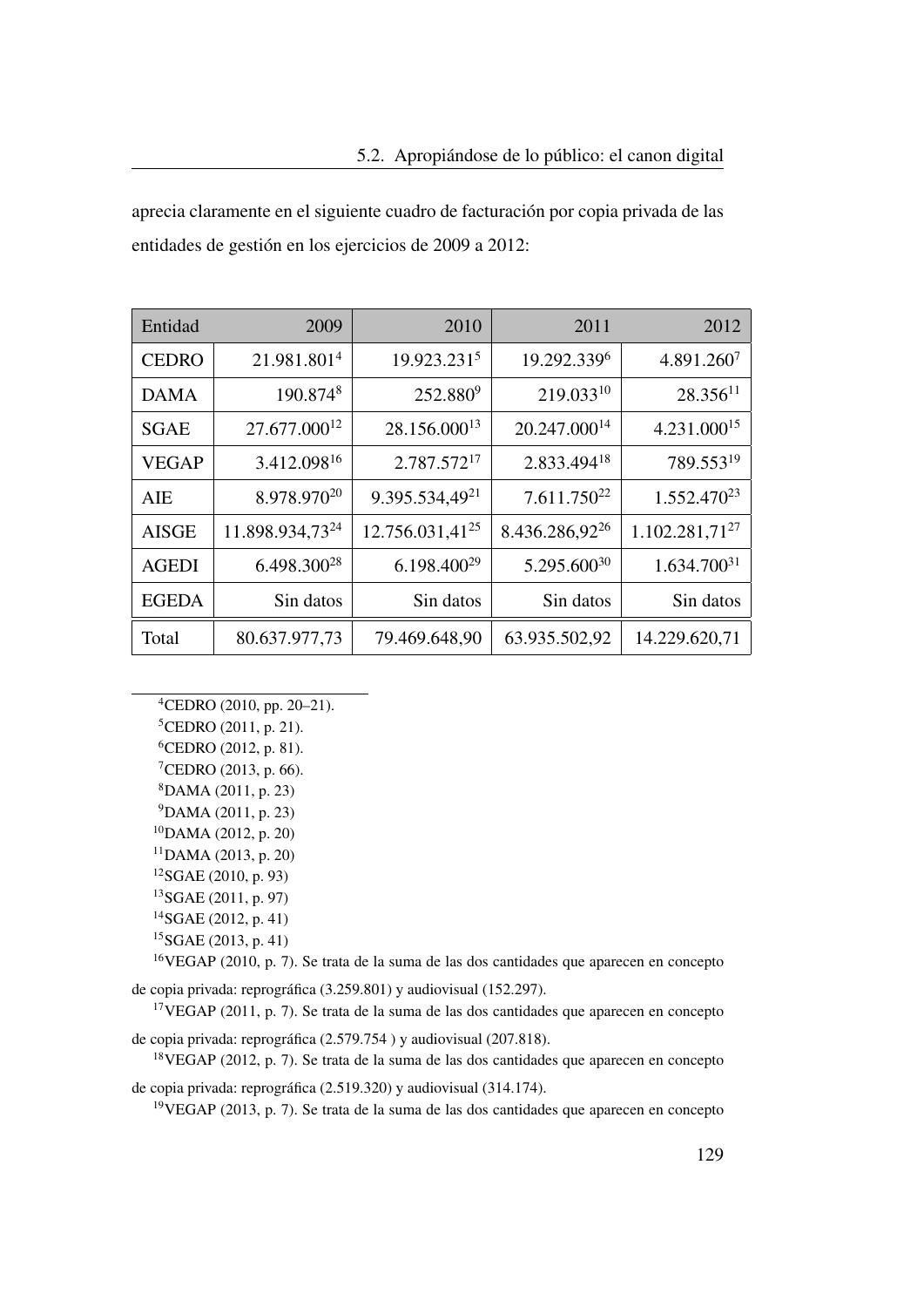No contentas con esta situación, las entidades de gestión interpusieron dos clases de acciones legales: e primer lugar, denunciaron al Estado español ante la Comisión Europea en agosto de 2012 por, según ellas, contravenir el Derecho europeo sobre copia privada (AIE, [2013,](#page-166-0) p. 94; AISGE, [2012,](#page-166-1) p. 9; CEDRO, [2013,](#page-167-3) p. 32; DAMA, [2013,](#page-168-2) p. 7; EGEDA, [2013,](#page-169-3) p. 19 y VEGAP, [2013,](#page-170-4) pp. 13–15) y, en segundo lugar, presentaron dos demandas de responsabilidad patrimonial del Estado por los ejercicios 2011 y 2012 (CEDRO, [2013,](#page-167-3) p. 32; DAMA, [2013,](#page-168-2) p. 7; EGEDA, [2013,](#page-169-3) p. 20, y VEGAP, [2013,](#page-170-4) pp. 14–15). Se desconocen los resultados de estas acciones pero es relevante señalar que si bien a las entidades de gestión no parece satisfacerles un sistema de pago directo a cargo de los presupuestos generales del Estado, sin embargo nunca se quejaron del pago indirecto que suponía un sobreprecio a toda la actividad estatal, autonómica, local, empresarial y profesional.

Por su parte, el Estado blindó a las entidades de gestión: si la normativa estatal era contraria a la europea, ello implicaba que durante años se había estado pagando un importe contrario a la ley que podría ser solicitado por quienes lo hubieran satisfecho. Para evitar que esto sucediera, en la Disposición transitoria primera del mencionado Real Decreto 1657/2012, de 7 de diciembre, se

 $^{21}$ AIE [\(2011,](#page-166-3) p. 118)  $^{22}$ AIE [\(2012,](#page-166-4) p. 124)  $^{23}$ AIE [\(2013,](#page-166-0) p. 97) AISGE [\(2010,](#page-166-5) p. 25) AISGE [\(2011,](#page-166-6) p. 25) AISGE [\(2012,](#page-166-7) p. 26) AISGE [\(2012,](#page-166-1) p. 22) AGEDI [\(2010,](#page-165-1) p. 8)  $^{29}$ AGEDI [\(2011,](#page-165-2) p. 8) AGEDI [\(2012,](#page-165-3) p. 8) AGEDI [\(2013,](#page-166-8) p. 8)

de copia privada: reprográfica (658.540) y audiovisual (131.013).

 $^{20}$ AIE [\(2010,](#page-166-2) p. 94). Se trata de la suma de las dos cantidades que aparecen en concepto de copia privada: de fonogramas (5.983,77) y de grabaciones audiovisuales (2.995,20).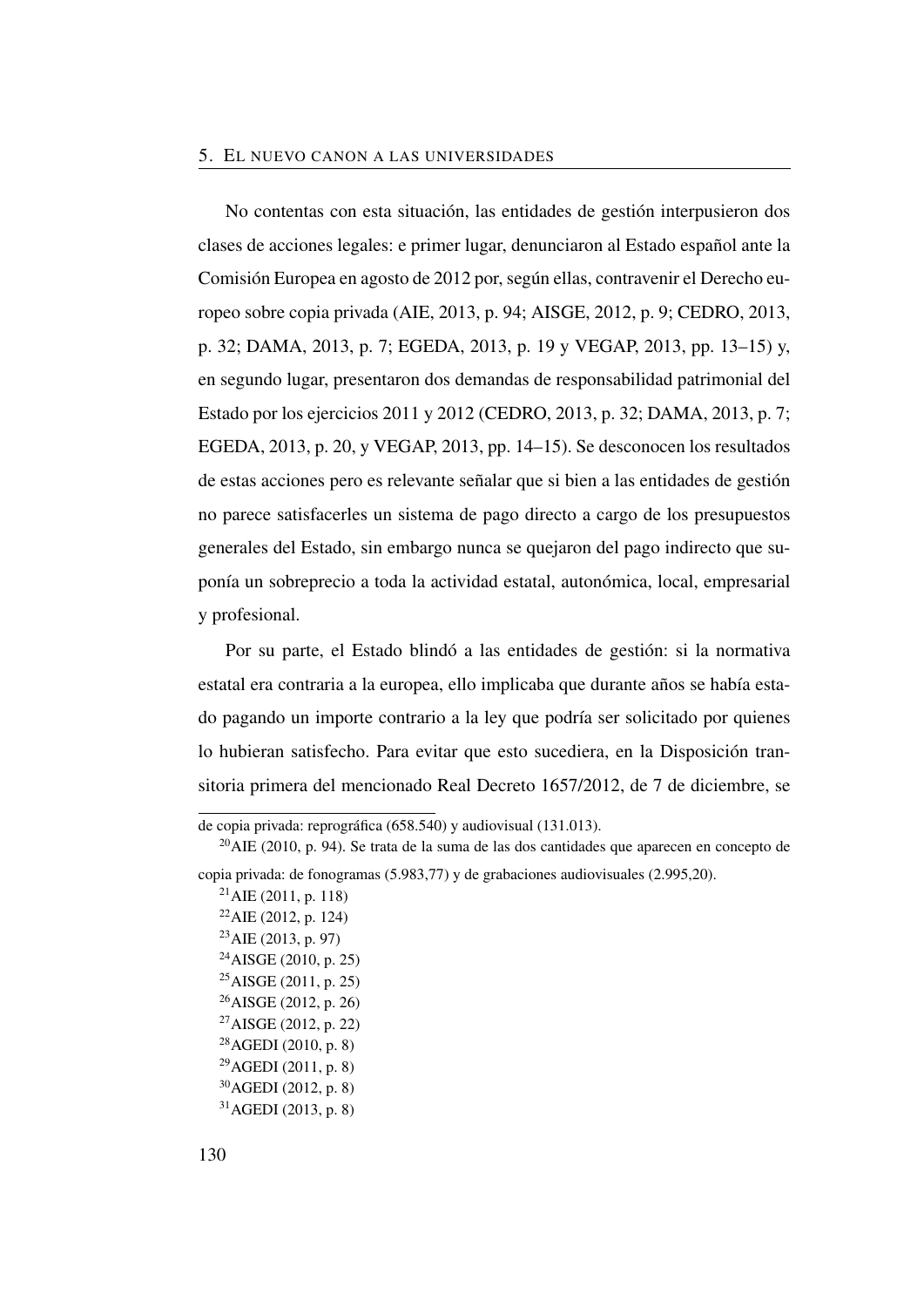establecía que *se entenderá que no procede la devolución del importe abonado o repercutido por la aplicación del régimen de compensación equitativa por copia privada a los fabricantes, distribuidores, mayoristas o minoristas y compradores finales que lo hubieran satisfecho antes del 1 de enero de 2012*. Evitando la posibilidad de reclamación de lo indebidamente pagado se consumaba la apropiación de lo público bajo la apariencia del pago de derechos de autor y convalidando lo que en la práctica fue una póliza sobre el papel del siglo XXI, el soporte digital, pagadera por todos en favor de unas asociaciones privadas.

## 5.3. APROPIÁNDOSE DEL PROCOMÚN: EL *open access*

Ante esta situación de crisis, [CEDRO](#page-25-0) apuntó nuevamente al Estado como fuente de ingresos. Ya en la Memoria del ejercicio 2010 señaló sus intenciones (CEDRO, [2011,](#page-167-0) p. 29):

Desde hace varios años, [CEDRO](#page-25-0) está tratando de que la Administración y el sector educativo en todos sus niveles, enseñanza reglada preuniversitaria y universitaria, remuneren a los autores y editores por la reutilización de los contenidos de sus obras a través de las licencias de nuestra Entidad.

A día de hoy prácticamente ningún ministerio ni organismo público de carácter autonómico o local cuenta con licencia de CEDRO. Este hecho se ha puesto en conocimiento de forma sistemática a las autoridades competentes sin que se haya obtenido respuesta definitiva por su parte. En el 2009 se envió al Ministerio de Presidencia una propuesta de regularización global que, a día de hoy, no ha sido contestada.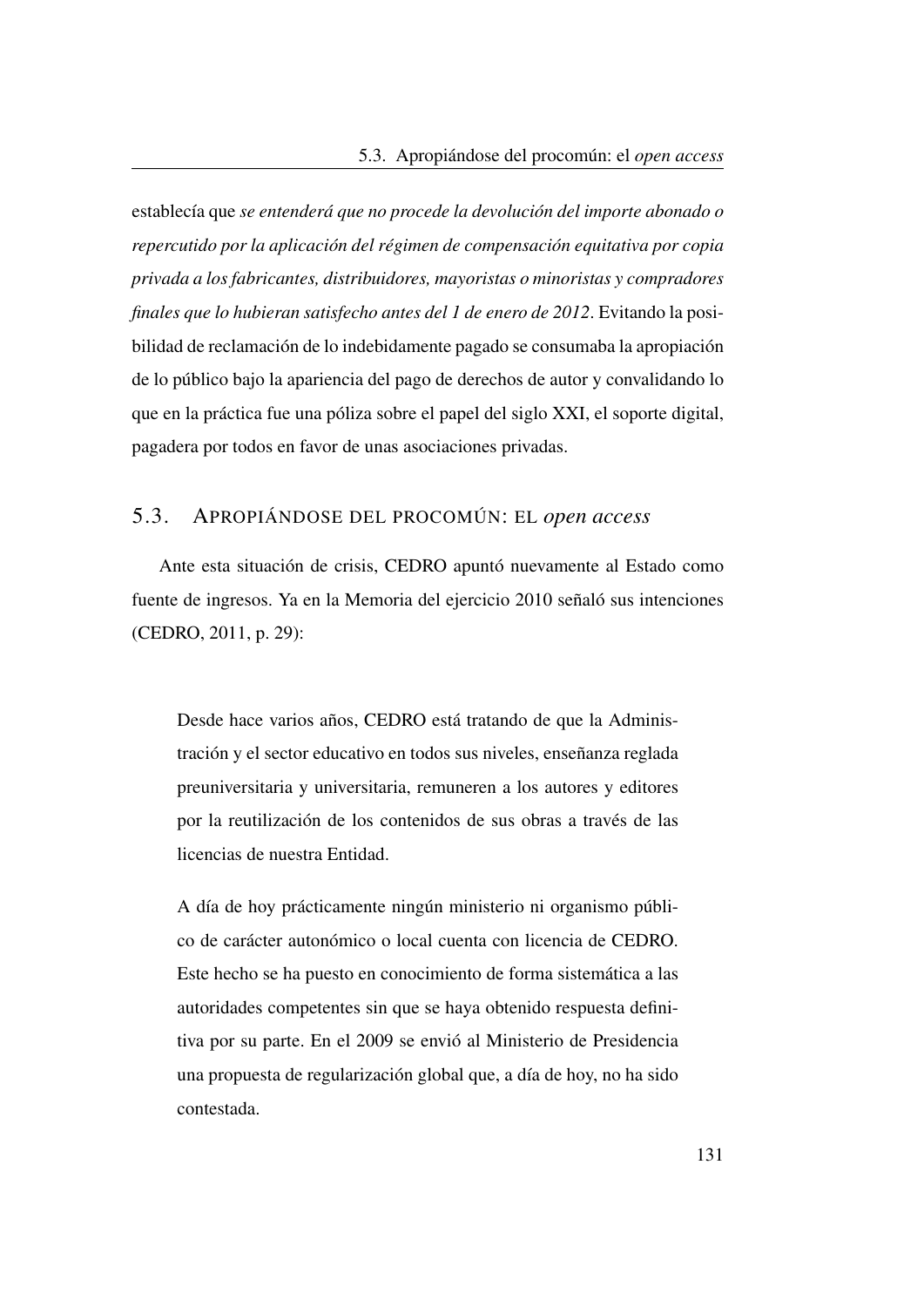En igual sentido se expresaba la memoria del año 2011 (CEDRO, [2011,](#page-167-0) p. 35), sin que conste ya en la memoria del año 2012 referencia alguna a *ministerios, organismos públicos de carácter autonómico o local*, a la necesidad de estos órganos de obtener licencia concedida por [CEDRO,](#page-25-0) ni a respuesta alguna o silencio del Ministerio de la Presidencia. Sin embargo sí constan las referencias a los tres procedimientos judiciales que [CEDRO](#page-25-0) interpuso contra las universidades Autónoma de Barcelona, de Barcelona y Carlos III de Madrid (CEDRO, [2012,](#page-167-2) p. 23) y que supusieron la excusa para la siguiente etapa de apropiación: la *apropiación del procomún* mediante el canon sobre el *open access*.

El 22 de marzo de 2013 se publicó el anteproyecto de reforma del [TRLPI.](#page-27-1) En el mismo se abordaba la creación de un canon a las universidades por el uso de obras en el campus virtual. En los procedimientos que [CEDRO](#page-25-0) había interpuesto contra las universidades se habían demostrado tres circunstancias: [CEDRO](#page-25-0) decía representar del orden de unos 20.000 socios, mientras que las universidades en su conjunto cuentan con 130.000 docentes e investigadores; [CEDRO](#page-25-0) mantenía que representaba los derechos de unos 4 millones de obras, mientras que en Worldcat existen registros de unos 300 millones y, por último, [CEDRO](#page-25-0) no practicó ninguna prueba sobre la encomienda de gestión de los derechos de los autores o traductores en lo referente a *copias y puesta a disposición digital* de las obras literarias.

El centro de los litigios consistía en saber quién es el responsable de que determinados profesores pusieran a disposición de sus alumnos textos digitalizados alojándolos en el campus virtual pero también se discutía la representatividad de [CEDRO](#page-25-0) ya que su número de socios y número de obras en comparación con los existentes es mínimo. Y con respecto a los *derechos digitales* las circunstancias son peores para esta entidad. En el año 2004, CEDRO adaptó sus contratos para incluir la gestión de los derechos sobre copias *digitales* y su puesta a disposi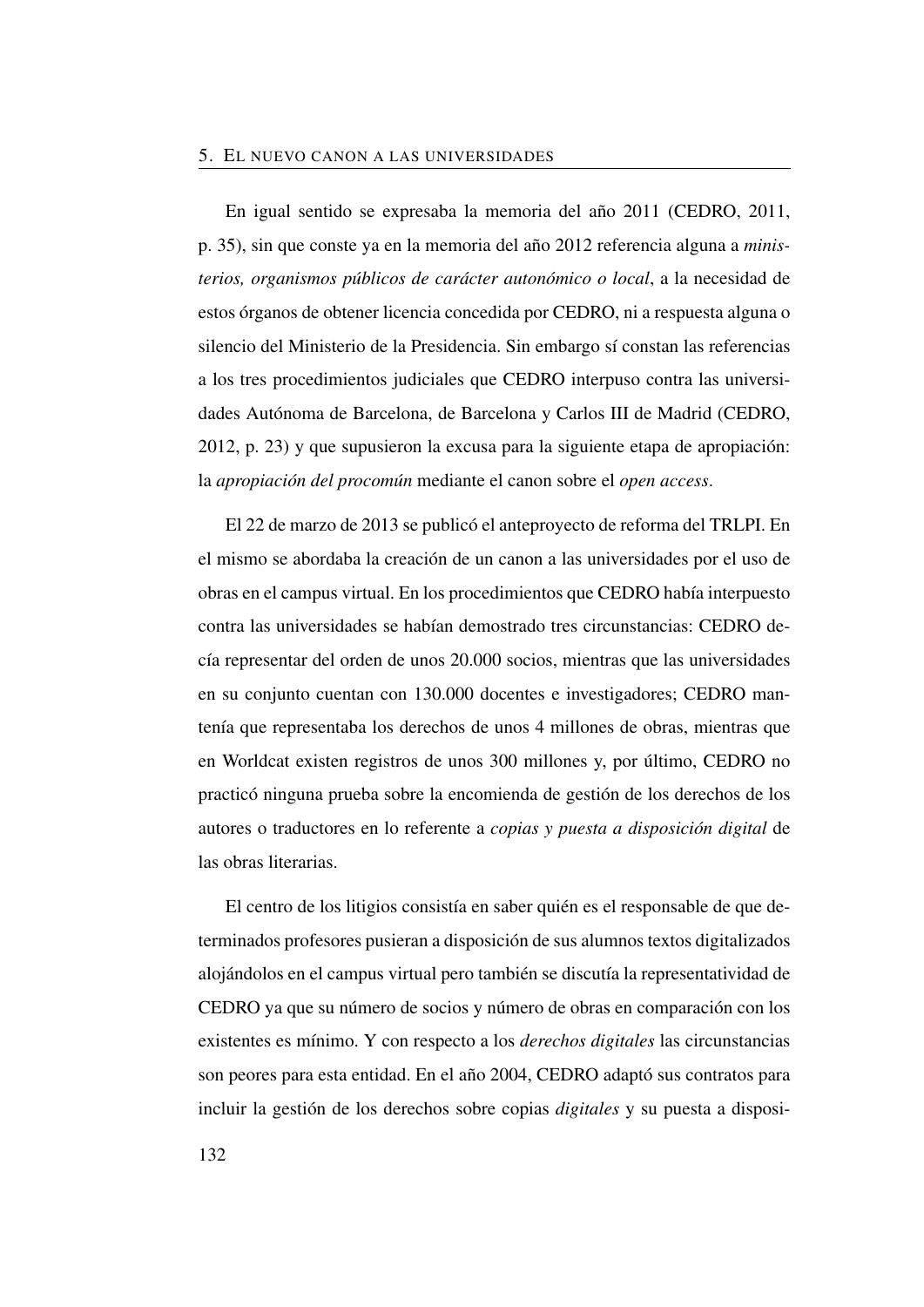ción en línea. A partir de esa fecha los nuevos socios les encargarían no sólo la gestión de los derechos sobre copias reprográficas sino también digitales. Sin embargo, con los derechos anteriores a 2004 existía un problema grave. [CEDRO](#page-25-0) gestiona derechos tanto de socios (por encargo directo de éstos) como de *autores no socios* (que han cedido sus derechos a las editoriales que, a su vez, se los han cedido a [CEDRO\)](#page-25-0). Con respecto a sus socios, [CEDRO](#page-25-0) circularizó la petición de adhesión a sus nuevas modalidades de gestión pero con respecto a los no socios, nada podía hacer puesto que eran las editoriales quienes por su parte tenían adaptar sus contratos con los autores para nuevas obras así como también solicitar los derechos a los autores de obras antiguas. Las universidades conocían bien este problema puesto que mantienen editoriales y cuando se celebró la prueba en los procedimientos contra las universidades Autónoma de Barcelona y de Barcelona, si bien [CEDRO](#page-25-0) trajo al procedimiento documentos de gestión de derechos editoriales, sin embargo no trajo ninguno de derechos autorales o de traductores.

Ante estas evidencias, el Ministerio de Educación, Cultura y Deporte acudió en auxilio de [CEDRO:](#page-25-0) la gestión que esta entidad nunca había obtenido contractualmente la iba a conseguir mediante la modificación del [TRLPI,](#page-27-1) en cuyo anteproyecto se incorporó un artículo 32, apartado 3, que creaba un derecho irrenunciable en favor del autor de *manuales universitarios o publicaciones asimiladas* a cobrar una remuneración equitativa que se haría efectiva a través de las entidades de gestión. Sin perjuicio de la imprecisión de conceptos tales como *publicaciones asimiladas*, la reforma no dejaba dudas: [CEDRO](#page-25-0) se encargaría de la gestión de todos los derechos, teniendo facultades unilaterales para fijar los precios de sus tarifas, actualmente señaladas en 5 euros por alumno, lo que supondría un gasto público anual de 5,92 millones de euros (CRUE, [2013,](#page-168-3) p. 17).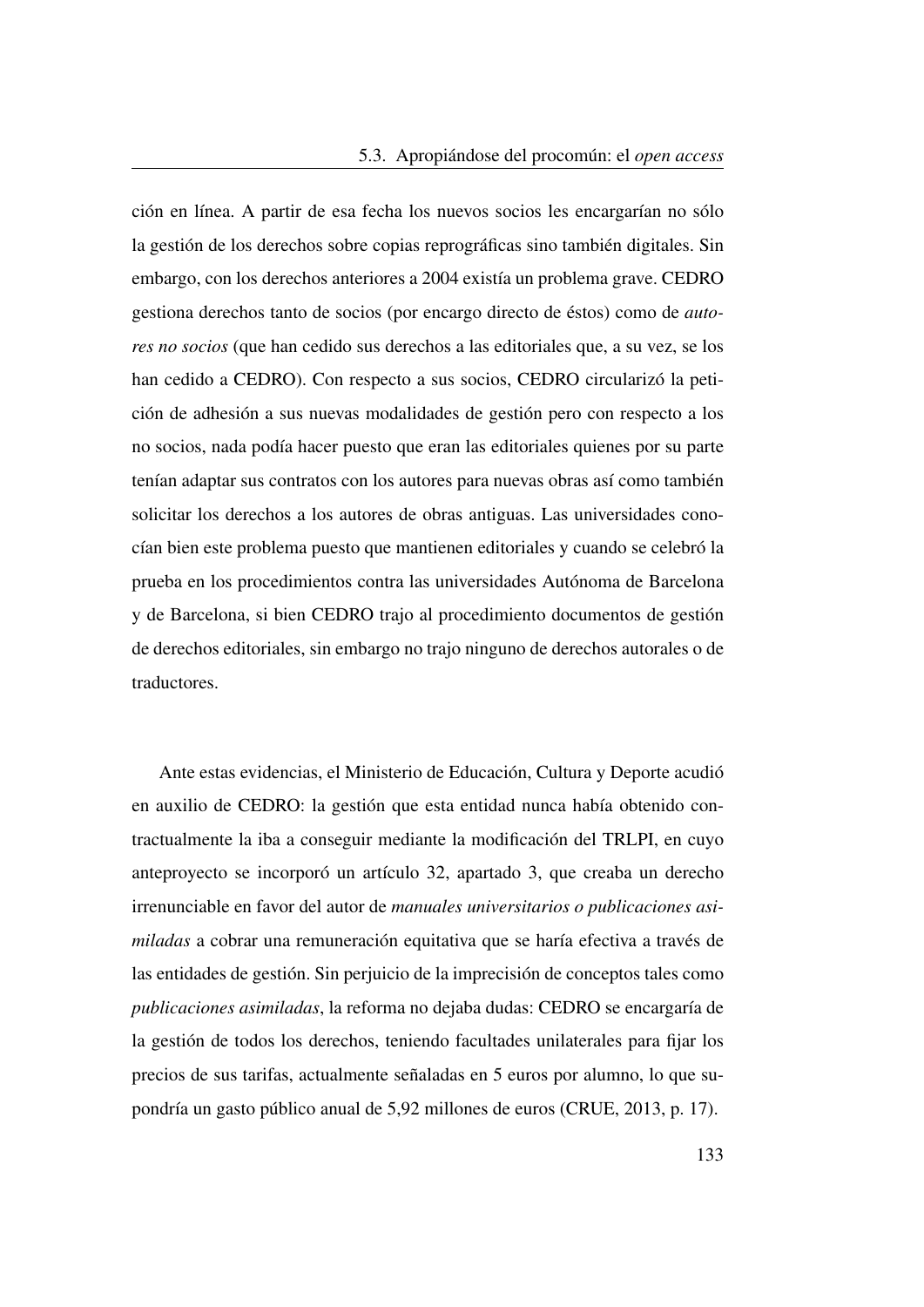Se demostraba, una vez más, lo que Benkler señalaba [\(2006,](#page-49-0) p. 461) de que las expansiones de los derechos operan, en la práctica, *como una tasa sobre modelos de producción no propietarios en favor de modelos propietarios. Hace que el acceso a los recursos de información sean más caros para todos, mientras que incrementa la apropiación solamente para algunos.*

La Conferencia de Rectores de las Universidades Españolas [\(CRUE\)](#page-25-1) realizó el 17 de abril de 2013 sus alegaciones al texto del anteproyecto señalando (CRUE, [2013,](#page-168-3) p. 13) su especial preocupación por la apropiación del *open access* y sus efectos de empobrecimiento por su incidencia en la ciencia y en la tecnología:

Mediante el texto propuesto en el Anteproyecto, se le impide al autor ejercitar uno de sus derechos esenciales como es el de disponer como quiera de sus derechos de explotación. La creación de un derecho irrenunciable, lejos de suponer una ventaja para el autor, supone un atentado a la posibilidad de que se incorpore a movimientos como el del acceso abierto. . .

La ciencia y la tecnología se fundamentan en la posibilidad de difusión y de refutación. Impedir a los autores la decisión sobre sus derechos, haciéndolos irrenunciables, obligando a su gestión a través de una entidad sin representatividad en el ámbito universitario y permitiendo a dicha entidad la fijación unilateral de los precios supondrá sin duda un empobrecimiento de la capacidad de difusión y de refutación de la ciencia y de la tecnología en nuestro país, con el empobrecimiento correspondiente.

El Consejo de Estado se pronunció sobre la reforma. En su dictamen 1064/2013 de fecha 11 de noviembre, sobre el texto del anteproyecto de reforma del [TRLPI,](#page-27-1)

134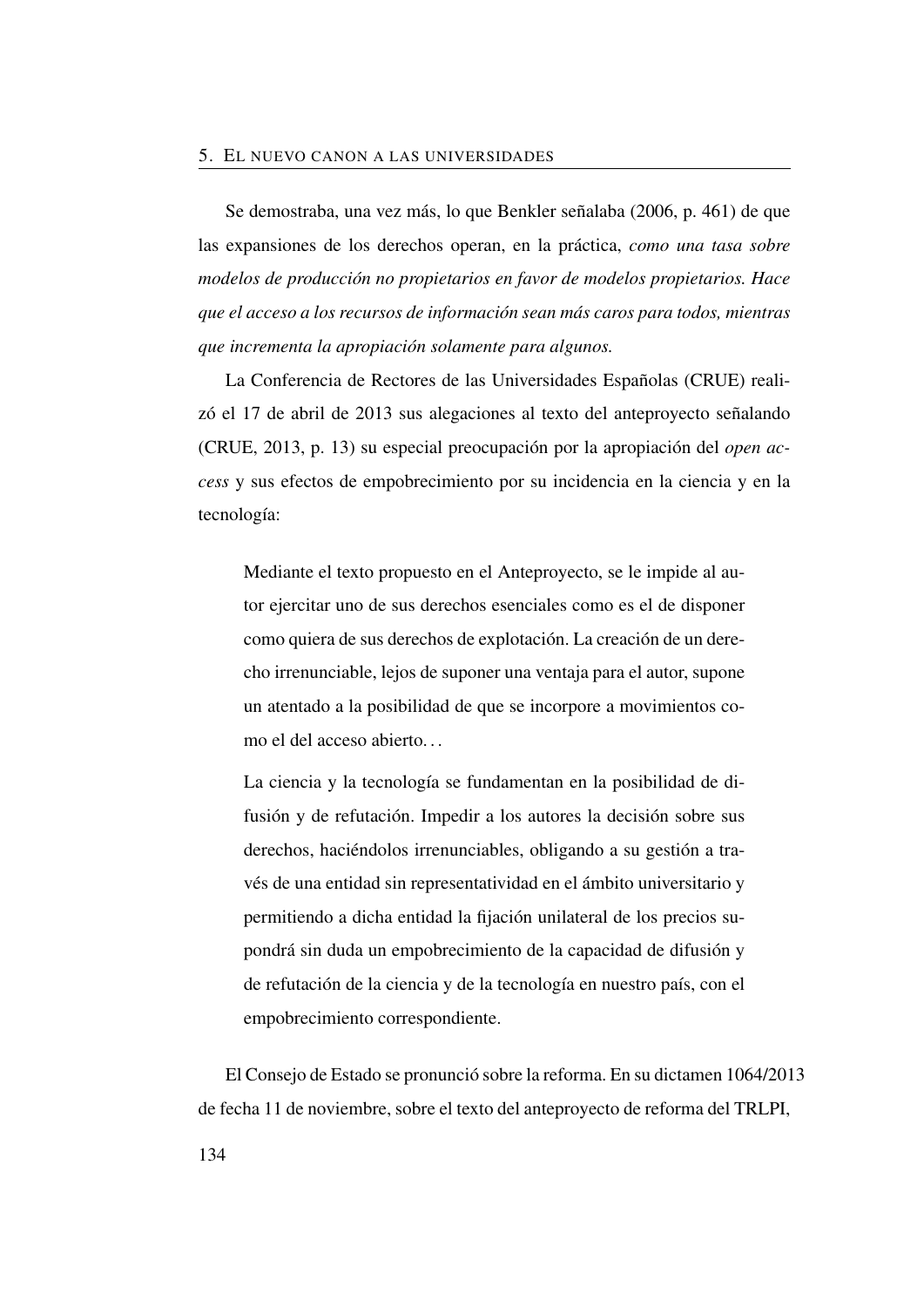mantuvo una postura crítica con el texto del Ministerio de Educación, Cultura y Deporte. Según el Consejo de Estado [\(2013,](#page-167-4) p. 5.2), *conviene no olvidar que en el sector de la docencia e investigación convive el derecho del autor con otro derecho, el de la educación*, por lo que en la reforma, señalaba tajantemente el Consejo de Estado:

Debe pues necesariamente señalarse que dicho artículo 32 no será aplicable a los supuestos en los que bien la legislación, bien los titulares, hayan optado por ofrecer a toda la humanidad el acceso abierto de datos y documentos científicos supuestamente sometidos a derechos de propiedad intelectual.

Nada de esto fue aceptado por el Ministerio de Educación, Cultura y Deporte, quien en el texto que llevó finalmente al Consejo de Ministros, fue aprobado por éste y enviado al Congreso de los Diputados, hizo caso omiso de las recomendaciones del Consejo de Estado, a pesar de que este órgano señalase que en la Unión Europea el *open access* tiene carácter normativo desde julio de 2012. Se repite de esta manera lo ocurrido con el canon digital: aun cuando la norma estatal sea contraria al Derecho de la Unión Europea, las entidades de gestión seguirán cobrando durante el tiempo necesario hasta que se obtenga una resolución del [TJUE](#page-27-0) que anule la legislación del Estado. No podemos olvidar el informe de la Comisión Nacional de la Competencia [\(CNC\)](#page-25-2) (CNC [2009,](#page-110-0) p. 99) que ya advertía que *no es del todo descartable conforme a la jurisprudencia comunitaria que la Comisión Europea pueda llegar a considerar que España es responsable de una infracción del artículo 86 del Tratado CE (actual art. 106 del Tratado de Funcionamiento de la Unión Europea)*.

El corolario de la actual situación es que los hechos nos demuestran que las entidades de gestión, lejos de ser entidades que cumplen su obligación de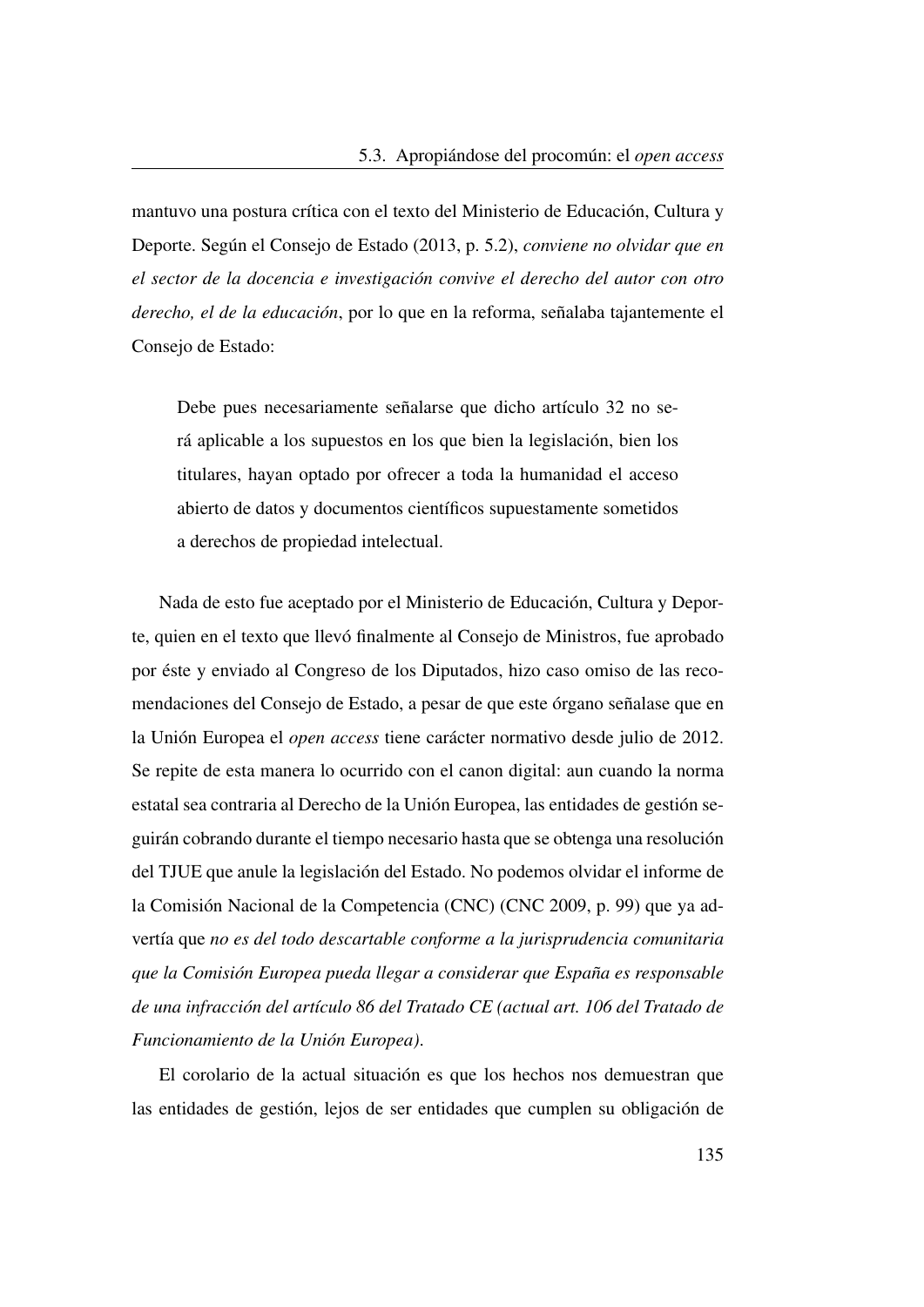favorecer la cultura (entendiendo dentro de ella, como no puede ser menos, la ciencia y la tecnología) son *lobbies* que ocupan en la actualidad el papel que en la Ilustración fue ocupado por la Iglesia. Nos hallamos en un momento histórico en que la tecnología como entorno (de la Cueva, [2012b\)](#page-50-0) y el open access como contenido (de la Cueva, [2013\)](#page-50-1) nos permiten intentar una Tercera Ilustración y en donde tendremos que reflexionar si no comienza a ser un *imperativo ético urgente* denunciar y expulsar a quiénes son los más *piratas*. Recordando a Agustín de Hipona: *Mas porque yo ejecuto mis piraterías con un pequeño bajel me llaman ladrón, y a ti, porque las haces con formidables ejércitos, te llaman rey*[32](#page-165-4) .

## REFERENCIAS BIBLIOGRÁFICAS

- <span id="page-165-0"></span>AEVAL – Agencia Estatal de Evaluación de las Políticas Públicas y la Calidad de los Servicios. (2008). Evaluación del Sistema de Gestión Colectiva de los Derechos de Propiedad Intelectual. Recuperado desde [http:// www.](http://www.aeval.es/comun/pdf/evaluaciones/E12B.pdf) [aeval.es/comun/pdf/evaluaciones/E12B.pdf](http://www.aeval.es/comun/pdf/evaluaciones/E12B.pdf)
- <span id="page-165-1"></span>AGEDI – Asociación de Gestión de Derechos Intelectuales. (2010). Memoria de actividades e informe de gestión 2009. Recuperado desde [http://www.](http://www.agedi.es/docs/memoria_e_informe_de_gestion_agedi_2009.pdf) [agedi.es/docs/memoria\\_e\\_informe\\_de\\_gestion\\_agedi\\_2009.pdf](http://www.agedi.es/docs/memoria_e_informe_de_gestion_agedi_2009.pdf)
- <span id="page-165-2"></span>AGEDI – Asociación de Gestión de Derechos Intelectuales. (2011). Memoria de actividades e informe de gestión 2010. Recuperado desde [http://www.](http://www.agedi.es/docs/memoria_e_informe_de_gestion_agedi_2010.pdf) [agedi.es/docs/memoria\\_e\\_informe\\_de\\_gestion\\_agedi\\_2010.pdf](http://www.agedi.es/docs/memoria_e_informe_de_gestion_agedi_2010.pdf)
- <span id="page-165-3"></span>AGEDI – Asociación de Gestión de Derechos Intelectuales. (2012). Memoria de actividades e informe de gestión 2011. Recuperado desde [http://www.](http://www.agedi.es/docs/memoria_e_informe_de_gestion_agedi_2011.pdf) [agedi.es/docs/memoria\\_e\\_informe\\_de\\_gestion\\_agedi\\_2011.pdf](http://www.agedi.es/docs/memoria_e_informe_de_gestion_agedi_2011.pdf)

<span id="page-165-4"></span><sup>32</sup>San Agustín, La Ciudad de Dios, Tomo I, Libro Cuarto, capítulo IV.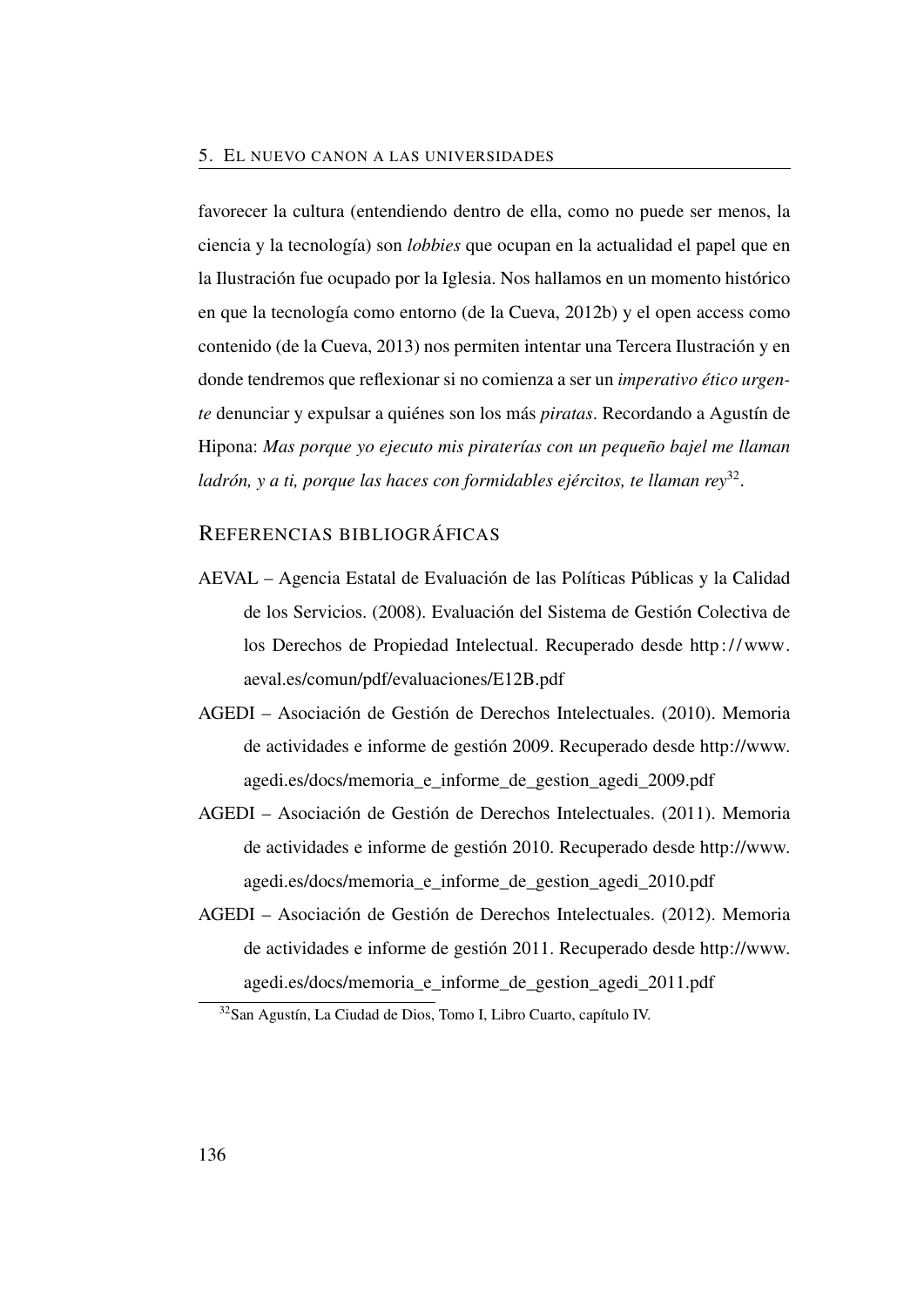- <span id="page-166-8"></span>AGEDI – Asociación de Gestión de Derechos Intelectuales. (2013). Memoria de actividades e informe de gestión 2012. Recuperado desde [http://www.](http://www.agedi.es/docs/memoria_e_informe_de_gestion_agedi_2012.pdf) [agedi.es/docs/memoria\\_e\\_informe\\_de\\_gestion\\_agedi\\_2012.pdf](http://www.agedi.es/docs/memoria_e_informe_de_gestion_agedi_2012.pdf)
- <span id="page-166-2"></span>AIE – Artistas, Intérpretes o Ejecutantes, Sociedad de Gestión. (2010). Memoria AIE 2009. Recuperado desde [http://aie.es/component/remository/func](http://aie.es/component/remository/func-startdown/100/)[startdown/100/](http://aie.es/component/remository/func-startdown/100/)
- <span id="page-166-3"></span>AIE – Artistas, Intérpretes o Ejecutantes, Sociedad de Gestión. (2011). Memoria AIE 2010. Recuperado desde [http://aie.es/component/remository/func](http://aie.es/component/remository/func-startdown/121/)[startdown/121/](http://aie.es/component/remository/func-startdown/121/)
- <span id="page-166-4"></span>AIE – Artistas, Intérpretes o Ejecutantes, Sociedad de Gestión. (2012). Memoria AIE 2011. Recuperado desde [http://aie.es/component/remository/func](http://aie.es/component/remository/func-startdown/143/)[startdown/143/](http://aie.es/component/remository/func-startdown/143/)
- <span id="page-166-0"></span>AIE – Artistas, Intérpretes o Ejecutantes, Sociedad de Gestión. (2013). Memoria AIE 2012. Recuperado desde [http://aie.es/component/remository/func](http://aie.es/component/remository/func-startdown/39/)[startdown/39/](http://aie.es/component/remository/func-startdown/39/)
- <span id="page-166-5"></span>AISGE – Artistas Intérpretes, Sociedad de Gestión. (2010). Memoria 2009 AIS-GE. Recuperado desde [http://www.aisge.es/media/multimedia/ficheros/](http://www.aisge.es/media/multimedia/ficheros/204.pdf) [204.pdf](http://www.aisge.es/media/multimedia/ficheros/204.pdf)
- <span id="page-166-6"></span>AISGE – Artistas Intérpretes, Sociedad de Gestión. (2011). Memoria 2010 AIS-GE. Recuperado desde [http://www.aisge.es/media/multimedia/ficheros/](http://www.aisge.es/media/multimedia/ficheros/275.pdf) [275.pdf](http://www.aisge.es/media/multimedia/ficheros/275.pdf)
- <span id="page-166-7"></span>AISGE – Artistas Intérpretes, Sociedad de Gestión. (2012). Memoria 2011 AIS-GE. Recuperado desde [http://www.aisge.es/media/multimedia/ficheros/](http://www.aisge.es/media/multimedia/ficheros/319.pdf) [319.pdf](http://www.aisge.es/media/multimedia/ficheros/319.pdf)
- <span id="page-166-1"></span>AISGE – Artistas Intérpretes, S. d. G. (2012). Memoria 2012 AISGE. Recuperado desde<http://www.aisge.es/media/multimedia/ficheros/333.pdf>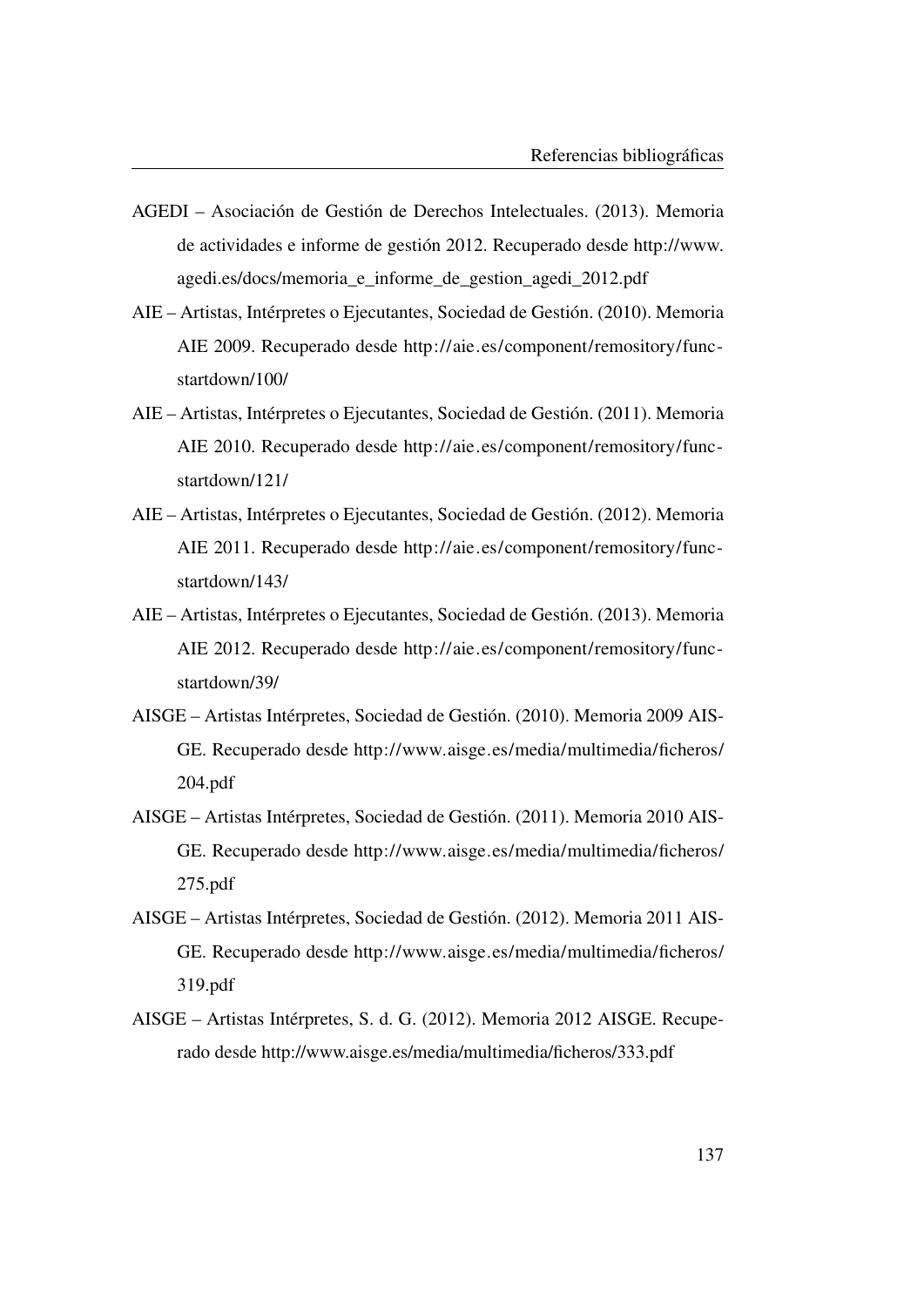- Ariño, A. (2009). *El movimiento Open. La creación de un dominio público en la era digital*. Valencia: Universitat de València.
- Benkler, Y. (2006). *The Wealth of Networks. How Social Production Transforms Markets and Freedom*. New Haven y Londres: Yale University Press. Recuperado desde [http://www.benkler.org/Benkler\\_Wealth\\_Of\\_Networks.](http://www.benkler.org/Benkler_Wealth_Of_Networks.pdf) [pdf](http://www.benkler.org/Benkler_Wealth_Of_Networks.pdf)
- <span id="page-167-1"></span>CEDRO – Centro Español de Derechos Reprográficos. (2010). Memoria 2009. Recuperado desde [http://www.cedro.org/docs/memorias-pdf/cedromemori](http://www.cedro.org/docs/memorias-pdf/cedromemoria2009.pdf)a2009. [pdf](http://www.cedro.org/docs/memorias-pdf/cedromemoria2009.pdf)
- <span id="page-167-0"></span>CEDRO – Centro Español de Derechos Reprográficos. (2011). Memoria 2010. Recuperado desde [http://www.cedro.org/docs/memorias-pdf/cedromemori](http://www.cedro.org/docs/memorias-pdf/cedromemoria2010.pdf)a2010. [pdf](http://www.cedro.org/docs/memorias-pdf/cedromemoria2010.pdf)
- <span id="page-167-2"></span>CEDRO – Centro Español de Derechos Reprográficos. (2012). Memoria 2011. Recuperado desde [http://www.cedro.org/docs/memorias-pdf/cedromemori](http://www.cedro.org/docs/memorias-pdf/cedromemoria2011.pdf)a2011. [pdf](http://www.cedro.org/docs/memorias-pdf/cedromemoria2011.pdf)
- <span id="page-167-3"></span>CEDRO – Centro Español de Derechos Reprográficos. (2013). Memoria 2012. Recuperado desde [http://cedro.org/docs/socios/memoria-20124888AEFC5](http://cedro.org/docs/socios/memoria-20124888AEFC5D16C22A353B728D.pdf)D16C22A353B7 [pdf](http://cedro.org/docs/socios/memoria-20124888AEFC5D16C22A353B728D.pdf)
- CNC Comisión Nacional de la Competencia. (2009). Informe sobre la Gestión Colectiva de Derechos de Propiedad Intelectual. Recuperado desde http://www.cncompetencia.es/Inicio/GestionDocumental/tabid/76/ [Default.aspx?EntryId=125519&Command=Core\\_Download&Method=](http://www.cncompetencia.es/Inicio/GestionDocumental/tabid/76/Default.aspx?EntryId=125519&Command=Core_Download&Method=attachment) [attachment](http://www.cncompetencia.es/Inicio/GestionDocumental/tabid/76/Default.aspx?EntryId=125519&Command=Core_Download&Method=attachment)
- <span id="page-167-4"></span>Consejo de Estado. (2013). Dictamen 1064/2013 (EDUCACIÓN, CULTURA Y DEPORTE) sobre Anteproyecto de Ley de Modificación del Texto Refundido de la Ley de Propiedad Intelectual, aprobado por Real Decreto Legislativo 1/1996, de 12 de abril, y de la Ley 1/2000, de 7 de enero, de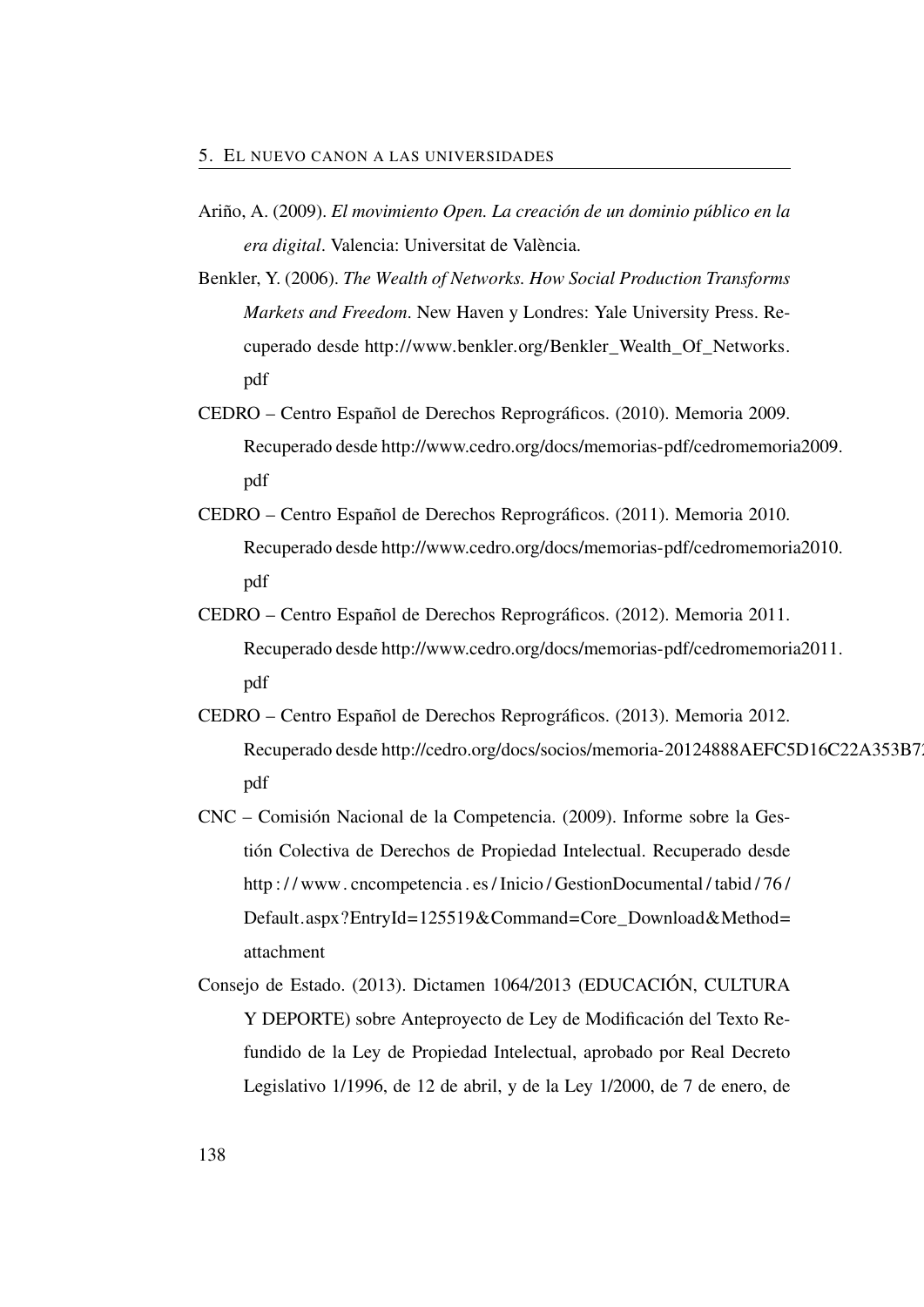Enjuiciamiento Civil. Recuperado desde [https://www.boe.es/buscar/doc.](https://www.boe.es/buscar/doc.php?id=CE-D-2013-1064) [php?id=CE-D-2013-1064](https://www.boe.es/buscar/doc.php?id=CE-D-2013-1064)

- <span id="page-168-3"></span>CRUE – Conferencia de Rectores de las Universidades Españolas. (2013). Alegaciones al Anteproyecto de Ley de modificación del Texto Refundido de la Ley de Propiedad Intelectual, aprobado por Real Decreto Legislativo 1/1996, de 12 de abril, y de la Ley 1/2000, de 7 de enero, de Enjuiciamiento Civil. Recuperado desde [http://www.crue.org/Documents/2014.](http://www.crue.org/Documents/2014.02/Ley%20de%20propiedad%20intelectual_Alegaciones%20CRUE_sin%20firma.pdf) [02/ Ley% 20de% 20propiedad% 20intelectual \\_ Alegaciones% 20CRUE \\_](http://www.crue.org/Documents/2014.02/Ley%20de%20propiedad%20intelectual_Alegaciones%20CRUE_sin%20firma.pdf) [sin%20firma.pdf](http://www.crue.org/Documents/2014.02/Ley%20de%20propiedad%20intelectual_Alegaciones%20CRUE_sin%20firma.pdf)
- <span id="page-168-0"></span>DAMA – Derechos de Autor de Medios Audiovisuales. (2011). Memoria e informe de gestión 2010. Recuperado desde [http://damautor.es/pdf/memoria\\_](http://damautor.es/pdf/memoria_2010.pdf) [2010.pdf](http://damautor.es/pdf/memoria_2010.pdf)
- <span id="page-168-1"></span>DAMA – Derechos de Autor de Medios Audiovisuales. (2012). Memoria e informe de gestión 2011. Recuperado desde [http://damautor.es/pdf/MEMORIA%](http://damautor.es/pdf/MEMORIA%20DAMA%202011.pdf) [20DAMA%202011.pdf](http://damautor.es/pdf/MEMORIA%20DAMA%202011.pdf)
- <span id="page-168-2"></span>DAMA – Derechos de Autor de Medios Audiovisuales. (2013). Memoria e informe de gestión 2012. Recuperado desde [http://damautor.es/pdf/MEMORIA2](http://damautor.es/pdf/MEMORIA2012.pdf)012. [pdf](http://damautor.es/pdf/MEMORIA2012.pdf)
- de la Cueva, J. (2012b). Internet como entorno de la opinión pública: envolviendo los derechos fundamentales en derechos ordinarios. *Revista internacional de pensamiento político*, *7*, 93-115. Recuperado desde [http:](http://www.pensamientopolitico.org/Descargas/RIPP07093115.pdf) [//www.pensamientopolitico.org/Descargas/RIPP07093115.pdf](http://www.pensamientopolitico.org/Descargas/RIPP07093115.pdf)
- de la Cueva, J. (2013, enero). Innovación y conocimiento libre: cuestiones morales y políticas. *Isegoría. Revista de filosofía moral y política*, (48), 51-74. doi[:10.3989/isegoria.2013.048.03](http://dx.doi.org/10.3989/isegoria.2013.048.03)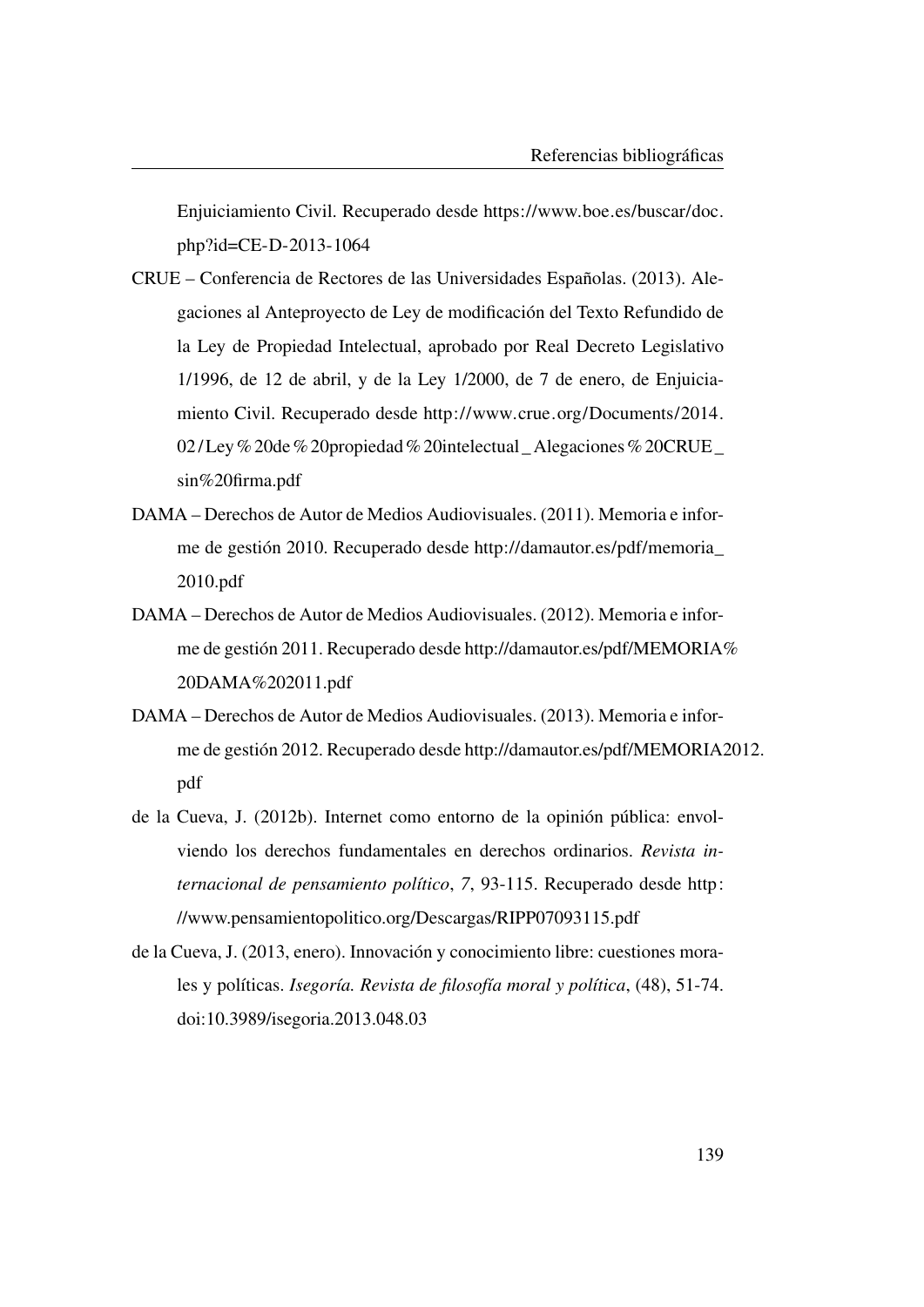- <span id="page-169-3"></span>EGEDA - Entidad de Gestión de Derechos de los Productores Audiovisuales. (2013). Memoria anual 2012. Recuperado desde [http://www.egeda.es/](http://www.egeda.es/Memoria/Memoria_2012.pdf) [Memoria/Memoria\\_2012.pdf](http://www.egeda.es/Memoria/Memoria_2012.pdf)
- Ferrajoli, L. (2010a). *Democracia y garantismo* (2.<sup>a</sup> ed.). Madrid: Editorial Trotta.
- Gutiérrez, B. (2012, enero 23). Entrevista a Antonio Lafuente: Los hackers son los científicos de la nueva Ilustración. Recuperado desde [http : / / blogs .](http://blogs.20minutos.es/codigo-abierto/2012/01/23/el-estado-nacion-es-torpe-burocratico-y-homogenizador/) [20minutos.es/codigo - abierto/2012/01/23/el - estado - nacion - es -torpe](http://blogs.20minutos.es/codigo-abierto/2012/01/23/el-estado-nacion-es-torpe-burocratico-y-homogenizador/)  [burocratico-y-homogenizador/](http://blogs.20minutos.es/codigo-abierto/2012/01/23/el-estado-nacion-es-torpe-burocratico-y-homogenizador/)
- Lafuente, A. & Alonso, A. (2011). *Ciencia expandida, naturaleza común y saber profano*. Bernal (Buenos Aires, Argentina): Universidad Nacional de Quilmes.
- Lafuente, A., Alonso, A. & Rodríguez, J. (2013). *¡Todos sabios! Ciencia ciudadana y conocimiento expandido*. Madrid: Cátedra.
- <span id="page-169-0"></span>SGAE – Sociedad General de Autores y Editores. (2010). Informe de Gestión y Responsabilidad Social Corporativa 2009 de la SGAE. Recuperado desde [http://www.sgae.es/recursos/informes/IGRSC\\_SGAE\\_2009.pdf](http://www.sgae.es/recursos/informes/IGRSC_SGAE_2009.pdf)
- <span id="page-169-1"></span>SGAE – Sociedad General de Autores y Editores. (2011). Informe de Gestión y Responsabilidad Social Corporativa 2010 de la SGAE. Recuperado desde [http://www.sgae.es/recursos/informes/memoria\\_2010/IGRSC\\_SGAE\\_](http://www.sgae.es/recursos/informes/memoria_2010/IGRSC_SGAE_2010op.pdf) [2010op.pdf](http://www.sgae.es/recursos/informes/memoria_2010/IGRSC_SGAE_2010op.pdf)
- <span id="page-169-2"></span>SGAE – Sociedad General de Autores y Editores. (2012). Sociedad General de Autores y Editores. Informe de gestión 2011. Recuperado desde [http://](http://www.sgae.es/recursos/Memoria_2011/Informe_de_gestion_SGAE_2011.pdf) [www.sgae.es/recursos/Memoria\\_2011/Informe\\_de\\_gestion\\_SGAE\\_2011.](http://www.sgae.es/recursos/Memoria_2011/Informe_de_gestion_SGAE_2011.pdf) [pdf](http://www.sgae.es/recursos/Memoria_2011/Informe_de_gestion_SGAE_2011.pdf)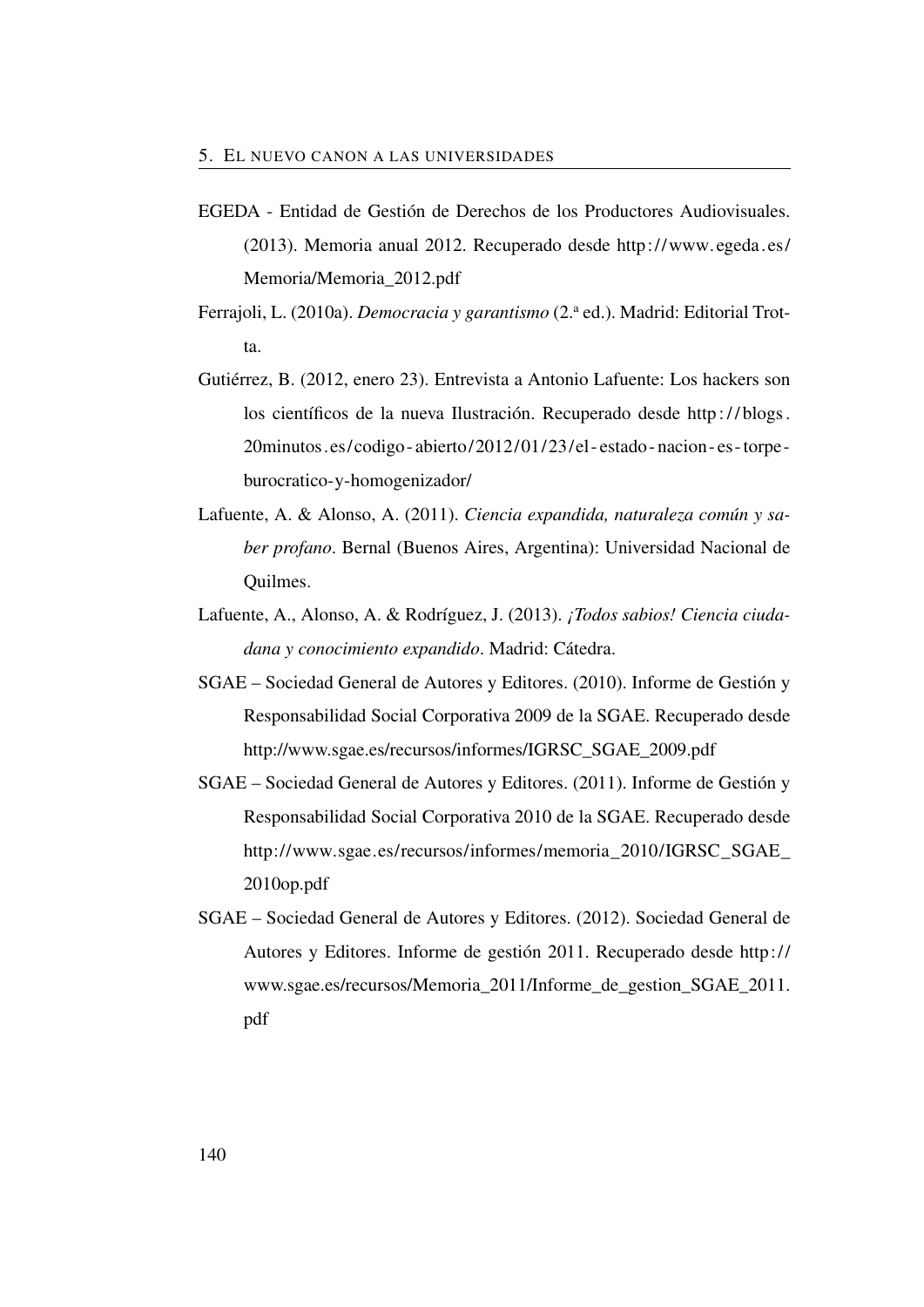- <span id="page-170-0"></span>SGAE – Sociedad General de Autores y Editores. (2013). Sociedad General de Autores y Editores. Informe de Gestión 2012. Recuperado desde [http://](http://www.sgae.es/recursos/Memoria_2012/gestion.html) [www.sgae.es/recursos/Memoria\\_2012/gestion.html](http://www.sgae.es/recursos/Memoria_2012/gestion.html)
- <span id="page-170-1"></span>VEGAP – Visual, Entidad de Gestión de Artistas Plásticos. (2010). Memoria 2009. Recuperado desde [http : / / www. vegap . es / Info / Documentos /](http://www.vegap.es/Info/Documentos/MEMORIAS-VEGAP/memoria-vegap-2009.pdf) [MEMORIAS-VEGAP/memoria-vegap-2009.pdf](http://www.vegap.es/Info/Documentos/MEMORIAS-VEGAP/memoria-vegap-2009.pdf)
- <span id="page-170-2"></span>VEGAP – Visual, Entidad de Gestión de Artistas Plásticos. (2011). Memoria 2010. Recuperado desde [http : / / www. vegap . es / Info / Documentos /](http://www.vegap.es/Info/Documentos/MEMORIAS-VEGAP/memoria-vegap-2010.pdf) [MEMORIAS-VEGAP/memoria-vegap-2010.pdf](http://www.vegap.es/Info/Documentos/MEMORIAS-VEGAP/memoria-vegap-2010.pdf)
- <span id="page-170-3"></span>VEGAP – Visual, Entidad de Gestión de Artistas Plásticos. (2012). Memoria 2011. Recuperado desde [http : / / www. vegap . es / Info / Documentos /](http://www.vegap.es/Info/Documentos/MEMORIAS-VEGAP/memoria-vegap-2011.pdf) [MEMORIAS-VEGAP/memoria-vegap-2011.pdf](http://www.vegap.es/Info/Documentos/MEMORIAS-VEGAP/memoria-vegap-2011.pdf)
- <span id="page-170-4"></span>VEGAP – Visual, Entidad de Gestión de Artistas Plásticos. (2013). Memoria 2012. Recuperado desde [http : / / www. vegap . es / Info / Documentos /](http://www.vegap.es/Info/Documentos/MEMORIAS-VEGAP/memoria-vegap-2012.pdf) [MEMORIAS-VEGAP/memoria-vegap-2012.pdf](http://www.vegap.es/Info/Documentos/MEMORIAS-VEGAP/memoria-vegap-2012.pdf)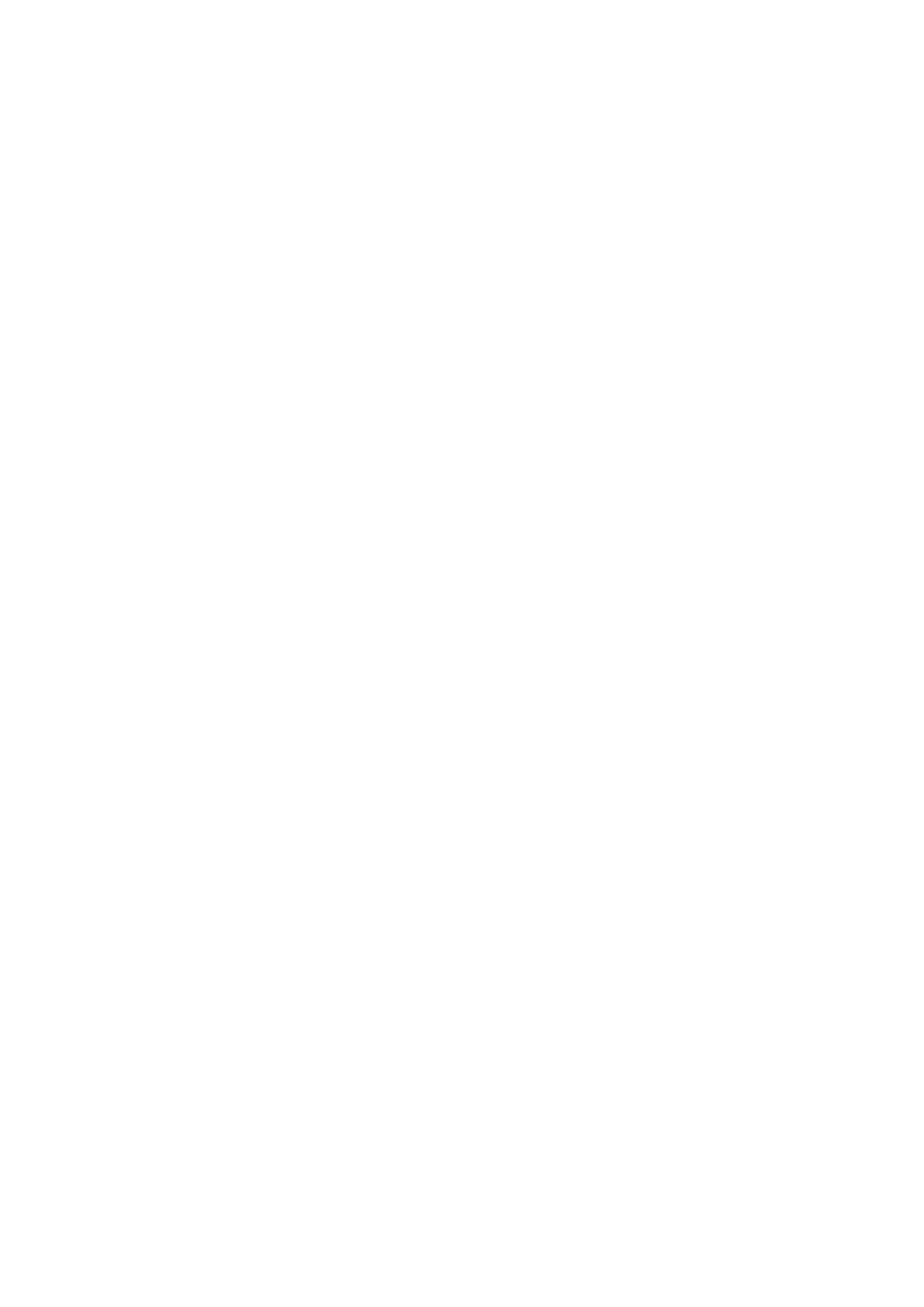## CAPÍTULO 6

# **CONCLUSIONES**

A lo largo de los capítulos anteriores hemos desarrollado nuestra hipótesis, que podríamos resumir de manera sintética en la existencia de pragmáticas ciudadanas en el entorno de las TIC que conscientemente se adhieren al paradigma de lo *open* –libre– con una finalidad de regeneración democrática y cómo, frente a esta acción, se produce una reacción apropiatoria de la industria de los contenidos. Hemos señalado que la ciudadanía, lejos de buscar un lenguaje perfecto, juega en las [TIC](#page-27-2) con un repertorio con el que produce infinitas combinaciones, cuestión que no es novedosa puesto que llevamos miles de años utilizando lenguajes. Éstos los practicamos no sólo recombinando simples elementos sin valor semántico, como en el caso de construcciones mediante fonemas y grafemas, sino también cuando practicamos abstracciones, siendo un ejemplo el campo jurídico donde hay una *tendencia a considerar como sus unidades básicas no tanto las normas* [. . . ] *cuanto los diversos momentos de la actividad compleja en que consiste el Derecho* (Atienza, [2012,](#page-189-0) p. 248). Ahora bien, tal y como nos recuerda Gadamer, *el ser humano no "tiene" únicamente lengua, logos, razón, sino que se encuentra situado en zona abierta, expuesto permanentemente al poder preguntar y al tener que preguntar* (Gadamer, [2007a,](#page-190-0) p. 36), construyendo de esta manera una conversación, que *es un proceso por el que se busca llegar a un acuerdo* (Gadamer, [2007b,](#page-191-0) p. 463), de donde inferimos que esta actividad de los seres humanos inmersos en construcciones pragmáticas en abierto es algo consustancial a nuestra existencia.

Aun cuando hayamos finalizado el análisis de nuestra hipótesis en los cuatro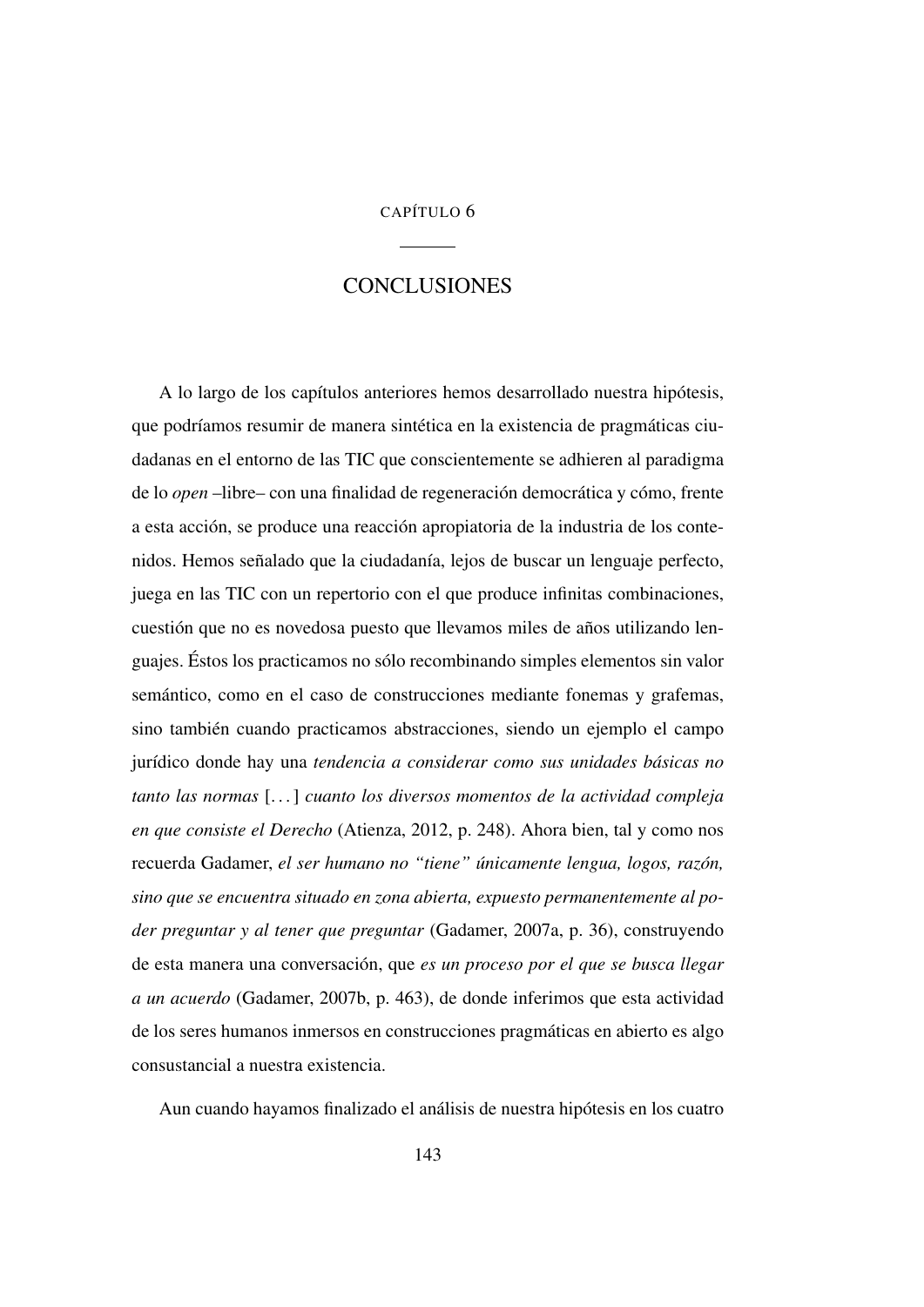capítulos anteriores, no presentaremos ahora unas conclusiones sintéticas. Cada artículo que compone esta tesis finaliza con las suyas y podríamos caer en el riesgo de acumular aquí las inferencias a las que hemos llegado en cada uno de ellos. Es por esta razón que entendemos más adecuado optar por unas conclusiones abiertas, para lo que retomaremos la narración con la que empezamos la introducción y, *als ob* nos hallásemos en un *eterno retorno*, derivar desde ahí unas consideraciones finales, donde plantearemos la verificación de la hipótesis y donde nos permitiremos la licencia, en aras a abrir nuevas líneas de investigación, de aportar algún nuevo dato.

# 6.1. APERTURA Y CONVERSACIÓN PÚBLICA COMO *prius*

Iniciábamos la introducción de esta tesis relatando el momento en que Henry Oldenburg decide la implantación en la *Royal Society* de un nuevo registro que se imprimiría y distribuiría de forma pública, frente al anterior sistema del *Registry-Book*, cuyo conocimiento era reservado (Johns, [2011,](#page-51-1) p. 62), surgiendo de esa manera las *Philosophical Transactions*, la primera revista científica. Por tanto, el nacimiento del actual sistema de publicación de la ciencia trae causa de dos elementos: *un procedimiento de apertura*, esto es, permitir el acceso al conocimiento con las menores restricciones posibles al mayor número de personas, y *un procedimiento conversacional*. No se trataba de métodos nuevos ya que, por una parte, el hecho de revelar –abrir– *públicamente* el conocimiento tiene ejemplos antiquísimos, como las exposiciones del Código de Hammurabi, *circa* 1780 a. C., o de la Ley de las XII Tablas, años 451-450 a. C. (de la Cueva, [2006,](#page-110-1) pp. 145–148), y, por otra parte, la naturaleza conversacional del ser humano es evidente para la tradición escrita filosófica desde los diálogos platónicos. Pero si bien ninguno de los dos elementos era un procedimiento novedoso, sin embargo nos llevan a la primera y más importante de nuestras consideraciones finales: la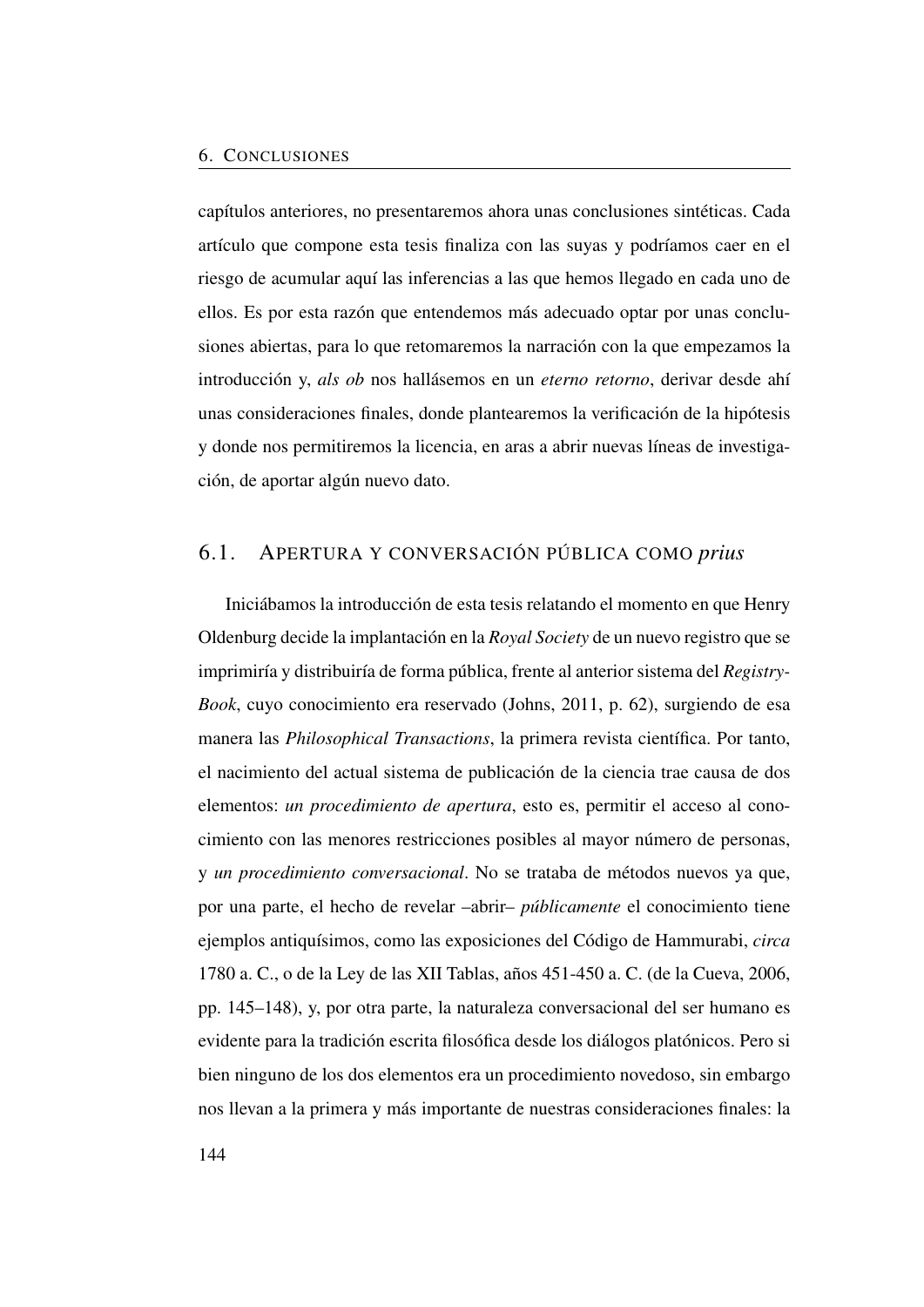exposición pública de información y la conversación sobre ella genera la construcción de mundos. En palabras de Searle [\(2012,](#page-192-0) p. 131): *el lenguaje no sólo es descriptivo, sino constitutivo de la realidad*.

Al ser perenne, sigue vigente en la actualidad la tensión entre la apertura del conocimiento y su cierre, esto es, entre su difusión universal y su tratamiento como un arcano reservado a una minoría. Sobre esta tensión han operado a lo largo de la historia dos parámetros: las posibilidades de las tecnologías de registro<sup>[1](#page-174-0)</sup> y la regulación de las normas jurídicas (u órdenes de los gobernantes en Estados no de Derecho). Ya desde antiguo fueron ampliamente conocidas las ventajas de los pontífices que guardaban secretamente los formularios procesales y negociales (Rascón García & García González, [2003,](#page-192-1) pp. xxi-xxii) o las ventajas del conocimiento por el hombre del libro de la naturaleza, sintetizadas por Bacon en 1597 en sus «Meditationes Sacrae» con la expresión *knowledge itself is power* (J. M. Rodríguez, [2001\)](#page-192-2). En virtud de esta característica, desde el poder político se opera contra el conocimiento general por variados motivos: por políticas económicas, favoreciendo una determinada estructura cuya mercadería son las obras intelectuales; por políticas de permanencia en el poder, *toda dominación que pretenda la continuidad es hasta cierto punto una dominación secreta* (Weber, [2002,](#page-192-3) p. 704); por políticas diplomáticas o de seguridad nacional; por cuestiones de política científica bloqueando conocimientos peligrosos como los de la energía nuclear (Galison, [2012,](#page-147-1) p. 230), por privacidad de las personas. . . A pesar de que nuestra era digital participa del contexto de esta antigua tensión entre difusión pública y ocultación, sufre de una novedosa característica consistente en la mayor distancia histórica entre las posibilidades de la tecnología y los permisos de las regulaciones: jamás fue tan fácil la copia del conocimiento ni tuvo tantos obstáculos legales.

<span id="page-174-0"></span><sup>1</sup>Sobre tecnologías de registro, *vid*. Derry y Williams [\(1995,](#page-190-1) pp. 309–350) y el capítulo 3, *la industrialización de la memoria*, de Stiegler [\(2003,](#page-192-4) pp. 151–281)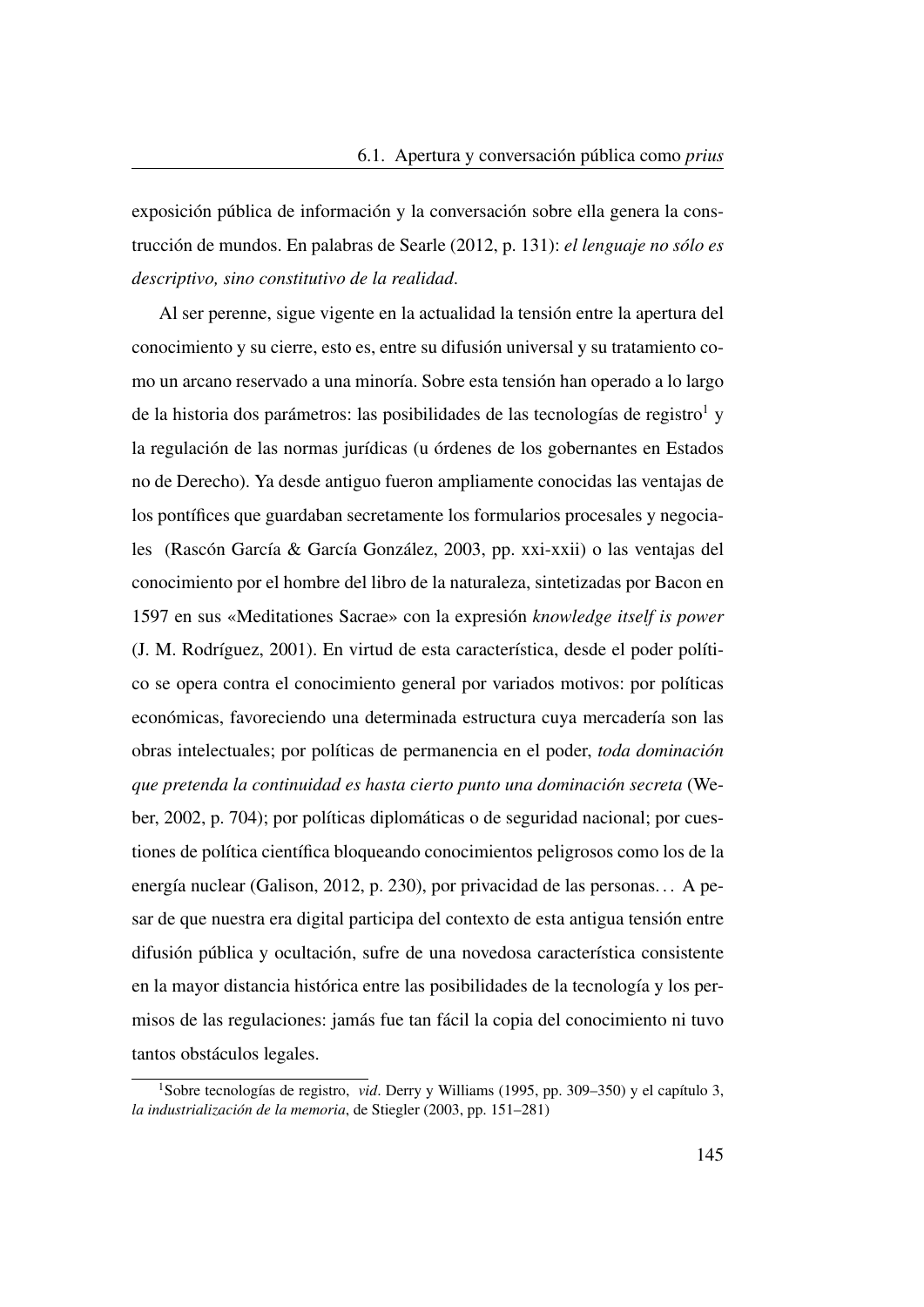Si la lucha del poder pasa, como es bien sabido, por el control de la información que circula, las consecuencias de que la balanza se equilibre en uno o en otro lado de la tensión apertura–cierre son esenciales para lo instituyente: la realidad social se construye mediante *apercibimiento, aceptación y reconocimiento* [colectivos] *de un nuevo status al que se asigna una función* (Searle, [2012,](#page-192-0) p. 58), función que se asigna a *objetos sociales que son meras reservas de plaza para ubicar patrones de actividades* (*ibídem*, 73). Esto es, la realidad social se construye mediante conversaciones con las que llegamos a acuerdos sobre cómo aceptar y reconocer organizaciones a las que respetamos socialmente y en las que delegamos actividades. Y si se restringe la copia desde las regulaciones globales (que nacen en organizaciones como la [OMC](#page-26-1) y la [OMPI](#page-26-2) para luego traspasarse a los ordenamientos internos de los Estados), desde la ciudadanía se inventan tecnologías y licencias libres para favorecerla, se promueve lo *open* –libre–, favoreciendo lo instituyente.

Esta primera consideración, *la apertura de conocimiento y conversación pública* es un *prius* necesario de todas las demás consideraciones que realizaremos a continuación.

# 6.2. CONSIDERACIONES SOBRE LA CREACIÓN Y PUBLICACIÓN DEL CONOCIMIENTO LIBRE

Sin ánimo reduccionista, pues somos conscientes de que la creación de conocimiento se realiza por doquier, la segunda consideración que debemos realizar es la necesidad imperiosa de modificar el sistema de publicaciones científicas. Tras la aparición de las [TIC](#page-27-2) se hallan pendientes múltiples retos en esta parcela: a corto y a medio plazo se hallan pendientes la sostenibilidad económica del sistema y la implantación de la calidad frente a la cantidad; a largo plazo, el reto pendiente es conocer si el actual modelo institucional es el mejor de los modelos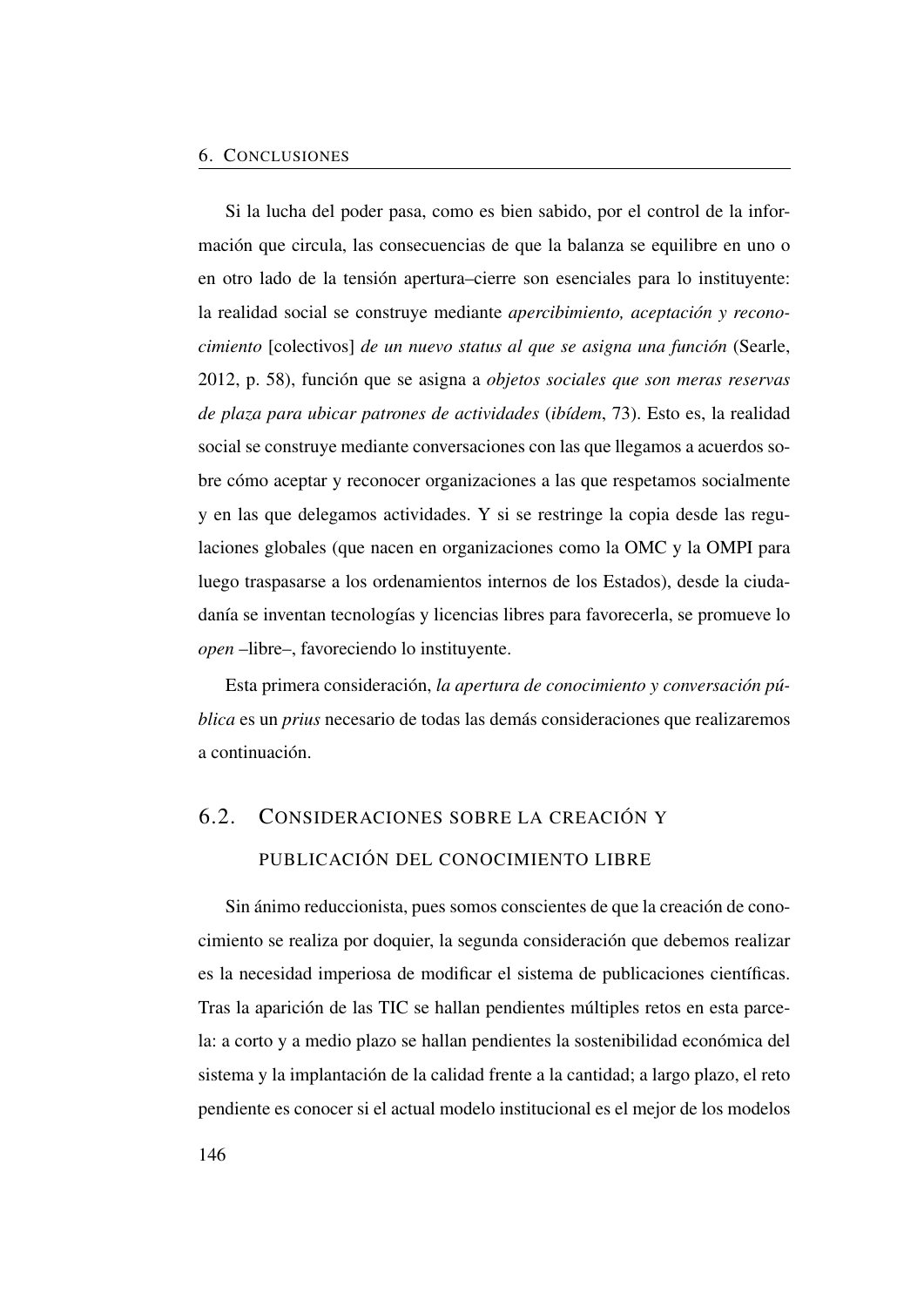posibles para la creación y transmisión de conocimiento.

El negocio actual es ruinoso para el erario, pero su modificación se topa con la corrupción de nuestros gobernantes, tal y como se ha tenido ocasión de exponer en el artículo [«El nuevo canon a las universidades»](#page-152-0), quienes encarecen la necesidad que tiene la ciencia de *exponerse públicamente* para permitir su refutabilidad. Además de lo general del encarecimiento de la refutabilidad, es bien conocida la particularidad de que sólo la publicación en revistas que cumplan unos criterios bibliométricos determinados otorga al autor de un artículo la posibilidad de puntuar en los mecanismos de acreditación académica<sup>[2](#page-176-0)</sup>. La publicación mediante este sistema, que se ha venido a denominar *publish or perish*, se realiza gratuitamente por el autor e incluso él o el departamento al que pertenece tiene que pagar gastos de edición. Los pares que realizan la revisión a ciegas del artículo también realizan su labor gratuitamente. No tenemos cifras nacionales pero en el Reino Unido se calculó que el valor de este trabajo de revisión por pares ascendió en 2008 a 1.900 millones de libras esterlinas (RIN – Research Information Network, [2008,](#page-192-5) p. 6). Y si bien autores y revisores no obtienen ningún dinero por su labor, sin embargo las universidades se ven obligadas a pagar a un sistema editorial dominado por dos proveedores, Elsevier y Springer, altos importes por suscripciones a revistas o bases de datos que incluyen un trabajo producido gratuitamente por la comunidad académica, del que estas editoriales se han apropiado. Según los últimos datos disponibles de Red de Bibliotecas Universitarias Españolas [\(REBIUN\)](#page-26-3), correspondientes al ejercicio 2012, el importe que el Consejo Superior de Investigaciones Científicas [\(CSIC\)](#page-25-3) y el conjunto de las universidades satisficieron en dicho ejercicio en concepto de «Gasto en recursos de Información» (REBIUN – Red de Bibliotecas Universitarias, [2012\)](#page-192-6) ascendió en nuestro país a 115.444.679,23 euros.

<span id="page-176-0"></span><sup>2</sup>O de cumplir los criterios requeridos para la realización de una tesis doctoral por el sistema de publicaciones.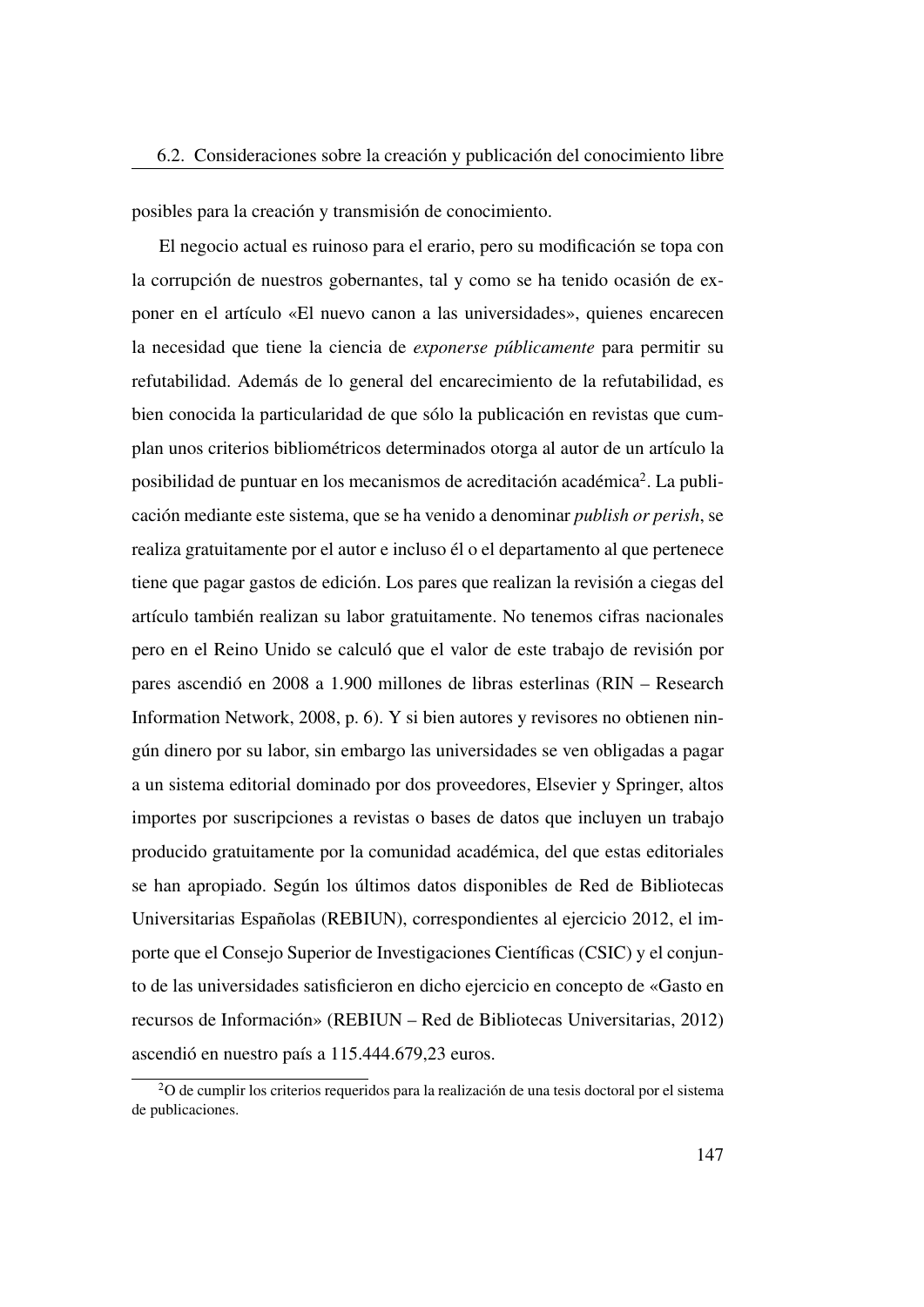#### 6. CONCLUSIONES

Este irracional sistema deberá combatirse con unas políticas públicas que implanten las diferentes vías del *open access*, lo que necesitará un especial desenmascaramiento de los gobernantes quienes, lejos de defender a la administración institucional que depende de ellos (las universidades públicas), promueven sistemas expropiatorios de derechos para imponer en favor de asociaciones privadas las inauditas tasas a las universidades que hemos analizado en el capítulo cuarto, [«El nuevo canon a las universidades»](#page-152-0).

Iguales dificultades trae la implantación de sistemas de publicación de la ciencia en los que prime la calidad frente a cantidad pues es dudoso que el índice de impacto de un artículo sea proporcional a su calidad académica ya que las razones por las que se cita un artículo son variadas, *no siempre correlacionadas con la calidad del trabajo* (Académie des Sciences, [2011,](#page-189-1) p. 12), no teniendo en cuenta la bibliometría *la originalidad de la investigación, la innovación conceptual, las aplicaciones de la investigación, su utilidad científica e industrial* (*ibídem* 13). La conclusión a la que llegó la *Académie des Sciences* francesa en su informe de 2011 era que la bibliometría si bien es útil como herramienta para la evaluación del trabajo de los investigadores, sin embargo introduce un sesgo para éstos, ya que adaptan sus comportamientos de publicación al rendimiento bibliométrico, en detrimento de la innovación, *modificando así la correlación entre la calidad científica y la cita que es la base misma de los indicadores bibliométricos* (*ibídem* 28). A pesar de que para la observación científica *el papel del observador y su incidencia en el objeto de observación se convierten en una cuestión central* (Castro Nogueira, Castro Nogueira & Morales Navarro, [2008,](#page-190-2) p. 100) nos encontramos sin embargo con un sistema de medición donde la comunidad científica se halla sometida a un *efecto de reactividad* potenciado desde los sistemas oficiales de acreditación. Esta política pública resulta una pésima broma de mal gusto para los tradicionales esfuerzos y preocupaciones de la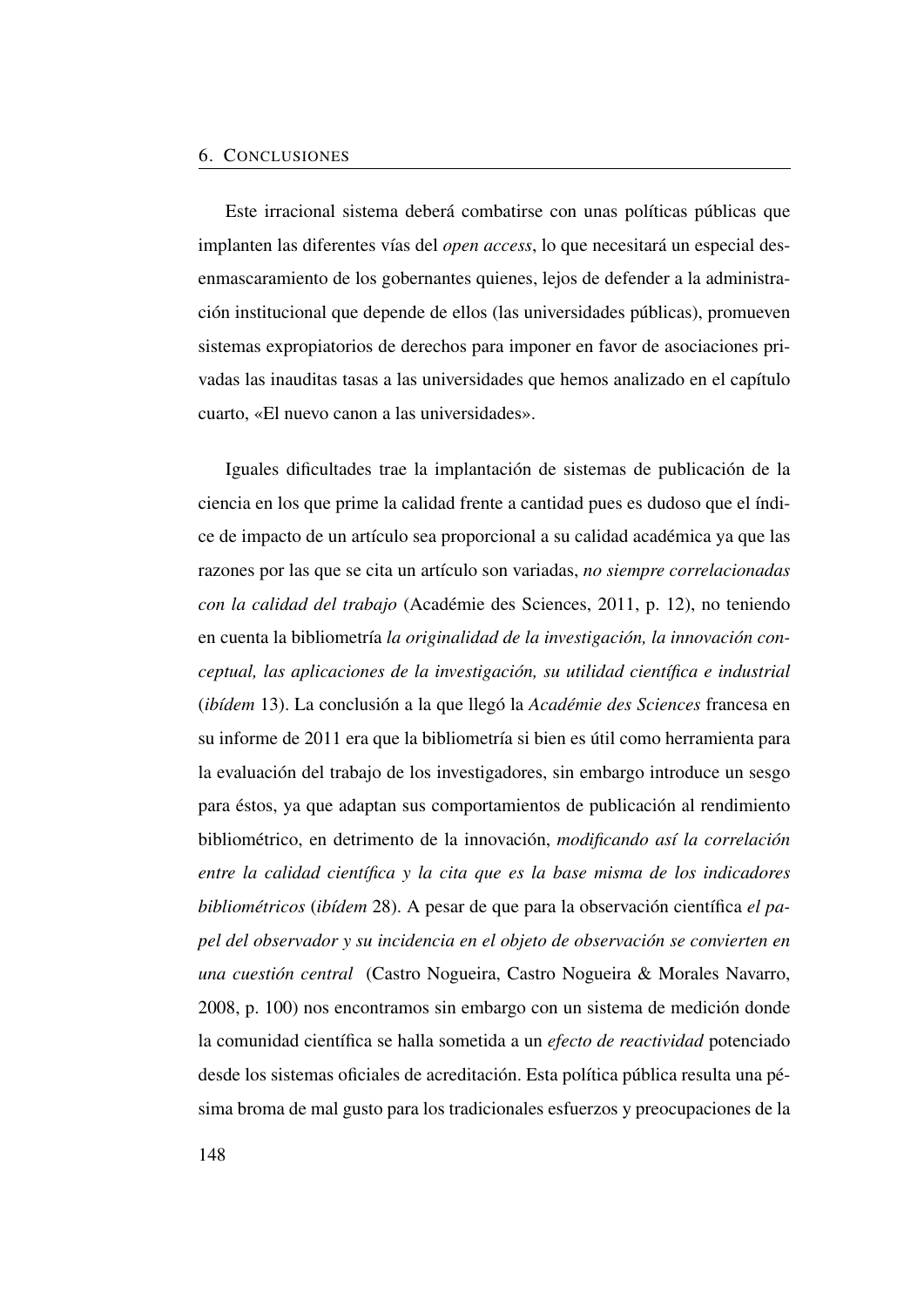filosofía de la ciencia.

Íntimamente ligado con este problema de la calidad frente a la cantidad nos encontramos con el formato con el que se transmite la ciencia. Los *papers*, monografías y manuales, que son la estandarización a la que hemos llegado, se hallan bajo revisión. Las características de las [TIC](#page-27-2) permiten un mayor dinamismo que el tradicional de la fijación en papel de un conocimiento, encontrándonos en la actualidad con el sistema descrito por Foucault [\(2010,](#page-190-3) p. 172) donde *[l]a actualización jamás acabada, jamás íntegramente adquirida del archivo, forma el horizonte general al cual pertenecen la descripción de las formaciones discursivas, el análisis de las positividades, la fijación del campo enunciativo*. Nuevamente nos hallamos con un problema bibliométrico ya que el conocimiento compartido a través de blogs, listas de correo, comunidades virtuales o tuits ni es mensurable ni puntúa en acreditaciones.

Estos problemas sobre la sostenibilidad económica de los sistemas de publicación de la ciencia y sobre la mejora de la visibilidad de la calidad frente a la cantidad que se han de retomar urgentemente en el entorno de las [TIC,](#page-27-2) vienen acompañados de la necesidad de repensar el sistema de las organizaciones formales o informales con las que construimos y transmitimos conocimiento.

Sin perjuicio de la *academia invisible* (Latour, [2001,](#page-191-1) p. 361), el conocimiento se ha construido institucionalmente de múltiples maneras acorde con el momento histórico en el que se generaba, siendo *[e]l contexto institucional del conocimiento una parte esencial de su historia* (Burke, [2012,](#page-49-1) p. 51). Nada puede convencernos de la permanencia del sistema formal-institucional actual y es obvio que sufrirá una transformación, ante la que las políticas públicas habrán de tomar partido. Si en el siglo XII asistimos al nacimiento de las universidades (*ibídem* 53), en el siglo XV surgieron las academias (*ibídem* 56), en el siglo XVII las sociedades científicas (*ibídem* 60), también en el siglo XVII los estudios técni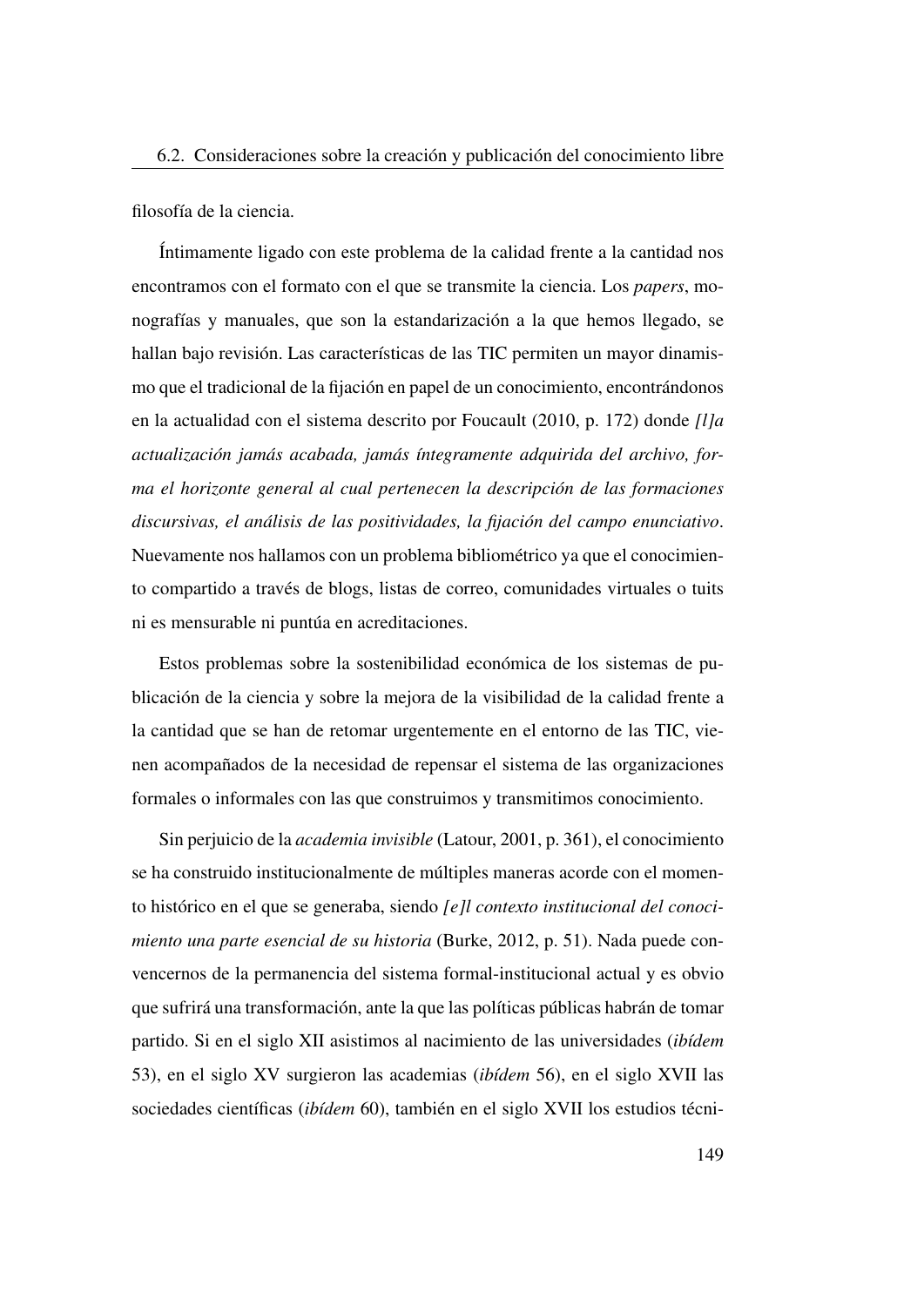cos impulsados por los jesuitas (Valverde, [2012,](#page-192-7) pp. 23–27), en el siglo XVIII las academias disidentes y las organizaciones de *research*, *recherche* y *ricerca* (Burke, [2012,](#page-49-1) p. 67), en el siglo XIX la apoteosis de la revolución industrial e iniciativa privada y en el siglo XX la *Big Science* (Sánchez Ron, [2012,](#page-192-8) p. 21), no sabemos lo que podemos encontrarnos en el siglo XXI, si bien los trabajos que se producen en la *open science* (Lafuente y Alonso, [2011,](#page-51-0) pp. 77–92 y Lafuente y col., [2013,](#page-52-0) pp. 89-133) y la creación de *open data* a través de técnicas como el *scraping* que se convierten, dada su teleología, en actividades políticas, ya nos anuncian un sistema colaborativo *hacker* generador de un procomún sólo posible con las actuales [TIC,](#page-27-2) sistema que cumple los dos requisitos objeto de nuestra primera consideración: la *apertura* y la *conversación*.

# 6.3. CONSIDERACIONES SOBRE EL ENTORNO TECNOLÓGICO

A lo largo de los anteriores capítulos hemos considerado la caracterización de algunos derechos fundamentales como derechos *informacionales*, dado que su núcleo se halla compuesto por información, hemos contemplado la existencia de conversaciones auto-referenciales en lenguaje natural cuyo objeto es comentar la escritura de código que se realiza mediante lenguajes formales, así como hemos analizado la Red como *actos de habla* donde se practican *acciones micropolíticas*. Todo lo anterior forma parte de un contenido cuyo ejercicio se practica en un continente, el *entorno tecnológico*, que es de naturaleza jurídico-privada.

Mencionábamos en el apartado [«Estado actual del tema»](#page-37-0) del capítulo de la [«Introducción»](#page-30-0) que este abandono del espacio público-privado<sup>[3](#page-179-0)</sup> para optar por un ejercicio de acciones políticas (y su difusión) realizado únicamente a través de entornos privados supone una novedosa fragilidad. Se produce de esta manera un desplazamiento del Estado, como garante del *locus* donde se ejercían

<span id="page-179-0"></span><sup>3</sup>Según definición de Castoriadis [\(2006,](#page-49-2) p. 21). Ver nota [18](#page-38-0) en la página [9.](#page-38-0)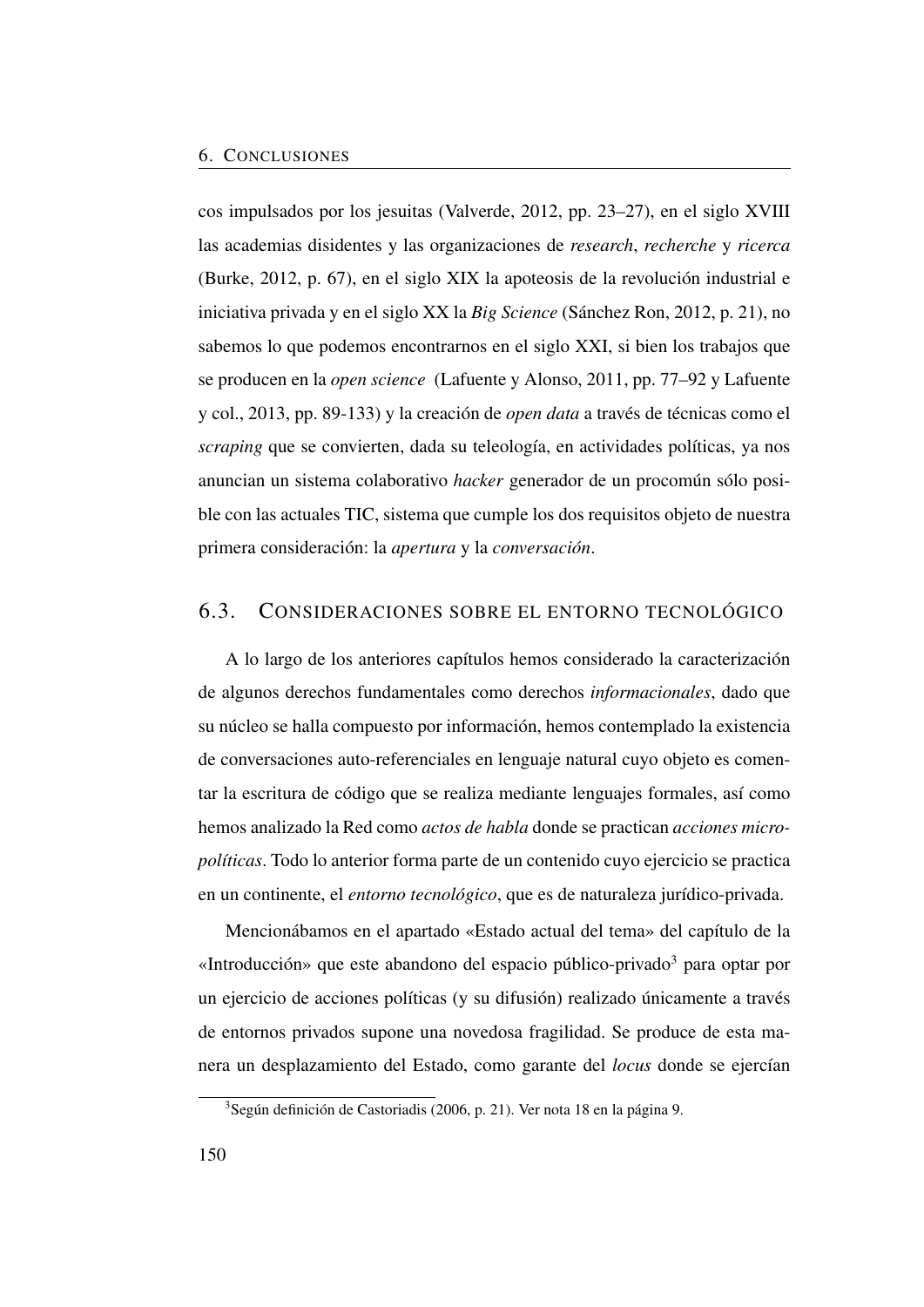<span id="page-180-3"></span>acciones políticas, hacia empresas privadas cuyo único ánimo es el del lucro, así como una sustitución de relaciones entre órgano público y ciudadano por relaciones entre empresa y usuario. Asimismo, se sustituye la parte del ordenamiento jurídico que regula los conflictos y el tipo de proceso donde se dilucidan: se pasa del ordenamiento vigilante de los derechos fundamentales, donde interviene en Ministerio Fiscal en defensa de la legalidad, al de los consumidores y usuarios, donde se enfrentan las asesorías jurídicas de las grandes corporaciones contra los abogados contratados por los usuarios, muchas veces sin recursos<sup>[4](#page-180-0)</sup>. Esta tendencia tiene también otra cara en lo que respecta a la propiedad intelectual en internet: si las vulneraciones de los derechos de autor que se pudieran producir en formatos *atómicos* son competencia de los órganos del poder judicial, sin embargo cuando tales vulneraciones se producen en internet, la competencia es de un órgano del poder ejecutivo<sup>[5](#page-180-1)</sup>. Los desplazamientos que se han producido, por tanto, no sólo son de lo público a lo privado, sino también entre los diferentes poderes del Estado, en este último caso debido a la mejor respuesta que le han dado los sucesivos gobiernos a los *lobbies*<sup>[6](#page-180-2)</sup> de la propiedad intelectual, frente a las respuestas que éstos se encontraban en las resoluciones de los litigios emitidas por órganos del poder judicial.

Ya Bobbio [\(2009,](#page-110-0) p. 370) nos habló que *[d]e nada sirve que el individuo sea libre en el Estado si luego no es libre en la sociedad*, denunciando que *[e]l problema actual de la libertad no puede ya quedar restringido al problema de la libertad frente al Estado, sino que se refiere a la propia organización de la sociedad civil* (*ídem*). Se trata, según este autor,

<span id="page-180-0"></span><sup>4</sup>Y en la actualidad sometidos a la imposición de tasas judiciales que hay que satisfacer previamente a la interposición de las acciones judiciales, tasas que difícilmente se recuperarán, con lo que se dificulta el acceso de los usuarios a la jurisdicción.

<span id="page-180-1"></span><sup>5</sup>*Cfr.* el apartado [4.4](#page-131-0) *supra* [«Envolviendo los derechos fundamentales en derechos ordina](#page-131-0)[rios»](#page-131-0).

<span id="page-180-2"></span><sup>6</sup>*Vid.* Elola [\(2010\)](#page-146-0)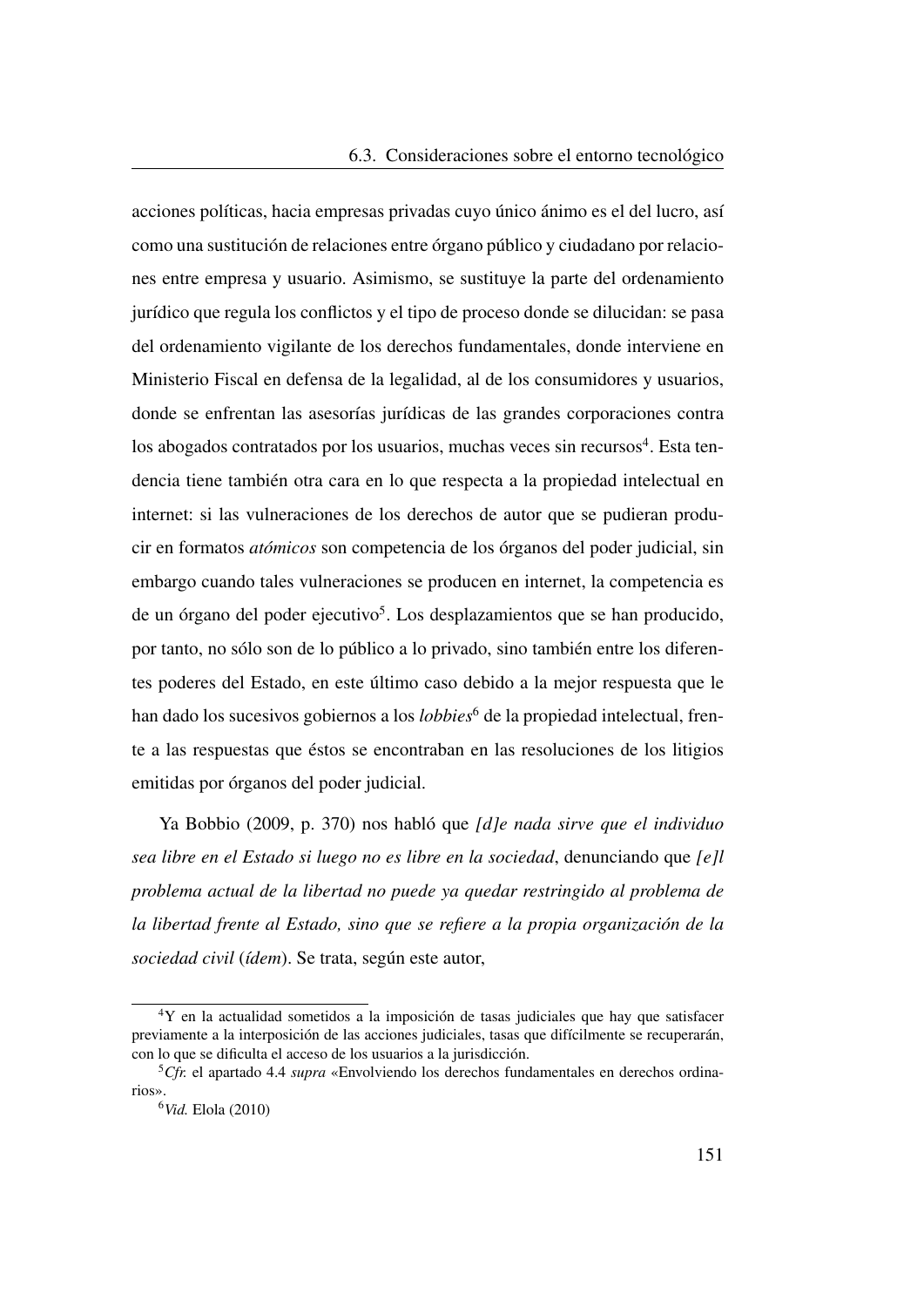de que existe una falta de libertad más profunda, casi diría que más objetiva y por tanto, también más difícil de percibir y menos sencilla de extirpar: la libertad como sumisión al aparato productivo y a las grandes organizaciones del consenso y del disenso que la sociedad de masas inevitablemente genera en su interior. (*ídem*)

A esta afirmación de Bobbio añadiremos que la sumisión ya no se produce solamente frente al aparato productivo o al sistema tradicional de generación de consensos y disensos de la sociedad de masas, sino también frente al entorno en el que se hace política: cualquier acción política en red o ejercicio de un derecho fundamental informacional puede ser cortado sin más explicaciones por parte del Proveedor de Servicios de Internet [\(PSI\)](#page-26-0) o de la empresa titular de la web donde actuemos. Esta situación viene dada al practicarse las acciones micropolíticas y el ejercicio de los derechos fundamentales de naturaleza informacional *en abierto*, frente a los sistemas tradicionales de comunicación entre los ciudadanos, donde las comunicaciones se realizaban en privado. Ahora la empresa de turno puede acceder a unos contenidos antes vedados a ella y de esta manera censurar cualquier actividad que le sea molesta simplemente con la excusa de que se está incumpliendo lo dispuesto en los términos y condiciones de uso del servicio.

Estas cuestiones evidencian más, si cabe, la necesidad de una regeneración democrática y de una impronta de los derechos fundamentales en las relaciones jurídico-privadas. Asimismo, se confirma la tesis de Winner [\(1977,](#page-53-0) p. 324), en la parte de reflexión sobre tecnología que subyace a este desplazamiento que abandona el entorno público-privado, de que *lo que caracteriza la política tecnológica de la izquierda, derecha y centro es sonambulismo (más que determinismo). El silencio es el modo distintivo de hablar*. Frente a esta situación necesitamos pensamiento crítico, escritura de código libre e implantación de infraestructuras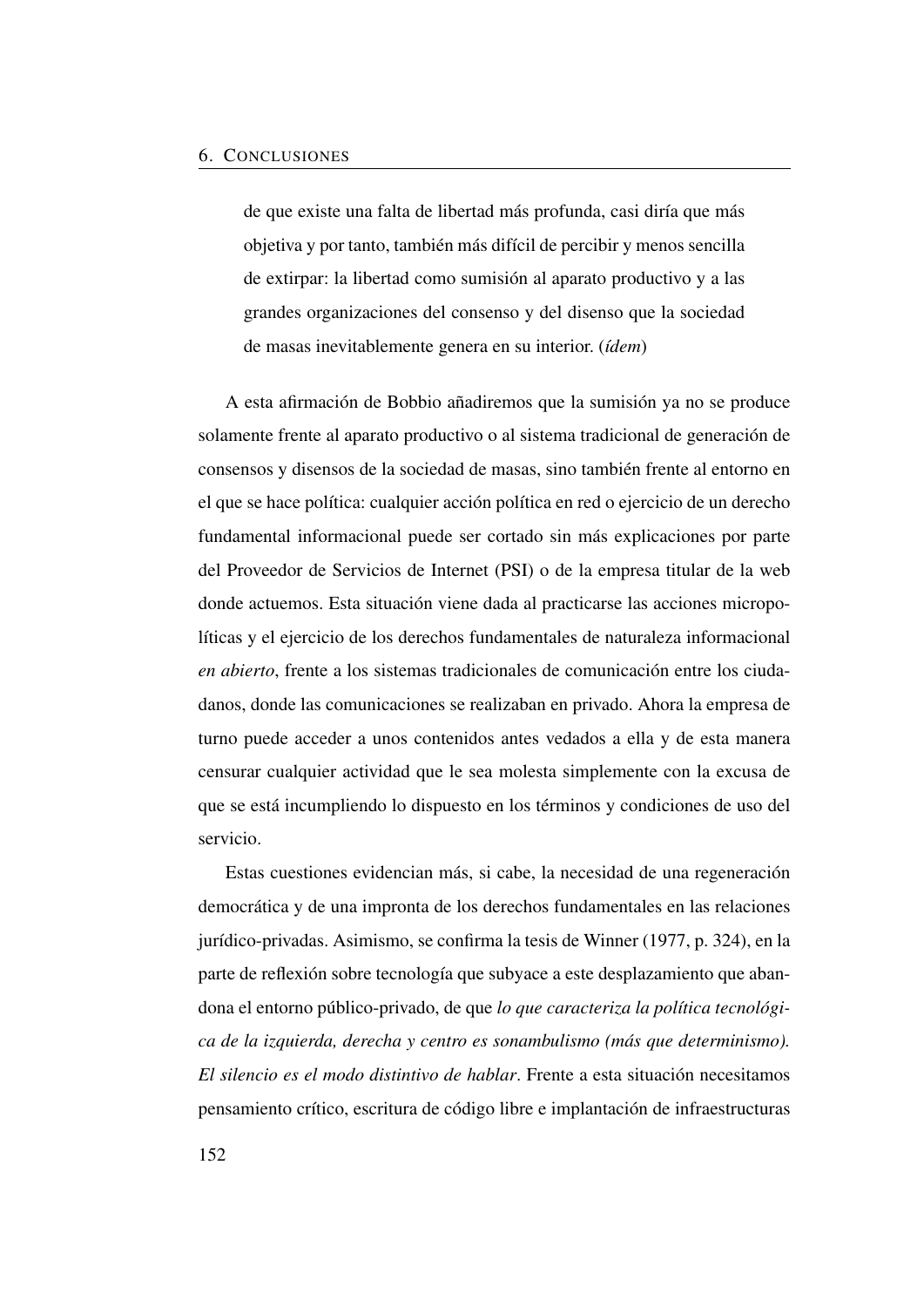de utilización del espectro creadas y administradas por comunidades con voca-ción procomunal<sup>[7](#page-182-0)</sup>.

# 6.4. EL PARADIGMA DE LO *open* Y LA FINALIDAD DE REGENERACIÓN DEMOCRÁTICA

El paradigma de lo *open* (*open data, open access, open science* y *open government*) y, por todos ellos, el *paradigma del conocimiento libre*, no es neutro ideológicamente, sino que tiene un contenido de búsqueda de regeneración democrática. A través de los mismos principios ilustrados, el movimiento *open* busca la devolución de la confianza perdida, añadiendo información pública y transparente al sistema político para un mejor gobierno. La actual crisis se caracteriza por la pérdida de credibilidad en los organismos que se diseñaron para generar confianza: las compañías de auditoría no garantizan la realidad de los estados de cuentas de sus clientes, lo que sabemos desde el fiasco de la empresa norteamericana *Enron* y los más recientes acontecimientos en el sector de cajas de ahorro de nuestro país; las entidades de calificación seguían otorgando las mejores notas a *Lehman Brothers* un día antes de su colapso; las entidades aseguradoras de los riesgos fueron incapaces de hacer frente a sus obligaciones contractuales tras el impago de los activos tóxicos por las entidades financieras; las entidades financieras, base de la confianza económica, se han dedicado primero a vender activos tóxicos, luego obligaciones preferentes conociendo su falta de valor; finalmente, los Estados son incapaces de hacer frente a la corrupción imperante y de dar una respuesta satisfactoria ante el sentimiento de que vivimos en una estafa permanente.

La regeneración ha de pasar por la existencia de una información pública veraz, no basada en el actual sistema de medios de comunicación, que son correa

<span id="page-182-0"></span><sup>7</sup>Ver a este respecto el apartado [«El espacio de la opinión pública como procomún digital»](#page-139-0) del capítulo [«Internet como entorno de la opinión pública»](#page-116-0).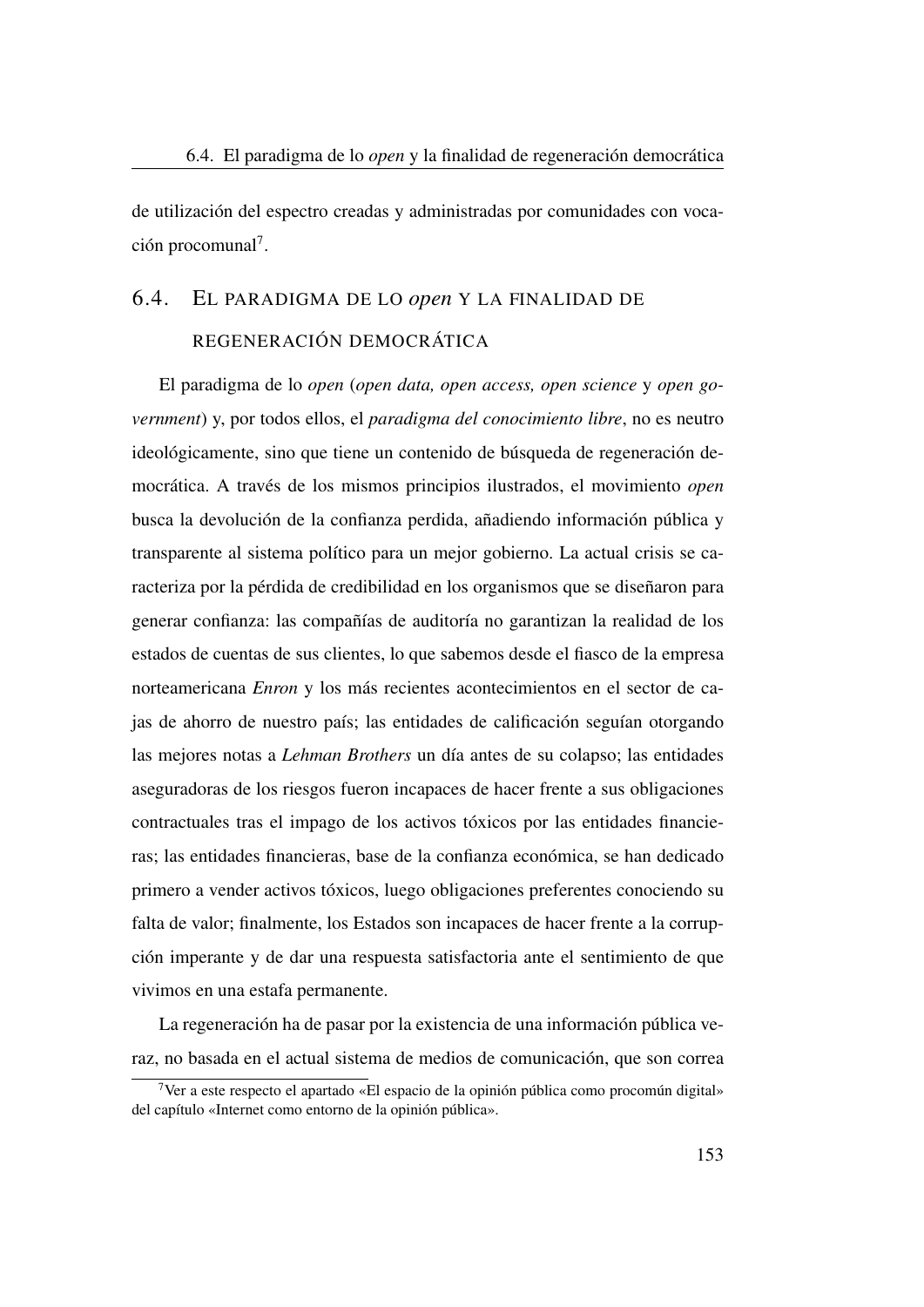#### <span id="page-183-0"></span>6. CONCLUSIONES

de transmisión de los intereses de sus propietarios, sino una información que sea producto de la interacción de *cultura, organización, instituciones, economía e infraestructura técnica de comunicaciones* (Benkler, [2006,](#page-49-0) p. 178). El reto está en saber cómo, pero lo que es indudable es la existencia de una crisis económica y de credibilidad del periodismo practicado tal y como se entiende hoy en día. Aunque haya autores que, como Castells [\(2009,](#page-85-0) p. 542), opinen que, *por el momento, hay una competencia desigual entre la producción profesionalizada de los medios y la baja calidad de nuestros vídeos domésticos y el cotilleo de nuestros blogs*, no por ello podemos dejar de reconocer que fuera de las empresas periodísticas existen ámbitos donde el conocimiento generado y puesto a disposición pública es innegablemente de mayor calidad que el intermediado por tales empresas. No tratamos de reivindicar lo que se ha venido a denominar *periodismo ciudadano*, sino de señalar que se ha de tener en cuenta la calidad de la fuente originaria, en muchos casos institucional o profesional, como parte necesaria para la construcción de la opinión pública. No es de recibo una información de un medio de comunicación digital en la que se sintetice un *paper* o se dé una noticia sobre una sentencia jurídica sin que se ponga a disposición del lector la fuente original para su contraste. Se trata de exigir *open data* y *open science* como integrantes del ecosistema de publicación con los que se pueda enriquecer el bloque informacional utilizado para construir la opinión pública. En definitiva, la búsqueda ha de ser la implantación de una redefinida *isegoría* (Nadal & de la Cueva, [2012\)](#page-52-0) como base de la reconstrucción de la confianza donde un principio fundamental sea la trazabilidad del conocimiento.

El paradigma de lo *open* propone acción, por lo que se posiciona contra el determinismo, y lo hace desde una manera plural. El disenso y la resolución de conflictos se halla inserto en su código genético. Señala al respecto Alonso [\(2013,](#page-144-0) p. 106):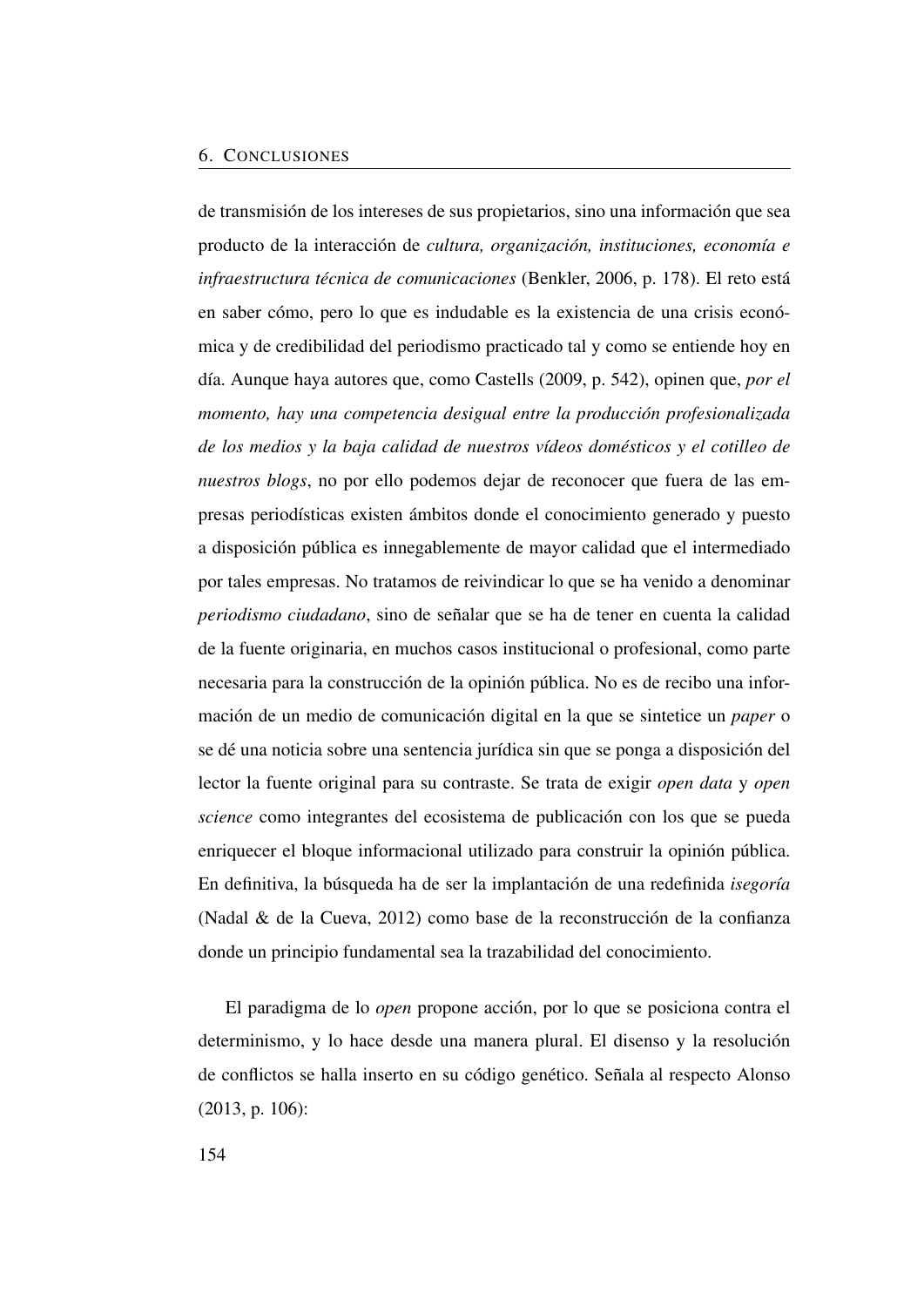<span id="page-184-1"></span>La metodología no consiste en un proyecto monolítico donde los proponentes esperan una obediencia ciega por parte de los colaboradores. Es más interesante la búsqueda de un consenso aproximado y es más interesante lanzar una idea o proyecto para que la comunidad critique, proponga y modifique. Un ejemplo de esto son las bifurcaciones (*forks*) antes mencionadas, las variantes de un mismo proyecto de software que se divide en varios según los intereses de los miembros de la comunidad.

Por tanto, dentro del movimiento *open* podemos responder afirmativamente la pregunta kantiana que Berlin [\(1992,](#page-189-0) p. 246) se hace: *¿en qué clase de mundo es posible, en principio, la filosofía política, la clase de discusión y de argumentación en que* [la filosofía política] *consiste?* Para Berlin, la respuesta tendría que ser *"sólo en un mundo en el que chocan los fines". En una sociedad dominada por una sola meta, en principio sólo podrían existir disputas acerca de los medios idóneos para alcanzar este fin y las discusiones sobre medios son técnicas* (*ídem*). Pues bien, en el mundo del conocimiento libre existen fines que chocan entre sí, ya que es un movimiento políticamente plural. Tan consciente se es de ello que se dispone de mecanismos de escisión o bifurcación (*fork*), no considerándose el disenso como un conflicto sino como un enriquecimiento pues posibilita nuevos caminos transitables para ser seguidos o, en su caso, ser abandonados realizando sobre ellos subsiguientes *forks* de la misma manera que la ciencia toma un nuevo camino tras una refutación o un experimento fallido.

Dentro de la discusión de la filosofía política, una de las apreciaciones que ha de hacerse sobre este movimiento del conocimiento libre es el rechazo de la tecnocracia. La nueva gobernanza que se postula no se fundamenta en solu-cionismos tecnológicos<sup>[8](#page-184-0)</sup> ni en el gobierno por los mejores según la tradición en

<span id="page-184-0"></span><sup>8</sup>Sobre solucionismo tecnológico, *vid*. Morozov [\(2013\)](#page-191-0).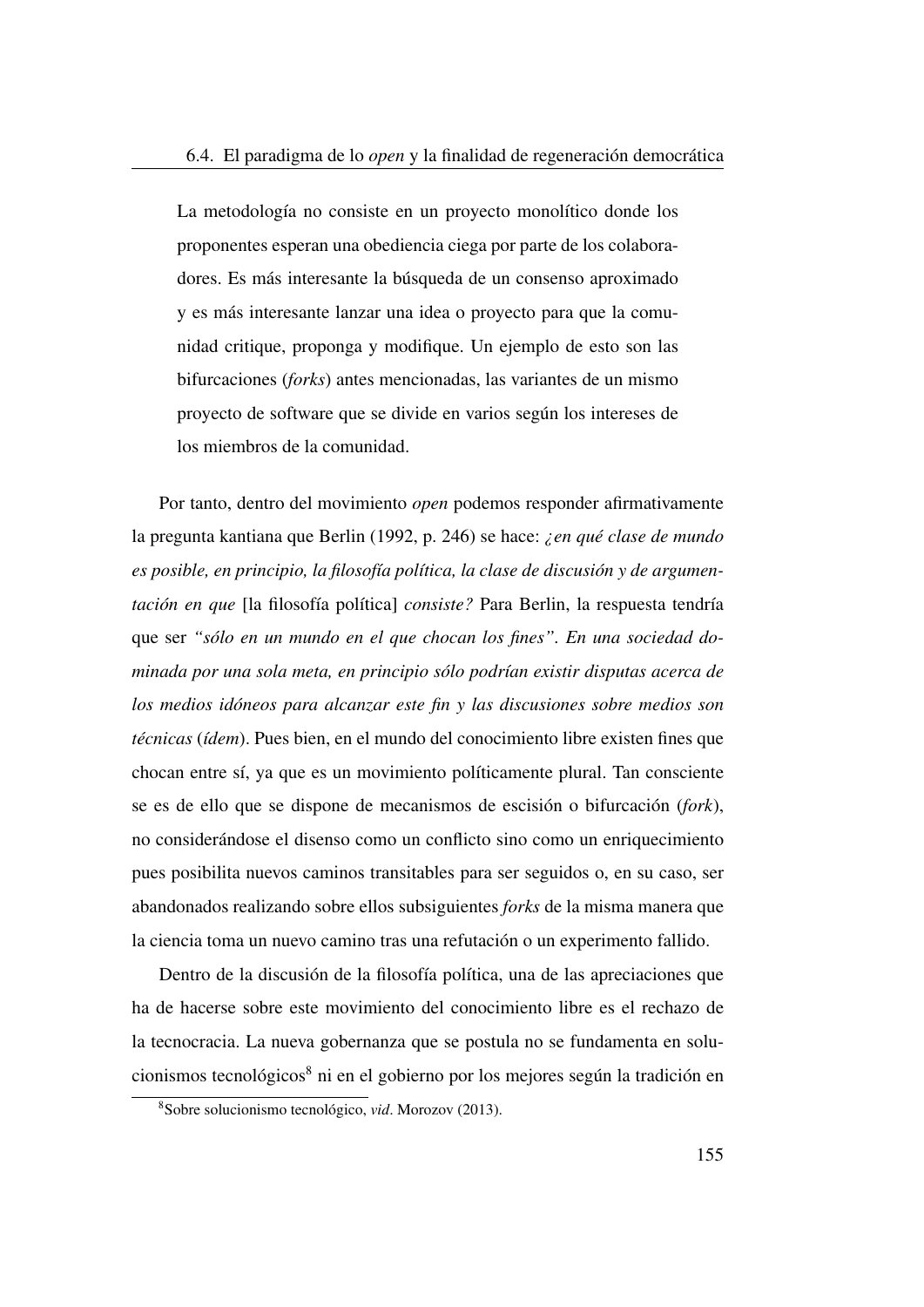<span id="page-185-0"></span>el pensamiento que inauguró Platón [\(2007,](#page-192-0) p. 473d) con su filósofo rey. No es casual que a lo largo de los capítulos de los que consta esta tesis no hayamos mencionado la tecnocracia: no se trata de una opción válida puesto que *ab initio* choca contra la horizontalidad que preside todo movimiento *open* por mucho que sus proyectos puedan estar liderados por figuras carismáticas y se promueva la meritocracia. Para Borja [\(2012,](#page-189-1) p. 1854), la tecnocracia consiste en *el gobierno de los técnicos* [. . . ] *quienes dejan de ser asesores o consultores* [. . . ] *y asumen directamente el poder político del Estado o ejercen una decisiva influencia sobre él*, encontrándonos según este autor con una situación actual donde la tecnocracia hoy representa todo lo que es contrario a los principios de apertura y conversación pública que presiden el movimiento de lo *abierto –libre–*:

En el mundo contemporáneo, marcado por la globalización de la economía, los tecnócratas pueden no estar dentro del gobierno. Ni siquiera dentro del Estado. Están fuera. En lugares remotos, al servicio de las grandes corporaciones transnacionales, en donde toman decisiones que comprometen los destinos de lejanos países. Constituyen un poder invisible y no responsable. De sus decisiones no rinden cuentas ante ningún gobierno sino solamente ante los directorios de sus empresa.

Continuando dentro del ámbito político, sigue conceptualmente vigente la tradicional división de los textos constitucionales en parte dogmática, donde se establecen los valores por los que nos regimos, y en parte orgánica, donde establecemos los órganos mediante los cuales queremos gobernarnos. Sin perjuicio de la discusión constitución real–constitución material, lo que es muy dudoso es el ámbito territorial real y efectivo afectado por la aplicación de una constitución como norma. Por ejemplo, decisiones del Tribunal Supremo norteamericano, con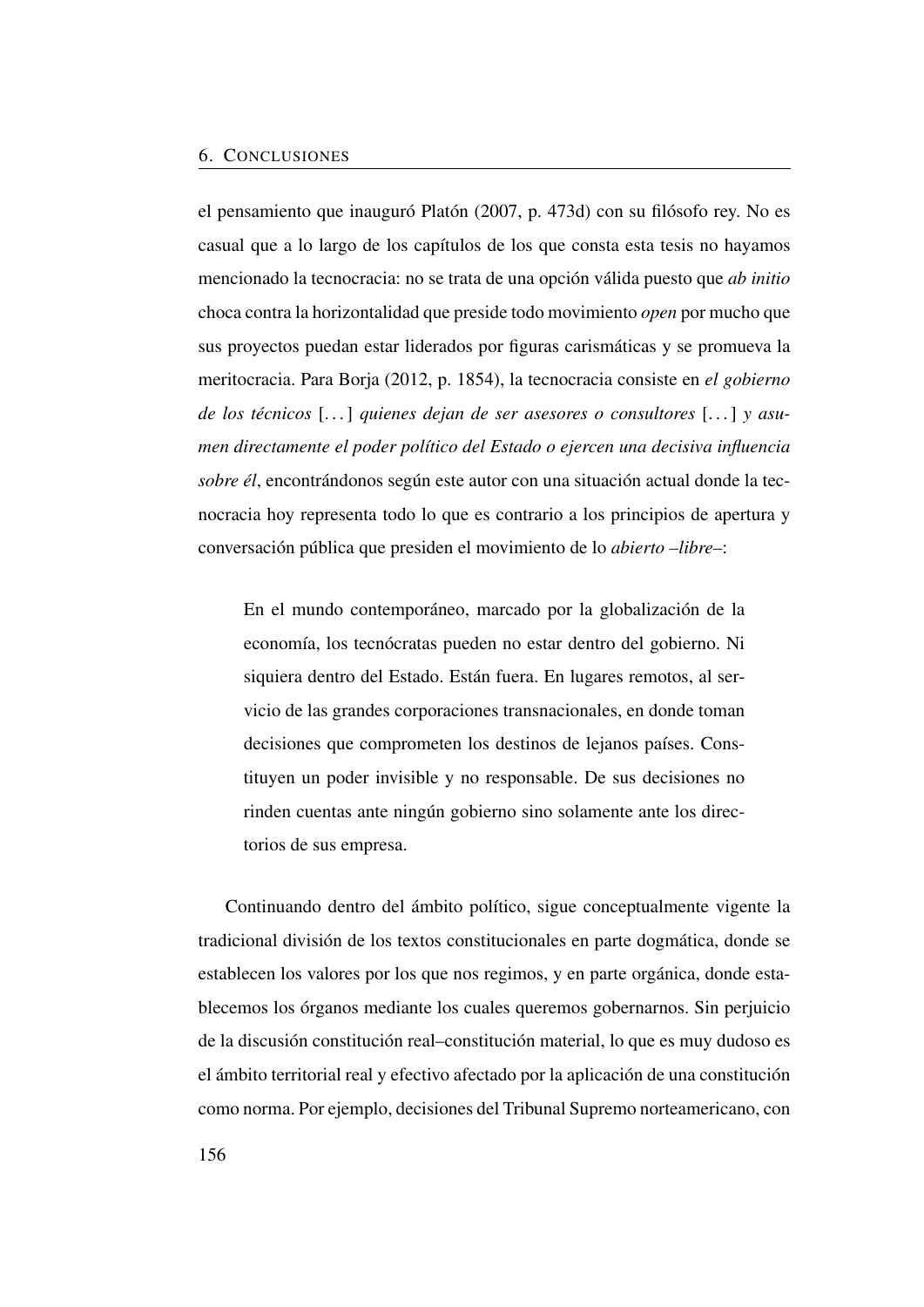<span id="page-186-1"></span>fundamento en la Constitución de dicho país, pueden evitar que la National Security Agency [\(NSA\)](#page-26-1) de los EE. UU. siga interviniendo las comunicaciones de los ciudadanos en otras naciones. El concepto de Estado–Nación como fuente de la soberanía ha de encontrar un sustituto donde se tenga en cuenta tanto la parte dogmática, consistente en la necesaria relectura de los derechos fundamentales en este *tránsito hacia la infociudadanía* (Echeverría, [2003,](#page-51-0) p. 90), como la parte orgánica, en la que se utilicen las posibilidades organizativas que permiten las TIC y los *agentes inteligentes*, todo ello teniendo en cuenta la mejor gobernanza para los problemas globales<sup>[9](#page-186-0)</sup>.

Los sistemas de controles y equilibrios diseñados para limitar las facultades entre los diferentes poderes del Estado–Nación cada día demuestran más su ineficacia. Es por ello que han de desarrollarse nuevos sistemas de control *praeter orwelliano* en los que la transparencia de la información estatal sea el componente necesario para que desde la ciudadanía aprendamos a controlar mejor el poder. La implementación de leyes de transparencia denota la imperfección en la que se encuentra el sistema democrático actual: nunca pediríamos una ley de transparencia que acompañase la regulación legal del matrimonio y sin embargo sí la pedimos para acompañar la regulación constitucional, siendo así que ambos regímenes o conllevan la transparencia dentro de sí mismos o son un mal remedo.

En su análisis sobre el examen como *medio de buen encauzamiento*, Foucault [\(2009,](#page-190-0) p. 189) apuntaba que *[e]l examen combina las técnicas de la jerarquía que vigila y las de la sanción que normaliza*. Para este autor, *[e]l examen invierte la economía de la visibilidad en el ejercicio del poder* (*ibídem*, 192), *hace entrar la individualidad en un campo documental* (*ibídem*, 193) donde, *[g]racias a todo este aparato de escritura que lo acompaña, el examen abre dos posibilidades*

<span id="page-186-0"></span><sup>9</sup>*Vid* Innerarity y Solana [\(2011\)](#page-191-1).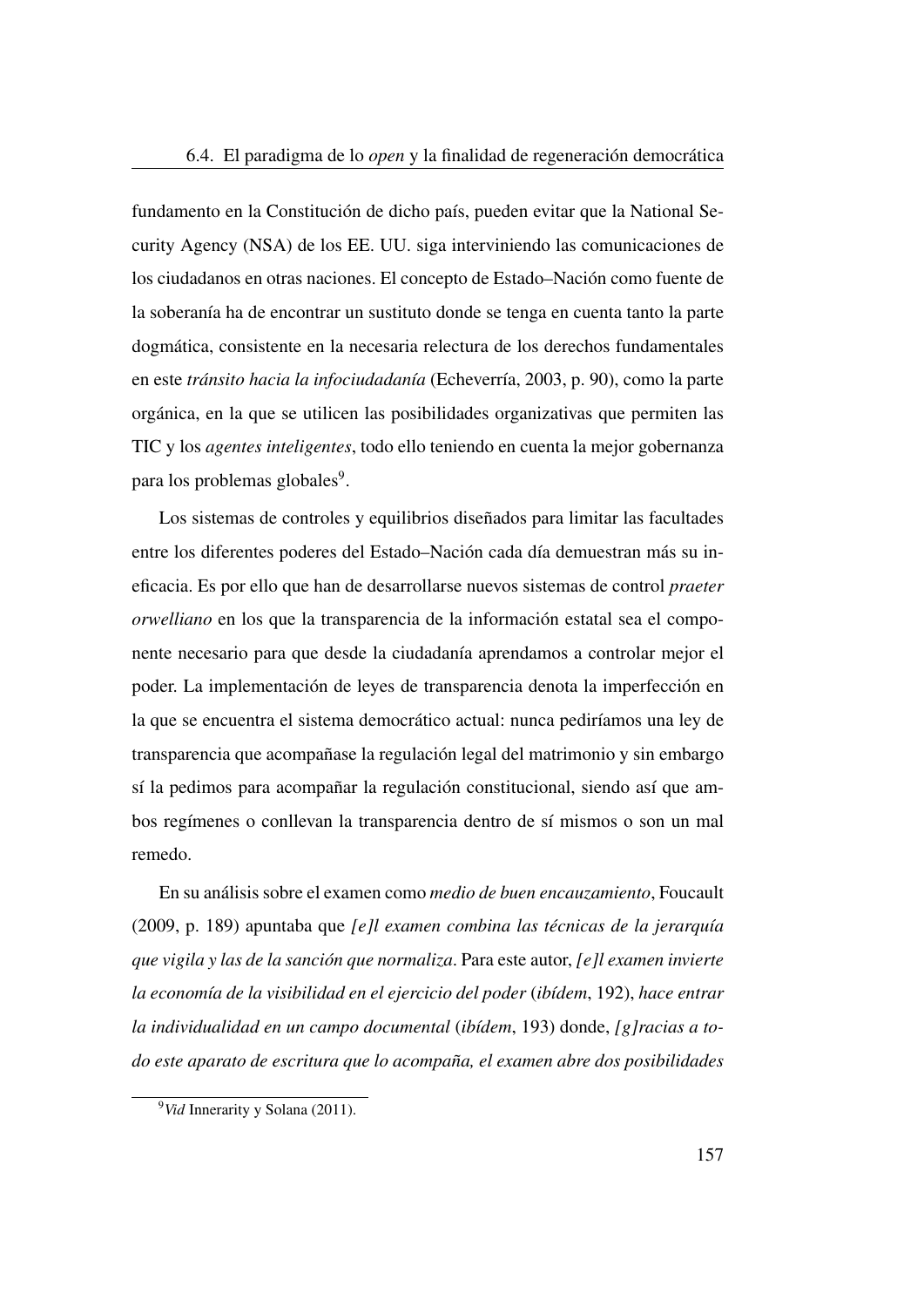<span id="page-187-0"></span>[...] la constitución del individuo como objeto descriptible [...] para mante*nerlo* [. . . ] *en sus aptitudes o capacidades propias, bajo la mirada de un saber permanente; y por otra parte la constitución de un sistema comparativo* [...] (*ibídem* 195). Por último, afirma que *[e]l examen, rodeado de todas sus técnicas documentales, hace de cada individuo un "caso"* (*ibídem*, 196). Obviamente, la referencia que Foucault realiza del individuo hemos de entenderla hecha a cada gobernante y órgano público. Si de cada uno de ellos hiciésemos un "caso" estaríamos realizando un control político de primera magnitud. Nada hay en las TIC que nos lo impida. Sin perjuicio del desvelamiento de las verdaderas relaciones de poder, nos quedaría pendiente, no obstante, cuál sería la sanción aplicable a las desviaciones, lo que dependería de los diferentes criterios culturales en cuanto a la reprochabilidad social, y la posibilidad real de perseguir judicialmente las infracciones, en cuanto a la reprochabilidad jurídica.

### 6.5. CONSIDERACIÓN FINAL

Este nuevo camino acaba de comenzar. Ya tuvimos ocasión de señalar en la [«Introducción»](#page-30-0) que, en términos históricos, hacer hoy en día un análisis sobre el impacto de las [TIC](#page-27-0) equivaldría al que se podría haber realizado en 1465 sobre el impacto de la imprenta. Las [TIC](#page-27-0) son tecnologías muy jóvenes por lo que, en la línea de Bobbio, sería una imprudencia llena de falta de rigor hacer cualquier predicción:

Sobre el futuro no hago ni previsiones ni apuestas. Dejemos las previsiones para los astrólogos, las apuestas a los jugadores de azar. Unos confían en la cadena inexorable de la necesidad, los otros confían en la casualidad. El hombre de razón se limita a hacer hipótesis partiendo de los datos de hecho. (Bobbio, [2009,](#page-110-0) p. 461).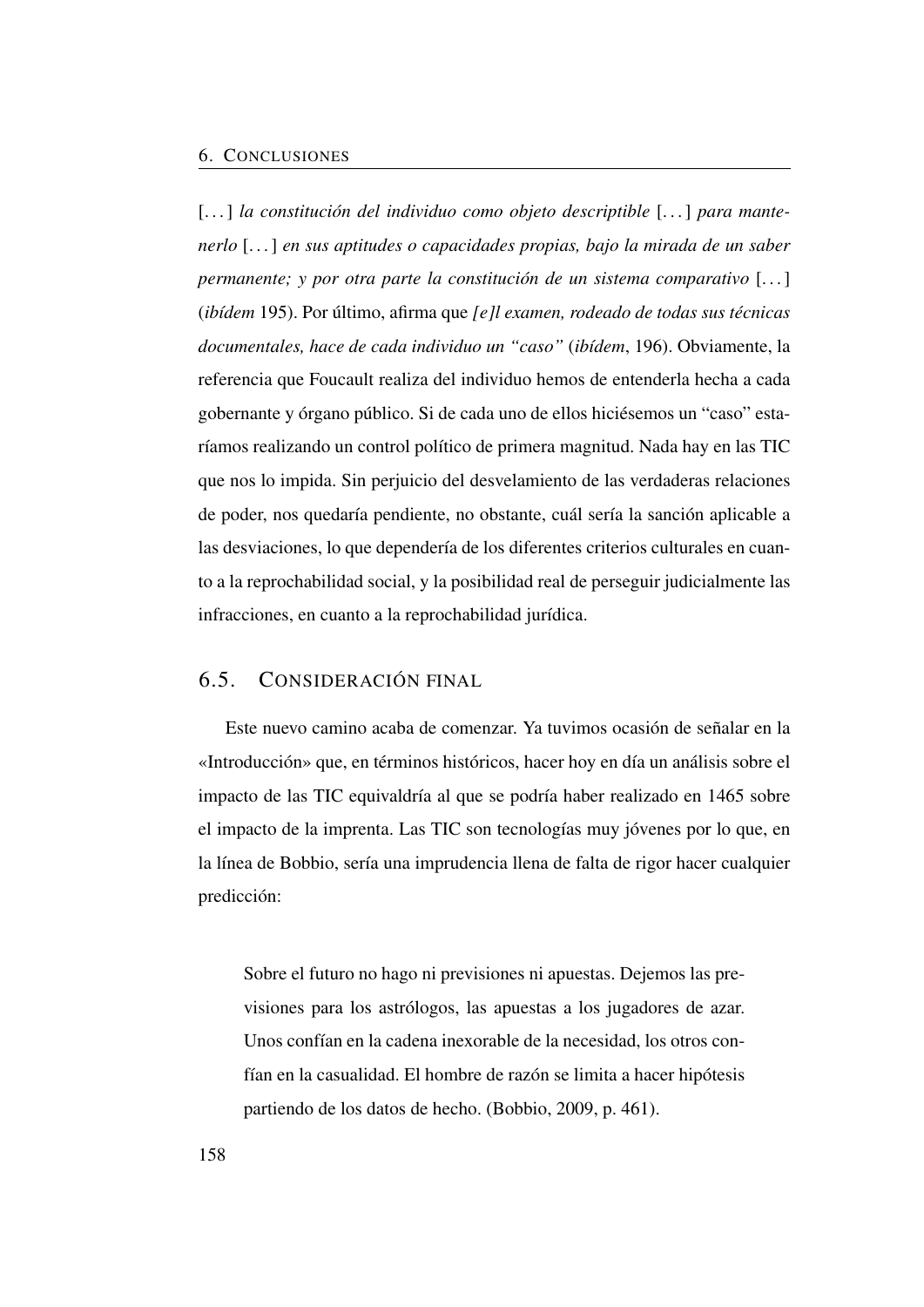Y si bien entendemos que los datos de hecho mostrados en los capítulos anteriores han demostrado la hipótesis de esta tesis doctoral, no por ello, quisiéramos dejar de señalar unas consideraciones finales que nos orienten en las transformaciones que ha de sufrir el Estado–Nación.

El Estado actual de tradición liberal no puede entenderse sin recurrir a la tecnología de la escritura: derechos nucleares tales como el principio de seguridad jurídica, basados en la obligatoriedad de la publicidad normativa realizada por escrito, fueron el fundamento de la lucha contra la arbitrariedad del poder a través de la fijeza de las normas y de la posibilidad de su conocimiento universal. La figura de los boletines oficiales donde se publicaban las leyes no fue una casualidad jurídica, sino que responde a una honda exigencia política. Mediante el sistema de promulgación de las normas se dan por finalizadas las antiguas discusiones entre la ley y la costumbre como fuente de los derechos y obligaciones jurídicas. A partir de ese momento, ni el desuso de una norma legal ni la costumbre *contra legem* estarán por encima de la ley escrita<sup>[10](#page-188-0)</sup>. El Estado de Derecho, donde impera la ley y no la voluntad del gobernante, exige la fijación de los textos normativos mediante la escritura no sólo para salvaguardar los derechos de los ciudadanos, sino además, en su aspecto organizativo, para regular las instituciones de gobierno. Podemos decir que *el Estado se escribe*.

Y si la escritura es la tecnología *estructural* del Estado liberal, las [TIC](#page-27-0) lo son de otro modelo de Estado que no podemos alcanzar a aprehender todavía pero que no podrá comprenderse sin ellas. El Estado no diseña los *lenguajes formales* usados para la escritura de *software*. Esta labor la hacen comunidades, quienes en definitiva son las que inyectan en la realidad las posibilidades organizativas de los servicios que permite el *software* que escriben con el lenguaje formal. Se trata de comunidades que producen *open data* y *open science*, que permiten

<span id="page-188-0"></span><sup>10</sup>*Vid.* L. Hierro [\(2003,](#page-191-2) pp. 25–63).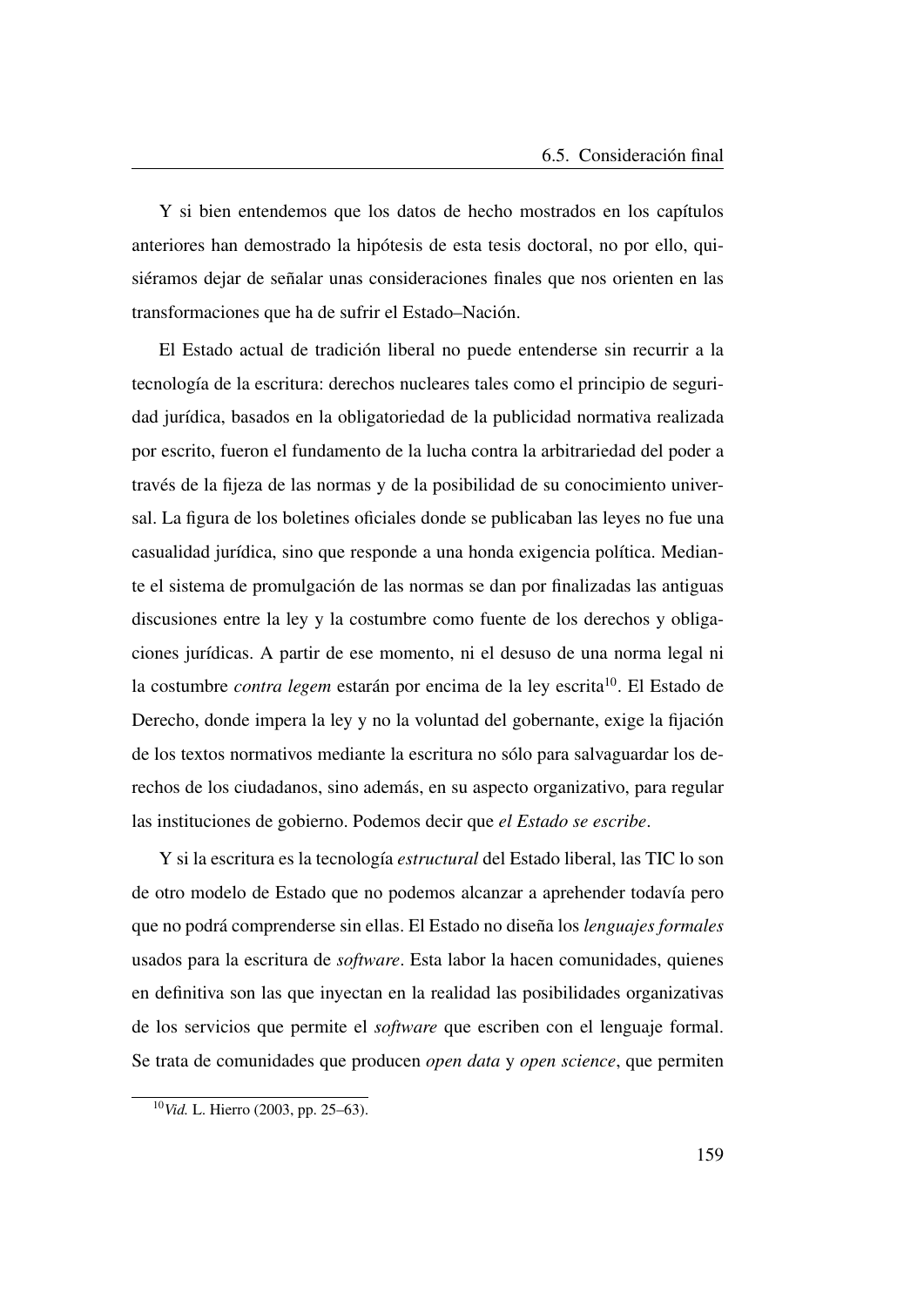el acceso al conocimiento a través del *open access* buscando de esta manera el *open government*.

La pregunta que nos queda por hacer es: si la realidad social se construye con palabras, *¿qué realidad construiremos los ciudadanos con los lenguajes formales y los diferentes bloques de información* abiertos –libres– *propios de las [TIC?](#page-27-0)* No tenemos todavía respuesta pero, para responder a esta pregunta, poseemos la guía elegida por Oldenburg y que revolucionó nuestro mundo: se trata de seguir un *proceso de apertura y conversación públicas*. En definitiva, se trata de insistir en el uso de los viejos modelos de siempre en nuestro nuevo paradigma de hoy.

#### REFERENCIAS BIBLIOGRÁFICAS

- Académie des Sciences. (2011, enero 17). Du bon usage de la Bibliométrie pour l'évaluation individuelle des chercheurs. Recuperado desde [http://www.](http://www.academie-sciences.fr/activite/rapport/avis170111.pdf) [academie-sciences.fr/activite/rapport/avis170111.pdf](http://www.academie-sciences.fr/activite/rapport/avis170111.pdf)
- Alonso, A. (2013, enero). Ética en la innovación y el movimiento Open. *Isegoría. Revista de filosofía moral y política*, (48), 95-110. doi[:10.3989/isegoria.](http://dx.doi.org/10.3989/isegoria.2013.048.05) [2013.048.05](http://dx.doi.org/10.3989/isegoria.2013.048.05)
- Atienza, M. (2012). *El Derecho como argumentación*. Barcelona: Editorial Ariel.
- Benkler, Y. (2006). *The Wealth of Networks. How Social Production Transforms Markets and Freedom*. New Haven y Londres: Yale University Press. Recuperado desde [http://www.benkler.org/Benkler\\_Wealth\\_Of\\_Networks.](http://www.benkler.org/Benkler_Wealth_Of_Networks.pdf) [pdf](http://www.benkler.org/Benkler_Wealth_Of_Networks.pdf)
- <span id="page-189-0"></span>Berlin, I. (1992). *Conceptos y categorías. Ensayos filosóficos*. Madrid: Fondo de Cultura Económica.
- Bobbio, N. (2009). *Teoría general de la política*. Madrid: Editorial Trotta.
- <span id="page-189-1"></span>Borja, R. (2012). Tecnocracia. En *Enciclopedia de la política* (Vol. II. H-Z, pp. 1894-1895). México: Fondo de Cultura Económica.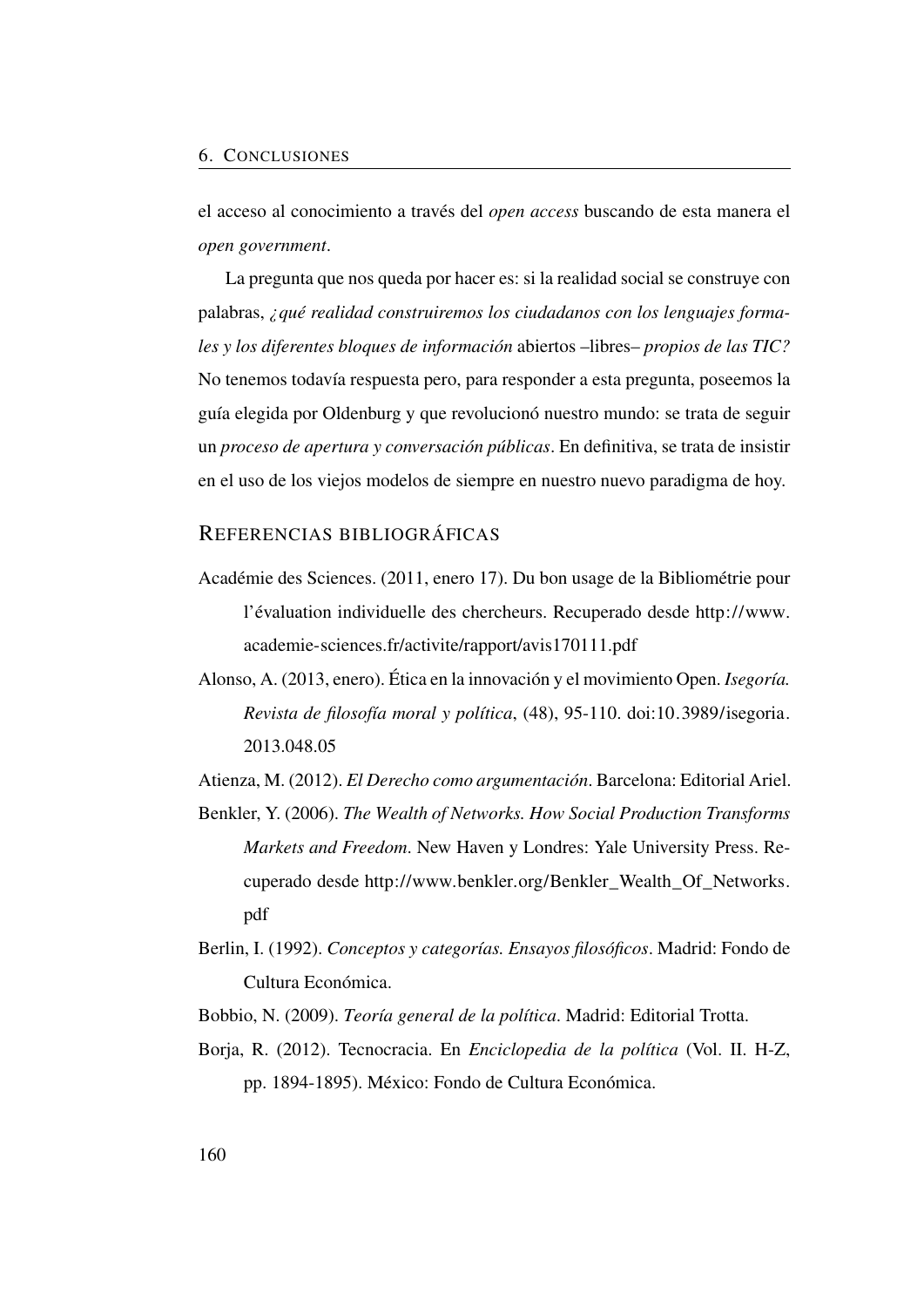- Burke, P. (2012). *Historia social del conocimiento. De Gutenberg a Diderot*. Barcelona: Paidós.
- Castells, M. (2009). *Comunicación y poder*. Madrid: Alianza Editorial.
- Castoriadis, C. (2006). *Una sociedad a la deriva: entrevistas y debates, 1974- 1997*. Buenos Aires: Katz.
- Castro Nogueira, L., Castro Nogueira, M. A. & Morales Navarro, J. (2008). *Metodología de las Ciencias Sociales. Una introducción crítica*. Madrid: Editorial Tecnos.
- de la Cueva, J. (2006). El Derecho es Copyleft. O la libertad de copiar las leyes. En *Copyleft. manual de uso* (pp. 141-158). Madrid: Traficantes de Sueños. Recuperado desde [http:// www.traficantes. net/ sites/ default/ files/ pdfs/](http://www.traficantes.net/sites/default/files/pdfs/Manual%20Copyleft-Traficantes%20de%20Sue%C3%83%C2%B1os.pdf) [Manual%20Copyleft-Traficantes%20de%20Sue%C3%83%C2%B1os.](http://www.traficantes.net/sites/default/files/pdfs/Manual%20Copyleft-Traficantes%20de%20Sue%C3%83%C2%B1os.pdf) [pdf](http://www.traficantes.net/sites/default/files/pdfs/Manual%20Copyleft-Traficantes%20de%20Sue%C3%83%C2%B1os.pdf)
- Derry, T. K. & Williams, T. I. (1995). *Historia de la Tecnología. Desde la antigüedad hasta 1750*. Madrid: Siglo XXI de España editores.
- Echeverría, J. (2003). Tecnociencias de la información y participación ciudadana. *Isegoría. Revista de filosofía moral y política*, (28), 73-92. Recuperado desde [http://isegoria.revistas.csic.es/index.php/isegoria/article/view/507/](http://isegoria.revistas.csic.es/index.php/isegoria/article/view/507/507) [507](http://isegoria.revistas.csic.es/index.php/isegoria/article/view/507/507)
- Elola, J. (2010, diciembre 3). EE. UU. ejecutó un plan para conseguir una ley antidescargas. Recuperado desde [http://www.elpais.com/articulo/espana/EE/](http://www.elpais.com/articulo/espana/EE/UU/ejecuto/plan/conseguir/ley/antidescargas/elpepuesp/20101203elpepunac_52/Tes) [UU/ejecuto/plan/conseguir/ley/antidescargas/elpepuesp/20101203elpepun](http://www.elpais.com/articulo/espana/EE/UU/ejecuto/plan/conseguir/ley/antidescargas/elpepuesp/20101203elpepunac_52/Tes)ac\_ [52/Tes](http://www.elpais.com/articulo/espana/EE/UU/ejecuto/plan/conseguir/ley/antidescargas/elpepuesp/20101203elpepunac_52/Tes)
- <span id="page-190-0"></span>Foucault, M. (2009). *Vigilar y castigar. Nacimiento de la prisión*. Madrid: Siglo XXI de España Editores.
- Foucault, M. (2010). *La arqueología del saber*. México: Siglo XXI editores. Gadamer, H.-G. (2007a). *El giro hermenéutico*. Madrid: Cátedra.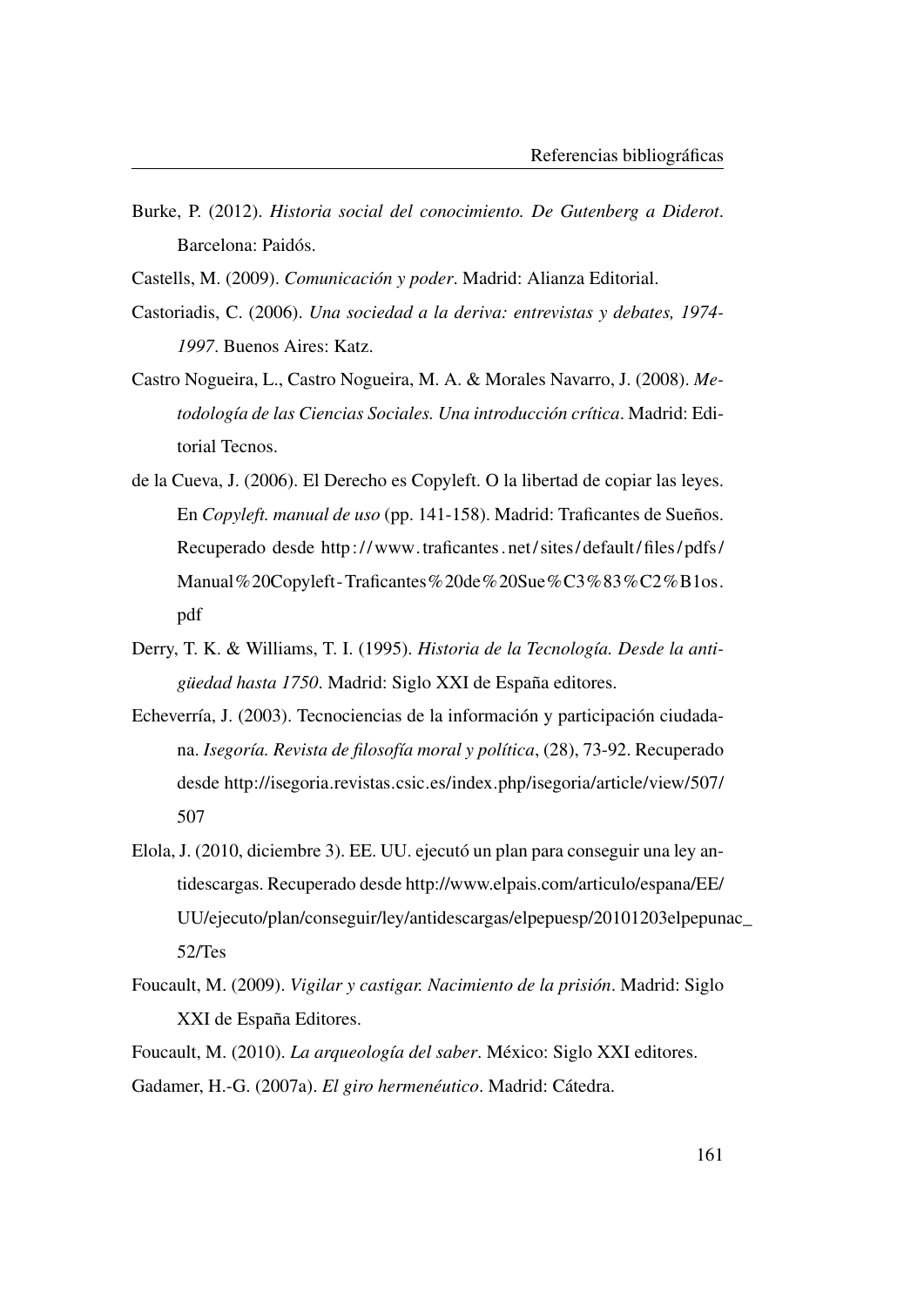- Gadamer, H.-G. (2007b). *Verdad y método* (12.ª ed.). Salamanca: Ediciones Sígueme.
- Galison, P. (2012, julio). La eliminación de conocimiento. *Revista de Occidente*, (374–375), 227-235.
- <span id="page-191-2"></span>Hierro, L. (2003). *La eficacia de las normas jurídicas*. Barcelona: Editorial Ariel.
- <span id="page-191-1"></span>Innerarity, D. & Solana, J. (Eds.). (2011). *La humanidad amenazada: gobernar los riesgos globales*. Barcelona: Paidós.
- Johns, A. (2011). *Piracy. The intellectual property wars from Gutenberg to Gates*. Chicago (EE. UU.) y Londres (Reino Unido): The University of Chicago Press.
- Lafuente, A. & Alonso, A. (2011). *Ciencia expandida, naturaleza común y saber profano*. Bernal (Buenos Aires, Argentina): Universidad Nacional de Quilmes.
- Lafuente, A., Alonso, A. & Rodríguez, J. (2013). *¡Todos sabios! Ciencia ciudadana y conocimiento expandido*. Madrid: Cátedra.
- Latour, B. (2001). *La esperanza de Pandora*. Barcelona: Gedisa Editorial.
- <span id="page-191-0"></span>Morozov, E. (2013). *To Save Everything, Click Here: The Folly of Technological Solutionism*. Nueva York (EE. UU.): PublicAffairs.
- Nadal, H. & de la Cueva, J. (2012, julio 9–10). Redefiniendo la isegoría: open data ciudadanos. En A. Cerrillo i Martínez, M. Peguera, I. Peña-López, M. Pifarré de Moner & M. Vilasau Solana (Eds.), *Retos y oportunidades del entretenimiento en línea. Actas del VIII Congreso Internacional, Internet, Derecho y Política* (pp. 283-300). Universitat Oberta de Catalunya. Barcelona: UOC-Huygens Editorial. Recuperado desde [http://openaccess.uoc.](http://openaccess.uoc.edu/webapps/o2/bitstream/10609/15121/6/IDP_2012.pdf) [edu/webapps/o2/bitstream/10609/15121/6/IDP\\_2012.pdf](http://openaccess.uoc.edu/webapps/o2/bitstream/10609/15121/6/IDP_2012.pdf)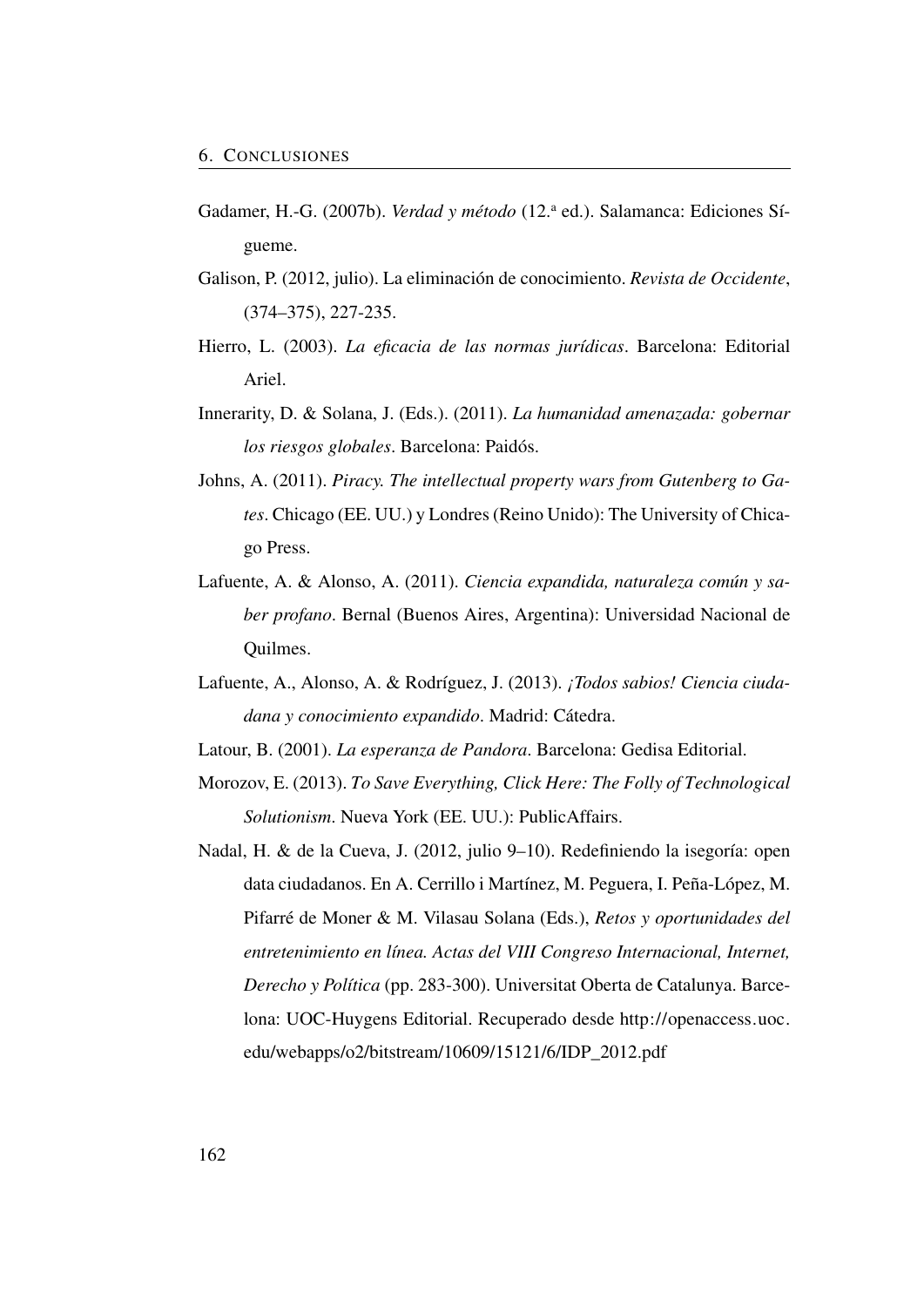- <span id="page-192-0"></span>Platón. (2007). *La república*. Buenos Aires (Argentina): Editorial Universitaria de Buenos Aires.
- Rascón García, C. & García González, J. M. (2003). *Ley de las XII Tablas*. Madrid: Tecnos.
- REBIUN Red de Bibliotecas Universitarias. (2012). Anuario estadístico 2012. Recuperado desde [http://estadisticas.rebiun.org/Cuestionarios/Indicadores/](http://estadisticas.rebiun.org/Cuestionarios/Indicadores/Libros/Anuario%20Estadistico%202012.xls) [Libros/Anuario%20Estadistico%202012.xls](http://estadisticas.rebiun.org/Cuestionarios/Indicadores/Libros/Anuario%20Estadistico%202012.xls)
- RIN Research Information Network. (2008, mayo). Activities, costs and funding flows in the scholarly communications system in the UK. Report commissioned by the Research Information Network (RIN). Recuperado desde [http://www. rin.ac.uk/system/files/attachments/Activites - costs](http://www.rin.ac.uk/system/files/attachments/Activites-costs-flows-report.pdf)  [flows-report.pdf](http://www.rin.ac.uk/system/files/attachments/Activites-costs-flows-report.pdf)
- Rodríguez, J. M. (2001, enero). Scientia potestas est Knowledge is power: Francis Bacon to Michel Foucault. *Neohelicon*, *28*(1), 109-121. doi[:10.](http://dx.doi.org/10.1023/A:1011901104984) [1023/A:1011901104984](http://dx.doi.org/10.1023/A:1011901104984)
- Sánchez Ron, J. M. (2012). La gran ciencia. En *Ciencia, tecnología y sociedad* (pp. 15-44). Editorial Trotta - CSIC.
- Searle, J. R. (2012). *La construcción de la realidad social*. Barcelona: Paidós.
- Stiegler, B. (2003). *La técnica y el tiempo. 2. La desorientación*. Hondarribia (Guipúzcoa): Ediciones Hiru.
- Valverde, N. (2012). *Un mundo en equilibrio. Jorge Juan (1713-1773)*. Madrid: Fundación Jorge Juan - Marcial Pons Historia.
- Weber, M. (2002). *Economía y sociedad*. Madrid: Fondo de Cultura Económica.
- Winner, L. (1977). *Autonomous Technology: Technics-out-of-control as a Theme in Political Thought*. Cambridge, Massachusetts (EE. UU.): MIT Press.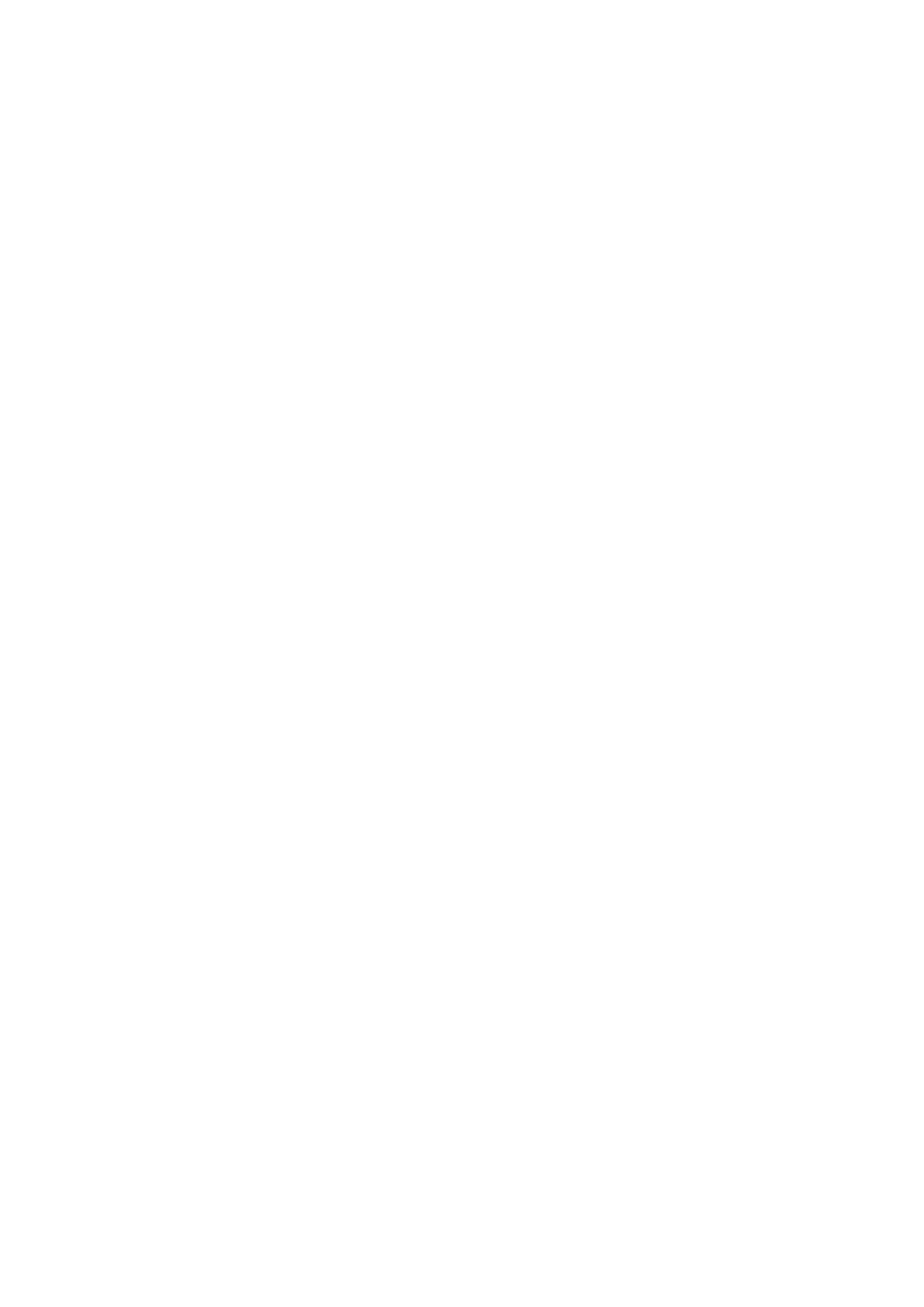### BIBLIOGRAFÍA AGRUPADA

Esta bibliografía está compuesta por la agregación de las referencias bibliográficas de todos los capítulos.

- Académie des Sciences. (2011, enero 17). Du bon usage de la Bibliométrie pour l'évaluation individuelle des chercheurs. Recuperado desde [http://www.](http://www.academie-sciences.fr/activite/rapport/avis170111.pdf) [academie-sciences.fr/activite/rapport/avis170111.pdf](http://www.academie-sciences.fr/activite/rapport/avis170111.pdf)
- AEVAL Agencia Estatal de Evaluación de las Políticas Públicas y la Calidad de los Servicios. (2008). Evaluación del Sistema de Gestión Colectiva de los Derechos de Propiedad Intelectual. Recuperado desde [http:// www.](http://www.aeval.es/comun/pdf/evaluaciones/E12B.pdf) [aeval.es/comun/pdf/evaluaciones/E12B.pdf](http://www.aeval.es/comun/pdf/evaluaciones/E12B.pdf)
- AGEDI Asociación de Gestión de Derechos Intelectuales. (2010). Memoria de actividades e informe de gestión 2009. Recuperado desde [http://www.](http://www.agedi.es/docs/memoria_e_informe_de_gestion_agedi_2009.pdf) [agedi.es/docs/memoria\\_e\\_informe\\_de\\_gestion\\_agedi\\_2009.pdf](http://www.agedi.es/docs/memoria_e_informe_de_gestion_agedi_2009.pdf)
- AGEDI Asociación de Gestión de Derechos Intelectuales. (2011). Memoria de actividades e informe de gestión 2010. Recuperado desde [http://www.](http://www.agedi.es/docs/memoria_e_informe_de_gestion_agedi_2010.pdf) [agedi.es/docs/memoria\\_e\\_informe\\_de\\_gestion\\_agedi\\_2010.pdf](http://www.agedi.es/docs/memoria_e_informe_de_gestion_agedi_2010.pdf)
- AGEDI Asociación de Gestión de Derechos Intelectuales. (2012). Memoria de actividades e informe de gestión 2011. Recuperado desde [http://www.](http://www.agedi.es/docs/memoria_e_informe_de_gestion_agedi_2011.pdf) [agedi.es/docs/memoria\\_e\\_informe\\_de\\_gestion\\_agedi\\_2011.pdf](http://www.agedi.es/docs/memoria_e_informe_de_gestion_agedi_2011.pdf)
- AGEDI Asociación de Gestión de Derechos Intelectuales. (2013). Memoria de actividades e informe de gestión 2012. Recuperado desde [http://www.](http://www.agedi.es/docs/memoria_e_informe_de_gestion_agedi_2012.pdf) [agedi.es/docs/memoria\\_e\\_informe\\_de\\_gestion\\_agedi\\_2012.pdf](http://www.agedi.es/docs/memoria_e_informe_de_gestion_agedi_2012.pdf)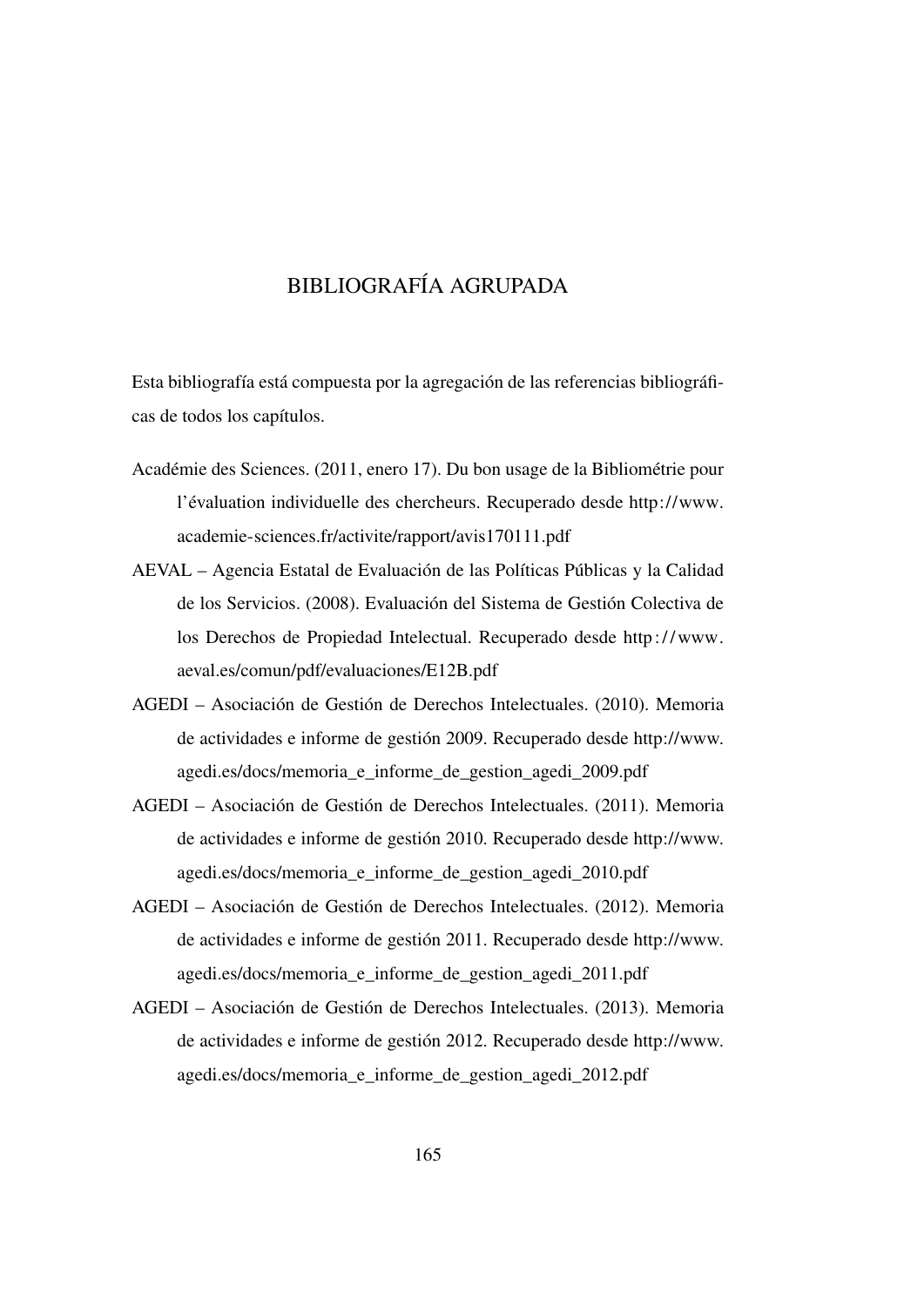- Aibar, E. & Quintanilla, M. (Eds.). (2012). *Ciencia, Tecnología y Sociedad*. Madrid: Editorial Trotta - CSIC.
- Aibar, E. (2012). El público en las decisiones científico-tecnológicas. En E. Aibar & M. Quintanilla (Eds.), *Ciencia, tecnología y sociedad* (Cap. El público en las decisiones científico-tecnológicas, pp. 303-323). Madrid: Editorial Trotta – CSIC.
- AIE Artistas, Intérpretes o Ejecutantes, Sociedad de Gestión. (2010). Memoria AIE 2009. Recuperado desde [http://aie.es/component/remository/func](http://aie.es/component/remository/func-startdown/100/)[startdown/100/](http://aie.es/component/remository/func-startdown/100/)
- AIE Artistas, Intérpretes o Ejecutantes, Sociedad de Gestión. (2011). Memoria AIE 2010. Recuperado desde [http://aie.es/component/remository/func](http://aie.es/component/remository/func-startdown/121/)[startdown/121/](http://aie.es/component/remository/func-startdown/121/)
- AIE Artistas, Intérpretes o Ejecutantes, Sociedad de Gestión. (2012). Memoria AIE 2011. Recuperado desde [http://aie.es/component/remository/func](http://aie.es/component/remository/func-startdown/143/)[startdown/143/](http://aie.es/component/remository/func-startdown/143/)
- AIE Artistas, Intérpretes o Ejecutantes, Sociedad de Gestión. (2013). Memoria AIE 2012. Recuperado desde [http://aie.es/component/remository/func](http://aie.es/component/remository/func-startdown/39/)[startdown/39/](http://aie.es/component/remository/func-startdown/39/)
- AISGE Artistas Intérpretes, Sociedad de Gestión. (2010). Memoria 2009 AIS-GE. Recuperado desde [http://www.aisge.es/media/multimedia/ficheros/](http://www.aisge.es/media/multimedia/ficheros/204.pdf) [204.pdf](http://www.aisge.es/media/multimedia/ficheros/204.pdf)
- AISGE Artistas Intérpretes, Sociedad de Gestión. (2011). Memoria 2010 AIS-GE. Recuperado desde [http://www.aisge.es/media/multimedia/ficheros/](http://www.aisge.es/media/multimedia/ficheros/275.pdf) [275.pdf](http://www.aisge.es/media/multimedia/ficheros/275.pdf)
- AISGE Artistas Intérpretes, Sociedad de Gestión. (2012). Memoria 2011 AIS-GE. Recuperado desde [http://www.aisge.es/media/multimedia/ficheros/](http://www.aisge.es/media/multimedia/ficheros/319.pdf) [319.pdf](http://www.aisge.es/media/multimedia/ficheros/319.pdf)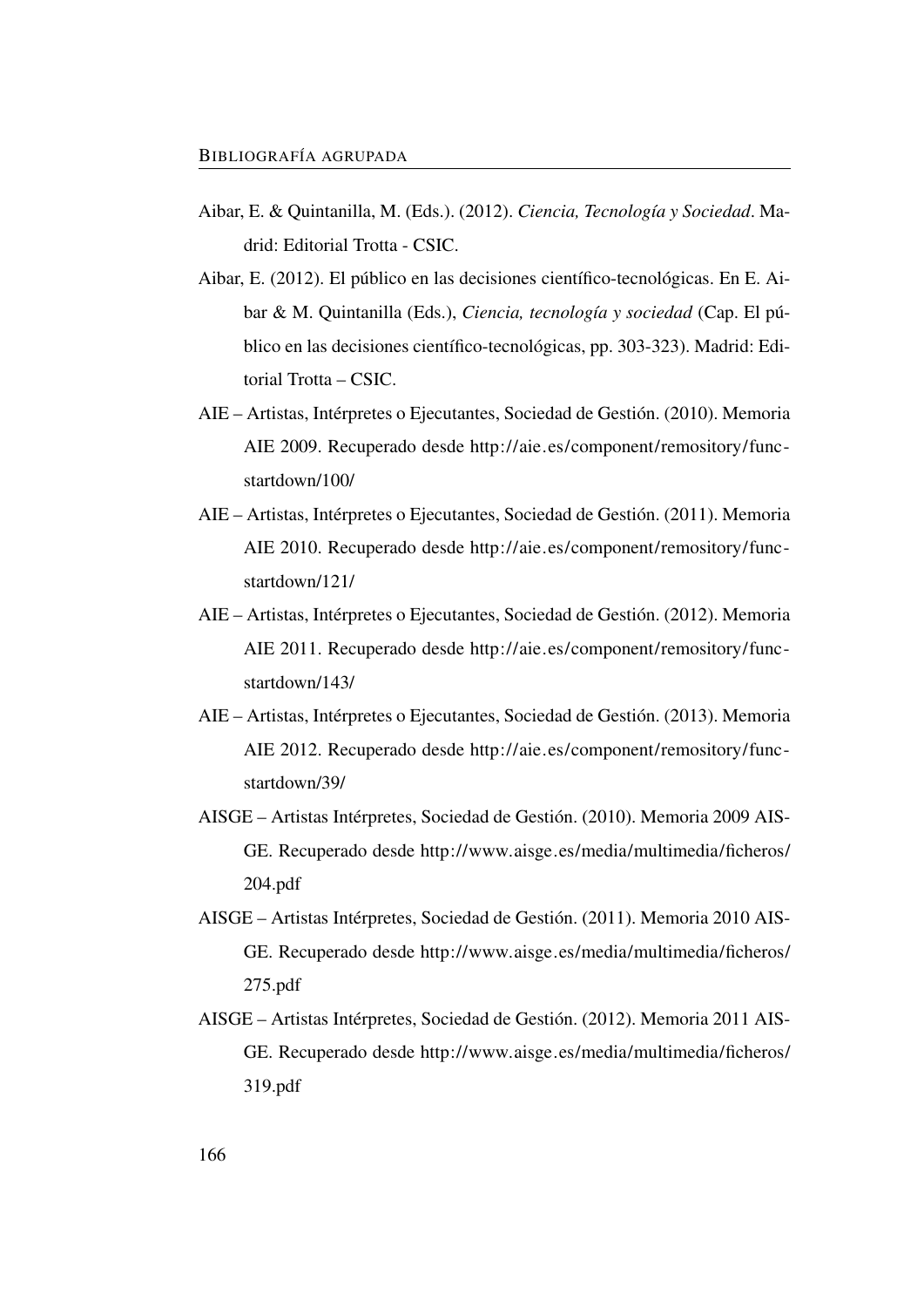- AISGE Artistas Intérpretes, S. d. G. (2012). Memoria 2012 AISGE. Recuperado desde<http://www.aisge.es/media/multimedia/ficheros/333.pdf>
- Aleksander, I. (2004). Comprender la información bit a bit. Las ecuaciones de Shannon. En G. Farmelo (Ed.), *Fórmulas elegantes* (pp. 189-212). Barcelona: Tusquets.
- Allemang, D. & Hendler, J. (2008). *Semantic web for the working ontologist. Effective modeling in RDFs and OWL*. Burlington, MA. (EE. UU.): Morgan Kaufmann Publications.
- Alonso, A. (2013, enero). Ética en la innovación y el movimiento Open. *Isegoría. Revista de filosofía moral y política*, (48), 95-110. doi[:10.3989/isegoria.](http://dx.doi.org/10.3989/isegoria.2013.048.05) [2013.048.05](http://dx.doi.org/10.3989/isegoria.2013.048.05)
- Andler, D., Fagot-Largeault, A. & Saint-Sernin, B. (2011). *Filosofía de las Ciencias*. México: Fondo de Cultura Económica.
- Ariely, D., Gneezy, U., Loewenstein, G. & Mazar, N. (2005). Large Stakes and Big Mistakes. *Working Papers of the Federal Reserve. Bank of Boston*, *Working Paper 05-11*. Recuperado desde [http://www.bos.frb.org/economic/](http://www.bos.frb.org/economic/wp/wp2005/wp0511.htm) [wp/wp2005/wp0511.htm](http://www.bos.frb.org/economic/wp/wp2005/wp0511.htm)
- Ariño, A. (2009). *El movimiento Open. La creación de un dominio público en la era digital*. Valencia: Universitat de València.
- Atienza, M. (2012). *El Derecho como argumentación*. Barcelona: Editorial Ariel.
- Austin, J. L. (2010). *Cómo hacer cosas con palabras*. Barcelona: Paidós. Recuperado desde [http://www. philosophia.cl/ biblioteca/austin/C%C3%](http://www.philosophia.cl/biblioteca/austin/C%C3%B3mo%20hacer%20cosas%20con%20palabras.pdf) [B3mo%20hacer%20cosas%20con%20palabras.pdf](http://www.philosophia.cl/biblioteca/austin/C%C3%B3mo%20hacer%20cosas%20con%20palabras.pdf)
- Barlow, J. P. (1996). A Declaration of the Independence of Cyberspace. Recuperado desde<https://projects.eff.org/~barlow/Declaration-Final.html>
- Bauman, Z. (2010). *Mundo consumo. Etica del individuo en la aldea global*. Barcelona: Paidós contextos.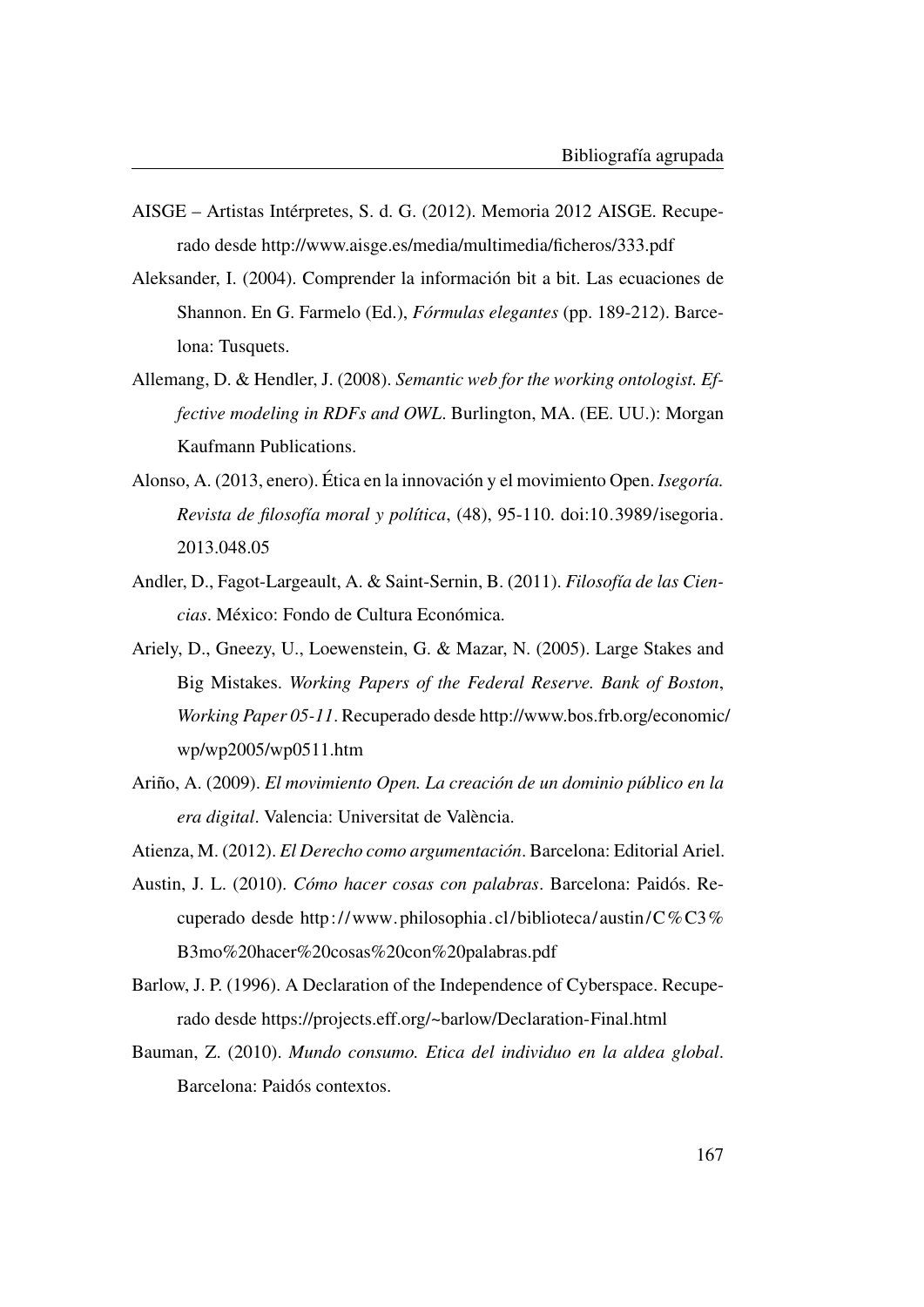Beck, U. (2010). *La sociedad del riesgo*. Barcelona: Paidós.

- Benkler, Y. (2000). From Consumers to Users: Shifting the Deeper Structures of Regulation. Toward Sustainable Common and User Access. *Federal Communications Law Journal*, *52*(3), 561-579. Recuperado desde [http:](http://www.repository.law.indiana.edu/cgi/viewcontent.cgi?article=1242&context=fclj) [//www.repository.law.indiana.edu/cgi/viewcontent.cgi?article=1242&](http://www.repository.law.indiana.edu/cgi/viewcontent.cgi?article=1242&context=fclj) [context=fclj](http://www.repository.law.indiana.edu/cgi/viewcontent.cgi?article=1242&context=fclj)
- Benkler, Y. (2006). *The Wealth of Networks. How Social Production Transforms Markets and Freedom*. New Haven y Londres: Yale University Press. Recuperado desde [http://www.benkler.org/Benkler\\_Wealth\\_Of\\_Networks.](http://www.benkler.org/Benkler_Wealth_Of_Networks.pdf) [pdf](http://www.benkler.org/Benkler_Wealth_Of_Networks.pdf)
- Benkler, Y. & Nissenbaum, H. (2006). Commons-based Peer Production and Virtue. *The Journal of Political Philosophy*, *14*(4), 394-419. Recuperado desde [http://www.nyu.edu/projects/nissenbaum/papers/jopp\\_235.pdf](http://www.nyu.edu/projects/nissenbaum/papers/jopp_235.pdf)
- Berlin, I. (1992). *Conceptos y categorías. Ensayos filosóficos*. Madrid: Fondo de Cultura Económica.
- Bermudo, J. M. (2001). *Filosofía política. I. Luces y sombras de la ciudad*. Barcelona: Ediciones del Serbal.
- Berners-Lee, T. (2009). Putting Government Data Online. Recuperado desde <http://www.w3.org/DesignIssues/GovData.html>
- Bessen, J. & Ford, J. L. (2011, septiembre). The Private and Social Costs of Patent Trolls. *Boston University School of Law, Law and Economics Research Paper*, (11–45). Recuperado desde [http : / / ssrn . com / abstract =](http://ssrn.com/abstract=1930272) [1930272](http://ssrn.com/abstract=1930272)
- Bessen, J. & Meurer, M. (2008). *Patent Failure: How Judges, Bureaucrats, and Lawyers Put Innovators at Risk*. Princeton (Nueva Jersey, EE. UU.): Princeton University Press.
- Bobbio, N. (2009). *Teoría general de la política*. Madrid: Editorial Trotta.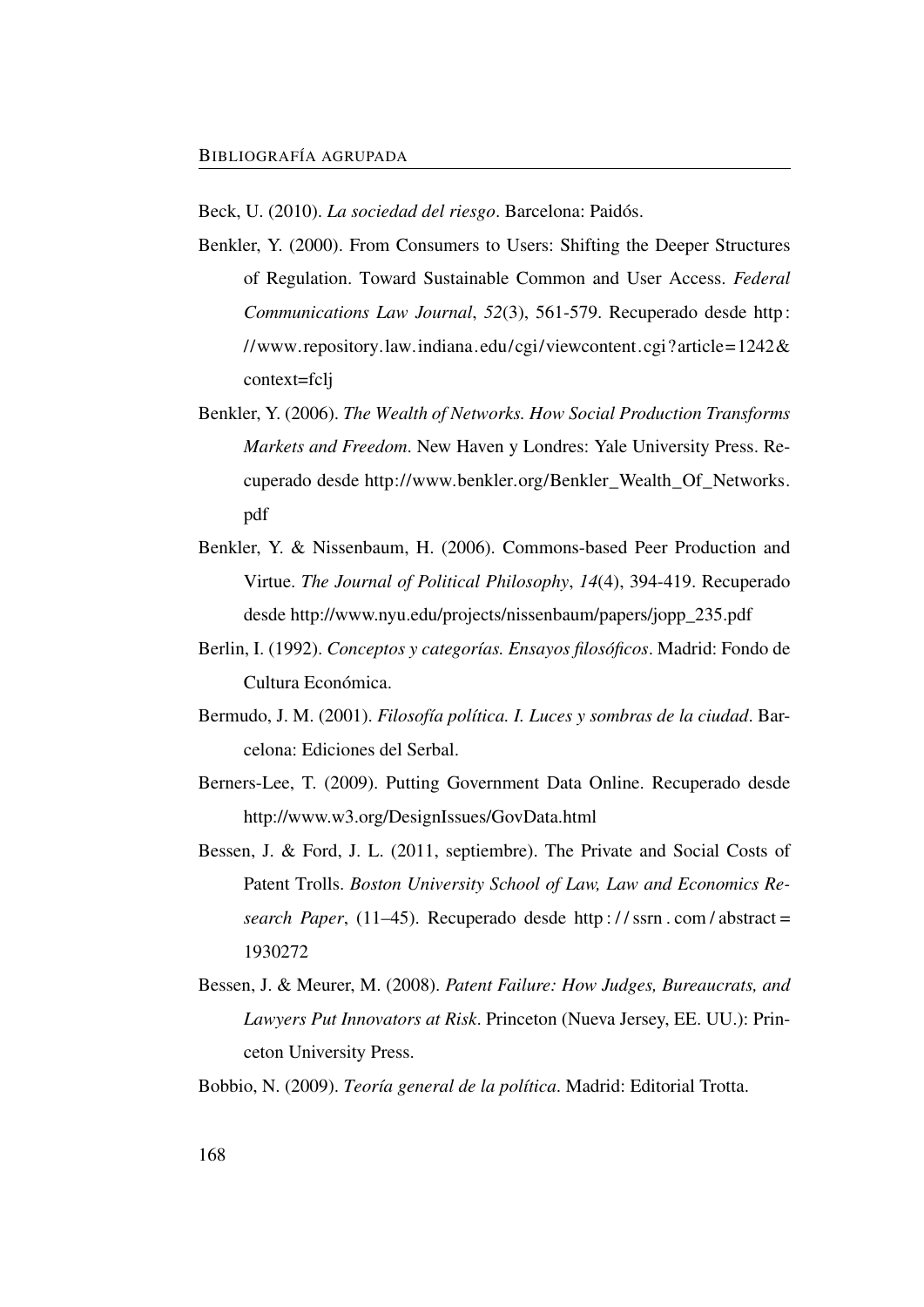- Borgida, A., Lenzerini, M. & Rosati, R. (2003). Description Logics for Databases. En *The Description Logic Handbook* (Cap. 16, pp. 500-524). Cambridge (Reino Unido): Cambridge University Press.
- Borja, R. (2012). Tecnocracia. En *Enciclopedia de la política* (Vol. II. H-Z, pp. 1894-1895). México: Fondo de Cultura Económica.
- Bovero, M. A. (2002). *Una gramática de la democracia. Contra el gobierno de los peores*. Madrid: Editorial Trotta.
- Burke, P. (2012). *Historia social del conocimiento. De Gutenberg a Diderot*. Barcelona: Paidós.
- Bustamante, J. (2010, octubre). La cuarta generación de derechos humanos en las redes digitales. *Revista TELOS (Cuadernos de Comunicación e Innovación)*, 1-10.
- Capella, J. R. (2008). *Fruta prohibida. Una aproximación histórico-teorética al estudio del derecho y del estado*. Madrid: Editorial Trotta.
- Carceler Hontoria, V. & López Arnal, S. (2003). Ética hacker-científica contra ética mercantil: del software propietario al software libre. En S. López Arnal, A. Domingo Curto, P. de la Fuente Collell & F. Tauste (Eds.), *Popper / Kuhn. Ecos de un debate* (pp. 253-279). Barcelona: Editorial Montesinos.
- Carr, N. G. (2011). *Superficiales. ¿Qué está haciendo internet con nuestras mentes?* Madrid: Taurus.
- Casacuberta, D. (2008). Reclaim the backbone: Repensar Internet como espacio público. En A. VV. (Ed.), *Arte y arquitectura digital net.art y universos virtuales conferencias presentadas en las jornadas internacionales celebradas los días 5 y 12 de marzo de 2008 en la facultad de geografia e historia de la universidad de barcelona,* (pp. 41-48). Universitat de Barcelona. Barcelona. Recuperado desde [http://issuu.com/humanoide\\_editorial/](http://issuu.com/humanoide_editorial/docs/arte_y_arquitectura_digital_netart_y_universos_vir) [docs/arte\\_y\\_arquitectura\\_digital\\_netart\\_y\\_universos\\_vir](http://issuu.com/humanoide_editorial/docs/arte_y_arquitectura_digital_netart_y_universos_vir)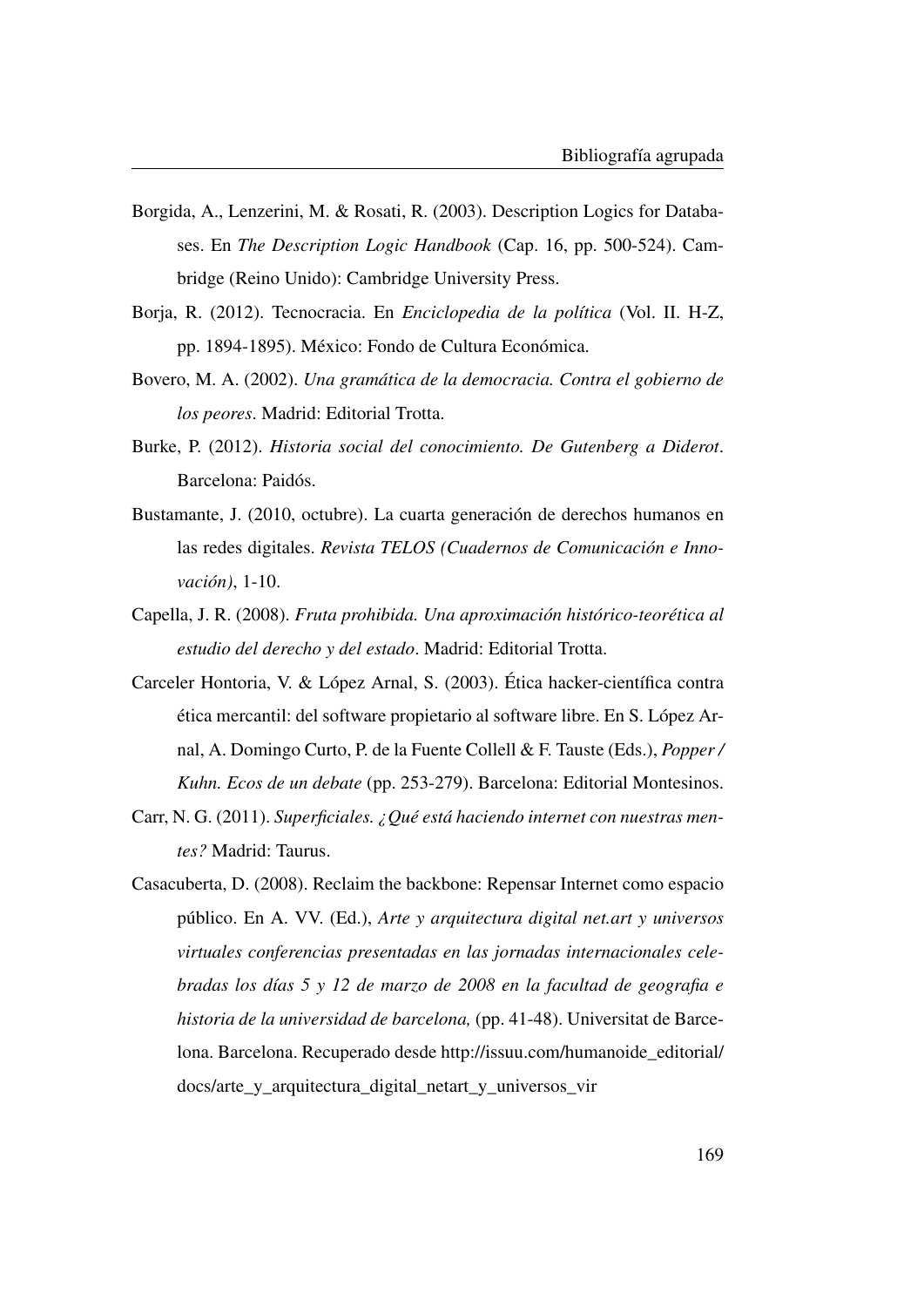Castells, M. (2009). *Comunicación y poder*. Madrid: Alianza Editorial.

- Castoriadis, C. (2006). *Una sociedad a la deriva: entrevistas y debates, 1974- 1997*. Buenos Aires: Katz.
- Castro Nogueira, L., Castro Nogueira, M. A. & Morales Navarro, J. (2008). *Metodología de las Ciencias Sociales. Una introducción crítica*. Madrid: Editorial Tecnos.
- CEDRO Centro Español de Derechos Reprográficos. (2010). Memoria 2009. Recuperado desde [http://www.cedro.org/docs/memorias-pdf/cedromemori](http://www.cedro.org/docs/memorias-pdf/cedromemoria2009.pdf)a2009. [pdf](http://www.cedro.org/docs/memorias-pdf/cedromemoria2009.pdf)
- CEDRO Centro Español de Derechos Reprográficos. (2011). Memoria 2010. Recuperado desde [http://www.cedro.org/docs/memorias-pdf/cedromemori](http://www.cedro.org/docs/memorias-pdf/cedromemoria2010.pdf)a2010. [pdf](http://www.cedro.org/docs/memorias-pdf/cedromemoria2010.pdf)
- CEDRO Centro Español de Derechos Reprográficos. (2012). Memoria 2011. Recuperado desde [http://www.cedro.org/docs/memorias-pdf/cedromemori](http://www.cedro.org/docs/memorias-pdf/cedromemoria2011.pdf)a2011. [pdf](http://www.cedro.org/docs/memorias-pdf/cedromemoria2011.pdf)
- CEDRO Centro Español de Derechos Reprográficos. (2013). Memoria 2012. Recuperado desde [http://cedro.org/docs/socios/memoria-20124888AEFC5](http://cedro.org/docs/socios/memoria-20124888AEFC5D16C22A353B728D.pdf)D16C22A353B7 [pdf](http://cedro.org/docs/socios/memoria-20124888AEFC5D16C22A353B728D.pdf)
- Clair, C. (1998). *Historia de la imprenta en Europa*. Madrid: Ollero y Ramos, Editores.
- CNC Comisión Nacional de la Competencia. (2009). Informe sobre la Gestión Colectiva de Derechos de Propiedad Intelectual. Recuperado desde [http : / / www. cncompetencia . es / Inicio / GestionDocumental / tabid / 76 /](http://www.cncompetencia.es/Inicio/GestionDocumental/tabid/76/Default.aspx?EntryId=125519&Command=Core_Download&Method=attachment) [Default.aspx?EntryId=125519&Command=Core\\_Download&Method=](http://www.cncompetencia.es/Inicio/GestionDocumental/tabid/76/Default.aspx?EntryId=125519&Command=Core_Download&Method=attachment) [attachment](http://www.cncompetencia.es/Inicio/GestionDocumental/tabid/76/Default.aspx?EntryId=125519&Command=Core_Download&Method=attachment)
- Consejo de Estado. (2013). Dictamen 1064/2013 (EDUCACIÓN, CULTURA Y DEPORTE) sobre Anteproyecto de Ley de Modificación del Texto Re-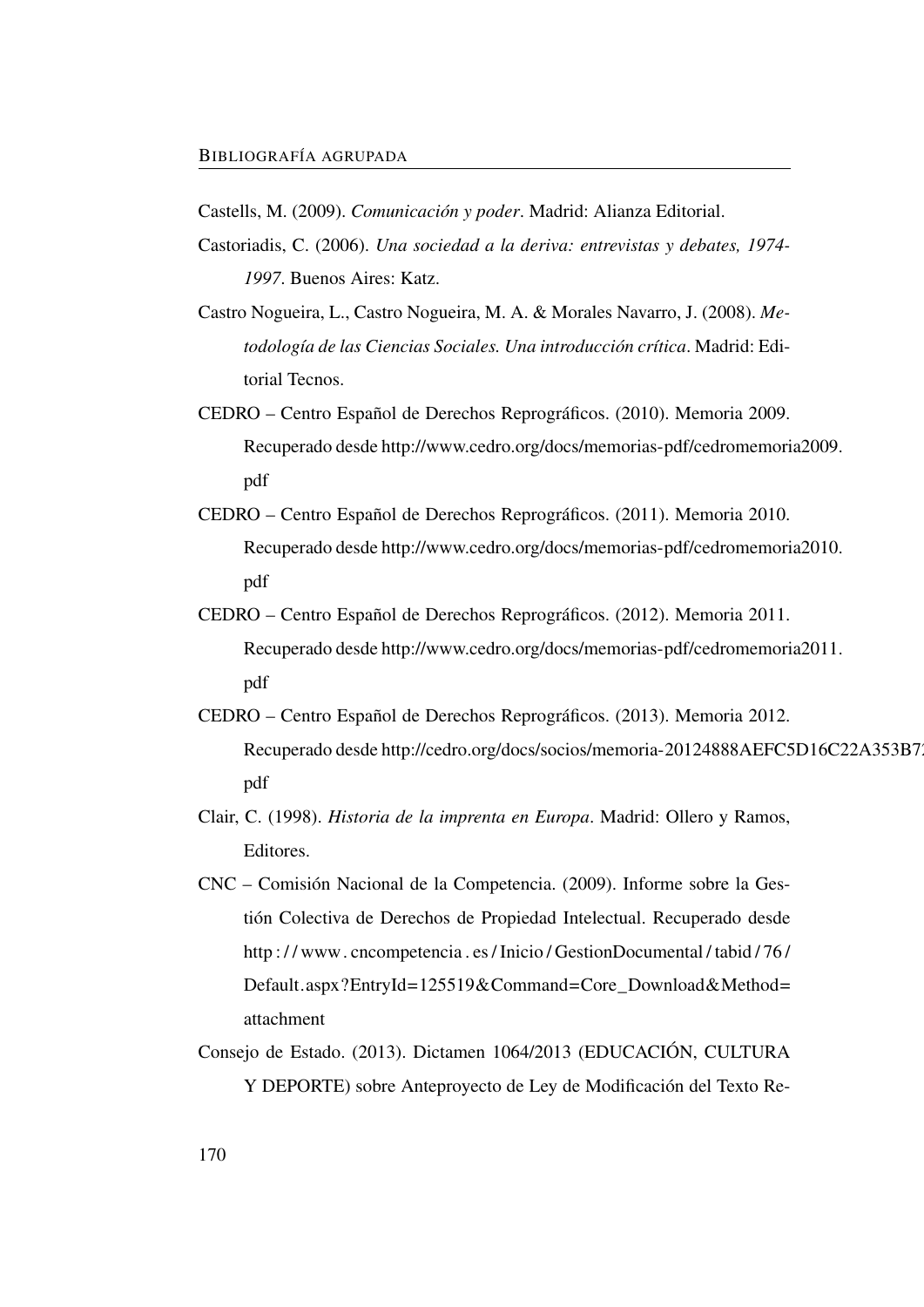fundido de la Ley de Propiedad Intelectual, aprobado por Real Decreto Legislativo 1/1996, de 12 de abril, y de la Ley 1/2000, de 7 de enero, de Enjuiciamiento Civil. Recuperado desde [https://www.boe.es/buscar/doc.](https://www.boe.es/buscar/doc.php?id=CE-D-2013-1064) [php?id=CE-D-2013-1064](https://www.boe.es/buscar/doc.php?id=CE-D-2013-1064)

- CRUE Conferencia de Rectores de las Universidades Españolas. (2013). Alegaciones al Anteproyecto de Ley de modificación del Texto Refundido de la Ley de Propiedad Intelectual, aprobado por Real Decreto Legislativo 1/1996, de 12 de abril, y de la Ley 1/2000, de 7 de enero, de Enjuiciamiento Civil. Recuperado desde [http://www.crue.org/Documents/2014.](http://www.crue.org/Documents/2014.02/Ley%20de%20propiedad%20intelectual_Alegaciones%20CRUE_sin%20firma.pdf) [02/ Ley% 20de% 20propiedad% 20intelectual \\_ Alegaciones% 20CRUE \\_](http://www.crue.org/Documents/2014.02/Ley%20de%20propiedad%20intelectual_Alegaciones%20CRUE_sin%20firma.pdf) [sin%20firma.pdf](http://www.crue.org/Documents/2014.02/Ley%20de%20propiedad%20intelectual_Alegaciones%20CRUE_sin%20firma.pdf)
- Cutcliffe, S. H. (2003). *Ideas, máquinas y valores. Los Estudios de Ciencia, Tecnología y Sociedad*. Rubí (Barcelona): Anthropos Editorial y Universidad Nacional Autónoma de México.
- Cyganiak, R., Wood, D. & Lanthaler, M. (2014, febrero). RDF 1.1 Concepts and Abstract Syntax. Recuperado desde [http://www.w3.org/TR/rdf11](http://www.w3.org/TR/rdf11-concepts/) [concepts/](http://www.w3.org/TR/rdf11-concepts/)
- DAMA Derechos de Autor de Medios Audiovisuales. (2011). Memoria e informe de gestión 2010. Recuperado desde [http://damautor.es/pdf/memoria\\_](http://damautor.es/pdf/memoria_2010.pdf) [2010.pdf](http://damautor.es/pdf/memoria_2010.pdf)
- DAMA Derechos de Autor de Medios Audiovisuales. (2012). Memoria e informe de gestión 2011. Recuperado desde [http://damautor.es/pdf/MEMORIA%](http://damautor.es/pdf/MEMORIA%20DAMA%202011.pdf) [20DAMA%202011.pdf](http://damautor.es/pdf/MEMORIA%20DAMA%202011.pdf)
- DAMA Derechos de Autor de Medios Audiovisuales. (2013). Memoria e informe de gestión 2012. Recuperado desde [http://damautor.es/pdf/MEMORIA2](http://damautor.es/pdf/MEMORIA2012.pdf)012. [pdf](http://damautor.es/pdf/MEMORIA2012.pdf)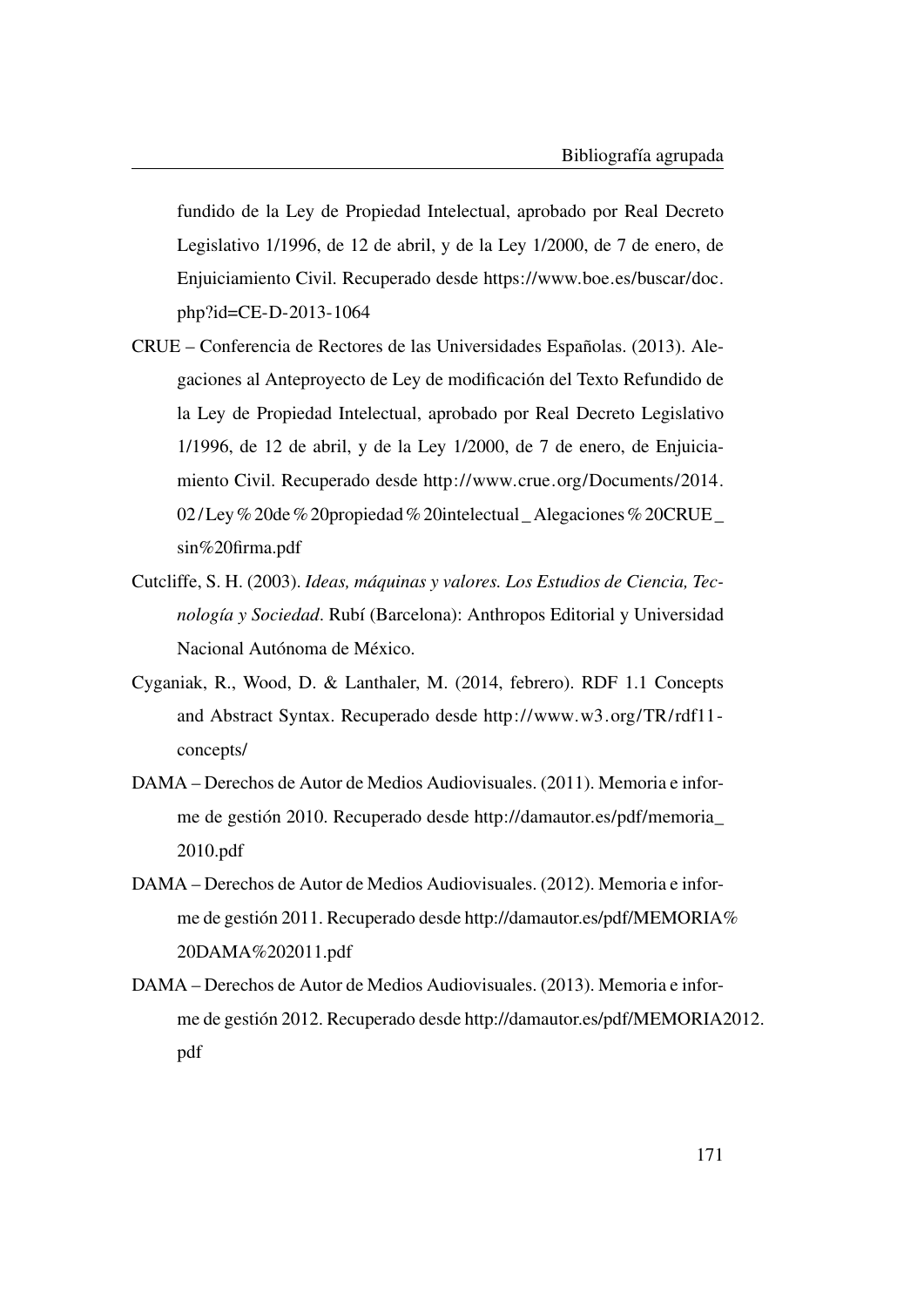- Darnton, R. (2003). *Edición y subversión*. Madrid: Turner Fondo de Cultura Económica.
- De Andrade, N. (2012, febrero). El olvido: El derecho a ser diferente... de uno mismo. Una reconsideración del derecho a ser olvidado. En *VII Congreso Internacional Internet, Derecho y Política. Neutralidad de la red y otros retos para el futuro de internet, [monográfico en línea]* (13, pp. 67-83). Universitat Oberta de Catalunya. Recuperado desde [http://idp.uoc.edu/](http://idp.uoc.edu/ojs/index.php/idp/article/view/n13-andrade_esp/n13-andrade_esp) [ojs/index.php/idp/article/view/n13-andrade\\_esp/n13-andrade\\_esp](http://idp.uoc.edu/ojs/index.php/idp/article/view/n13-andrade_esp/n13-andrade_esp)
- de la Cueva, J. (2006). El Derecho es Copyleft. O la libertad de copiar las leyes. En *Copyleft. manual de uso* (pp. 141-158). Madrid: Traficantes de Sueños. Recuperado desde [http:// www.traficantes. net/ sites/ default/ files/ pdfs/](http://www.traficantes.net/sites/default/files/pdfs/Manual%20Copyleft-Traficantes%20de%20Sue%C3%83%C2%B1os.pdf) [Manual%20Copyleft-Traficantes%20de%20Sue%C3%83%C2%B1os.](http://www.traficantes.net/sites/default/files/pdfs/Manual%20Copyleft-Traficantes%20de%20Sue%C3%83%C2%B1os.pdf) [pdf](http://www.traficantes.net/sites/default/files/pdfs/Manual%20Copyleft-Traficantes%20de%20Sue%C3%83%C2%B1os.pdf)
- de la Cueva, J. (2009, abril). El Copyleft como superación del Copyright: Permitido copiar. *Abogados. Revista del Consejo General de la Abogacía Española*, (55), 46-48. Recuperado desde [http://javierdelacueva.es/documentos/](http://javierdelacueva.es/documentos/2009/04/01/1241000864537.pdf) [2009/04/01/1241000864537.pdf](http://javierdelacueva.es/documentos/2009/04/01/1241000864537.pdf)
- de la Cueva, J. (2012a). Copyright reform, commons, free knowledge and democracy. Recuperado desde<http://derecho-internet.org/node/581>
- de la Cueva, J. (2012b). Internet como entorno de la opinión pública: envolviendo los derechos fundamentales en derechos ordinarios. *Revista internacional de pensamiento político*, *7*, 93-115. Recuperado desde [http:](http://www.pensamientopolitico.org/Descargas/RIPP07093115.pdf) [//www.pensamientopolitico.org/Descargas/RIPP07093115.pdf](http://www.pensamientopolitico.org/Descargas/RIPP07093115.pdf)
- de la Cueva, J. (2012c, septiembre). *Metodología y codificación de la acción micropolítica. Acciones políticas ciudadanas en internet* (Tesina de máster, Facultad de Filosofía. Universidad Complutense de Madrid, Madrid).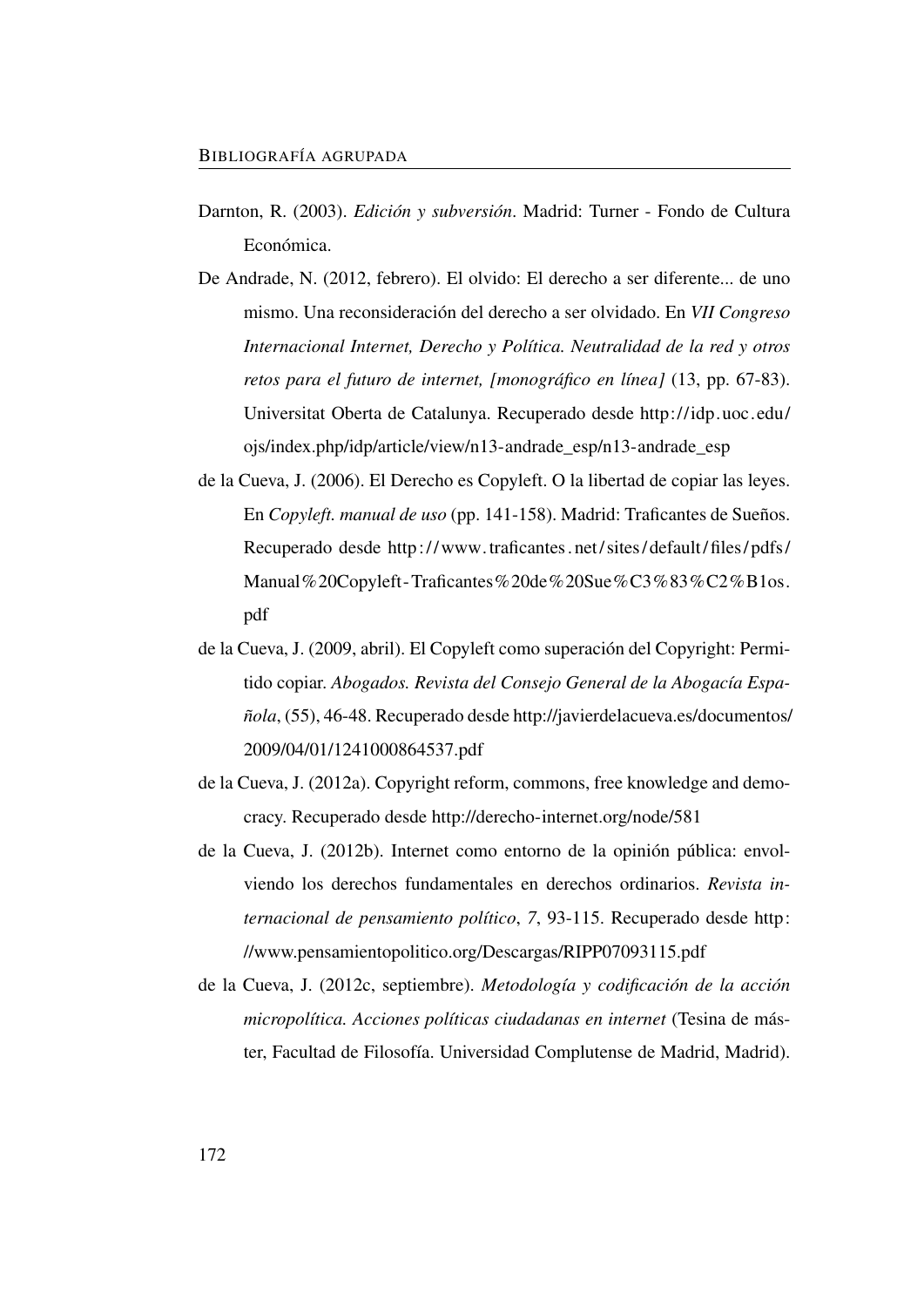9,5. Recuperado desde [http:// derecho - internet. org/files/ 2012 - 09 - 09 \\_](http://derecho-internet.org/files/2012-09-09_metodologia-codificacion-acciones-micropoliticas.pdf) [metodologia-codificacion-acciones-micropoliticas.pdf](http://derecho-internet.org/files/2012-09-09_metodologia-codificacion-acciones-micropoliticas.pdf)

- de la Cueva, J. (2012d). Praeter Orwell: Sujetos, acción y open data ciudadanos. *Argumentos de Razón Técnica*, (15), 13-37. Recuperado desde [http:](http://institucional.us.es/revistas/argumentos/15/art_1.pdf) [//institucional.us.es/revistas/argumentos/15/art\\_1.pdf](http://institucional.us.es/revistas/argumentos/15/art_1.pdf)
- de la Cueva, J. (2013, enero). Innovación y conocimiento libre: cuestiones morales y políticas. *Isegoría. Revista de filosofía moral y política*, (48), 51-74. doi[:10.3989/isegoria.2013.048.03](http://dx.doi.org/10.3989/isegoria.2013.048.03)
- de la Cueva, J. (2014, marzo). El nuevo canon a las universidades: tras la apropiación del canon digital por copia privada, la del open access. *El profesional de la información*, *23*(2), 183-189.
- De Terwangne, C. (2012). Internet Privacy and the Right to Be Forgotten/Right to Oblivion. En *VII Congreso Internacional Internet, Derecho y Política. Neutralidad de la red y otros retos para el futuro de internet, [monográfico en línea]* (13, pp. 109-121). UOC. Recuperado desde [http://idp.uoc.edu/](http://idp.uoc.edu/ojs/index.php/idp/article/view/n13-terwangne_esp/n13-terwangne_eng) [ojs/index.php/idp/article/view/n13-terwangne\\_esp/n13-terwangne\\_eng](http://idp.uoc.edu/ojs/index.php/idp/article/view/n13-terwangne_esp/n13-terwangne_eng)
- Derry, T. K. & Williams, T. I. (1995). *Historia de la Tecnología. Desde la antigüedad hasta 1750*. Madrid: Siglo XXI de España editores.
- Drahos, P. & Braithwaite, J. (2002). *Information Feudalism. Who owns the knowledge economy?* Nueva York (EE. UU.): The New Press.
- Echeverría, J. (1995). *Filosofía de la ciencia*. Madrid: Akal.
- Echeverría, J. (1999). *Los señores del aire: Telépolis y el Tercer Entorno*. Barcelona: Destino.
- Echeverría, J. (2003). Tecnociencias de la información y participación ciudadana. *Isegoría. Revista de filosofía moral y política*, (28), 73-92. Recuperado desde [http://isegoria.revistas.csic.es/index.php/isegoria/article/view/507/](http://isegoria.revistas.csic.es/index.php/isegoria/article/view/507/507) [507](http://isegoria.revistas.csic.es/index.php/isegoria/article/view/507/507)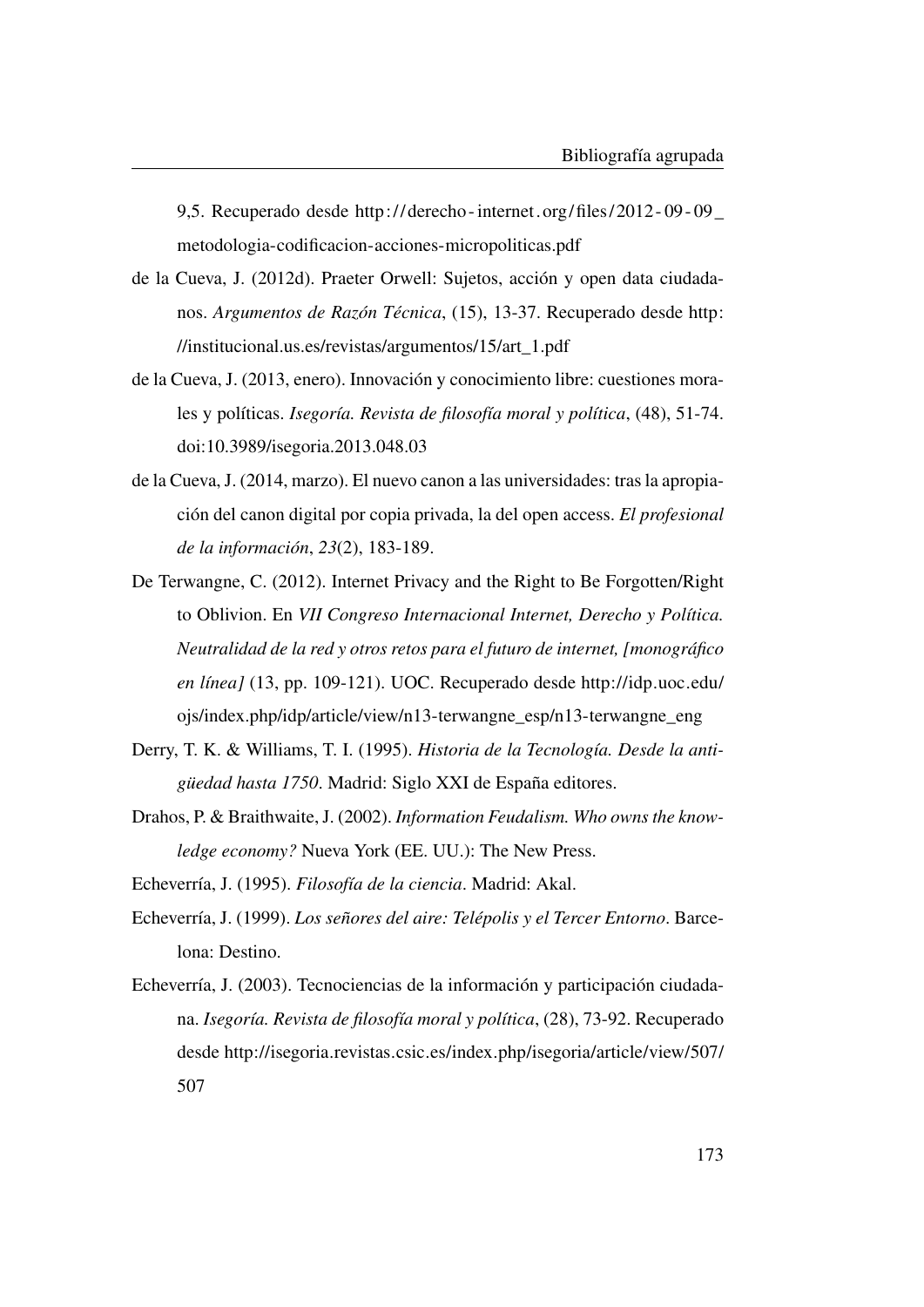- Echeverría, J. (2012). ¿Democracia en internet? En S. Champeau & D. Innerarity (Eds.), *Internet y el futuro de la democracia* (pp. 179-199). Barcelona: Paidós.
- EGEDA Entidad de Gestión de Derechos de los Productores Audiovisuales. (2013). Memoria anual 2012. Recuperado desde [http://www.egeda.es/](http://www.egeda.es/Memoria/Memoria_2012.pdf) [Memoria/Memoria\\_2012.pdf](http://www.egeda.es/Memoria/Memoria_2012.pdf)
- Elola, J. (2010, diciembre 3). EE. UU. ejecutó un plan para conseguir una ley antidescargas. Recuperado desde [http://www.elpais.com/articulo/espana/EE/](http://www.elpais.com/articulo/espana/EE/UU/ejecuto/plan/conseguir/ley/antidescargas/elpepuesp/20101203elpepunac_52/Tes) [UU/ejecuto/plan/conseguir/ley/antidescargas/elpepuesp/20101203elpepun](http://www.elpais.com/articulo/espana/EE/UU/ejecuto/plan/conseguir/ley/antidescargas/elpepuesp/20101203elpepunac_52/Tes)ac\_ [52/Tes](http://www.elpais.com/articulo/espana/EE/UU/ejecuto/plan/conseguir/ley/antidescargas/elpepuesp/20101203elpepunac_52/Tes)
- Ferrajoli, L. (2010a). *Democracia y garantismo* (2.<sup>a</sup> ed.). Madrid: Editorial Trotta.
- Ferrajoli, L. (2010b). *Derechos y garantías. La ley del más débil* (7.ª ed.). Madrid: Editorial Trotta.
- Ferrajoli, L. (2011). *Poderes salvajes. La crisis de la democracia constitucional*. Madrid: Editorial Trotta.
- Foucault, M. (2009). *Vigilar y castigar. Nacimiento de la prisión*. Madrid: Siglo XXI de España Editores.
- Foucault, M. (2010). *La arqueología del saber*. México: Siglo XXI editores.
- Francescutti, P., Serra, M., Gómez, O. & Magallón, R. (2012, julio). El fenómeno WikiLeaks: entre la teoría de la información y la comunicación estratégica. *Revista de Occidente*, (374–375), 197-211.
- Gadamer, H.-G. (2007a). *El giro hermenéutico*. Madrid: Cátedra.
- Gadamer, H.-G. (2007b). *Verdad y método* (12.ª ed.). Salamanca: Ediciones Sígueme.
- Galison, P. (2012, julio). La eliminación de conocimiento. *Revista de Occidente*, (374–375), 227-235.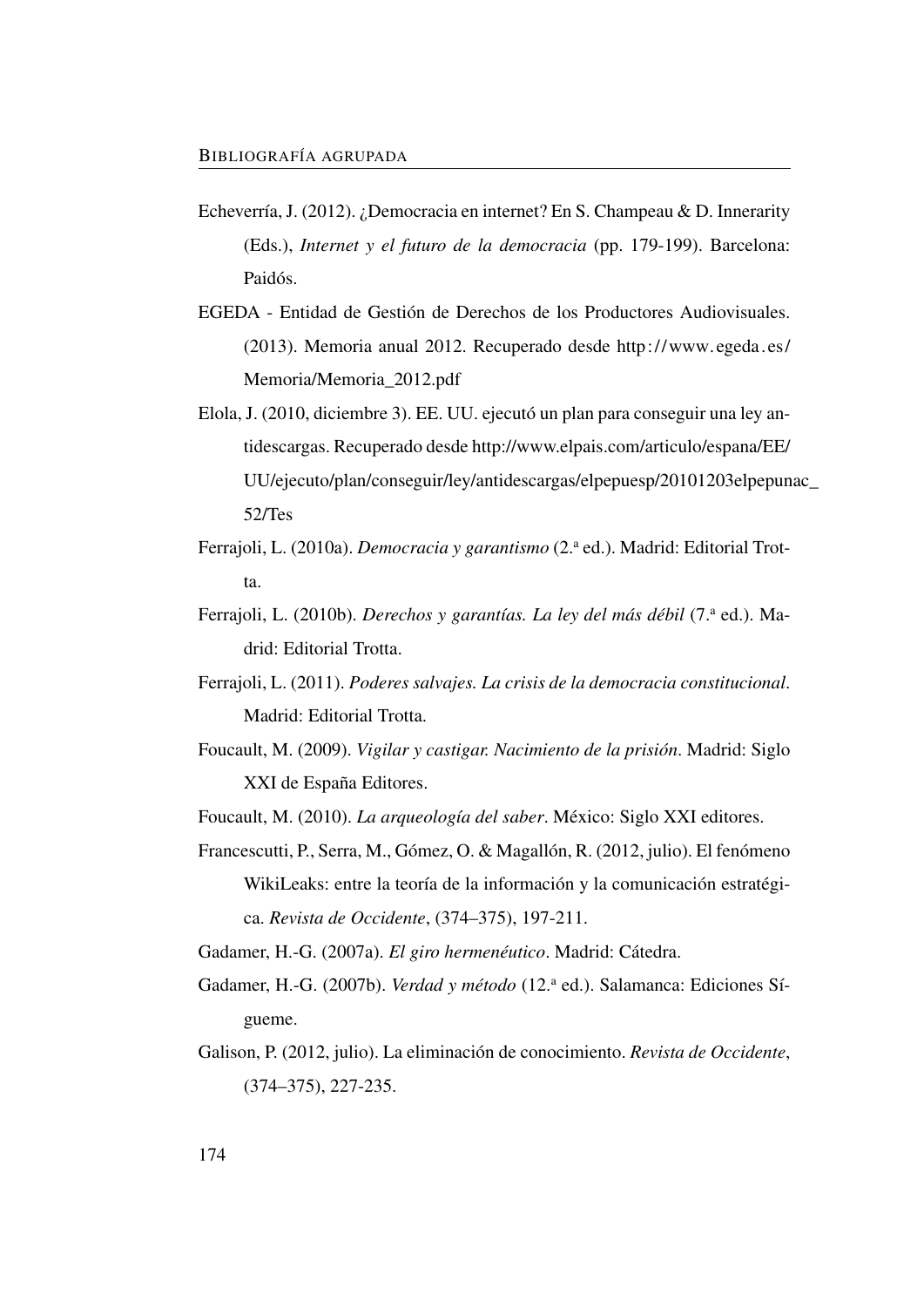- García de Enterría, E. (1982). *La constitución como norma y el Tribunal Constitucional*. Madrid: Civitas.
- Gilens, M. & Page, B. I. (2014). Testing Theories of American Politics: Elites, Interest Groups, and Average Citizens. *Perspectives on Politics*. Recuperado desde [http://www.princeton.edu/~mgilens/Gilens%20homepage%](http://www.princeton.edu/~mgilens/Gilens%20homepage%20materials/Gilens%20and%20Page/Gilens%20and%20Page%202014-Testing%20Theories%203-7-14.pdf) [20materials/Gilens%20and%20Page/Gilens%20and%20Page%202014-](http://www.princeton.edu/~mgilens/Gilens%20homepage%20materials/Gilens%20and%20Page/Gilens%20and%20Page%202014-Testing%20Theories%203-7-14.pdf) [Testing%20Theories%203-7-14.pdf](http://www.princeton.edu/~mgilens/Gilens%20homepage%20materials/Gilens%20and%20Page/Gilens%20and%20Page%202014-Testing%20Theories%203-7-14.pdf)
- Greppi, A. (2012). *La democracia y su contenido*. Madrid: Editorial Trotta.
- Gurrutxaga, A. & Echeverría, J. (2012). *La luz de la luciérnaga. Diálogos de innovación social*. Madrid: Plaza y Valdés.
- Gutiérrez, B. (2012, enero 23). Entrevista a Antonio Lafuente: Los hackers son los científicos de la nueva Ilustración. Recuperado desde http://blogs. [20minutos.es/codigo - abierto/2012/01/23/el - estado - nacion - es -torpe](http://blogs.20minutos.es/codigo-abierto/2012/01/23/el-estado-nacion-es-torpe-burocratico-y-homogenizador/)  [burocratico-y-homogenizador/](http://blogs.20minutos.es/codigo-abierto/2012/01/23/el-estado-nacion-es-torpe-burocratico-y-homogenizador/)
- Habermas, J. (2006). *Historia y crítica de la opinión pública. La transformación estructural de la vida pública*. Barcelona: Editorial Gustavo Gili.
- Hafner, K. & Lyon, M. (1998). *Where wizards stay up late. The origins of the internet*. Nueva York (EE. UU.): Touchstone.
- Hafner, K. & Markoff, J. (1995). *Ciberpunk. Outlaws and Hackers on the Computer Frontier*. Nueva York (EE. UU.): Touchstone.
- Hess, C. & Ostrom, E. (2001). Artifacts, Facilities, and Content: Information as a Common-pool Resource. Recuperado desde [http://www.law.duke.edu/](http://www.law.duke.edu/pd/papers/ostromhes.pdf) [pd/papers/ostromhes.pdf](http://www.law.duke.edu/pd/papers/ostromhes.pdf)
- Hess, C. & Ostrom, E. (2007). Introduction: An Overview of the Knowledge Commons. En C. Hess & E. Ostrom (Eds.), *Understanding knowledge as a commons. from theory to practice* (pp. 3-26). Massachusetts (EE. UU.): The MIT Press.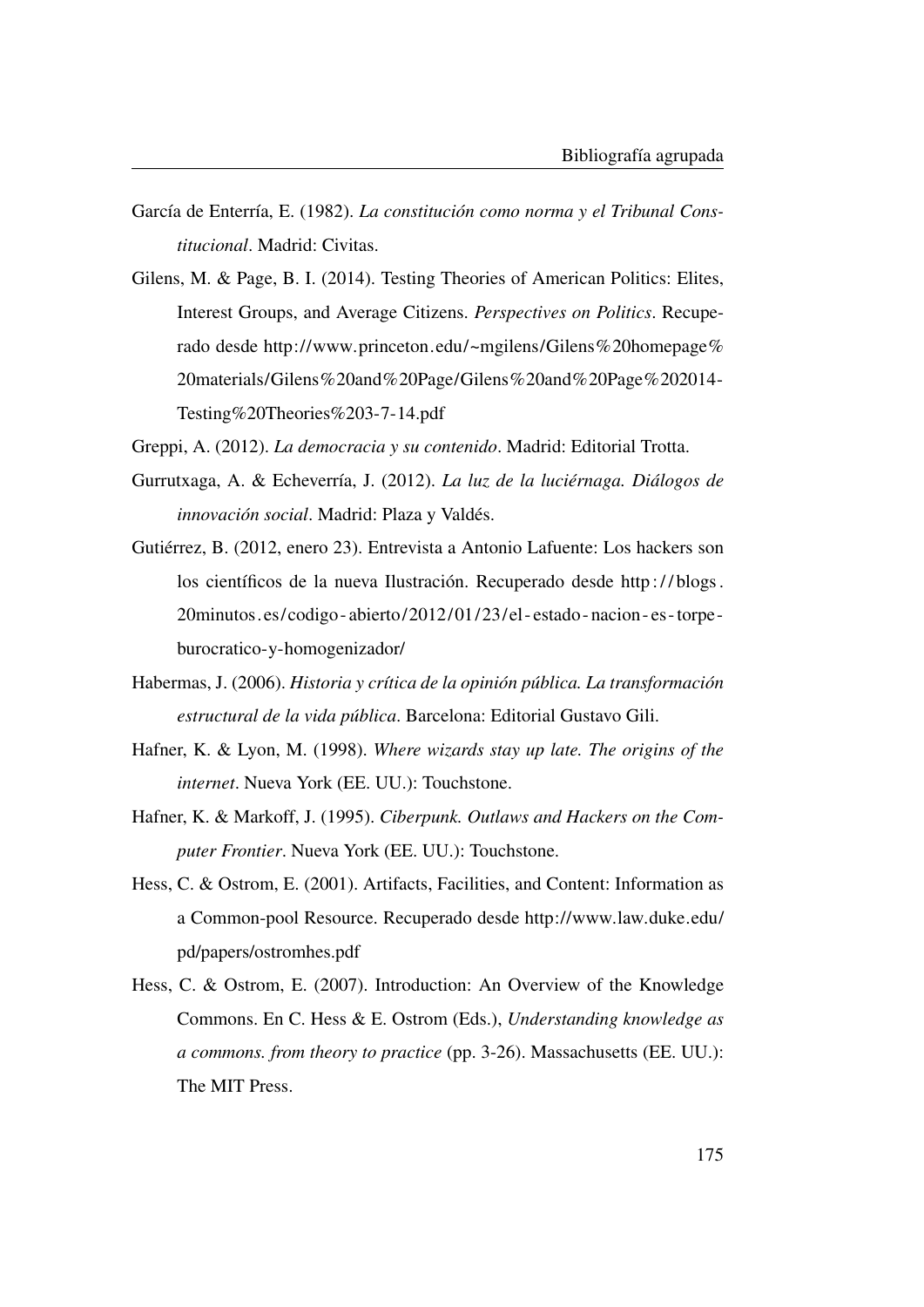- Hierro, J. (1989). *Principios de filosofía del lenguaje*. Madrid: Alianza Editorial.
- Hierro, L. (2003). *La eficacia de las normas jurídicas*. Barcelona: Editorial Ariel.
- Hobbes, T. (1980). *Leviathán*. Madrid: Editora Nacional.
- Horkheimer, M. & Adorno, T. (2009). *Dialéctica de la Ilustración* (9.ª ed.). Madrid: Editorial Trotta.
- Horrocks, I., Patel-Schneider, P. F., McGuinness, D. L. & Welty, C. A. (2003). OWL: a Description-Logic-Based Ontology Language for the Semantic Web. En *The Description Logic Handbook* (Cap. 14, pp. 458-486). Cambridge (Reino Unido): Cambridge University Press.
- Innerarity, D. & Solana, J. (Eds.). (2011). *La humanidad amenazada: gobernar los riesgos globales*. Barcelona: Paidós.
- Johns, A. (2011). *Piracy. The intellectual property wars from Gutenberg to Gates*. Chicago (EE. UU.) y Londres (Reino Unido): The University of Chicago Press.
- Kant, I. (2003). *Crítica de la razón práctica*. Buenos Aires (Argentina): Editorial Losada.
- Kant, I. (2009). *Crítica de la razón pura*. Madrid: Editorial Tecnos.
- Kelsen, H. (1983). *Teoría pura del Derecho*. México: Universidad Nacional Autónoma.
- Kelsen, H. (2006). *De la esencia y valor de la democracia* (KRK, Ed.). Oviedo.
- Kuhn, T. S. (2001). *La estructura de las revoluciones científicas*. Madrid: Fondo de Cultura Económica.
- Lafuente, A. (2007, noviembre). Los cuatro entornos del procomún. *Archipiélago. Cuadernos de Crítica de la Cultura*, (77–78), 15-22. Recuperado desde [http://digital.csic.es/bitstream/10261/2746/1/cuatro\\_entornos\\_](http://digital.csic.es/bitstream/10261/2746/1/cuatro_entornos_procomun.pdf) [procomun.pdf](http://digital.csic.es/bitstream/10261/2746/1/cuatro_entornos_procomun.pdf)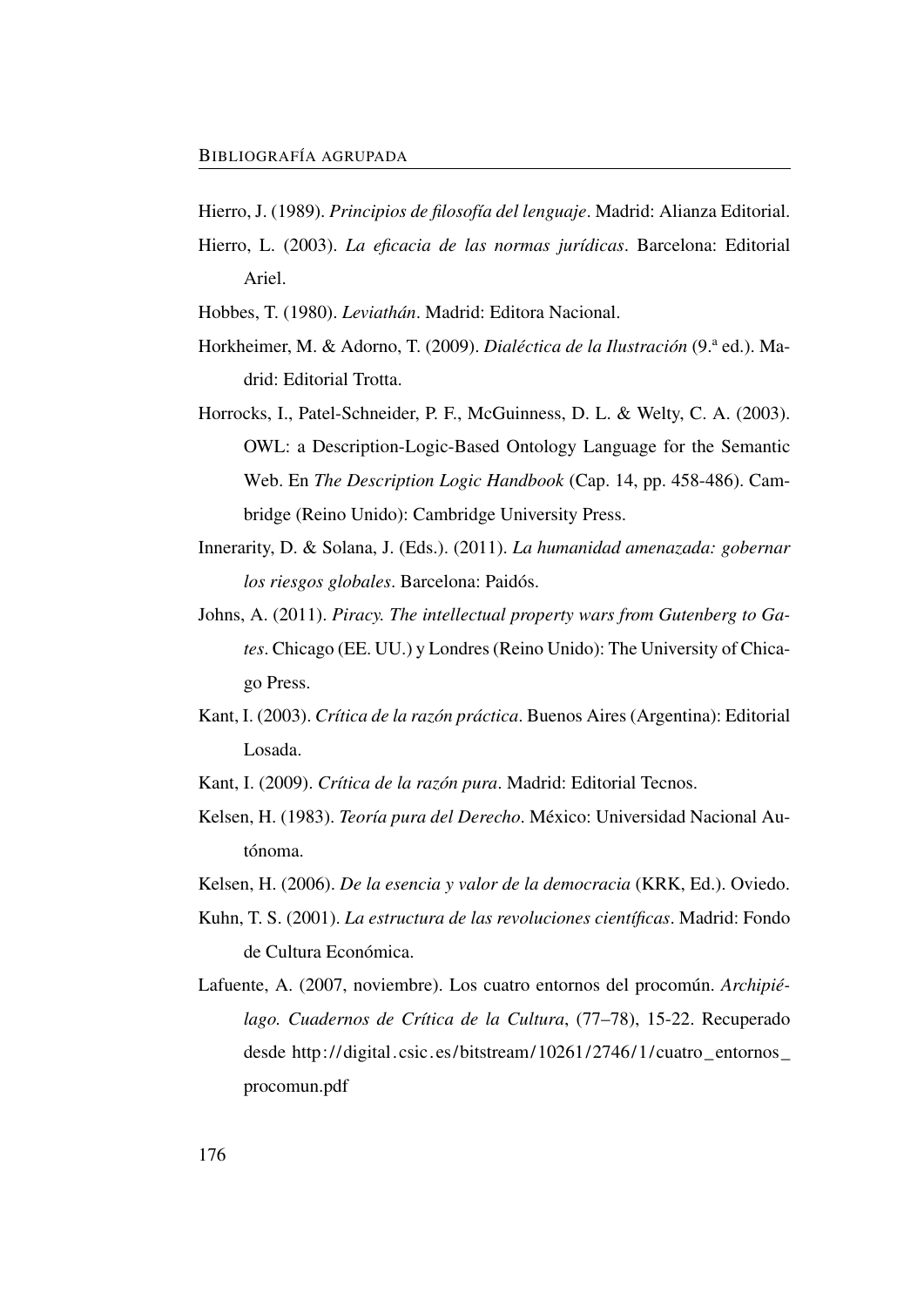- Lafuente, A. & Alonso, A. (2011). *Ciencia expandida, naturaleza común y saber profano*. Bernal (Buenos Aires, Argentina): Universidad Nacional de Quilmes.
- Lafuente, A., Alonso, A. & Rodríguez, J. (2013). *¡Todos sabios! Ciencia ciudadana y conocimiento expandido*. Madrid: Cátedra.
- Lafuente, A. & Pimentel, J. (2012). La construcción de un espacio público para la ciencia: escrituras y escenarios en la Ilustración española. En *Las dos orillas de la ciencia. la traza pública e imperial de la ilustración española* (pp. 145-186). Madrid: Marcial Pons.
- Latour, B. (2001). *La esperanza de Pandora*. Barcelona: Gedisa Editorial.
- Lessig, L. (1999). *Code and other laws of cyberspace*. Nueva York (EE. UU.): Basic Books.
- Lessig, L. (2005). *Por una cultura libre. Cómo los grandes grupos de comunicación utilizan la tecnología y la ley para clausurar la cultura y la creatividad*. Madrid: Traficantes de Sueños.
- Lessig, L. (2009). *El código 2.0*. Madrid: Traficantes de Sueños.
- Levy, S. (2001). *Hackers. Heroes of the Computer Revolution*. Nueva York (EE. UU.): Penguin Books.
- Lindberg, V. (2008). *Intellectual Property and Open Source. A Practical Guide to Protecting Code*. Sebastopol (California, EE. UU.): O'Reilly.
- Loewenstein, K. (1983). *Teoría de la Constitución*. Barcelona: Editorial Ariel.
- Marín, J. J. (2007). Comentario al artículo 150 del TRLPI. En R. Bercovitz (Ed.), *Comentarios a la Ley de Propiedad Intelectual* (3.ª ed., pp. 1831-1857). Madrid: Tecnos.
- Marres, N. S. (2005). *No issue, no public: democratic deficits after the displacement of politics* (Tesis doctoral, Amsterdam). Recuperado desde [http:](http://dare.uva.nl/document/17061) [//dare.uva.nl/document/17061](http://dare.uva.nl/document/17061)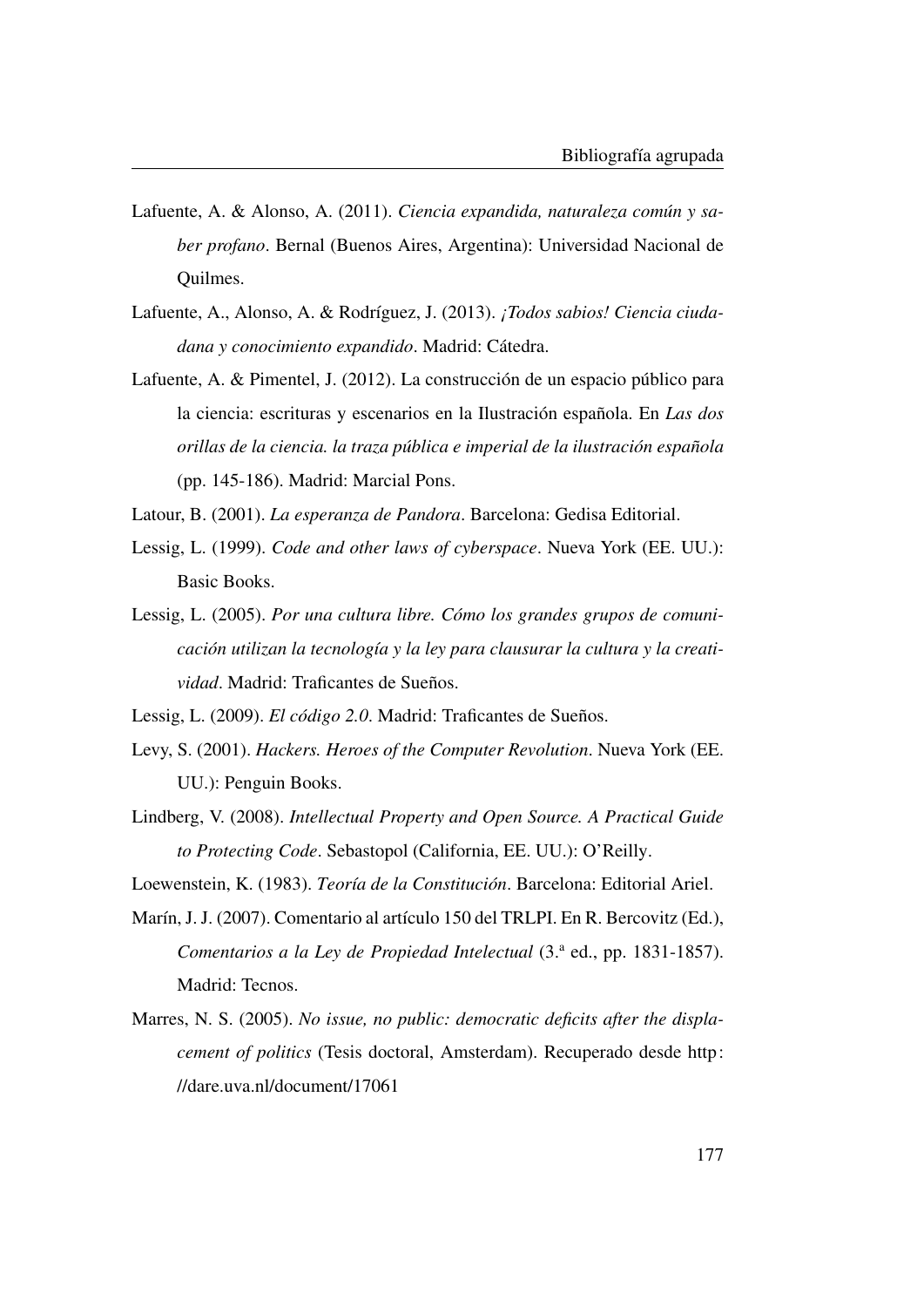Mauss, M. (2007). *Essai sur le don* (PUF, Ed.). París.

- Mayer-Schönberger, V. & Cukier, K. (2013). *Big data. La revolución de los datos masivos*. Madrid: Turner.
- McCurdy, D. P. (2009). Patent Trolls Erode the Foundation of the U.S. Patent System. Recuperado desde [http://scienceprogress.org/2009/01/patent](http://scienceprogress.org/2009/01/patent-trolls-erode-patent-system/)  [trolls-erode-patent-system/](http://scienceprogress.org/2009/01/patent-trolls-erode-patent-system/)
- Mitcham, C. (1989). *¿Qué es la filosofía de la tecnología?* Barcelona: Anthropos Editorial y Servicio Editorial de la Universidad del País Vasco.
- Moglen, E. (2006). Liberar la mente: el software libre y el fin de la cultura privativa. En *Copyleft. manual de uso* (pp. 193-215). Madrid: Traficantes de Sueños. Recuperado desde [http://www.traficantes.net/index.php/trafis/](http://www.traficantes.net/index.php/trafis/editorial/%20catalogo/otras/copyleft_manual_de_uso__1) [editorial/%20catalogo/otras/copyleft\\_manual\\_de\\_uso\\_\\_1](http://www.traficantes.net/index.php/trafis/editorial/%20catalogo/otras/copyleft_manual_de_uso__1)
- Montero Aroca, J. (1997). *La legitimación colectiva de las entidades de gestión de la propiedad intelectual*. Granada: Comares.
- Morozov, E. (2012). *El desengaño de internet*. Barcelona: Ediciones Destino.
- Morozov, E. (2013). *To Save Everything, Click Here: The Folly of Technological Solutionism*. Nueva York (EE. UU.): PublicAffairs.
- Nadal, H. (2012). El retorno de la información en el derecho de participación y en las políticas de open government. En C. Gorczevski (Ed.), *Direitos humanos e participacâo polìtica* (Vol. 3, pp. 261-304). Porto Alegre (Brasil): Imprensalivre.
- Nadal, H. & de la Cueva, J. (2012, julio 9–10). Redefiniendo la isegoría: open data ciudadanos. En A. Cerrillo i Martínez, M. Peguera, I. Peña-López, M. Pifarré de Moner & M. Vilasau Solana (Eds.), *Retos y oportunidades del entretenimiento en línea. Actas del VIII Congreso Internacional, Internet, Derecho y Política* (pp. 283-300). Universitat Oberta de Catalunya. Barce-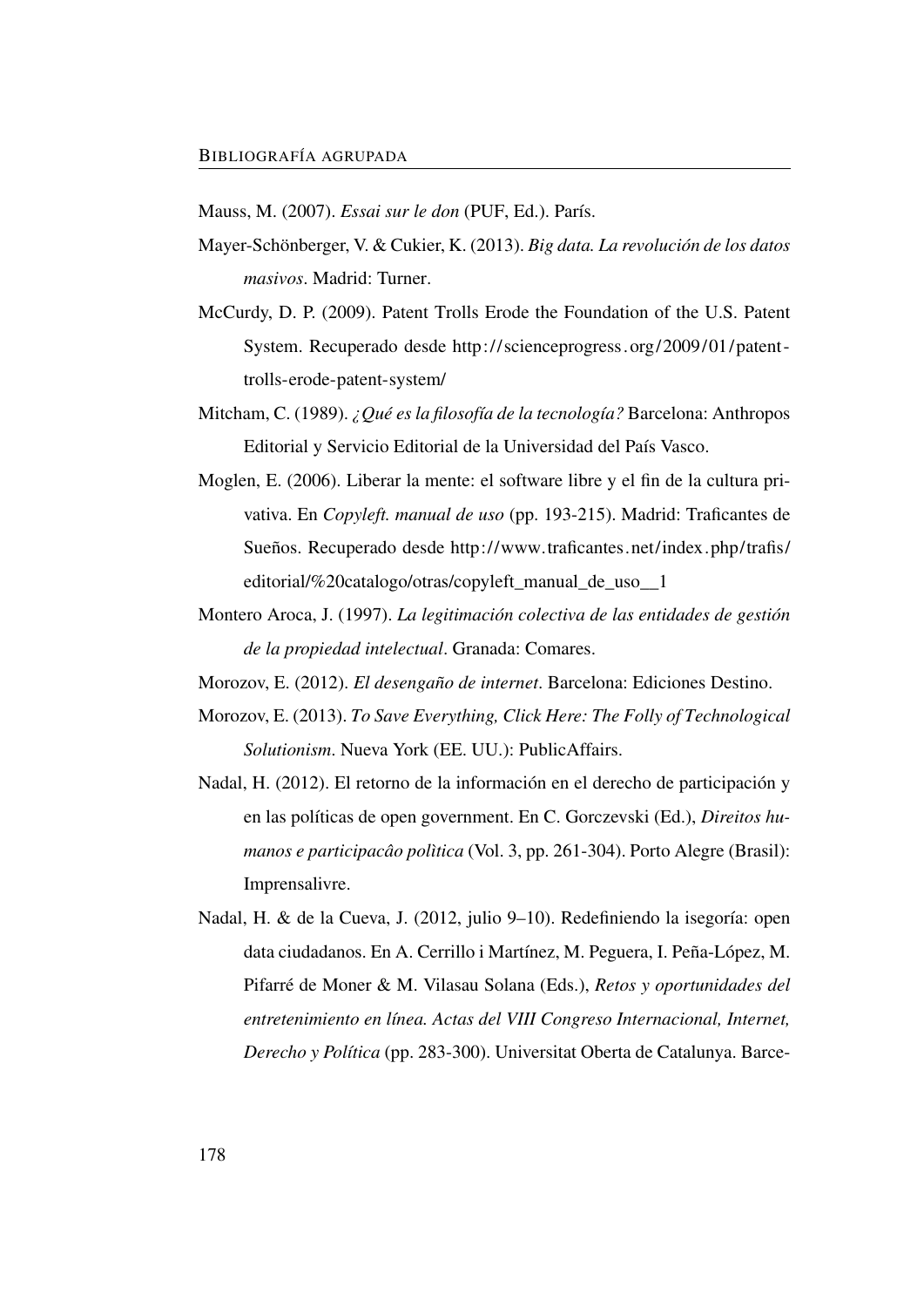lona: UOC-Huygens Editorial. Recuperado desde [http://openaccess.uoc.](http://openaccess.uoc.edu/webapps/o2/bitstream/10609/15121/6/IDP_2012.pdf) [edu/webapps/o2/bitstream/10609/15121/6/IDP\\_2012.pdf](http://openaccess.uoc.edu/webapps/o2/bitstream/10609/15121/6/IDP_2012.pdf)

- Naughton, J. (1999). *A Brief History of the Future. The origins of the internet*. Londres: Weidenfeld & Nicolson.
- Negroponte, N. (1996). *Being Digital*. Londres (Reino Unido): Hodder & Stoughton.
- Nussbaum, M. (2010). *Sin fines de lucro. Por qué la democracia necesita de las humanidades*. Madrid: Katz Editores.
- Olivé, L. (2007). *La ciencia y la tecnología en la sociedad del conocimiento: ética, política y epistemología*. Ciencia, Tecnología, Sociedad Series. México: Fondo de Cultura Económica.
- ONU Organización de Naciones Unidas. Asamblea General. Consejo de Derechos Humanos, Sesión nº 17. (2011, mayo 16). Report of the Special Rapporteur on the promotion and protection of the right to freedom of opinion and expression, Frank La Rue. Recuperado desde [http://www2.](http://www2.ohchr.org/english/bodies/hrcouncil/docs/17session/a.hrc.17.27_en.pdf) [ohchr.org/english/bodies/hrcouncil/docs/17session/a.hrc.17.27\\_en.pdf](http://www2.ohchr.org/english/bodies/hrcouncil/docs/17session/a.hrc.17.27_en.pdf)
- Ortega, F. & Rodríguez, J. (2011). *El potlatch digital. Wikipedia y el triunfo del procomún y el conocimiento compartido*. Madrid: Cátedra.
- Ostrom, E. (2011). *El gobierno de los bienes comunes. La evolución de las instituciones de acción colectiva* (2.<sup>a</sup> ed.). México: Fondo de Cultura Económica.
- Otte, M. (2010). *El crash de la información. Los mecanismos de la desinformación cotidiana*. Barcelona: Editorial Ariel.
- Platón. (2007). *La república*. Buenos Aires (Argentina): Editorial Universitaria de Buenos Aires.
- Platón. (2009). *Protágoras. Gorgias. Carta Séptima*. Madrid: Alianza.
- Popper, K. (2010). *La sociedad abierta y sus enemigos*. Madrid: Paidós.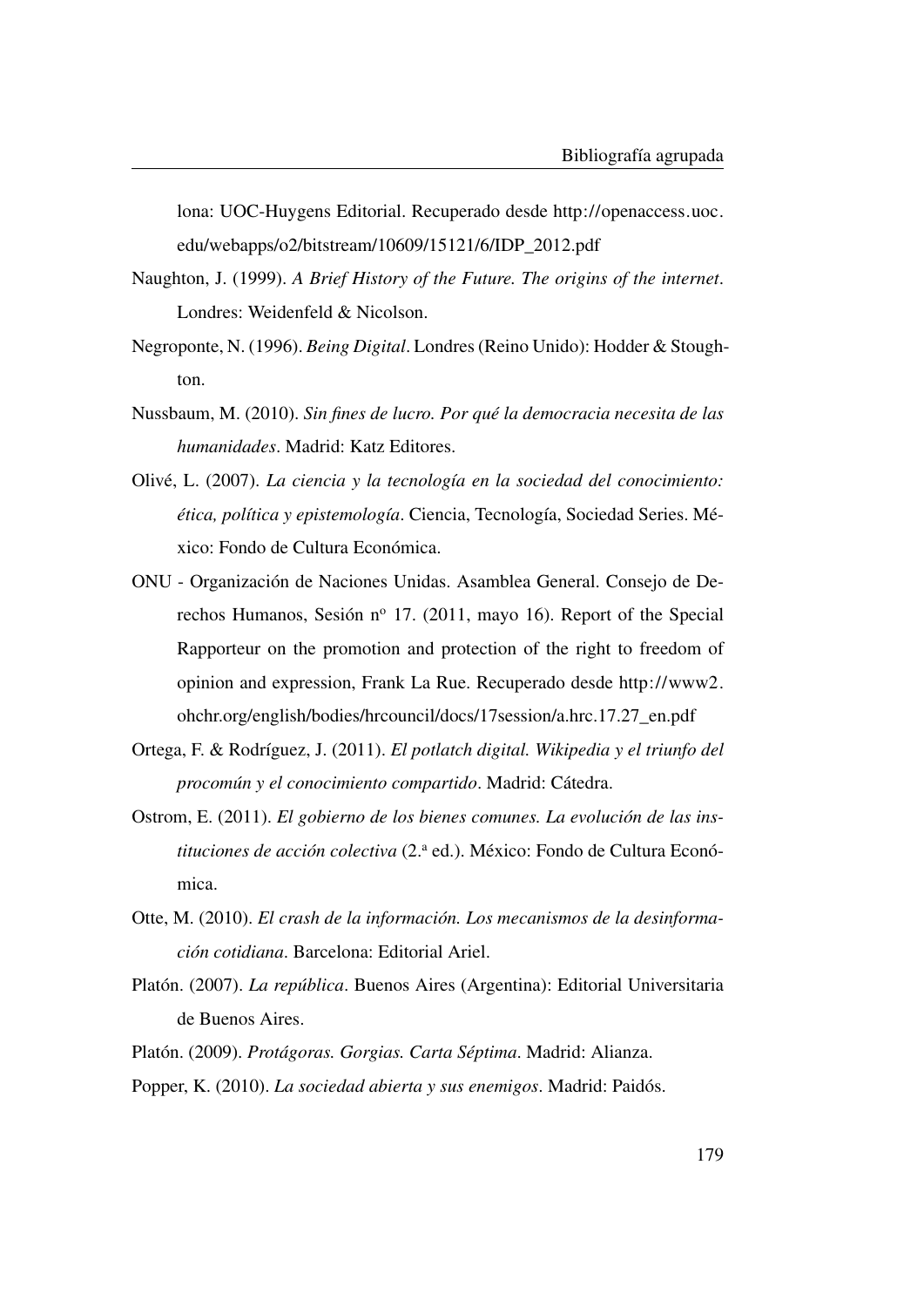- Posner, R. (2007). *El análisis económico del derecho* (2.ª ed.). México: Fondo de Cultura Económica.
- Quintanilla, M. A. (2005). *Tecnología: un enfoque filosófico y otros ensayos de Filosofía de la tecnología*. México: Fondo de Cultura Económica.
- Rajkumar, V. (2008, diciembre). The Effect of Patent Trolls on Innovation: A Multi-Jurisdictional Analysis. *Indian Journal of Intellectual Property Law*, *1*, 33-48. Recuperado desde<http://ssrn.com/abstract=1320553>
- Rascón García, C. & García González, J. M. (2003). *Ley de las XII Tablas*. Madrid: Tecnos.
- Raskin, J. (2000). *The human interface: New Directions for Designing Interactive Systems*. Reading, Massachusetts (EE. UU.): Addison Wesley.

Rawls, J. (1995). *Teoría de la Justicia*. México: Fondo de Cultura Económica.

- Raymond, E. S. (1999). *The Cathedral & The Bazaar*. Sebastopol (EE. UU.): O'Reilly. Recuperado desde [http://catb.org/~esr/writings/homesteading/](http://catb.org/~esr/writings/homesteading/cathedral-bazaar/index.html) [cathedral-bazaar/index.html](http://catb.org/~esr/writings/homesteading/cathedral-bazaar/index.html)
- REBIUN Red de Bibliotecas Universitarias. (2012). Anuario estadístico 2012. Recuperado desde [http://estadisticas.rebiun.org/Cuestionarios/Indicadores/](http://estadisticas.rebiun.org/Cuestionarios/Indicadores/Libros/Anuario%20Estadistico%202012.xls) [Libros/Anuario%20Estadistico%202012.xls](http://estadisticas.rebiun.org/Cuestionarios/Indicadores/Libros/Anuario%20Estadistico%202012.xls)
- Reichenbach, H. (1961). *Experience and Prediction*. Chicago (Illinois, EE. UU): The University of Chicago Press.
- Rheingold, H. (2004). *Multitudes inteligentes*. Barcelona: Gedisa Editorial.
- RIN Research Information Network. (2008, mayo). Activities, costs and funding flows in the scholarly communications system in the UK. Report commissioned by the Research Information Network (RIN). Recuperado desde [http://www. rin.ac.uk/system/files/attachments/Activites - costs](http://www.rin.ac.uk/system/files/attachments/Activites-costs-flows-report.pdf)  [flows-report.pdf](http://www.rin.ac.uk/system/files/attachments/Activites-costs-flows-report.pdf)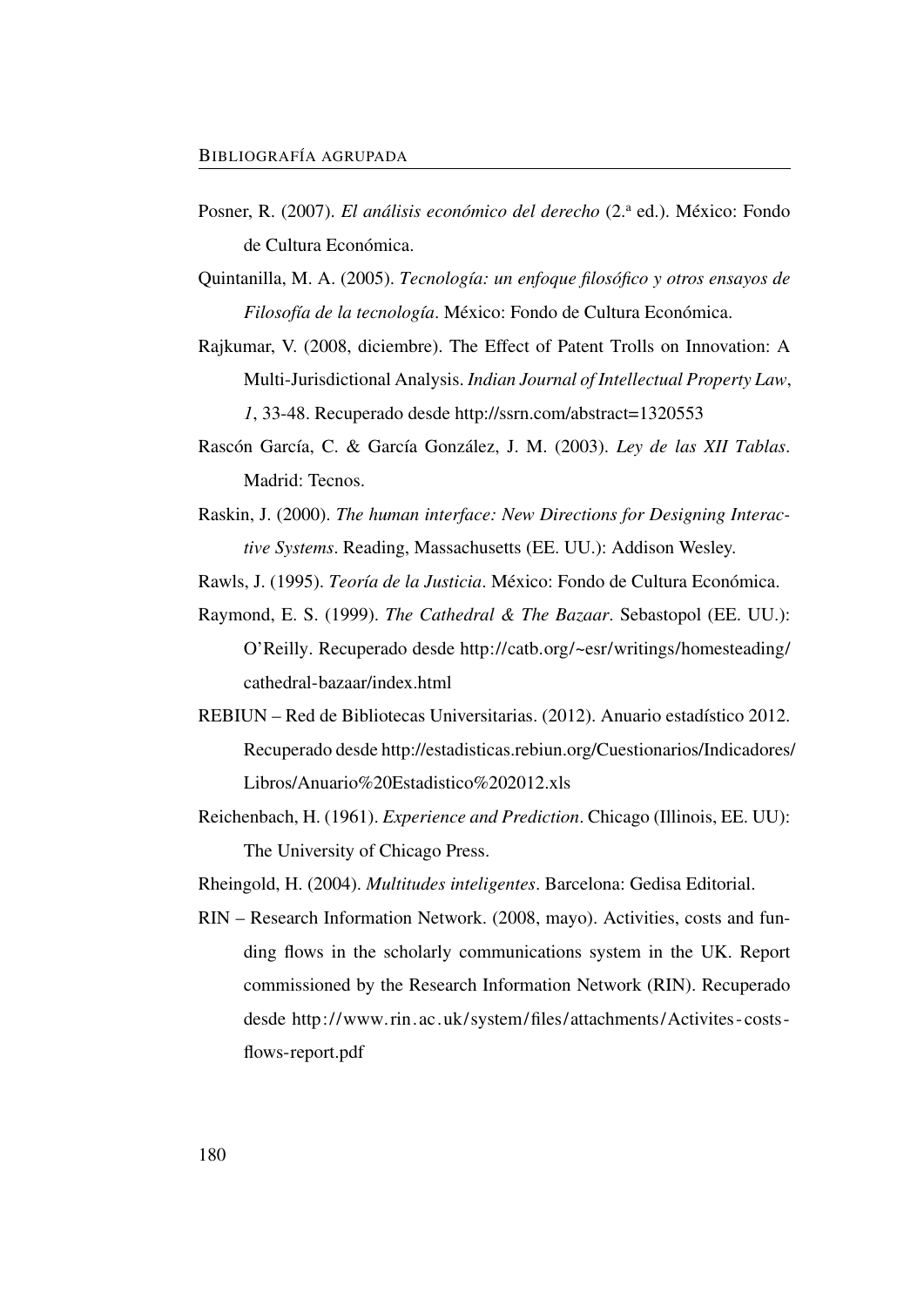- Rivero, F. (2007). Comentario al artículo 17 del TRLPI. En R. Bercovitz (Ed.), *Comentarios a la Ley de Propiedad Intelectual* (3.<sup>a</sup> ed., pp. 269-283). Madrid: Tecnos.
- Rodríguez, A. (2010). *Arqueología de la palabra. Oralidad y escritura en el mundo antiguo.* Barcelona: Edicions Bellaterra.
- Rodríguez, J. M. (2001, enero). Scientia potestas est Knowledge is power: Francis Bacon to Michel Foucault. *Neohelicon*, *28*(1), 109-121. doi[:10.](http://dx.doi.org/10.1023/A:1011901104984) [1023/A:1011901104984](http://dx.doi.org/10.1023/A:1011901104984)
- Romero, P. (2013, febrero 11). Ésta es la Comisión Sinde. Recuperado desde [http://www.elmundo.es/elmundo/2013/02/11/navegante/1360581254.](http://www.elmundo.es/elmundo/2013/02/11/navegante/1360581254.html) [html](http://www.elmundo.es/elmundo/2013/02/11/navegante/1360581254.html)
- Rose, M. (1993). *Authors and Owners. The Invention of Copyright*. Cambridge, Massachusetts (EE. UU.): Harvard University Press.
- Sánchez Ron, J. M. (2012). La gran ciencia. En *Ciencia, tecnología y sociedad* (pp. 15-44). Editorial Trotta - CSIC.
- Sartori, G. (2010). *Elementos de teoría política*. Madrid: Alianza Editorial.
- Sartori, G. (2011). *La política. Lógica y método en las ciencias sociales* (3.ª ed.). México: Fondo de Cultura Económica.
- Sartori, G. (2012). *Homo videns* (9.ª ed.). Madrid: Taurus.
- Schreiber, G. & Raimond, Y. (2014, febrero). RDF 1.1 Primer. W3C Working Group Note 25 February 2014. Recuperado desde [http://www.w3.org/TR/](http://www.w3.org/TR/2014/NOTE-rdf11-primer-20140225/) [2014/NOTE-rdf11-primer-20140225/](http://www.w3.org/TR/2014/NOTE-rdf11-primer-20140225/)
- Schwartz Cowan, R. (1997). *A Social History of American Technology*. Nueva York (EE. UU.): Oxford University Press.
- Searle, J. R. (2012). *La construcción de la realidad social*. Barcelona: Paidós.
- Sell, S. K. (2003). *Private Power, Public Law. The Globalization of Intellectual Property Rights*. Cambridge (Reino Unido): Cambridge University Press.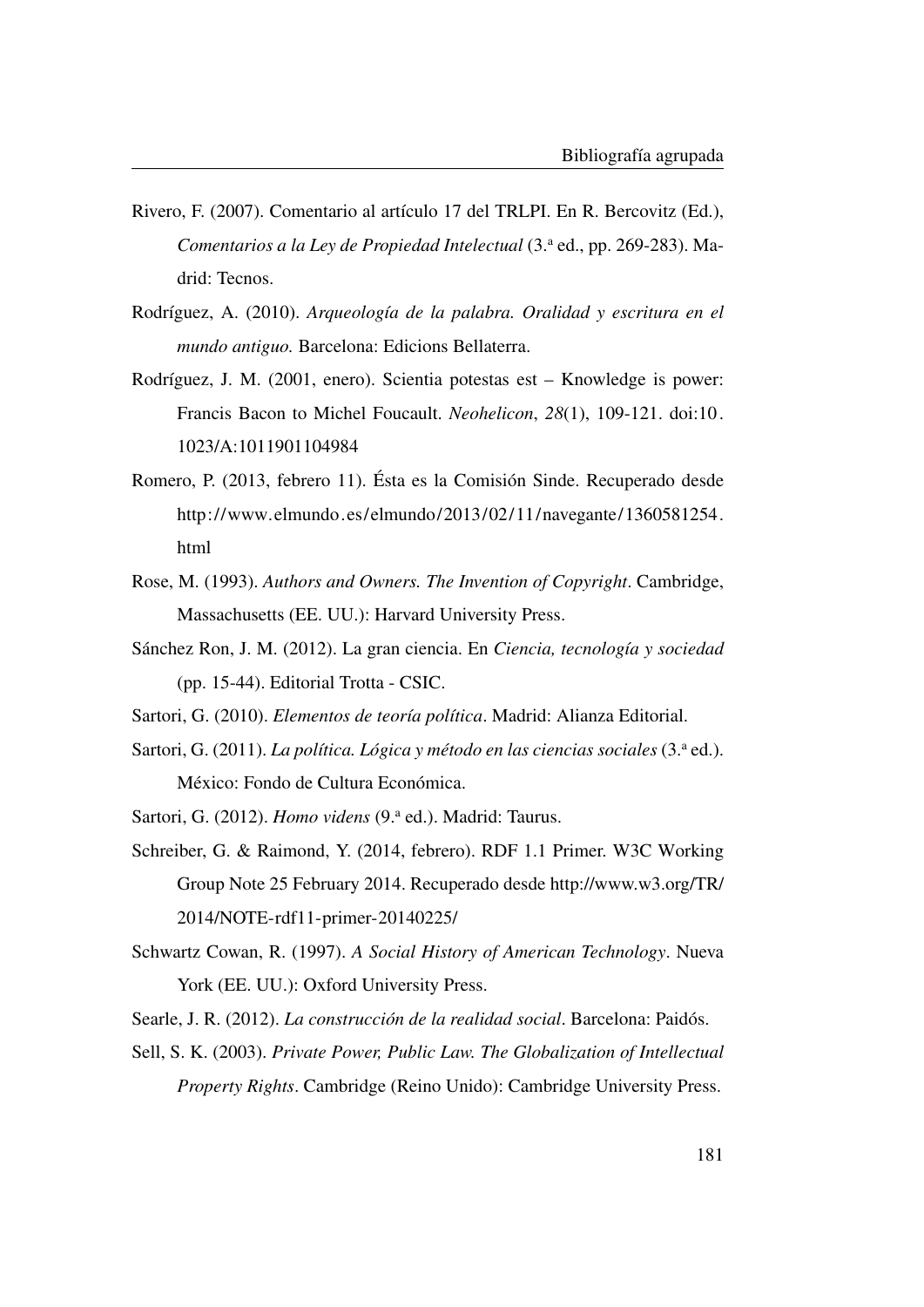- SGAE Sociedad General de Autores y Editores. (2010). Informe de Gestión y Responsabilidad Social Corporativa 2009 de la SGAE. Recuperado desde [http://www.sgae.es/recursos/informes/IGRSC\\_SGAE\\_2009.pdf](http://www.sgae.es/recursos/informes/IGRSC_SGAE_2009.pdf)
- SGAE Sociedad General de Autores y Editores. (2011). Informe de Gestión y Responsabilidad Social Corporativa 2010 de la SGAE. Recuperado desde [http://www.sgae.es/recursos/informes/memoria\\_2010/IGRSC\\_SGAE\\_](http://www.sgae.es/recursos/informes/memoria_2010/IGRSC_SGAE_2010op.pdf) [2010op.pdf](http://www.sgae.es/recursos/informes/memoria_2010/IGRSC_SGAE_2010op.pdf)
- SGAE Sociedad General de Autores y Editores. (2012). Sociedad General de Autores y Editores. Informe de gestión 2011. Recuperado desde [http://](http://www.sgae.es/recursos/Memoria_2011/Informe_de_gestion_SGAE_2011.pdf) [www.sgae.es/recursos/Memoria\\_2011/Informe\\_de\\_gestion\\_SGAE\\_2011.](http://www.sgae.es/recursos/Memoria_2011/Informe_de_gestion_SGAE_2011.pdf) [pdf](http://www.sgae.es/recursos/Memoria_2011/Informe_de_gestion_SGAE_2011.pdf)
- SGAE Sociedad General de Autores y Editores. (2013). Sociedad General de Autores y Editores. Informe de Gestión 2012. Recuperado desde [http://](http://www.sgae.es/recursos/Memoria_2012/gestion.html) [www.sgae.es/recursos/Memoria\\_2012/gestion.html](http://www.sgae.es/recursos/Memoria_2012/gestion.html)
- Shannon, C. (1948). A Mathematical Theory of Communication. *The Bell System. Technical Journal*, *27*, 379-423, 623-656. Recuperado desde [http :](http://www.mast.queensu.ca/~math474/shannon1948.pdf) [//www.mast.queensu.ca/~math474/shannon1948.pdf](http://www.mast.queensu.ca/~math474/shannon1948.pdf)
- Shapin, S. (2000). *La revolución científica. Una interpretación alternativa*. Barcelona: Paidós.
- Shneiderman, B. (1998). *Designing the user interface*. Reading, Massachusetts (EE. UU.): Addison Wesley.
- Smiers, J. (2006). *Un mundo sin copyright*. Barcelona: Gedisa Editorial.
- Smiers, J. (2008). *Imagine... No Copyright*. Barcelona: Gedisa Editorial.
- Solimano, A., Tanzi, V. & Del Solar, F. (2008). *Las termitas del Estado. Ensayos sobre corrupción, transparencia y desarrollo*. Chile: Fondo de Cultura Económica.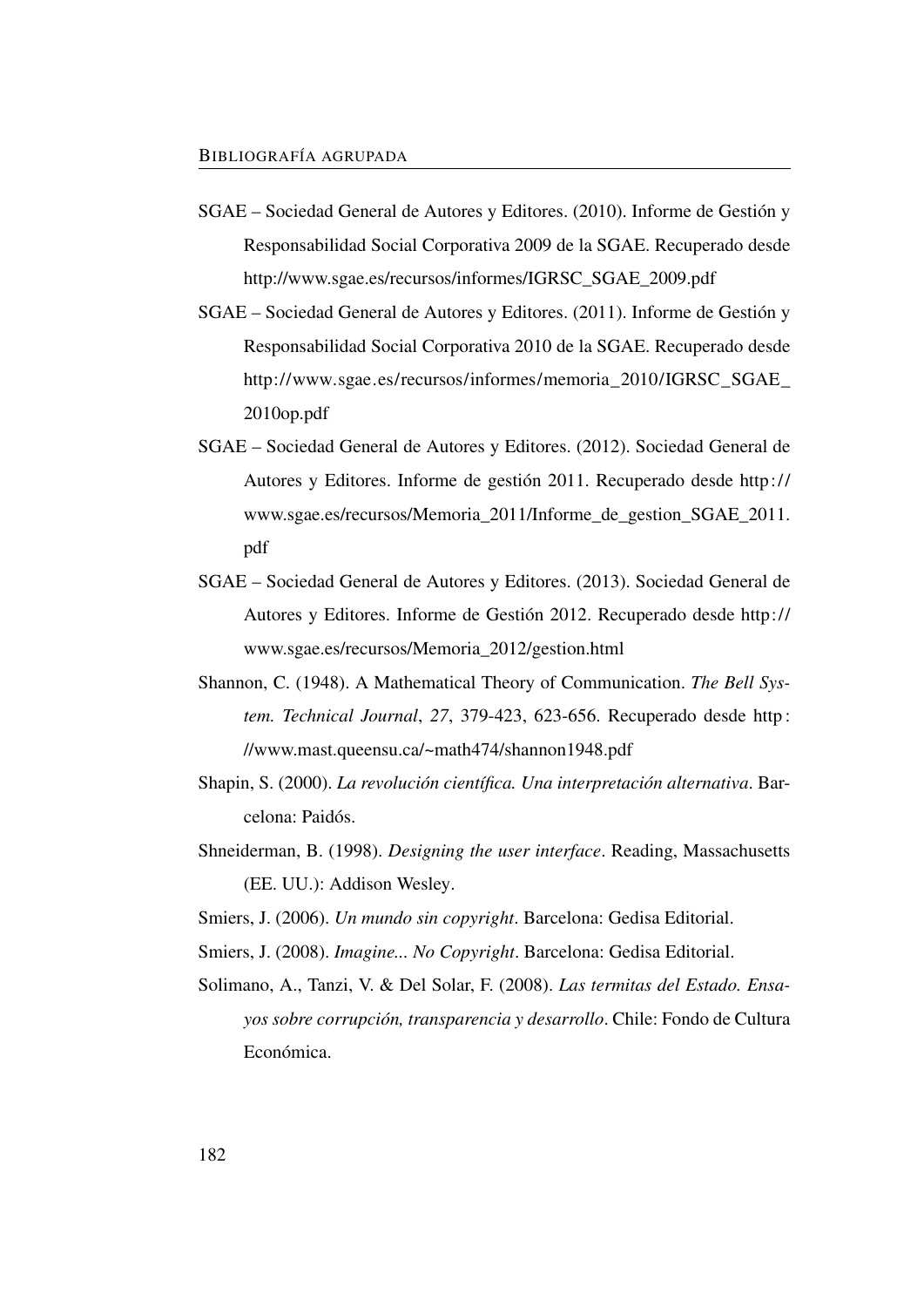- Solum, L. B. & Chung, M. (2003, junio). The Layers Principle: Internet Architecture and the Law. *University of San Diego School of Law, Public Law and Legal Theory*, (Research Paper n. 55). Recuperado desde [http:](http://ssrn.com/abstract=416263) [//ssrn.com/abstract=416263](http://ssrn.com/abstract=416263)
- Spiegel Staff. (2013, octubre 27). Embassy Espionage: The NSA's Secret Spy Hub in Berlin. Recuperado desde [http://www. spiegel. de/international/](http://www.spiegel.de/international/germany/cover-story-how-nsa-spied-on-merkel-cell-phone-from-berlin-embassy-a-930205.html) [germany/cover-story-how-nsa-spied-on-merkel-cell-phone-from-berlin](http://www.spiegel.de/international/germany/cover-story-how-nsa-spied-on-merkel-cell-phone-from-berlin-embassy-a-930205.html)[embassy-a-930205.html](http://www.spiegel.de/international/germany/cover-story-how-nsa-spied-on-merkel-cell-phone-from-berlin-embassy-a-930205.html)
- Sterling, B. (1992). *The Hacker Crackdown. Law and Disorder on the Electronic Frontier*. Nueva York (EE. UU.): Bantam Books.
- Stiegler, B. (2003). *La técnica y el tiempo. 2. La desorientación*. Hondarribia (Guipúzcoa): Ediciones Hiru.
- Tauberer, J. (2009). Open Data is Civic Capital: Best Practices for Open Government Data. Recuperado desde [http : / / razor. occams . info / pubdocs /](http://razor.occams.info/pubdocs/opendataciviccapital.html) [opendataciviccapital.html](http://razor.occams.info/pubdocs/opendataciviccapital.html)
- Tucker, C. (2011). Patent Trolls and Technology Diffusion. Recuperado desde [https://papers.ssrn.com/sol3/papers.cfm?abstract\\_id=1976593](https://papers.ssrn.com/sol3/papers.cfm?abstract_id=1976593)
- Valencia Sáiz, A. (1995). La teoría política en la era de la tecnocracia. En F. Vallespín Oña (Ed.), *Historia de la teoría política* (Vol. 6). Madrid: Alianza Editorial.
- Vallespín, F. (2012). *La mentira os hará libres. Realidad y ficción en la democracia*. Barcelona: Galaxia Gutenberg.
- Valverde, N. (2012). *Un mundo en equilibrio. Jorge Juan (1713-1773)*. Madrid: Fundación Jorge Juan - Marcial Pons Historia.
- VEGAP Visual, Entidad de Gestión de Artistas Plásticos. (2010). Memoria 2009. Recuperado desde [http : / / www. vegap . es / Info / Documentos /](http://www.vegap.es/Info/Documentos/MEMORIAS-VEGAP/memoria-vegap-2009.pdf) [MEMORIAS-VEGAP/memoria-vegap-2009.pdf](http://www.vegap.es/Info/Documentos/MEMORIAS-VEGAP/memoria-vegap-2009.pdf)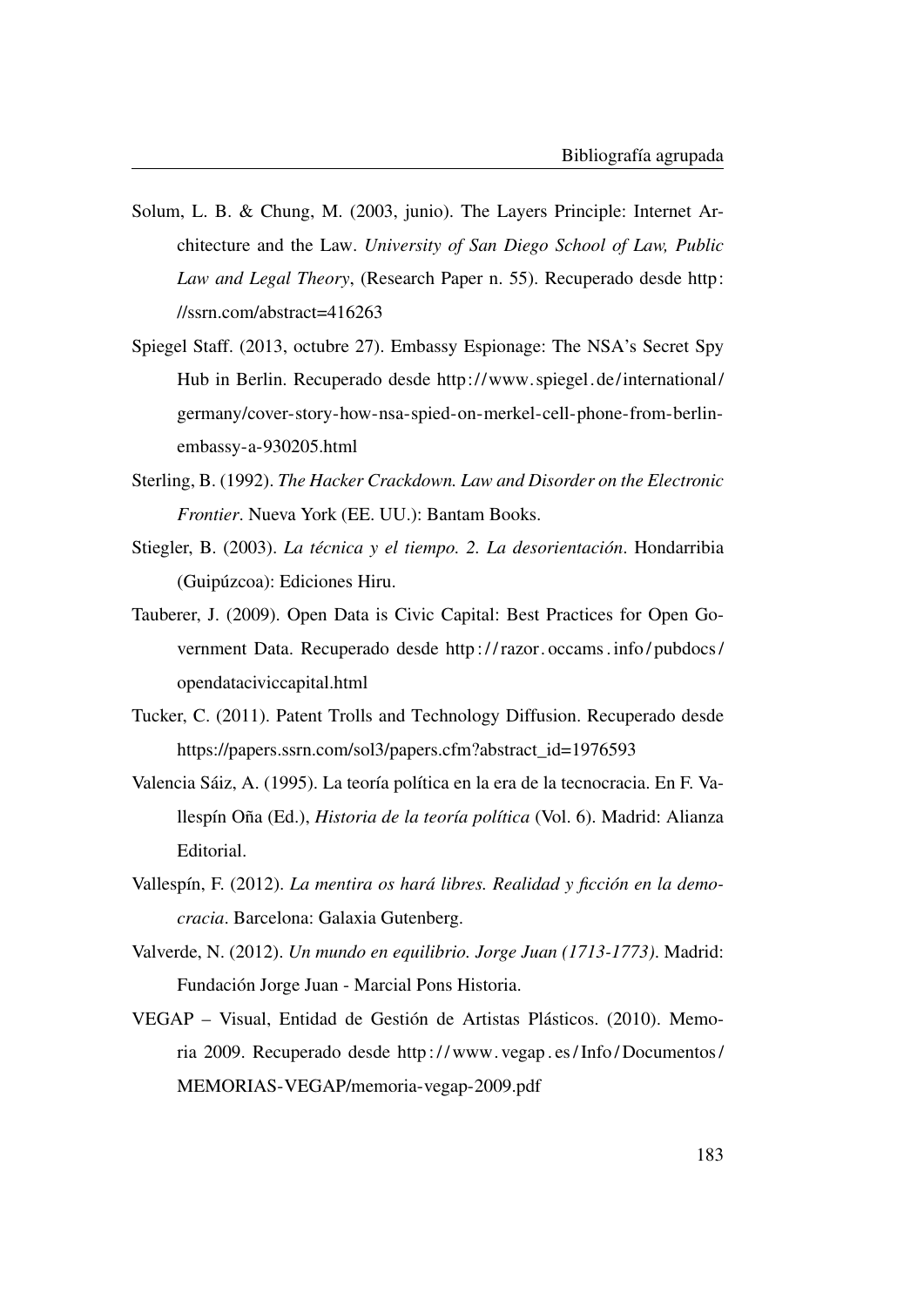- VEGAP Visual, Entidad de Gestión de Artistas Plásticos. (2011). Memoria 2010. Recuperado desde [http : / / www. vegap . es / Info / Documentos /](http://www.vegap.es/Info/Documentos/MEMORIAS-VEGAP/memoria-vegap-2010.pdf) [MEMORIAS-VEGAP/memoria-vegap-2010.pdf](http://www.vegap.es/Info/Documentos/MEMORIAS-VEGAP/memoria-vegap-2010.pdf)
- VEGAP Visual, Entidad de Gestión de Artistas Plásticos. (2012). Memoria 2011. Recuperado desde [http : / / www. vegap . es / Info / Documentos /](http://www.vegap.es/Info/Documentos/MEMORIAS-VEGAP/memoria-vegap-2011.pdf) [MEMORIAS-VEGAP/memoria-vegap-2011.pdf](http://www.vegap.es/Info/Documentos/MEMORIAS-VEGAP/memoria-vegap-2011.pdf)
- VEGAP Visual, Entidad de Gestión de Artistas Plásticos. (2013). Memoria 2012. Recuperado desde [http : / / www. vegap . es / Info / Documentos /](http://www.vegap.es/Info/Documentos/MEMORIAS-VEGAP/memoria-vegap-2012.pdf) [MEMORIAS-VEGAP/memoria-vegap-2012.pdf](http://www.vegap.es/Info/Documentos/MEMORIAS-VEGAP/memoria-vegap-2012.pdf)
- Vidal, M. (2010, enero). Por qué evitar la expresión "Software de Fuentes Abiertas". *Novática*, (203), 67-69. Recuperado desde [http://gsyc.es/~mvidal/](http://gsyc.es/~mvidal/docs/no-sfa.pdf) [docs/no-sfa.pdf](http://gsyc.es/~mvidal/docs/no-sfa.pdf)
- Wallace, P. (2001). *La psicología de internet*. Barcelona: Paidós.
- Weber, M. (2002). *Economía y sociedad*. Madrid: Fondo de Cultura Económica.
- Winner, L. (1977). *Autonomous Technology: Technics-out-of-control as a Theme in Political Thought*. Cambridge, Massachusetts (EE. UU.): MIT Press.
- Winner, L. (2008). *La ballena y el reactor. Una búsqueda de los límites en la era de la alta tecnología*. Barcelona: Gedisa Editoria.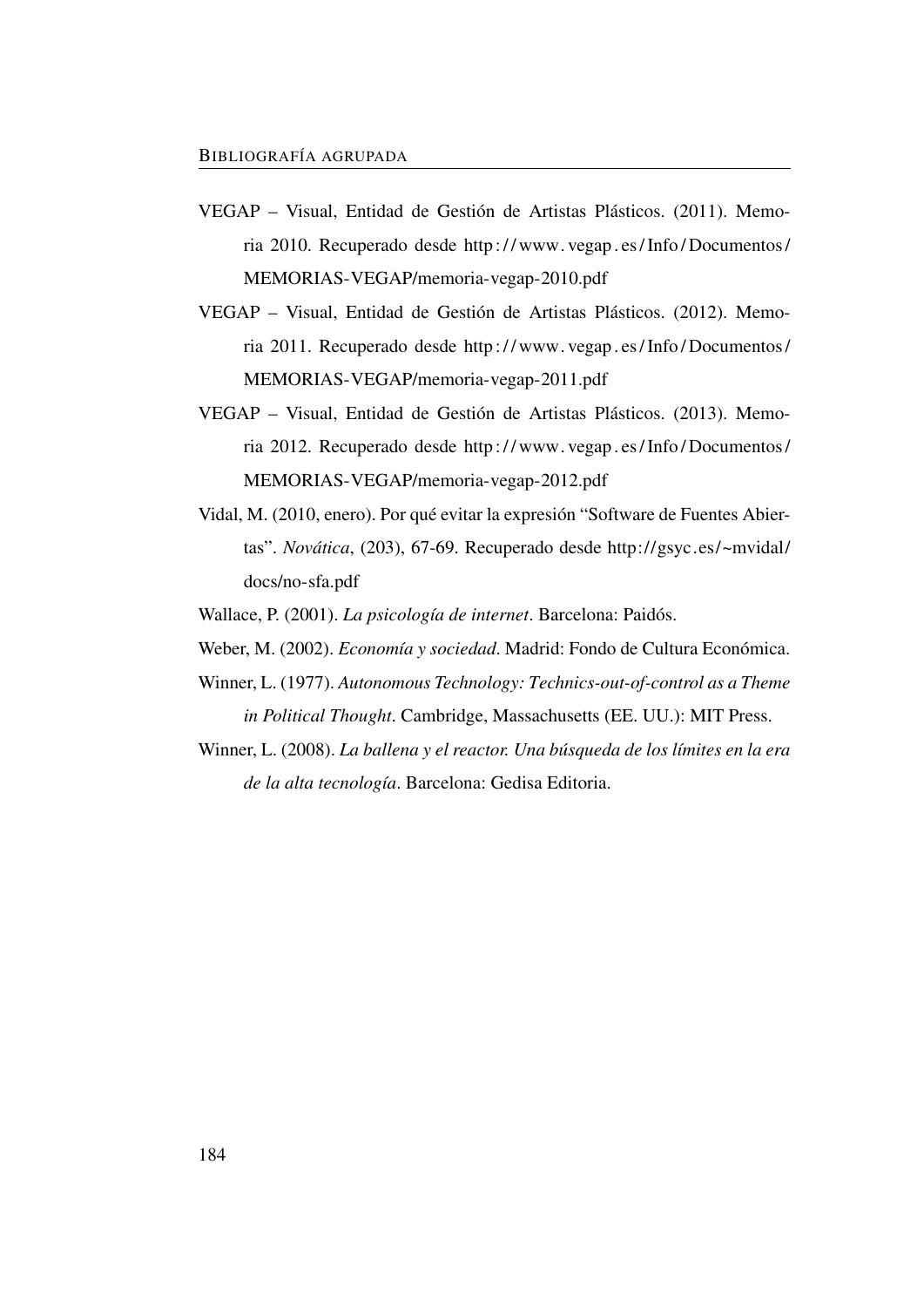## ÍNDICE ONOMÁSTICO

Abella, Alberto, [28](#page-57-0) Adorno, Theodor, [64](#page-93-0) Aibar, Eduard, [6](#page-35-0) Allemang, Dean, [7](#page-36-0) Alonso, Andoni, [4,](#page-33-0) [62,](#page-91-0) [69,](#page-98-0) [77,](#page-106-0) [96,](#page-125-0) [101,](#page-130-0) [111,](#page-140-0) [112,](#page-141-0) [125,](#page-154-0) [150,](#page-179-0) [154](#page-183-0) Andler, Daniel, [101](#page-130-0) Andrade, Norberto Nuno Gomes de, [99](#page-128-0) Ariely, Dan, [47](#page-76-0) Ariño, Antonio, [4,](#page-33-0) [125](#page-154-0) Aristóteles, [64](#page-93-0) Atienza, Manuel, [143](#page-172-0) Austin, John L., [12,](#page-41-0) [15](#page-44-0) Bacon, Francis, [145](#page-174-0) Barlow, John Perry, [91](#page-120-0) Bauman, Zygmunt, [13,](#page-42-0) [31,](#page-60-0) [96](#page-125-0) Beck, Ulrich, [12](#page-41-0) Benkler, Yochai, [5,](#page-34-0) [13,](#page-42-0) [32,](#page-61-0) [47,](#page-76-0) [71,](#page-100-0) [88,](#page-117-0) [92,](#page-121-0) [96,](#page-125-0) [112,](#page-141-0) [134,](#page-163-0) [154](#page-183-0) Berlin, Isaiah, [155](#page-184-1) Cyganiak, Richard, [7](#page-36-0)

Bermudo, José Manuel, [19,](#page-48-0) [74](#page-103-0) Berners-Lee, Tim, [4,](#page-33-0) [93](#page-122-0) Bobbio, Norberto, [151,](#page-180-3) [158](#page-187-0) Borgida, Alex, [52](#page-81-0) Borja, Rodrigo, [156](#page-185-0) Brand, Stewart, [32](#page-61-0) Burke, Peter, [2,](#page-31-0) [149](#page-178-0) Bustamante, Javier, [97,](#page-126-0) [99](#page-128-0) Cabo, David, [27](#page-56-0)[–30,](#page-59-0) [38](#page-67-0) Calvo, Carmen, [107](#page-136-0) Capella, José Ramón, [62,](#page-91-0) [110](#page-139-1) Carceler, Víctor, [32](#page-61-0) Carr, Nicholas, [9,](#page-38-0) [88](#page-117-0) Castells, Manuel, [37,](#page-66-0) [154](#page-183-0) Castoriadis, Cornelius, [9,](#page-38-0) [150](#page-179-0) Castro, Luis, [148](#page-177-0) Castro, Miguel Angel, [148](#page-177-0) Chung, Minn, [93](#page-122-0) Clair, Colin, [4](#page-33-0) Cukier, Kenneth, [17](#page-46-0) Cutcliffe, Stephen H., [6](#page-35-0)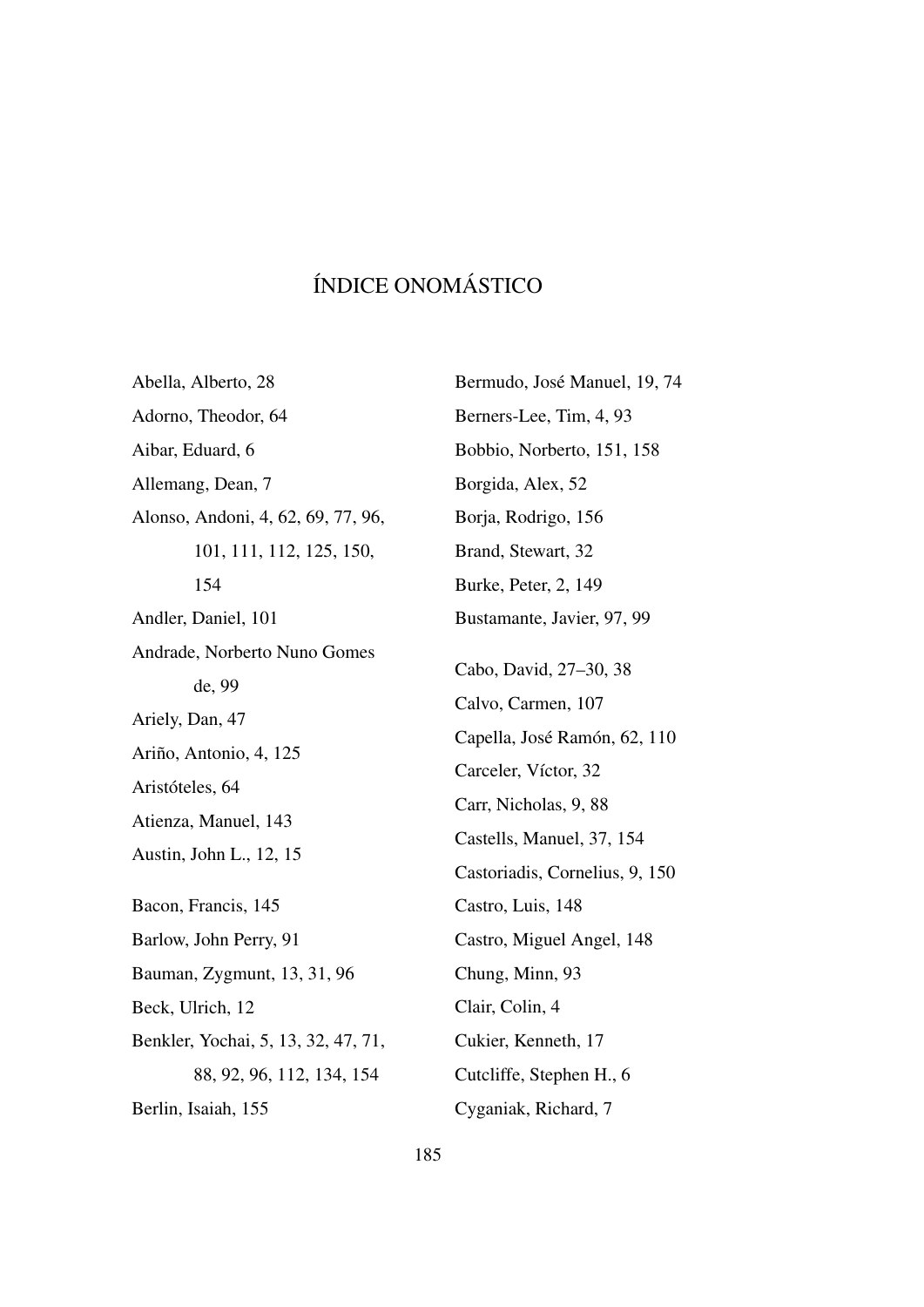Darnton, Robert, [3](#page-32-0) Degrelle, Leon, [35](#page-64-0) Derry, Thomas K., [145](#page-174-0) Echeverría, Javier, [5,](#page-34-0) [12,](#page-41-0) [16,](#page-45-0) [60,](#page-89-0) [75,](#page-104-0) [77,](#page-106-0) [89,](#page-118-0) [92,](#page-121-0) [99,](#page-128-0) [112,](#page-141-0) [157](#page-186-1) Elola, Joseba, [107,](#page-136-0) [151](#page-180-3) Fagot-Largeault, Anne, [101](#page-130-0) Fernández de la Vega, María Teresa, [107](#page-136-0) Ferrajoli, Luigi, [59,](#page-88-0) [62,](#page-91-0) [76–](#page-105-0)[78,](#page-107-0) [98,](#page-127-0) [105,](#page-134-0) [110,](#page-139-1) [111,](#page-140-0) [124](#page-153-0) Foucault, Michel, [149,](#page-178-0) [157](#page-186-1) Friedman, Violeta, [35](#page-64-0) Gadamer, Hans-Georg, [143](#page-172-0) Galison, Peter, [145](#page-174-0) García González, José María, [145](#page-174-0) Gilens, Martin, [11](#page-40-0) Gneezy, Uri, [47](#page-76-0) González Sinde, Angeles, [107](#page-136-0) Greppi, Andrea, [74,](#page-103-0) [88](#page-117-0) Gutiérrez, Bernardo, [111,](#page-140-0) [125](#page-154-0) Habermas, Jürgen, [76,](#page-105-0) [88](#page-117-0) Hafner, Katie, [90](#page-119-0) Hendler, Jim, [7](#page-36-0) Hess, Charlotte, [47,](#page-76-0) [62,](#page-91-0) [111](#page-140-0) Hierro, José, [10](#page-39-0)

Hobbes, Thomas, [3](#page-32-0) Horkheimer, Max, [64](#page-93-0) Horrocks, Ian, [7](#page-36-0) Innerarity, Daniel, [157](#page-186-1) Johns, Adrian, [2,](#page-31-0) [144](#page-173-0) Kant, Immanuel, [1,](#page-30-1) [5](#page-34-0) Kuhn, Thomas S., [1](#page-30-1) Lafuente, Antonio, [3,](#page-32-0) [4,](#page-33-0) [62,](#page-91-0) [69,](#page-98-0) [74,](#page-103-0) [77,](#page-106-0) [110–](#page-139-1)[112,](#page-141-0) [125,](#page-154-0) [150](#page-179-0) Lanthaler, Markus, [7](#page-36-0) Latour, Bruno, [149](#page-178-0) Lenzerini, Maurizio, [52](#page-81-0) Lessig, Lawrence, [63,](#page-92-0) [72,](#page-101-0) [88,](#page-117-0) [112](#page-141-0) Levy, Steven, [90](#page-119-0) Loewenstein, George, [47](#page-76-0) López, Salvador, [32](#page-61-0) Malamud, Carl, [41](#page-70-0) Markoff, John, [90](#page-119-0) Marres, Noortje S., [30](#page-59-0) Mayer-Schönberger, Viktor, [17](#page-46-0) Mazar, Nina, [47](#page-76-0) McGuinness, Deborah L., [7](#page-36-0) Mitcham, Karl, [6](#page-35-0) Moglen, Eben, [72–](#page-101-0)[74](#page-103-0) Molina, César Antonio, [107](#page-136-0)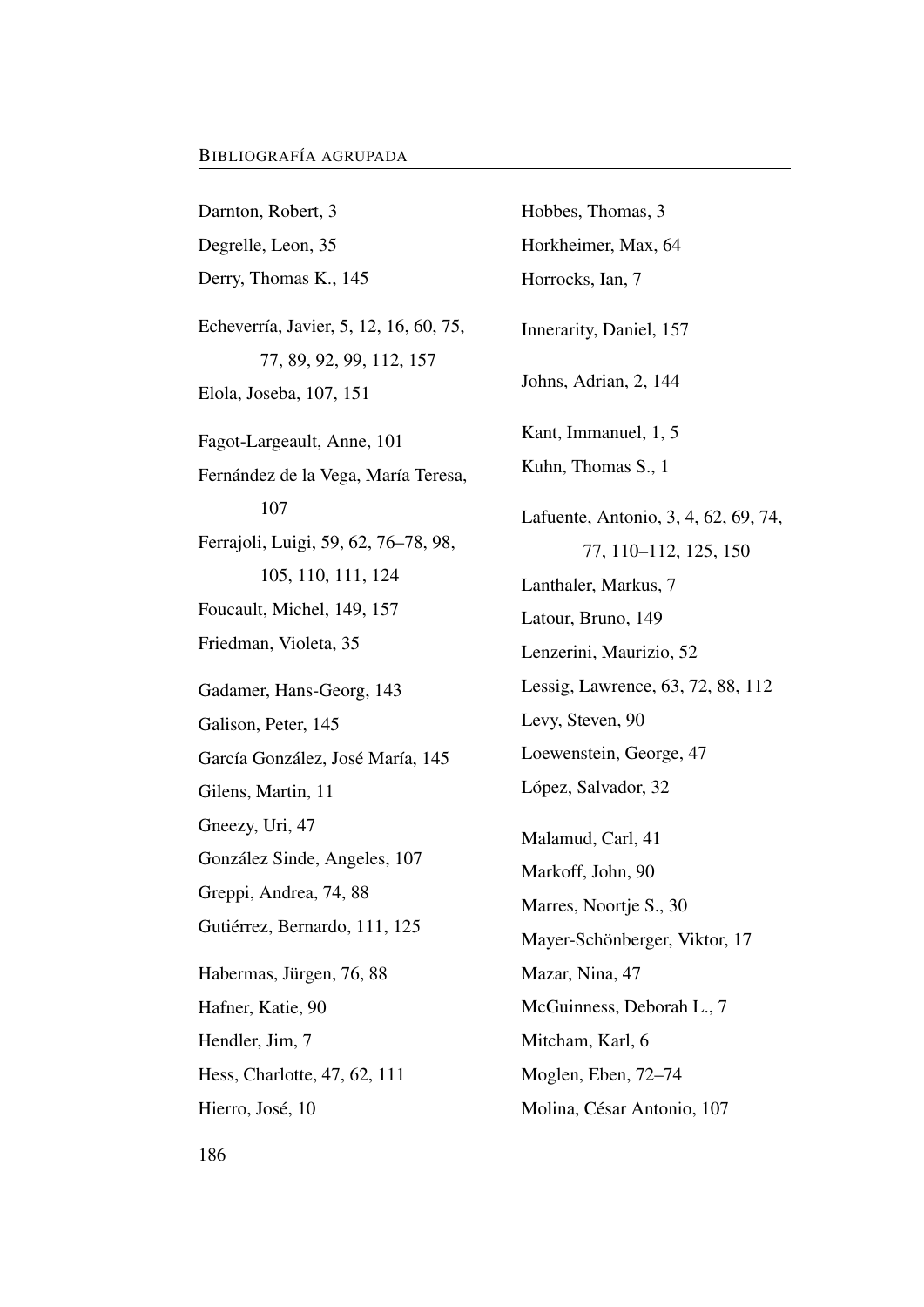Montero, Juan, [34](#page-63-0) Morales, Julián, [148](#page-177-0) Morozov, Evgeny, [88,](#page-117-0) [155](#page-184-0) Nadal, Helena, [7,](#page-36-0) [79,](#page-108-0) [90,](#page-119-0) [100,](#page-129-0) [154](#page-183-0) Naughton, John, [4](#page-33-0) Negroponte, Nicholas, [15](#page-44-0) Nissenbaum, Helen, [5](#page-34-0) Nussbaum, Martha, [74](#page-103-0) O'Reilly, Tim, [41](#page-70-0) Oldenburg, Henry, [3,](#page-32-0) [144,](#page-173-0) [160](#page-189-0) Olivé, León, [3,](#page-32-0) [6](#page-35-0) Ostrom, Elinor, [47,](#page-76-0) [62,](#page-91-0) [111](#page-140-0) Otte, Max, [88](#page-117-0) Page, Benjamin I., [11](#page-40-0) Patel-Schneider, Peter F., [7](#page-36-0) Pimentel, Juan, [3,](#page-32-0) [110](#page-139-0) Platón, [156](#page-185-0) Quintanilla, Miguel Angel, [4,](#page-33-0) [98](#page-127-0) Raimond, Yves, [7](#page-36-0) Rajoy, Mariano, [107](#page-136-0) Rascón, César, [145](#page-174-0) Rawls, John, [55](#page-84-0) Raymond, Eric S., [13,](#page-42-0) [96](#page-125-0) Reichenbach, Hans, [1](#page-30-0) Rheingold, Howard, [13,](#page-42-0) [96](#page-125-0) Rodríguez, Joaquín, [4,](#page-33-0) [150](#page-179-0) Rodríguez, José María, [145](#page-174-0) Romero, Pablo, [109](#page-138-0) Rosati, Riccardo, [52](#page-81-0) Sánchez Ron, José Manuel, [150](#page-179-0) Saint-Sernin, Bertrand, [101](#page-130-0) Sartori, Giovanni, [12,](#page-41-0) [76,](#page-105-0) [88,](#page-117-0) [98](#page-127-0) Schreiber, Guus, [7](#page-36-0) Schwartz, Ruth, [76](#page-105-0) Searle, John R., [145,](#page-174-0) [146](#page-175-0) Sebastián, Miguel, [107](#page-136-0) Shannon, Claude, [58,](#page-87-0) [64,](#page-93-0) [71,](#page-100-0) [113](#page-142-0) Shapin, Steven, [2](#page-31-0) Smiers, Joost, [62,](#page-91-0) [64,](#page-93-0) [74](#page-103-0) Solana, Javier, [157](#page-186-0) Solum, Lawrence B., [93](#page-122-0) Soto, Pablo, [28](#page-57-0) Sterling, Bruce, [90](#page-119-0) Stiegler, Bernard, [145](#page-174-0) Tauberer, Joshua, [54](#page-83-0) Tenzer, Nicolas, [75](#page-104-0) Terwangne, Cécile de, [99](#page-128-0) Valencia, Angel, [32](#page-61-0) Vallespín, Fernando, [76,](#page-105-0) [88](#page-117-0) Valverde, Nuria, [150](#page-179-0) Wallace, Patricia, [13,](#page-42-0) [96](#page-125-0)